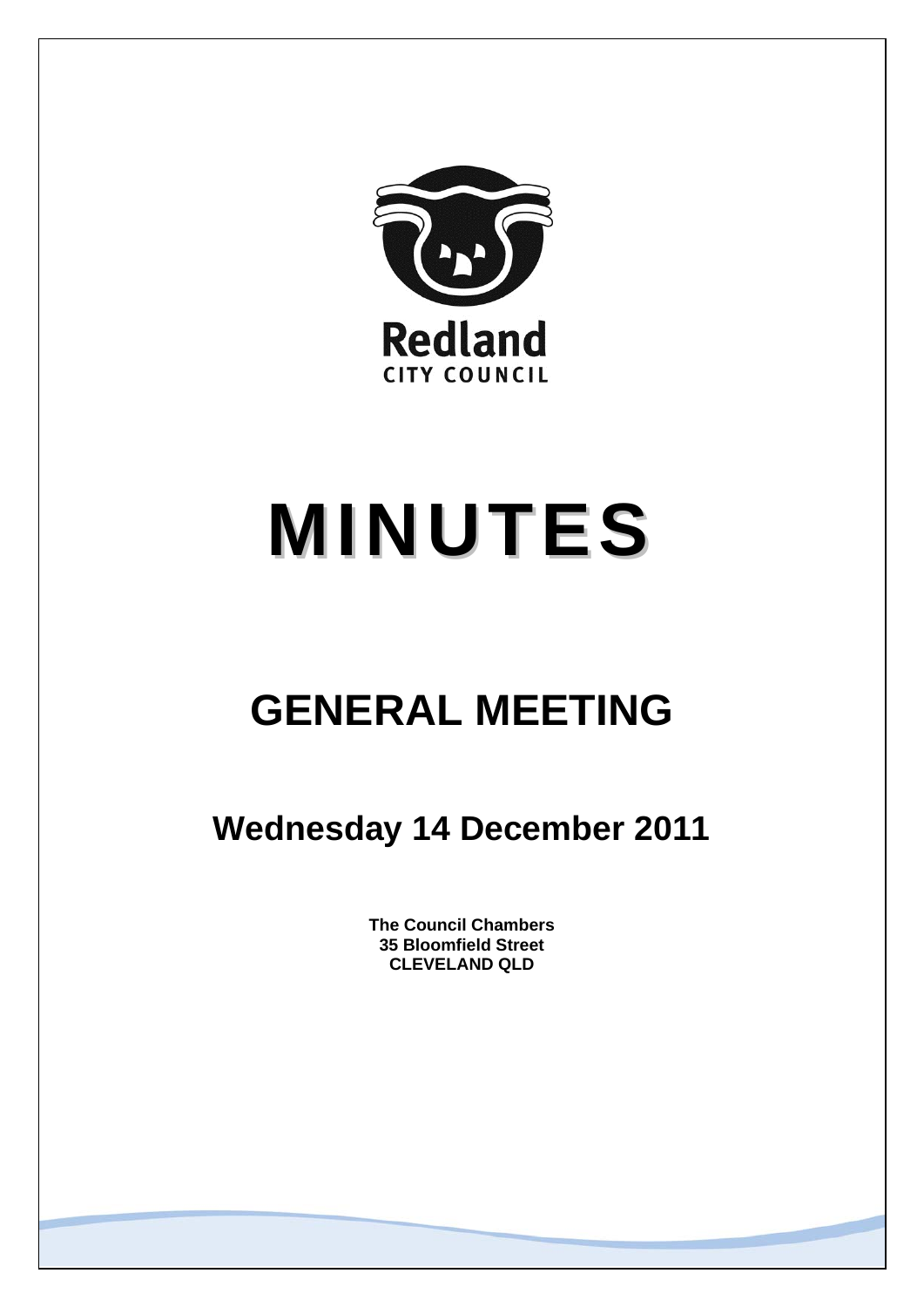# **Table of Contents**

| Item                                                                                                                 |      | <b>Subject</b>                                                                                                                                                | Page No |
|----------------------------------------------------------------------------------------------------------------------|------|---------------------------------------------------------------------------------------------------------------------------------------------------------------|---------|
|                                                                                                                      |      |                                                                                                                                                               |         |
| 1                                                                                                                    |      |                                                                                                                                                               |         |
| $\overline{2}$                                                                                                       |      |                                                                                                                                                               |         |
| 3                                                                                                                    |      |                                                                                                                                                               |         |
|                                                                                                                      | 3.1  | APPOINTMENT OF GENERAL MANAGER REDLAND WATER1                                                                                                                 |         |
|                                                                                                                      | 3.2  |                                                                                                                                                               |         |
| $\overline{\mathbf{4}}$                                                                                              |      |                                                                                                                                                               |         |
| 5                                                                                                                    |      |                                                                                                                                                               |         |
|                                                                                                                      | 5.1  |                                                                                                                                                               |         |
| 6                                                                                                                    |      | <b>MATTERS OUTSTANDING FROM PREVIOUS COUNCIL MEETING</b>                                                                                                      |         |
|                                                                                                                      | 6.1  | PETITION (DIVISION 10) REQUEST FOR A NEW FOOTPATH ON                                                                                                          |         |
| $\overline{7}$                                                                                                       |      |                                                                                                                                                               |         |
| 8                                                                                                                    |      |                                                                                                                                                               |         |
|                                                                                                                      | 8.1  | <b>CONFERENCE REPORT – CR ELLIOTT (DEPUTY MAYOR/DIVISION 7) - 12<sup>TH</sup> INTERNATIONAL CITIES TOWN</b><br>CENTRES & COMMUNITIES SOCIETY 2011 CONFERENCE3 |         |
| У.                                                                                                                   |      | MOTION TO ALTER THE ORDER OF BUSINESS                                                                                                                         |         |
| 10<br><b>DECLARATION OF MATERIAL PERSONAL INTEREST OR</b><br><b>CONFLICT OF INTEREST ON ANY ITEMS OF BUSINESS  5</b> |      |                                                                                                                                                               |         |
|                                                                                                                      | 10.1 |                                                                                                                                                               |         |
|                                                                                                                      |      |                                                                                                                                                               |         |
| 11                                                                                                                   |      |                                                                                                                                                               |         |
|                                                                                                                      | 11.1 |                                                                                                                                                               |         |
|                                                                                                                      |      | 11.1.1 REQUEST TO EXTEND RELEVANT PERIOD FOR BIO-MASS<br>POWER PLANT AT 70-98 HILLVIEW ROAD, MOUNT                                                            |         |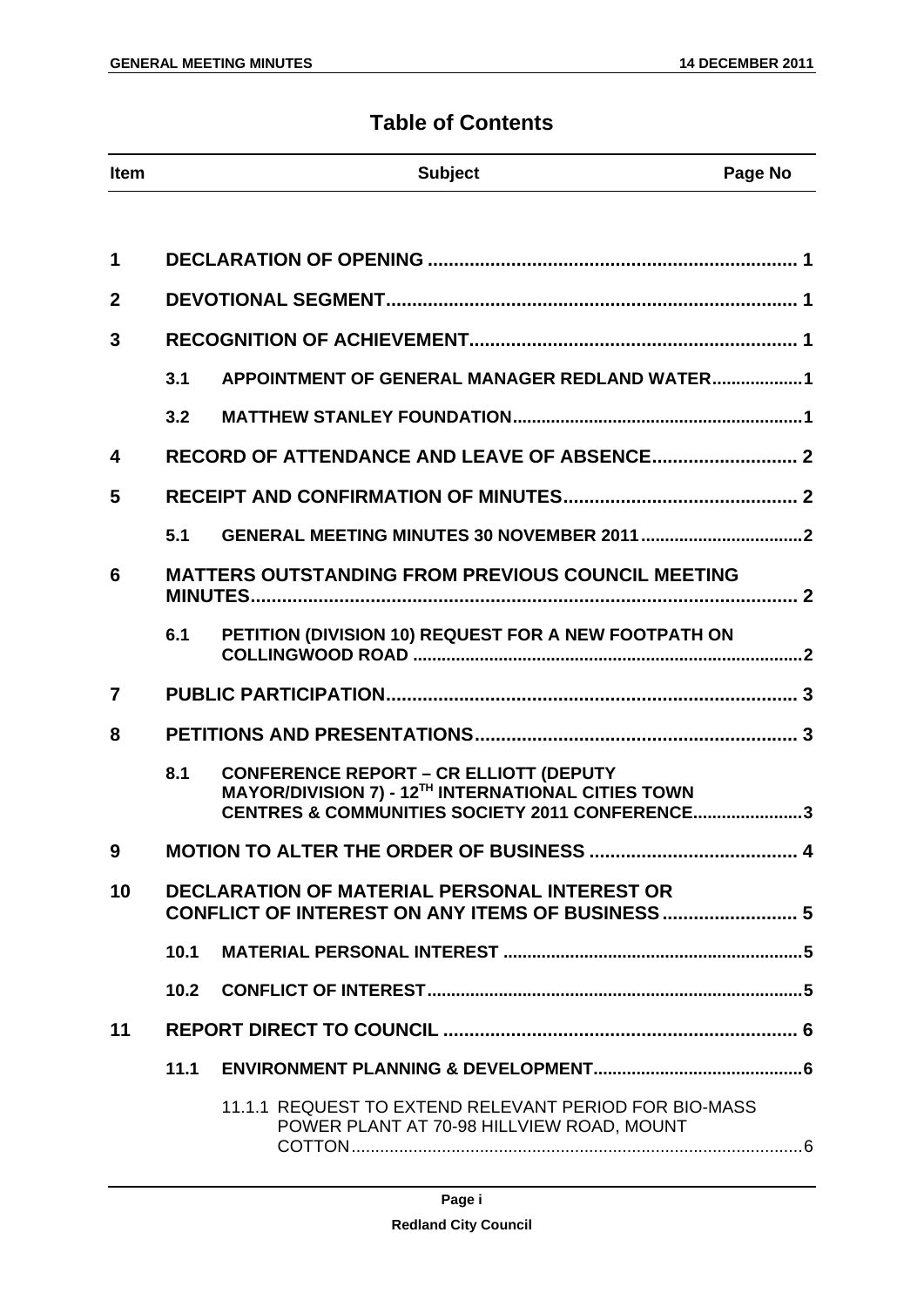| 12 |      |                                                                                                       |    |
|----|------|-------------------------------------------------------------------------------------------------------|----|
|    | 12.1 |                                                                                                       |    |
|    |      | 12.1.1 SMBI 2030 COMMUNITY PLAN SUBMITTED FOR                                                         |    |
| 13 |      | DEVELOPMENT AND COMMUNITY STANDARDS COMMITTEE                                                         |    |
|    | 13.1 |                                                                                                       |    |
|    |      |                                                                                                       |    |
|    |      | 13.1.1 CATEGORY 1 - MINOR COMPLYING CODE ASSESSMENT                                                   |    |
|    |      | 13.1.2 CATEGORY 2 - COMPLYING CODE ASSESSMENT AND                                                     |    |
|    |      | 13.1.3 APPEALS LIST - CURRENT AS AT 29 NOVEMBER 2011  40                                              |    |
|    |      |                                                                                                       |    |
|    |      | 13.1.4 LOCAL LAW 6: TREE CLEARING WITHIN TREE<br>PROTECTION AREAS, AND TREE PROTECTION AREA 31 -      |    |
|    |      | 13.1.5 REFUND OF INFRASTRUCTURE CONTRIBUTIONS  53                                                     |    |
| 14 |      | CUSTOMER SERVICES COMMITTEE 6 DECEMBER 2011  57                                                       |    |
|    | 14.1 |                                                                                                       |    |
|    |      | 14.1.1 REDWASTE BUSINESS UNIT REPORT FOR SEPTEMBER<br>QUARTER 2011.                                   | 57 |
|    |      |                                                                                                       |    |
|    |      |                                                                                                       |    |
|    | 14.2 |                                                                                                       |    |
|    |      | 14.2.1 STATE GOVERNMENT WASTE LEVY AND AMENDMENT TO<br>FEE EXEMPTION POLICY POL-0057 AND ISLAND WASTE |    |
| 15 |      | PLANNING AND POLICY COMMITTEE 7 DECEMBER 2011  68                                                     |    |
|    | 15.1 |                                                                                                       |    |
|    |      | 15.1.1 LAND MANAGEMENT PLAN LAURIE BURNS                                                              |    |
|    | 15.2 |                                                                                                       |    |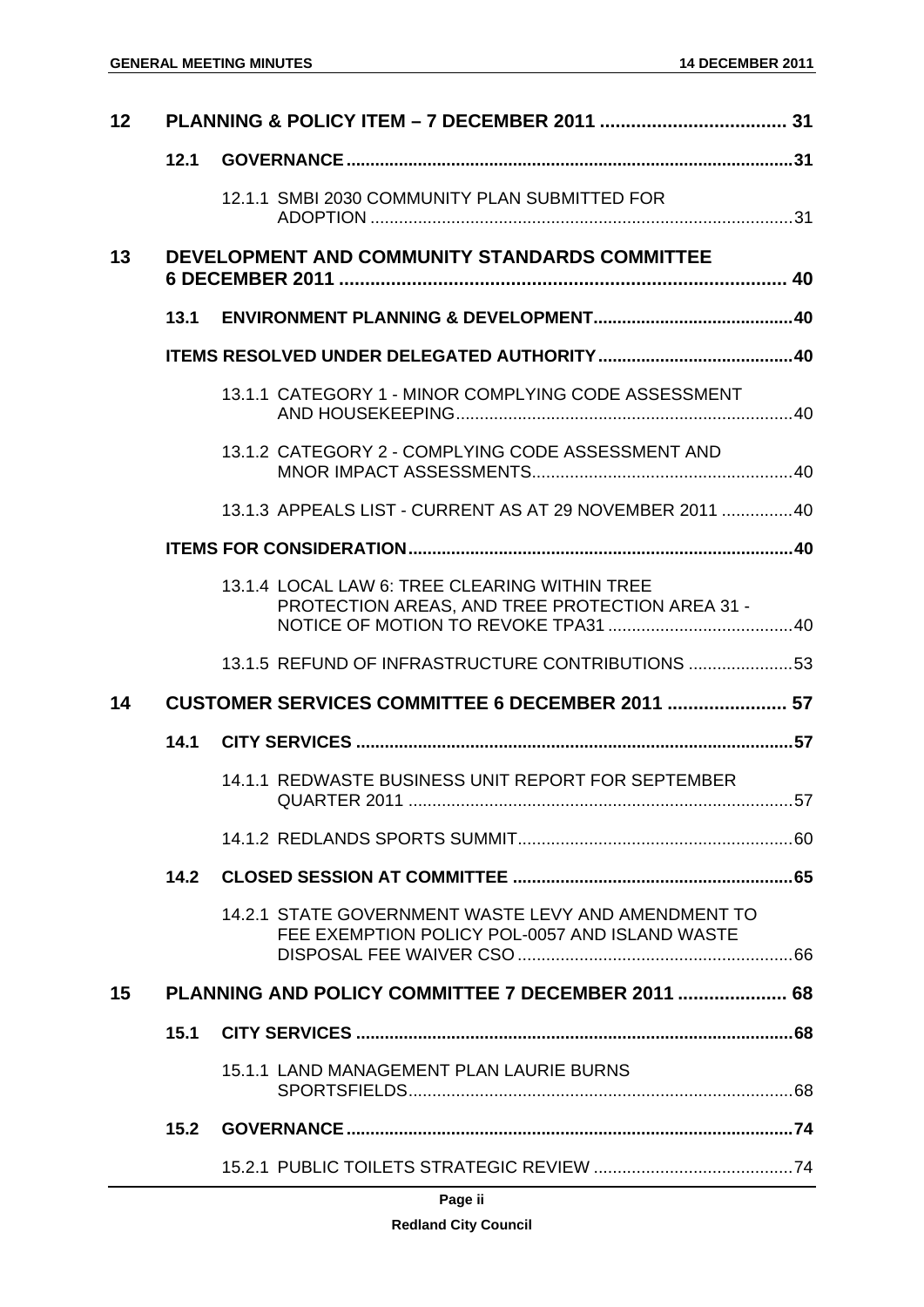|    | 15.3 |                                                                                                                                             |  |
|----|------|---------------------------------------------------------------------------------------------------------------------------------------------|--|
|    |      | 15.3.1 MASTER PLANNING & REDEVELOPMENT OPTIONS FOR                                                                                          |  |
|    |      | 15.3.2 2011/12 DIVISIONAL PARKS AND INFRASTRUCTURE                                                                                          |  |
|    |      | 15.3.3 EGW WOOD SPORTSFIELD, SEL OUTRIDGE PARK,<br>JACKSON ROAD COMMUNITY PRECINCT AND REDLANDS<br>BASEBALL PARK LANDSCAPE MASTER PLANS  89 |  |
|    | 15.4 |                                                                                                                                             |  |
|    |      | 15.4.1 WORKING WITH SEQ CATCHMENTS TO MEET NRM                                                                                              |  |
|    |      |                                                                                                                                             |  |
|    |      | 15.4.3 PROPOSED COASTAL MANAGEMENT DISTRICTS FOR                                                                                            |  |
|    |      | 15.4.4 REDLANDS HOUSING STRATEGY 2011-2013  123                                                                                             |  |
|    | 15.5 |                                                                                                                                             |  |
|    |      | 15.5.1 DRAFT BUNKER ROAD STRUCTURE PLAN  132                                                                                                |  |
|    |      |                                                                                                                                             |  |
|    |      | <b>CORPORATE SERVICES &amp; GOVERNANCE COMMITTEE</b>                                                                                        |  |
|    |      |                                                                                                                                             |  |
|    |      | 16.1.1 APPOINTING AN ACTING CHIEF EXECUTIVE OFFICER  133                                                                                    |  |
|    | 16.2 |                                                                                                                                             |  |
|    |      | 16.2.1 CLEVELAND DISTRICT MEALS ON WHEELS LEASE OF                                                                                          |  |
|    |      | 16.2.2 PROPOSED PARK & RIDE FACILITY AT CAPALABA 138                                                                                        |  |
|    |      | 16.2.3 WATER REINTEGRATION - IMPLEMENTATION UPDATE  141                                                                                     |  |
|    | 16.3 |                                                                                                                                             |  |
|    |      |                                                                                                                                             |  |
|    |      |                                                                                                                                             |  |
| 16 |      | 16.3.3 SPONSORSHIP APPLICATION - REDLANDS EASTER                                                                                            |  |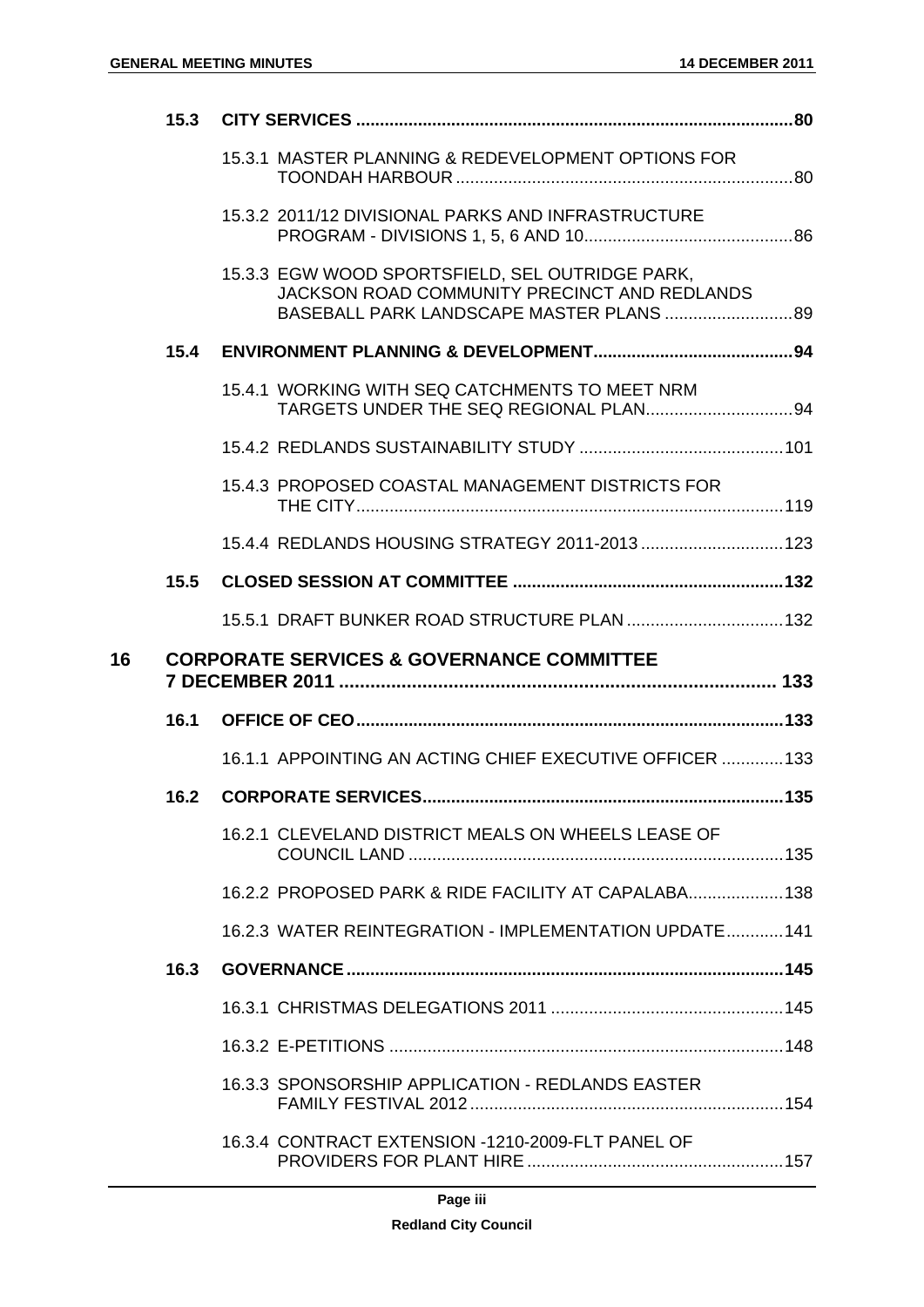|    | 16.4 |                                                          |  |
|----|------|----------------------------------------------------------|--|
|    |      | 16.4.1 REDLAND CITY COUNCIL CERTIFIED AGREEMENTS  159    |  |
|    |      | 16.4.2 AMENDMENTS TO ALLCONNEX WATER PARTICIPATION       |  |
| 17 |      |                                                          |  |
|    | 17.1 | APPEAL TO RAISE FUNDS TO PURCHASE A PIANO FOR RPAC161    |  |
| 18 |      |                                                          |  |
|    | 18.1 |                                                          |  |
|    |      | 18.1.1 NOVEMBER 2011 MONTHLY FINANCIAL REPORTS 162       |  |
|    |      | 18.1.2 ADOPTION OF KEY POLICIES FOR THE FINANCIAL YEAR   |  |
|    |      |                                                          |  |
|    | 18.2 |                                                          |  |
|    |      |                                                          |  |
|    | 18.3 |                                                          |  |
|    |      | 18.3.1 PARK NAMING - BOB & DELPHINE DOUGLAS RESERVE  180 |  |
| 19 |      |                                                          |  |
|    | 19.1 |                                                          |  |
|    |      | 19.1.1 INCREASED FUNDING FOR ADDITIONAL BUS SERVICES     |  |
|    | 19.2 |                                                          |  |
|    |      |                                                          |  |
|    | 19.3 |                                                          |  |
|    |      | 19.3.1 AMENDMENT TO LOCAL LAW 11 - SIGNS  186            |  |
| 20 |      |                                                          |  |
|    | 20.1 |                                                          |  |
|    |      | 20.1.1 FUTURE ACCOMMODATION & STRATEGIC INVESTMENT       |  |
|    | 20.2 |                                                          |  |
|    |      | 20.2.1 REDLAND WATER ORGANISATIONAL STRUCTURE 189        |  |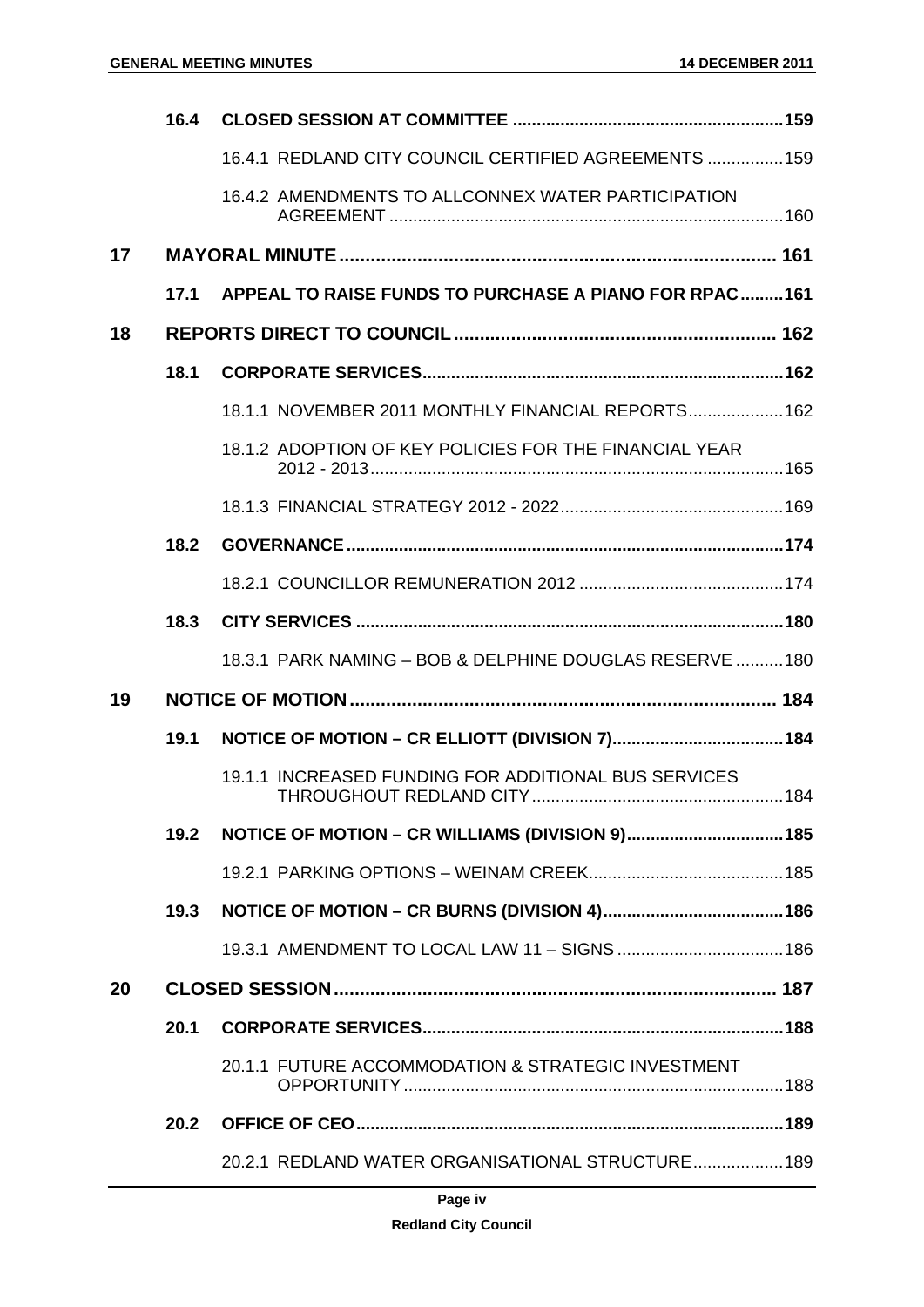| 21 |  |  |
|----|--|--|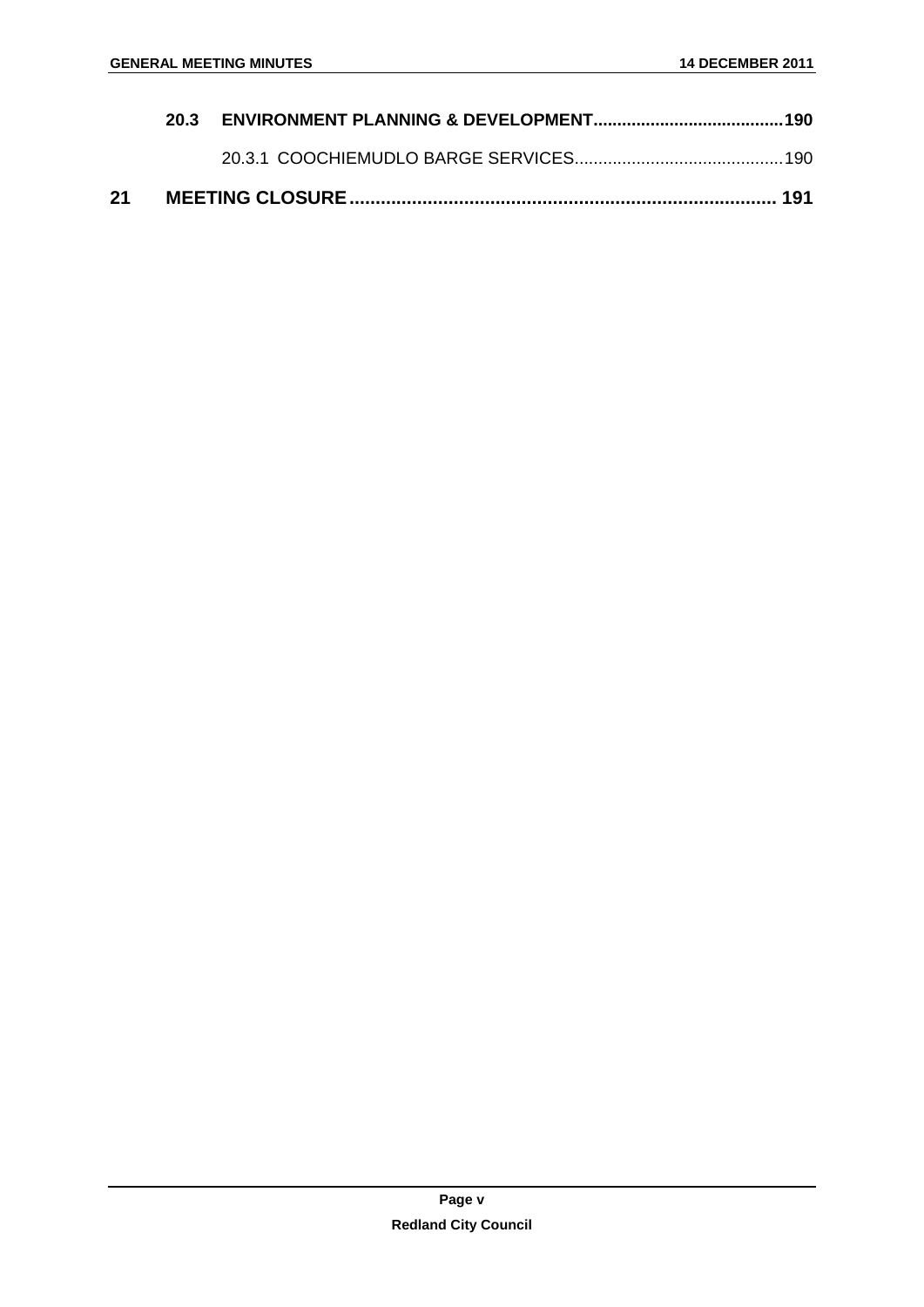# **1 DECLARATION OF OPENING**

The Mayor declared the meeting open at 4.03pm and acknowledged the Quandamooka people, who are the traditional custodians of the land on which Council meets.

The Mayor also paid Council's respect to their elders, past and present, and extend that respect to other indigenous Australians who are present.

#### **2 DEVOTIONAL SEGMENT**

Pastor Bruce Allder, member of the Ministers' Fellowship, led Council in a brief devotional segment.

#### **3 RECOGNITION OF ACHIEVEMENT**

#### **3.1 APPOINTMENT OF GENERAL MANAGER REDLAND WATER**

The Mayor acknowledged and congratulated Mr Gary Soutar on his appointment as General Manager Redland Water and his continuing involvement in the work to transition water back to the Redlands.

# **3.2 MATTHEW STANLEY FOUNDATION**

The Matthew Stanley Foundation seeks to promote non-violence and mutual respect among young people and the Mayor introduced Mr Paul Stanley and the Foundation's new WACO (Walk Away Chill Out) Campaign.

#### **MOTION TO ADJOURN MEETING AT 4.12PM**

Moved by: Cr D Henry Seconded by: Cr W Boglary

That the meeting adjourn to allow a promotional photo to be taken for the 'Walk Away Chill Out' campaign.

#### CARRIED

#### **MOTION TO RESUME MEETING AT 4.15PM**

| Moved by:    | Cr W Boglary |
|--------------|--------------|
| Seconded by: | Cr D Henry   |

That the meeting proceedings resume.

CARRIED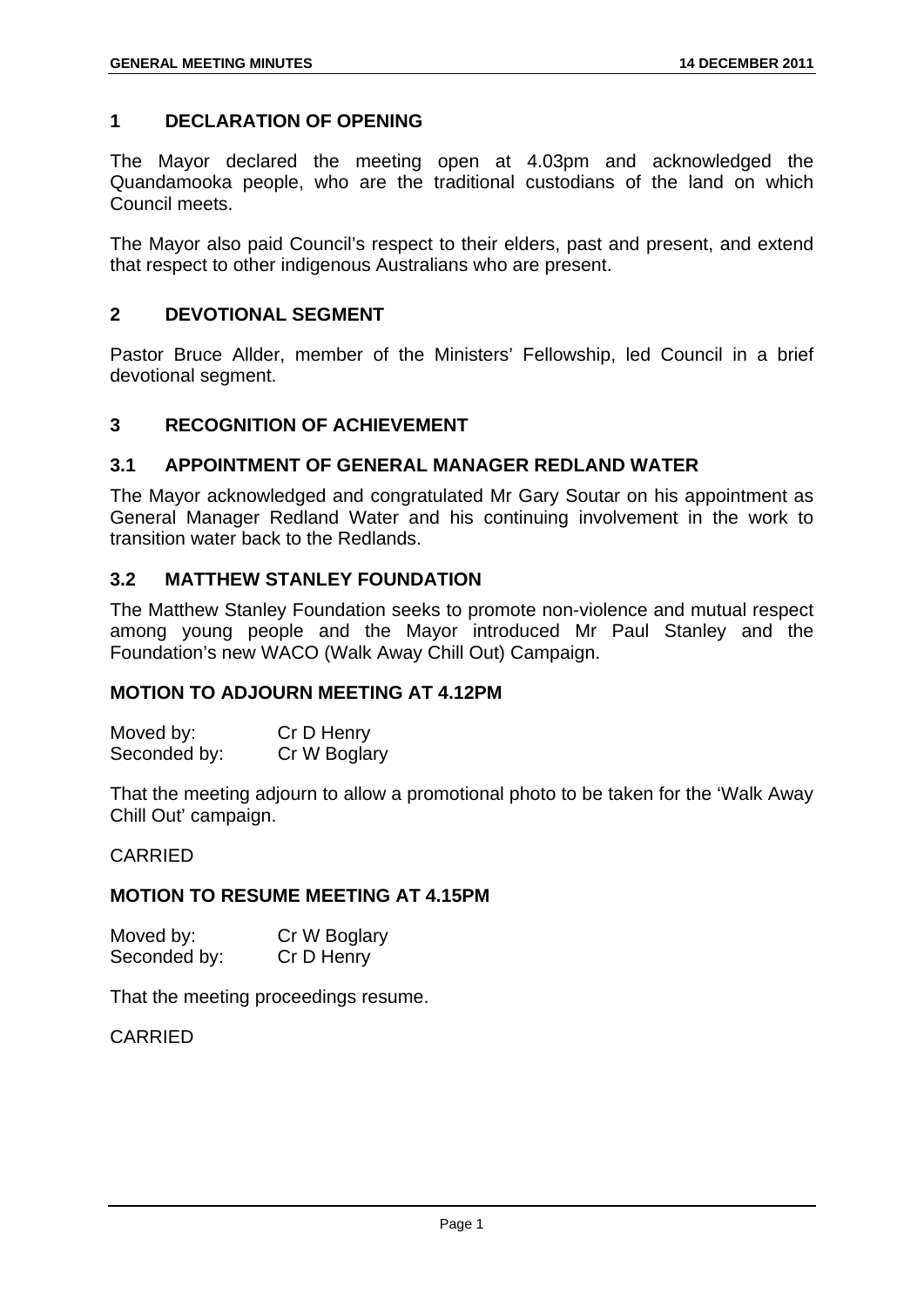# **4 RECORD OF ATTENDANCE AND LEAVE OF ABSENCE**

#### **MEMBERS PRESENT:**

| Cr M Hobson PSM     | Mayor                                  |
|---------------------|----------------------------------------|
| Cr M Elliott        | Deputy Mayor and Councillor Division 7 |
| Cr W Boglary        | <b>Councillor Division 1</b>           |
| Cr C Ogilvie        | <b>Councillor Division 2</b>           |
| Cr D Henry          | <b>Councillor Division 3</b>           |
| Cr J Burns          | <b>Councillor Division 4</b>           |
| Cr B Townsend       | <b>Councillor Division 5</b>           |
| Cr T Bowler         | Councillor Division 6                  |
| <b>Cr K Reimers</b> | <b>Councillor Division 8</b>           |
| Cr Williams         | <b>Councillor Division 9</b>           |
| Cr H Murray         | <b>Councillor Division 10</b>          |

#### **EXECUTIVE LEADERSHIP GROUP:**

| Mr G Stevenson PSM | <b>Chief Executive Officer</b>                                |
|--------------------|---------------------------------------------------------------|
| Mr N Clarke        | <b>General Manager Governance</b>                             |
| Mr M Drydale       | <b>General Manager Corporate Services</b>                     |
| Mrs L Rusan        | <b>General Manager City Services</b>                          |
| Mrs T Averay       | <b>General Manager Environment Planning &amp; Development</b> |
|                    |                                                               |

**MINUTES:** 

Mrs J Parfitt **Corporate Meetings & Registers Team Leader** 

# **5 RECEIPT AND CONFIRMATION OF MINUTES**

#### **5.1 GENERAL MEETING MINUTES 30 NOVEMBER 2011**

| Moved by:    | Cr M Elliott |
|--------------|--------------|
| Seconded by: | Cr T Bowler  |

That the minutes of the General Meeting of Council held on 30 November 2011 be confirmed.

Minutes November 30 2011 Council

# CARRIED

# **6 MATTERS OUTSTANDING FROM PREVIOUS COUNCIL MEETING MINUTES**

The Chief Executive Officer presented the following item for noting:

# **6.1 PETITION (DIVISION 10) REQUEST FOR A NEW FOOTPATH ON COLLINGWOOD ROAD**

At the General Meeting on 26 October 2011 Council resolved as follows: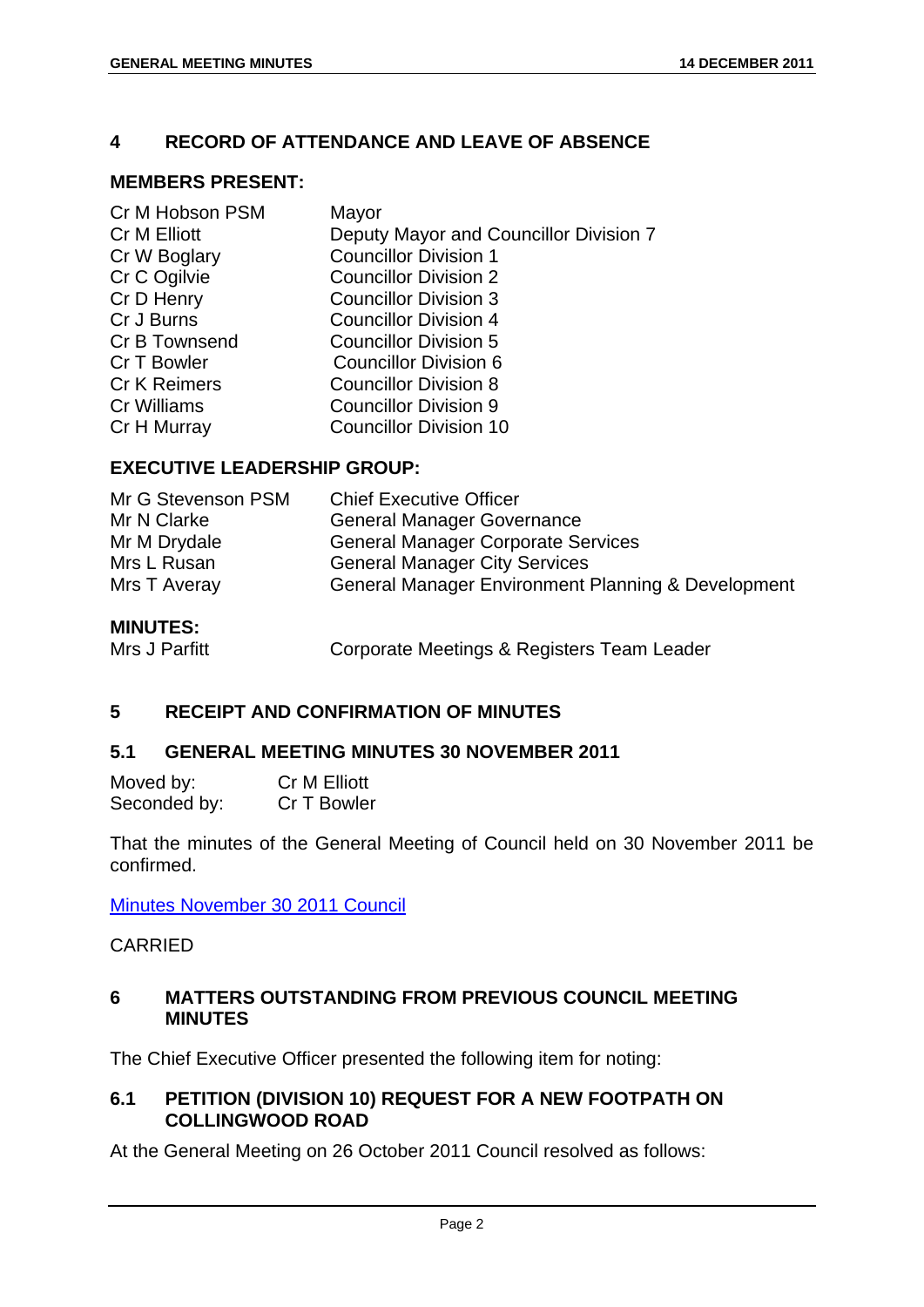That the petition, which reads as follows, be received and referred to a committee or officer for a report back to Council:

"*We the undersigned residents of Redland City, hereby petition Redland City Council to provide a new pathway along the southern side of Collingwood Road between Spoonbill Street and Hardy Road, to where a 'school-safe' crossing can be installed across Collingwood Road*."

A report addressing this matter will be presented to the Planning & Policy Committee meeting on 8 February 2012.

# **7 PUBLIC PARTICIPATION**

#### **MOTION TO ADJOURN MEETING**

Moved by: Cr D Henry Seconded by: Cr M Elliott

That Council adjourn the meeting for a 15 minute public participation segment.

#### CARRIED

- 1. Ms N Olssen of Russell Island addressed Council in relation to Item *SMBI 2030 Community Plan Submitted for Adoption.*
- 2. Mr P Stanley of Thorneside and the Matthew Stanley Foundation, addressed Council in relation to the work of the Matthew Stanley Foundation and the Foundation's new campaign – "Walk Away Chill Out".

#### **MOTION TO RESUME MEETING**

| Moved by:    | Cr D Henry  |
|--------------|-------------|
| Seconded by: | Cr H Murray |

That the meeting proceedings resume.

CARRIED

# **8 PETITIONS AND PRESENTATIONS**

#### **8.1 CONFERENCE REPORT – CR ELLIOTT (DEPUTY MAYOR/DIVISION 7) - 12TH INTERNATIONAL CITIES TOWN CENTRES & COMMUNITIES SOCIETY 2011 CONFERENCE**

Cr Elliott presented a report to Council on his attendance at the International Cities Town Centres & Communities Society Conference 25-28 October 2011 in Hobart.

Excellent speakers at the conference included:

**Gabrielle Morrish** (Principal, GM Urban Design & Architecture Crows Nest) *Affordable Housing.*

**Greg Davis** (Director Taktics4, West Perth) *Economic Implications of High Density Living on Town Centre Sustainabilities.*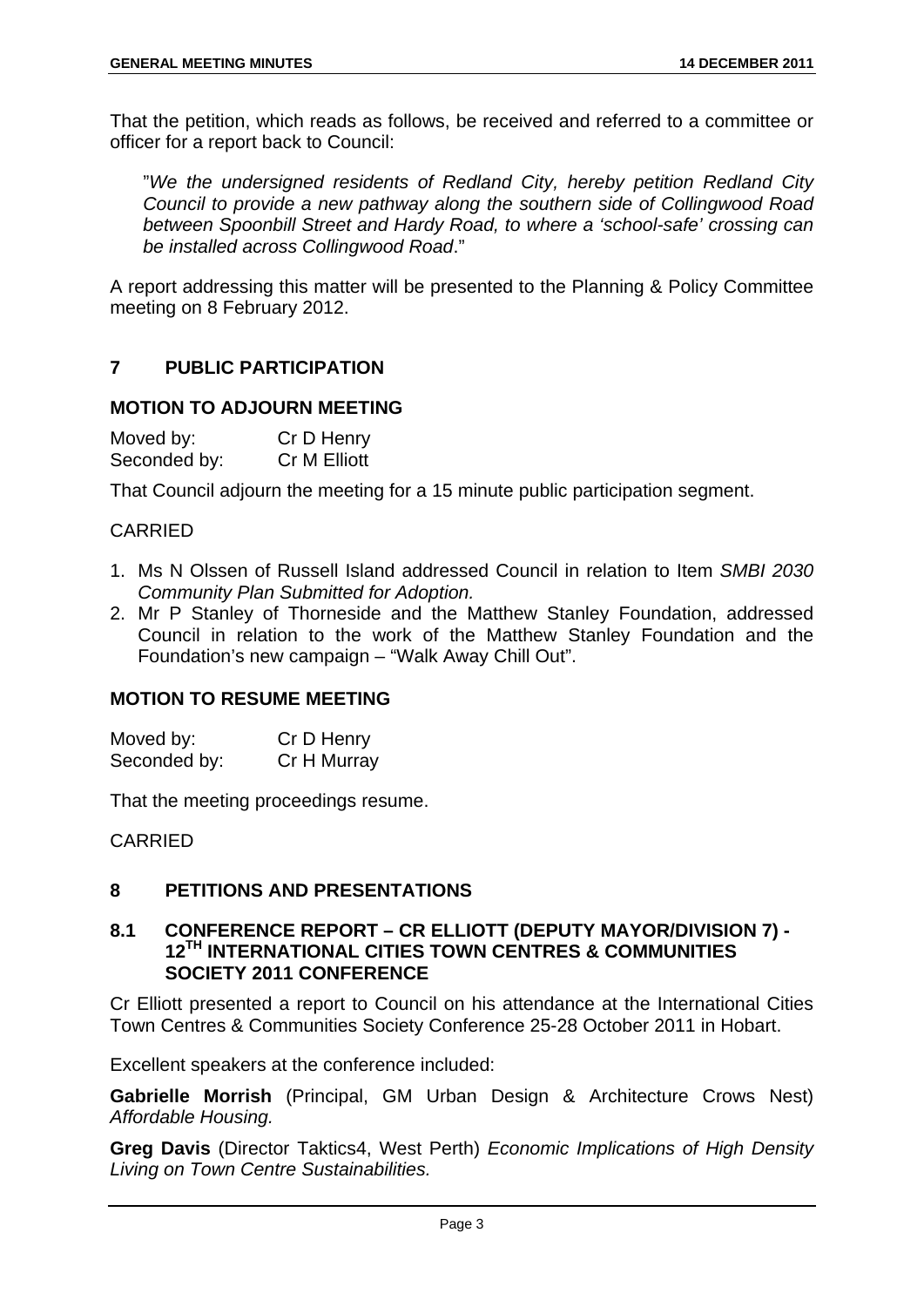**Susanne Pini** (Director – Head of Retail & Town Centres) *Why and How Mixed Development*.

**Greg Fenwick** (Economic Development Coordinator, City of Newcastle) *Rebranding and Repositioning Business Precincts in the City of Newcastle*.

**Nick Tobin** (General Manager, Willoughby City Council) – *Delivering a New Town Centre*.

**David Sim** (Senior Consultant & Director at Gehl Architects) A Scotsman based in Denmark gave example of living communities, eg. closing off streets in New York City, providing seats and people flocked and took in the ambience of the city away from the cars.

Cr Elliott was also able to take a tour of Canberra on the way to Hobart, looking at Canberra's road systems, graffiti management, green space, park furniture and general maintenance, noting that Redland City's systems and maintenance are very good across the board.

Cr Elliott commended the conference and was thankful for the opportunity to attend.

# **9 MOTION TO ALTER THE ORDER OF BUSINESS**

| Moved by:    | Cr T Bowler  |
|--------------|--------------|
| Seconded by: | Cr M Elliott |

That the order of business be altered to discuss Item 16.4.1 *Request to Extend Relevant Period for Biomass Power Plant at 70-98 Hillview Road, Mount Cotton* (as listed on the agenda) as the first Item of business – 11.1.1.

#### CARRIED

| Moved by:    | Cr B Townsend |
|--------------|---------------|
| Seconded by: | Cr D Henry    |

That the order of business be altered to discuss Item 13.2.2 *SMBI 2030 Community Plan Submitted for Adoption* (as listed on the agenda) as the second Item of business – 12.1.1.

# CARRIED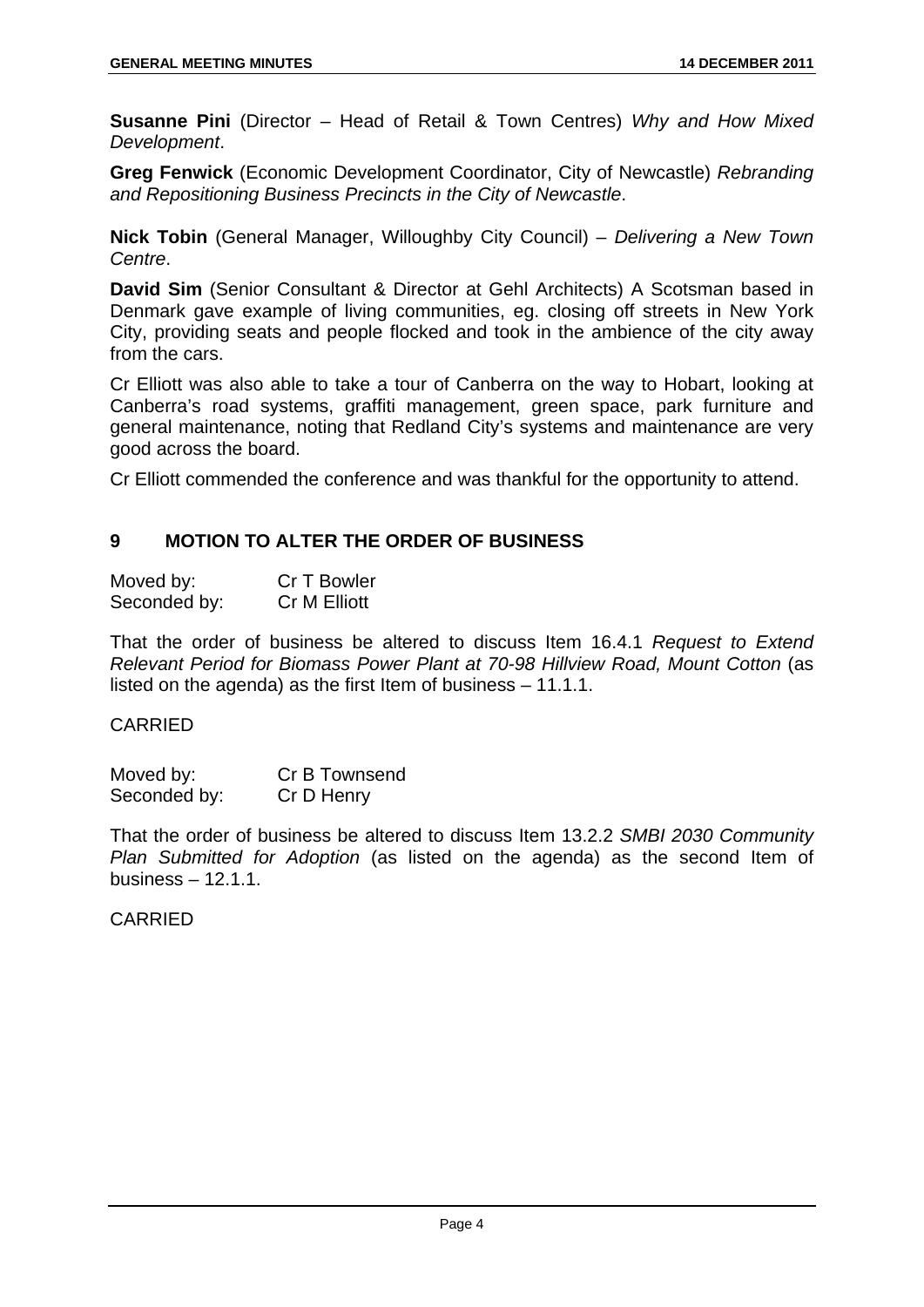# **10 DECLARATION OF MATERIAL PERSONAL INTEREST OR CONFLICT OF INTEREST ON ANY ITEMS OF BUSINESS**

# **10.1 MATERIAL PERSONAL INTEREST**

 Cr Elliott declared a Material Personal Interest in Item 13.1.5 – see item for details.

# **10.2 CONFLICT OF INTEREST**

- Cr Williams declared a Conflict of Interest in Item 11.1.1 see item for details.
- Crs Reimers, Hobson, Williams, Elliott and Ogilvie declared a Conflict of Interest in Item 14.2.1 – see item for details.
- Cr Ogilvie declared a Conflict of Interest in Item 15.3.1 see item for details.
- Crs Williams and Boglary declared a Conflict of Interest in Item 16.3.3 see item for details.

# **COUNCILLOR ABSENCES DURING MEETING**

Cr Elliott left the meeting at 4.43pm during Item 9 and returned at 4.45pm during Item 11.1.1.

Cr Ogilvie left the meeting at 5.26pm and returned at 5.31pm during Item 11.1.1.

Cr Ogilvie left the meeting at 5.32pm and returned at 5.33pm during Item 11.1.1.

Cr Elliott left the meeting at 5.42pm and returned at 5.48pm during Item 11.1.1.

Cr Ogilvie left the meeting at 6.42pm at the completion of Item 11.1.1 and returned at 6.51pm when the meeting resumed.

Cr Bowler left the meeting at 7.37pm and returned at 7.38pm during Item 17.1.

Cr Williams left the meeting at 8.10pm and returned at 8.13pm during Item 18.2.1.

Cr Townsend left the meeting at 8.14pm and returned at 8.16pm during Item 18.2.1.

Cr Townsend left the meeting at 8.16pm and returned at 8.18pm during Item 18.2.1.

Cr Bowler left the meeting at 9.08pm and returned at 9.11pm during closed session.

Cr Burns left the meeting at 9.27pm and returned at 9.29pm during closed session.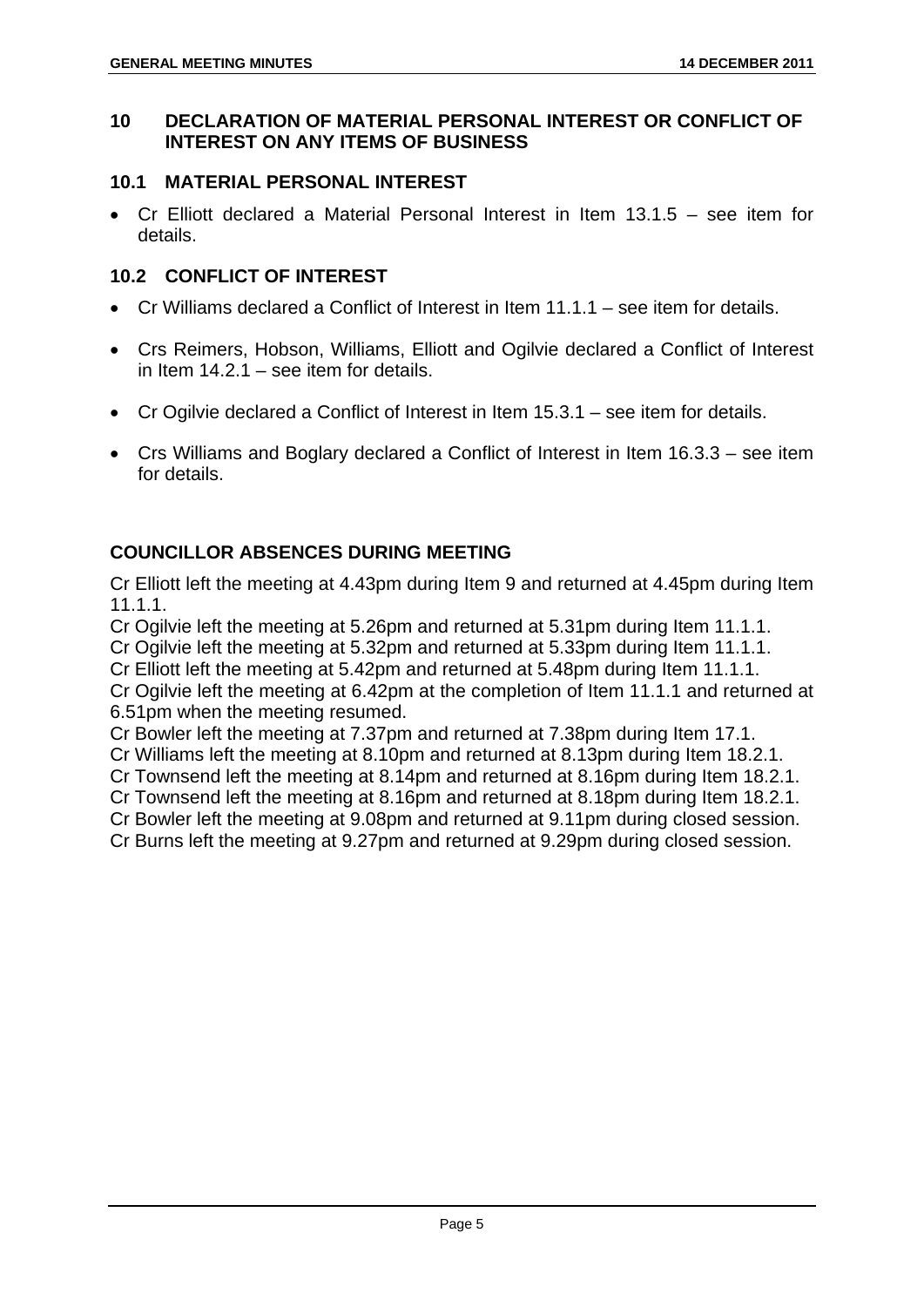#### **11 REPORT DIRECT TO COUNCIL**

#### **DECLARATION OF CONFLICT OF INTEREST**

Cr Williams declared a conflict of interest, or a perceived conflict of interest, in the following item stating that she had an election sign in Mount Cotton. Cr Williams stated she would remain in the room and vote in the community interests. Cr Williams voted in the affirmative.

#### **MOTION TO MOVE INTO OPEN FORUM AT 5.02PM**

| Moved by:    | Cr K Williams |
|--------------|---------------|
| Seconded by: | Cr T Bowler   |

That the meeting move into Open Forum to discuss the following item.

#### CARRIED

#### **MOTION TO MOVE OUT OF OPEN FORUM AT 6.30PM**

| Moved by:    | <b>Cr K Reimers</b> |
|--------------|---------------------|
| Seconded by: | Cr B Townsend       |

That the meeting move out of Open Forum.

CARRIED

# **11.1 ENVIRONMENT PLANNING & DEVELOPMENT**

#### **11.1.1 REQUEST TO EXTEND RELEVANT PERIOD FOR BIO-MASS POWER PLANT AT 70-98 HILLVIEW ROAD, MOUNT COTTON**

| <b>Dataworks Filename:</b>  | <b>MC008414</b>                                                                               |
|-----------------------------|-----------------------------------------------------------------------------------------------|
| <b>Attachments:</b>         | <b>Locality and Aerial Map</b><br><b>Site Plan &amp; Elevations</b>                           |
| <b>Responsible Officer:</b> | <b>Toni Averay</b><br><b>General Manager Environment Planning &amp;</b><br><b>Development</b> |
| Author:                     | <b>Bruce Macnee</b><br><b>Group Manager Sustainable Assessment</b>                            |

#### **EXECUTIVE SUMMARY**

| <b>Application Type</b>     | Request to Extend Relevant Period for MCU        |
|-----------------------------|--------------------------------------------------|
| <b>Approved Use</b>         | Bio-mass Power Plant (Undefined Use) and ERA #17 |
| <b>Property Description</b> | Lot 2 on RP 30611                                |
| Location                    | 70-96 Hillview Road Mount Cotton QLD 4165        |
| <b>Land Area</b>            | 11.97 ha                                         |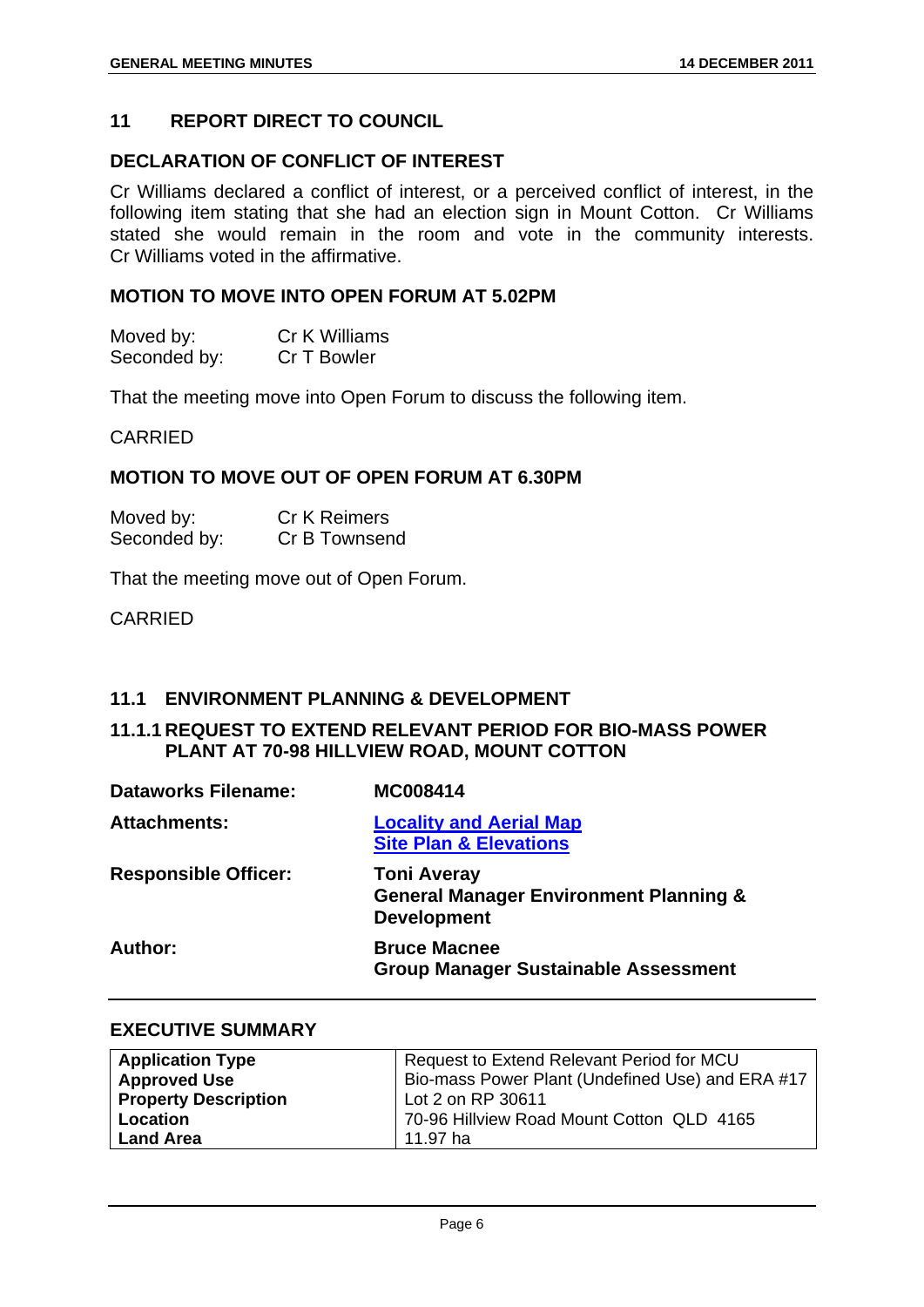| <b>Transitional Planning Scheme</b>        |                                           |
|--------------------------------------------|-------------------------------------------|
| <b>Strategic Plan 1998</b>                 | <b>Rural Non Urban</b>                    |
| <b>Greenspace Map</b>                      | Greenspace                                |
|                                            | Dominant Landscape and Visual Values      |
| <b>Development Control Plan 1</b>          | Rural / Non Urban                         |
| Zoning                                     | Rural / Non Urban                         |
| <b>Redlands Planning Scheme</b>            |                                           |
| <b>Redlands Planning Scheme Zoning</b>     | <b>Rural Non-Urban &amp; Conservation</b> |
| <b>Designated Community Infrastructure</b> | N/A                                       |
| <b>Overlays</b>                            | <b>Bushfire Hazard</b>                    |
|                                            | <b>Bushland Habitat</b>                   |
|                                            | <b>Extractive Resources</b>               |
|                                            | Flood Prone, Storm Tide and Drainage      |
|                                            | <b>Constrained Land</b>                   |
|                                            | <b>Landslide Hazard</b>                   |
|                                            | Protection of Poultry Industry            |
|                                            | Waterways Wetlands and Moreton Bay        |
| SEQ Regional Plan 2009-2031 - Land         | Regional Landscape and Rural Production   |
| <b>Use Category</b>                        | Area                                      |
| <b>No. of Public Submissions</b>           | N/A                                       |
| <b>Applicant</b>                           | <b>Cleveland Power Pty Ltd</b>            |
| <b>Land Owner</b>                          | Darwalla Egg Producers Pty Ltd            |
| <b>Date Request Received</b>               | 07/11/2011                                |
| <b>Statutory Decision Date</b>             | 19/12/2011                                |
| <b>Application Coordinator</b>             | Chris Vize                                |
| <b>Manager</b>                             | <b>Bruce Macnee</b>                       |
| <b>Officer's Recommendation</b>            | Refusal                                   |

An approval by consent was granted by the Planning and Environment Court on 7 November 2007 for the operation of a power plant fuelled by chicken litter on the subject site at 70-96 Hillview Road, Mount Cotton. The power plant comprises the power generator, chimney, dry fluid coolers, a large fuel storage hall and an associated carparking area. The power generated by the plant is intended to burn chicken waste produced from poultry farms and to provide electricity to the adjoining Golden Cockerel processing plant and the electricity grid.

With the development's approval period of 4 years about to expire, the applicant lodged this request to extend the relevant period for an additional 2 years, taking the relevant period to 7 November 2013. This report has assessed the consistency of the approved development, including its conditions, against the current laws and policies that would apply to the development, as well as the current community awareness of the development, the likelihood of potential submissions and the views of any concurrence agency (in this case, the Department of Environment and Resource Management (DERM)).

It is considered that there are numerous inconsistencies with the current laws and policies. The community's awareness of the development is limited by the time that has elapsed since the notification period (nearly seven years), resulting in changes to the makeup of the surrounding locality and by the uncertainty regarding the characteristics of the approved development due to the significant amendments that have occurred since the public notification. It is considered highly likely that a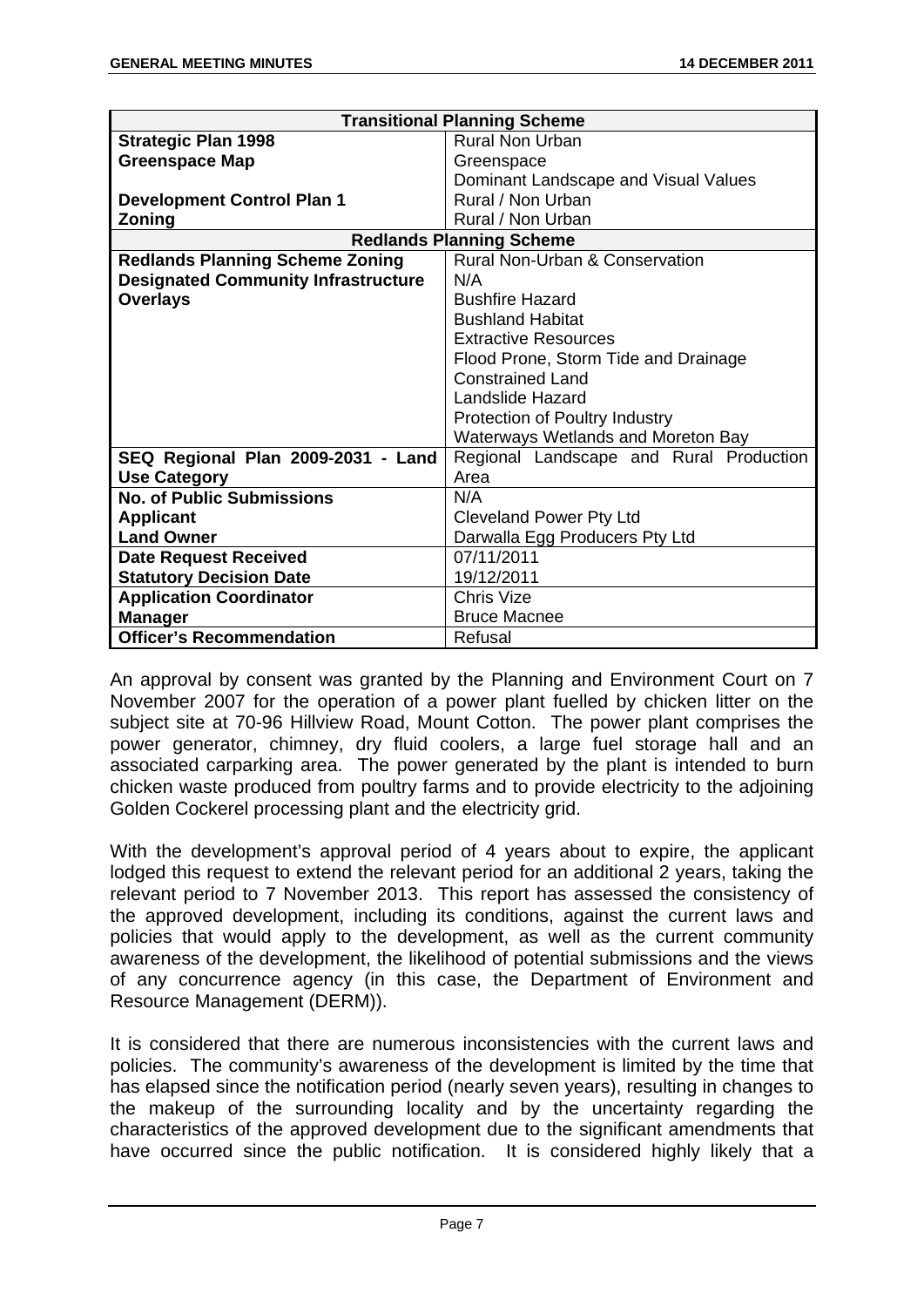significant number of submissions would be lodged if the opportunity was presented to neighbouring residents. It is therefore recommended that the request be refused.

If the request is refused, a new development application would be required in order to carry out the development.

# **PURPOSE**

This Category 4 application is referred to the Environment, Planning and Development Committee for determination.

# **BACKGROUND**

The original application was lodged on 18 June 2004 and involved a Material Change of Use for a "Bio-mass Power Plant" (Undefined Use) and an Environmentally Relevant Activity (ERA) #17 – Fuel Burning. ERA #17 for fuel burning was a nondevolved activity, meaning that this aspect of the proposal was required to be assessed entirely by the Environmental Protection Agency (EPA) (now DERM).

The development application was publicly notified on two separate occasions on August 2004 and May 2005. After this time, Council issued a number of informal information requests, which resulted in several responses from the applicant. These responses included additional information as well as changes to the development itself. This included changes to the cooling system, apparent changes to the burning system, as well as alterations to the layout of the development. The application did not revert back to the start of the application process and was not re-notified.

On 14 November 2006 Council received the Concurrence Agency Response from the EPA, approving the ERA #17 in full, subject to conditions.

On 20 March 2007 a development permit, subject to conditions, was granted by Council at a Development Assessment Committee meeting.

An appeal against Council's decision was filed on 2 May 2007 by a submitter to the application. Without prejudice negotiations and discussions took place throughout 2007 between the parties involved in the appeal. A settlement was reached and the appeal was therefore dismissed by agreement of the parties. A Consent Order was issued by the Court on 7 November 2007, which upheld the approval of the application, subject to conditions. The conditions and approved plans referenced in this Consent Order therefore represent the current approval documentation. It is noted that the approval plans and documents were submitted between April 2005 and March 2007, and reflect significant amendments to the layout, technology and management practices that occurred over that time. Inconsistencies within the approved material have caused a great deal of confusion both inside Council and in the community.

The application has been the subject of significant scrutiny both during and after the application process. This included a number of internal and external audits of the processing of the development application.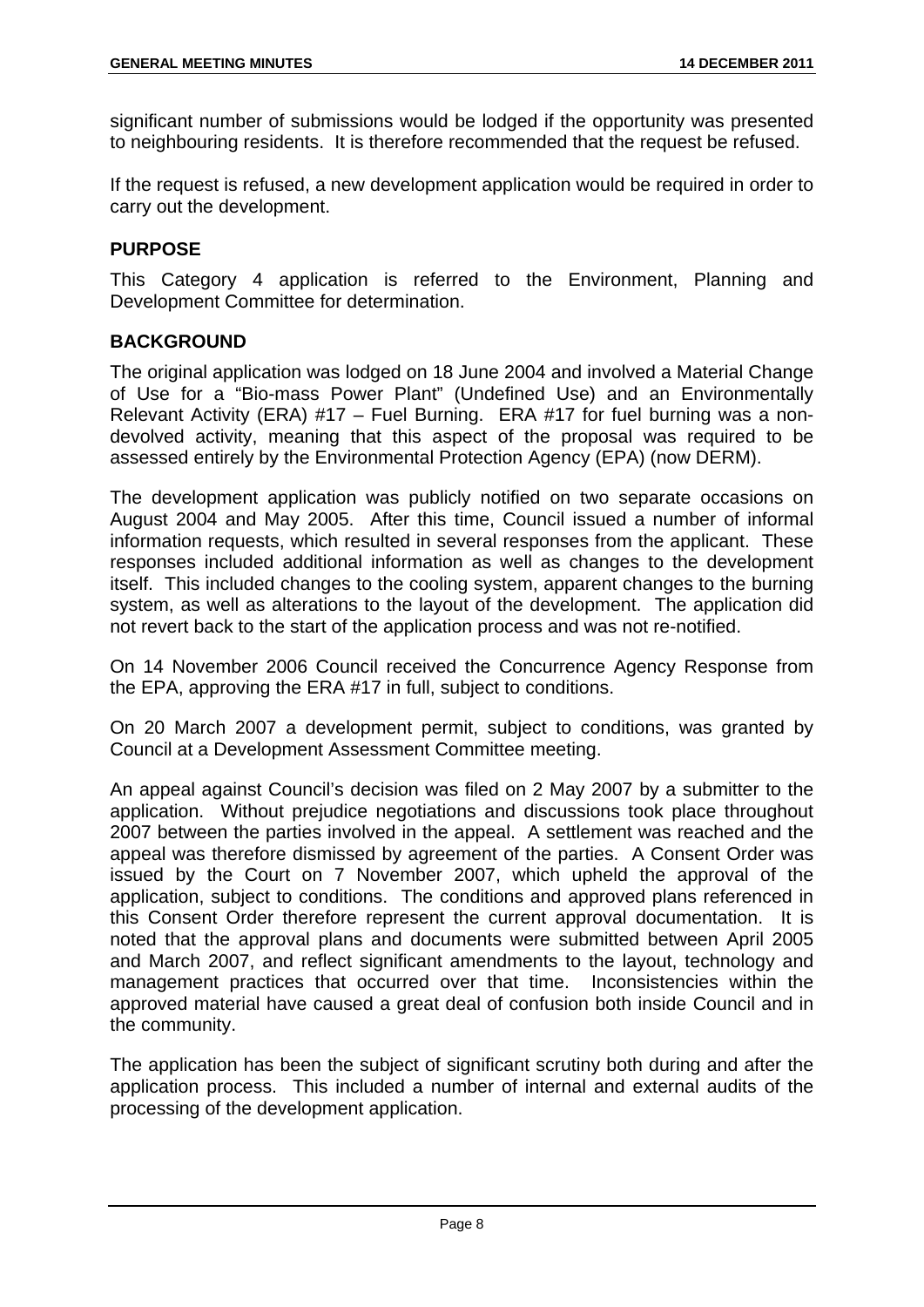# **1. DEVELOPMENT PROPOSAL AND SITE DESCRIPTION**

#### **1.1 Proposal**

#### **1.1.1. Approved Development**

The approved development involves the operation of a power plant fuelled by chicken litter in Hillview Road, Mount Cotton. The plant infrastructure will replace the existing large rectangular poultry growing shed on the north-eastern side of the site. The following summarises the development (as generally presented to the DA Committee in 2007):

- the plant design and operation is modelled on that currently being used in the United Kingdom;
- the fuel to be burnt is primarily chicken litter (with other start up fuels being smaller quantities of sawdust and gas);
- the plant will have a throughput of 60 000 tonnes of chicken litter per annum:
- the sources of the fuel are local Darwalla operated poultry farms, however, dependent upon supply of litter sources may include competitors' farms and Darwalla operated farms outside the local area;
- the activity is proposed to operate continuously;
- the proposal is an ERA under the *Environmental Protection Act 1994* (EP Act) and is the responsibility of DERM;
- fuel delivery will be via 10 to 12 semi-trailers per day with additional truck movements to dispose of general waste;
- the fuel storage hall will be approximately 11 metres in height above existing ground level and 3000m2 in area (60m x 50m);
- maximum litter storage will be 700 tonnes (4 days fuel) at any one time;
- the power generation / distribution and pollution control equipment / infrastructure occupies an area of approximately 2040 m2 (60m x 34m) on the south-western side of the fuel storage hall. This plant area has a predominate height similar to the height of the fuel storage hall, with a chimney that extends to 30 metres in height (though there are conflicting heights and diameters in the approved plans);
- the approved plans are confusing and appear to indicate both a rotating kiln and a fluidised bed furnace as the burner, which burn at a temperature between 900°C and 1200°C, although it is noted that Council has separately resolved that the approval did not include a rotating kiln – refer to discussion at section 2.3.3 of this report;
- the heat from the burner heats water to generate steam which drives a turbine;
- the turbine drives an alternator which produces the electricity that is released to the grid and the Golden Cockerel processing plant to the east of the site;
- the EPA conditions restrict the power generation to approximately 5 MW of electricity;
- emissions will be released to the air via a bag house filter, lime dosing system and a 30m high stack;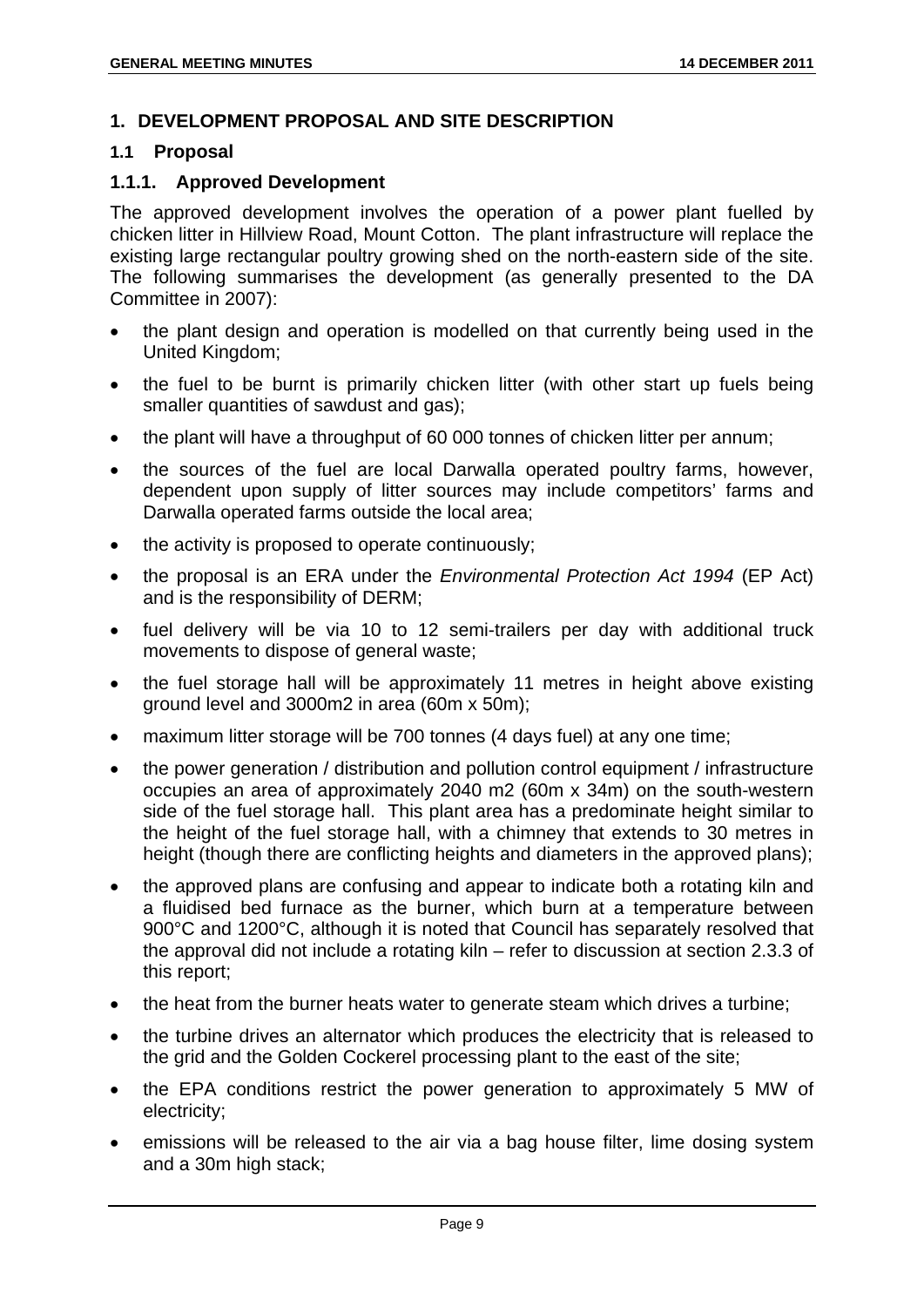- waste ash will be collected, cooled and collected for reuse by licensed waste transporters; and
- the disposal of waste heat is proposed to be via a dry fluid cooling system (fans).

# **1.1.2. Extension Request**

The application was approved with a relevant period of four (4) years. The applicant has requested an extension of 2 years to this relevant period, taking the period to 7 November 2013. The applicant cites the global financial crisis, the community opposition and resulting official investigations into the development application and delays in resolving an application to realign the properties boundaries as the three major reasons for the delay in commencing the development.

# **1.1.3. Site**

The subject site has been used for poultry farming for several decades and currently accommodates four poultry sheds, a residential dwelling and a mobile phone tower. The buildings and associated use areas are contained within the northern half of the site. A dam exists on the eastern side of the site and it is understood that the southeastern portion of the site has been used for intermittent grazing activities. The south-western portion of the site is heavily vegetated, steeply sloped and contains the highest elevations on the site.

The existing poultry use area has been benched to facilitate the siting of the poultry sheds, and is accessed via a driveway that runs up the slope to the benched portion of the site. The site itself is accessed from Hillview Road, which is a sealed bitumen road that accesses a number of rural properties and intersects with Mount Cotton Road to the east.

# **1.1.4. Surrounding Area**

The surrounding area is predominantly rural in nature. The Golden Cockerel chicken processing plant is located to the direct east of the site, with another poultry farm on the northern side of Hillview Road. To the south of the site are a contractor's depot and the Barro Quarry. A number of small to medium size rural lots exist in the locality, which are used for a mix of uses, varying from purely residential dwellings on large lots to hobby farms and conservation-style lots. To the far west of the site are large stretches of bushland, which dominate both sides of West Mount Cotton Road.

A park residential estate exists on the eastern side of Mount Cotton Road. Mount Cotton State School is located approximately 800 metres to the north-east of the site. The large Mount Cotton village residential estate exists to the south-east of the site on the eastern side of Mount Cotton Road. Further subdivision has occurred within the Mount Cotton village within 2-3 kilometres of the subject site, which has created approximately an additional 220 residential lots.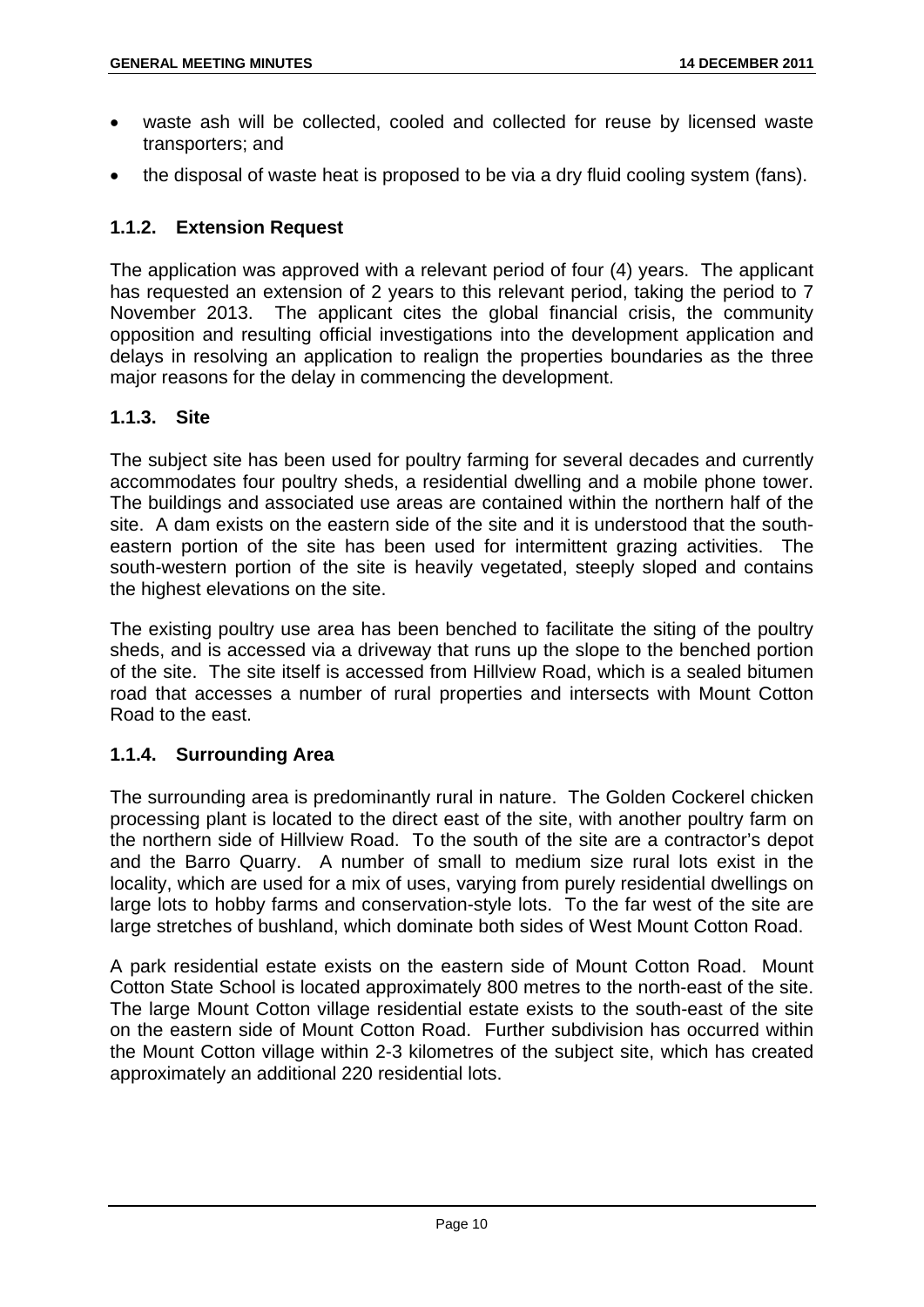# **2. APPLICATION ASSESSMENT**

# **2.1** *Sustainable Planning Act 2009* **(SPA)**

This application has been made in accordance with Section 383 of the *Sustainable Planning Act 2009* (SPA) and constitutes a Request to Extend the Relevant Period.

Section 388 of SPA states that, in deciding the request, the Assessment Manager must only have regard to:

- *(a) the consistency of the approval, including its conditions, with the current laws and policies applying to the development, including, for example, the amount and type of infrastructure contributions, or charges payable chapter 8, part 1; and*
- *(b) the community's current awareness of the development approval; and*
- *(c) whether, if the request were refused* 
	- i. *further rights to make a submission may be available for a further development application; and*
	- ii. *the likely extent to which those rights may be exercised; and*
- *(d) the views of any concurrence agency for the approval given under section 385.*

Point (a) is discussed in Section 4.2 below, points (b) and (c) are discussed in Section 4.3 below and point (d) is discussed in Section 4.4 below.

# **2.2 Consistency of Approval with Current Laws and Policies**

# **2.2.1 SEQ Regional Plan 2009-2031**

The site is located within the Regional Landscape and Rural Production Area in the SEQ Regional Plan 2009-2031. Within this designation, "urban activities" are heavily discouraged and are required to demonstrate locational requirements and overriding need for the development in the public interest.

The definition of an "Urban Activity" under the Regional Plan Regulatory Provisions is:

*Urban activity means a residential, industrial, retail, or commercial activity. It does not include the following –* 

- *(a) tourist activity;*
- *(b) sport and recreation activity;*
- *(c) community activity;*
- *(d) outdoor recreation;*
- *(e) forestry and primary industry activity or an activity reasonable associated with such a purpose for which the premises or surrounding area is used, for example the following –* 
	- *(i) farm workers' accommodation;*
	- *(ii) a mechanical repair workshop for farm machinery or vehicles;*
	- *(iii) vehicle storage associated with transporting forestry or primary industry produce or resources;*
	- *(iv) processing and packaging forestry or primary industry goods, including crushing and screening of extracted materials and wholesale nurseries.*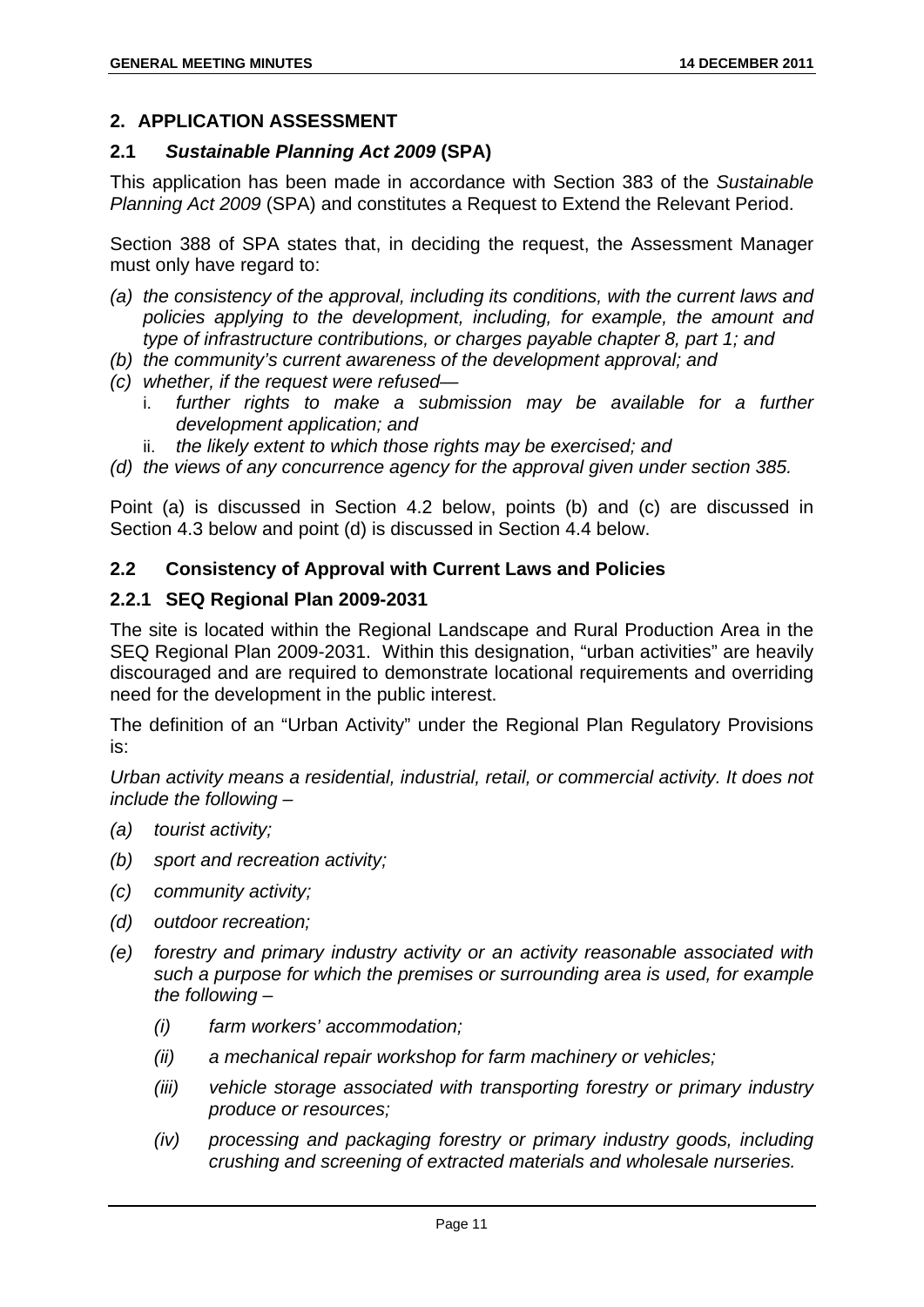- *(f) an aeronautical facility;*
- *(g) an emergency services facility;*
- *(h) water cycle, waste management, telecommunications and electricity infrastructure [emphasis added];*
- *(i) a cemetery crematorium;*
- *(j) an animal boarding facility.*

It is uncertain whether the proposal fits within "electricity infrastructure", as there is no clear definition of electricity infrastructure within the Regional Plan or the Electricity Act 1994. It is uncertain, therefore, whether electricity infrastructure in this context refers to all aspects of electricity generation and conveyance or whether it simply refers to conveyance (i.e. power lines, substations, transformers and the like).

#### **2.2.2 State Planning Policies**

State Planning Policies (SPP) relevant to the development of this site are identified and discussed in the following table:

| <b>State Planning Policies</b>                                                                | <b>Comments</b>                                                                                                                                                                                                                                                                                                                                                    |
|-----------------------------------------------------------------------------------------------|--------------------------------------------------------------------------------------------------------------------------------------------------------------------------------------------------------------------------------------------------------------------------------------------------------------------------------------------------------------------|
| SPP $1/03$ – Mitigating the<br>adverse impacts of Flood,<br><b>Bushfire and Landslide 1.0</b> | Although the RPS does not explicitly state that this<br>SPP has been "appropriately reflected" in the<br>Scheme, the matters for consideration under this<br>policy are contained with the RPS. Therefore, refer<br>to Section 4.2.4 for discussion on this matter.                                                                                                |
| SPP 2/07 - Protection of<br><b>Extractive Resources</b>                                       | The subject site is significantly covered by the Key<br>Regional Resource Buffer for KRA 71.<br>The<br>development is not an incompatible or sensitive<br>use, and therefore is not inconsistent with this SPP.                                                                                                                                                    |
| <b>SPP</b><br>2/10<br>Koala<br>$-$<br>Conservation in South East<br>Queensland                | This State Planning Policy is relevant to the<br>development of planning schemes and policies.<br>The development assessment component is<br>enshrined within the SEQ Koala Conservation<br>SPRP, which is discussed in Section 4.2.3 below.                                                                                                                       |
| SPP 4/10 - Healthy Waters                                                                     | Council's Environmental Assessment Officer has<br>identified that this policy is not the best policy for<br>this type of development, due to its scale. The<br>policy is meant for small-scale uses, as it identifies<br>deemed-to-comply solutions for these development<br>types. For the subject development, the RPS<br>requirements are the most appropriate. |

# **2.2.3 State Planning Regulatory Provisions**

Two State Planning Regulatory Provisions are relevant to the assessment of this request:

• South East Queensland Koala Conservation State Planning Regulatory Provisions (referred to herein as the Koala SPRP); and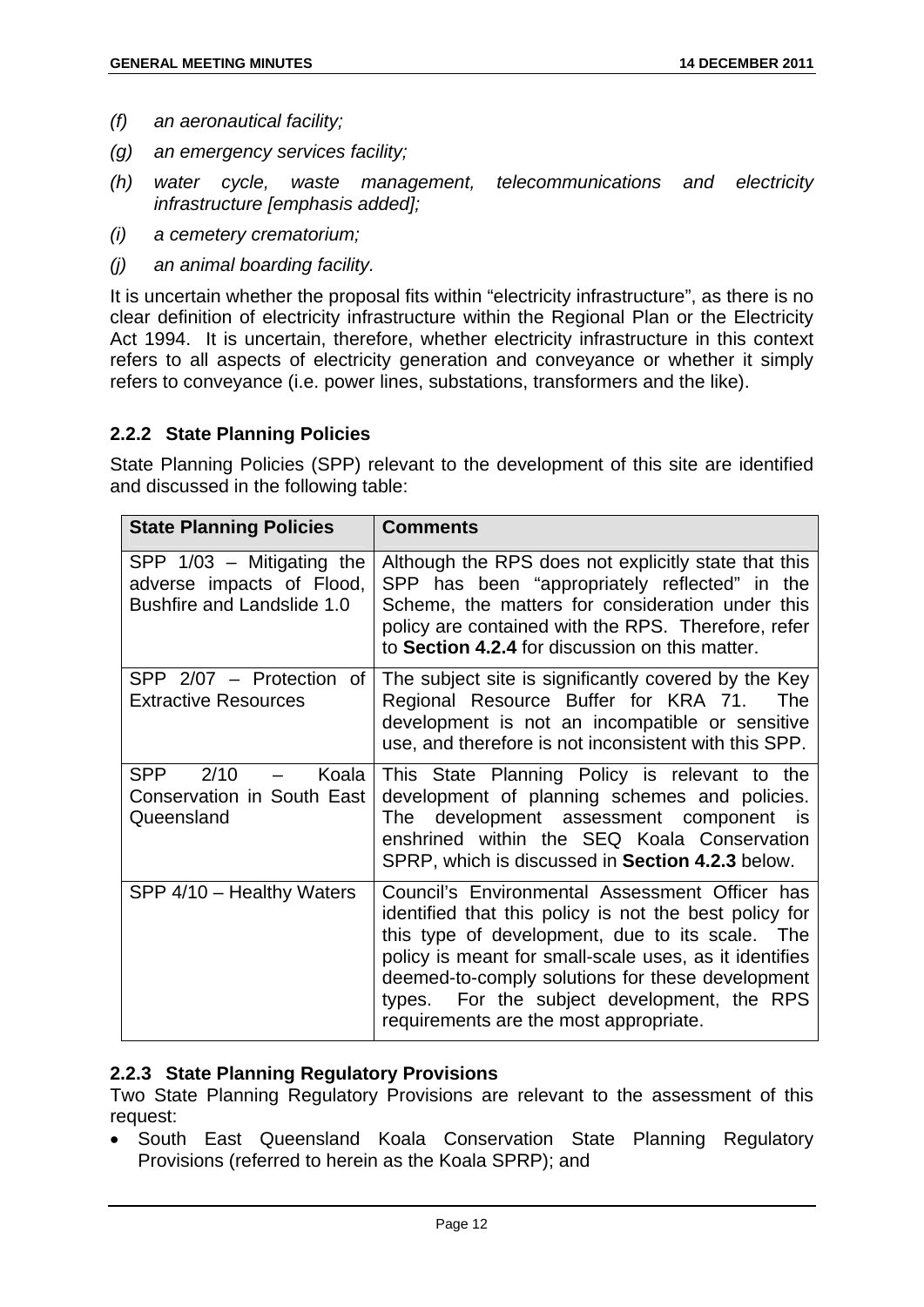• Draft State Planning Regulatory Provision (Adopted Charges) (referred to herein as the Adopted Charges SPRP).

#### Koala SPRP

The Koala SPRP identifies development that is "prohibited development" and also provides assessment criteria for development within an assessable area. The SPRP identifies the subject site as follows:

| <b>Broad Designation</b>        | Priority Koala Assessable Development Area                                                                                                             |
|---------------------------------|--------------------------------------------------------------------------------------------------------------------------------------------------------|
| Assessable or Not<br>Assessable | Assessable                                                                                                                                             |
| Koala Habitat Value             | High and Medium Value Bushland (south-western<br>portion of site)<br>Medium Value Rehabilitation (balance of site -<br>affecting development location) |

Council's Environment Assessment Officer has reviewed the development against the current Koala SPRP. The development is located within the Medium Value Rehabilitation designation, which requires offset planting (or monetary contributions in lieu of plantings), where native non-juvenile vegetation is required to be removed due to the proposal. The development does not involve the removal of native vegetation, and therefore offset planting is not applicable.

The policy also requires consideration of the development's impact on koala movement corridors through the site. It is considered that the development area has low corridor value, as it is currently occupied by a large poultry shed (being the same size as the proposed development area), does not contain existing native vegetation and would be a non-preferred linkage to the habitat area in the south-western corner of the site, where there are more preferable linkages to this area to the south, east and west.

In this regard, it is considered that the development is not inconsistent with the Koala SPRP.

# Adopted Charges SPRP

The Adopted Charges SPRP prescribes the maximum amount of infrastructure contributions that Councils can charge on particular development types, and identifies how these charges are levied. An adopted charges resolution of Council identifies the adopted charge amounts for the particular development types.

While the SPRP is applicable to the request to extend the relevant period, Council has resolved to apply the Planning Scheme Policies at 30 June 2011 (immediately prior to the SPRP coming into force) to requests to extend the relevant period. Additional contributions are secured by way of infrastructure agreement in these circumstances. The infrastructure contributions under the planning scheme policies and their implications to this request are discussed in **Section 4.2.5** of this report.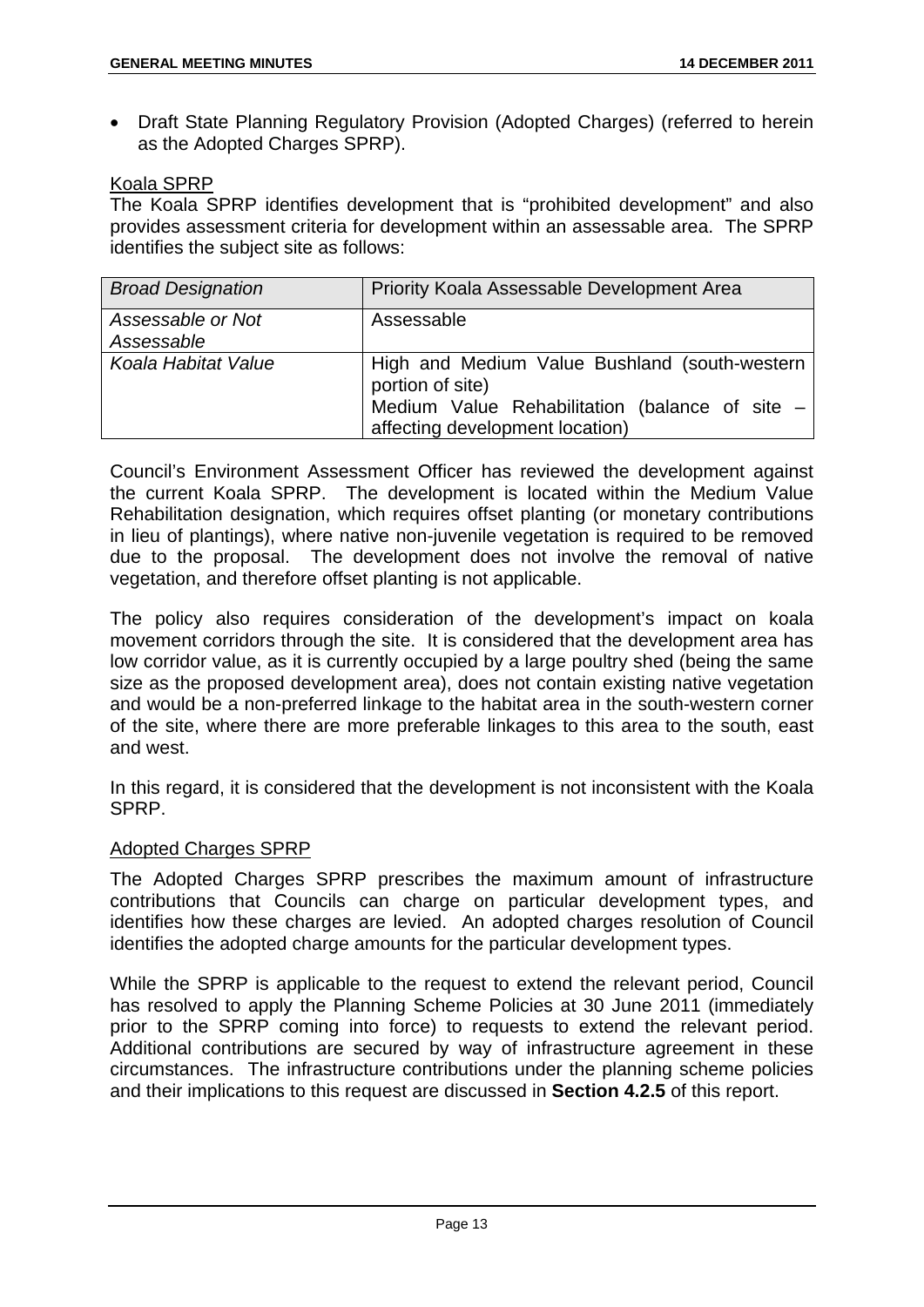# **2.2.4 Redlands Planning Scheme**

This section assesses the consistency of the approval against the current Redlands Planning Scheme (Version 3).

Under this Scheme, the subject site is within the Rural Non-Urban Zone. The identified inconsistencies include the use itself, which is inconsistent in this zone, stormwater management, revegetation requirements, uncertainty regarding noise levels and road infrastructure.

#### Zoning Intent

The general zoning and intention for this land is relatively unchanged from the 1988 Town Plan and the 1998 Strategic Plan through to the current Redlands Planning Scheme. In all planning documents, the zoning or designation is Rural Non-Urban, with the intention being to provide for agriculture and other rural uses, aligned uses that support the on-going operation of these rural uses and to protect the poultry industry and ensure its survival within Redland City.

Similarly, in both schemes the locality is identified for its visual, scenic and landscape values.

#### Use

The original development application was lodged as a Bio-mass Power Plant (Undefined Use) under the Transitional Planning Scheme. It is not clear that this was the appropriate use definition as the use appears to be consistent with an Industry Class IV. An Industry Class IV was a prohibited use in the Rural Non-Urban zone as opposed to an undefined use which was a consent use. The consequence of this difference is that the assessment test for the development application would have been different under the transitional provisions of the *Integrated Planning Act 1997*.

In contrast, the use is clearly defined as 'High Impact Industry' in the Redlands Planning Scheme, as a power plant is specifically referenced. 'High Impact Industry' is defined as follows:

*Means the use of any premises for a large, high impact industrial activity which is similar to those activities set out below and ancillary activities that support the industrial use such as administration offices or sales and display areas for products manufactured, assembled or finished on the site –* 

- *...(b) electricity and fuel burning activities* 
	- *(i) power station;*
	- *(ii) coke production producing, quenching, cutting, crushing or grading coke...*

Within the Rural Non-Urban Zone, this use is subject to Impact Assessment and is identified as an inconsistent use. Specific Outcome S1.1 identifies that those uses identified as inconsistent are not established or undertaken within the Rural Non-Urban Zone. It is also noted that 'High Impact Industry' is inconsistent in all zones in the Redlands Planning Scheme. This is a clear policy direction that these types of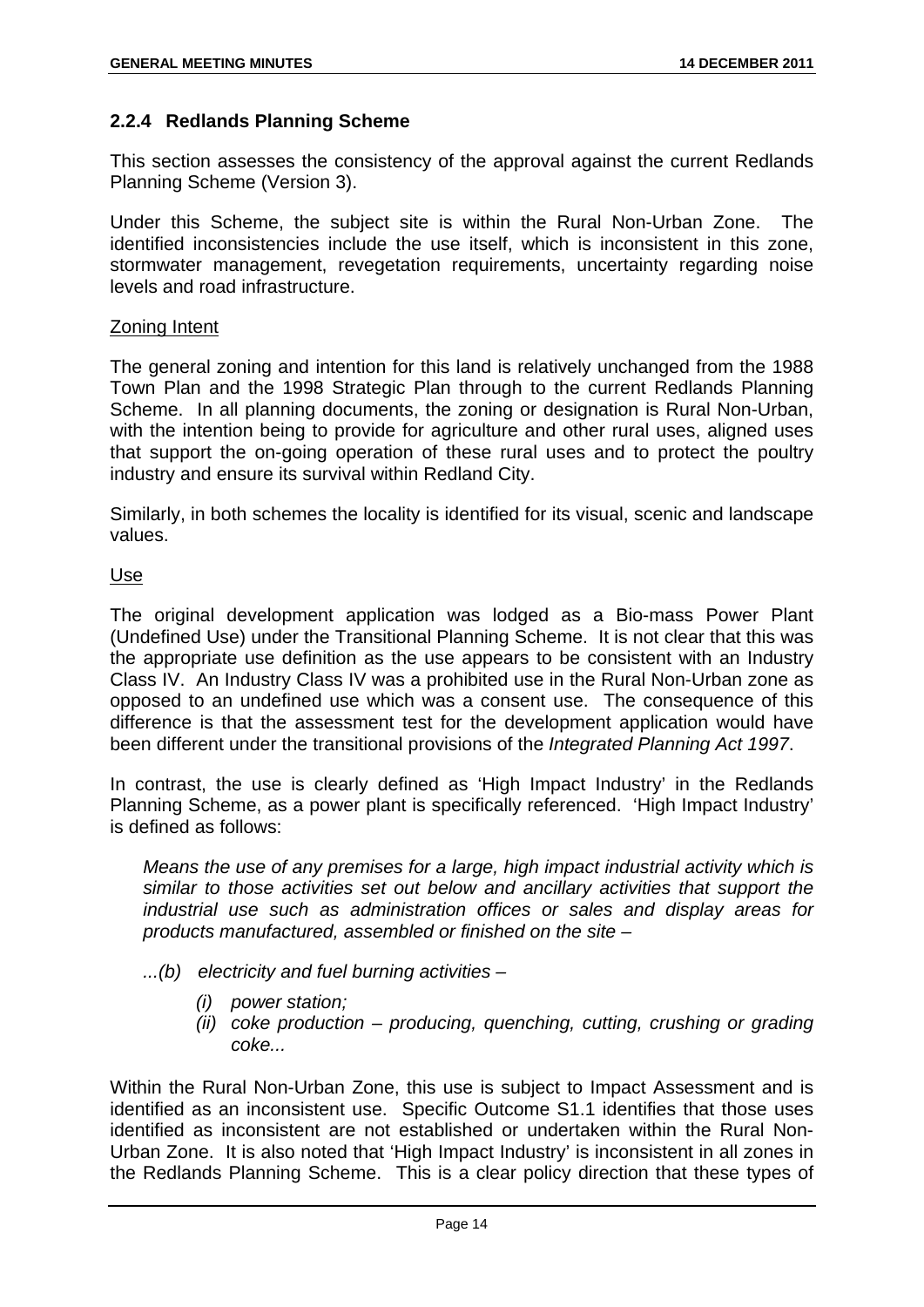uses cannot readily fit within land in this Council area, given the nature of development within the City, including proximity to sensitive land uses and environmental areas.

It is recognised that the Redlands Planning Scheme has the effect of elevating the use from impact but not inconsistent under the Transitional Planning Scheme (based on an Undefined Use – Bio-mass Power Plant) to impact inconsistent under the Redlands Planning Scheme.

The Code, in its overall and specific outcomes does, however, support uses that:

- *(a) promote productive rural activities that rely on the use of the land including traditional and emerging rural activities;*
- *(b) provide opportunity for aligned uses to co-locate with traditional and emerging rural activities.*

In addition, the Protection of the Poultry Industry Overlay Code clearly highlights the intention to maintain and support the poultry industry in the rural areas of Redland City.

Equally, however, the Zone Code requires that a high standard of rural amenity is maintained by ensuring that any development mitigates the impacts of light, noise, air and traffic.

In light of the outcomes above, several considerations arise:

- Does the development for a bio-mass power plant, which is an inconsistent use, assist in supporting and sustaining the poultry industry now and into the future?
- Does the development suitably mitigate the impacts of light, noise, air and traffic to acceptable standards?

As identified within the applicant's planning report and in the original report to Council, waste from poultry operations, in the form of chicken litter, has been a problem for poultry operators for decades. This form of waste is "regulated waste" under the EP Act, and therefore requires collection and disposal by a licensed waste contractor. In addition, the disposal of regulated waste must be performed to specific criteria in accordance with the EP Act and Environmental Protection (Waste Management) Regulation 2000.

To avoid outright disposal of this waste product, two obvious reuse options are available to poultry operators. The first approach is to combine the chicken litter with green waste and soil to produce commercial soil improvers. The manufacturing of compost and soil conditioners is identified as Environmental Relevant Activity #53, and requires licensing with the Department of Environment and Resource Management.

A Council officer has recently conducted a search of DERM's public licence register, which confirms that there are soil conditioning operations at Larapinta (approximately 35km west), Tamborine (approximately 45km south) and Beaudesert (approximately 70km south of site). A number of different green waste products can be used in soil conditioners, and therefore there is competition to disposing of the chicken litter in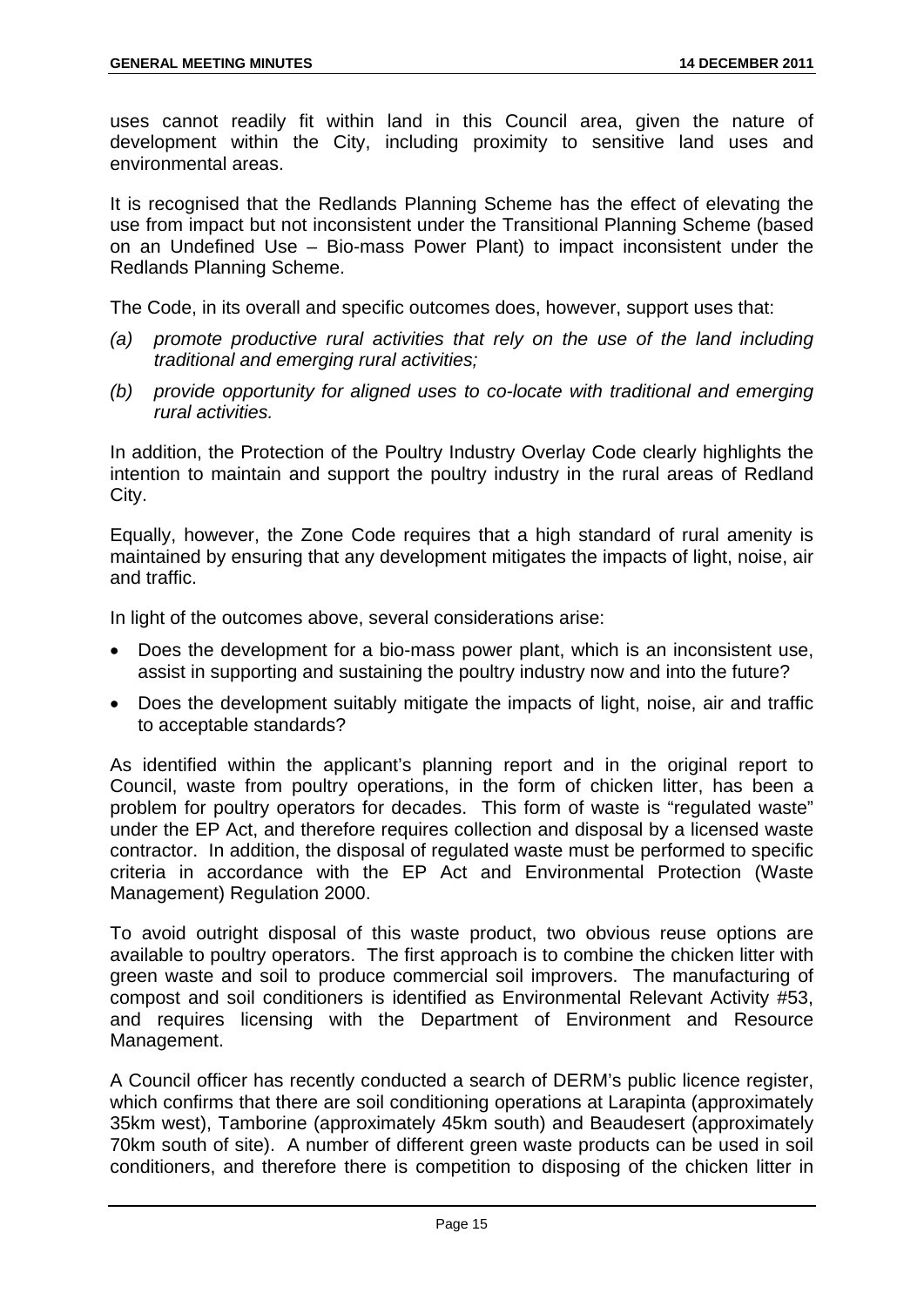this way. It is understood that the supply of chicken litter far outweighs the demand for its use in soil conditioners. This option therefore does not completely solve the re-use problem.

The second option is to utilise the chicken litter as biomass fuel, which is then thermally treated to produce electricity. The environmental and amenity impacts of this option are discussed in the following two sections. For the intent of supporting the poultry industry, it is noted that this option potentially reduces the transport costs for the poultry operators in the region, by providing an alternative to transport the waste product to soil conditioning operations outside of the City. This, however, has not been quantified within the application information. It provides an alternative to use in soil conditioners, where the supply of chicken litter outstrips demand. In addition, it provides additional economic benefit to the subject operation (Darwalla and Golden Cockerel) by reducing the electricity costs (through self-sufficiency) and providing revenue through sale of excess electricity to the grid.

However, in consideration of the above, a number of questions arise which must be answered: Is the burning of chicken litter to produce electricity really the best option for its disposal? Does it represent the most ecologically efficient and benign technique? Are there other options for its disposal and re-use that would result in better air quality and better support rural industry as a whole (for example, a switch to organic farming techniques would result in a more innocuous by-product)? In addition, to what extent will the biomass power plant rely on poultry litter from sources external to the region, and therefore result in greater transport and environmental costs?

These are questions that would need to be considered in any planning grounds assessment of the development, but which have not been analysed in sufficient depth at present. It is not considered that these questions can be answered as part of this request to extend the relevant period, but rather, need to be considered as part of a new development application with formal information request and public notification stages.

#### Amenity Impacts

There are three major amenity considerations in relation to the development. Each of these is discussed in turn below.

Impacts on visual amenity

The subject site is recognised in both the Transitional Planning Scheme and the Redlands Planning Scheme for its scenic and landscape values. The site is visible from a tourist route (Mount Cotton Road) and has a well vegetated and elevated backdrop, being at the foothills of the Mount Cotton ridgeline to the west. The application assessed the visual impacts of the development from the major vantage point along Mount Cotton Road and identified that it complied with the planning scheme at the time. The plant and storage shed is located on an existing poultry farm and adjoins a poultry processing plant to the east and another poultry farm to the north-east.

The proposed facility will replace an existing large storage shed, covering the same footprint. The chimney stack, at approximately 30 metres in height, will be highly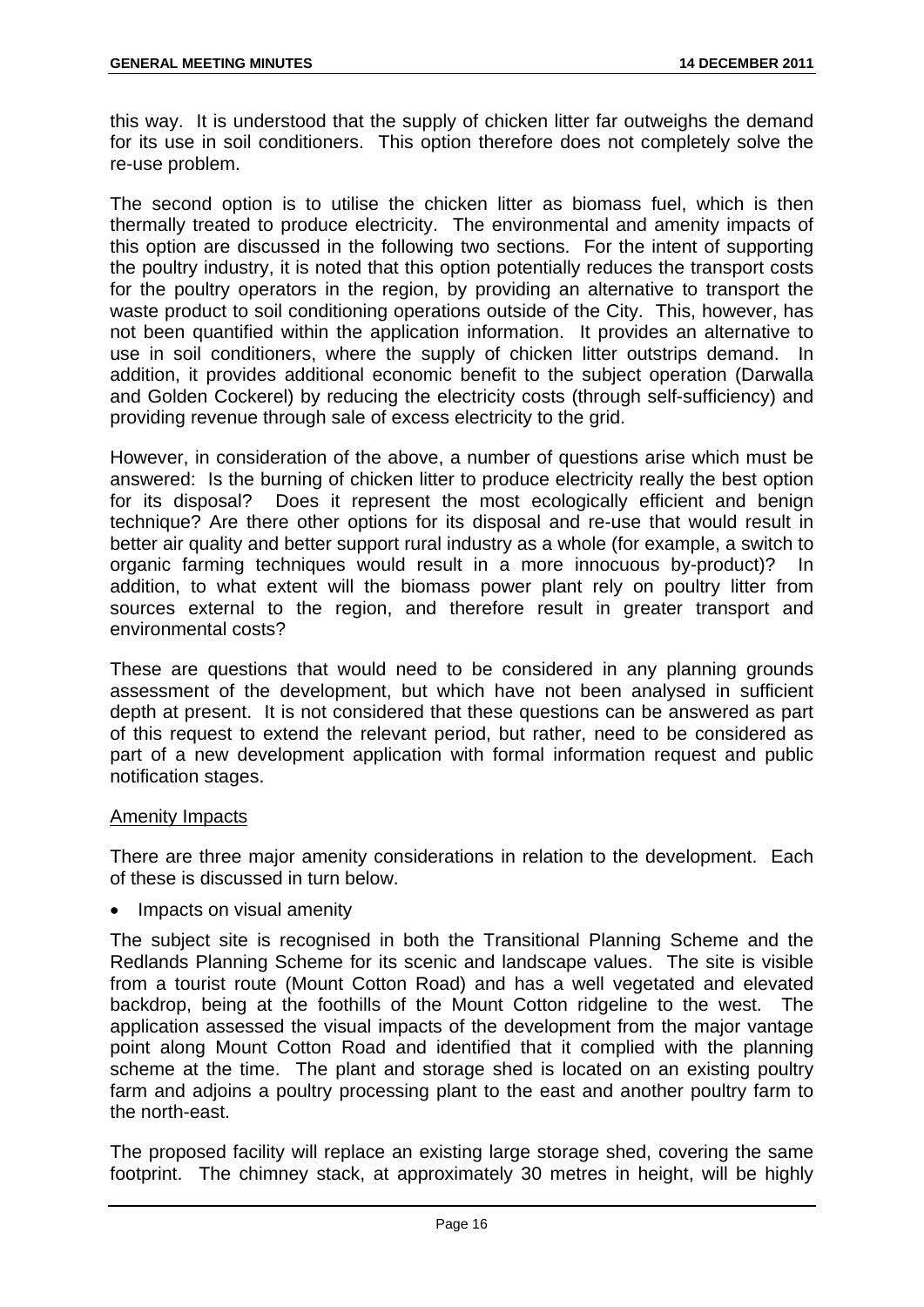visible from surrounding properties and Mount Cotton Road. This stack can be made to blend with the background through choice of colour (as conditioned on the approval), and is similarly blended by existing telecommunications tower and high voltage power lines that run near this area of the site.

Noise impacts

Noise reports and modelling were provided in relation to the development as part of the original application. This modelling demonstrated that the development complied with policies and standard in place at that time. It is noted that the standards for noise levels have not changed. The maximum allowable noise levels are prescribed as 3dB(A) above the background noise level. The modelling conducted by the applicant identified an average background level of 35dB(A), and therefore the development was required to be lower than 38dB(A) at all sensitive receptors. The noise report identified a number of sensitive receptors and modelled the noise levels at each based on the proposal at that time. In all cases, the noise levels were less than 38dB(A), with the highest level being 32dB(A), which is the predicted noise level at the nearest dwelling house (in Hillview Road, 200 metres to the north of the development area).

In this regard, based on the noise modelling conducted for the development, the development complies with the current policies and standards in relation to noise impacts.

However, confusion was created when a number of revised plans were submitted after the noise report was received. These plans included apparent changes as follows:

- Replacing the ground loop heat rejection cooling system with dry fluid coolers (cooling fans); and
- Replacing the fluidised bed furnace with a rotating kiln though it is noted that Council has separately resolved that the amended burner was not approved by the permit – refer section 2.3.3 later in this report.

Both changes to the design have the potential to cause a higher noise level (though this would need to be clarified through modelling by a qualified acoustical consultant).

It is noted that revised modelling was received for the changed cooling system. This predicted that the noise levels at the receptors would be no higher than originally predicted, and therefore continue to comply.

In relation to the rotating kiln burner option, no revised noise modelling was provided by the applicant. It is not known whether the change to the burner design would result in higher noise levels, as measured at sensitive receptors. This would need to be confirmed through appropriate modelling by a qualified acoustical consultant. It may be that the noise created by other parts of the power plant, for example the turbine, would be much louder than the burner and therefore the burner does not contribute to the overall noise emission levels. However, there is currently no evidence in the application information to determine this.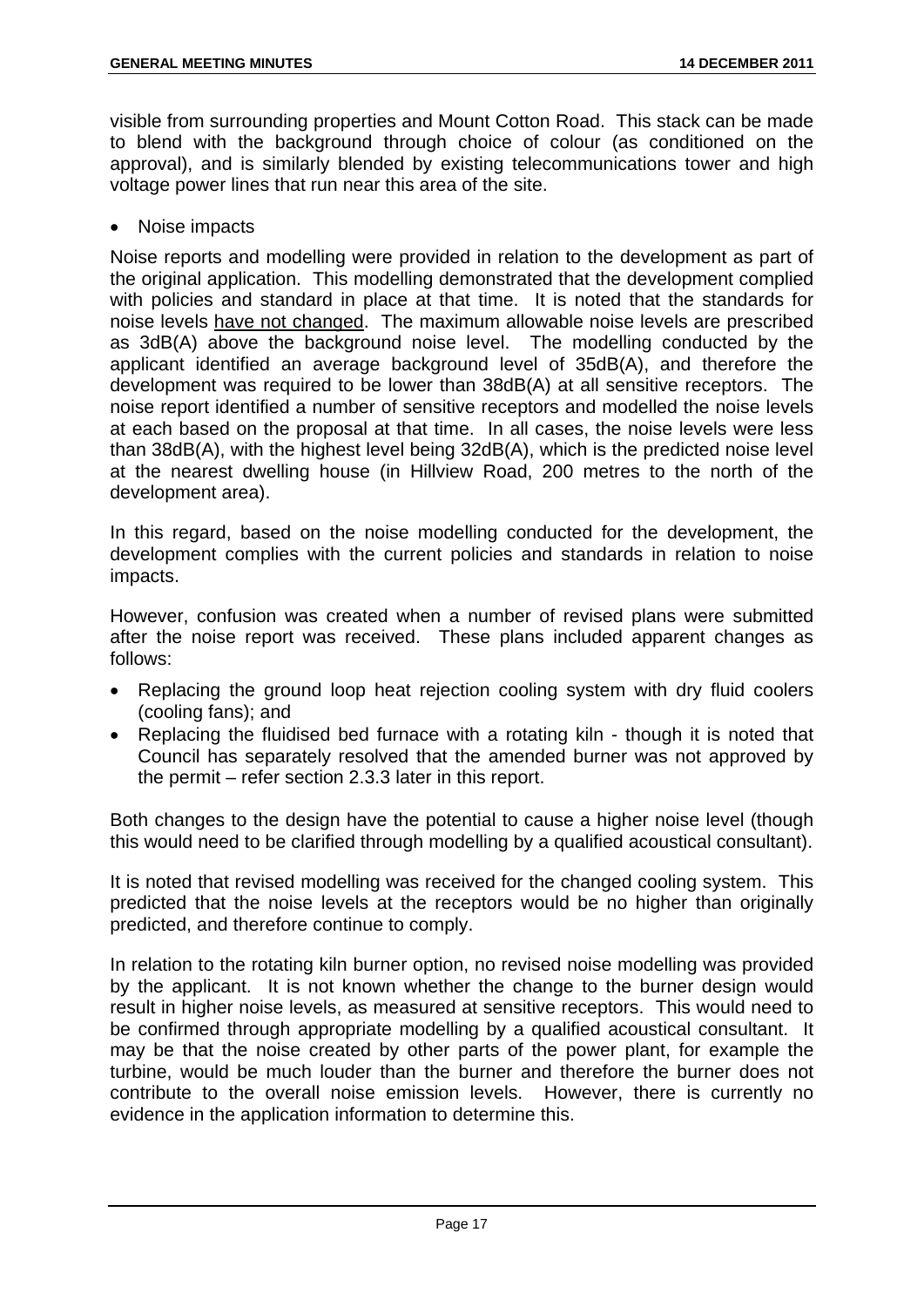The submission of the alternative burner option prior to decision has resulted in uncertainty in the modelling data. Therefore there is not sufficient evidence to determine whether compliance would be achieved with the current standards.

Air Quality impacts

During the original application the applicant provided air quality modelling that predicted the emissions of all relevant pollutants against the prescriptive legislated criteria. This report demonstrated that the proposal would meet all air quality emission requirements under the EP Act. This report was peer reviewed by an external consultant at the behest of Council. The external consultant raised some concerns with the report, in particular that the dispersion modelling used was not appropriate for the complex terrain associated with the locality. At Council's request, the applicant reviewed their air quality report using a more acceptable dispersion model that was better able to model dispersion through the Mount Cotton terrain. This was again peer reviewed by the external consultant, who was generally satisfied with the modelling and the output data, which demonstrated that the proposal would achieve all air quality emission requirements.

The air quality modelling identified emissions of carbon monoxide, nitrogen dioxide, sulphur dioxide, dioxins and furans, hydrogen chloride, particulate matter and heavy metals. In all cases, the emission levels were below the thresholds set within the criteria levels under the relevant legislation.

This modelling was based on the original development design. Since that time, some plans have depicted a rotating kiln, and there are numerous iterations of the chimney stack. It is unknown whether these changed elements affect the air quality modelling, as this has not been modelled or confirmed by experts in this field. Therefore there is not sufficient evidence to determine whether compliance has been achieved with the current standards.

#### Stormwater Management

Stormwater from the north eastern part of the truck turnaround and the car park will be directed to the north east through lot 2 on RP209666 and then to Hillview Road. The remainder of the site will be discharged to the dam located on the subject site. The dam discharges to the south east into lot 3 on RP209666. Lots 2 and 3 on RP209666 are owned by Golden Cockerel Pty Ltd which is in turn partly owned by Darwalla Eggs.

The first issue raised is that Lots 2 and 3 on RP209666 are not part of the application. To achieve a lawful point of discharge, there would need to be demonstration that there is a non-worsening of the discharge prior to leaving the site. From the original application information this does not appear to be demonstrated, but is left to be resolved at a later time (at the associated development works stage).

The second issue is that there is no identified pre-treatment of the stormwater prior to discharge. All of the contaminants from the roofed areas and car parking will be carried to the north east unless there is sufficient treatment of this stormwater prior to discharge.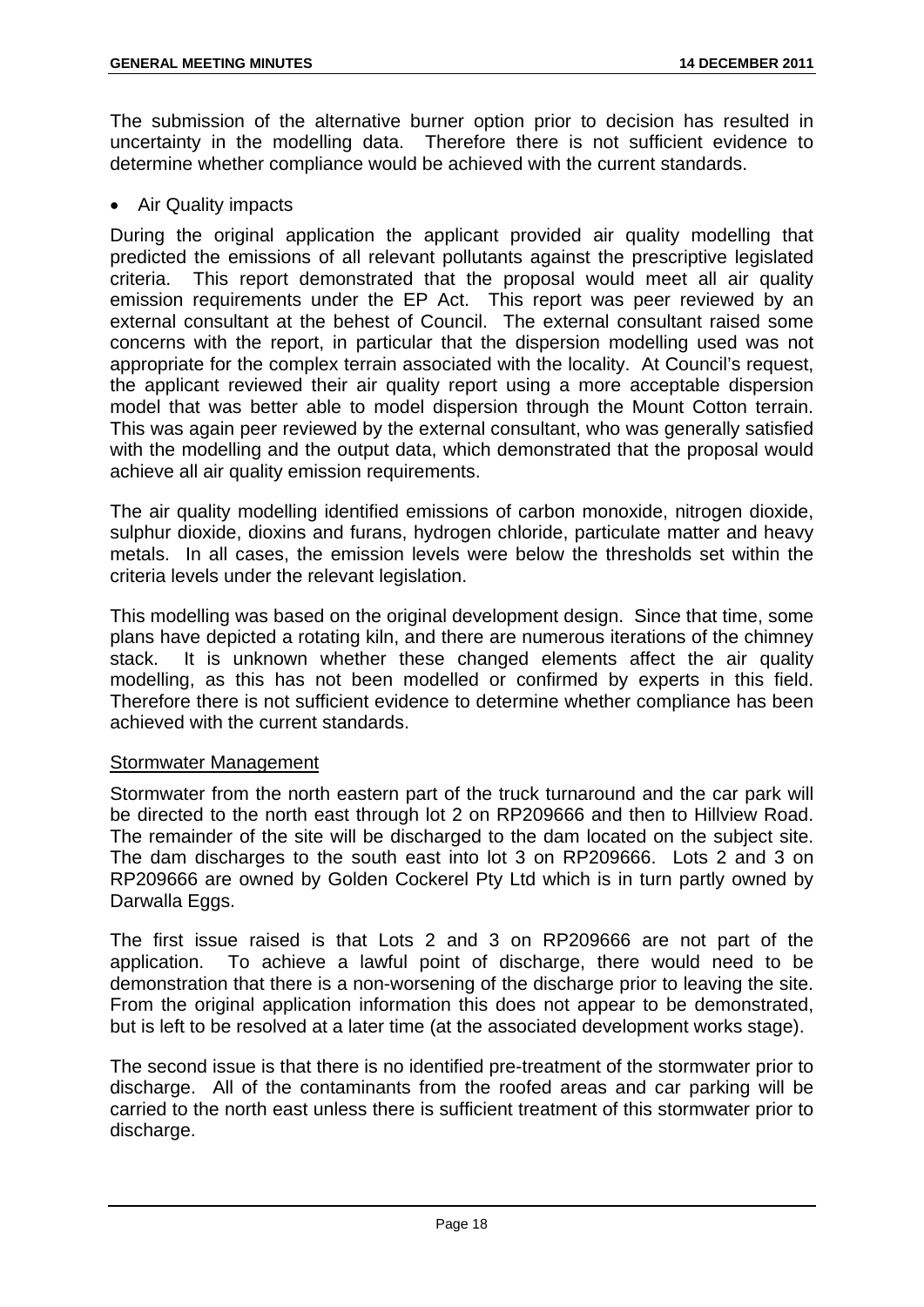A condition of the approval requires a stormwater quality management plan to be provided, demonstrating compliance with Schedule 11 Water Quality Objectives in the Redlands Planning Scheme. This schedule is still relevant today, and would be used in the assessment of the application if it were re-lodged today. However, without evidence of the treatment options it is not known whether the objectives could be achieved on the site. It is noted that the topography of the site may make the siting of appropriate treatment facilities very difficult. At least two treatment areas would be required; one between the power plant / storage shed and the on-site dam and the other between the proposed car park and the eastern property boundary. In both cases, this involves steep terrain, falling from the benched area.

The issues of the topography of the site are again relevant in the consideration of the quantity of stormwater discharge. Condition 6.7 of the consent order requires works in accordance with the Council's standards "including the provision for an ARI 100 year's overland flow through driveways, open space areas or easements over adjoining properties". The approval of the proposed drainage was to occur prior to the commencement of the construction. It is not clear that sufficient area is available to contain a detention basin for the discharge to the north east. To accommodate the discharge to the north east and to the south east (dam discharge) two options would be available:

- (a) obtaining an appropriately sized private stub easements over the downstream lands to establish that stormwater drainage discharge rights exist; or
- (b) Detaining the stormwater discharge from the site to existing flows.

Neither of these options has been satisfied by the current approval.

In this regard, it is considered that the development does not suitably demonstrate appropriate stormwater management in terms of a lawful point of discharge and appropriate treatment of the stormwater.

#### Road Infrastructure

The width of the formation and sealed pavement in Hillview Road is not appropriate to carry the number of heavy vehicle movements that will occur as a result of the development. The widening or reconstruction of the pavement in Hillview Road would need to be undertaken for safety reasons and to achieve the requirements of the Infrastructure Works Code and the associated Infrastructure Works Planning Scheme Policy. To achieve the requirements of the Code and Policy it is considered that Hillview Road would need to be upgraded to a 7.0 metre wide pavement sealed with 40mm of Asphaltic Concrete (AC) with 1.5 metre wide gravel shoulders on both sides of the seal.

The conditions of the consent order do not require the widening or reconstruction of the pavement:

- (a) in the Hillview frontage of the site; or
- (b) along the external section of Hillview Road from the land to the intersection of Hillview Road with Mt Cotton Road.

Instead of requiring pavement construction works, the consent order proposes interalia that;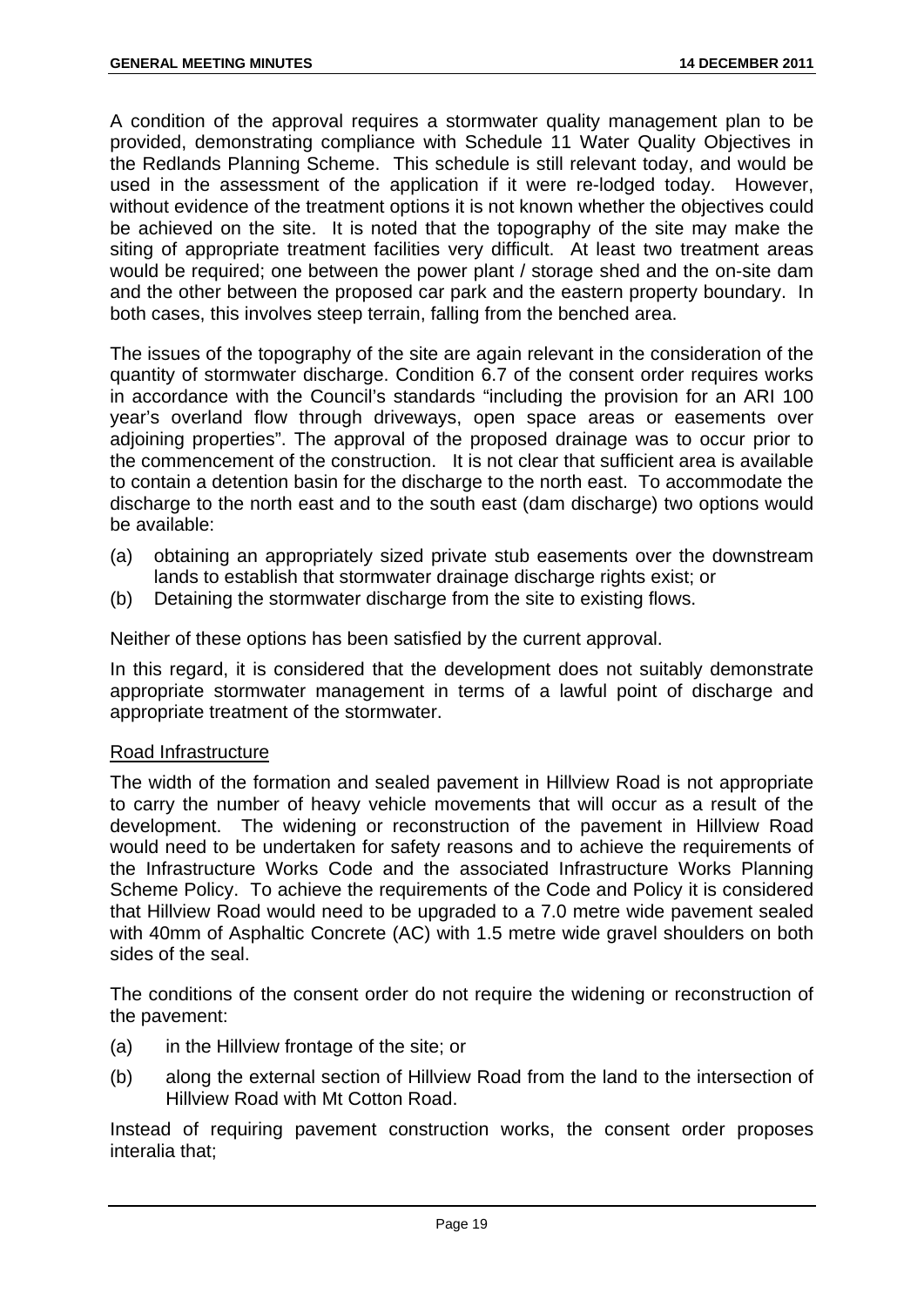#### *"the applicant must enter an infrastructure agreement with Council in order to ensure the Hillview Road pavement is maintained to a standard acceptable to Council"*

This condition does not achieve the upgrade of Hillview Road to a standard that would comply with the Redlands Planning Scheme.

#### Habitat Protection and Revegetation Requirements

The Habitat Protection Overlay affects the subject site and identifies two habitat protection designations for the site:

| <b>Bushland Habitat</b> | This designation affects the south-western portion of the site.<br>It requires that development is not located in this portion of the<br>site, to ensure retention of vegetation in this area. The<br>development complies with this requirement.                                                                                                                                                                                                                                                                                      |
|-------------------------|----------------------------------------------------------------------------------------------------------------------------------------------------------------------------------------------------------------------------------------------------------------------------------------------------------------------------------------------------------------------------------------------------------------------------------------------------------------------------------------------------------------------------------------|
| <b>Enhancement Area</b> | This designation affects the balance of the site. It requires<br>that development is contained within this portion of the site,<br>and also requires revegetation to this area at a rate of 1 plant<br>per 400m <sup>2</sup> of site area. This designation identifies areas<br>within the City that support and complement the higher order<br>vegetation areas (i.e. existing habitat areas and identified<br>vegetation corridors).                                                                                                 |
|                         | Under the specified planting density a total of approximately<br>200 native trees would need to be planted within the<br>Enhancement Area of the site. The approval condition 5.1(c)<br>requires a Vegetation Management Plan to be provided and<br>revegetation to occur, but the condition does not specify the<br>extent of the revegetation area. In this regard, the<br>development approval, including its conditions, does not<br>achieve the current intent and requirements of the Habitat<br><b>Protection Overlay Code.</b> |

#### Summary of RPS Assessment

The approval is not consistent with the Redlands Planning Scheme Version 3 in the following respects:

- The use for High Impact Industry is an inconsistent use within the Rural Non-Urban Zone in the Redlands Planning Scheme;
- The development does not suitably demonstrate stormwater quality treatment and a lawful point of discharge;
- The development does not achieve the rehabilitation outcomes within the Habitat Protection Code;
- The development does not facilitate Hillview Road being upgraded to a standard appropriate for the expected truck movements and therefore does not achieve the outcomes of the Infrastructure Works Code and Policy; and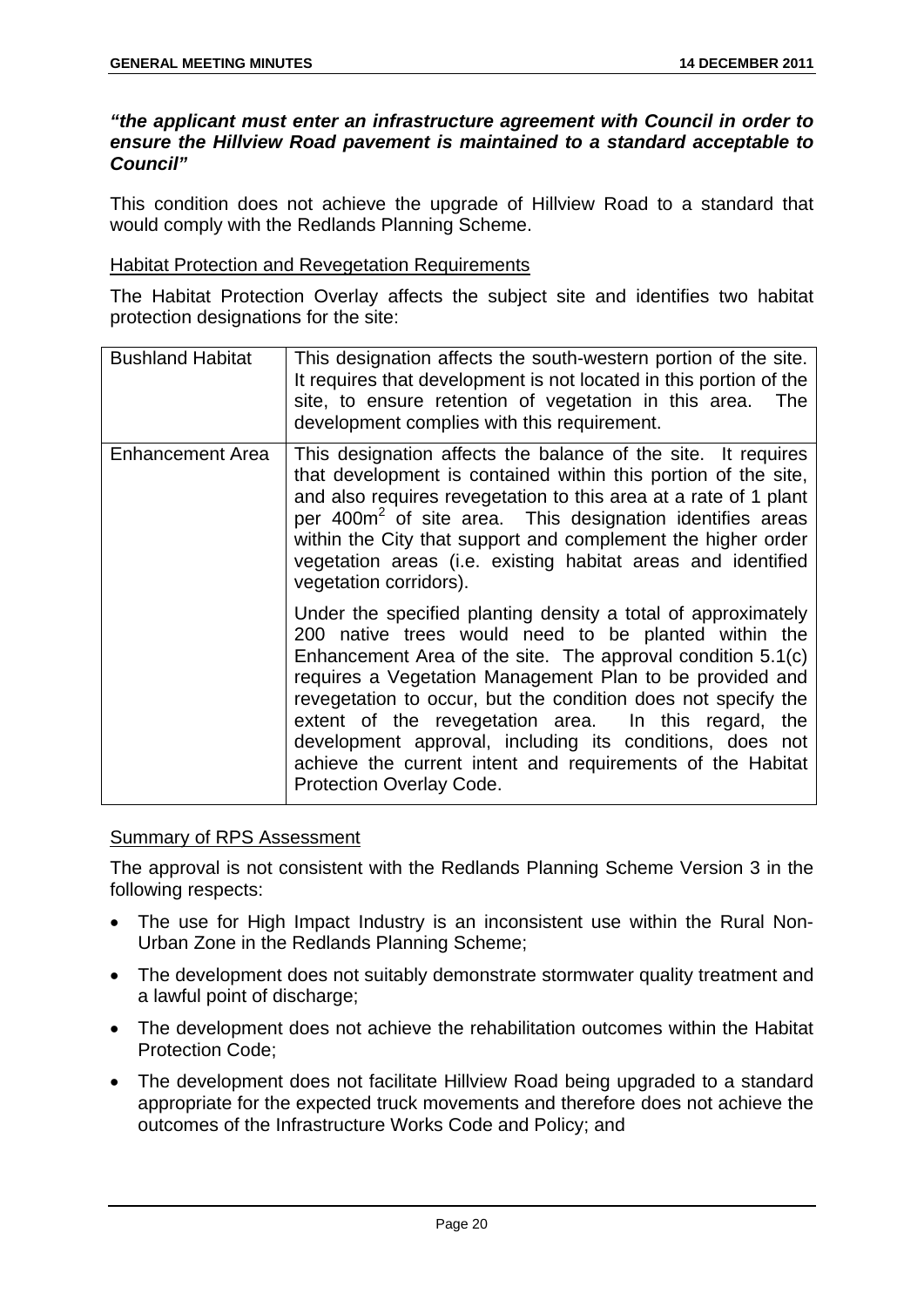Based on changes to the design of the power plant that were not included in the noise and air quality modelling, there is insufficient information to demonstrate that the noise and air quality levels will comply with current policies.

# **2.2.5 Infrastructure Contributions**

The development approval involved no monetary infrastructure contributions, as the site is not connected to either reticulated sewer or water supply. Similarly, under the Planning Scheme Policy 3 in the Redlands Planning Scheme, the development would not be subject to infrastructure contributions. The basis for this is outlined below:

- Water Supply and Sewer Headworks The site is not connected to reticulated water or sewer.
- Transport and Cycleway There is no identified contribution rate for nonresidential uses. Instead, the policy states that an appropriate charge and/or works would be determined based on the expected level of impact on the transport network. Hillview Road is not trunk infrastructure, and the relevant trunk network (Mount Cotton Road) is under the control of the State. No contribution would be applicable in this instance.
- Open Space Not applicable for non-residential uses.
- Community Facilities Not applicable for non-residential uses.
- Stormwater The development will not result in any increase in the impervious area of the site and therefore no stormwater contributions are applicable.

Therefore, the imposition of infrastructure contributions is not a reason for refusal of the request.

#### **2.3 Community Awareness and Potential Submissions**

This section will assess the current surrounding community's awareness of the development approval and the likelihood of submissions on the proposal.

#### **2.3.1 Community Awareness**

In terms of the community's awareness of the development, the following factors need to be considered:

What is the size of the affected catchment?

The size of the affected catchment is best defined by considering the broadest extent of the noise and air quality assessment area. Modelling data and mapping was provided in relation to the development as part of the original application, and identified an area of 2km to 3km around the development site. This area is shown on the following map: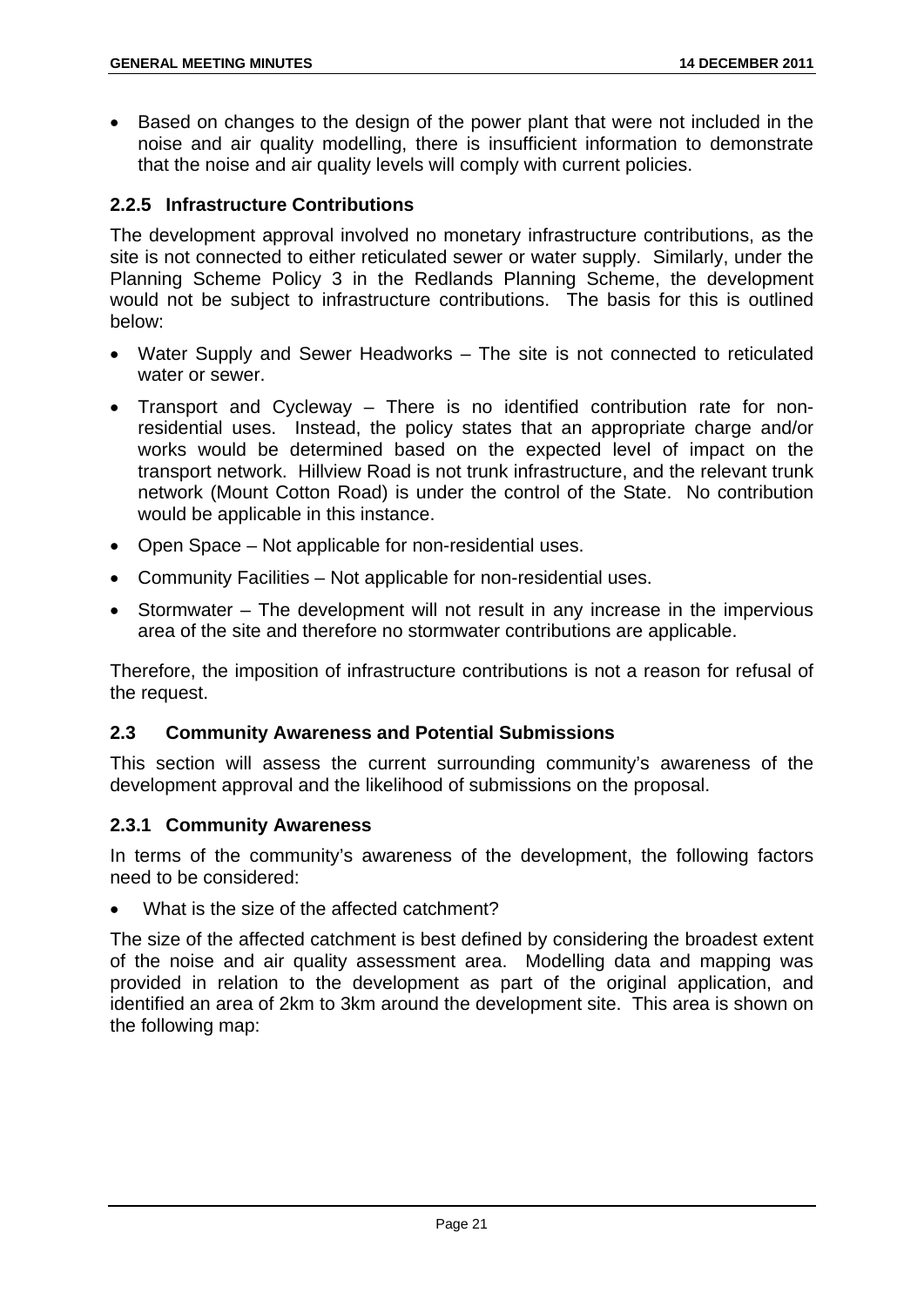

While it is likely that a number of persons or groups outside of this catchment may still have an interest in, and objection to, the development, these interests are less likely to be based on real or perceived impacts on their lifestyle, and based more on philosophical objections to the development.

What are the implications of non-awareness of the development?

As can been seen from the above map, the affected catchment includes not only rural lands, but also park residential and standard urban residential land to the eastern side of Mount Cotton Road. Residents within a park residential or urban residential area have different perceptions of amenity to those living on rural lands (thus the reason planning schemes refer to both "rural amenity" and "residential amenity" as differing terms). There is a clear perception among residential occupiers that uses associated with electricity production, intensive agriculture, incineration, quarrying, and the like, will be located away from residential areas, to mitigate any real or perceived impacts through separation.

If a new application was made for the use, further rights to make a submission would be available. Approving this request to extend the relevant period would remove these rights. This would have the practical effect of disempowering those residents within the affected catchment.

 How much change to the catchment has occurred since the development was approved?

Since the time of consideration of the original application / notification, two additional stages of the Mount Cotton village have been developed. These are; the southern stage adjoining Logan City Council (lots created in 2011) and the central stage centred on Helicia Circuit (lots created in 2007 and 2009). These stages comprise approximately 220 new residential lots.

How aware of the development is the community within the affected catchment?

It is likely that there would be a moderate knowledge of the development application within the affected catchment. The application was subject to two sets of public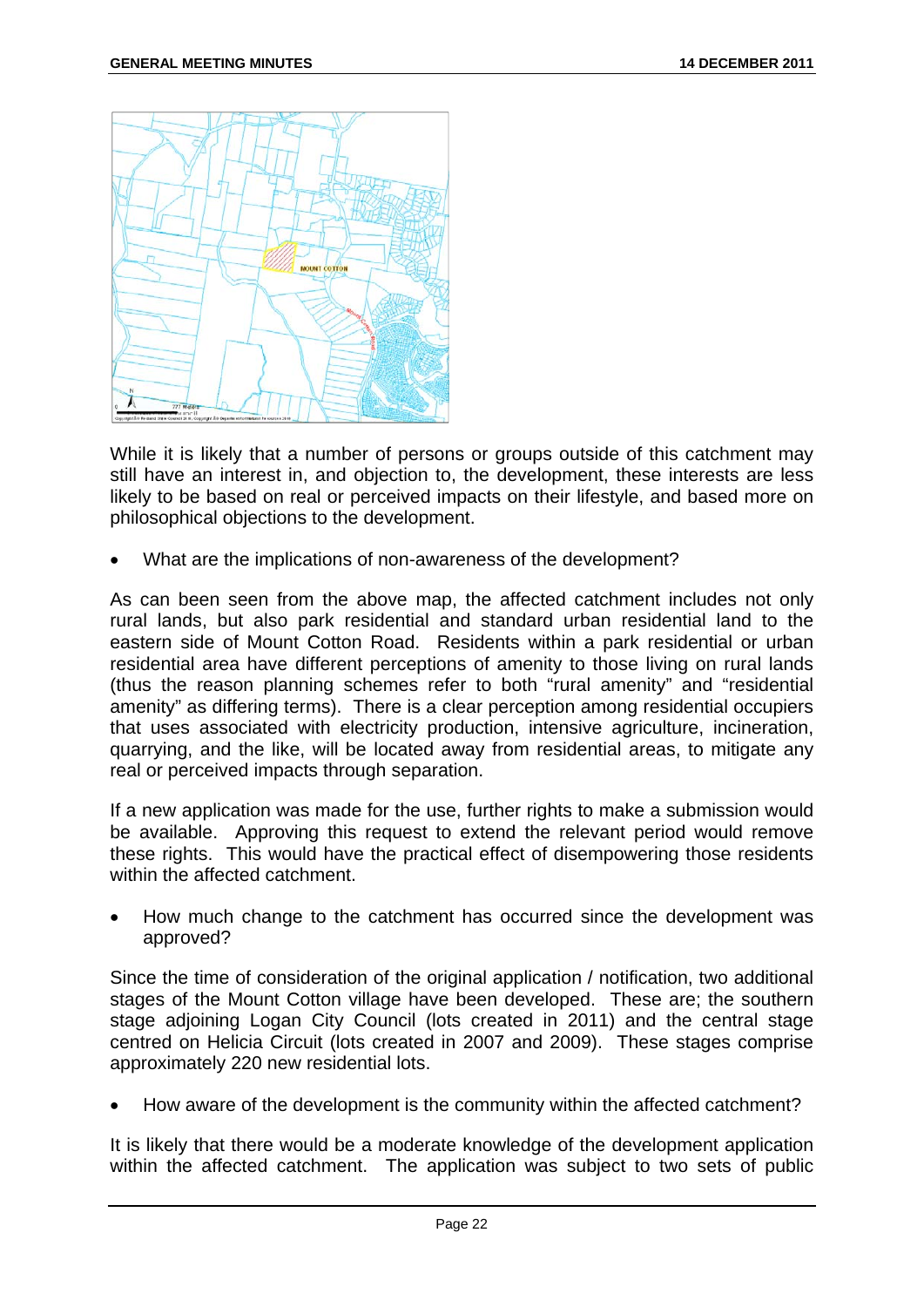notification in 2004 and 2005, and attracted 333 submissions. There have been numerous newspaper articles and letters to the editor in the local newspapers, which are free of cost and circulated to the entire Redland City population, and public meetings regarding the development.

This obviously does not guarantee that everyone has knowledge of the project and it also does not guarantee full knowledge of the project's particulars, including scale, operational characteristics and impacts. In addition, the fact that over 200 new lots have been created since the consideration of the application means that there is a potential for new owners to have no knowledge of the development. This is also obviously true of new purchasers of existing properties within the catchment. It is noted that over 6 years have elapsed since the time of the second public notification of the application. Furthermore, if an extension of two years were agreed this would result in a period in excess of eight years between public notification and commencement of the use. Changes in property ownership within the catchment during this time are inevitable.

In addition, the proposed development changed significantly during the decision period and was not re-notified (Section 4.3.2 considers this issue in more detail). Also, conflicts exist between the approved plans themselves. The approved plans identify different chimney stack heights and diameters. There was an attempt to resolve this conflict by notating four of the plans to say that they must be in accordance with the two other plans;however, the details on the two referenced plans are not necessarily sufficient to allow a clear understanding of the development. In this regard, there is obvious confusion and uncertainty among the community, the Council and DERM about what is actually approved. This uncertainty affects the awareness of the community of the actual approved development.

# **2.3.2 Likely Submissions**

The development application was subject to impact assessment under the Transitional Planning Scheme. Under the current Redlands Planning Scheme the development would also be subject to impact assessment, and would therefore be subject to a notification period and open to submissions from the public.

It is considered that there would be a potential for a significant number of submissions should a new application for the development be lodged. This is based on the following facts and circumstances:

- Three hundred and thirty-three (333) submissions were received on the original development application. Three hundred and thirty-two (332) of these submissions were objections to the proposal;
- The submissions received raised a large number of legitimate planning issues that were considered in the assessment of the application;
- The development has been the subject of significant and continuing scrutiny by surrounding residents, community groups and progress associations. Within the media it has also been the subject of a number of newspaper articles and letters to the editor; and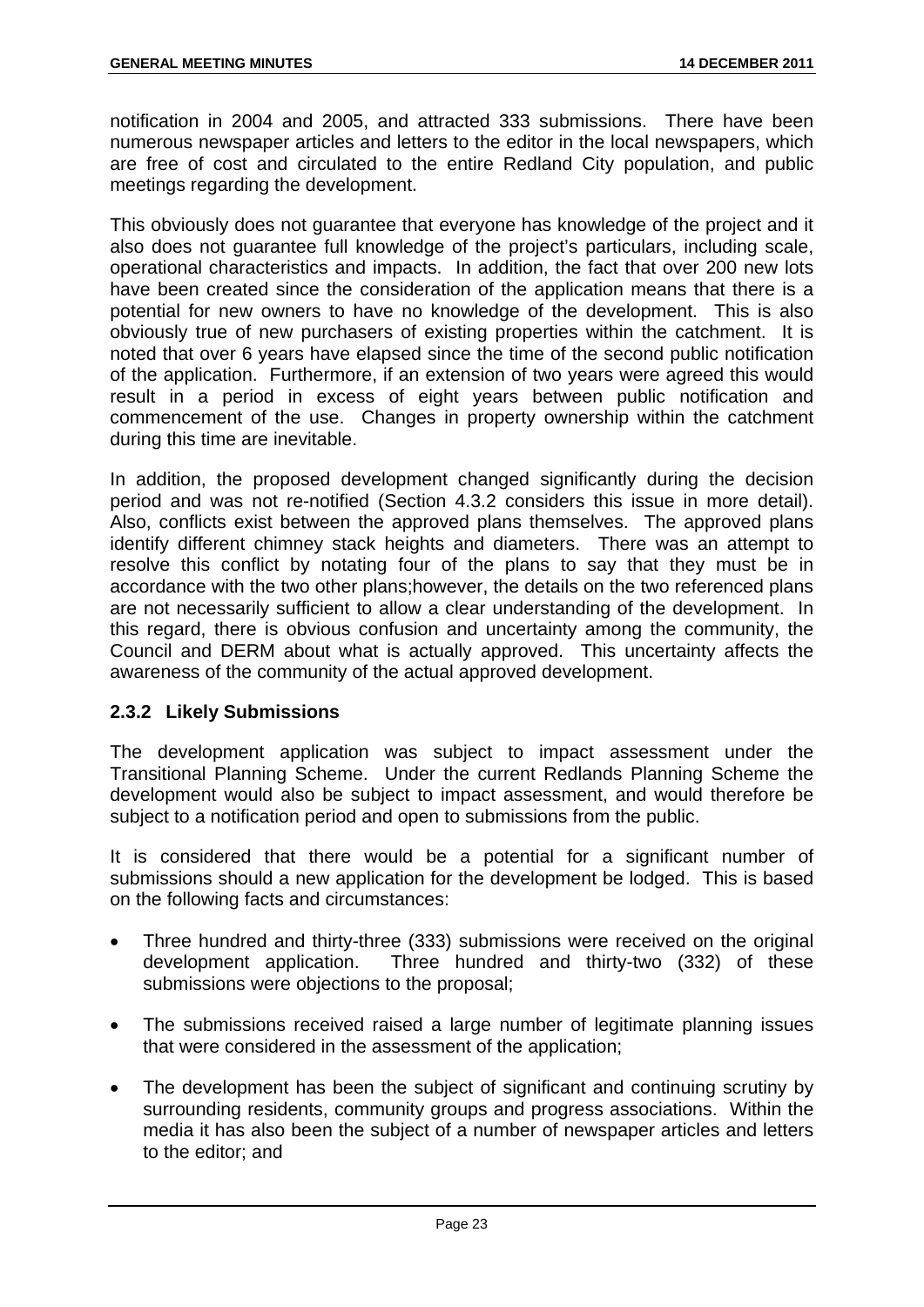Significant changes to the proposed development during the decision period, particularly in relation to the cooling system and the furnace, were not re-notified and additional submissions could be expected for these changed aspects of the development.

Taking the final point above further, it is important to identify the potential content of future submissions. The changes made to the development after the public notification period included:

- Replacing the ground loop heat rejection cooling system with dry fluid coolers (cooling fans);
- The inclusion of a rotating kiln in some plans submitted late in the assessment process, although as previously noted, Council has resolved that this was not approved by the development permit – refer section 2.3.3 below; and
- Apparent changes to the chimney stack height and diameter.

These aspects have the potential to cause additional noise and air quality impacts over and above that modelled using the original design components. While revised noise modelling data was provided in relation to the changed cooling system, no revised data was provided regarding the burner or chimney stack. Therefore, there is no evidence to confirm that the development will meet the maximum noise levels. .

In this regard, it is considered highly likely that public submissions would be made in respect of the proposal.

# **2.3.3 Changes during the IDAS Process**

As discussed in the previous section, a number of changes occurred after the public notification stage. These changes included the following:

- April 2006 Site plan received which provided more detail on the site layout.
- October 2006 Revised cooling system details provided ground loop heat rejection system.
- November 2006 Revised site plans received indicating ground loop heat rejection system layout.
- 1 December 2006 Heat balance model received first mention of a rotating kiln.
- 12 December 2006 Revised site layout plan received rotating kiln shown on plans.
- January 2007 Additional information to justify ground loop heat rejection cooling system.
- 28 February 2007 Revised noise modelling based on revised cooling system dry fluid cooling system.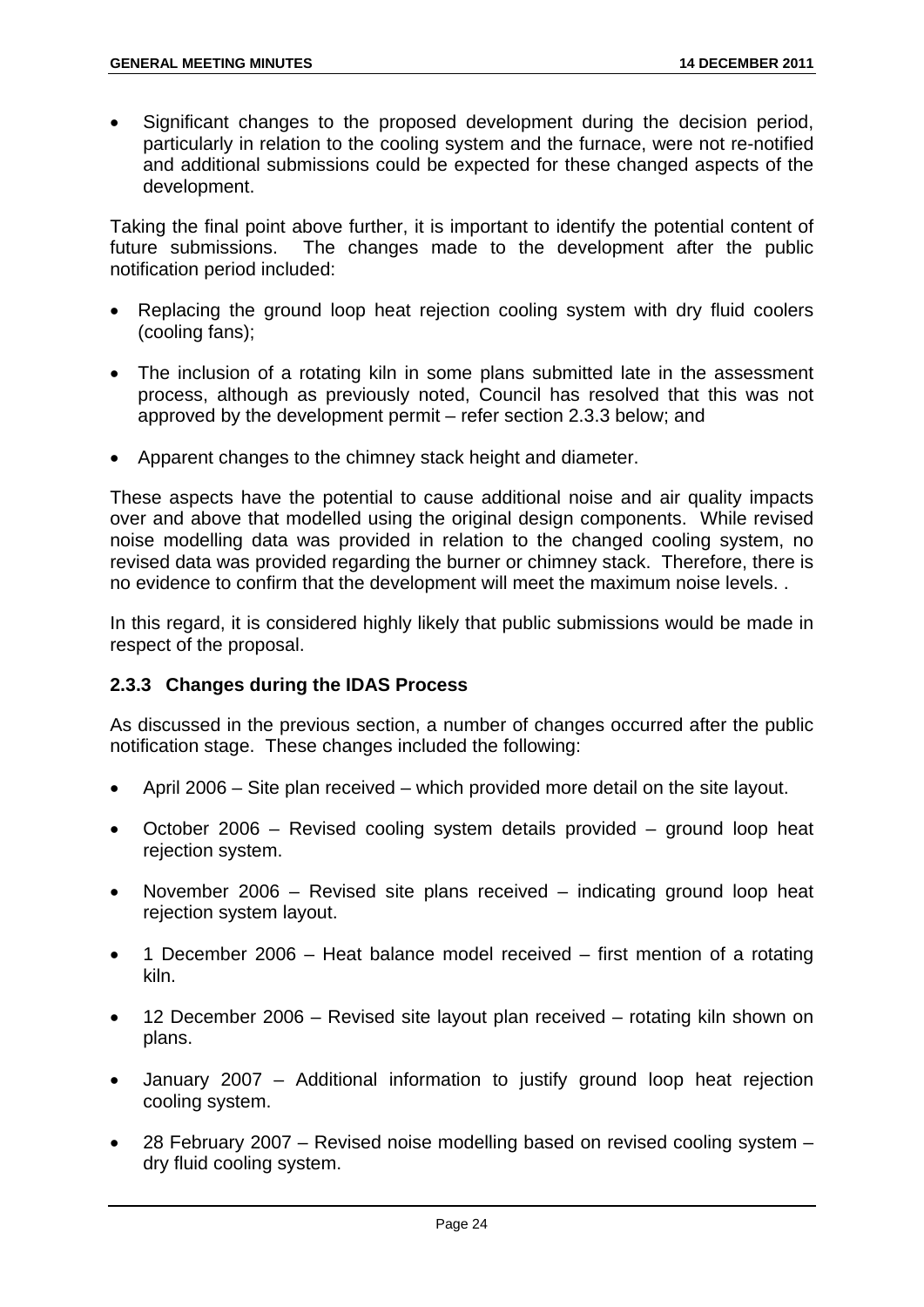2 March 2007 – Revised plans indicating dry fluid cooling system.

Although these changes are considered to be significant, there is little evidence that they were given adequate scrutiny and assessed against Sections 3.2.9 and 3.2.10 of the *Integrated Planning Act 1997*.

It is noted that Council considered a report by the CEO following a comprehensive review of the development approval at a Special Meeting of 9 November 2011 and resolved as follows:

*It is recommended that Council resolve to:* 

- *1. Endorse the findings set out in the Investigation Report;*
- *2. Endorse the intended actions (Nos. 1-11) set out in the Investigation Report:* 
	- 1. This Report will be presented formally to Council for its general *consideration in relation to the Complaint and specifically in relation to the options for Development Approval clarification.*
	- *2. The Applicant will be advised of Council's description of the development which has been approved and its interpretation of the inconsistent Approved Plans, and the Applicant will be requested formally to confirm its intentions regarding the combustion mechanism (kiln and stack) and the scale of the development.*
	- *3. If the Applicant advises that changes to the combustion mechanism (eg from fluidised bed furnace to rotating kiln or increased dimension of the stack)* or to the scale of the development are intended, the EPA (DERM) will *be requested to advise whether or not such changes are acceptable under the ERA Permit approved by the Planning and Environment Court.*

*If the EPA (DERM) advises that the changes are accepted, Council will be requested to formally consider the merit of seeking a declaration from the Planning and Environment Court to give certainty regarding the detail of the approved development.* 

- *4. If the Applicant advises that no changes to the combustion system or the scale of the development are intended, Council will be requested to reiterate its interpretation of the detail of the approved development, and advise the Applicant and the EPA accordingly.*
- *5. Council will implement the Primary Investigation Report recommendations (Appendix R page 26):* 
	- *a) That the CEO invites any interested Councillor and the Complainant to an informal meeting with relevant Council officers for the purpose of all attendees gaining a better understanding and appreciation of:* 
		- *I. the processes Council and other parties must follow,*
		- *II. how the perceptions of the parties were formed, and*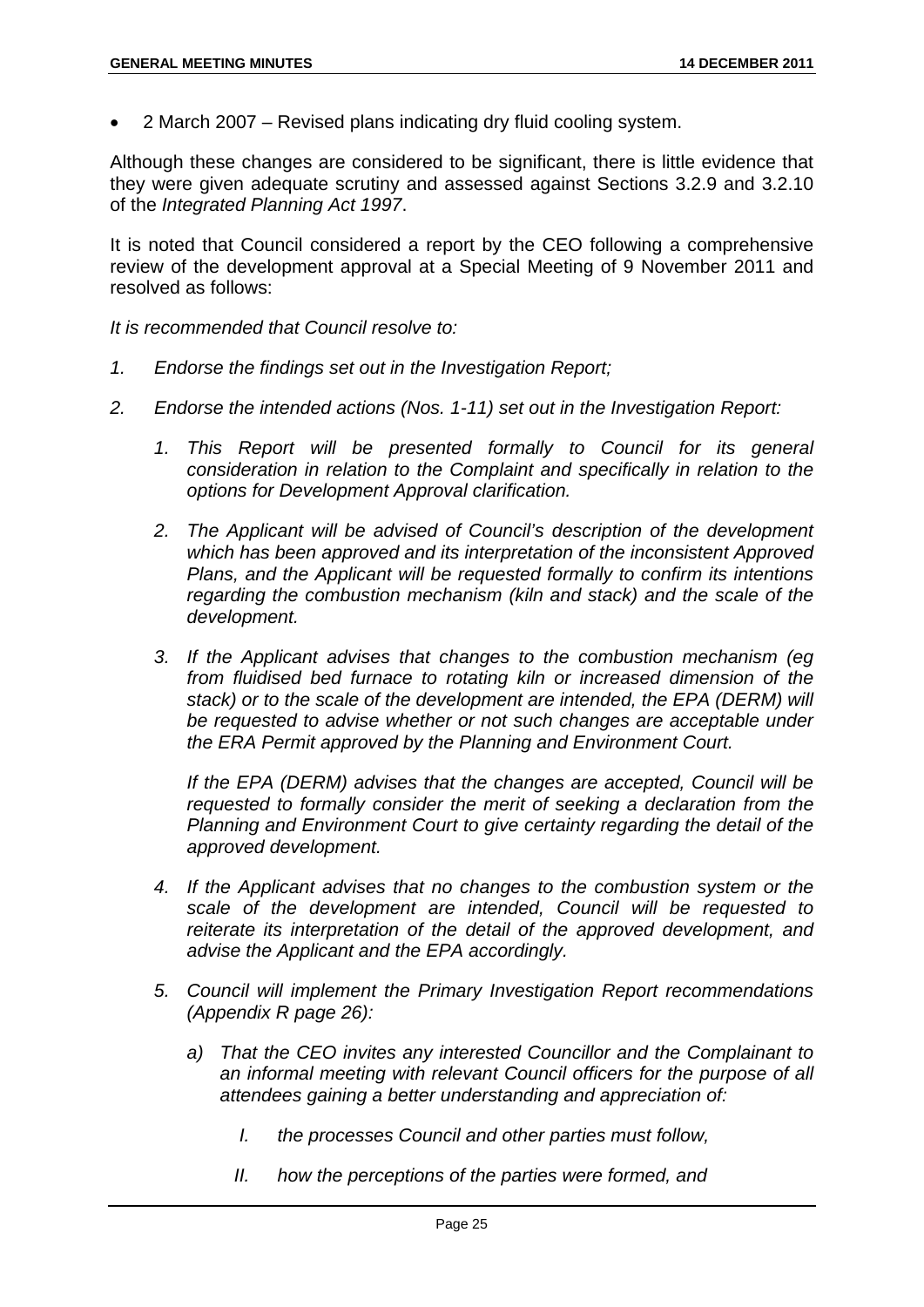- *III. available resources, training and other opportunities that might assist in improving knowledge about the processes involved.*
- *b) That the CEO makes training in good decision making available for Councillors and relevant Council officers [eg Queensland Ombudsman's Office resources and training course].*
- *c) That the CEO makes training in the roles and functions of Council as assessment manager under the Sustainable Planning Act 2009 available for Councillors and relevant Council officers [ideally presented by knowledgeable Council officers].*
- *6. Council will implement the McCullough Robertson Report recommendations (Appendix S page 13):* 
	- *a) In light of the allegation, Council implement some changes to its current development assessment to incorporate SPA process checklists, flowcharts and procedures.*
	- *b) We agree with the recommendations in the Investigation Report and suggest that Council provide its officers with further training with respect to Council's roles and responsibilities as an assessment manager under SPA, and the procedures it is required to follow in assessing development applications. That might include a review of Council's delegations to ensure that Council officers have power to decide discretionary based decisions (for example, decisions as to whether a change amounts to a 'minor change', or whether a changed development application is required to be re-notified).*
	- *c) Council should prepare a standard form to be used to notify a referral agency of any changes to a development application, and the effect of those changes on the IDAS process under division 3 of SPA.*
	- *d) It should also ensure that the issue is properly addressed in the Council officer's assessment reports and in internal documents on the development application files, where there have been changes to the development application during or after the public notification stage in the IDAS process.*
- *7. The CEO will present this Report to the Complainant and in accordance with Council's General Complaints Policy and Guidelines (adopted November 2007) and the Local Government Act 1993, the Complainant will be invited to confirm that the matter be formally considered by Council.*
- *8. The CEO will refer a copy of this Report to the Crime and Misconduct Commission (CMC) and seek its direction again as to any aspect it considers relevant, including the allegation that Council officers previously misled the CMC.*
- *9. The CEO will issue a written apology to the Complainant on behalf of Council for the protracted timeframes in dealing with his complaints.*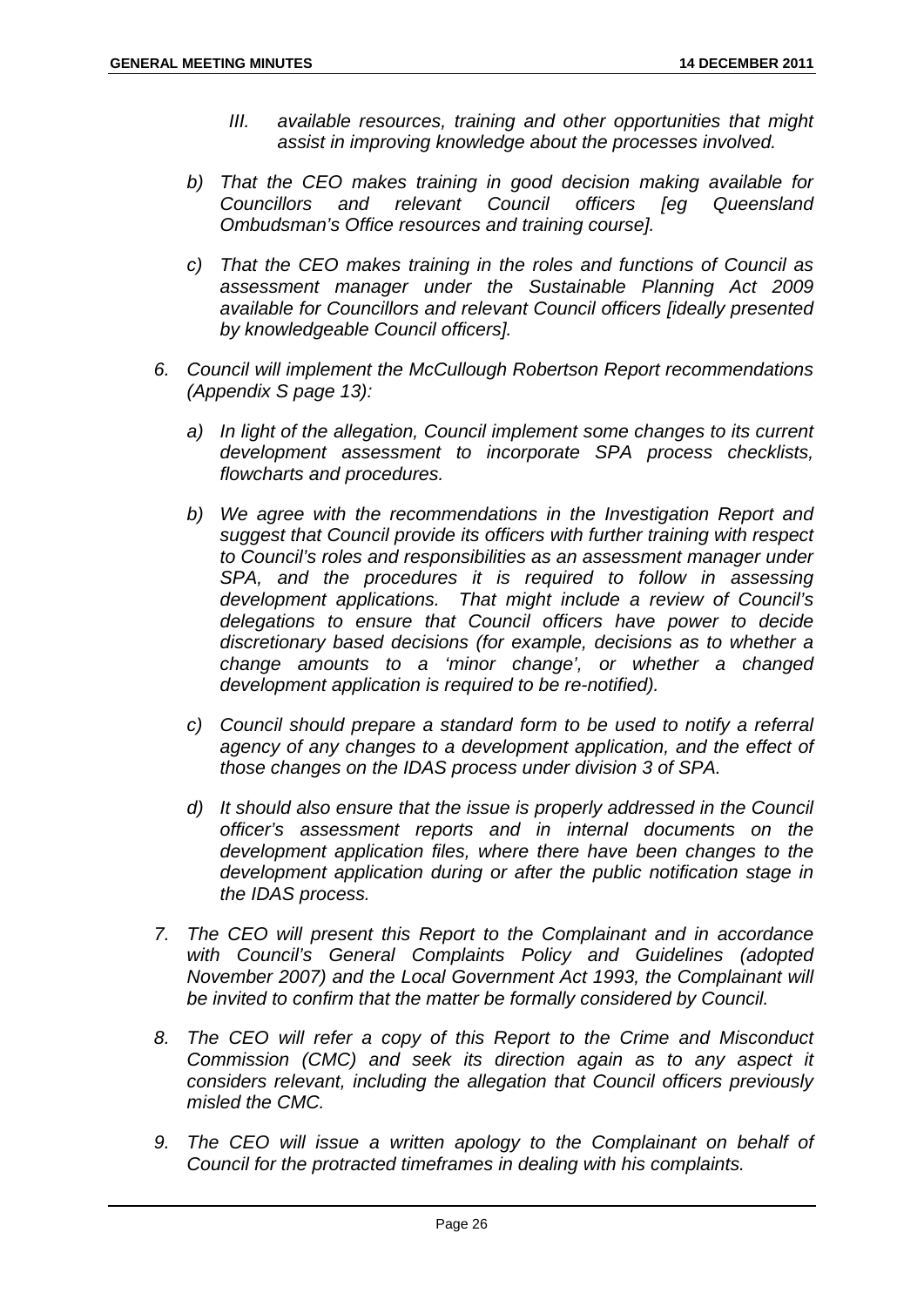- *10. The CEO will issue a written advice to the Complainant regarding Council's intended future handling of any potentially defamatory communications from him with a clear statement that legal action will be taken by Council if such communication continues.*
- *11. All parties to the Appeal and other relevant stakeholders will be advised that the Investigation has concluded and generally in relation to the findings;*
- *3. Note the observations set out in the Investigation Report;*
- *4. Determine that formal complaints (GC 562A, 726 and 727) have been adequately addressed by the Investigation Report and that no further action be taken in relation to these complaints; and*
- *5. Acknowledge that the Development Application process and outcomes contained inconsistencies and ambiguity; notification to the Referral Agency was deficient and that the application was complex.*

While this resolution does not form part of the statutory assessment process, the investigation and outcome further highlight the significant inconsistency and confusion in the original approval.

It is noted that the applicant has been asked to confirm his intentions regarding the combustion mechanism (kiln and stack) and the scale of the development, but has not yet replied to Council.

It is further noted that the Department of Environment and Resource Management referred to both the boiler and the kiln in its amended concurrence agency response issued on 24 October 2007.

It must also be noted that there is still considerable doubt among current Council officers in respect of the specific nature of the furnace approved by the permit.

# **3.1 Concurrence Agencies**

The Environmental Protection Agency (EPA) (now DERM) was a concurrence agency for the original development application. The applicant referred this request to DERM for their comment. DERM have provided advice back to Council stating the following:

*As the Concurrence Agency Respondent for the proposed Biomass Plant at Mount Cotton, DERM has no objections for a time extension of the Development Approval.* 

The Department of Main Roads was a third party advice agency to the application. Despite their third party advice role, the department provided conditions on the application, which were attached to the approval by Council and then the Court. However, at no time was DMR a concurrence agency.

#### **CONCLUSION**

The request to extend the relevant period has been considered against the criteria in SPA. There is confusion and uncertainty within the community and Council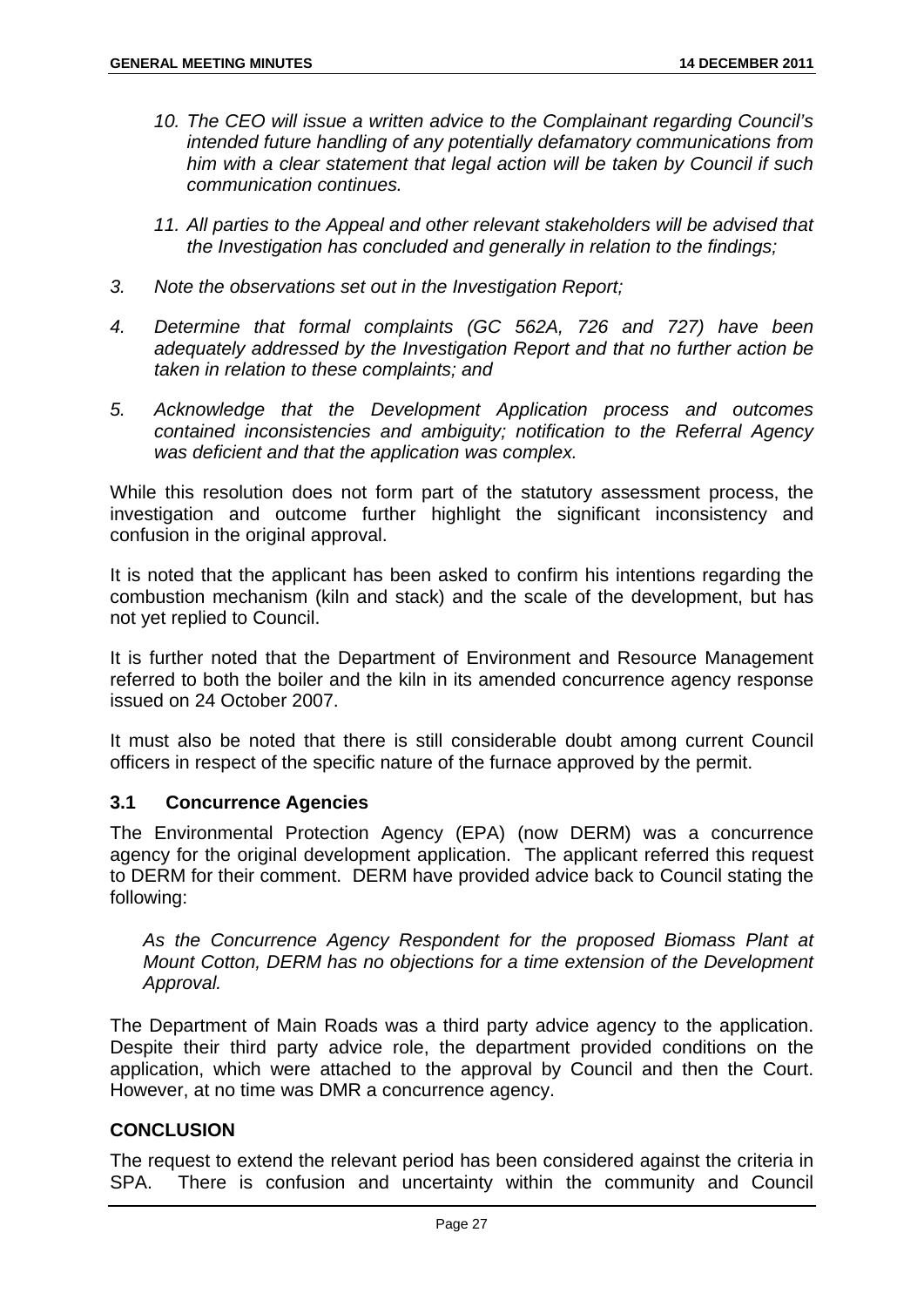regarding the development, brought about by incremental changes to the development design and layout after the application was publicly notified. The approved plans themselves are conflicting, which adds to the confusion. This has an impact upon the community's awareness of the approved development.

Additionally, more than six years has passed since public notification of the proposal. It is highly likely that a significant number of submissions would be received if further rights were given through the lodgement of a new application. This, coupled with the number of inconsistencies with the Redlands Planning Scheme, results in a recommendation to refuse the request to extend.

One of the inconsistencies in the plans is in relation to the burner. A number of plans submitted late in the process show a rotating kiln. However, Council has no record that this was considered as part of the Council assessment process. It is further noted that the Department of Environment and Resource Management referred to both the boiler and the kiln in its amended concurrence agency response issued on 24 October 2007.

It must also be noted that there is still considerable doubt among current Council officers in respect of the specific nature of the furnace approved by the permit.

# **OFFICER'S RECOMMENDATION/ COUNCIL RESOLUTION**

| Moved by:    | <b>Cr T Bowler</b>  |
|--------------|---------------------|
| Seconded by: | <b>Cr K Reimers</b> |

**That Council resolve as follows:** 

**That the Request to Extend the Relevant Period for a Material Change of Use for a Bio-mass Power Plant and Environmentally Relevant Activity #17 on the land known as 70-96 Hillview Road, Mount Cotton described as Lot 2 on RP 30611 be refused on the following grounds:** 

- **1. That the approval, including its conditions, is not consistent with the current laws and policies applying to the development as follows:** 
	- **(a) The use for 'High Impact Industry' is identified as an inconsistent use within the Rural Non Urban Zone under the Redlands Planning Scheme. The fact that the use 'High Impact Industry' is identified in every zone within Redland City as an inconsistent use is a clear policy direction that these types of uses cannot readily fit within land in this Council area, given the nature of development within the City, including proximity to sensitive land uses and environmental areas;**
	- **(b) The approval, including its conditions, does not provide suitable treatment of stormwater prior to discharge. The condition requiring a stormwater quality management plan to be provided is uncertain, as the areas available for stormwater treatment facilities are heavily constrained by slope. In this regard, the development is inconsistent with the Stormwater Management Code in the Redlands Planning**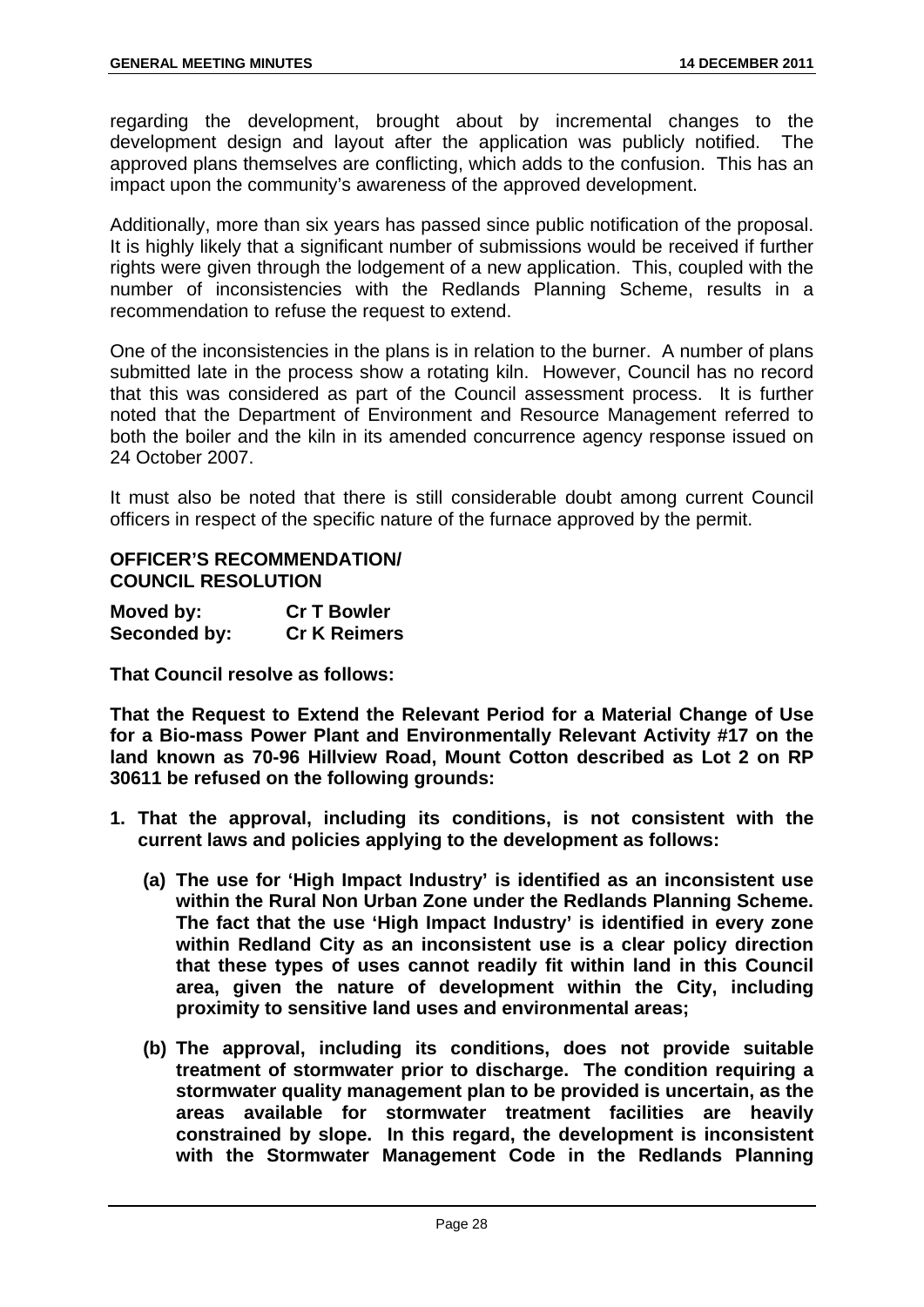**Scheme, as there is insufficient evidence that the development will achieve the water quality objectives in the Scheme;** 

- **(c) There is insufficient evidence to demonstrate a lawful point of discharge for stormwater from the development. The approval, including its conditions does not demonstrate that there is nonworsening of the pre-existing flows or provide easement rights to discharge the stormwater via other properties;**
- **(d) The development does not facilitate Hillview Road being upgraded to a standard appropriate for the expected truck movements and therefore does not achieve the outcomes of the Infrastructure Works Code and Policy;**
- **(e) The development does not achieve the revegetation requirements under the Habitat Protection Code, and therefore does not achieve the outcomes of this Code relating to enhancement of environmental values;**
- **(f) The noise modelling forming the basis of the approved noise report is not based on the technologies depicted in the approved plans. There is therefore insufficient evidence to demonstrate that the approved design will meet all noise level criteria; and**
- **(g) The air quality modelling forming the basis of the approved air quality report is not based on the technology depicted in the approved plans There is therefore insufficient evidence to demonstrate that the approved design will meet all air quality criteria;**
- **2. That the community's current awareness of the development approval is inadequate, evidenced by the following:** 
	- **(a) More than six years has passed since the public notification period for the development application in 2005;**
	- **(b) A number of new development areas have been established in Mount Cotton village since the time of the public notification. Within a 2-3 km catchment approximately 220 new residential lots have been created since this time;**
	- **(c) A number of lots have changed ownership since the public notification;**
	- **(d) Key elements of the development have changed since public notification, therefore, limiting community awareness of the characteristics of the approved development; and**
	- **(e) The development approval includes a number of conflicting approved plans, which creates confusion within the community regarding what is actually approved; and**
- **3. That it is highly likely that members of the community would exercise their right to make submissions should a further development application be**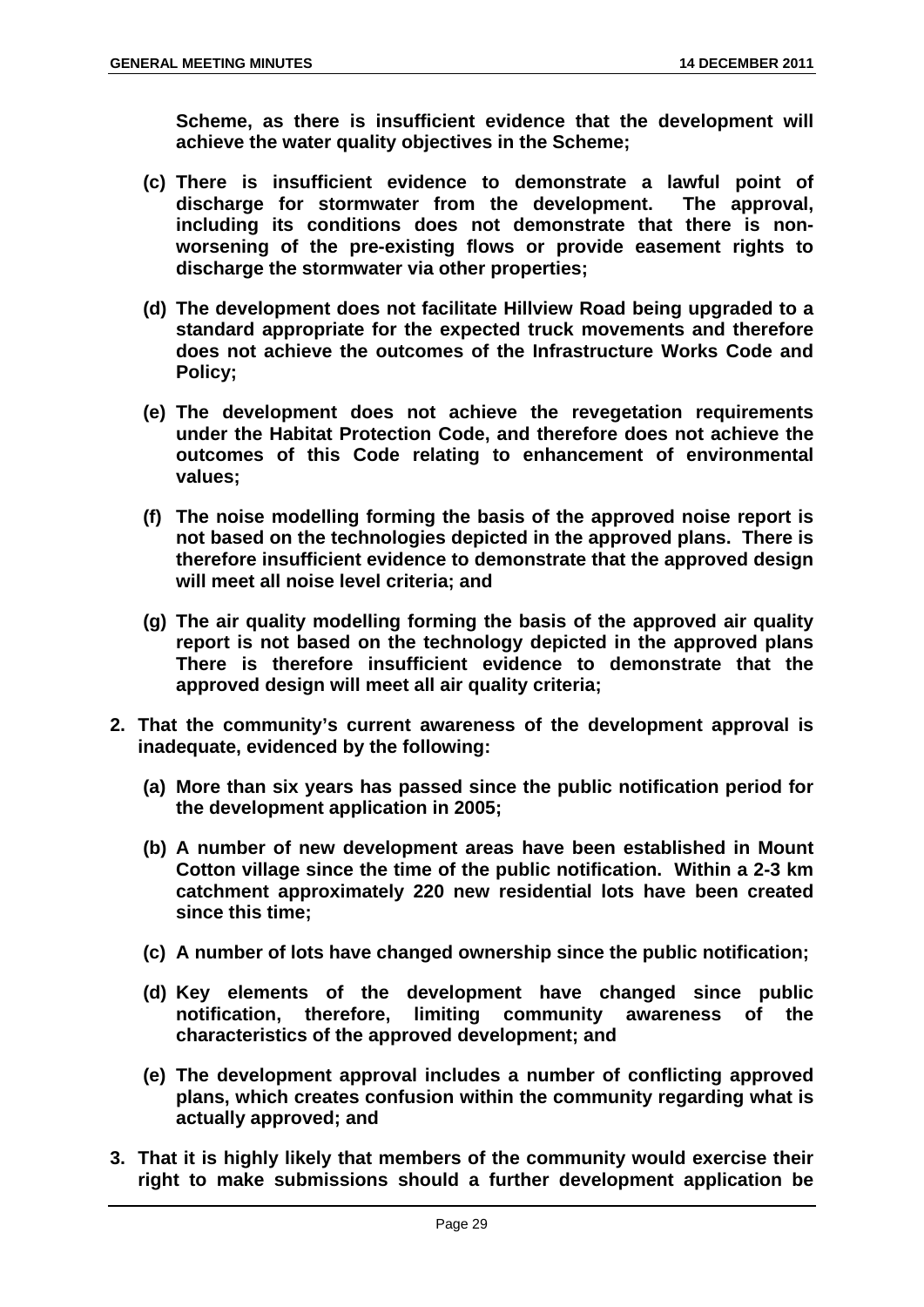**lodged. Granting of an extension would remove these rights. The following considerations are relevant:** 

- **(a) Three hundred and thirty-three (333) submissions were received on the original development application;**
- **(b) There remains keen interest in, and concern about, this development in the community;**
- **(c) It is highly likely that submissions relating to the changes made during the decision period would be made, given the opportunity; and**
- **(d) The development type (High Impact Industry) is clearly indicated as an inconsistent use within every zone in the Redlands Planning Scheme. This planning scheme is a representation of the community's expectations, and it can therefore be expected that submissions would be made regarding this type of use proposed under this current planning regime.**

**CARRIED** (unanimously)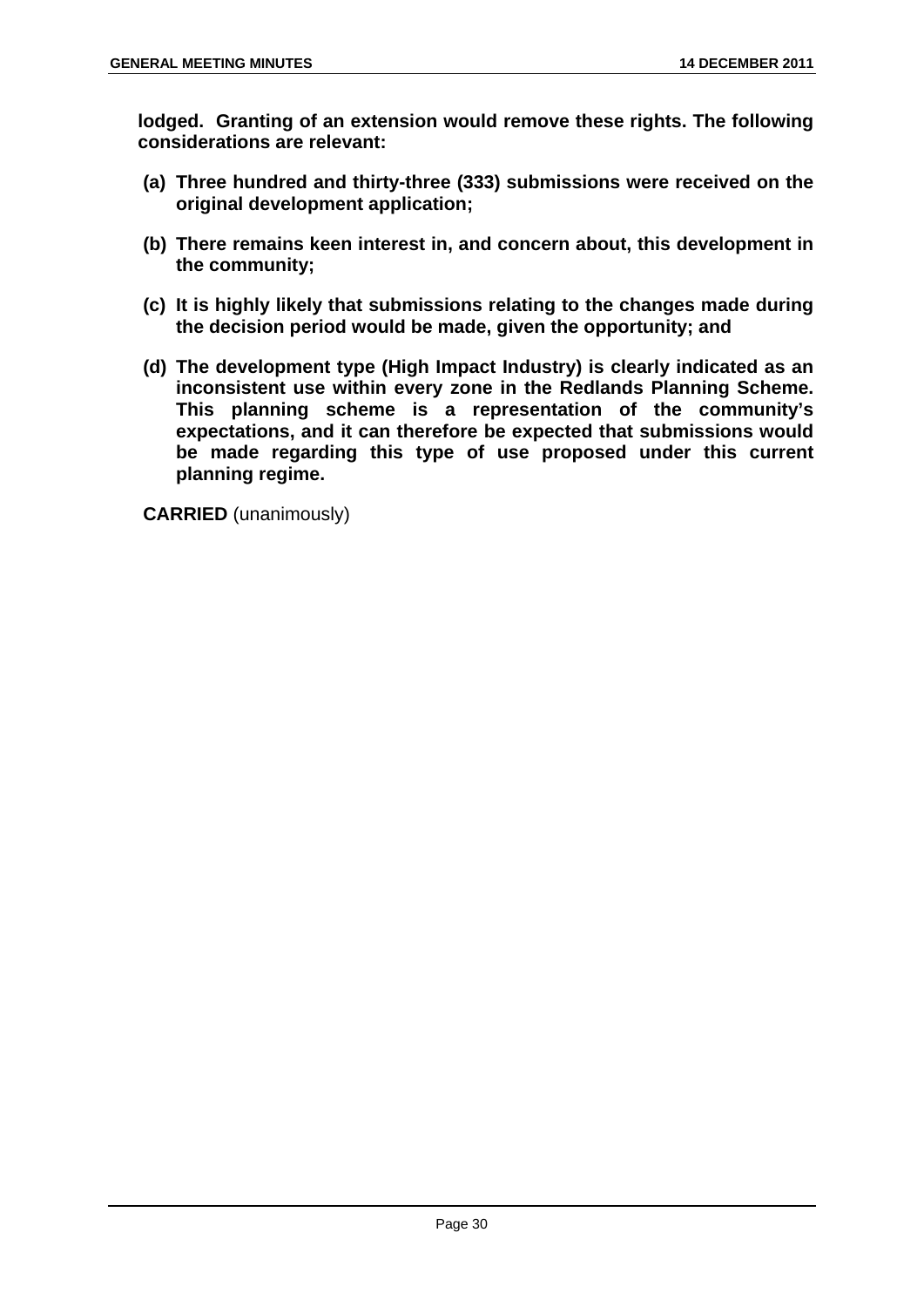#### **MOTION TO ADJOURN MEETING AT 6.43PM**

| Moved by:    | Cr B Townsend |
|--------------|---------------|
| Seconded by: | Cr D Henry    |

That the meeting adjourn for 5 minutes.

### CARRIED

### **MOTION TO RESUME MEETING AT 6.51PM**

| Moved by:    | Cr W Boglary  |
|--------------|---------------|
| Seconded by: | Cr B Townsend |

That the meeting proceedings resume.

#### CARRIED

The meeting resumed with Crs Burns, Reimers, Elliott, Bowler, Williams, Townsend, Henry, Ogilvie, Boglary and Hobson present. Cr Murray returned to the meeting at the completion of Item 12.1.1.

## **12 PLANNING & POLICY ITEM – 7 DECEMBER 2011**

#### **12.1 GOVERNANCE**

### **12.1.1 SMBI 2030 COMMUNITY PLAN SUBMITTED FOR ADOPTION**

| <b>Dataworks Filename:</b>  | <b>LUP Community Plan - SMBI</b>                                                                                           |
|-----------------------------|----------------------------------------------------------------------------------------------------------------------------|
| <b>Attachments:</b>         | <b>Draft SMBI 2030</b><br><b>Draft SMBI 2030 Community Plan - Submission</b><br><b>Review Report Final Incl. 2a and 2b</b> |
| <b>Responsible Officer:</b> | <b>Nick Clarke</b><br><b>General Manager Governance</b>                                                                    |
| Author:                     | <b>Mark Conlan</b><br><b>Principal Advisor SMBI Strategy</b>                                                               |

#### **EXECUTIVE SUMMARY**

The SMBI 2030 Community Plan (see Attachment 1) restates a coordinated approach to planning for and managing the resolution of a variety of Southern Moreton Bay (SMBI) issues. The plan has been developed with the community over the last two years though a number of review and consultation processes.

At the Planning and Policy Meeting of 8 June 2011, Council resolved to commence community consultation on the draft SMBI 2030 Community Plan. Community consultation was held between 4 July and 29 August 2011. At the closure of the community consultation period, Council had received 51 submissions from SMBI residents, non-resident landowners, community groups and State agencies. The *SMBI 2030 Community Plan Submission Review Report* (see Attachment 2) –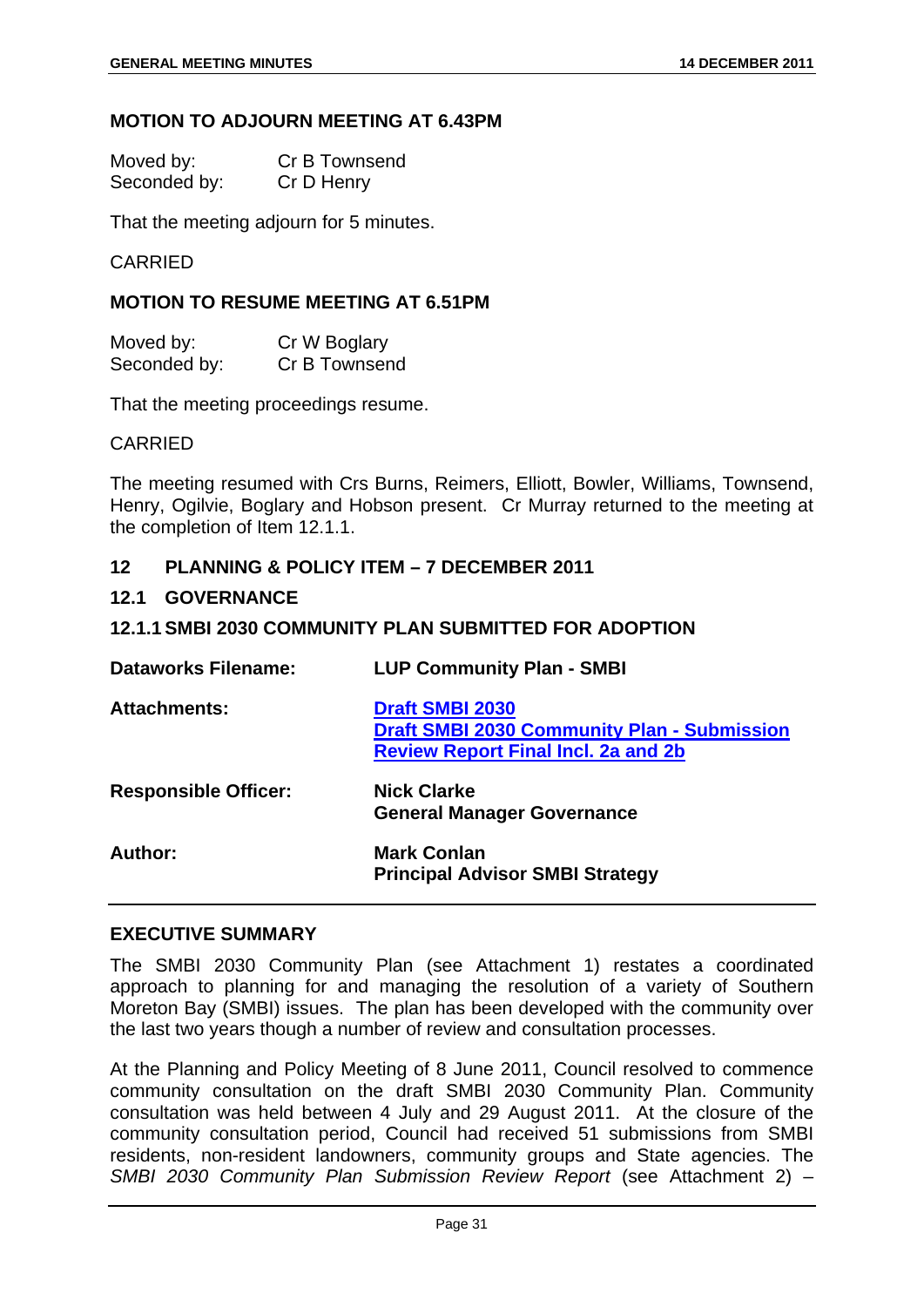provides a summary of all submissions, officer comments, and subsequent recommendations in response to the submissions.

As a result of the community feedback received, the revised SMBI 2030 Community Plan is now presented to Council for adoption. The development of a project plan to guide the embedding of the community plan into Council's core business will commence upon endorsement. Planning for the launch and distribution of the plan to the community will be undertaken following its graphic design and editing for the purpose of publication.

## **PURPOSE**

The purpose of this report is to seek Council's resolution to adopt the SMBI 2030 Community Plan (Attachment 1)*,* in accordance with the CEO's framework for addressing SMBI issues, the Mayor's Bay Island Blueprint and the Redlands 2030 Community Plan, Embracing the Bay, Goal 7 Strong future for islands.

### **BACKGROUND**

The SMBI 2030 Community Plan is a direct response to the Redlands 2030 Community Plan, Embracing the Bay, Goal 7 Strong future for islands: *Island communities thrive, and strategic plans and visions, developed with the community, guide successful regeneration, healing and wellbeing of North Stradbroke Island, Coochiemudlo Island and the Southern Moreton Bay Islands*.

On the 25<sup>th</sup> of February 2009 Council approved the Chief Executive Officer's six point strategic framework and associated budget for addressing SMBI issues. The development of the SMBI 2030 community plan is one of the outcomes of this framework, in line with the Redlands 2030 Community Plan.

The SMBI 2030 Community Plan is the culmination of over two years work. The plan re-states a coordinated approach to planning for and managing the resolution of a variety of SMBI issues. The plan has been refined over time though a number of Council approved consultation processes and provides the foundation for future planning for the SMBI.

The processes followed to create the SMBI 2030 community plan included:

- creation of the SMBI Communities Advisory Committee
- review of the SMBI Planning and Land Use Strategy (SMBI PLUS)
- review of SMBI input into the Redlands 2030 Community Plan
- creation of the RCC State SMBI Senior Officers Working Group
- creation of the draft SMBI 2030 Community Plan
- Council support for the release of the draft SMBI 2030 for community consultation
- Councillor, Officer, external stakeholder and community consultation on the draft SMBI 2030 Community Plan
- presentation of the SMBI 2030 Community Plan to Council for adoption.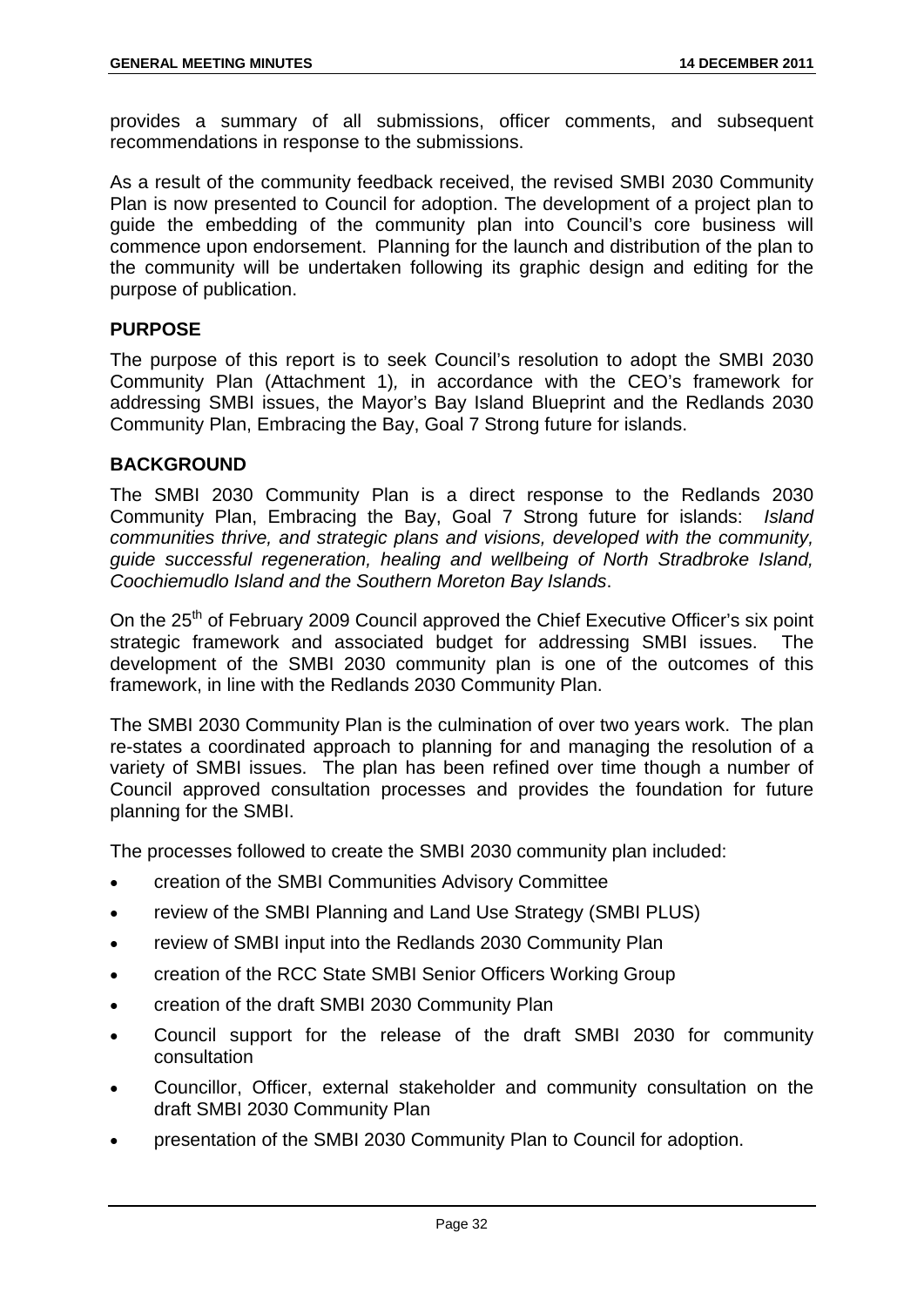## **ISSUES**

The SMBI 2030 Community Plan takes the Redlands 2030 Community Plan's long term overarching strategic vision, vision outcomes and goals for the City and refines them with SMBI specific initiatives to create a planning guide for the future of the SMBI based on island-specific community values and views. The attached SMBI 2030 Community Plan is the culmination of this work (see Attachment 1).

The precursor to the SMBI 2030 Community Plan, the Southern Moreton Bay Islands Planning and Land Use Strategy (SMBIPLUS) has been carefully reviewed and its principles, still relevant today, guide the eight vision outcomes of the SMBI 2030 Community Plan. Similar to the Redlands 2030 Community Plan, the eight vision outcomes are: Healthy natural environment; Green Living; Embracing the bay; Quandamooka country; Wise Planning and design; Supportive vibrant economy; Strong and connected community; Inclusive and ethical governance.

The SMBI 2030 community plan has three functions:

- 1 to guide future planning for the SMBI
- 2 to define key goals, initiatives, stakeholders and progress measures that work towards achieving the agreed vision
- 3 to provide grounds on which the community and other partners could base future endeavours.

To achieve the outcomes of the SMBI 2030 Community Plan higher levels of government support with partnering, funding, advocacy and resourcing will be needed. The SMBI 2030 gives Council the platform from which to lobby the State for assistance in addressing many outstanding SMBI issues.

The planning outcomes from the SMBI 2030 Community Plan are as follows:

- clear goals and outcomes
- indicators to measure progress
- active participation by all sectors of the community
- community and Council commitment to the Community Plan
- strategic alignment of Council's contemporary planning to the SMBI 2030 Community Plan
- an integrated approach to planning
- enhanced community capacity, knowledge and understanding at a local level
- a framework for future local and neighbourhood planning
- identified opportunities for partnership and ongoing collaboration with community, government and industry stakeholders.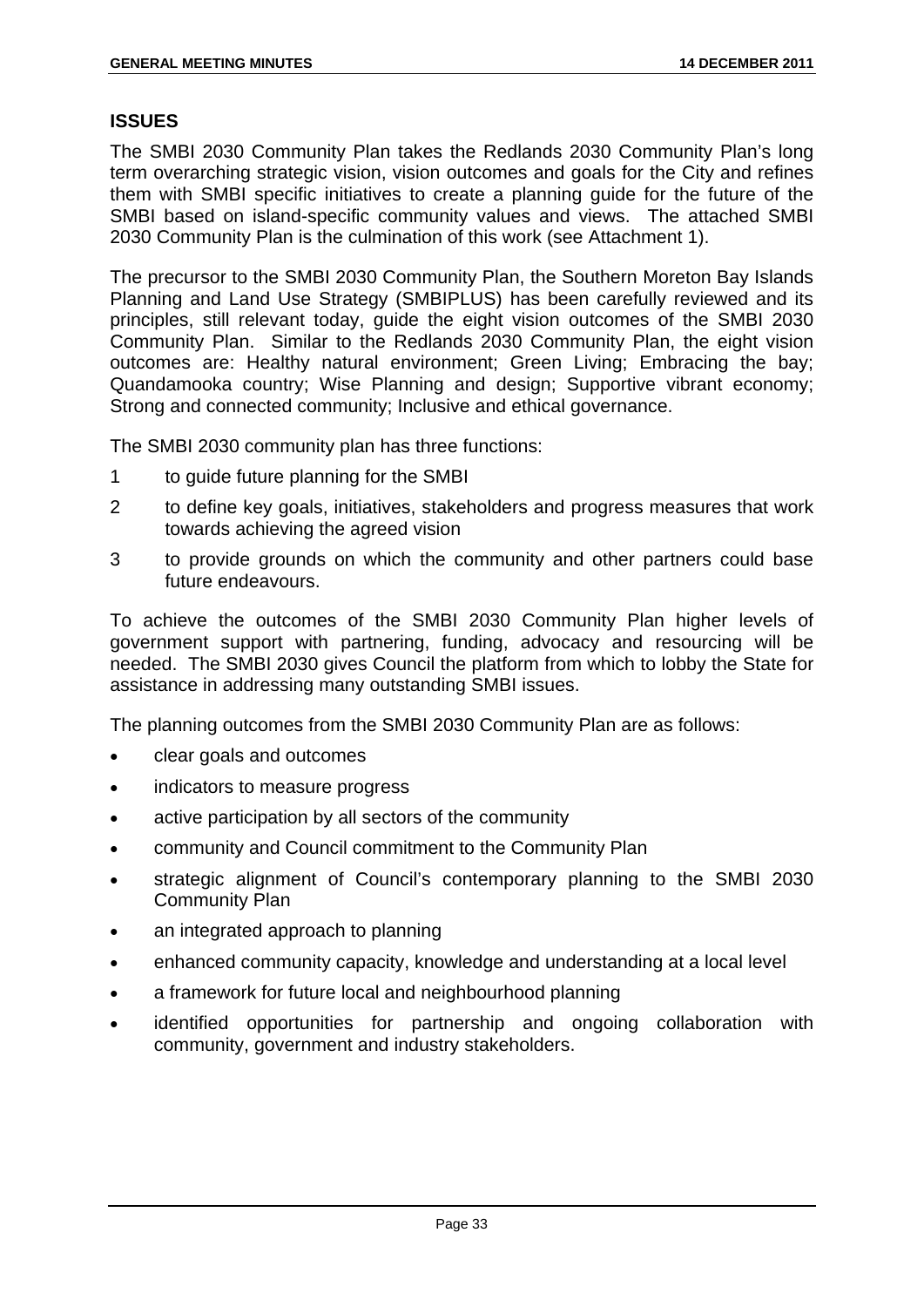# **Priorities and Challenges**

Community priorities identified through consultation and submissions received include:

- transport
- on-islands economic development
- community services and facilities
- sport and recreation facilities
- **•** conservation
- inclusive planning.

These priorities have been addressed within the SMBI 2030 Community Plan. Specific initiatives contained in the draft SMBI 2030 reflecting the complexity of the islands' development legacy and the future sustainability of population growth have been revised in light of community and stakeholder feedback and in accordance with the attached Submission Review Report.

Gaining consensus within the consultation process has been problematic, for example 'Bridge versus no bridge' or 'more consultation versus getting on with it' or 'inject funding to fix the islands but the rates should be lower'. These issues are not islands' specific and are encountered anywhere community consensus is sought.

The predominant themes throughout the plan are the community's concerns about maintaining character, lifestyle and the natural environment. Managing population growth and urban expansion were concerns raised by the community with the need to provide modern, well-distributed infrastructure and transport services, a range of housing options, and a mix of small businesses and low impact industry.

The plan contains various challenges: managing growth and development while preserving character and lifestyle; providing for the specific needs of island living; preserving the biodiversity of the natural environment and the farmlands which are part of the SMBI's heritage; having local government strategies to sustain a vibrant economy and green living; and establishing better partnerships with the State and Federal governments to assist Council to deliver on the plan.

## **Breakthrough Projects**

Each of the eight outcome areas contained in the SMBI Community Plan identified breakthrough projects. These breakthrough projects are considered to be powerful or inspiring projects for which there is a clear commitment by Council or the community.

Sixteen breakthrough projects and actions have been identified to drive the community plan forward in its early days and should result in measurable progress in achieving specific goals as well as the broad visions contained in the SMBI 2030 Community Plan. By prioritising these projects, the various stakeholders and partners are indicating their commitment to follow through with resources in the short term.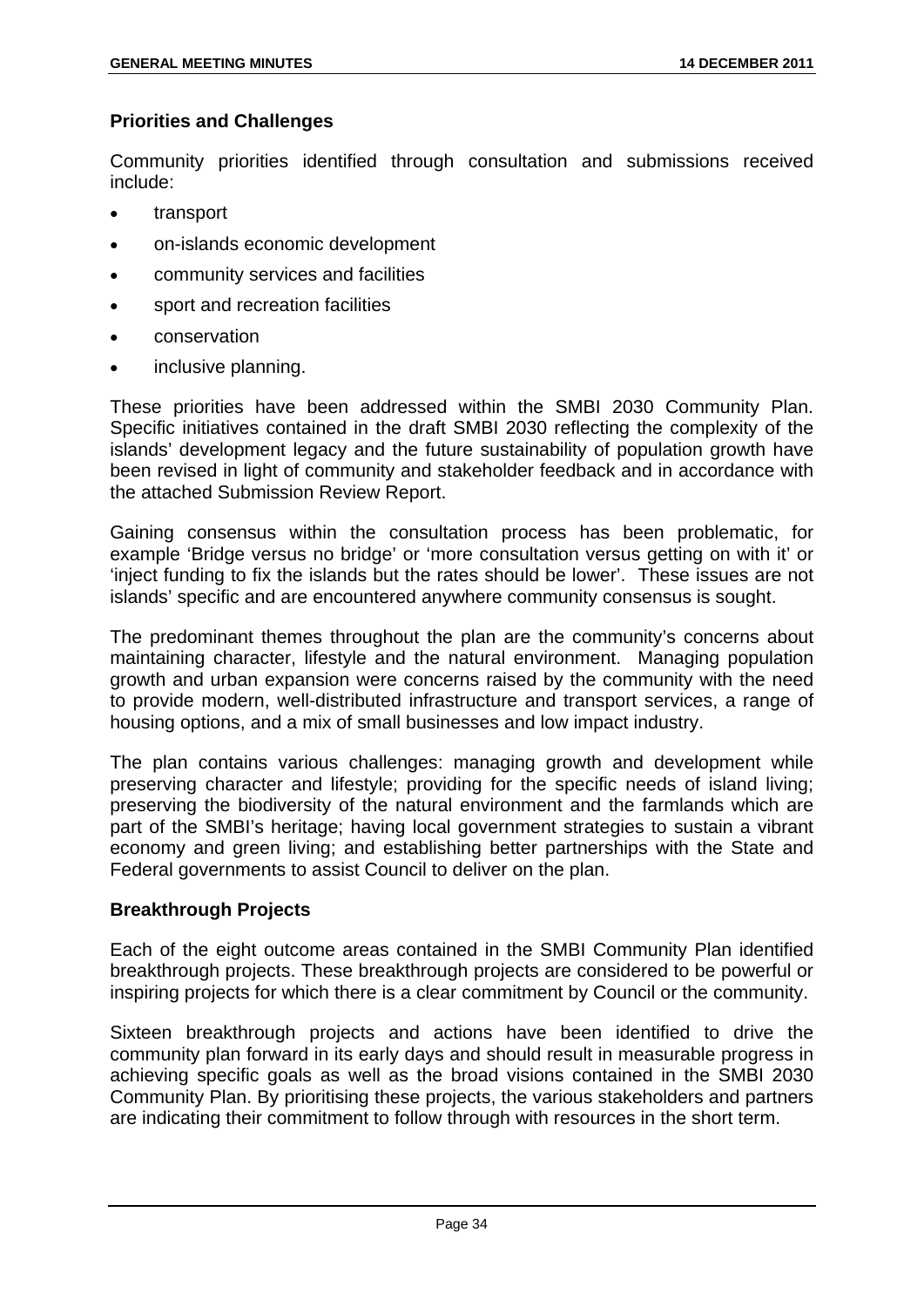# **SMBI 2030 Community Plan – Breakthrough Projects**

|    | <b>Healthy Natural Environment:</b>                                                       |
|----|-------------------------------------------------------------------------------------------|
| 1. | Southern Russell Island Conservation Park - secure remaining private lots and             |
|    | consolidate identified conservation zones                                                 |
| 2. | SMBI inclusion within the Waterways Extension Program - undertake greater surface         |
|    | and groundwater monitoring                                                                |
|    | <b>Green Living:</b>                                                                      |
| 1. | Growing community gardens - creating spaces and improving skills in managing on-          |
|    | islands community gardens                                                                 |
| 2. | Wastewater management initiatives - introduce a temporary planning instrument             |
|    | whilst investigating longer term solutions                                                |
|    | <b>Embracing the Bay:</b>                                                                 |
| 1. | Landmark waterfront parklands – develop the six master planned parks across the SMBI      |
| 2. | Affordable transport - work with the Department of Transport and Main Roads and           |
|    | Translink to reduce the cost of SMBI to Mainland transport connections                    |
|    | <b>Quandamooka Country:</b>                                                               |
| 1. | SMBI heritage trails and signage - improving cultural heritage knowledge through the      |
|    | inclusion of Quandamooka People's language and images within the signage                  |
| 2. | Protecting Indigenous cultural heritage sites and landscapes important to                 |
|    | Quandamooka People                                                                        |
|    | <b>Wise Planning and Design:</b>                                                          |
| 1. | Provide land and facilities for sporting and community uses at:                           |
|    | Union Street, Russell Island - Russell Island Sport and Recreation Park (Kennedy's<br>a)  |
|    | Farm)                                                                                     |
|    | b)<br>High Central Road, Macleay Island                                                   |
| 2. | Undertake master planning for the centres of Macleay and Russell Islands                  |
|    | <b>Supportive Vibrant Economy:</b>                                                        |
| 1. | SMBI economic development and tourism strategy                                            |
| 2. | Facilitate the roll out of the National Broadband Network (NBN) to the SMBI as a priority |
|    | <b>Strong and Connected Communities:</b>                                                  |
| 1. | Southern Redlands Community Health and Wellbeing Hub                                      |
| 2. | Develop and implement the SMBI Local Social Infrastructure Strategy                       |
|    | <b>Inclusive and Ethical Governance</b>                                                   |
| 1. | Island information strategy - eg 'Island-living' information and techniques for timely    |
|    | communication                                                                             |
| 2. | Transparent process for annual reporting of revenue raising and public spending on the    |
|    | <b>SMBI</b>                                                                               |

## **Embedding the Plan**

Council will undertake a planned approach to embedding the SMBI 2030's vision, priorities, goals, breakthrough projects and progress measures into Council's organisational capability and responsiveness. Some of the actions to be undertaken to embed the community plan will include:

Continued championing of the plan through the Executive Leadership Group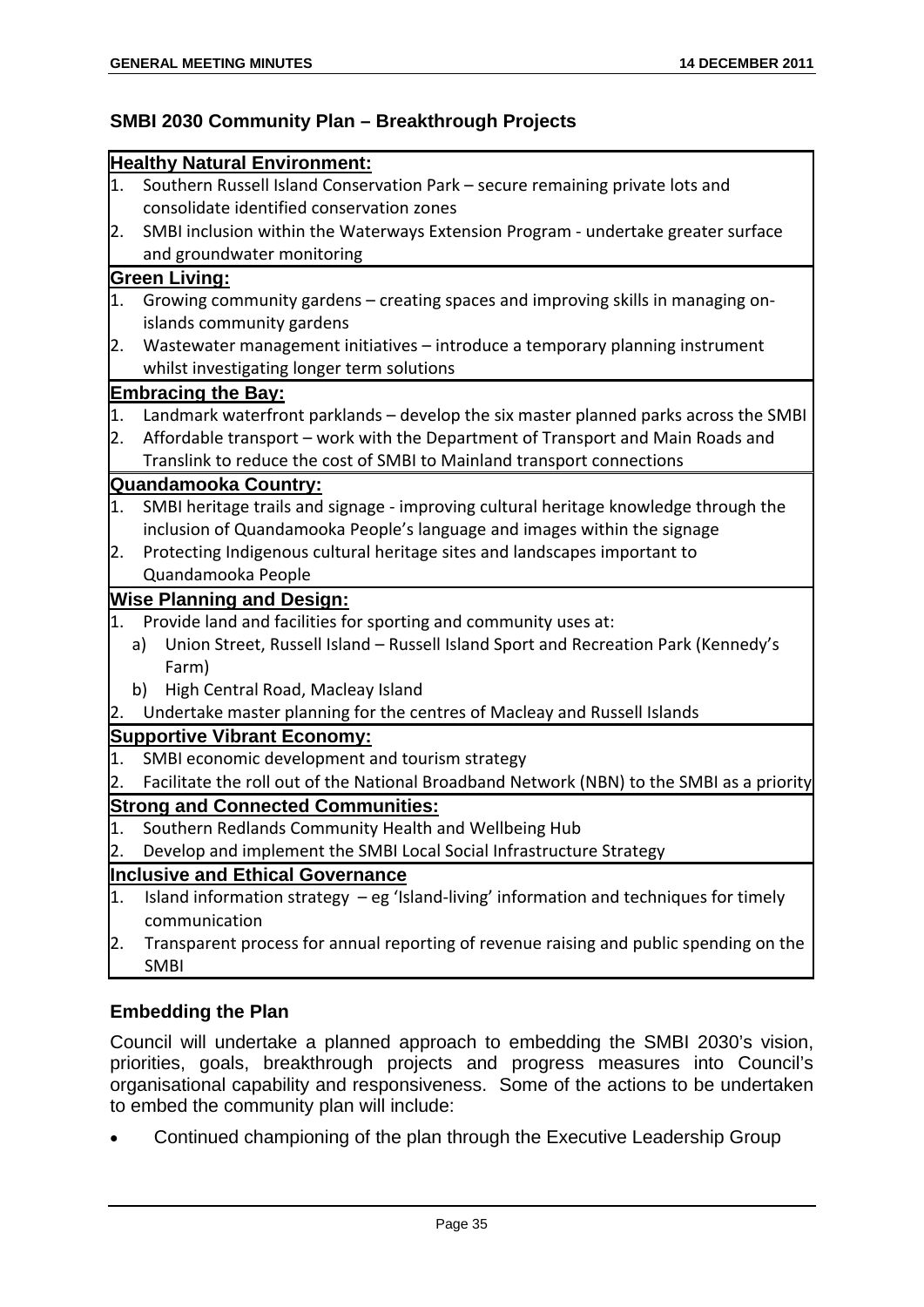- A focussed and planned approach to translating the strategic directions of the SMBI 2030 into decision-making frameworks and operational outcomes
- Annual budgeting and operational planning supported by long term financial and corporate planning
- A comprehensive communications plan to increase internal and external understanding of the SMBI 2030
- Cross Council working groups to develop an integrated approach to activity planning to achieve community goals
- Publication and launch of a clear and easy-to-read formal document and web based SMBI 2030 Community Plan.

# **RELATIONSHIP TO CORPORATE PLAN**

### **8. Inclusive and ethical governance**

Deep engagement, quality leadership at all levels, transparent and accountable democratic processes and a spirit of partnership between the community and Council will enrich residents' participation in local decision making to achieve the community's Redlands 2030 vision and goals

8.1 Embed the visions and goals of the Redlands 2030 Community Plan into our planning, operations and culture and develop effective reporting and monitoring arrangements to show how we are progressing on implementation of the Community Plan and this Corporate Plan

## **FINANCIAL IMPLICATIONS**

The financial impacts of the SMBI 2030 Community Plan and impacts on long term asset management planning have been considered throughout the process of developing the SMBI 2030. A number of breakthrough projects and key actions required by Council are being defined and will be costed for future budget processes.

Council currently subsidises capital and operating costs on the SMBI to the value of approximately \$10 million per annum above revenue from rates. In addition there is a legacy infrastructure backlog in excess of \$500 million which is unsustainable for Council without commitments made by all stakeholders including the community, the private sector and other levels of government. Council continues to seek additional funding and resources for the SMBI and will continue to pursue funding from government for specific projects and initiatives.

Further budget investigations will impact on the:

- 1 Preparation of the 10 Year CAPEX
- 2 Preparation of the 10 Year OPEX and annual operational budgets
- 3 Timing of breakthrough projects.

Adoption of the SMBI 2030 Community Plan does not, in its own right, commit Council financially beyond local government's role in the delivery of the breakthrough projects. Council will continue to be guided by its accountabilities under the *Local Government Act 2009* and its corporate plan, long term financial strategy, long term asset management plan and annual budget processes for the detailed implementation of the SMBI 2030 Community Plan.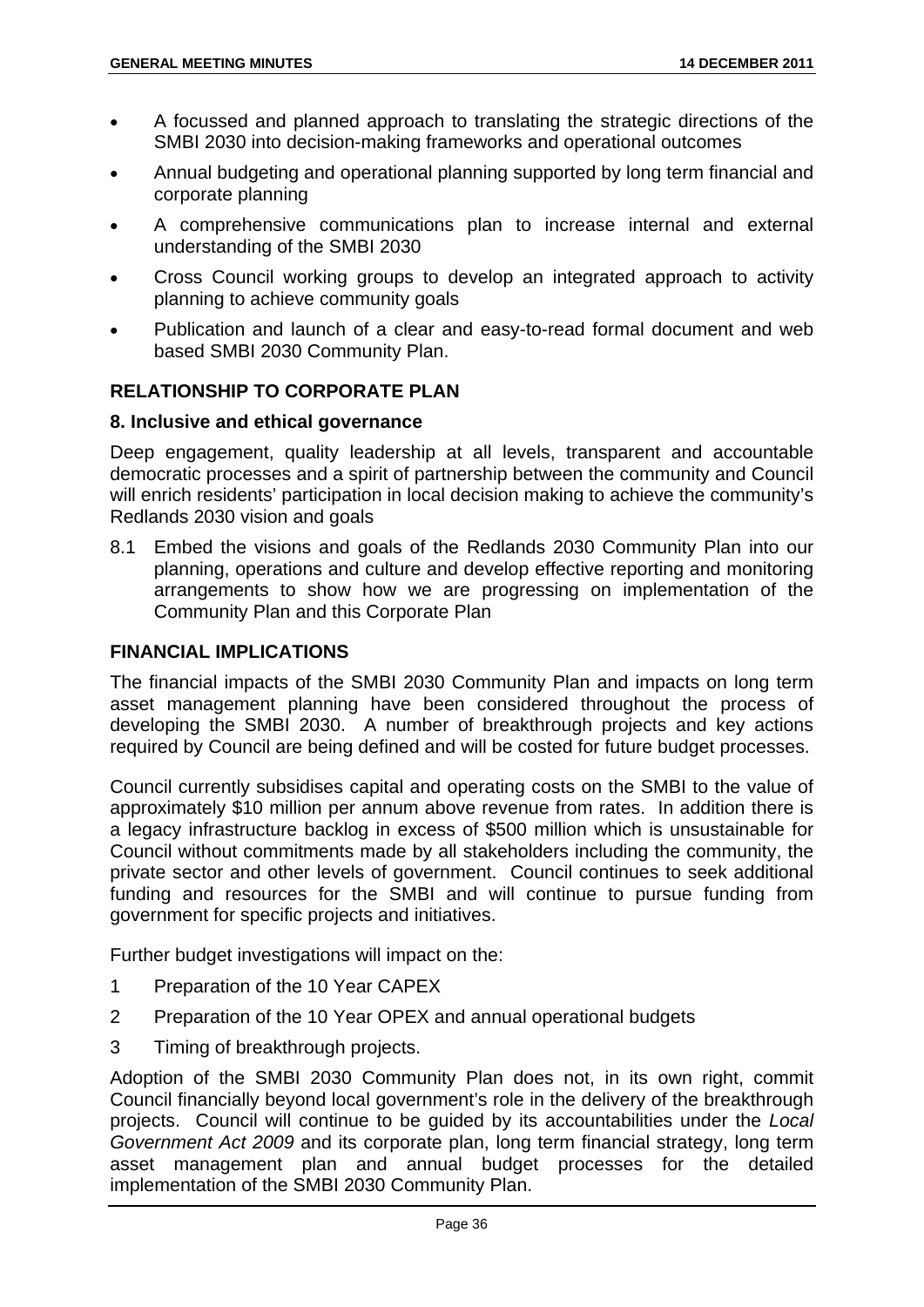The SMBI 2030 has a twenty year time horizon and a life of ten years. It is envisioned that the document will be reviewed in full in ten years. Direct costs projected for 2011/12 are linked to establishing the structures and processes to embed the plan into Council's corporate planning. Further expenditure will be required in 2016/17 for an interim review of the plan.

## **PLANNING SCHEME IMPLICATIONS**

The City Planning and Environment Group was consulted and it is considered that the outcome of recommendations in this report will not in the short term have any impact on the Redlands Planning Scheme but in the longer term will result in possible amendments to the Redlands Planning Scheme. These amendments will be investigated further through the Redlands Planning Scheme review to be started in 2012.

## **CONSULTATION**

Consultation on the issues facing the SMBI has been ongoing since the Southern Moreton Bay Islands Place project was initiated in 2007 – 2008 and the Redlands 2030 community engagement with island communities in 2009 – 2010. Focussed consultation has taken place from 2009 – 2011 tied specifically to the draft SMBI 2030 Community Plan.

The following groups had input into the visioning, goals and initiatives of the SMBI 2030 Community Plan:

- An Internal Working Group made up of Planning and Policy Officers
- The SMBI Communities Advisory Committee
- A Senior Officers Working Group made up of senior officers of Council and eight State government departments
- The Executive Leadership Group and Councillors through two workshops
- The SMBI communities through public events and community submission opportunities
- Non-resident land owners
- Other internal and external stakeholders that have an interest in the islands.

On the  $8<sup>th</sup>$  of June 2011, under delegated authority, the Planning and Policy Committee endorsed the release of the draft SMBI 2030 for community consultation. Community consultation was open between the  $4<sup>th</sup>$  of July and the 29<sup>th</sup> of August 2011 and consisted of:

- Open houses (August 6)
- Meet the planner (August 8 & 9 Russell Island, 11 & 12 Macleay Island)
- Newsletters to all islanders, plus posters on all ferry terminal notice boards of events and ways to get involved
- Letters to 7.556 absentee landowners
- SMBI 2030 web site and email address.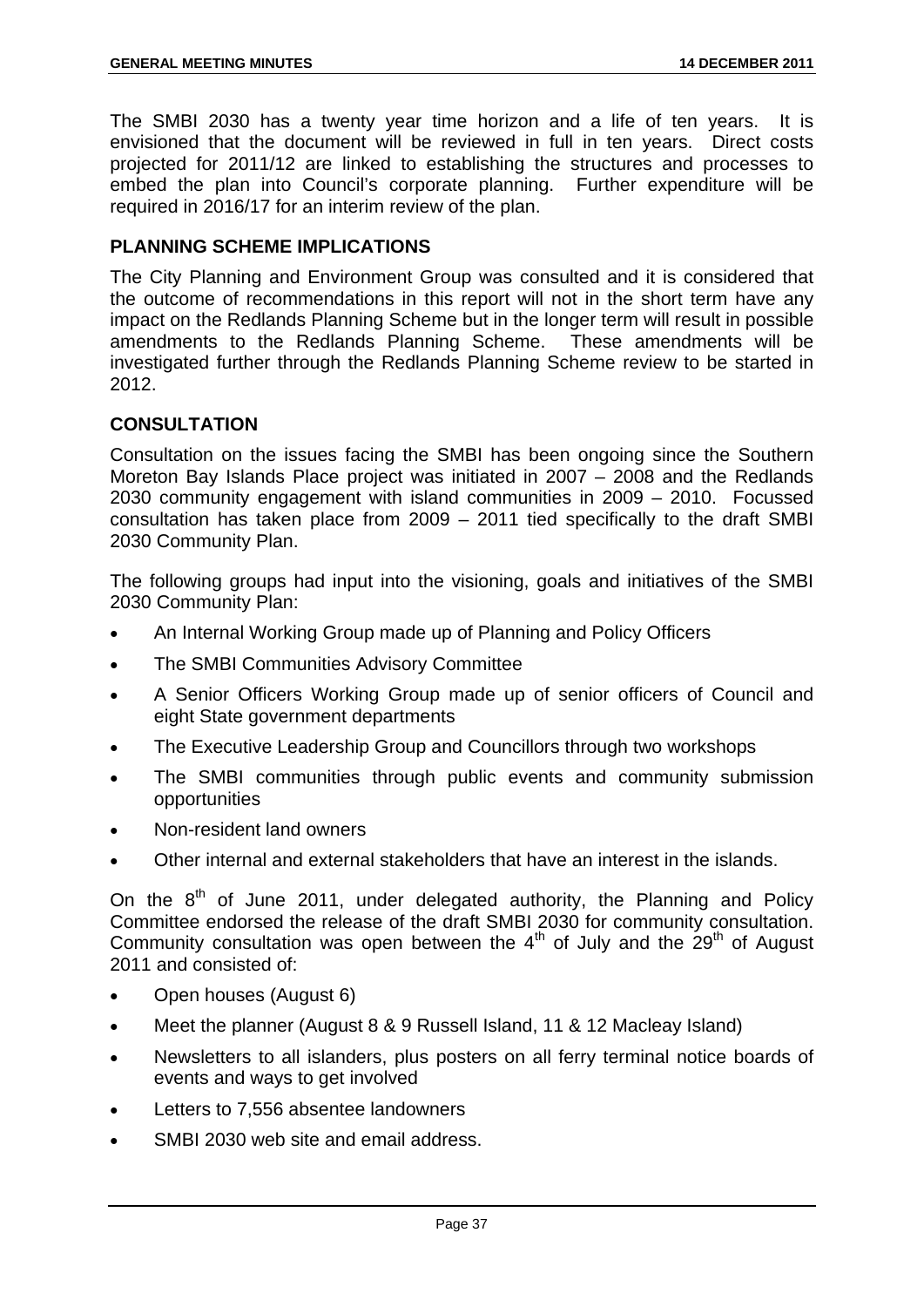Submissions received during the community consultation process have been reviewed and the submission review report is attached (Attachment 2)

# **OPTIONS**

## **PREFERRED**

That Council resolve to:

- 1. Note the SMBI 2030 Community Plan Submission Review Report (Attachment 2); and
- 2. Adopt the revised SMBI 2030 Community Plan (Attachment 1) thereby endorsing the SMBI 2030 goals and initiatives to:
	- a. Inform Council's long term financial planning, asset management plans, capital works program and operational budget;
	- b. Provide guidance to the community, government and private sector for future planning purposes;
	- c. Provide Council and the community with an advocacy tool with other levels of government on key planning and funding initiatives; and
	- d. Guide and inform future detailed design and planning processes pertaining to the Southern Moreton Bay Islands.

# **ALTERNATIVE**

That Council resolve to:

- 1. Note the Submission Review Report, and
- 2. Adopt the draft SMBI 2030 Community Plan with requested changes.

## **OFFICER'S/COMMITTEE RECOMMENDATION/ COUNCIL RESOLUTION**

**Moved by: Cr B Townsend Seconded by: Cr W Boglary** 

**That Council resolve to:** 

- **1. Note the SMBI 2030 Community Plan Submission Review Report (Attachment 2); and**
- **2. Adopt the revised SMBI 2030 Community Plan (Attachment 1) thereby endorsing the SMBI 2030 goals and initiatives to:** 
	- **a. Inform Council's long term financial planning, asset management plans, capital works program and operational budget;**
	- **b. Provide guidance to the community, government and private sector for future planning purposes;**
	- **c. Provide Council and the community with an advocacy tool with other levels of government on key planning and funding initiatives; and**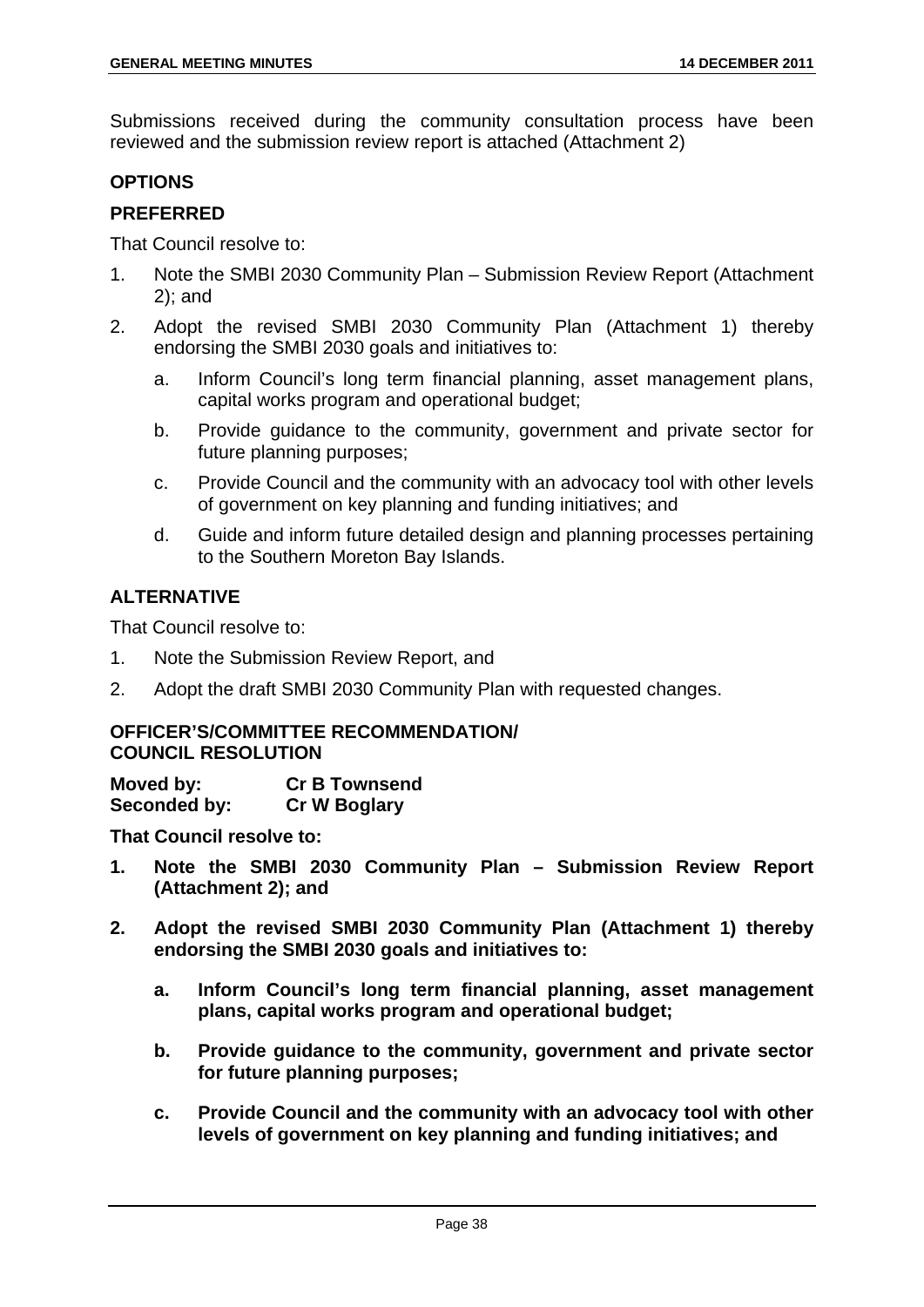# **d. Guide and inform future detailed design and planning processes pertaining to the Southern Moreton Bay Islands.**

# **CARRIED**

DIVISION

FOR: Crs Burns, Reimers, Elliott, Bowler, Williams, Townsend, Henry, Ogilvie, Boglary and Hobson.

Cr Murray was not present when this motion was put.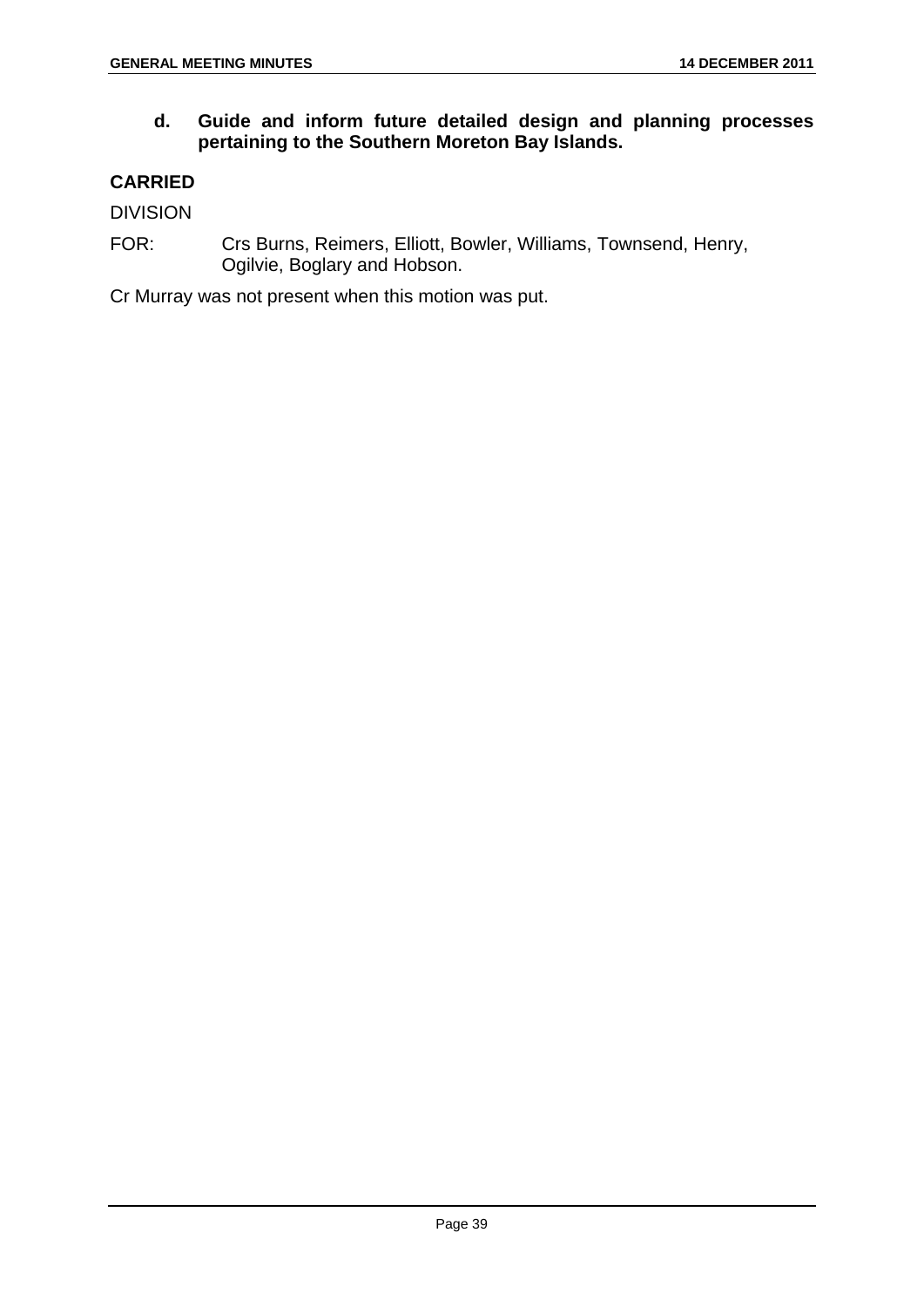## **13 DEVELOPMENT AND COMMUNITY STANDARDS COMMITTEE 6 DECEMBER 2011**

### **13.1 ENVIRONMENT PLANNING & DEVELOPMENT**

| Moved by:    | Cr B Townsend |
|--------------|---------------|
| Seconded by: | Cr C Ogilvie  |

That the Development & Community Standards Committee Minutes of 6 December 2011 be received and resolutions noted on items resolved under delegated authority.

### CARRIED

Development & Community Standards Committee Minutes 6 December 2011

#### **ITEMS RESOLVED UNDER DELEGATED AUTHORITY**

- **13.1.1 CATEGORY 1 MINOR COMPLYING CODE ASSESSMENT AND HOUSEKEEPING**
- **13.1.2 CATEGORY 2 COMPLYING CODE ASSESSMENT AND MNOR IMPACT ASSESSMENTS**

### **13.1.3 APPEALS LIST - CURRENT AS AT 29 NOVEMBER 2011**

## **ITEMS FOR CONSIDERATION**

**13.1.4 LOCAL LAW 6: TREE CLEARING WITHIN TREE PROTECTION AREAS, AND TREE PROTECTION AREA 31 - NOTICE OF MOTION TO REVOKE TPA31** 

| <b>Dataworks Filename:</b>  | <b>GOV - Development and Community Standards -</b><br><b>Reports for Noting</b><br><b>GOV</b> – Notice of Business/Urgent Business to<br><b>General Meetings</b> |
|-----------------------------|------------------------------------------------------------------------------------------------------------------------------------------------------------------|
| <b>Responsible Officer:</b> | <b>Bruce Macnee</b><br><b>Manager Sustainable Assessment</b>                                                                                                     |
| Author:                     | <b>Daniel Zilli</b><br><b>Services Manager, Design and Co-ordination</b>                                                                                         |

### **EXECUTIVE SUMMARY**

There currently exists ambiguity and uncertainty as to the correct interpretation and associated application of certain exemptions under Local Law 6 (LL6). Several external customer disputes, resulting from tree clearing requests, have recently occurred, relating to the interpretation and intent of the LL6 and associated Tree Protection Areas (TPA). Questions have now been raised as to the legitimacy of the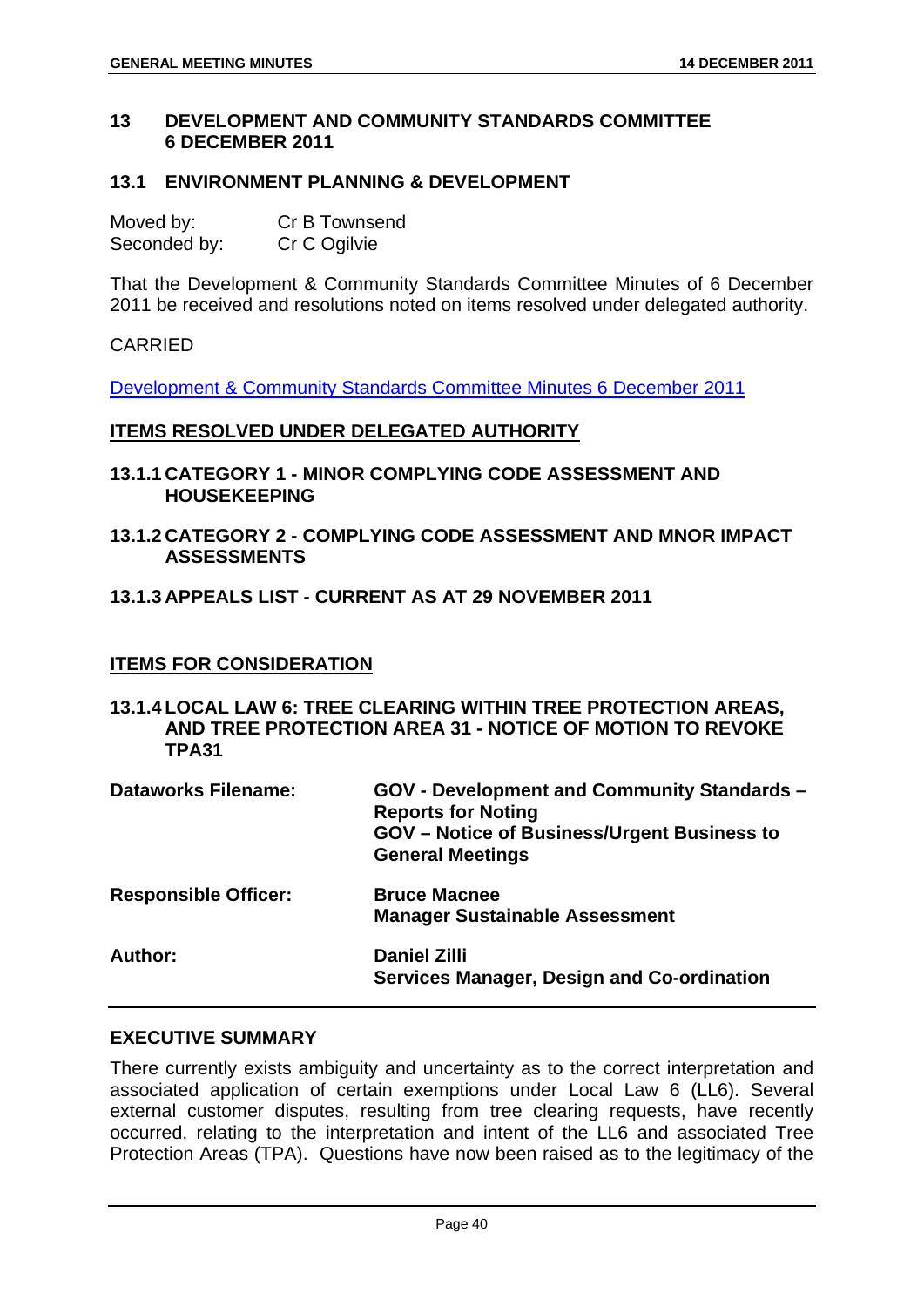vegetation protection Local Law and Tree Protection Areas and associated application and consistency of the law.

Vegetation protection policy in the Redlands has evolved from the original 'Bylaw Chapter 56 Tree Protection' (1990), to 'Amendment to Bylaw Chapter 56 Tree Protection (1994), to 'Interim Local Law No. 56A Tree Protection' (1997), and to the current version of the policy in use today, Local Law Policy No. 6 Protection of Vegetation (1998). Although these policies are slightly different, the general intent has remained the same throughout all policy up-dates, including the list of specific vegetation damage 'exemptions' which are applicable to properties subject to protection under the policy.

This report outlines the relevant historical facts and issues regarding the original intent and purpose of the exemptions and associated amendments to the exemptions, explains the mechanisms by which vegetation is protected in the City and outlines the current debate relating to 'exemptions' to vegetation protection. Furthermore, the report seeks a Committee resolution on: (1) the adoption of an interpretation that is consistent with the objectives and legal requirements of Local Law Policy No. 6 Protection of Vegetation and (2) whether Tree Protection Area 31 should be retained or revoked. In doing so, the report seeks to avoid future confusion, legal issues, and customer dissatisfaction with regards to the application of Local Law 6 Protection of Vegetation, and to re-instate Councils commitment to vegetation protection.

# **PURPOSE**

This report is referred to the Environment, Planning and Development Committee to:

- Provide a historical analysis of vegetation protection within the Redland City Council from 1990;
- Provide information regarding the mechanisms by which vegetation is protected within the City;
- Provide advice on the current debate relating to the application of 'exemptions' to vegetation protection;
- Identify the potential implications associated with adopting one of the two interpretations relating to vegetation clearing 'exemptions';
- Address the Councillors Notice of Motion, dated 18 October 2011, relating to the revocation of TPA31 (Redland Bay); and,
- Seek a determination on the direction Council wishes to take in regard to vegetation clearing 'exemptions' within Local Law 6.

## **BACKGROUND**

The following information is a timeline detailing the adoption of each vegetation protection local law that has applied in the Redlands since 1990. Also included in the timeline are details of particular events relating to the origin of the 10/3 metre rule and the current debate relating to vegetation protection:

1990 - Chapter 56 Tree Protection.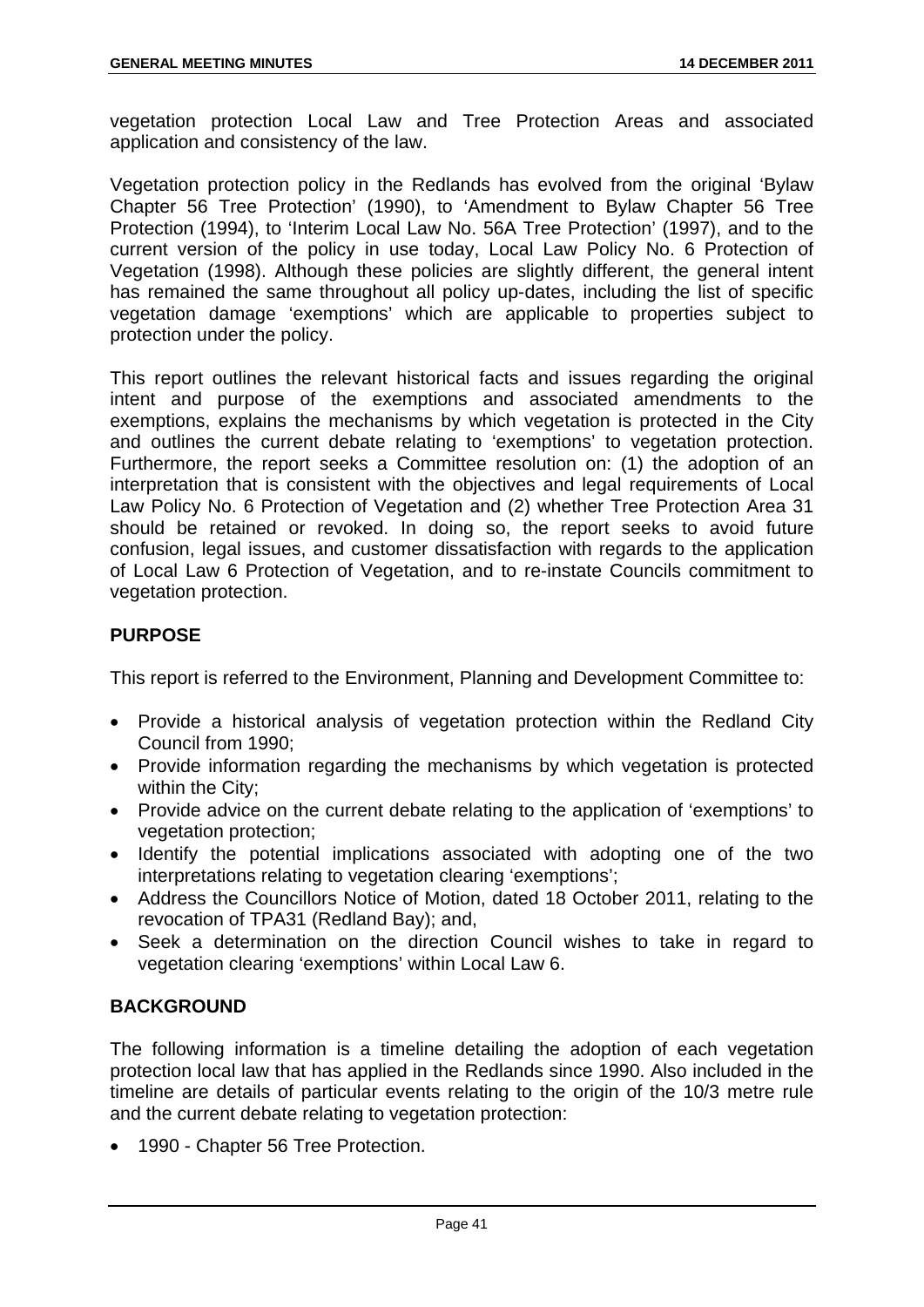- 20/12/1990 Special meeting held by Council to consider amendments to exemptions contained in Chapter 56 – Tree Protection By-laws. Carried by Committee but rejected by Department of Housing and Local Government.
- 21/11/1990 The first Tree Protection Areas (TPA1 & 2) were declared.
- 3/9/91 Planning and Environment Committee meeting held to discuss the general objections relating to TPA's 4 & 5 and to revise the exemptions to reflect these objections.
- 25/9/91 Special meeting held by Council to consider and adopt amendments to exemptions relating to Chapter 56 Tree Protection Bylaw. Amendments adopted by resolution.
- 20/11/91 Correspondence from King and Company Solicitors with accompanying list of Council adopted exemption changes and Intra Vires Certificate.
- 10/3/93 Bulk mail out of letters to landholders affected by proposed Tree Protection Area. Letter and attached Information Sheet containing conflicting and incorrect policy information.
- 1994 (Amendment By-law) Local Law No. 1.
- 1997 Interim Local Law No. 56A Tree Protection.
- 1998 Local Law No. 6 Protection of Vegetation.
- 1998 Sub-section 27 Local Law No. 6 Permitted damage.
- 2011 Issue was raised by owner of 7-9 Mudlo Street, Redland Bay with land under TPA31 (Redland Bay). Resident challenging refusal to permit tree removal and to apply exemptions.
- 26/10/2011 Council resolution that officers present report to committee regarding TPA31 and the relevant sections of LL6.

 1/11/2011 – Workshop presentation to Development and Community Standards Committee seeking to inform Council of options with regard to vegetation clearing within TPA's.

# **CONSULTATION**

The Design and Coordination Team has consulted with numerous Council sections including Legal Services, Compliance, Environment and Planning, and Environment Assessment. A Councillor Workshop on Local Law Policy No. 6 *Protection of Vegetation* was undertaken on 18 October 2011, highlighting the facts relating to the issues as contained in this report.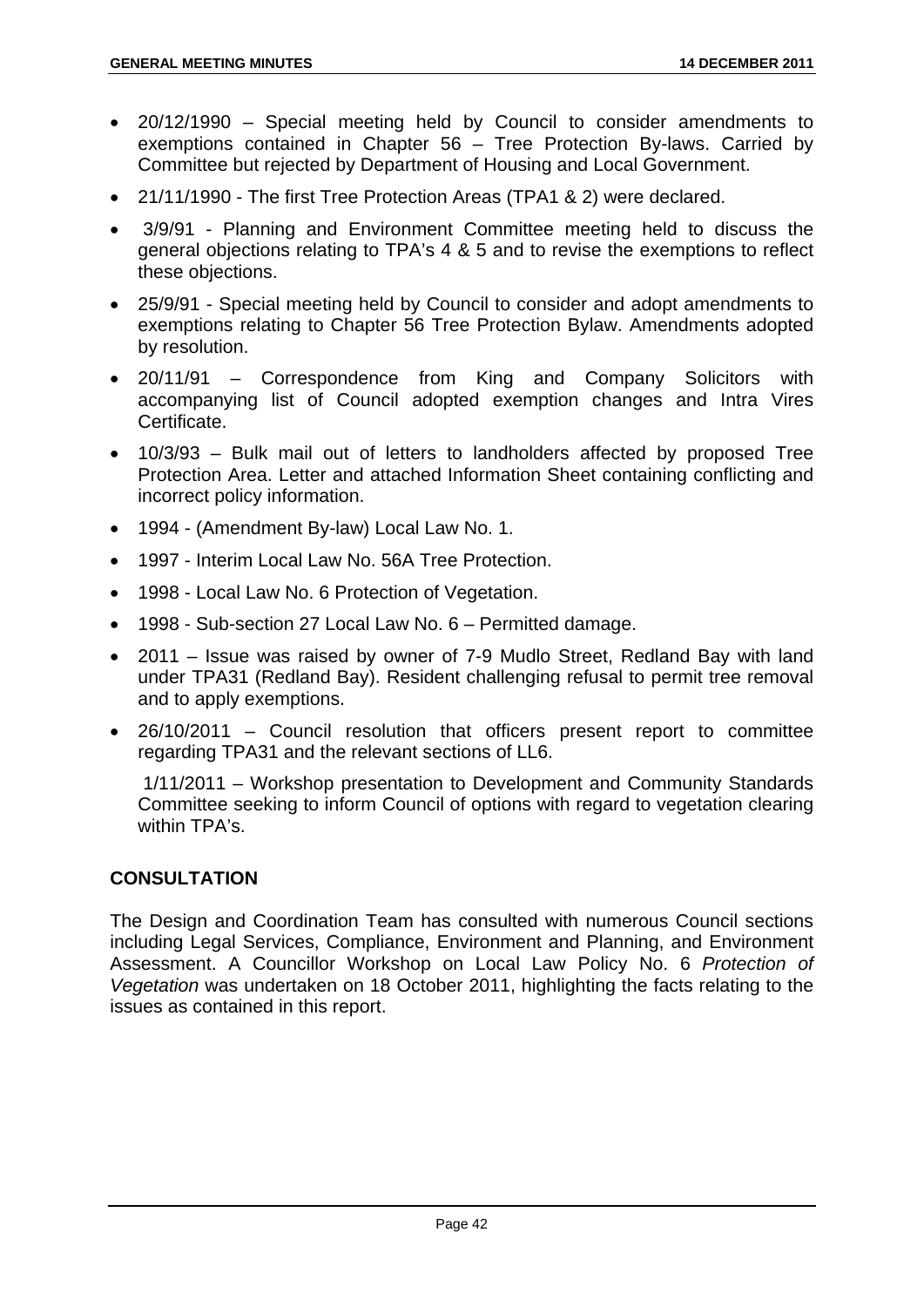## **ASSESSMENT**

### **1.2 Analysis of Local Laws - Vegetation Protection**

#### a. By-law Chapter 56 Tree Protection – 1990

By-law Chapter 56 provided a basic but straightforward mechanism for protecting trees and vegetation on freehold land in the Shire. Vegetation clearing 'exemptions' that applied to this policy were specifically listed and in relation to general exemptions of clause 13.4, the policy did not apply to a tree or vegetation:

"*within three (3) metres of a building or structure or the foundations for a building or structure lawfully in existence at the date of commencement of this Chapter, or within three (3) metres of the site of a proposed building or structure in respect of which the Council has granted its approval to the carrying out of building work pursuant to the provisions of the Building Act 1975-1988 and Standard Building By-laws amended from time to time."* 

Key points to note regarding this policy are;

- The policy required an area to be declared as a 'Tree Protection Area' for vegetation to be protected under the policy;
- The policy provided 'one level' of protection for specific or all vegetation on land within the declared TPA;
- The exemptions did not include specific damage to vegetation in respect of boundaries or fence-lines;
- There was a 'definition' of vegetation that could be protected under a TPA;
- The policy allowed for informed decisions based on individual circumstances using consideration and discretionary powers of the assessing officer; and,
- The policy did not contain the wording "*except where a tree protection area has been declared for the express purpose of protecting such tree or vegetation".*
- b. By-law Chapter 56 Amendment 1994

By-law Chapter 56 was amended for the specific purpose of revising the existing 'exemptions' relating to Chapter 56, triggered by the public objections to the proposed declaration of TPA 1 & 2 in 1991.

For the purpose of this report, it is the key document that demonstrates, the timeperiod within which significant alterations to the policy exemptions were made and the relevant Council discussions that took place in relation to these changes. The main changes to Chapter 56 included:

- Increasing of the clearing exemption distance from a dwelling from 3 metres to 10 metres;
- The introduction of the proviso *"except where a tree protection area has been declared for the express purpose of protecting such tree or vegetation";*
- Non-defined exemptions applying to boundary fence-lines;
- Exemptions applying to general maintenance pruning, removal of deadwood and hazardous limbs; and,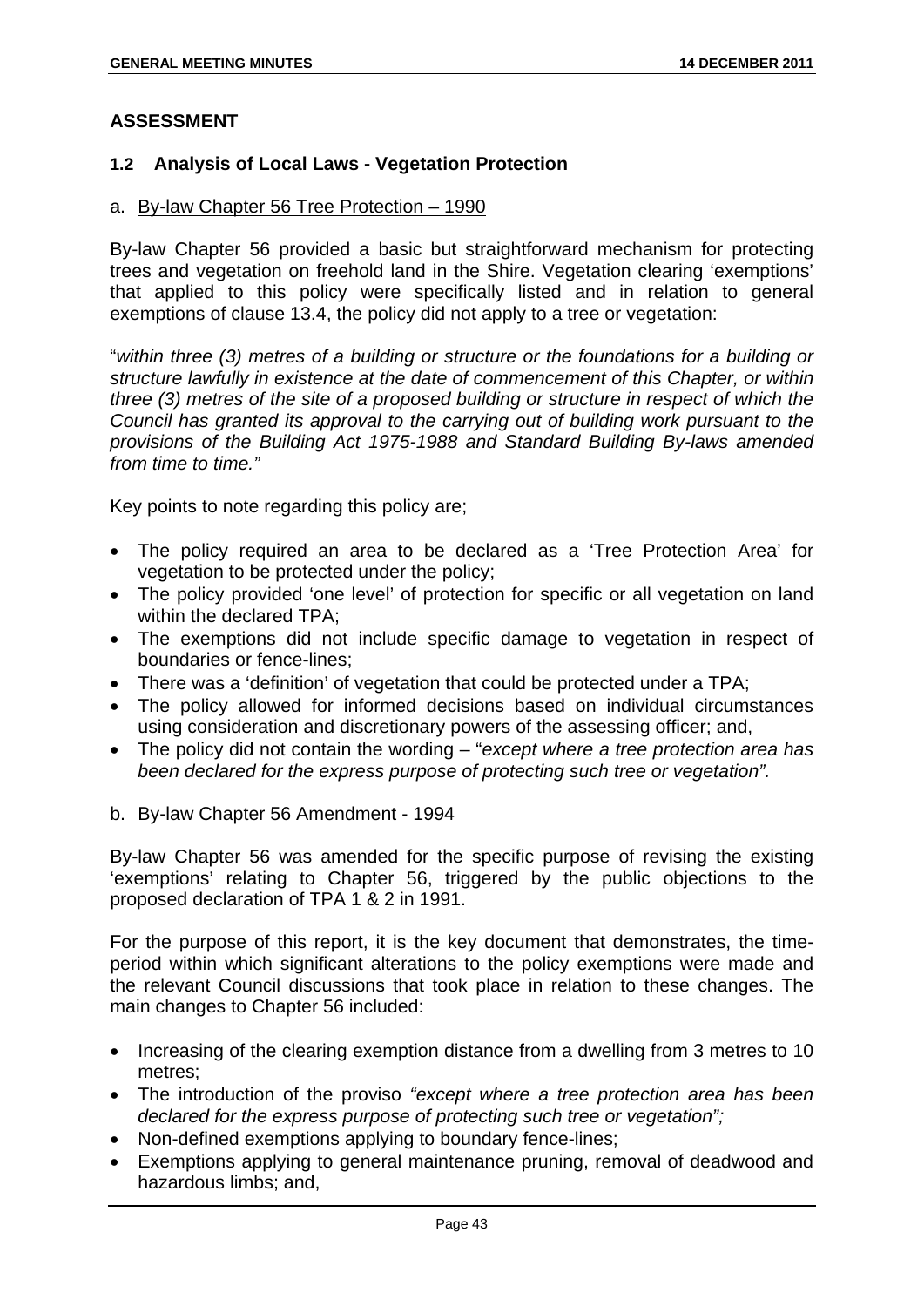- Exemptions applying to pruning for power-line and telephone wires.
- c. Interim Local Law No. 56A Tree Protection 1997

Interim Local Law No. 56A Tree Protection included the amended general exemptions introduced by the amended Chapter 56 By-law. Although Interim Local Law No. 56A was basically the old Chapter 56 with the amended exemptions included, some points of difference are important to note:

- The inclusion of the 10 metre rule:
- The inclusion to exemptions 14.4 and 14.8, the specific clause, "*except where a tree protection area has been declared for the express purpose of protecting such tree or vegetation"* as a higher order protection for significant trees within the 10 metre zone; and,
- Boundary-line vegetation clearing restricted. And not permitting the removal of trees in the line of boundary fences without application to Council.

#### d. Local Law No. 6 Protection of Vegetation – 1998

Local Law 6 was gazetted in 1998. It is the current policy for protecting vegetation. There are several areas where the current policy varies from the repealed Interim Local Law No. 56A, including:

- The definition of 'protected vegetation';
- The introduction of the definition of 'significant vegetation', and the implications of this definition;
- The change from TPA (Tree Protection Areas) to VPO (Vegetation Protection Orders);
- The creation of a definitive lower and higher order of vegetation protection;
- The creation of the 3 metre general exemption relating to fences and boundaries;
- The introduction of the definition of 'reasonably necessary' in relation to this 3 metre general exemption;
- The retention of the clause *"except where a vegetation protection order has been declared for the express purpose of protecting such vegetation"; and,*
- Introduction of optional 'vegetation management plans' forming part of protected vegetation management. This option allows for various programs such as 'Land for Wildlife", or other conservation programs to be implemented on individual properties that are subject to protected vegetation.

# **1.3 Local Law No. 6 – "Protected Vegetation"**

As indicated above, LL6 included several changes from the previous Interim Local Law No. 56A Tree Protection. The most significant change to the Local Law was the creation of higher and lower orders of 'significant vegetation' protection. These higher and lower orders of protected vegetation are summarised as follows:

- 1. Where a Vegetation Protection Order is in force (high order protection).
- 2. Where land is subject to certain development and planning criteria outlined in Sections 24 & 25 (low order protection).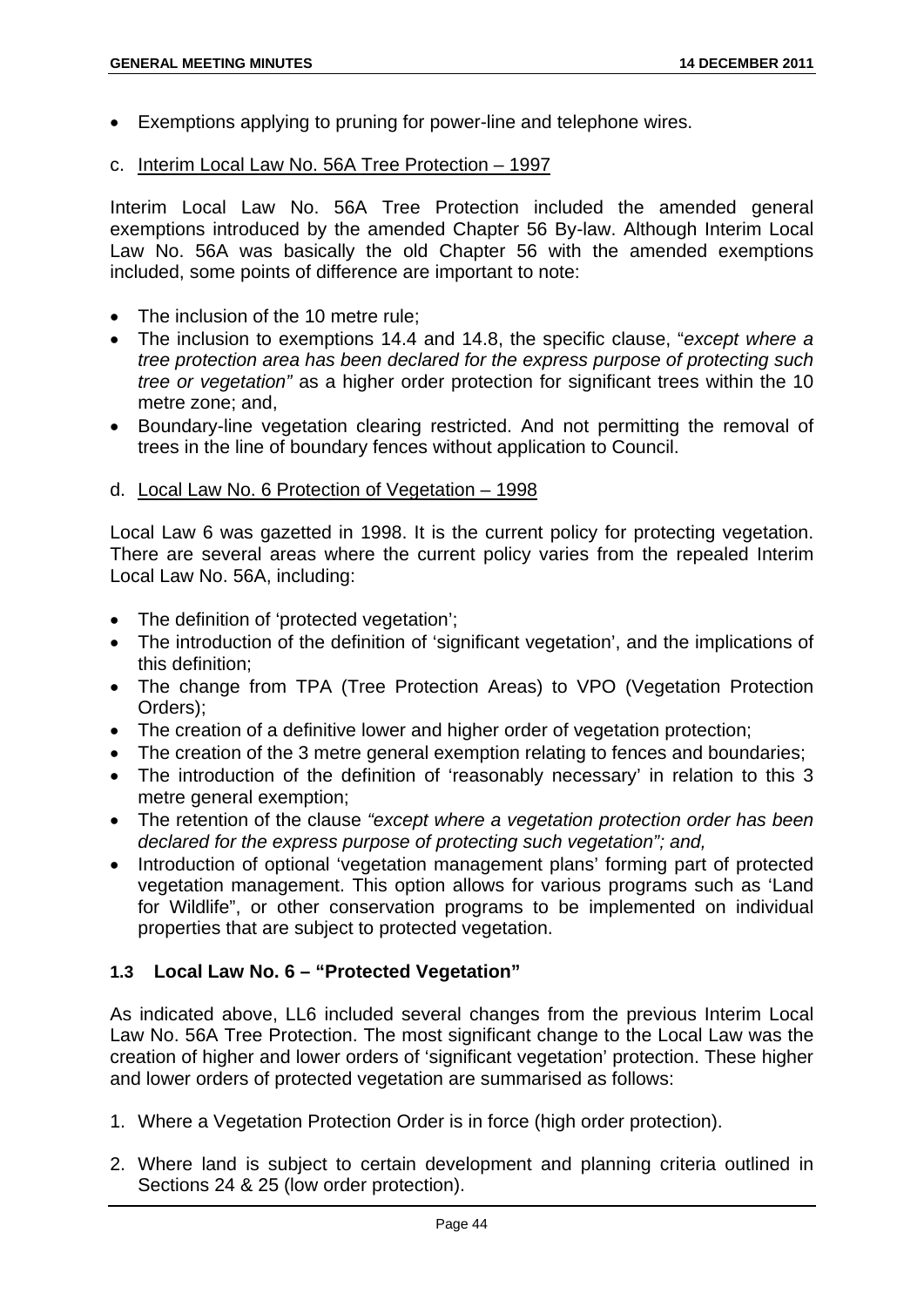To be considered 'protected', vegetation must fulfil one or more of the criteria contained in the definitions of 'significant vegetation'. This assessment is a subjective assessment carried out by an experienced person/s, and usually supported by ecological, arboricultural, historical, cultural or other evidence.

Once identified as 'significant vegetation', section 24 of LL6 protects vegetation on land that is identified as being within the habitat protection overlay and is capable of being subdivided. Section 25 of LL6 protects vegetation where it is identified as 'significant' in a condition of development. Where vegetation is protected by sections 24 or 25 all exemptions listed in Section 27(b)–(j) of the subordinate Local Law are applicable to the vegetation.

Determining whether or not an exemption applies to a particular situation is a 'selfassessable' task carried out by the land owner. That is, they are not required to consult with Council prior to removing vegetation which has a lower order of protection where it falls within the exempt areas identified in Section 27(b) of the subordinate Local Law.

If the property and associated vegetation is subject to a VPO (or a TPA transitioned from the old bylaws) the specific exemptions outlined under Section 27 (b) may or may not apply, depending on the interpretation used. Included below is a discussion of the two interpretations and the implications of each from a vegetation management perspective.

## **1.4 General Exemption Interpretations.**

The adoption of the amended By-law 56 in 1994 saw the introduction of the exception to the exemptions. As shown in section 3.1 above, this provision has since been included within all subsequent iterations of the tree protection laws. Consultation with Council staff employed during this period confirms that the interpretation applied was consistent with that showed below as Interpretation 1.

With the appointment of the new Arborist Design and Coordination and the Service Manager Design and Coordination, this interpretation has been challenged on the basis of legal advice provided by Councils Group Manager Legal Services, historical written advice from King and Company and discussion within the Planning and Environment Committee meeting on 3 September 1991. Furthermore, a literal reading of the provision leads to the same conclusion, presented as Interpretation 2 below.

The two interpretations are as follows:

1. The general exemptions, including the 10/3 metre rule, apply to all 'protected vegetation', including Section 24 & 25 (Local Law 6) and where a TPA or VPO is in force, except where the TPO expressly states that the exemptions do not apply or, where a TPA has been declared to protect a specific tree or vegetation and this vegetation is expressly identified in the order.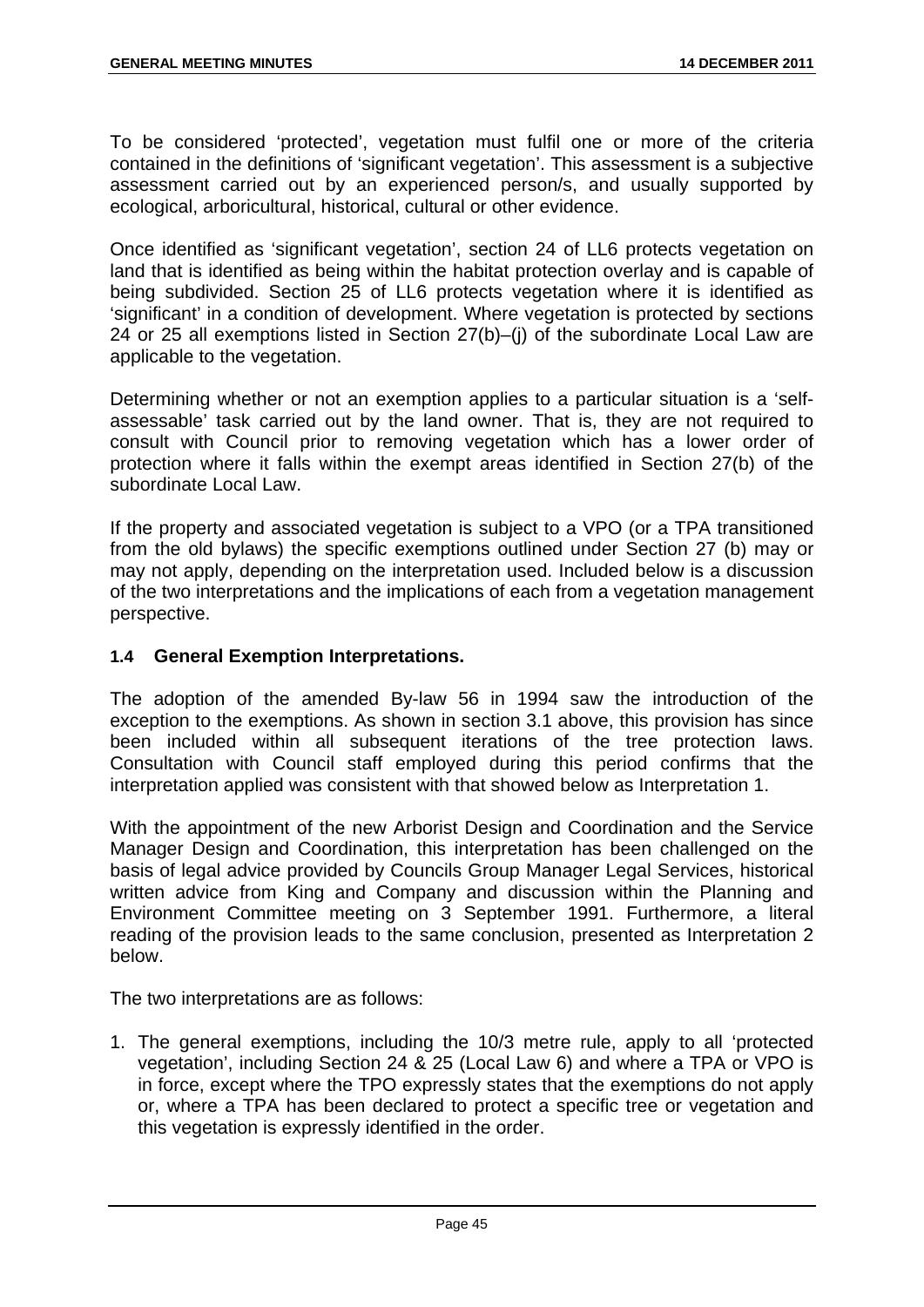2. The general exemptions, including the 10/3 metre rule, apply to all land where 'protected vegetation' exists, *except* where there is a VPO or a TPA which has been declared for the purpose of protecting such vegetation. Where such an order is in force, there may or may not be certain exemptions listed on the order that do or do not apply, such as in the case of the specifically listed exemptions that apply to Vegetation Protection Order 12 (SMBI).

## **1.5 Analysis of the two interpretations.**

The origins, intent and purpose of the 10 metre exemption rule and the introduction of the clause "*except where a tree protection area has been declared for the express purpose of protecting such tree or vegetation"* is explained by the following extract from the Planning and Environment Committee meeting on 3 September 1991.

*"In light of the current objections, it is considered that this issue requires further review, particularly with regard to potential fire risk. The Rural Fires Board have*  recommended a minimum firebreak distance of 10 metres surrounding residential *dwellings in rural areas. This would appear reasonable, not only decreasing fire risk, but also limiting the threat of damage caused by falling limbs. However, it would be necessary to include the proviso which would allow Council, if considered necessary, to expressly protect any tree or vegetation within this 10 metre zone.* 

This statement supports the assertion that the purpose of the provision included with the 10/3 metre exemptions was to provide a mechanism where Council could regulate indiscriminate clearing of vegetation that was within the 10 metre area of an existing dwelling, by removing the automatic right to clear vegetation. The same provision has been included in all subsequent versions of the Redlands Tree Protection Bylaws, including Local Law 6. The current investigation has not yielded any further records that demonstrate that the original intent and purpose of the provision had changed in any way.

#### Interpretation 1

Council records show that interpretation 1 has been in use since 1991. On 11 October 1991, a few weeks after the amended exemptions were adopted by Council, a letter from the then Shire Clerk was sent to members of the community who had objected to the proposed Tree Protection Area 4 & 5. The letter stated that vegetation could be removed within 10 metres of a dwelling. This letter appeared to contradict the policy by not including reference to the provision *"except where a vegetation protection order has been declared for the express purpose of protecting such vegetation"*. Consequently, the correspondence implied that vegetation within 10 metres of an existing dwelling could be removed under any circumstance.

It would appear that it was this letter which informed the belief, within the community, that clearing could occur within 10 metres of an existing dwelling irrespective of there being a TPA declared for the express purpose of protecting vegetation. Following on from this initial letter in 1991, standard letters containing the same misinformation continued to be sent several years later, to landholders affected by proposed Tree Protection Areas. Attached to these letters was a copy of Chapter 56 By-law, and an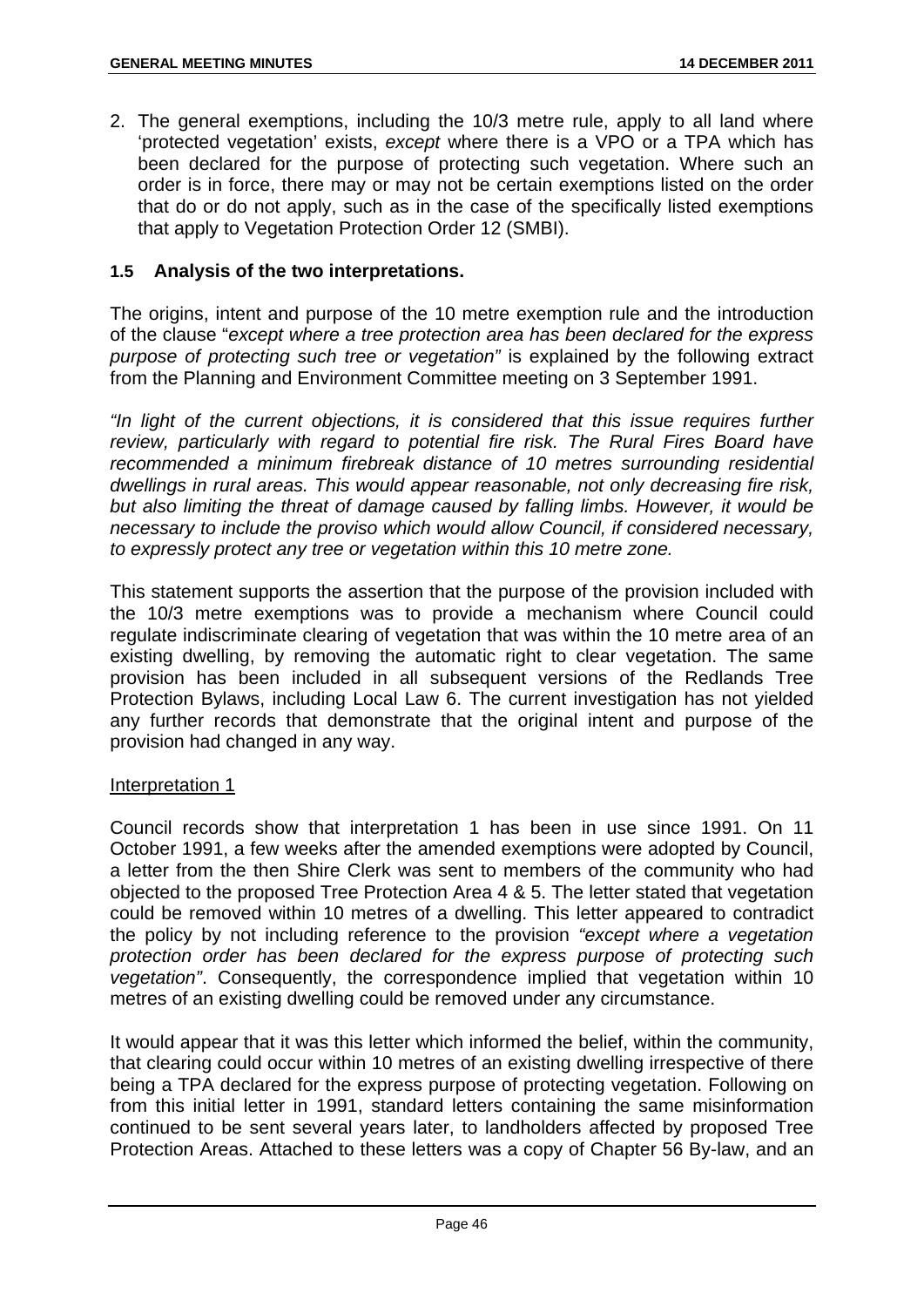Information Sheet explaining how the By-law worked and the exemptions that applied without Council approval.

Both the letter and the information sheet stated that trees could be removed without Council approval if they were within 10 metres of the dwelling, even though there was specific reference to the 10 metre exemption not applying where a tree has been specifically indication for protection. A Tree Clearing Application Checklist and subsequent staff training around that time did not refer to the specific exemption exclusion provision (that is, the exemptions do not apply where a tree or vegetation is indicated as being protected), even though it was stated on the Information Sheet, Amendment to Bylaw 56, the Interim Local Law No. 56A, and in the current Local Law Policy No. 6 Protection of Vegetation Policy.

### Interpretation 2

The detailed assessment of current and historical documentation has lead officers to conclude that the interpretation which Council has been applying since the introduction of the formal amendments to By-law 56 in 1994 does not fully reflect the intent of the exception provision. The resulting interpretation is based on the observation that, the exemption exclusion clause (that is, the exemptions do not apply where a tree or vegetation is indicated as being protected) was implemented to counter the effects of the proposed increase to exemption areas surrounding dwelling houses, that is, from 3 metres to 10 metres.

An assessment of advice provided to Council by King and Company solicitors in 1991 states that Council must, in declaring a tree protection area for the purpose of protecting particular trees or vegetation, expressly state within its resolution that this is the purpose of the declaration. It follows that, where a TPA has been declared to protect all vegetation on land subject to the order then the exception to the exemptions will apply, that is, the exemptions do not apply.

### **2.0 Discussion**

## **2.1 Implications of Permitting Damage to Vegetation Within 10/3 Metre Areas Where a TPA or VPO is in Force**

A decision to allow clearing within the 10/3 metre areas, where a TPA or VPO is in force, has several potential negative outcomes. These negative outcomes range in severity from an increase in clearing to, inhibiting the ability of Council to meet its statutory obligations and community expectations.

The use of the interpretation which favours the allowance of clearing within 10 metres of a dwelling house and 3 metres of a structure, whether or not the land is included within an area designated as a TPO or VPO, has the potential to result in unchecked clearing in these areas. The so called 'self assessable' exemptions will result in clearing of vegetation that is unable to be monitored by Council Officers irrespective of the significance of the vegetation. What is particularly uncertain is the amount of vegetation that has been lost, and will be lost, as a result of clearing under these 'self assessable' criteria given that no application to remove vegetation is necessary under this interpretation. However, officers have advised that they have been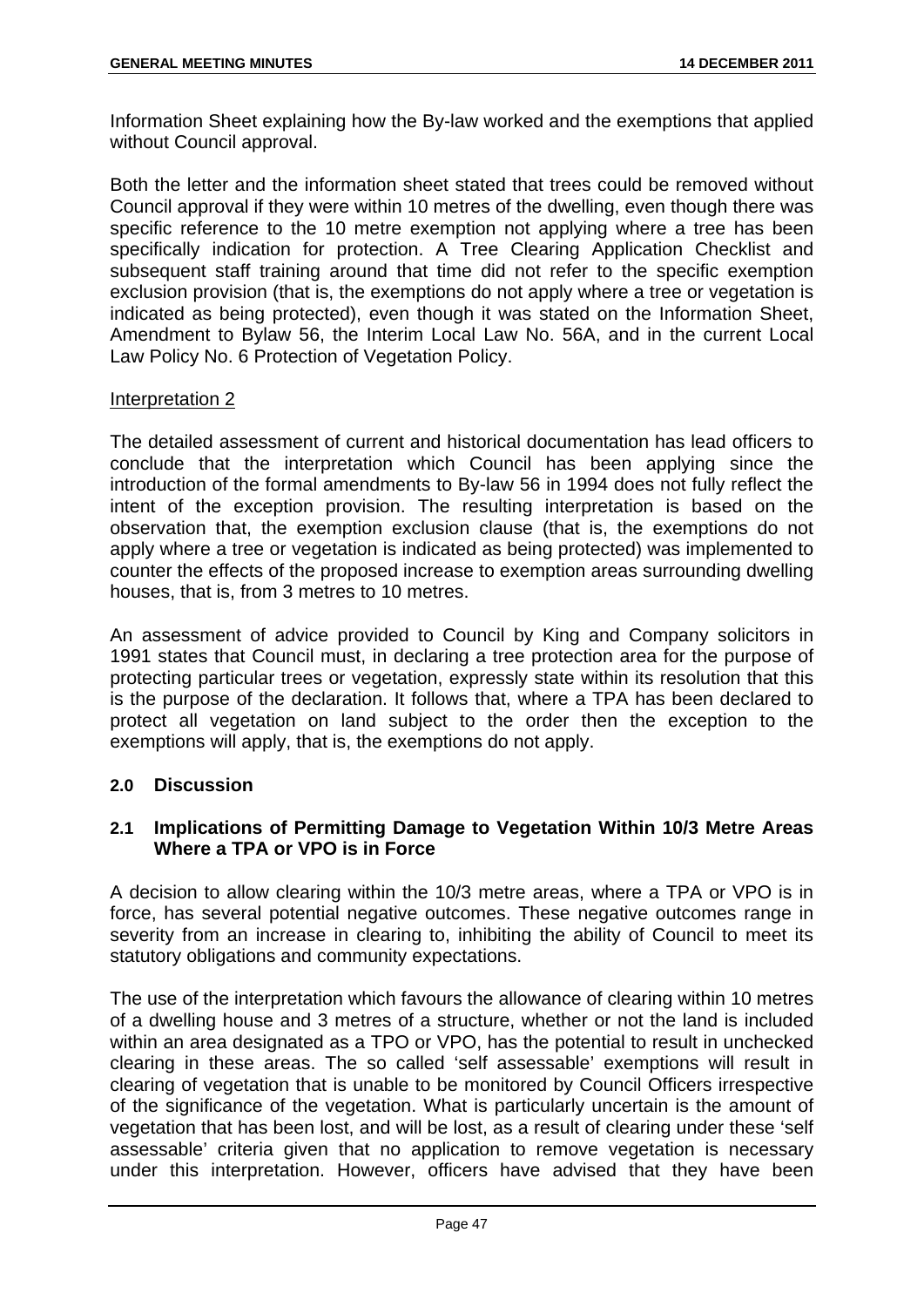recording CRIDS for the majority of phone enquiries relating to removal of vegetation within the 10/3 metre exemption areas.

### a. Redlands 2030 Community Plan

The Redlands Community Plan (RCP) aims, among other things, to maintain biodiversity and protect, restore and enhance the environment. It seeks to achieve these aims through halting the decline of koala numbers and biodiversity and retaining habitats of adequate size to ensure ecosystem functioning.

Unmonitored 'self assessable' clearing within the 10/3 area where land is included in a TPA is not consistent with the targets sought by the RCP. Furthermore, community expectations support a desire for "more trees, shade and green space" (Redlands 2030 Consultation Report, 2010 p.6).

### b. State Planning Policy 2/10 Koala Conservation in South East Queensland

The Aims of the Koala SPP are to ensure that Koala habitat conservation is taken into account in planning processes, contributing to a net increase in koala habitat in south-east Queensland.

Several suburbs within the City support populations of koalas. These populations are under threat as a result of urban development and habitat loss. The Koala SPP aims to address the decline in koala numbers by ensuring that the local planning instrument and structure plans adequately reflect the policy. For a local planning instrument to reflect the objectives of the policy it must, among other things, protect significant areas of koala habitat value and ensure that habitat connectivity is retained and enhanced to maintain koala population viability.

Local Law 6 is seen as a vehicle to assisting in achieving the outcomes of the Community Plan and the Koala SPP. Over the last 13 years, there has been a shift in focus in terms of vegetation protection and associated habitat and biodiversity preservation. Over this same period the vegetation protection measures afforded by the Local Law have remained static. In this regard an assessment of the common held truths associated with LL6 is justified.

Adopting an interpretation which advocates open communication between community and Council to facilitate achieving the outcomes of the Community Plan and the Koala SPP is therefore advocated.

The following list represents potential implications of allowing continued selfregulated clearing of vegetation using the 10/3 metre rule within a TPA.

- It is contrary to the written procedures and principles of Local Law 6;
- It removes Councils ability to regulate and monitor destruction of significant vegetation within the 10/3 metre zone of areas under a TPA;
- Vegetation retention within the 10/3 metre zone is unenforceable;
- Widespread removal of significant vegetation on smaller urban lots can be legally undertaken within the 10/3 metre zone even where the vegetation and dwelling can coexist;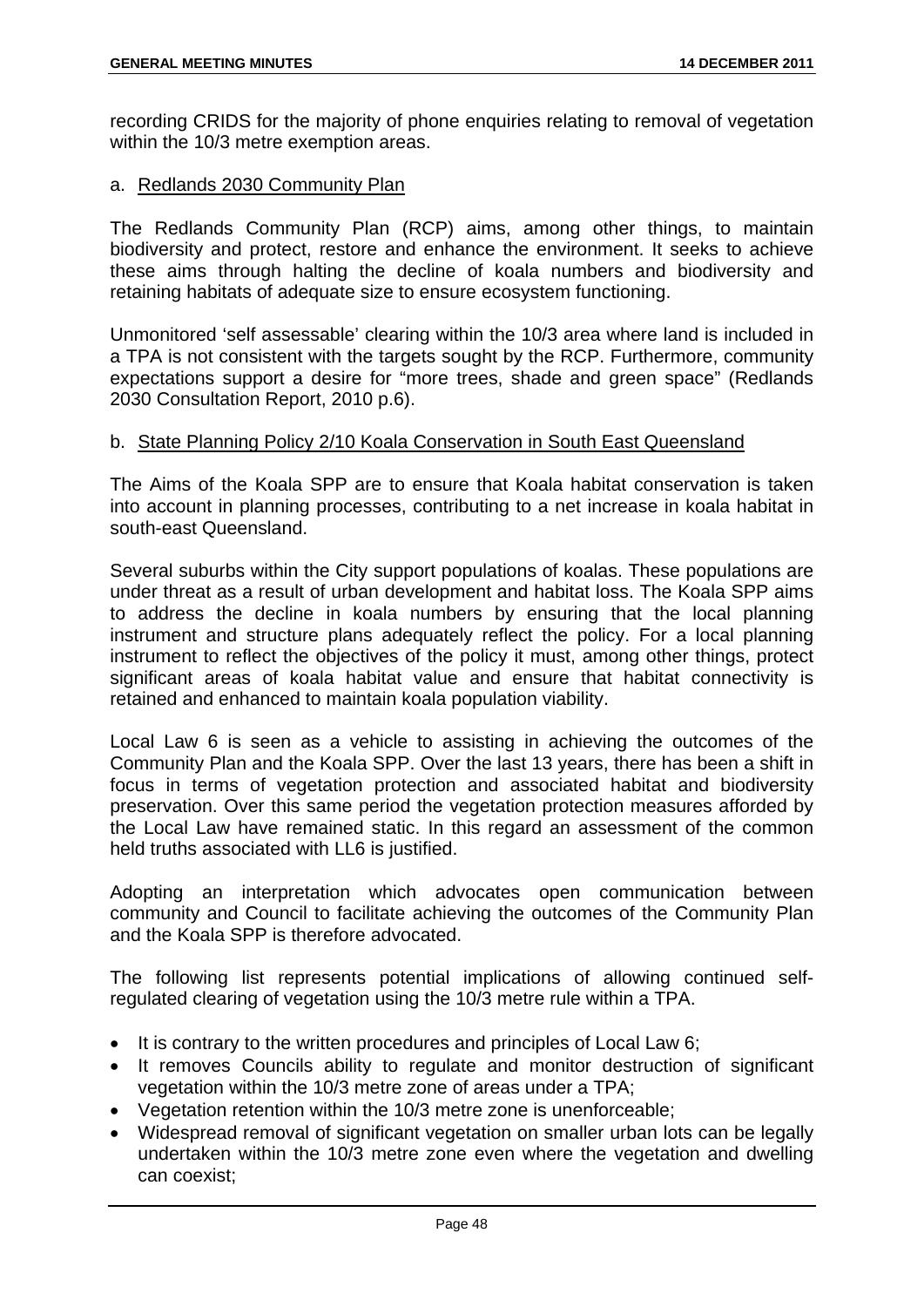- New vegetation planted within 10/3 metre zone will not be afforded any protection;
- Achieving the objectives of the SPRP Koala will be hampered; and,
- Reduced ability to achieve the objectives of the Redlands Community Plan.

## **2.2 Implications of Revoking TPA31**

Protection and management of 'significant' vegetation on land, not subject to a current development application, within the City is achieved via the provisions of Local Law 6. The local law achieves protection through two mechanisms; (1) high order protection is achieved through TPA's or VPO's and (2) low order protection is achieved through sections 24 & 25. Section 24 protects vegetation, on land that is covered by the habitat protection overlay and on land that has potential for subdivision. Section 25 protects vegetation where a condition of development identifies vegetation of significance on a particular parcel of land. Refer to section 3.2 of this report for further details of how vegetation is protected by LL6.

Vegetation on land which is, not included within a TPA or VPO, not covered by the habitat protection overlay, not capable of being subdivided and not subject to a condition of development is not protected by Local Law 6.

Significant vegetation located on land which is included within a TPA may not, in all circumstances, be otherwise protected by LL6. That is, if a Tree Protection Area were revoked, a certain number of properties located within the TPA would not be afforded protection under sections 24 or 25 of LL6.

The following are examples of properties within TPA 31 containing vegetation which, if the TPA were revoked, would not be protected under sections 24 or 25 of LL6.

| Properties with Vegetation not Protected by s24 or s25 of LL6 |                                                          |                                                                           |                           |
|---------------------------------------------------------------|----------------------------------------------------------|---------------------------------------------------------------------------|---------------------------|
| Zone                                                          | <b>Investigation Zone</b>                                | <b>Investigation Zone</b>                                                 | <b>Investigation Zone</b> |
| Area                                                          | 174.488ha                                                | 20.520ha                                                                  | 4050m <sup>2</sup>        |
| Overlays                                                      | - Bushland Habitat<br>over a small<br>portion of the lot | - Acid Sulfate<br>Soils<br>- Bushland Habitat<br>over a portion of<br>lot | - Acid Sulfate Soils      |
| <b>TPA</b>                                                    | 31                                                       | 31                                                                        | 31                        |
| Minimum lot size                                              | <b>ROL</b> inconsistent                                  | <b>ROL</b> inconsistent                                                   | <b>ROL</b> inconsistent   |

These three examples indicate that there is vegetation on properties that would be afforded no protection at all if TPA 31 were revoked. Any proposal to revoke a TPA must consider the implications of the revocation in light of the potential for property owners to remove vegetation on their land.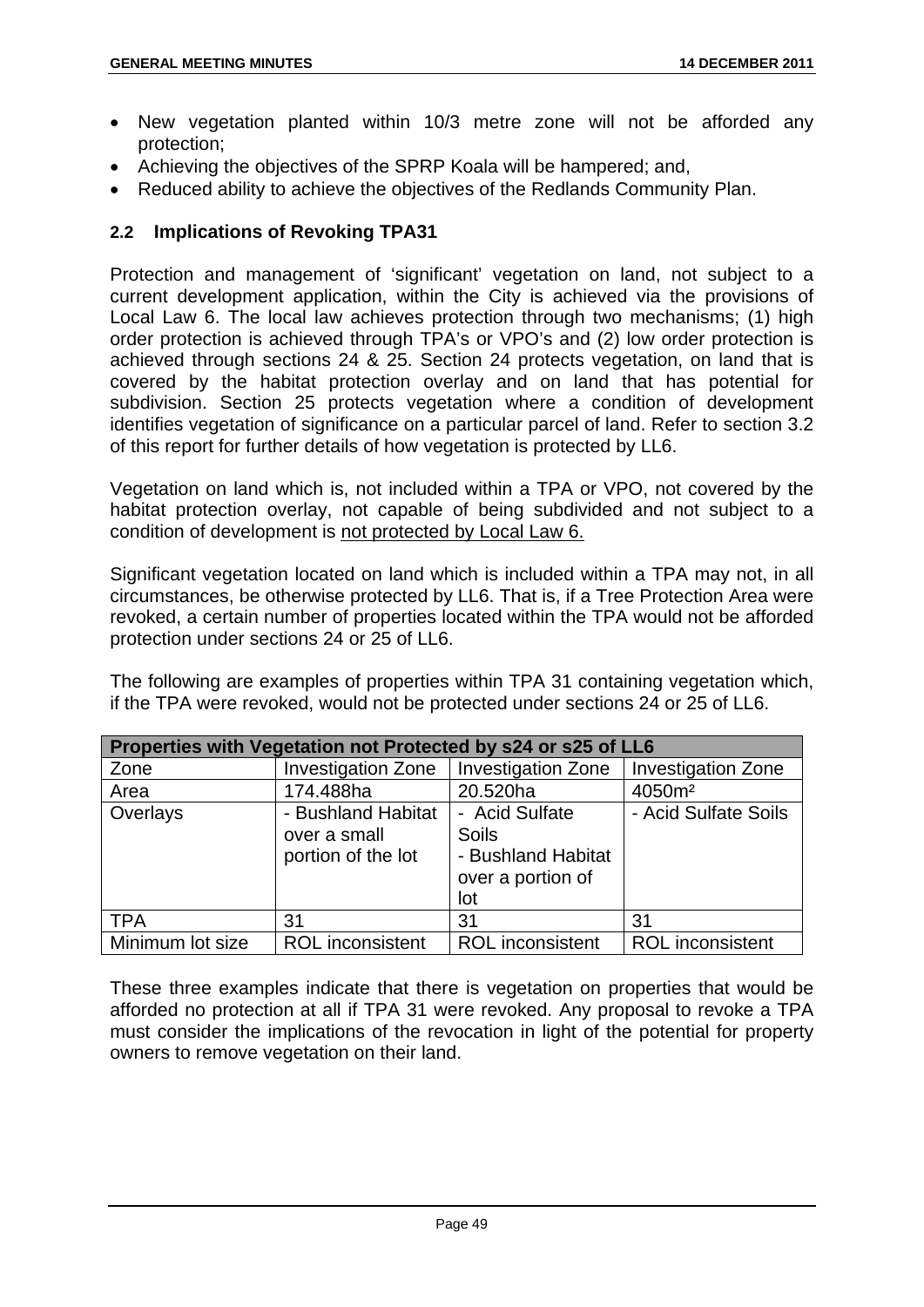Summarised in the table below are the benefits and risks of retaining or revoking a TPA.

| <b>Benefits/Risks of Retaining or Revoking a TPA</b>                                                     |                                                                                                                               |  |
|----------------------------------------------------------------------------------------------------------|-------------------------------------------------------------------------------------------------------------------------------|--|
| Retaining a TPA                                                                                          | Revoking a TPA                                                                                                                |  |
| Provides<br>overall<br>greater<br>vegetation protection                                                  | Removes a layer of protection                                                                                                 |  |
| Provides higher<br>level<br>οf<br>vegetation protection                                                  | Results in some properties having<br>lower or no protection                                                                   |  |
| Customer/Council engagement<br>is created                                                                | Removes the ability of Council to<br>$\overline{\phantom{a}}$<br>'negotiate' productive outcomes<br>with customers            |  |
| Minimises indiscriminate<br>clearing of vegetation                                                       | Allowable exemptions are<br>-non-<br>$\blacksquare$<br>discriminatory with<br>regard<br>to<br>quality and value of vegetation |  |
| Imparts a seriousness<br>about<br>vegetation<br>term<br>long<br>management                               | Generally results in unnecessary<br>$\blacksquare$<br>and widespread loss of significant<br>vegetation                        |  |
| Supports the principles of the<br><b>SPP</b><br>Koala<br>and<br><b>Redlands</b><br><b>Community Plan</b> | Does not support the principles of<br>$\blacksquare$<br>the Koala SPP and Redlands<br><b>Community Plan</b>                   |  |

# **2.3 Achieving Balanced Vegetation Protection**

The past administration of Local Law 6, in regard to vegetation clearing within areas where a TPA is in force, has adopted the use of Interpretation 1. The evidence above suggests that this interpretation is not what was intended by the introduction of the provision:

"*except where a tree protection area has been declared for the express purpose of protecting such tree or vegetation"*

The authors of this report advocate the adoption of an interpretation which acknowledges the historical events which lead to the introduction of this provision backed by current and historical legal advice. Furthermore through the implementation of discretionary principles

Accordingly the authors suggest that a more apt interpretation of the above provision would prevent 'self assessable' clearing from occurring within the 10/3 metre areas where the 'significant vegetation' is located on a property within a TPA or VPO and the order specifically states that one, some or all vegetation is protected.

## **CONCLUSION**

Recently there has been debate surrounding the correct interpretation of the exemption provisions of Local Law 6. Historical evidence and advice indicates that certain actions should be taken when considering the drafting of reports and resolutions pertaining to the declaration of Tree Protection Areas. Given the variation of drafting in terms of the recommendations and associated Committee resolutions it is apparent that the advice presented in the letter of the 20 November 1991 from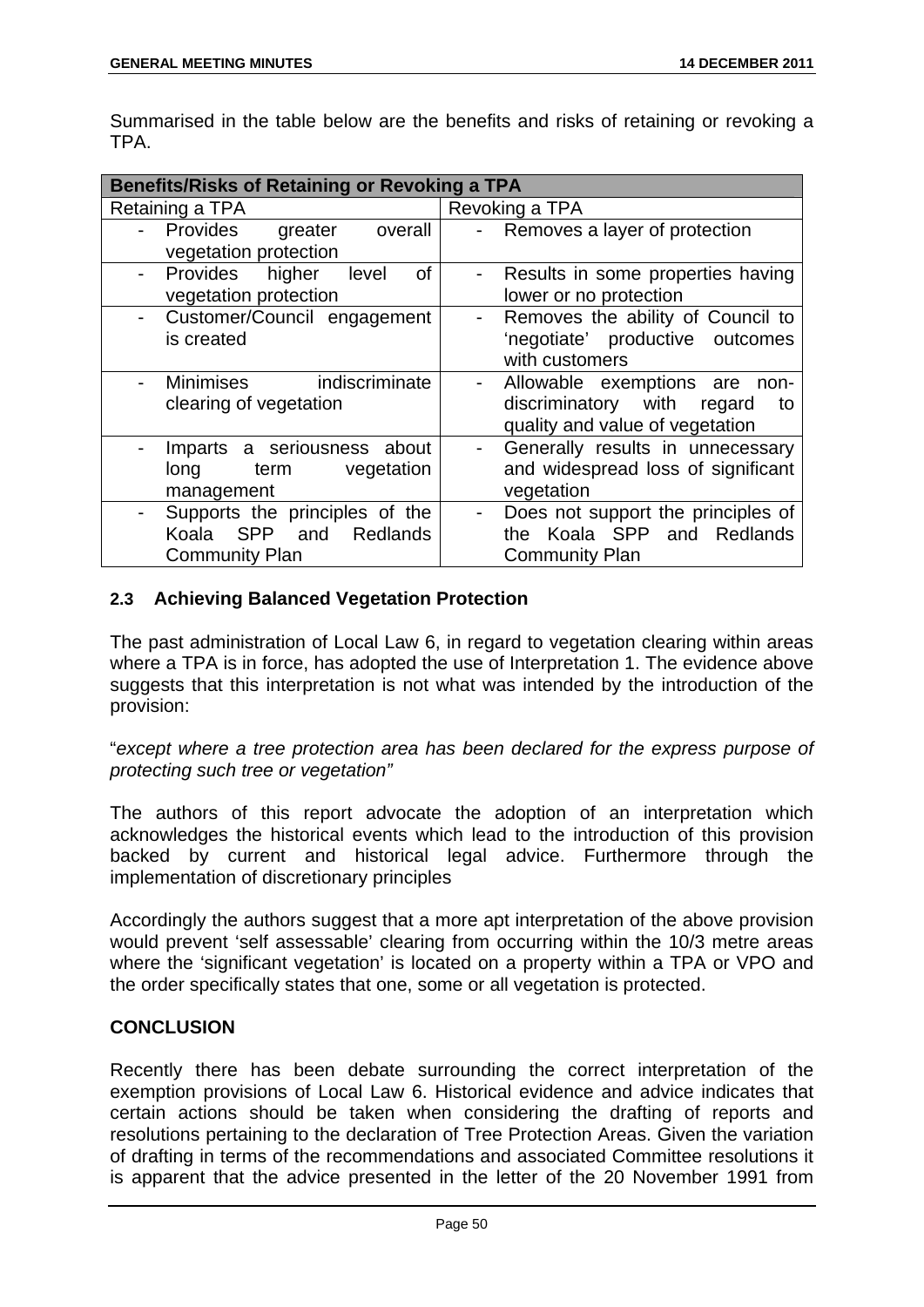King and Company (which was that the resolution declaring tree protection for an area must specifically state that this is the purpose of the declaration) was not always taken into account.

The evidence presented above supports the retention of Tree Protection Area 31. The removal of this high level of protection from properties within the Redland Bay area would undoubtedly result in the loss of significant vegetation.

It is clear that the issues at hand are finely balanced and that care must be taken in making a determination. A number of options are available to Council with regard to the direction that they take when considering how to apply vegetation removal exemptions under Local Law 6. Evidently, the interpretation which has been historically applied has merit, however there is advice both historically, from King and Company, and recently, from Group Manager Legal Services, indicating that this interpretation may be incorrect. In the interest of providing a recommendation from officers, which adopts an approach consistent with the precautionary principle, the following preferred recommendation is advocated. In recognition of the finely balanced nature of this matter three alternative recommendations are presented.

# **OPTIONS**

## **Preferred**

The exemption provisions of Local Law 6 *Protection of Vegetation,* Section 27 *'permitted damage'* (b)(i)(ii)(iii)(iv)(v)(vi), **do not apply,** where a Tree Protection Area or a Vegetation Protection Order is in force.

## **Alternative 1**

The exemption provisions of Local Law 6 *Protection of Vegetation,* Section 27 'permitted damage' (b)(i)(ii)(iii)(iv)(v)(vi) **do apply**, where a Tree Protection Area or a Vegetation Protection Order is in force, unless, the Tree Protection Area or Vegetation Protection Order expressly states otherwise or specific vegetation is identified in the order as being protected.

## **Alternative 2**

The Chief Executive Officer be instructed to explore potential amendments to Local Law 6 with a view to resolving vegetation clearing exemptions and to incorporate relevant current policy and applicable studies.

## **Alternative 3**

That Tree Protection Area 31 (Redland Bay) be revoked.

#### **OFFICER'S RECOMMENDATION/**

That Council resolve as follows:

1. That the exemption provisions of Local Law 6 Protection of Vegetation, Section 27 'permitted damage' (b)(i)(ii)(iii)(iv)(v)(vi), do not apply, where a Tree Protection Area or a Vegetation Protection Order is in force; and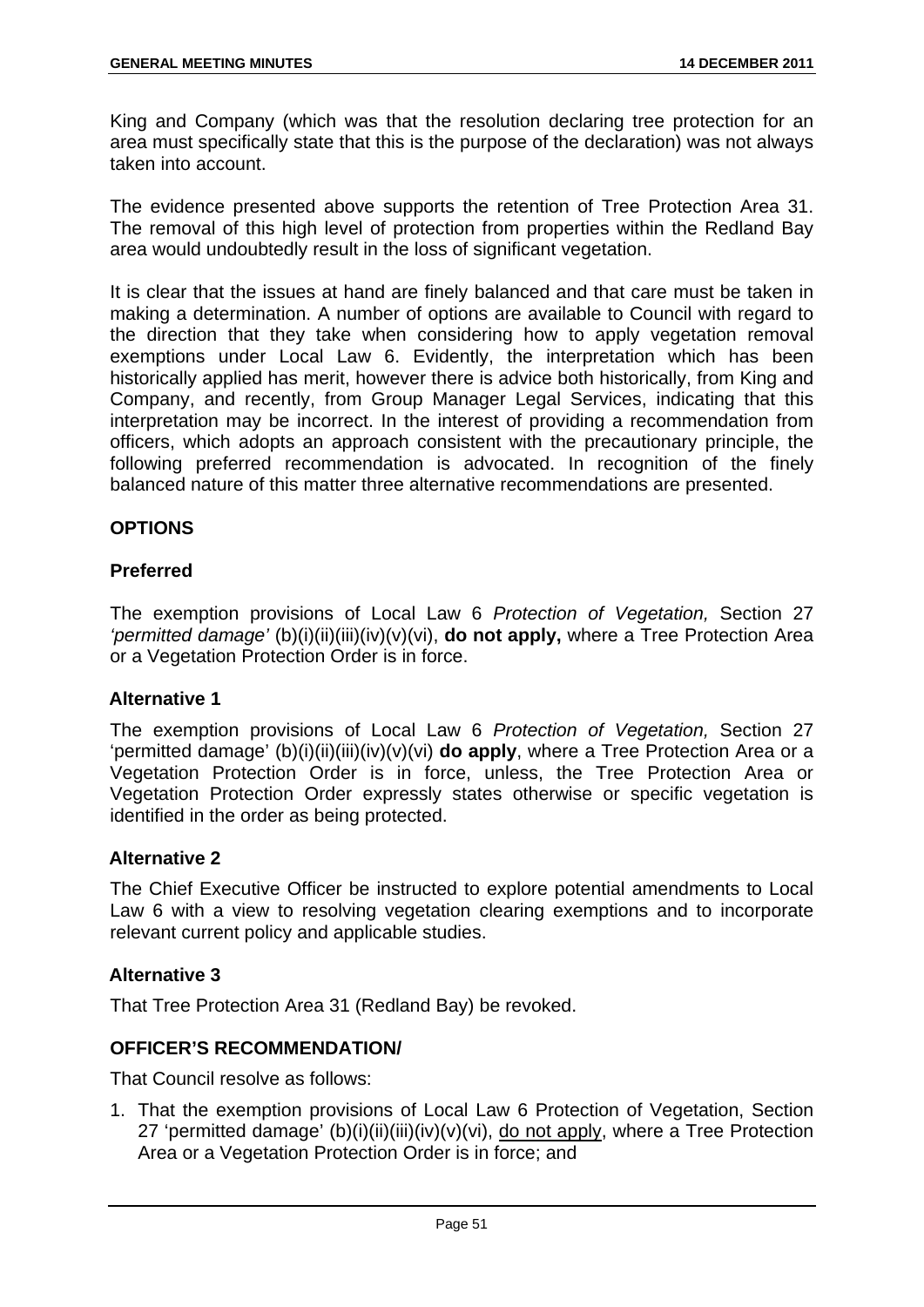2. That Tree Protection Area 31 (Redland Bay) be retained on the grounds that to revoke the Order would present an immediate opportunity for widespread, unregulated destruction of significant vegetation within the Tree Protection Area 31.

## **COMMITTEE RECOMMENDATION/ COUNCIL RESOLUTION**

| Moved by:    | <b>Cr B Townsend</b> |
|--------------|----------------------|
| Seconded by: | <b>Cr T Bowler</b>   |

**That Council resolve as follows:** 

- **1. That the Officer's Recommendation not be accepted;**
- **2. That Tree Protection Area 31 (Redland Bay) be retained on the grounds that to revoke the Order would present an immediate opportunity for widespread, unregulated destruction of significant vegetation within the Tree Protection Area 31;**
- **3. That the exemption provisions of Local Law 6 Protection of Vegetation, Section 27 'permitted damage' (b)(i)(ii)(iii)(iv)(v)(vi) do apply, where a Tree Protection Area or a Vegetation Protection Order is in force, unless, the Tree Protection Area or Vegetation Protection Order expressly states otherwise or specific vegetation is identified in the order as being protected; and**
- **4. That the Chief Executive Officer be instructed to explore potential amendments to Local Law 6 with a view to resolving vegetation clearing exemptions and to incorporate relevant current policy and applicable studies.**

# **CARRIED**

DIVISION

FOR: Crs Burns, Reimers, Murray, Elliott, Bowler, Williams, Townsend, Henry, Ogilvie, Boglary and Hobson.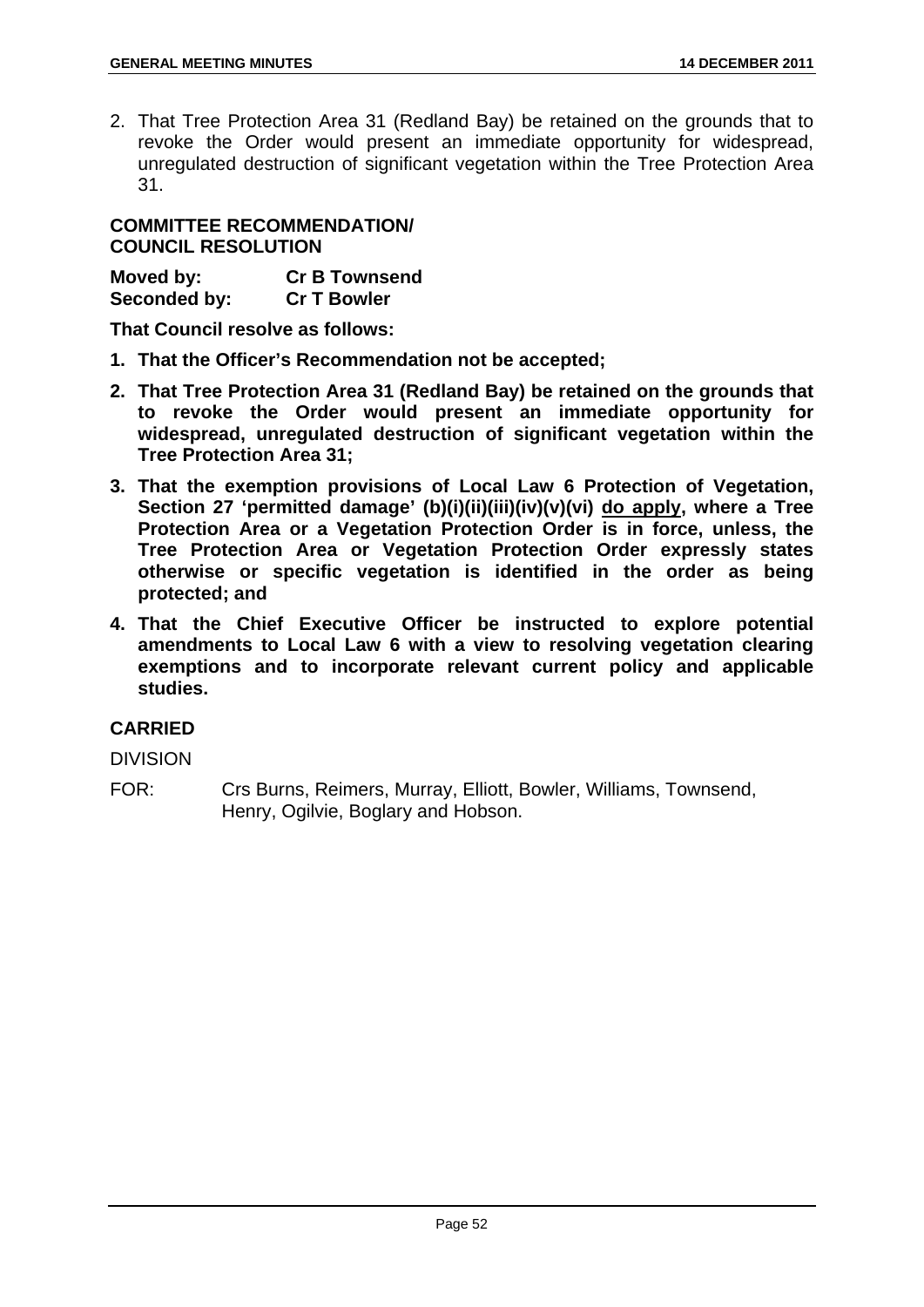## **DECLARATION OF MATERIAL PERSONAL INTEREST**

Cr Elliott declared a Material Personal Interest in the following Item as his son has an application which meets the time frame mentioned in this report and left the meeting at 6.59pm.

### **13.1.5 REFUND OF INFRASTRUCTURE CONTRIBUTIONS**

| <b>Dataworks Filename:</b>  | <b>RTT PIPS General</b>                                            |
|-----------------------------|--------------------------------------------------------------------|
| <b>Responsible Officer:</b> | <b>Bruce Macnee</b><br><b>Manager Sustainable Assessment</b>       |
| Author:                     | <b>David Jeanes</b><br><b>Services Manager Planning Assessment</b> |

### **EXECUTIVE SUMMARY**

At its General Meeting of 30 November 2011 Council resolved:

*To adopt the attached amendments to the Redland City Council Adopted Infrastructure Charges Resolution, as amended, made under the State Planning Regulatory Provision (Adopted Charges) pursuant to Division 5A of the Sustainable Planning Act 2009, to have effect on the day the making of this resolution is first published in a newspaper circulating generally in the local government area;* 

The resolution amended the credit (or discount) available for existing lawful uses, which could be used as an offset against applicable infrastructure charges, from fifty per cent (50%) to one hundred per cent (100%). Issues of consistency in application and the reasonableness of previous credits has now arisen as it relates to those development permits issued with charge notices under the former 50% arrangement.

This report recommends Council establishes a policy position that retrospectively applies a 100% credit for existing lawful uses in the calculation of infrastructure charges for those development permits issued between 1 July 2011 and the amendment of the *Redland City Council Adopted Infrastructure Charges Resolution,* which reintroduced the full credit.

#### **PURPOSE**

The purpose of this report is to highlight an issue relating to the return to full credits for existing lawful uses in the calculation of infrastructure charges, to table options for Council to consider in response to the matter, and to discuss implementation processes for a preferred option.

### **BACKGROUND**

The Sustainable Planning (Housing Affordability and Infrastructure Charges Reform) Amendment Act 2011 introduced legislation to amend the Sustainable Planning Act 2009 (SPA), to allow for the introduction of maximum standard charges. The amendment also established a framework to allow councils to adopt charges (the Adopted Infrastructure Charges Resolution) equal to or less than the maximum for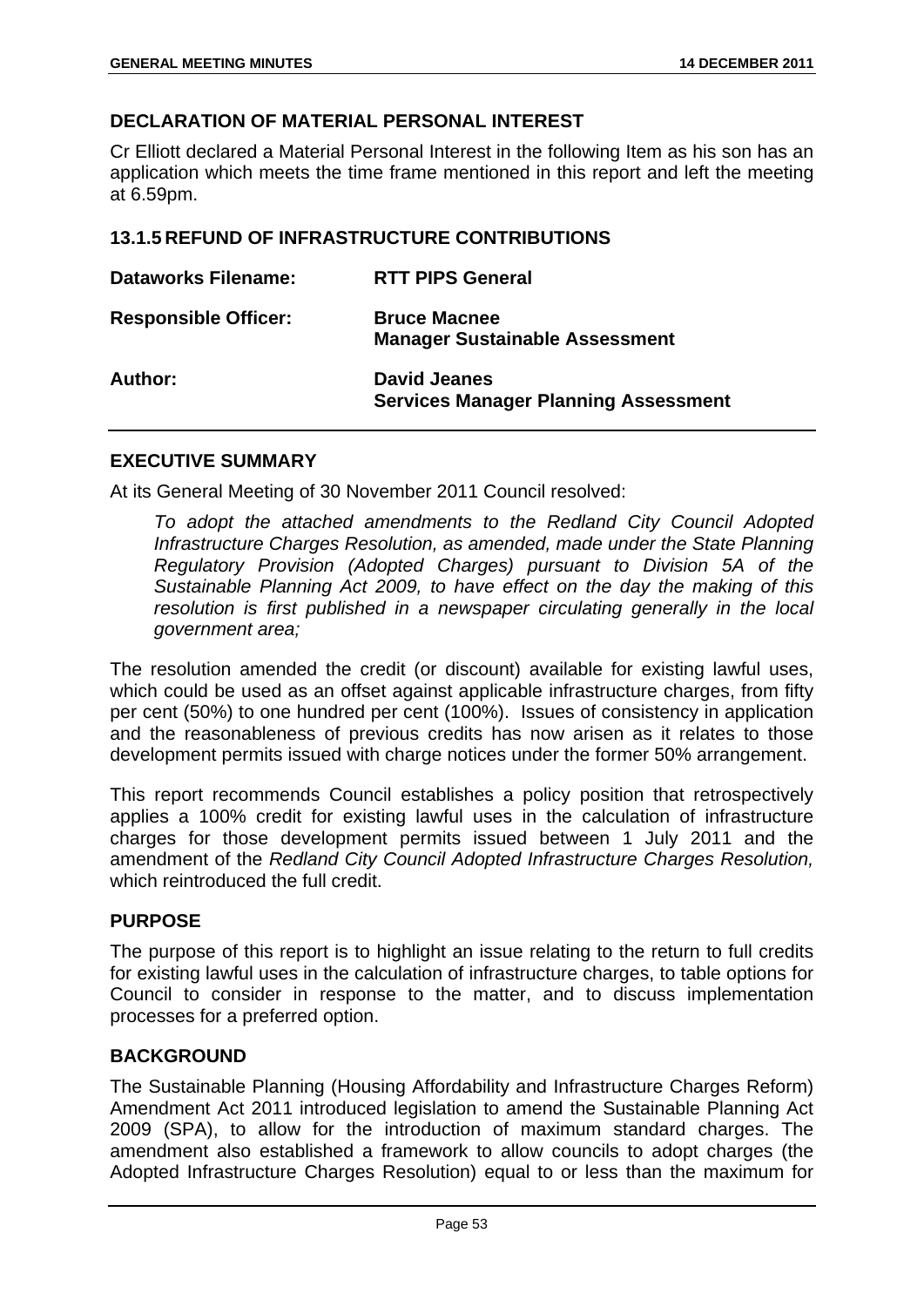particular types of development and/or for different parts of local government areas. This also included council discretion to provide credits for existing lawful uses when calculating an infrastructure charge.

Council's initial resolution, which provided a 50% credit for existing lawful uses, was amended on 30 November 2011 to, amongst other things, return to the 100% credit that was previously available under Planning Scheme Policy 3 (PSP). As a consequence, an issue of consistency in application and reasonableness of existing lawful use credits has arisen for those development permits issued in the short period when the 50% credit applied under the regulated charges. During this time, a total of 29 development permits was issued.

## **ISSUES**

One of the main concerns, for development approvals that have fallen into the 50% crediting period, is that existing uses have not been treated consistently. The former Planning Scheme Policy provided full credits for existing lawful uses across all infrastructure networks. So, in reality there has only been a period of a few months in which the 100% credit has not been generally applied. By default, this also raises the question of whether it is reasonable to effectively charge these particular applications more than subsequent developments under the maximum standard charges framework.

However, it is noted that further amendments to the Adopted Infrastructure Charges Resolution are likely in the future which may impact on the level or type of an applicable charge. This raises the question of how far Council may want to, or can practically go back in time to apply a change of policy. At some point, development approvals become dated and less likely to be consistent with current laws and policies. Administratively this may also prove impractical. It is further noted that retrospective legislation is the exception rather than the rule in Australia.

There are three options available to Council to respond to the credits issue for the development permits in question:

- 1. Do nothing that is, the 50% credit/discount will continue to apply to permits issued between 1 July 2011 and the day the resolution of 30 November 2011 took effect.
- 2. Provide the relevant subsidy to outstanding charges (on payment) or a refund to the original applicant for those that have been paid.
- 3. Only provide a subsidy to outstanding charges that is those not already paid.

It is noted that Council has already determined to apply full credits on the basis that this is consistent with its application under the former Planning Scheme Policy. It can be argued that this is enough reason to apply it retrospectively. It may also be considered reasonable that, due to the short period in which the 50% credit has been in effect, and the relatively small number of approvals in question, retrospectivity should be applied in this case.

Should Council adopt the preferred option 2, applying a full credit for existing lawful uses for the 29 development permits issued under the 50% arrangement will result in a potential reduction in developer charges of \$338,100. A \$48,300 refund would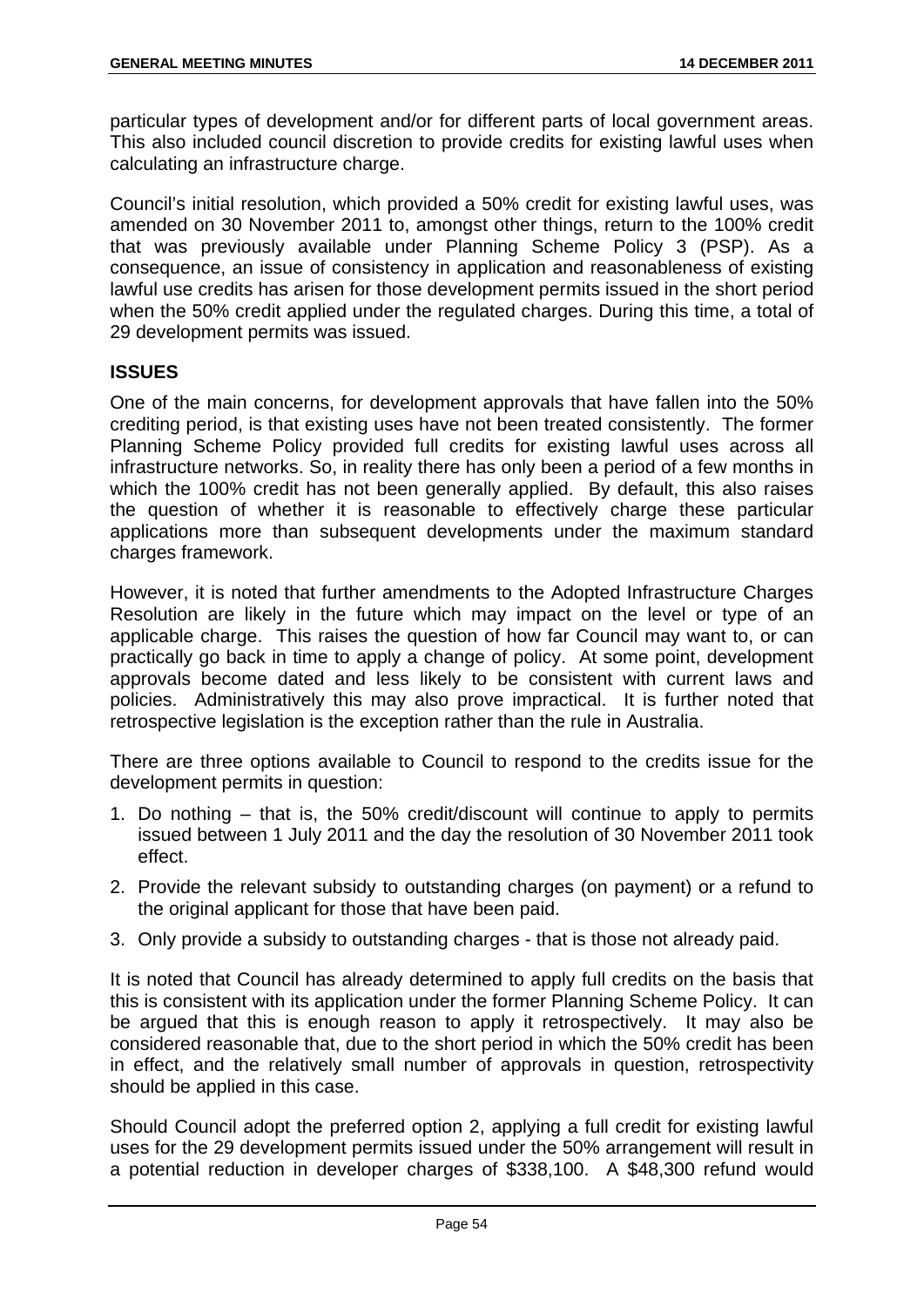need to be administered for the two developments which have already paid the charges in full. The remaining development proposals would be notified of available subsidy on the outstanding infrastructure charges.

Under SPA, infrastructure charge notices cannot be amended outside of the relevant appeal period. As the 29 approvals in question fall into that category, the recommended mechanism to refund contributions paid (or subsidise the future amount owing) is by way of a notice in writing to the applicant. This complies with the requirements of SPA and Council's powers under the *Local Government Act 2009*. A note will also be attached to the property file to ensure the applicable subsidy or refund is captured in Council's business systems and passed on to the applicant.

# **RELATIONSHIP TO CORPORATE PLAN**

## **5. Wise planning and design**

We will carefully manage population pressures and use land sustainably while advocating and taking steps to determine limits of growth and carrying capacity on a local and national basis, recognising environmental sensitivities and the distinctive character, heritage and atmosphere of local communities. A well-planned network of urban, rural and bushland areas and responsive infrastructure and transport systems will support strong, healthy communities.

5.12 Plan, provide and advocate for essential physical and social infrastructure that supports community well-being and manage Council's existing infrastructure assets to ensure current service standards are maintained or improved

## **FINANCIAL IMPLICATIONS**

There are financial implications impacting Council as a result of this report. Retrospectively applying a full credit for existing lawful uses will result in a potential reduction in developer charges estimated to be \$338,100. Of this amount, \$48,300 would be in the form of a refund on those applications which have paid the charges in full, with the balance being by way of a subsidy on future payment.

## **PLANNING SCHEME IMPLICATIONS**

The recommendations in this report will not directly result in amendments to the Redlands Planning Scheme.

## **CONSULTATION**

This report was forwarded to Allconnex for its information.

# **CONCLUSION**

Three options were presented in this report to address the matter of retrospectively applying full existing use credits. It is considered that the option of applying a 100% credit or discount retrospectively is consistent with Council's commitment to wise planning and appropriate, given the short time that has elapsed since the resolution was implemented on 1 July 2011.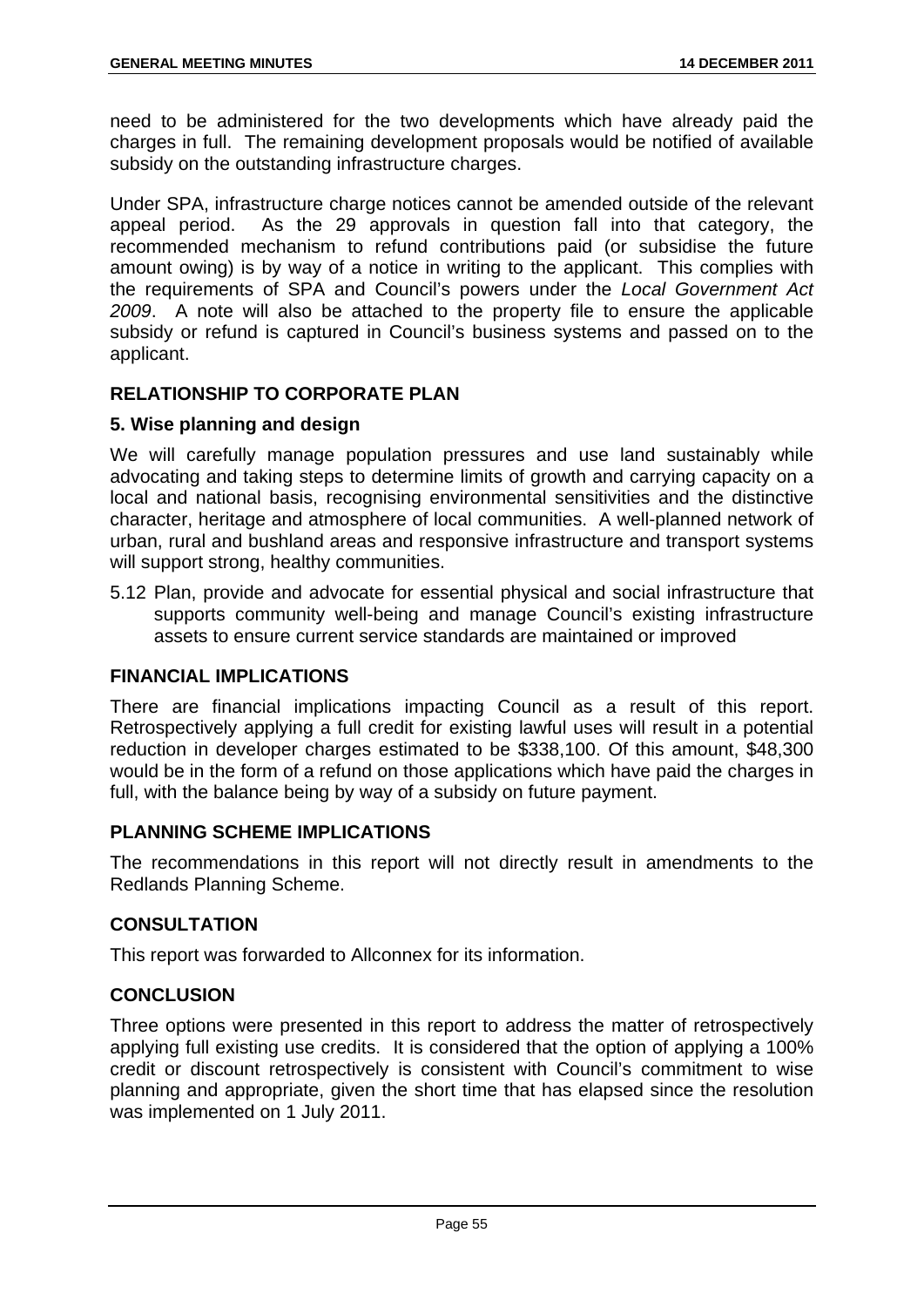### **OFFICER'S/COMMITTEE RECOMMENDATION/ COUNCIL RESOLUTION**

| Moved by:    | <b>Cr B Townsend</b> |
|--------------|----------------------|
| Seconded by: | <b>Cr W Boglary</b>  |

**That Council resolve to delegate authority to the Chief Executive Officer, under s.257(1)(b) of the** *Local Government Act 2009***, to:** 

- **1. Retrospectively apply a 100% credit for existing lawful uses pursuant to the amended Redland City Council Adopted Infrastructure Charges Resolution of 30 November 2011 to all eligible infrastructure charges notices, issued from 1 July 2011;**
- **2. Refund the difference between a 50% and 100% credit to those developments that have already paid their infrastructure contributions, pursuant to Council's resolution which came into effect on 1 July 2011; and**
- **3. Attach a property note to all properties files, subject to an Infrastructure Charges Notice issued between 1 July 2011 and Council's adoption of the 100% credit, advising that Council will apply a 100% credit for existing lawful uses pursuant to the amended Redland City Council Adopted Infrastructure Charges Resolution of 30 November 2011.**

## **CARRIED**

Cr Elliott returned to the meeting at 7.00pm.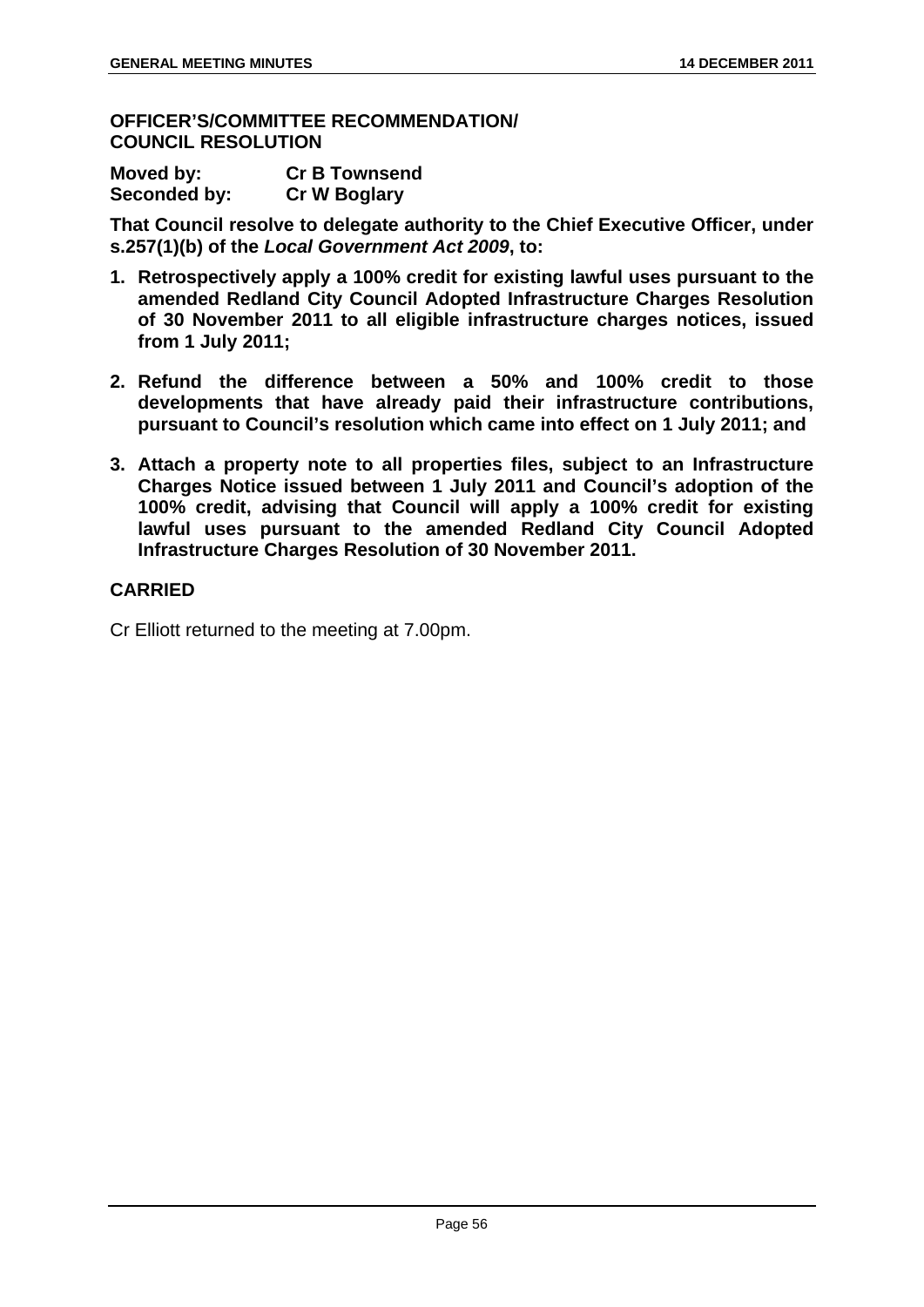### **14 CUSTOMER SERVICES COMMITTEE 6 DECEMBER 2011**

| Moved by:    | Cr W Boglary  |
|--------------|---------------|
| Seconded by: | Cr B Townsend |

That the Customer Services Committee Minutes of 6 December 2011 be received.

## CARRIED

Customer Services Minutes 6 December 2011

### **14.1 CITY SERVICES**

## **14.1.1 REDWASTE BUSINESS UNIT REPORT FOR SEPTEMBER QUARTER 2011**

| <b>Dataworks Filename:</b>  | <b>WM - Waste Monthly Reports To Committee</b>           |
|-----------------------------|----------------------------------------------------------|
| <b>Attachment:</b>          | <b>RedWaste Business Unit Report Sept 2011</b>           |
| <b>Responsible Officer:</b> | Elisa Underhill<br><b>Manager City Enterprises</b>       |
| Author:                     | <b>Robert Walford</b><br><b>RedWaste Service Manager</b> |

#### **EXECUTIVE SUMMARY**

The RedWaste Business Unit Report is presented to Council on a quarterly basis for noting. This report provides details relating to the business unit's performance for the quarter from 1 July 2011 to 30 September 2011 and covers financial and nonfinancial indicators for waste, as outlined in the Annual Performance Plan 2011/12. The Annual Performance Plan for 2011/12 was adopted by Council in May 2011, and as such the business unit's performance for this quarter has been compared against the Annual Performance Plan 2011/12.

Most of the report findings will be "business as usual". Where exceptions occur, these will be highlighted.

The report provides a regular opportunity for Council to consider the performance of the RedWaste Business Unit and to respond to any exceptional reporting.

#### **PURPOSE**

To report on the performance of the RedWaste business unit against key performance indicators (KPIs) outlined in the Business Unit's Annual Performance Plan for 2011/12 for the quarter from 1 July 2011 to 30 September 2011.

# **BACKGROUND**

The RedWaste Business Unit Annual Performance Plan identifies KPIs for which performance targets have been agreed with Council. Reporting is prepared each quarter through Council's Customer Services Committee.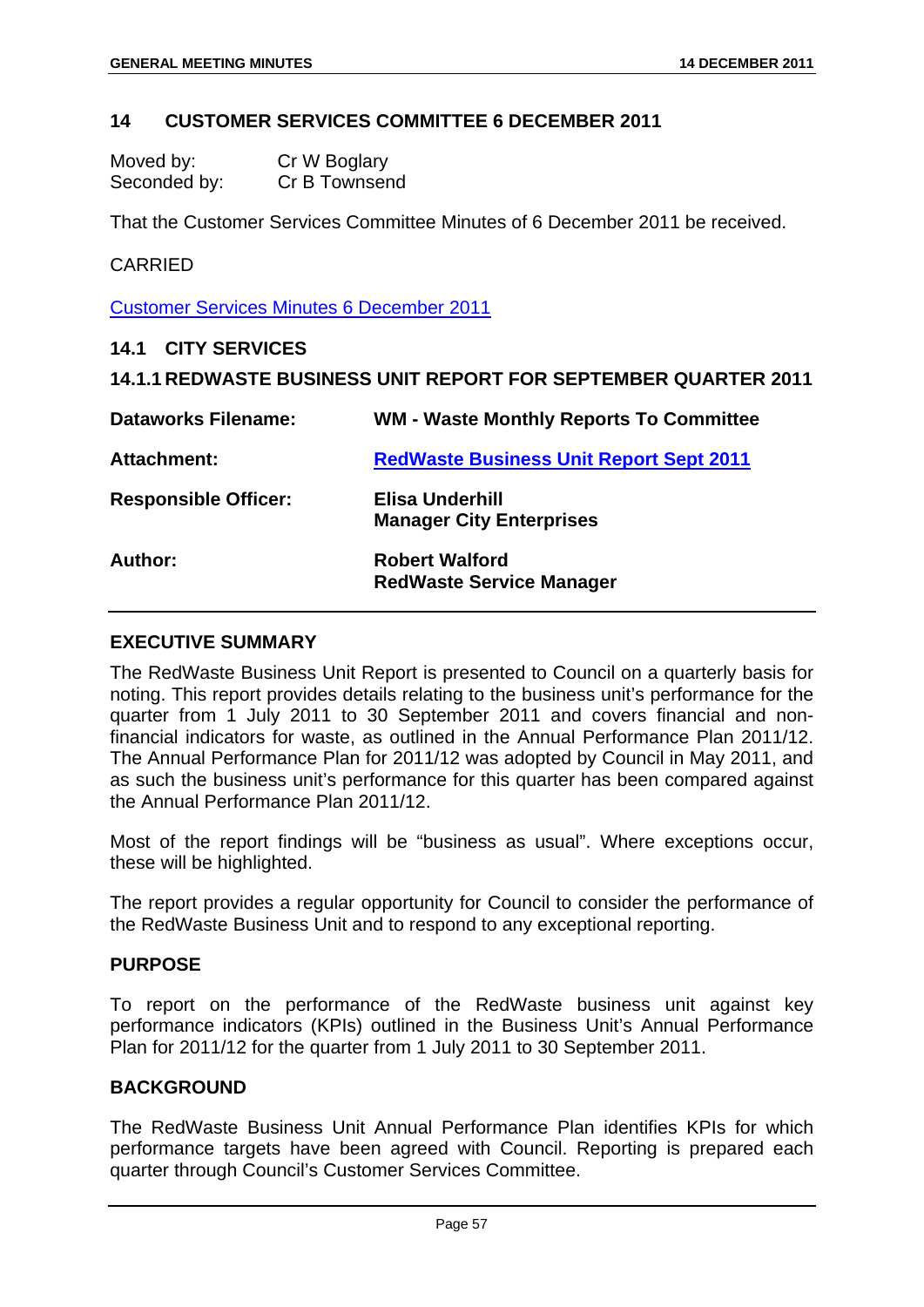### **ISSUES**

The report is provided to Council as a means of monitoring the performance of business unit's activities. The first part of the attached report comprises a "snapshot" of the business unit's achievement in meeting KPIs (year-to-date) and financial report card.

The report then provides a specific financial report and commentary, capital expenditure (graphically) and a detailed customer overview. The main body of the report focuses on actual levels of achievement against the KPIs for each of the months, year to date. Where exceptions have occurred and targets not met, an explanation is given as well as action taken to improve performance.

## **RELATIONSHIP TO CORPORATE PLAN**

## **2. Green living**

Our green living choices will improve our quality of life and our children's lives, through our sustainable and energy efficient use of resources, transport and infrastructure, and our well informed responses to risks such as climate change.

- 2.2 Promote, support and encourage commitment to green living in our community by improving residents' understanding of climate change and achieving greater water, energy and waste conservation and efficiency
- 2.8 Implement Council's waste management strategy by applying best practice principles in pricing, public awareness, resource management, recycling and recovery

## **FINANCIAL IMPLICATIONS**

There are no financial implications impacting Council as a result of this report.

### **PLANNING SCHEME IMPLICATIONS**

The City Planning & Environment Group was consulted and it is considered that the outcome of recommendations in this report will not require any amendments to the Redlands Planning Scheme.

## **CONSULTATION**

Consultation has occurred with:

- Manager City Enterprises;
- Senior Advisor Financial Services; and
- Service Manager RedWaste.

## **OPTIONS**

#### **Preferred**

That Council resolve to note the RedWaste Business Unit Report for the quarter ending 30 September 2011, as presented in the attachment.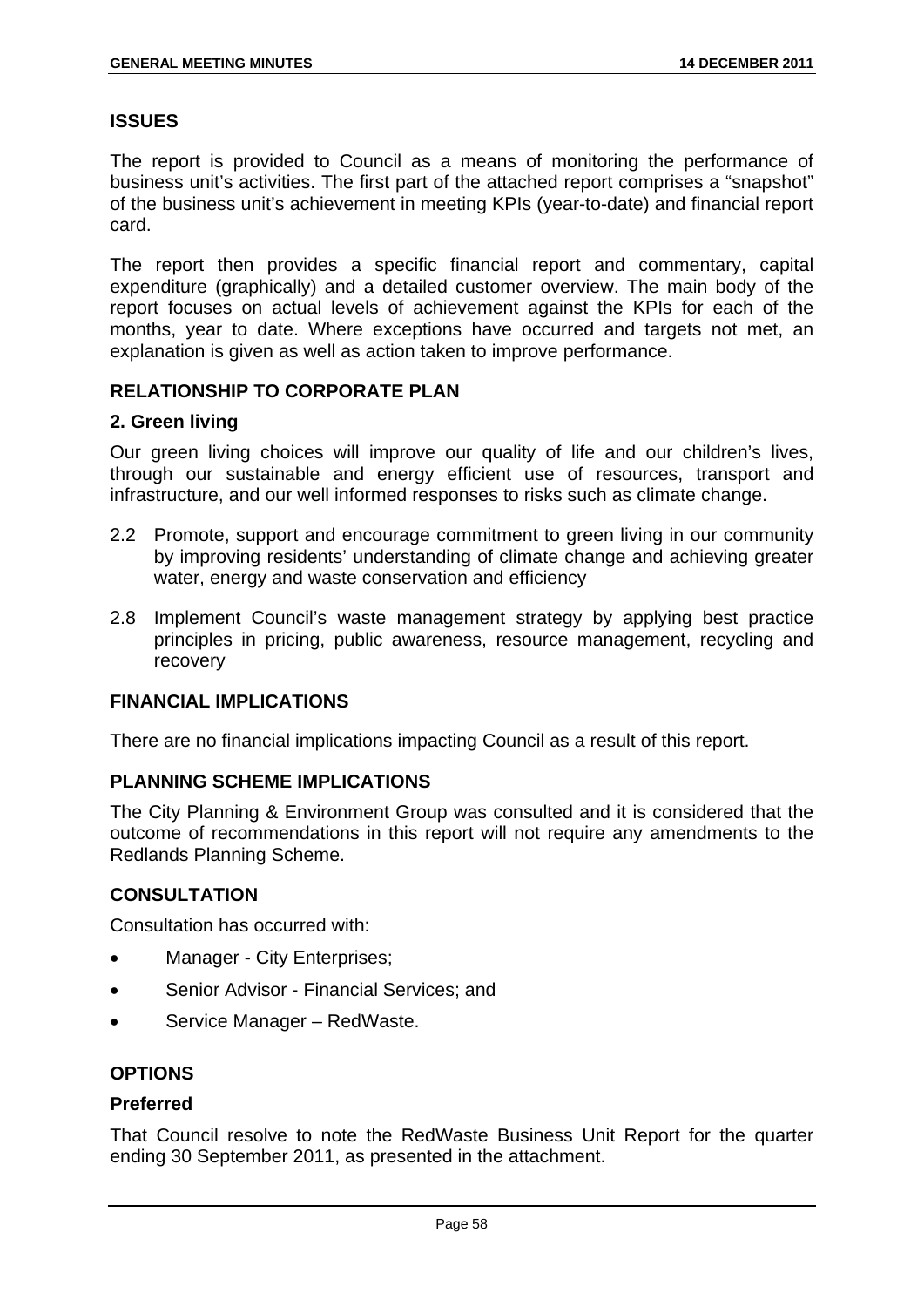# **Alternative**

That Council notes the report and requests additional information or a review of performance.

**OFFICER'S/COMMITTEE RECOMMENDATION/ COUNCIL RESOLUTION** 

**Moved by: Cr W Boglary Seconded by: Cr K Reimers** 

**That Council resolve to note the RedWaste Business Unit Report for the quarter ending 30 September 2011, as presented in the attachment.** 

**CARRIED** (en-bloc)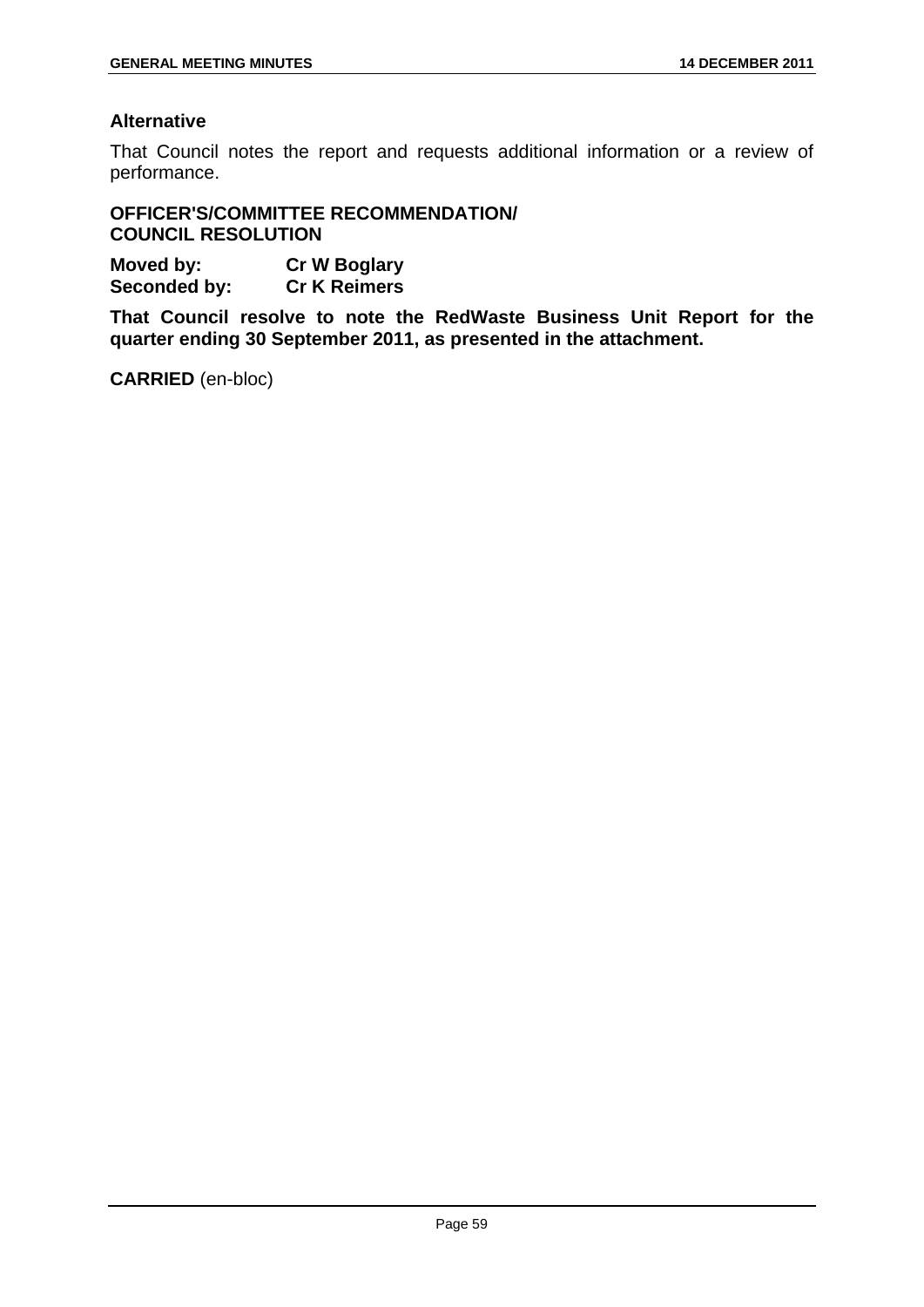#### **14.1.2 REDLANDS SPORTS SUMMIT**

| <b>Dataworks Filename:</b>  | <b>P&amp;R Annual Sports Summit - 2012</b>                              |
|-----------------------------|-------------------------------------------------------------------------|
| <b>Responsible Officer:</b> | <b>Louise Rusan</b><br><b>General Manager City Services</b>             |
| Author:                     | <b>Kristina Dickman</b><br><b>Senior Adviser Sport &amp; Recreation</b> |

#### **EXECUTIVE SUMMARY**

The Redlands Sports Summit is a community event scheduled for mid March 2012. This event aims to support the capacity of our local sport and recreation groups and to maximise the networking opportunities with peak industry bodies, such as the State Sporting Organisations and government agencies.

#### **PURPOSE**

This report is to inform you of the Redlands Sports Summit event in mid March 2012.

### **BACKGROUND**

The Redlands Sports Summit is primarily an event aimed at supporting the capacity of our local organizations. It is a commitment that Council has identified for delivery in the 2011-12 operational plan objective 7.1.2. This commitment has been sequenced and integrated with the wider Sport Redlands and 'Redlands Alive and Kicking' program and directly fulfils the corporate objective of Strong and Connected Communities and indirectly supports several others. This has been a culmination of six months of carefully integrated programming and capacity building to enrol partnership support, community interest and funding for the event. The officers have made concerted and conscious efforts to secure funds so all these activities are run cost effectively with maximum benefit to the community.

## **ISSUES**

The Sport Summit is scheduled for mid March 2012. It is a financial commitment under sponsorship funding from Queensland Health for \$5,000 and Department of Communities Active Inclusion funding of \$9,000 to Redland City Council to deliver a combined sports forum to assist in building the capacity of sporting clubs and community organisations to deliver on the preventative health agenda for an active and healthy community. We are able to achieve this in combination with the activities of Bike Week, held at the same time.

A condition of the grant funding is that it has to be delivered by the end of March 2012. Council officers were advised by the Department of Communities that this timeframe is not able to be extended as it has already had an extension of time. It was originally set for delivery at the end of 2011, however, that proved an unsuitable time for clubs and a difficult time to secure a venue. It also meant that there was limited lead time to organise the event.

Mid March is the most suitable time for clubs to receive information as they are gearing up for the winter sport season and have new committees and members and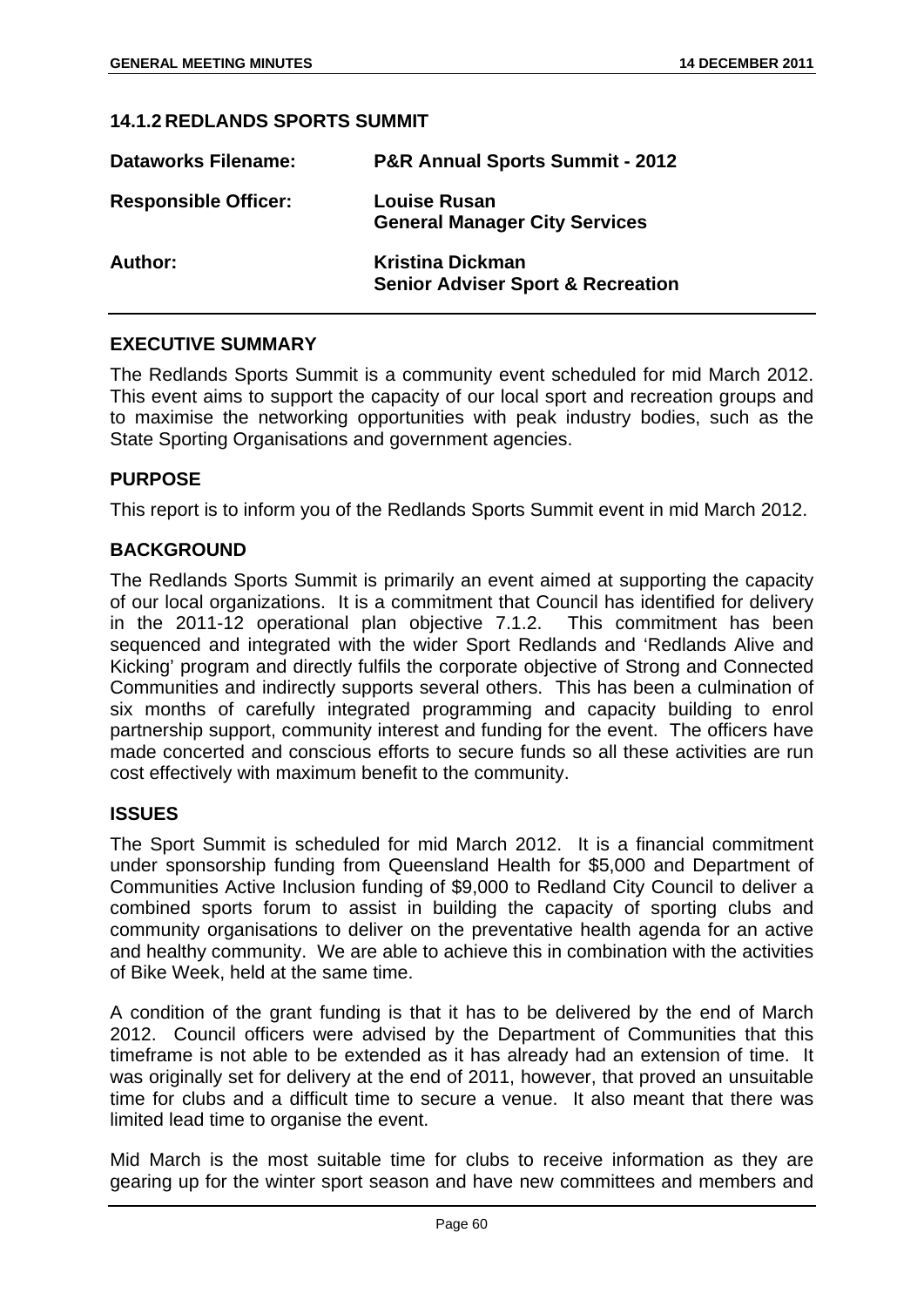the motivation is high and are able to attend as it is in-between school holidays. It is also a good time for State Sporting Organisations and peak industry bodies as they are looking for opportunities to link with their clubs and other stakeholders early in the year.

The proposed program consists of a variety of key industry speakers to present on a wide range of topics from the upcoming Olympic event and future Commonwealth Games event to grassroots club development and practical workshops in the afternoon. It is also a forum to engage with the community and get an update on the issues that are concerning our clubs and associations.

This event would assist in raising Redlands profile and give us a much needed opportunity to voice our community's needs with those stakeholders in an appropriate forum.

The event provides a unique platform to deliver the sport and recreation vision and outcomes as stated in Redlands 2030 Community Plan.

# **RELATIONSHIP TO CORPORATE PLAN**

## **7. Strong and connected communities**

Our health, wellbeing and strong community spirit will be supported by a full range of services, programs, organisations and facilities, and our values of caring and respect will extend to people of all ages, cultures, abilities and needs

- 7.1 Promote festivals, events and activities for people to come together, developing connections and networks to improve community spirit and enhance 'sense of place'
- 7.2 Provide access to quality services, facilities and information that meet the needs of all age groups and communities, especially disadvantaged and vulnerable people
- 7.3 Increase community safety, health and wellbeing by planning and delivering programs, services, partnerships, regulations and education
- 7.5 Increase the physical activity participation of residents and deliver programs and incentives that strengthen opportunities for sport and recreation
- 7.6 Provide practical programs, support and guidance to the community sector in its delivery of highly valued support services and community projects
- 7.7 Increase children and young people's active participation in community life and support their social, cultural and physical development
- 7.8 Support "Ageing Well in the Redlands", to enable active participation in all aspects of community life
- 7.9 Actively participate in multi-agency forums to support the health and wellbeing of Indigenous residents of the Redlands and work with Aboriginal and Torres Strait Island communities in the Redlands to develop initiatives that respond to their aspirations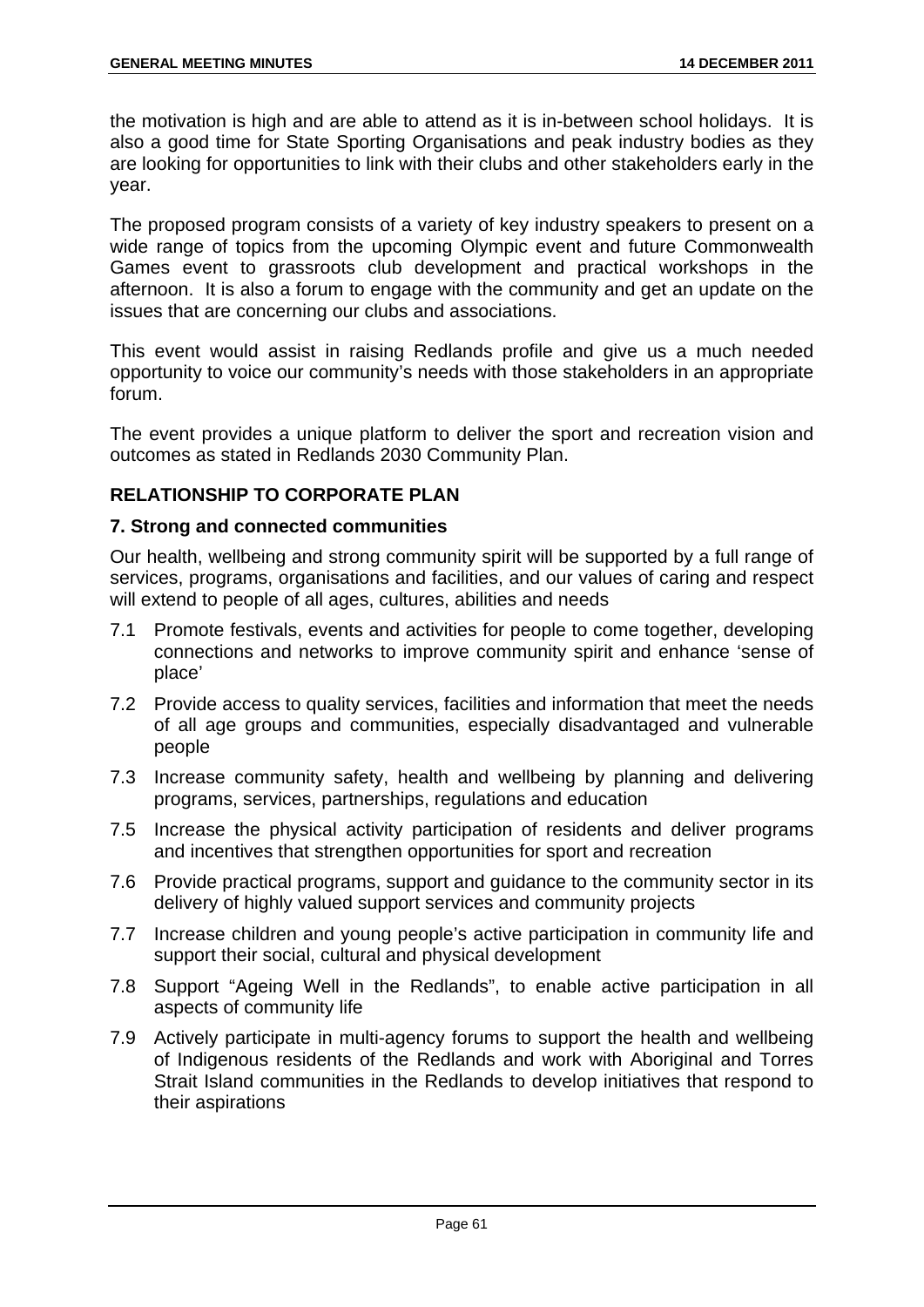### **8. Inclusive and ethical governance**

Deep engagement, quality leadership at all levels, transparent and accountable democratic processes and a spirit of partnership between the community and Council will enrich residents' participation in local decision making to achieve the community's Redlands 2030 vision and goals

- 8.2 Provide accessible information through different media to let residents know about local issues and how to get involved in programs and make a positive contribution to their community
- 8.3 Establish and maintain effective partnerships with local, regional and national organisations and governments to deliver the visions and goals of the community
- 8.4 Deliver broad, rich and deep engagement that reaches residents of all ages, backgrounds and locations, enabling them to contribute their views about plans and decisions affecting them and developing community leadership
- 8.7 Ensure Council resource allocation is sustainable and delivers on Council and community priorities

# **FINANCIAL IMPLICATIONS**

The Sport Summit is a financial commitment under sponsorship funding from Queensland Health for \$5,000 and Department of Communities Active Inclusion grant funding of \$9,000 to RCC to deliver a combined sports forum to assist in building the capacity of sporting clubs and community organisations to deliver on the preventative health agenda for an active and healthy community. A condition of the grant funding is that it has to be delivered by the end of March 2012. If we are unable to run the event by this time we will have to return the funding to the State.

This event does not require a direct Council contribution as the funding that has been secured externally will cover the projected costs of the event.

## **PLANNING SCHEME IMPLICATIONS**

Not applicable

# **CONSULTATION**

- Mavor and ELG
- Clubs and Associations
- Industry Peak Bodies and State Sporting Organisations
- Department of Communities, Sport and Recreation
- Queensland Health

# **OPTIONS**

## **PREFERRED**

It is recommended that Council note this report for the Redlands Sports Summit for mid March 2012.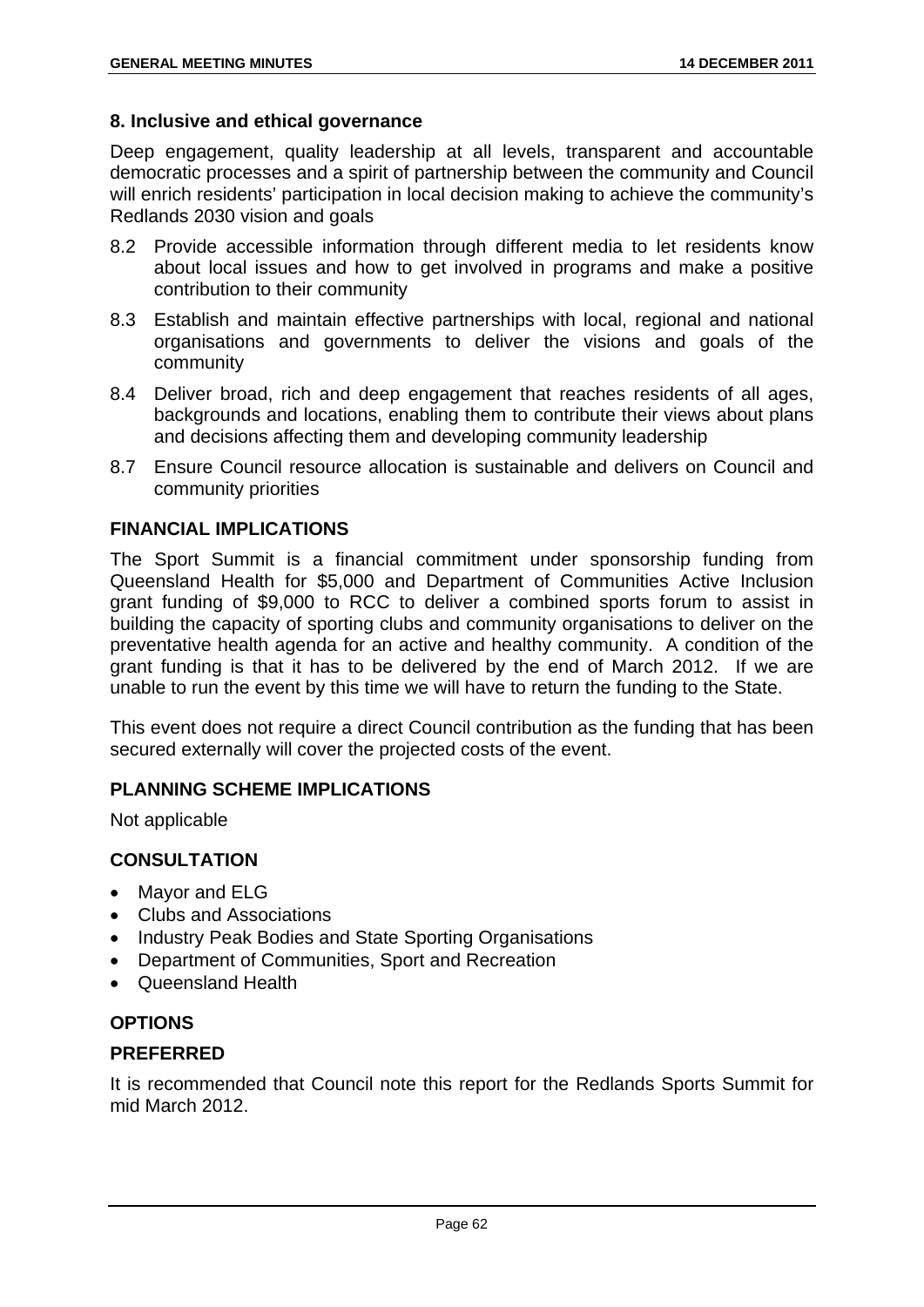**OFFICER'S/COMMITTEE RECOMMENDATION/ COUNCIL RESOLUTION** 

**Moved by: Cr W Boglary Seconded by: Cr K Reimers** 

**That Council resolve to note this report for the Redlands Sports Summit for mid March 2012.** 

**CARRIED** (en-bloc)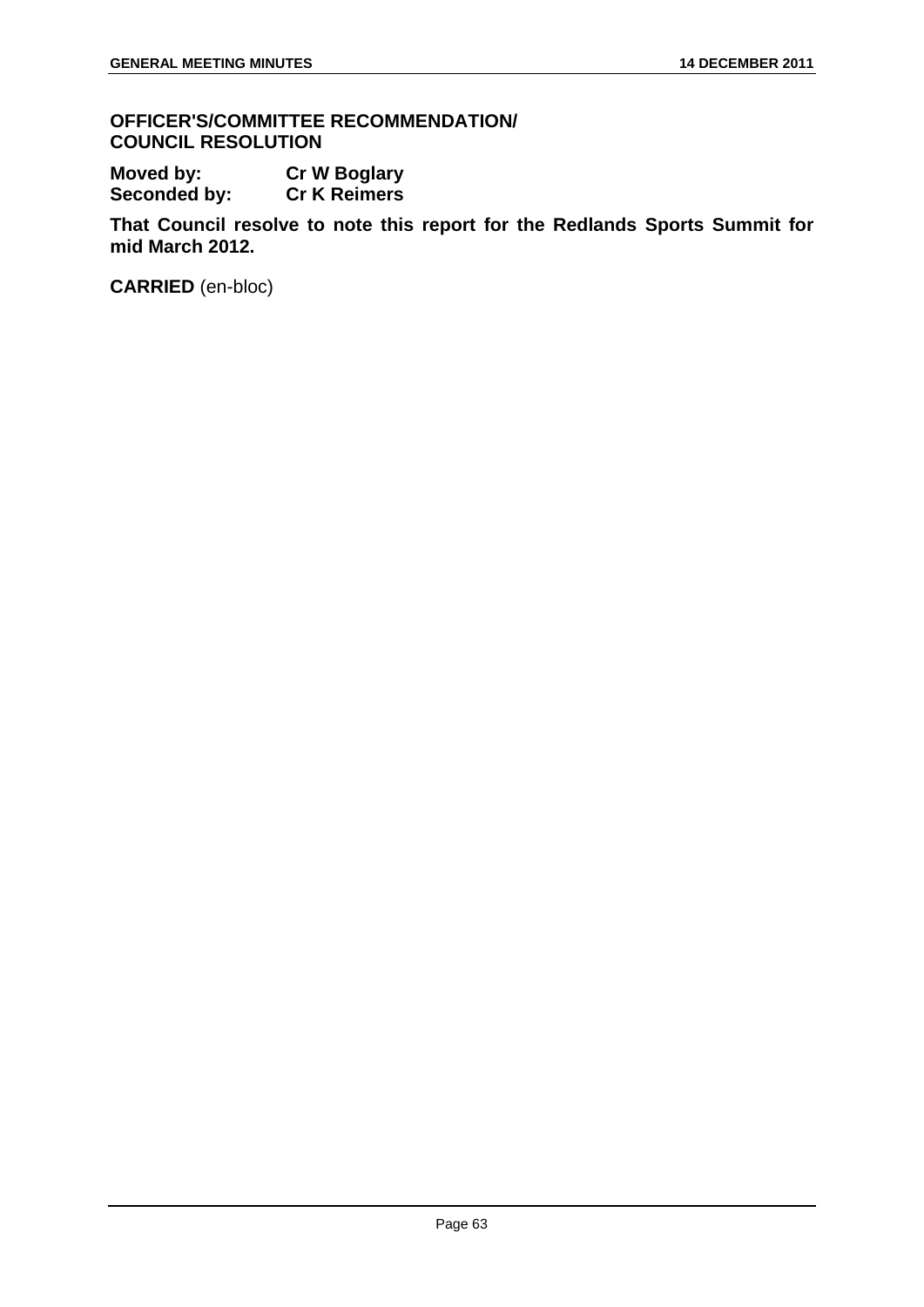# **DECLARATION OF CONFLICT OF INTEREST**

**Crs Reimers** declared a perceived conflict of interest in the following item, stating that she is associated with the following organisations:

- Patron, Muddies Cricket Club
- Patron, Redlands Multi-sports Club
- Patron, Redlands Dog Obedience
- Member, Redlands Sunrise Rotary
- Convenor, Clean up Australia Day
- Convenor, Judy Holt Bushcare.

Cr Reimers elected to stay in the room and vote in the best interests of the community. Cr Reimers voted in the affirmative.

**Cr Hobson** declared a perceived conflict of interest in the following item stating that she is associated with the following memberships:

- Patron, Redlands Bayside Disability Services Inc.
- Patron, Bay FM 100-3
- Patron, Bayside Respite Care Association
- Patron, Cancer Council Queensland (Redlands Branch)
- Patron, Cleveland Local Ambulance Committee
- Patron, Cleveland High P&C Association
- Patron, Cleveland Symphony Orchestra Inc.
- Patron, Coochiemudlo Island Surf Life Saving Club Inc.
- Patron, Isle of Coochie Golf Club
- Patron, Music of Redlands College
- Patron, PCYC
- Patron, Point Lookout Surf Life Saving Club Inc.
- Patron, Redland District Committee on the Ageing (RDCOTA)
- Patron, Redland City Bands
- **•** Patron, Redlands Geneological Society
- Patron, Redlands Hospital Auxillary
- Patron, Redland Scottish & Celtic Society Inc.
- Patron, Redlands Bayside Aussi Masters Swimming Club
- Patron, Redlands Orchid Society Inc.
- Patron, Redlands Sporting Club Pipe Band
- Honorary Member, Rotary Club of QLD
- Honorary, Soroptimist International Bayside
- Patron, Surf Life Saving QLD South Coast Branch
- Vice-Patron, Surf Life Saving QLD
- Patron, University of the Third Age, Redlands District
- Honorary Vice-President, Wellington Point Cricket Club
- Patron, Redlands Women's Information Network
- Patron, Redlands Cycling Club Inc.
- Member, Redlands Uniting Church
- Patron, Redlands Bayside Disability Services Inc.
- Honorary Member, Redlands Cricket Club

Cr Hobson elected to stay in the room and vote in the best interests of the community. Cr Hobson voted in the affirmative.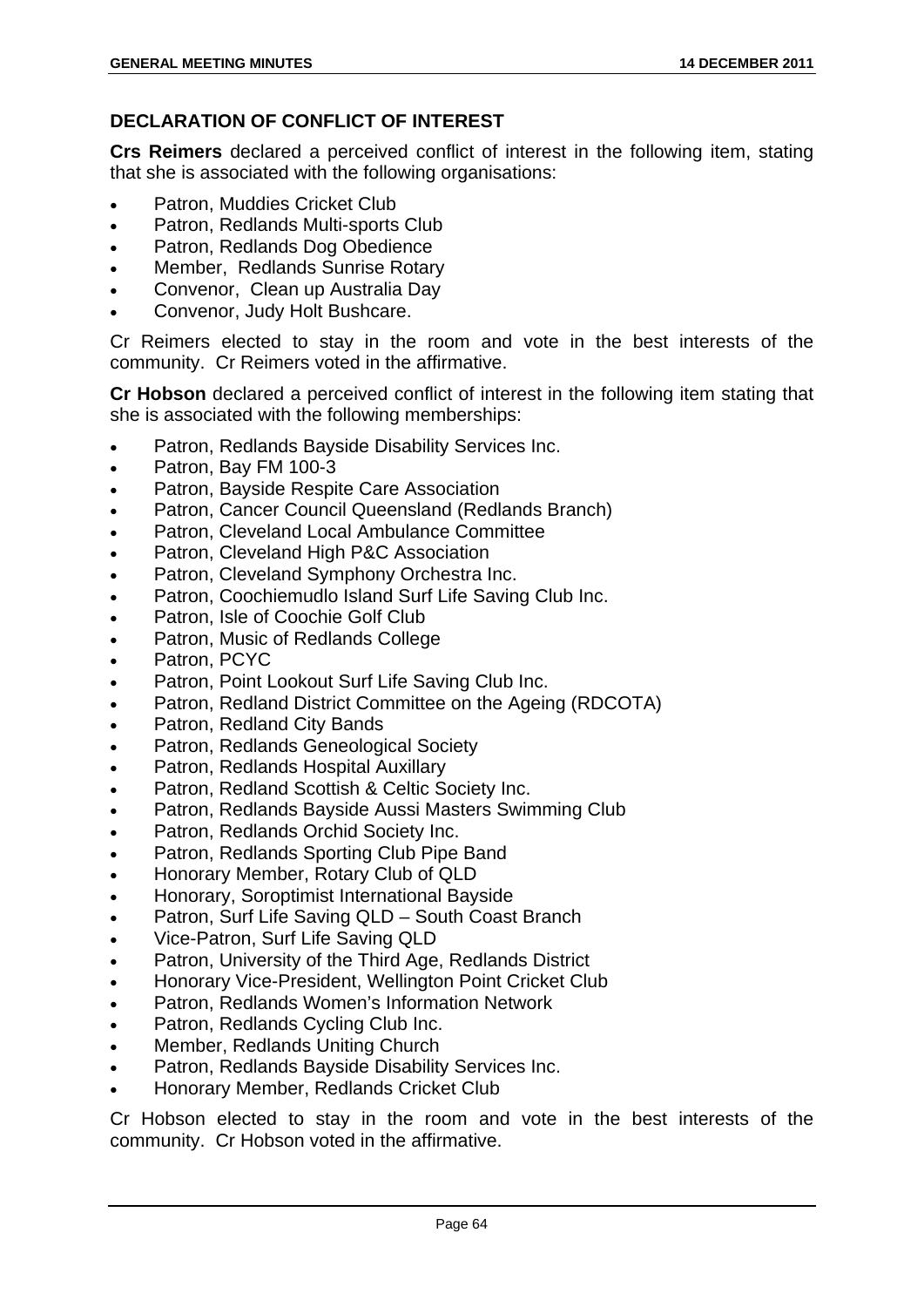**Cr Williams** declared a perceived conflict of interest in the following item stating that she is associated with the following organisations:

- Past President, Redland Spring Festival Committee
- Member, Lions Club of Capalaba
- Honorary Member, Rotary Club of Capalaba
- **Coordinator, Redland Easter Festival**
- Member, Capalaba State College P & C

Cr Williams elected to stay in the room and vote in the best interests of the community. Cr Williams voted in the affirmative.

## **Cr Elliott declared a perceived conflict of interest in the following item stating that he is associated with the following organisations:**

- Member, Easts Leagues Club
- Member, Moreton Bay Trailer Boat Club
- Member, Wynnum Manly Leagues Club
- Member, Alexandra Hills State High School P&C
- Member, Vienna Woods State School P&C
- Member, Hilliards State School P&C
- Patron, Alexandra Hills Sporting Club

Cr Elliott elected to stay in the room and vote in the best interests of the community. Cr Elliott voted in the affirmative.

**Cr Ogilvie** declared a perceived conflict of interest in the following item stating that he is associated with the following organisations:

- Redlands Touch Footy Club
- Redlands United Soccer Club
- Point Lookout Surf Lifesaving Club

Cr Ogilvie elected to stay in the room and vote in the best interests of the community. Cr Ogilvie voted in the affirmative.

# **14.2 CLOSED SESSION AT COMMITTEE**

The Committee meeting was closed to the public under section 72(1) of the *Local Government (Operations) Regulation 2010* to discuss the following item, and following deliberation on this matter, the Committee meeting was again opened to the public.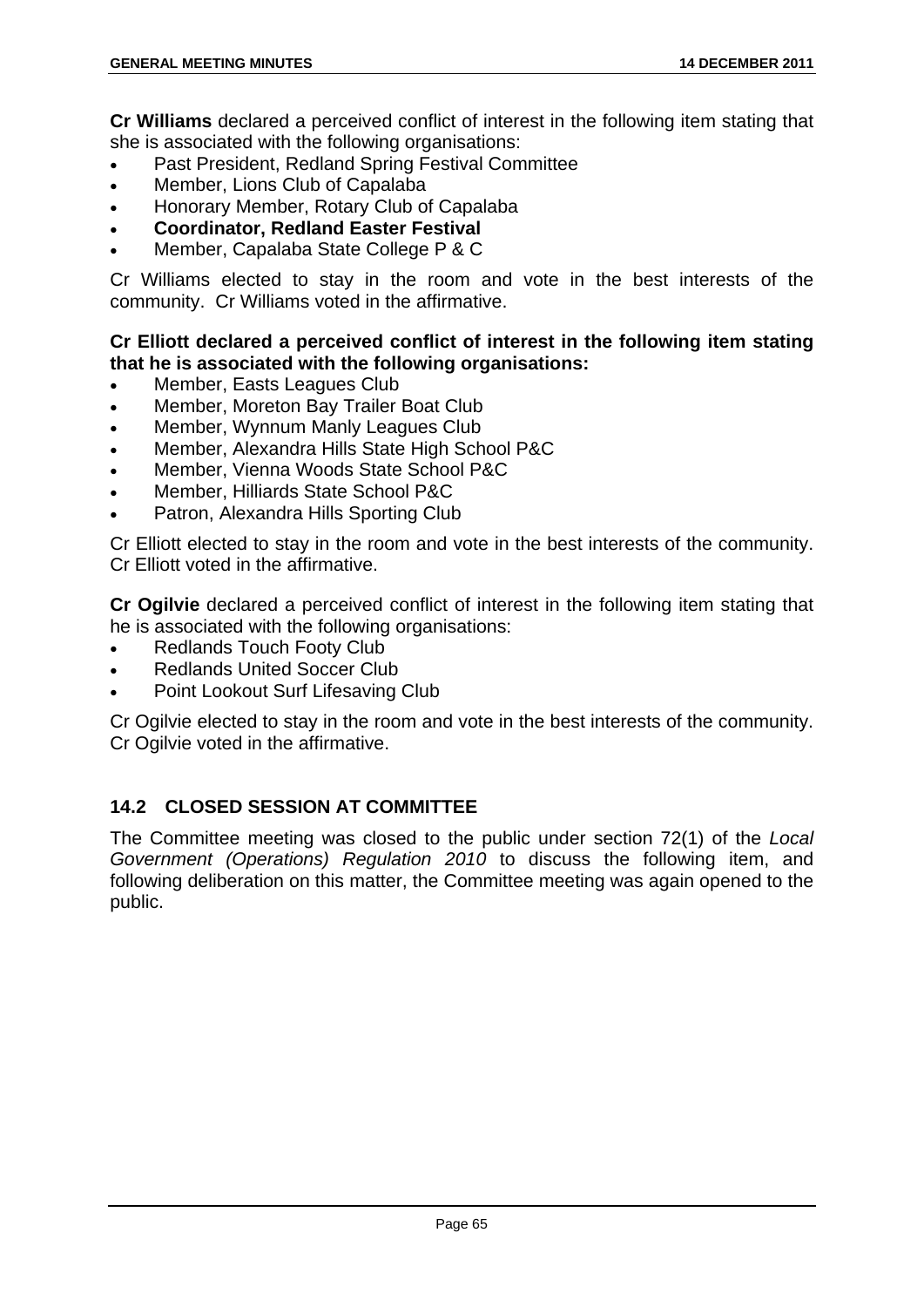#### **14.2.1 STATE GOVERNMENT WASTE LEVY AND AMENDMENT TO FEE EXEMPTION POLICY POL-0057 AND ISLAND WASTE DISPOSAL FEE WAIVER CSO**

| <b>Dataworks Filename:</b>  | <b>WM Policy</b>                                           |
|-----------------------------|------------------------------------------------------------|
| <b>Responsible Officer:</b> | <b>Robert Walford</b><br><b>Service Manager - RedWaste</b> |
| Author:                     | <b>Emma Lochran</b><br><b>Projects Advisor - RedWaste</b>  |

#### **EXECUTIVE SUMMARY**

A confidential report dated 5 December 2011 from Service Manager RedWaste was discussed in closed session.

# **COMMITTEE RECOMMENDATION/ COUNCIL RESOLUTION**

| Moved by:    | <b>Cr K Reimers</b>  |
|--------------|----------------------|
| Seconded by: | <b>Cr B Townsend</b> |

- **1. That the Officer's recommendation not be accepted;**
- **2. That Council resolve to:** 
	- **a) Amend the draft POL-0057 Exemption of Waste Disposal Fees and Charges at Council Waste Handling Facilities for Community Service Organisations as per Appendix B, to waive the State waste levy fee for applicants who can demonstrate they applied but were unsuccessful in their application to DERM for a levy exemption, but deemed to be a NFP entity by Council as per criteria established in POL-0057 and published by Council;**
	- **b) Present a report to Council at February Customer Services Committee with criteria to be applied in such instances as in a) above;**
	- **c) Apply a financial limit of \$1000 (inclusive of GST and State waste levy) to all NFP and community organisations per financial year, after which the applicable C&I, C&D or green waste charge would apply;**
	- **d) Charge commercial waste transporters where State waste levy liable waste is disposed at Council's Mainland and island waste facilities and that:** 
		- **i. All Island commercial waste transporters disposing of leviable waste will be charged the State waste levy, unless they obtain an exemption certificate from DERM, from 1 April 2012; and**
		- **ii. Council will adopt Appendix C as attached.**
	- **e) Allow receipt of waste from NFP and community organisations only at Birkdale Waste Handling Facility; and**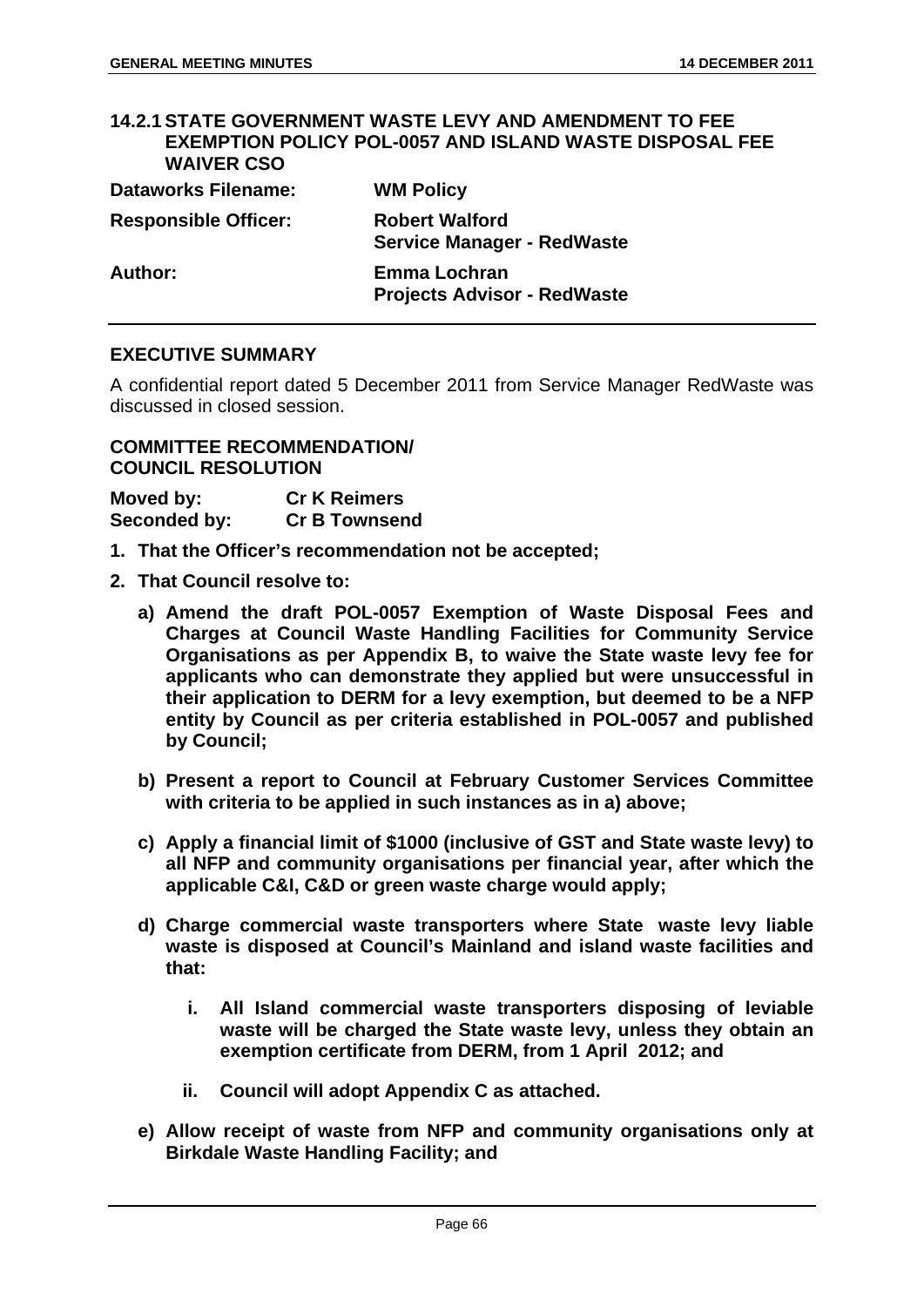- **f) Reimburse RedWaste via a Community Service Obligation for lost gate fee revenue, and the cost of the state imposed waste levy liability for:** 
	- **i. NFP and community organisations who apply to Council for waste disposal fee exemption under POL-0057.**

**CARRIED**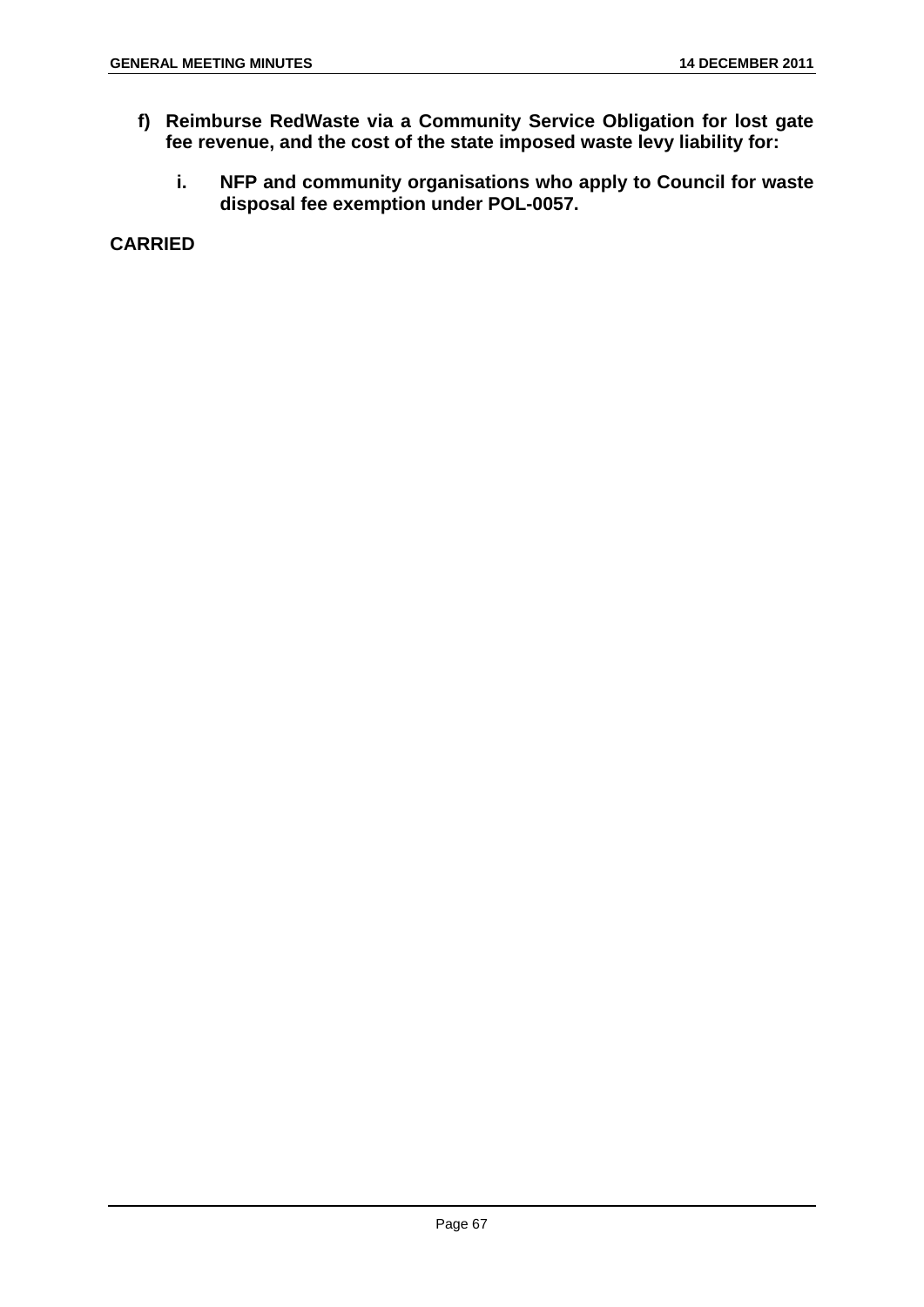### **15 PLANNING AND POLICY COMMITTEE 7 DECEMBER 2011**

| Moved by:    | Cr T Bowler         |
|--------------|---------------------|
| Seconded by: | <b>Cr K Reimers</b> |

That the Planning & Policy Committee Minutes of 7 December 2011 be received and resolution noted on item resolved under delegated authority.

#### CARRIED

Planning & Policy Committee Minutes 7 December 2011

#### **15.1 CITY SERVICES**

| <b>15.1.1 LAND MANAGEMENT PLAN LAURIE BURNS SPORTSFIELDS</b> |
|--------------------------------------------------------------|
|--------------------------------------------------------------|

| <b>Dataworks Filename:</b>  | <b>P&amp;R Sports Parks Laurie Burns Sportsfield</b><br><b>Master Plan</b> |
|-----------------------------|----------------------------------------------------------------------------|
| Attachment:                 | <b>Laurie Burns Draft Land Management</b>                                  |
| <b>Responsible Officer:</b> | Louise Rusan<br><b>General Manager City Services</b>                       |
| Author:                     | <b>Kristina Dickman</b><br><b>Senior Adviser Sport &amp; Recreation</b>    |

#### **EXECUTIVE SUMMARY**

Community and Social Planning (C&SP) and Environmental Management (EM) developed the draft Landscape Master Plan for the Laurie Burns Sportsfields on Coochiemudlo Island and engaged the community in and extensive consultation process.

In undertaking further consultation with Department of Resource Management (DERM), Redland City Council as trustee for the reserve land at Laurie Burns Sportsfields was required to align the document to a Land Management Plan subject to the provisions of the *Land Act 1994*. This was to take into account the proposed leases and uses for community organisations, communications, utilities and emergency services. The site functions as a community precinct that caters for local community and sport and recreation groups.

In undertaking the planning of the site there has been significant consideration of the multiple stakeholder interests and environmental issues. All stages of the consultation and planning processes are now completed with the development of a refined draft Land Management Plan.

This plan will guide proposed infrastructure development and new lease areas for the ten years as well as assisting in seeking funded where possible through external grants, internal revenue and community partnerships.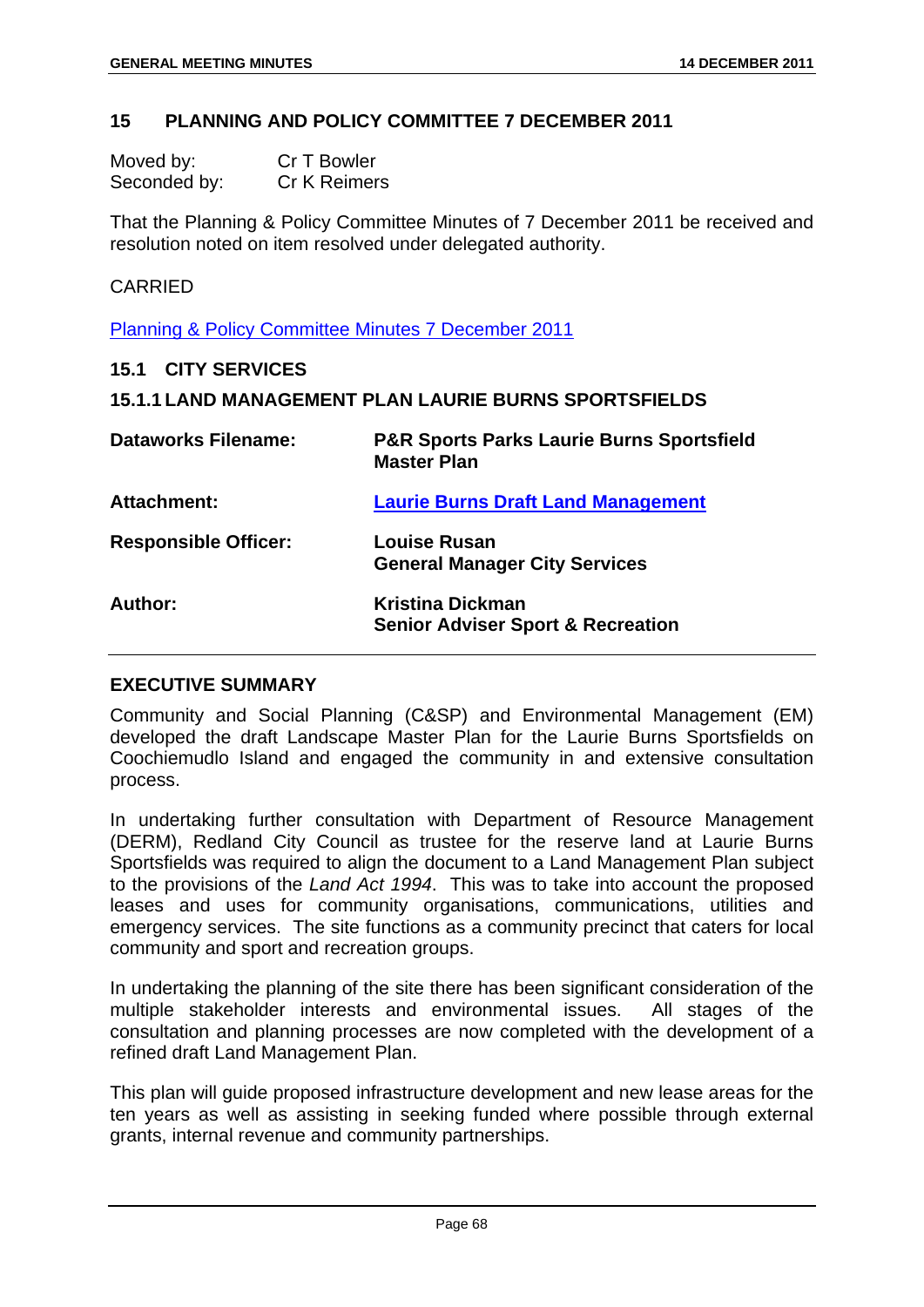Under the new corporate structure the responsible officers for this project now sit with the Sport and Recreation and Public Places Units of the City Spaces Group under City Services Department.

# **PURPOSE**

The purpose of this report is for Council to:

- 1. Support the proposed boundaries for community leases
	- a. Community workshop
	- b. Emergency Services Shed
	- c. Coochiemudlo Recreation Club
- 2. Provide in principle support for the proposed boundaries for future communications lease areas subject to development approvals.
- 3. Support the allocation of any future revenue from the communications leases to go directly into the site for maintenance and capital works of sport and recreation infrastructure.
- 4. Support the adoption of the Land Management Plan for planning purposes.

# **BACKGROUND**

Council Policy and Planning Committee meeting on 7 September 2011 approved the draft plan for Laurie Burns Sportsfields to go to public consultation and engagement. The consultation period for the draft remained open to the public until 17 October 2011.

In undertaking further consultation with Department of Resource Management (DERM), Redland City Council as trustee for the reserve land at Laurie Burns Sportsfields is required to align the document to a Land Management Plan subject to the provisions of the *Land Act 1994*. This is to take into account the proposed leases and uses for community organisations, communications, utilities and emergency services. The site functions as a community precinct that caters for local community and sport and recreation groups.

All stages of the consultation and master planning processes are now completed with the development of four refined draft landscape master plans.

# **ISSUES**

Redland City Council as trustee for the reserve land at Laurie Burns Sportsfields, Coochiemudlo Island, is responsible for managing the land subject to the provisions of the *Land Act 1994*.

The land management plan has been developed as planning guide for DERM, Council and the community to provide a vision to guide site development over the next 10 to 20 years.

To date Council has undertaken an extensive investigation and engagement process with the community and stakeholders of the site. This involved surveying residents. onsite investigations and stakeholder interview in the initial stages. The drafting of the plan condensed the community input and ideas. Further engagement through an open public consultation allowed for community wide review of the plans. This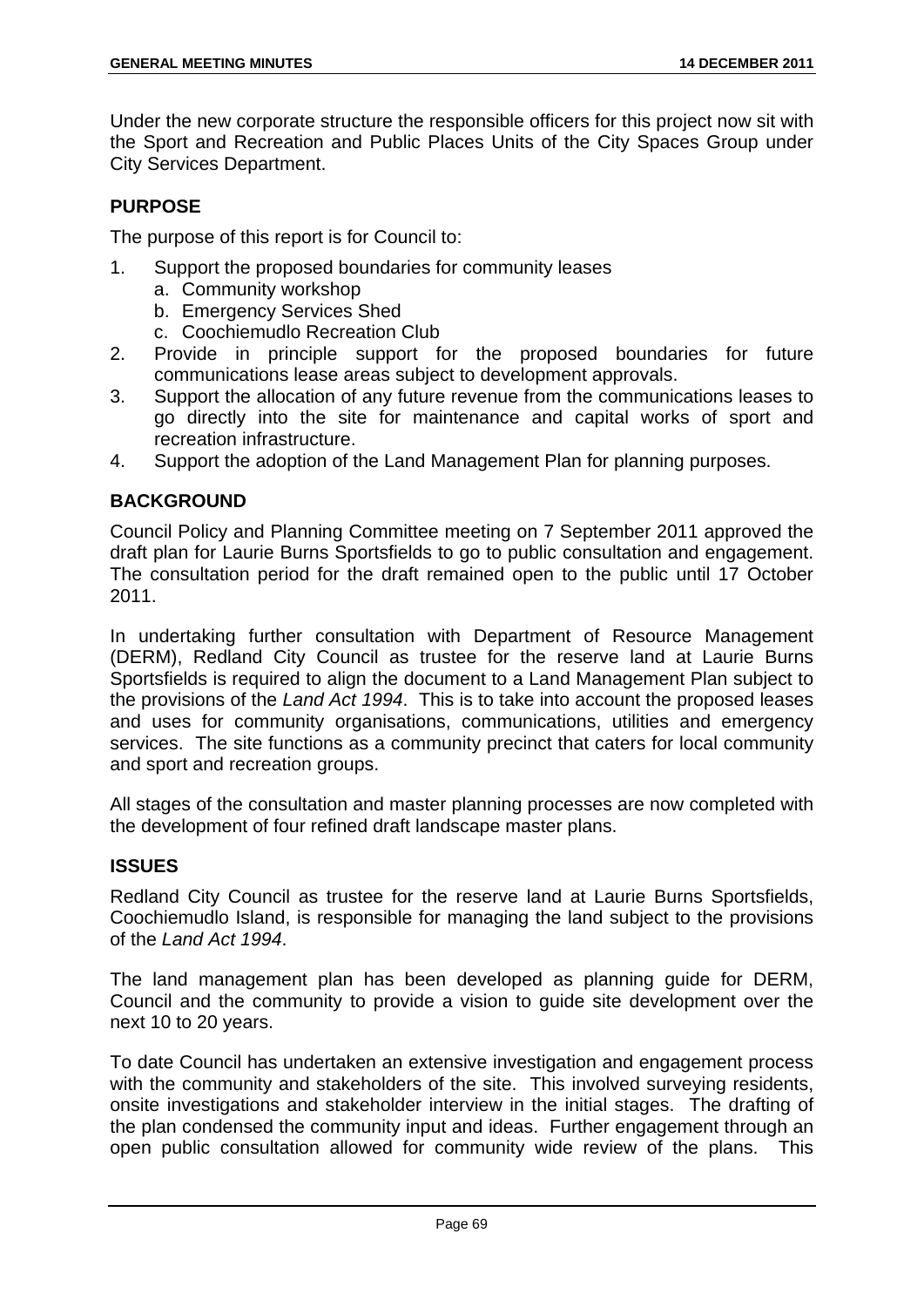provided a mix of different ways for residents to be involved. The information gathered through this process provided Council with 'best-fit' options for the site.

The major design influences for the planning include:

- a. Protection of the environmental values of the parks balanced with the needs of the community;
- b. Maximisation of access to the parks and opportunities for walking and cycling;
- c. Links and connections to other paths/open space areas/ community facilities;
- d. Minimisation of potential crime risks through design and lighting solutions;
- e. Maximising recreation opportunities and providing a mix of activities and infrastructure for people of all ages and abilities;
- f. Site drainage issues;
- g. Site entry car parking and vehicle movement, pedestrian safety; and
- h. Proposed locations for community leases, communications leases (Optus and Telstra) and identifying the existing utilities and emergency services locations (see attached land management plan page 8).

The draft land management plan contains an analysis of the site and its context and character, key findings of technical studies and community consultation, a vision and proposed landscape plan, indicative finishes and a planting palette.

# **RELATIONSHIP TO CORPORATE PLAN**

Laurie Burns Sportsfields Land Management Plan will drive three outcome areas from the Corporate Plan and Redlands 2030, and their implementation will contribute to the achievement of the eleven goals from the Corporate Plan.

# **5. Wise planning and design**

We will carefully manage population pressures and use land sustainably while advocating and taking steps to determine limits of growth and carrying capacity on a local and national basis, recognising environmental sensitivities and the distinctive character, heritage and atmosphere of local communities. A well-planned network of urban, rural and bushland areas and responsive infrastructure and transport systems will support strong, healthy communities.

- 5.6 Manage the built environment in a way that creates accessible and user friendly spaces and maintains our local character and identity, ensuring all new developments use high quality design that reflects our sub-tropical climate, promotes health, community harmony and wellbeing.
- 5.8 Plan and advocate to connect the city's communities with improved public transport including a road, ferry, cycling and walking network that provides safe and efficient movement within the city and the region and supports physical activity; and promote efficient and environmentally responsible private transport.
- 5.11 Provide for 'place making' throughout the city through creative and inclusive master planning, local area planning, public art and heritage planning and precinct character planning processes to manage development at a local level.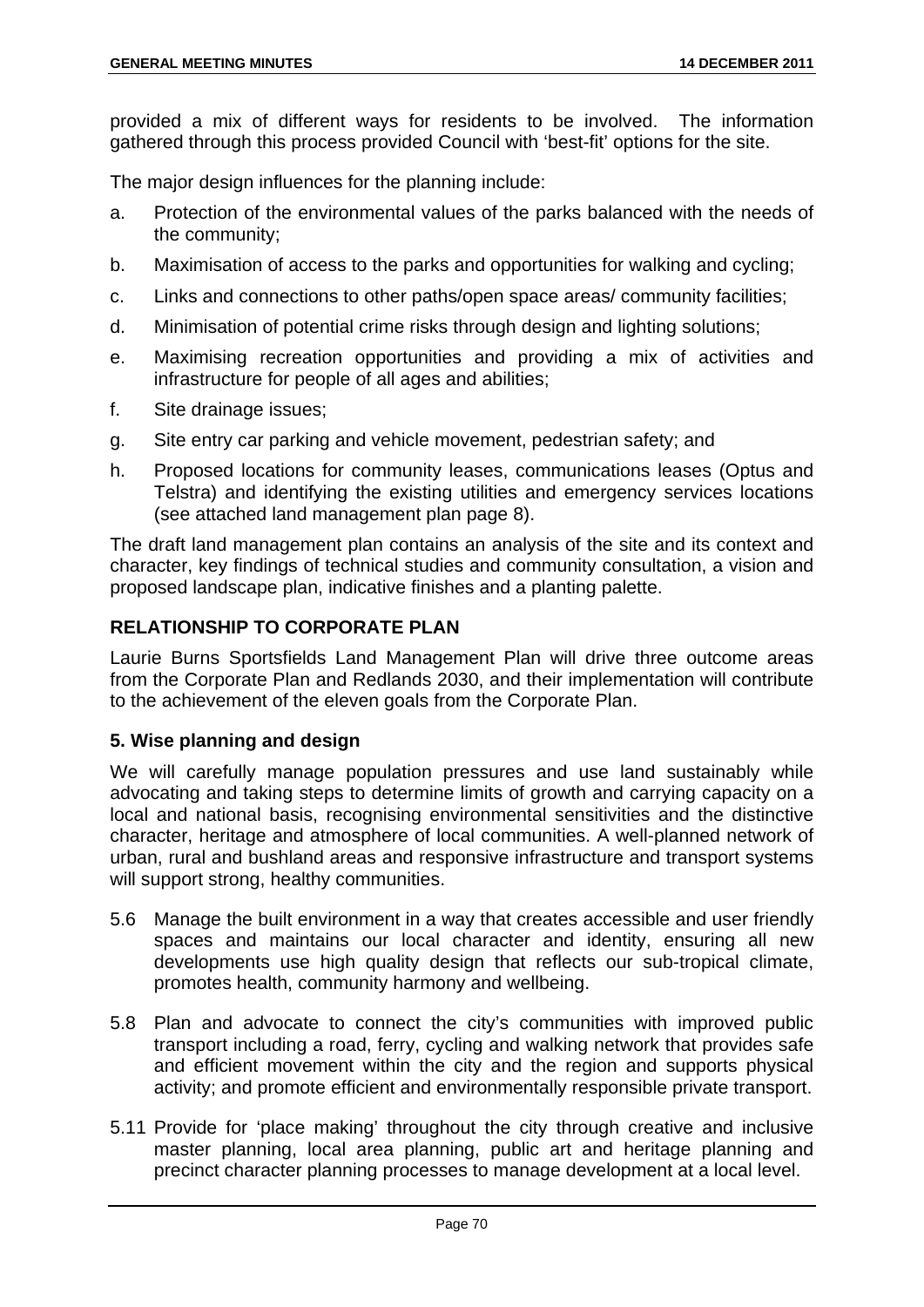- 5.12 Plan, provide and advocate for essential physical and social infrastructure that supports community well-being and manage Council's existing infrastructure assets to ensure current service standards are maintained or improved.
- 5.13 Enhance the city's liveability and enable people to enjoy outdoor activities, social gatherings and community events through planning, providing and managing high quality parks and open space.

# **7. Strong and connected communities**

Our health, wellbeing and strong community spirit will be supported by a full range of services, programs, organisations and facilities, and our values of caring and respect will extend to people of all ages, cultures, abilities and needs.

- 7.2 Provide access to quality services, facilities and information that meet the needs of all age groups and communities, especially disadvantaged and vulnerable people.
- 7.7 Increase children and young people's active participation in community life and support their social, cultural and physical development.
- 7.8 Support "Ageing Well in the Redlands", to enable active participation in all aspects of community life.

# **2. Green living**

Our green living choices will improve our quality of life and our children's lives, through our sustainable and energy efficient use of resources, transport and infrastructure, and our well informed responses to risks such as climate change.

- 2.1 Achieve sustainability through strong leadership and innovation, and by effective planning and managing our services, assets and resources.
- 2.4 Provide and maintain safe and attractive routes for people to walk and cycle throughout the city and to connect to nearby regional centres.
- 2.7 Keep Redlands clean and green through programs that increase community participation in practical and positive local action to build a sense of ownership and an increasing pride in our city.

# **FINANCIAL IMPLICATIONS**

The finalised land management plan will be used as a tool to schedule capital works and maintenance projects through the 10 year Capital Works Program. Currently there is \$278,100 allocated for works in the 10 year Capex.

The endorsement of this plan does not mean the park will be upgraded in its entirety in this timeframe. The implementation may be in stages and as funding is made available from both internal and external sources through revenue, grants, subsidies and partnerships.

It is requested for the anticipated revenue from the communications leases to go directly into the implementation of site maintenance and capital works for sport and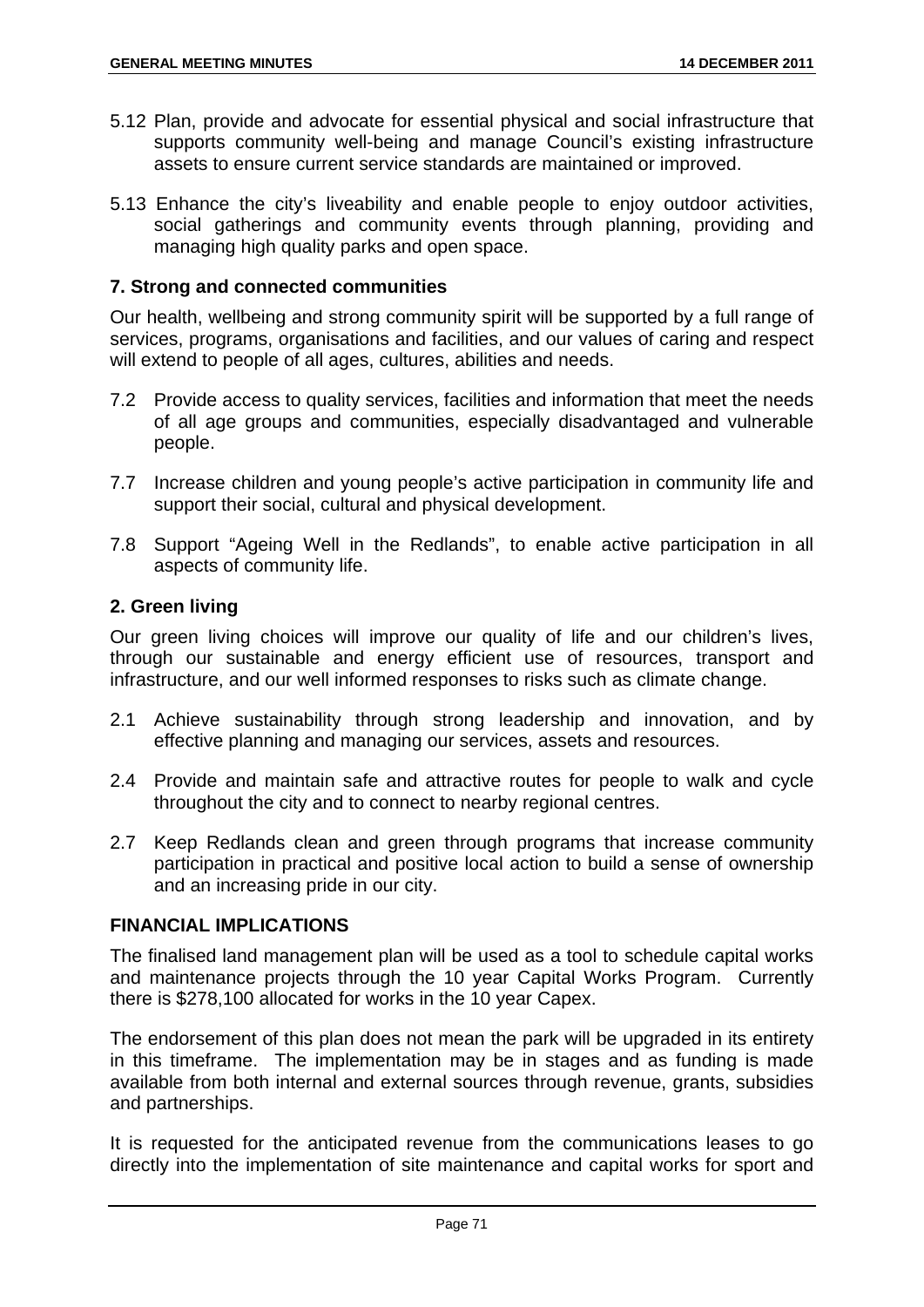recreation infrastructure. Council will actively seek partnerships and external funding to contribute to the delivery of the plan.

# **PLANNING SCHEME IMPLICATIONS**

The City Planning & Environment Group was consulted and it is considered that the outcome of recommendations in this report will not require any amendments to the Redlands Planning Scheme.

# **CONSULTATION**

Consultation involved interviews, site analysis, intercept surveys, surveys with residents and onsite focus group meetings with both internal and external stakeholders. Several presentations and a workshop were also made through the Coochiemudlo Island Progress Association.

This information was directly translated in the draft master plans and further rounds of public engagement and consultation with stakeholders, residents and user groups was undertaken. The information gathered throughout this process enabled the master plans to be refined, prior to presenting them to Council for final endorsement.

# **Further consultation was also been conducted with:**

- Elected Council Representatives
- Manager Property Services
- Principal Adviser Land Use Planning
- Principal Adviser Open Space Planning
- Senior Advisers Natural Environment Team
- Senior Adviser Waste Planning
- Senior Adviser Parks and Conservation

# **OPTIONS**

# **PREFERRED**

That Council resolve to:

- 1. Support the proposed boundaries for community leases:
	- Community Workshop;
	- Emergency Services Shed; and
	- Coochiemudlo Recreation Club:
- 2. Provide in principle support for the proposed boundaries for future communications lease areas subject to development approvals;
- 3. Support the allocation of any future revenue from the communications leases to go directly into the site for maintenance and capital works of sport and recreation infrastructure; and
- 4. Support the adoption of the Land Management Plan for planning purposes.

# **ALTERNATIVE**

Seek additional information in support of the adoption of the Laurie Burns Sportsfields Land Management Plan.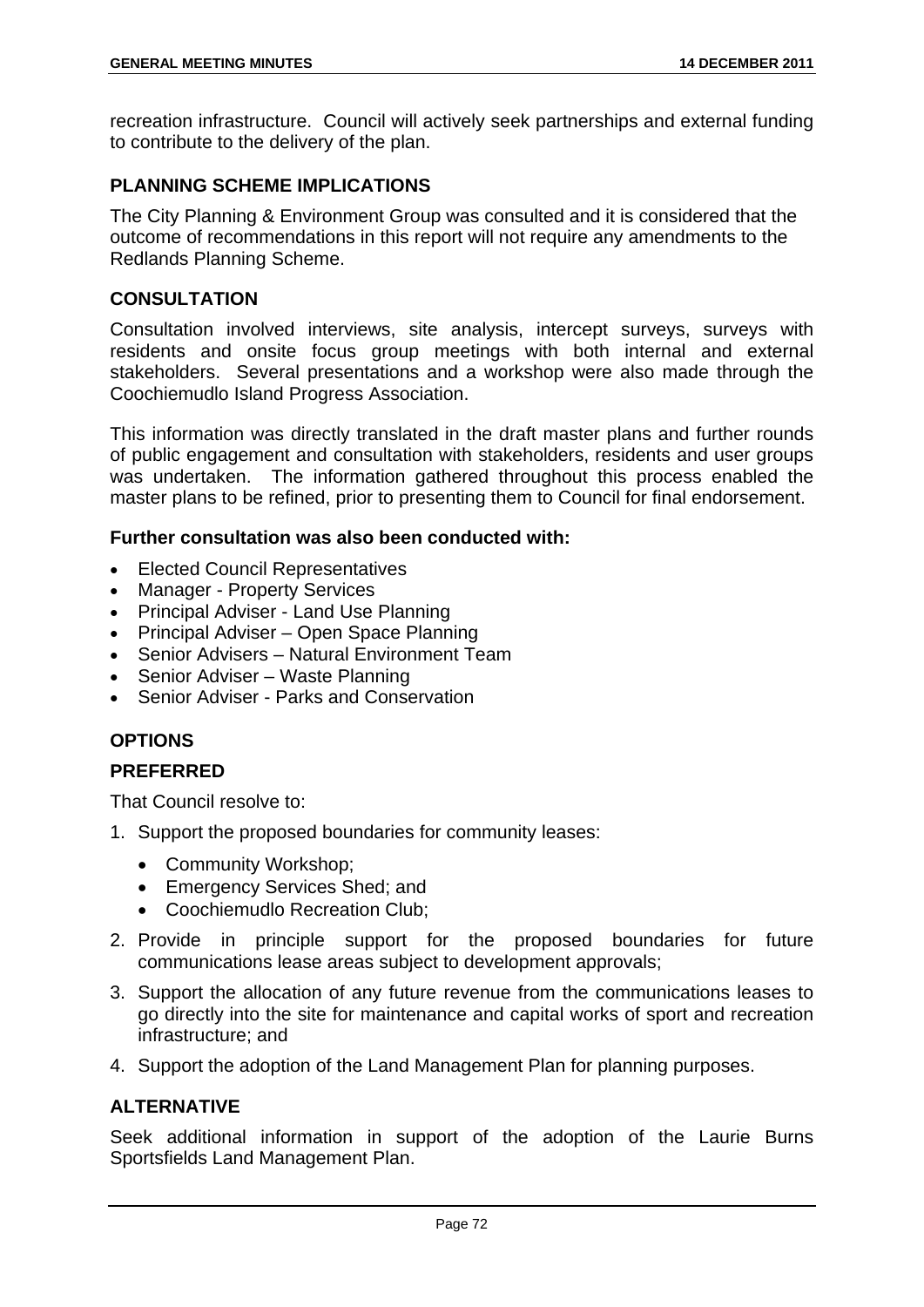#### **OFFICER'S/COMMITTEE RECOMMENDATION/ COUNCIL RESOLUTION**

| Moved by:    | <b>Cr T Bowler</b>  |
|--------------|---------------------|
| Seconded by: | <b>Cr M Elliott</b> |

**That Council resolve to:** 

- **1. Support the proposed boundaries for community leases:** 
	- **a. Community Workshop;**
	- **b. Emergency Services Shed; and**
	- **c. Coochiemudlo Recreation Club;**
- **2. Provide in principle support for the proposed boundaries for future communications lease areas subject to development approvals;**
- **3. Support the allocation of any future revenue from the communications leases to go directly into the site for maintenance and capital works of sport and recreation infrastructure; and**
- **4. Support the adoption of the Land Management Plan for planning purposes.**

**CARRIED** (en-bloc)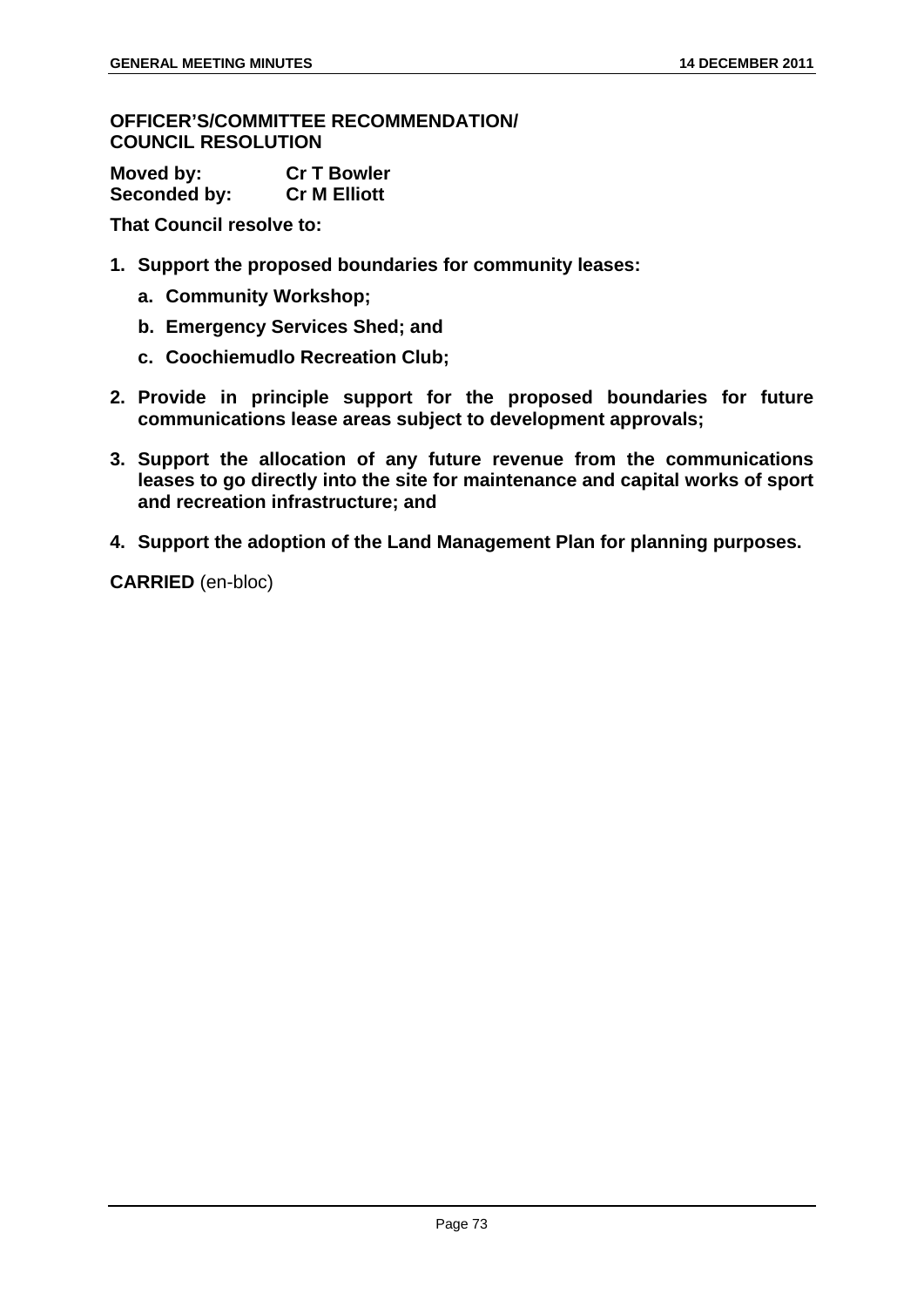# **15.2 GOVERNANCE 15.2.1 PUBLIC TOILETS STRATEGIC REVIEW Dataworks Filename: CS Planning - Public Amenities Attachments: At Your Convenience, The Toilet Paper: A Strategic Review of Public Toilets in the Redlands Draft Public Toilet Provision Policy – POL-3122 Responsible Officer: Nick Clarke General Manager Governance Author: Roberta Bonnin Group Manager Community Futures**

### **EXECUTIVE SUMMARY**

Council is responsible for 96 public toilets in the Redlands including those in caravan and holiday parks. The strategic review of public toilets in the Redlands covers 74 public toilets across the mainland, North Stradbroke Island and the Southern Moreton Bay Islands. This review was prompted in part by the State Government's requirement under the *Local Government Act 2009* for councils to develop higher level asset management plans, specifying roles and standards for their assets.

The strategic review set out to gain a clear understanding of the current provision of public toilets in the Redlands and included an audit of the availability and standards of Council's public toilets mapped in catchments across the city, their financial performance and their energy efficiency and the environmental impacts.

*At Your Convenience, The Toilet Paper: A Strategic Review of Public Toilets in the Redlands,* which includes the Strategic Development Plan for Public Toilets (Attachment 1), has informed the development of the Public Toilets Provision Policy (Attachment 2). Actions will be undertaken to support the planning, design, management and maintenance of existing, new and upgraded public toilets with input into development of Council's Advanced Buildings Asset and Services Management Plan to be completed in 2012-13.

### **PURPOSE**

To seek Council adoption of the Public Toilets Provision Policy and to seek Council endorsement of *At Your Convenience, The Toilet Paper: A Strategic Review of Public Toilets in the Redlands* which includes the Strategic Development Plan for Public Toilets in the Redlands.

#### **BACKGROUND**

This strategic review of Council's public toilets was prompted in part by the *Local Government Act 2009 and Regulations*, particularly sections relating to preparation of long-term asset management plans and strategies to ensure the sustainable management of assets, and the requirement for local governments to consider the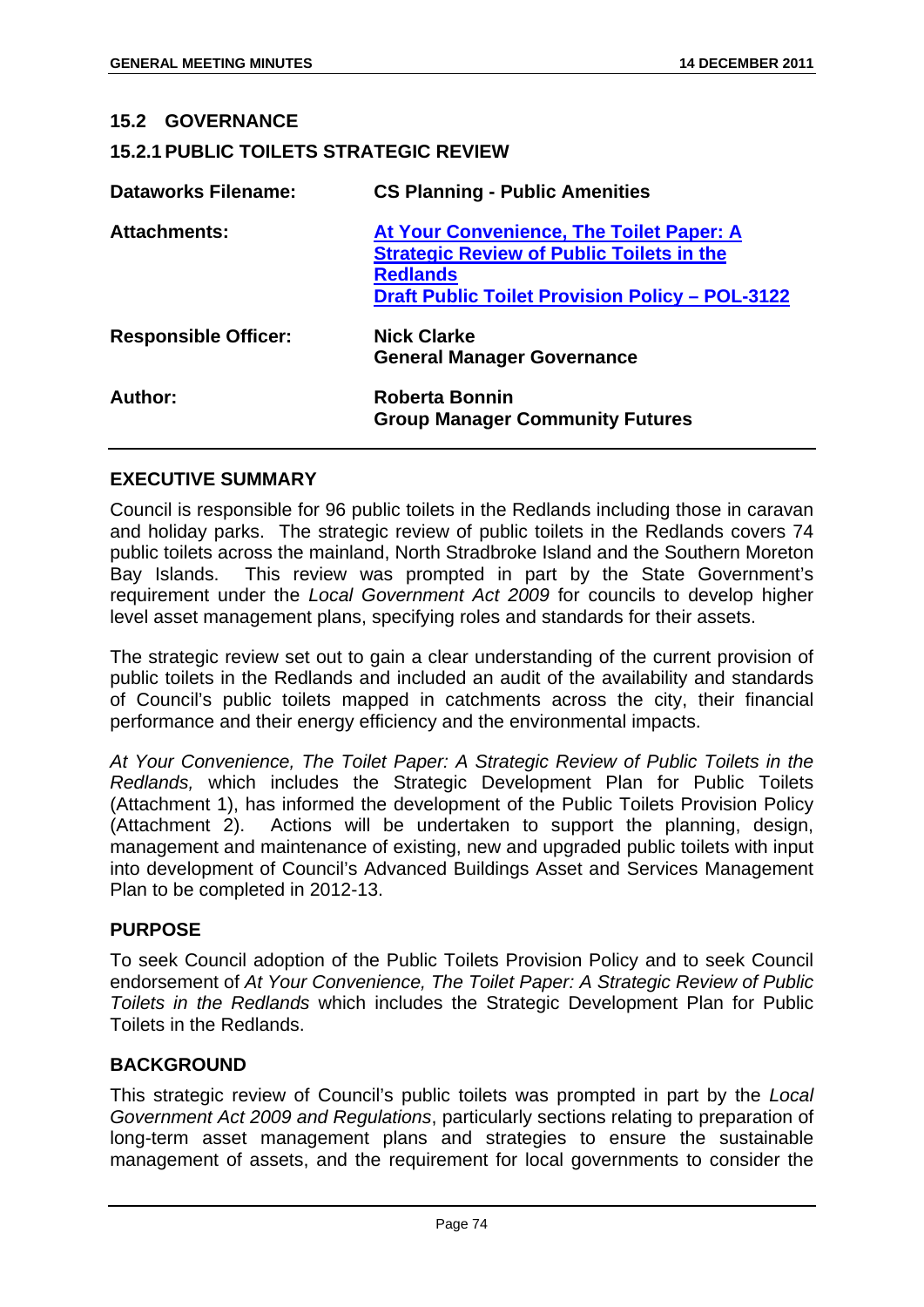whole-of-life costings of assets for long term financial management planning and budgets.

Council has embarked on a program of strategic reviews for social infrastructure, beginning with Strategic Development Plan for Community Facilities – Community Halls in 2010. After the review of public toilets is completed, a review of leased buildings is planned. These reviews aim to look at facilities and associated services that are currently managed by different parts of Council, to identify potential efficiencies and improvements in planning and delivery and to ensure Council's planning, investment and operation of community facilities are targeted most effectively to meet changing community needs.

The Community Facilities Review – Amenities (now called Public Toilets) was approved In Council's 2010/11 Operational Plan under Wise Planning and Design, 5C Managing Community Assets and funded through the annual budget process to achieve the following:

*An assessment of current use and future needs and options for renewal of existing facilities, disposal of redundant facilities, requirements for new facilities in the short, mid and long term. Options for community business partnerships will also be explored.* 

# **ISSUES**

Public amenities are critical enablers for many activities and many people in the Redlands. Examples include:

- recreation use of parks and outdoor areas and water based recreation mean people need to use a toilet and other facilities (eg drinking water) at some point
- exercise joggers, walkers and bike riders are frequent users of public toilets, as are people playing sport
- tourism visitors to the Bay or the islands are far from their home toilets
- place making toilet facilities are part of the infrastructure that make people feel welcome, catered for and proud of a place
- work many workers are mobile. Couriers, taxi drivers and sales people often need to use public toilets
- commuting and transport travelling is a common time when people need to use public toilets
- homelessness for many homeless people, public facilities are their only option for toilets, showers and change rooms
- hygiene and sanitation public facilities provide an alternative to use of streets, footpaths, bus stops or parks for toilet breaks.

The Strategic Review of Public Amenities was informed by the following investigations and reports which were undertaken by Council officers and consultants: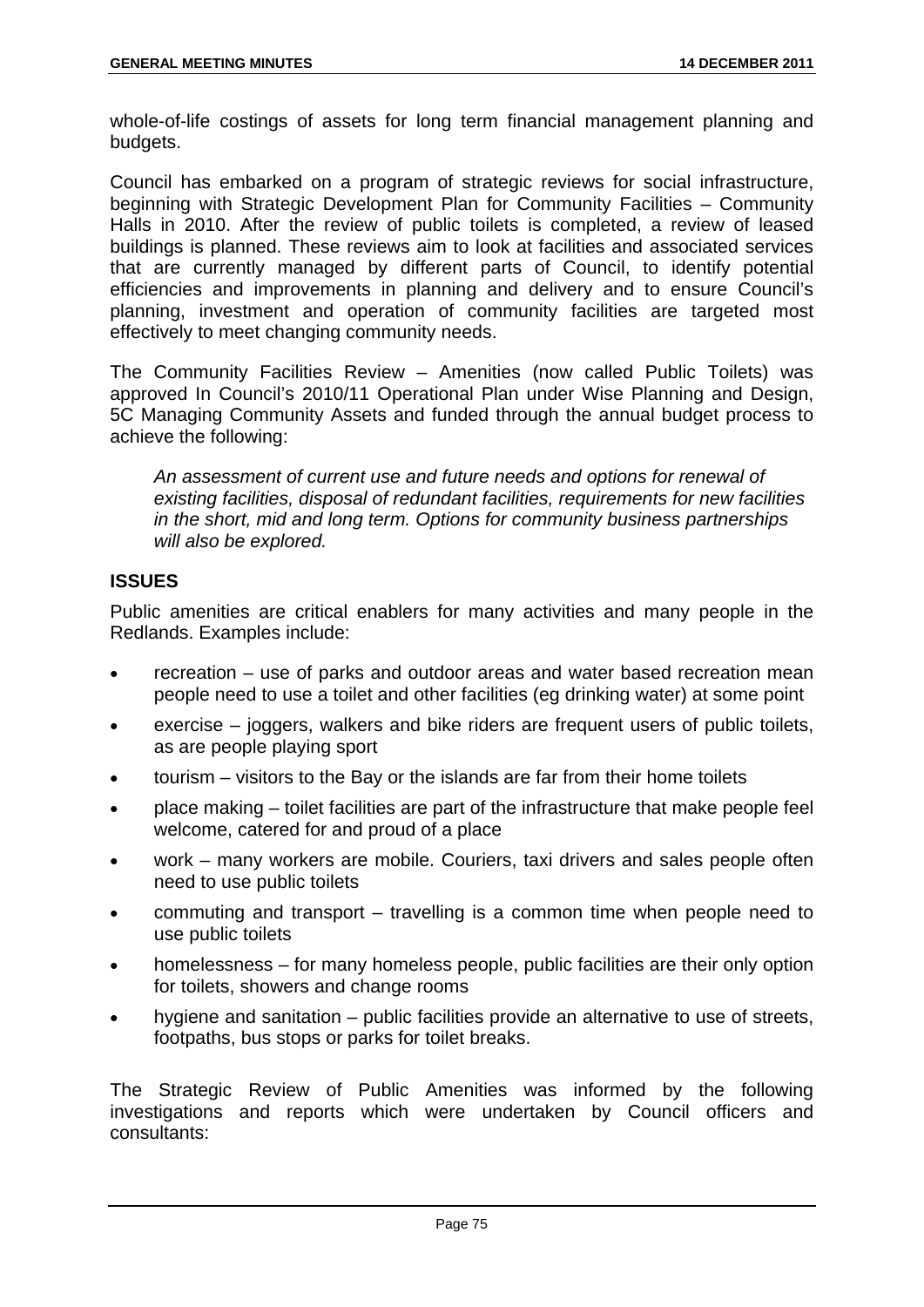- building condition/ planning and operational priorities (Asset and Services Management Plan)
- safety and access audits
- strategic assessments
- literature and practice review
- collection of public toilet data and analysis of each Redland catchment (aligned with Social Infrastructure Strategy and the draft Redland Open Space Strategy currently in development)
- identification and review of a number of case study sites
- stakeholder and community engagement
- review of previous consultations including parks master planning and community satisfaction surveys
- green building performance report (Aecom)
- asset management and financial advice (Morrison Low)
- summary review report and strategic development plan (99 Consulting).

Major findings of the strategic review are outlined below:

- public toilet provision in the Redlands is currently somewhat under-provided based on national benchmarking and Council's own standards (for example less than 50% of Council's regional and district parks currently include toilet facilities)
- Council's maintenance and operational spending on toilets is relatively high, reflecting moves in recent years to rectify past under-spending
- community satisfaction with public toilets in the Redlands is relatively high
- many of Council's existing public toilets rate poorly for safety, amenity or disability access
- older style facilities are perceived as unattractive, unsafe and unclean. More recent facilities, while better-regarded by the public, have had issues with materials that cannot withstand coastal conditions
- Council currently does not specify energy and environmental performance requirements beyond applicable regulations and standards however environmental impact improvements in water and energy use would also reduce costs and increase safety, aesthetics and usability
- The average cost of operating and maintaining a public toilet is \$12,878 per year with individual asset costs affected by usage, security and location. Total operating costs in 2010/11 were \$ 953,000. The cleaning operating costs include daily scheduled clean and a volume of event cleans and call-out cleans.
- There is a shortfall in Council funds for renewal of ageing toilets and construction of new toilets while opportunities exist for sharing responsibilities and costs with commercial parties who derive benefit from public facilities.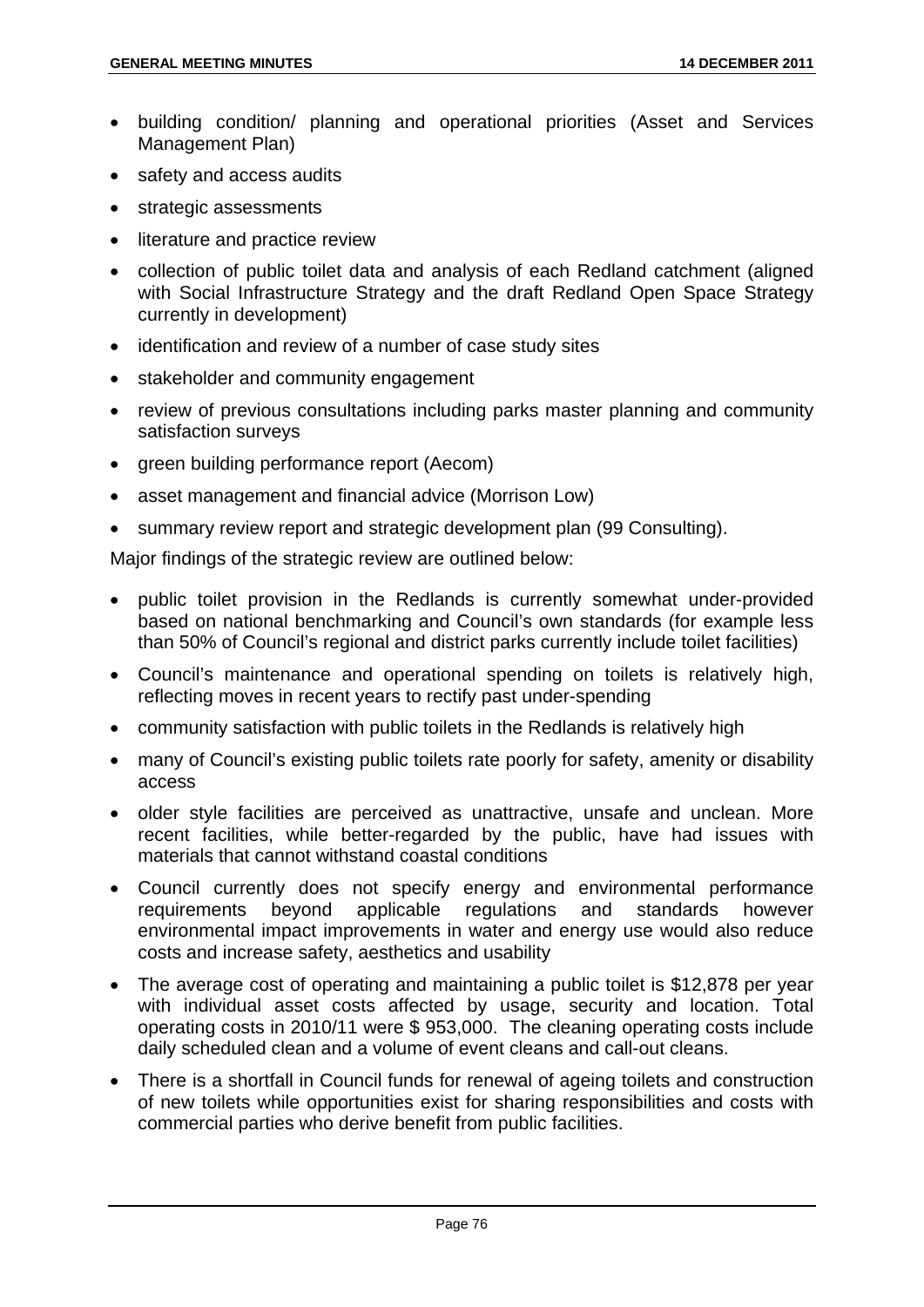# **Strategic Development Plan for Public Toilets – Desired Outcomes**

Based on the research and consultation documented in the reports above, a set of six desired outcomes for public toilets provision have been developed:

- Public toilets where they are needed, when they are needed
- Public toilets that are fit for place, purpose and people
- Public toilets that are clean, safe and accessible
- Public toilets that are easy to find
- Public toilets and services at reasonable cost to Council
- Public toilets that minimise environmental impact.

An implementation plan arising from the Strategic Development Plan outlines fifteen actions to achieve the desired outcomes listed above with another three actions to improve coordination and delivery of the plan.

The development and adoption of the Public Toilet Policy POL-3122 is the first of these actions. The policy will guide Council's continuous improvement in the planning, design, management and provision of public access to toilets in the Redlands to ensure that these facilities best meet current and future community need, and operate in accordance with Council's asset management responsibilities.

# **RELATIONSHIP TO CORPORATE PLAN**

#### **2. Green living**

- 2.1 Achieve sustainability through strong leadership and innovation, and by effective planning and managing our services, assets and resources
- 2.4 Provide and maintain safe and attractive routes for people to walk and cycle throughout the city and to connect to nearby regional centres
- 2.6 Conserve energy and water, improve efficiency and reduce greenhouse gas emissions resulting from Council's energy consumption

#### **5. Wise planning and design**

- 5.6 Manage the built environment in a way that creates accessible and user friendly spaces and maintains our local character and identity, ensuring all new developments use high quality design that reflects our sub-tropical climate, promotes health, community harmony and wellbeing
- 5.11 Provide for 'place making' throughout the city through creative and inclusive master planning, local area planning, public art and heritage planning and precinct character planning processes to manage development at a local level.
- 5.12 Plan, provide and advocate for essential physical and social infrastructure that supports community well-being and manage Council's existing infrastructure assets to ensure current service standards are maintained or improved
- 5.13 Enhance the city's liveability and enable people to enjoy outdoor activities, social gatherings and community events through planning, providing and managing high quality parks and open spaces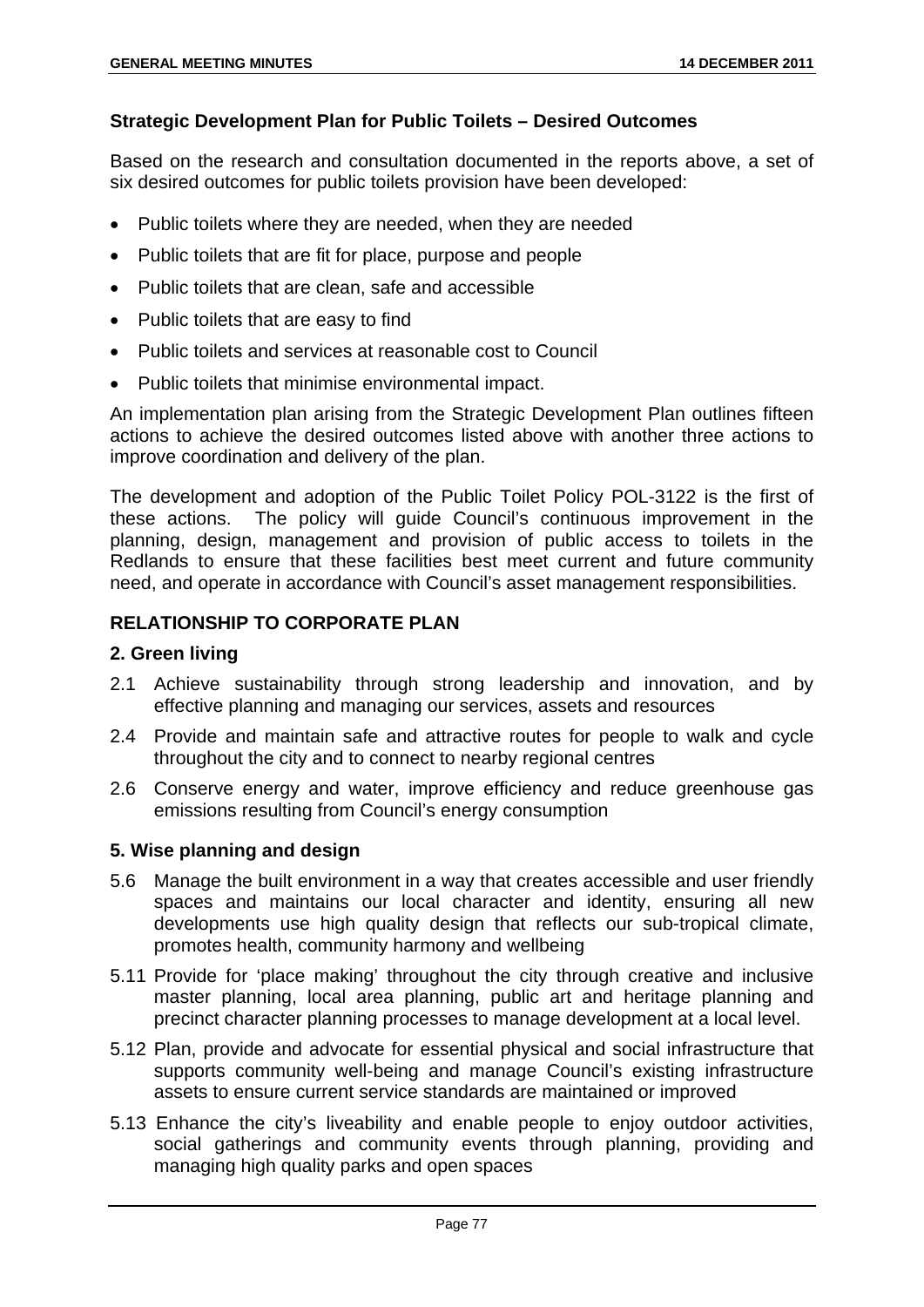### **7. Strong and connected communities**

- 7.2 Provide access to quality services, facilities and information that meet the needs of all age groups and communities, especially disadvantaged and vulnerable people.
- 7.5 Increase the physical activity participation of residents and deliver programs and incentives that strengthen opportunities for sport and recreation
- 7.7 Increase children and young people's active participation in community life and support their social, cultural and physical development
- 7.8 Support "Ageing Well in the Redlands", to enable active participation in all aspects of community life

### **8. Inclusive and ethical governance**

8.3 Establish and maintain effective partnerships with local, regional and national organisations and governments to deliver the visions and goals of the community

### **FINANCIAL IMPLICATIONS**

There are no immediate financial implications for Council as a result of this report.

Of the eighteen actions contained in the Strategic Development Plan, twelve actions will be undertaken by staff resources within short, medium and long term time frames. Some actions may involve reprioritisation of existing maintenance and capital budgets. Two medium term projects involve budget bids for disability access improvements and signage. Three actions are intended to reduce costs by exploring public access to private facilities, external sources of funding for capital or upgrades and potential for public/commercial partnerships.

# **PLANNING SCHEME IMPLICATIONS**

The City Planning & Environment Group was consulted and it is considered that the outcome of recommendations in this report will not require any amendments to the Redlands Planning Scheme.

# **CONSULTATION**

Community engagement for this project included:

- interviews with Councillors and the Mayor
- targeted consultations with representatives of user groups, including people with disabilities, seniors, families and young people.
- an online survey promoted to Council's Online Feedback Network and via Council networks.

An internal steering group was established comprising officers from:

 Open Space Planning, Facilities Services Unit, Community and Social Planning, Infrastructure Planning Group, Operations and Maintenance and Financial Services.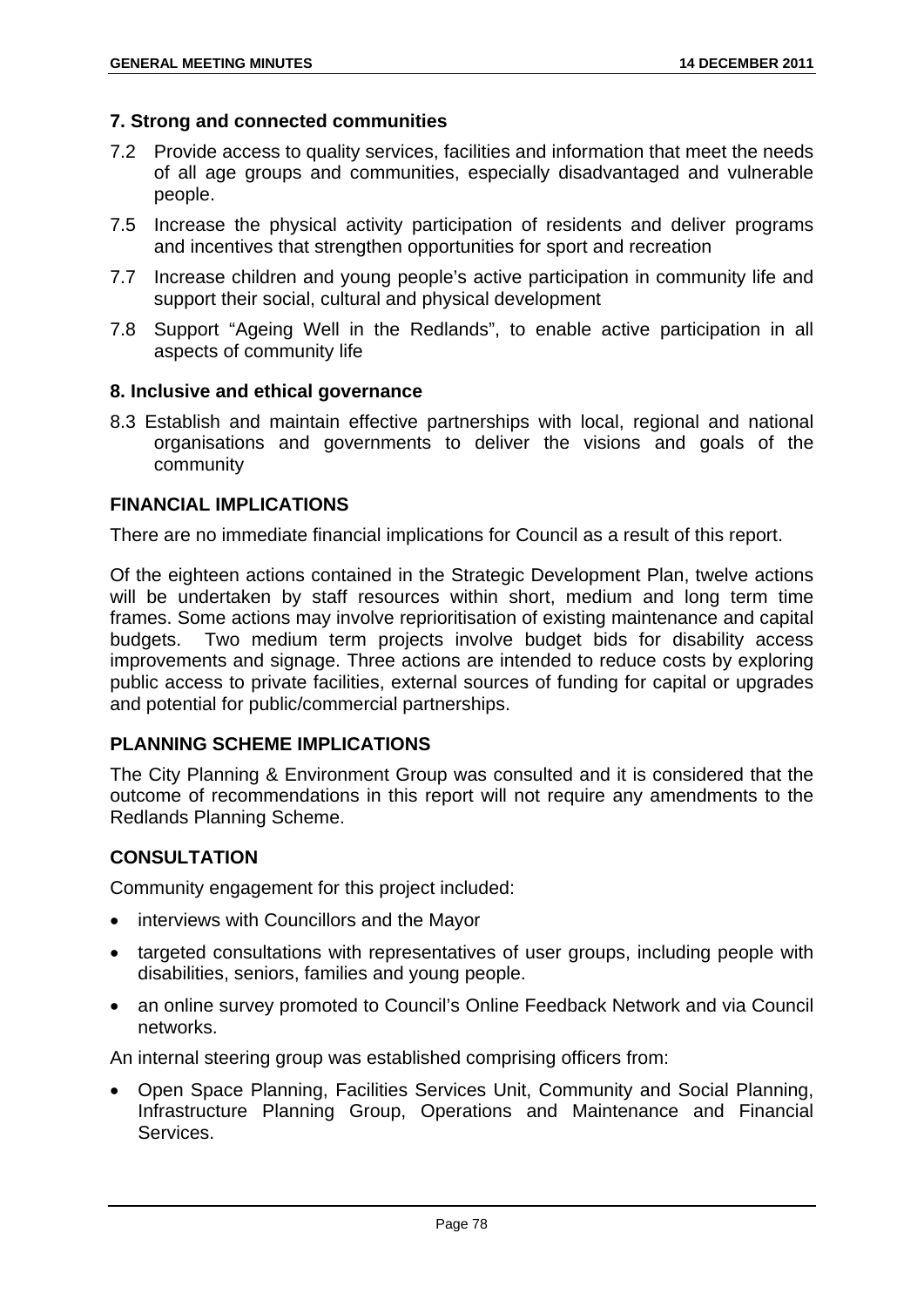# **OPTIONS**

# **PREFERRED**

That Council resolve to:

- 1. Adopt of the Public Toilets Provision Policy POL-3122; and
- 2. To endorse *At Your Convenience, The Toilet Paper: A Strategic Review of Public Toilets in the Redlands* for planning purposes

# **ALTERNATIVE**

That further research is undertaken as directed by Council for consideration at a future date.

# **OFFICER'S/COMMITTEE RECOMMENDATION/ COUNCIL RESOLUTION**

**Moved by: Cr T Bowler Seconded by: Cr M Elliott** 

**That Council resolve to:** 

- **1. Adopt the Public Toilets Provision Policy, POL-3122; and**
- **2. Endorse** *At Your Convenience, The Toilet Paper: A Strategic Review of Public Toilets in the Redlands* **for planning purposes.**

**CARRIED** (en-bloc)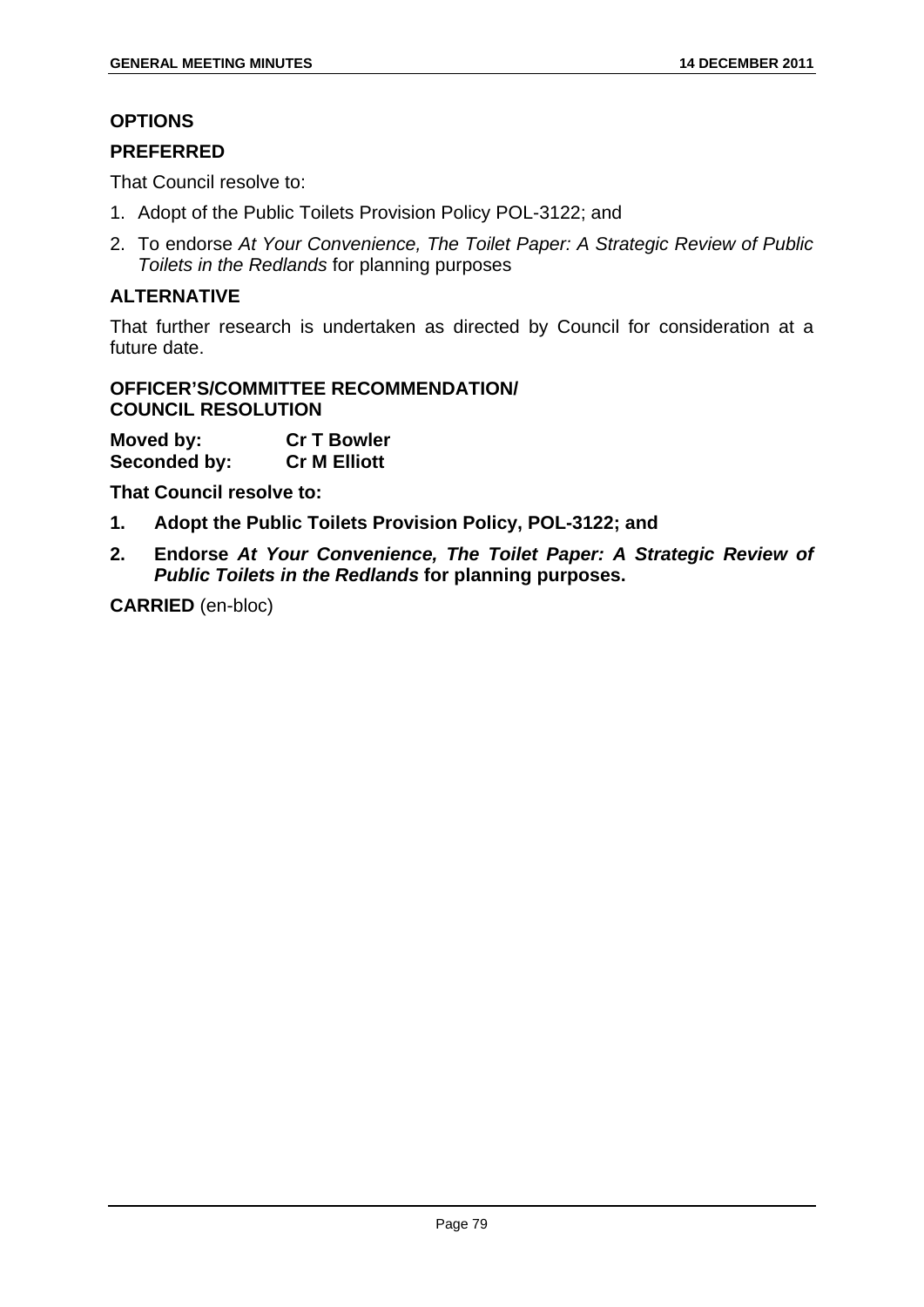# **DECLARATION OF CONFLICT OF INTEREST**

Cr Ogilvie declared a conflict of interest, or a perceived conflict of interest in the following item stating that he rented a house in that area and it is possible that he may still be living in that house and that any development may affect his residential amenity. Cr Ogilvie remained in the room stating he would vote in the community interests. Cr Ogilvie voted in the affirmative.

### **15.3 CITY SERVICES**

#### **15.3.1 MASTER PLANNING & REDEVELOPMENT OPTIONS FOR TOONDAH HARBOUR**

| <b>Dataworks Filename:</b>  | <b>RTT PLANNING: Redevelopment of Toondah</b><br><b>Precinct</b>                                                                                                                                                                                                               |
|-----------------------------|--------------------------------------------------------------------------------------------------------------------------------------------------------------------------------------------------------------------------------------------------------------------------------|
| <b>Attachments:</b>         | <b>Attachment 1-Review of Reports on the Master</b><br><b>Planning &amp; Redevelopment Options for Toondah</b><br><b>Harbour</b><br><b>Attachment 2-Toondah Project Plan</b><br><b>Attachment 3-Economic Transition Presentation</b><br><b>Attachment 4-Council Resolution</b> |
| <b>Responsible Officer:</b> | <b>Murray Erbs</b><br><b>Group Manager, City Infrastructure</b>                                                                                                                                                                                                                |
| Author:                     | <b>Rodney Powell</b><br><b>Senior Adviser Infrastructure Project</b>                                                                                                                                                                                                           |

# **EXECUTIVE SUMMARY**

The Review of Reports on the Master Planning and Redevelopment Options for Toondah Harbour was presented to a Council Workshop on 9 November 2011. It was recommended at the workshop that this report be now submitted to the next Planning and Policy Committee and that the report be provided to the State Coordinator-General for the purpose of:

- 1. Undertaking further preliminary investigations to inform the harbour infrastructure concept design;
- 2. Consulting with key stakeholders, Council, Community and in State Government over viability, delivery and the management structure;
- 3. Completing a review of the harbour infrastructure concept design and viability;
- 4. Deciding on an approach to project delivery through a Project Plan process.

It was also noted at the workshop that a previous Council resolution from the General Meeting of 28 November 2007 Item 10.4.1 indicating preference for option 3A should be rescinded to allow for an unconstrained review of options.

# **PURPOSE**

The purpose of this report is to note the GHD Review of Reports on the Master Planning and Redevelopment Options for Toondah Harbour report and to endorse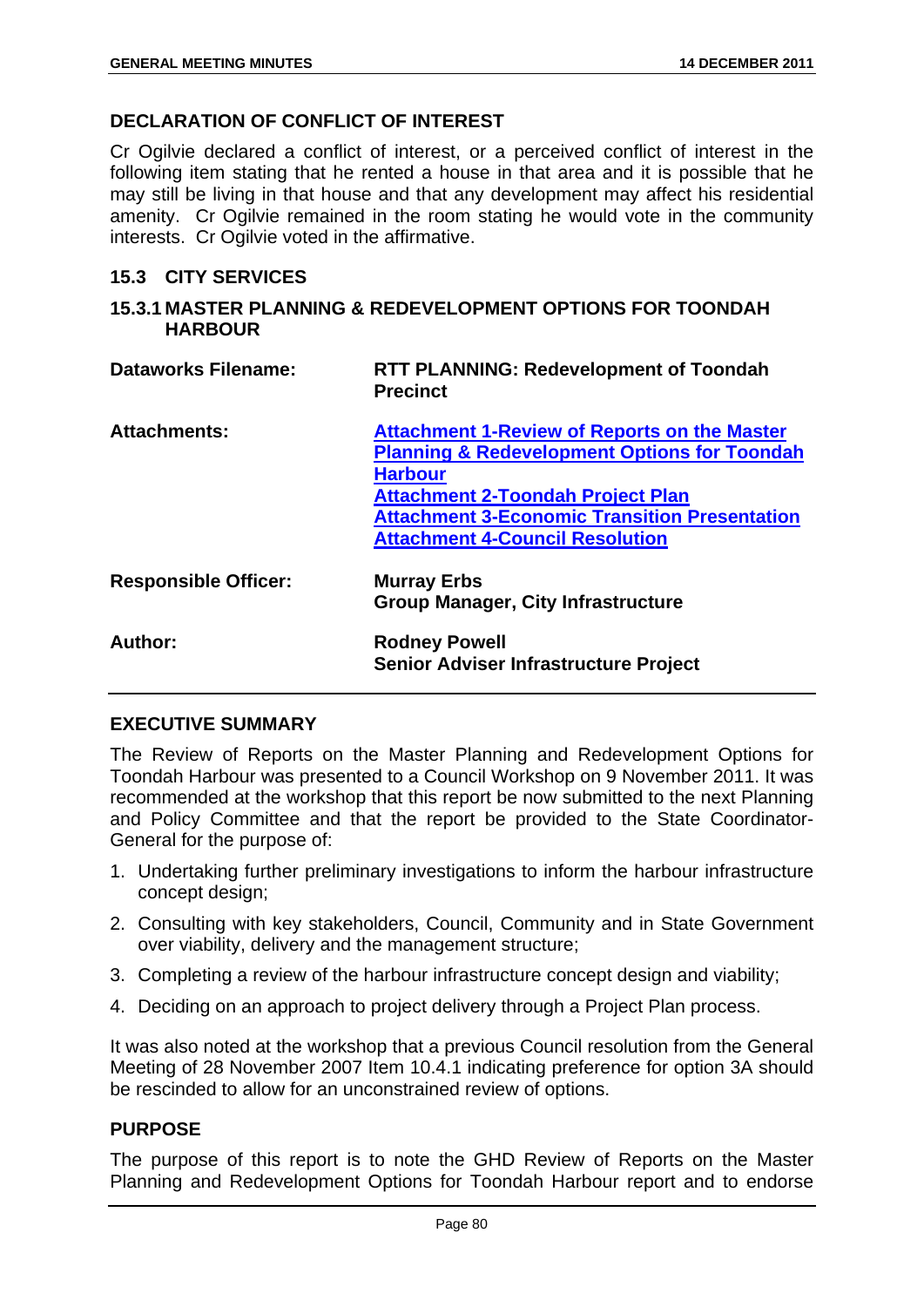the provision of this report to the State Coordinator-General for the purpose of undertaking the next steps of investigation, consultation, concept design, viability and project planning.

# **BACKGROUND**

On 28 November 2007 Council resolved as follows:

- *1. That the concept Option 3A as proposed in the "Toondah Harbour Master Planning and Redevelopment Option Study" and detailed more specifically in the "Toondah Harbour Draft Supplementary Report" be adopted as the preferred planning model for the redevelopment of the Toondah Harbour precinct; and*
- *2. That agreement with the State Government be sought on a workable delivery platform for the master planning of the Toondah Harbour land and marine precincts as outlined in confidential report in this matter from Manager Infrastructure Planning dated 30 October 2007*

To progress a workable delivery platform, GHD Pty Ltd [GHD] was engaged to conduct a review of reports on the Master Planning and Redevelopment Options for Toondah Harbour. GHD has reviewed the previous studies into the concept plan options for Toondah Harbour prepared by Ernst & Young (EY), Holland Project Services (HPS), Hassell and International Marina Consultants (IMC).

The purpose of this latest review was to test the feasibility and viability of the concept plan options and identify any information gaps that need to be addressed. The options were reviewed in broad terms, but with specific engineering, cost and financial viability work around the revised option identified by IMC ('IMC option'). The previous reports concluded that State Government policy supported change and development at Toondah Harbour given its status as an "Area of State Significance – Social and Economic" in the SEQ Coastal Management Plan. It is also noted that agreement would need to be reached between key stakeholders over the way forward, and with State Government in relation to a delivery model and structure.

GHD has identified the need for a number of technical investigations which will need to be undertaken before an optimal master plan can be developed. These investigations have been incorporated into a project plan by GHD to identify the best way forward to develop an optimal master plan.

Since the commissioning of this report the North Stradbroke Island Economic Transition Taskforce has come into being and there is now an opportunity to have the State Coordinator-General to undertake the next steps that include investigation, consultation with key stakeholders (including Council and the community), concept design, viability and project planning.

# **ISSUES**

This project is provided with the highest priority Project of all the projects that have been included into "Priority Projects for the Redlands" in "Redlands – to 2030 and Beyond". In this document it is recognised that State leadership will be required to drive, coordinate and fund a number of initiatives that have State responsibility including the North Stradbroke Island Transition Strategy which includes the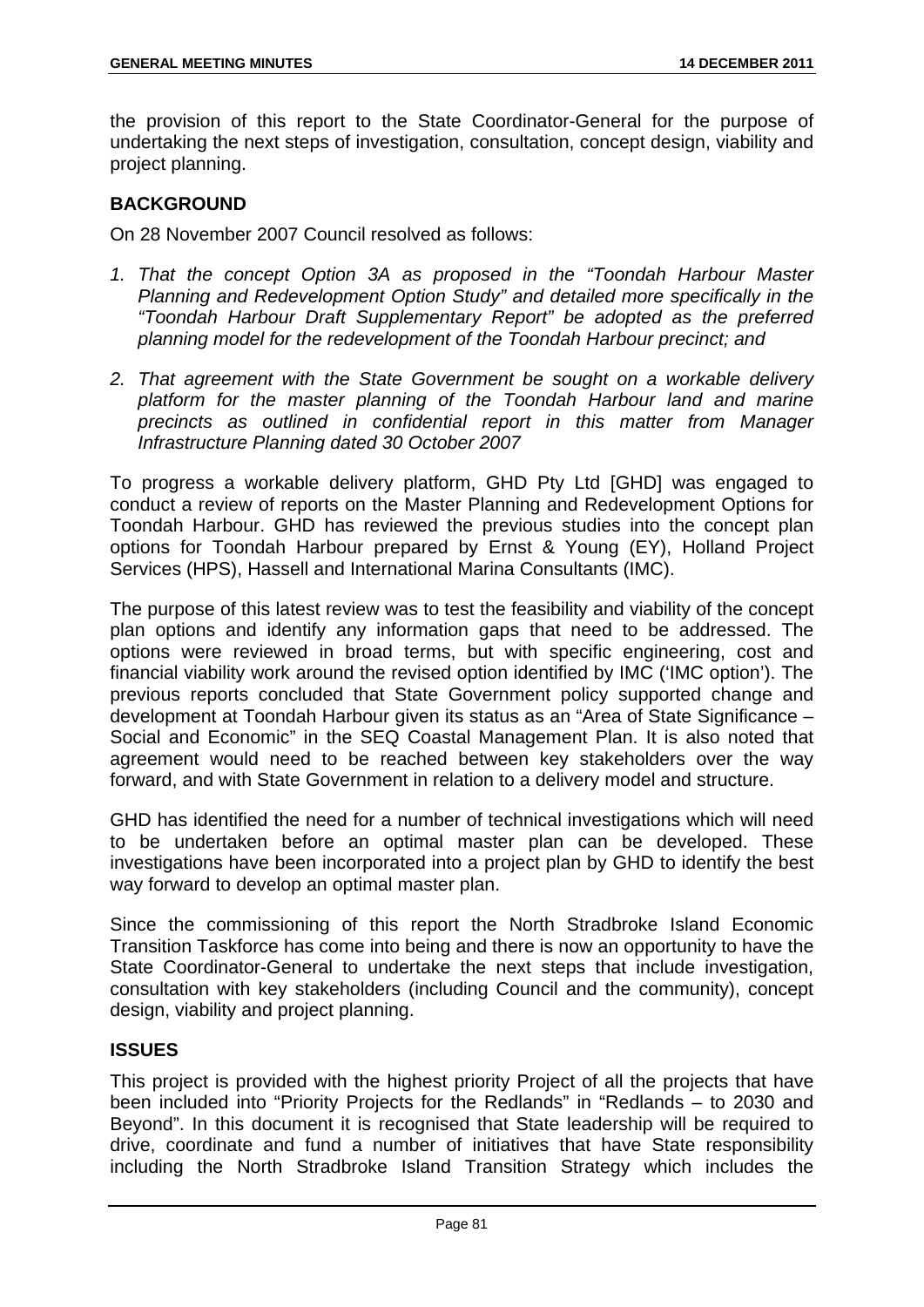Toondah Harbour Precinct. This recommendation would allow the State Coordinator-General to take carriage of the project and ensure a high level of key Council and community stakeholder engagement. Council's stake is also enhanced as the owner of freehold land within the Harbour precinct.

The advantage of the State Coordinator-General having carriage for this project is that under the State Development and Public Works Organisation Act 1971 (SDPWO Act), the Co-ordinator-General has wide-ranging powers to plan, deliver and coordinate large-scale infrastructure projects, while ensuring their environmental impacts are managed and can declare a project to be a significant project and coordinate the environmental impact assessment of the project. Under the SDPWO Act, the Coordinator-General can, for example:

- undertake or commission investigations, prepare plans, give directions and take any other measures the Coordinator-General thinks necessary or desirable to plan, build and regulate infrastructure developments for Queensland;
- establish a program of works;
- declare a project to be a significant project and coordinate the environmental impact assessment of the project;
- declare a project to be a prescribed project;
- declare state development areas and oversee development in these areas;
- recommend to the Minister and Governor in Council that the Coordinator-General, a local body or another person undertake works on behalf of the Coordinator-General;
- acquire land or easements for:
	- o authorised works
	- o works included in a program of works or approved development scheme
	- o works undertaken by a local body or a department of the state government
	- o state development areas
	- o an infrastructure facility of significance.

It is most desirable that the project be at least declared a significant project. A 'significant project' declaration does not imply government approval of, support for or commitment to the project in question.

Rather, it means the project requires a rigorous and comprehensive environmental impact assessment, involving whole-of-government coordination.

The declaration does not exempt the project proponent from the need to:

- obtain necessary development approvals
- comply with relevant planning and environment laws and planning instruments.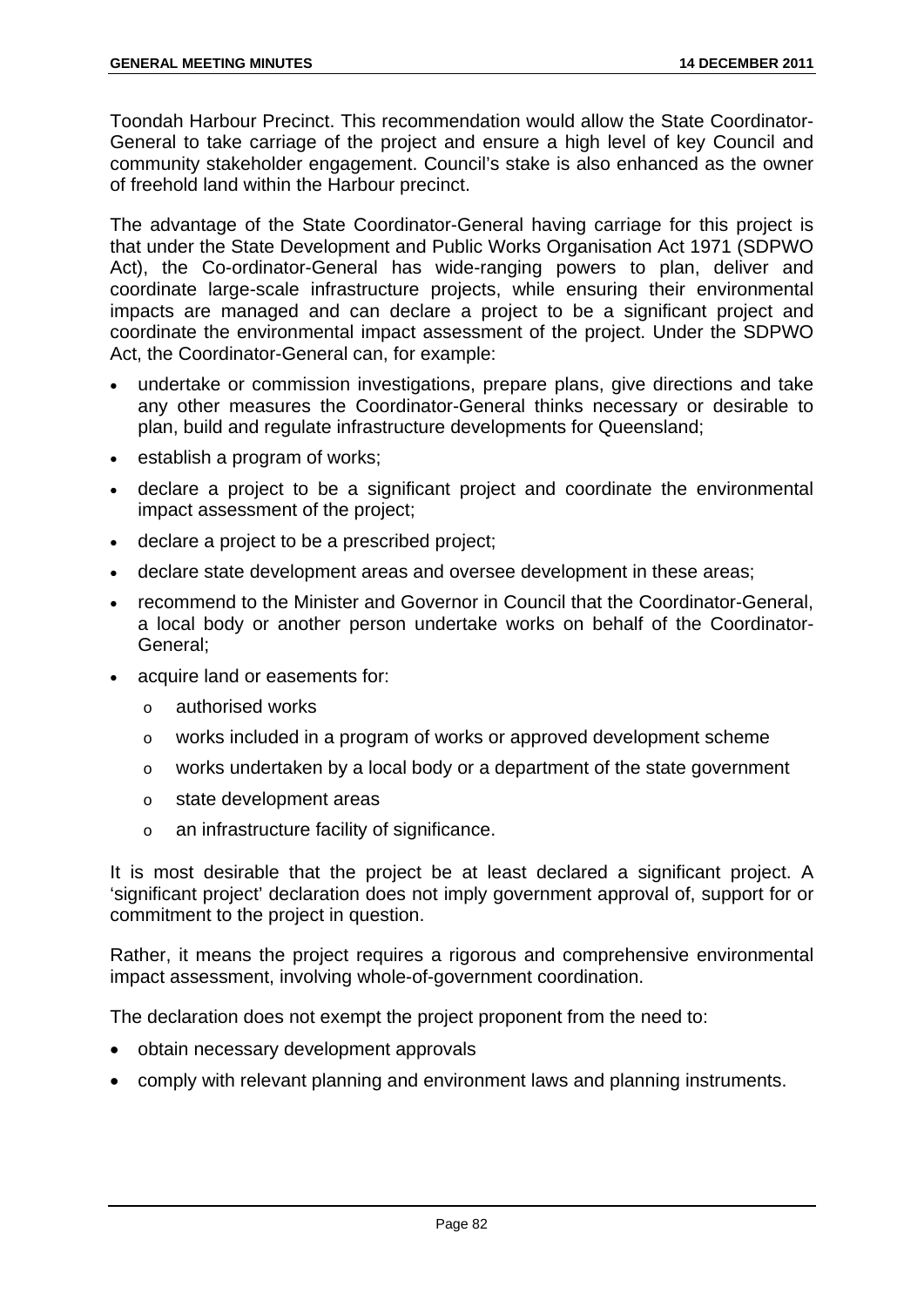# **RELATIONSHIP TO CORPORATE PLAN**

#### **3. Embracing the bay**

The benefits of the unique ecosystems, visual beauty, spiritual nourishment and coastal lifestyle provided by the islands, beaches, foreshores and water catchments of Moreton Bay will be valued, protected and celebrated.

3.1 Address the social, cultural and economic needs of island communities by partnering with residents and other tiers of government to deliver infrastructure, facilities and services.

# **5. Wise planning and design**

We will carefully manage population pressures and use land sustainably while advocating and taking steps to determine limits of growth and carrying capacity on a local and national basis, recognising environmental sensitivities and the distinctive character, heritage and atmosphere of local communities. A well-planned network of urban, rural and bushland areas and responsive infrastructure and transport systems will support strong, healthy communities.

5.8 Plan and advocate to connect the city's communities with improved public transport including a road, ferry, cycling and walking network that provides safe and efficient movement within the city and the region and supports physical activity; and promote efficient and environmentally responsible private transport

# **FINANCIAL IMPLICATIONS**

There are no financial implications.

# **PLANNING SCHEME IMPLICATIONS**

The City Planning & Environment Group was consulted and it is considered that the outcome of recommendations in this report will result in some future amendments to the Redlands Planning Scheme. Any changes will be the subject of future reports to Council.

# **CONSULTATION**

Councillors and ELG have been consulted at a Council workshop 9 November 2011.

# **OPTIONS**

# **PREFERRED**

That Council resolve to:

- 1. Note the Draft Review of Reports on the Master Planning and Redevelopment Options for Toondah Harbour prepared by GHD;
- 2. Rescind the Council Resolution from the General Meeting 28 November 2007 Item 10.4.1 giving preference to Option 3A planning model for the redevelopment of the Toondah Harbour precinct to allow an unconstrained review of all viable options; and
- 3. Provide the Draft Review of Reports on the Master Planning and Redevelopment Options for Toondah Harbour prepared by GHD and supporting reports to the State Coordinator-General for the purpose of: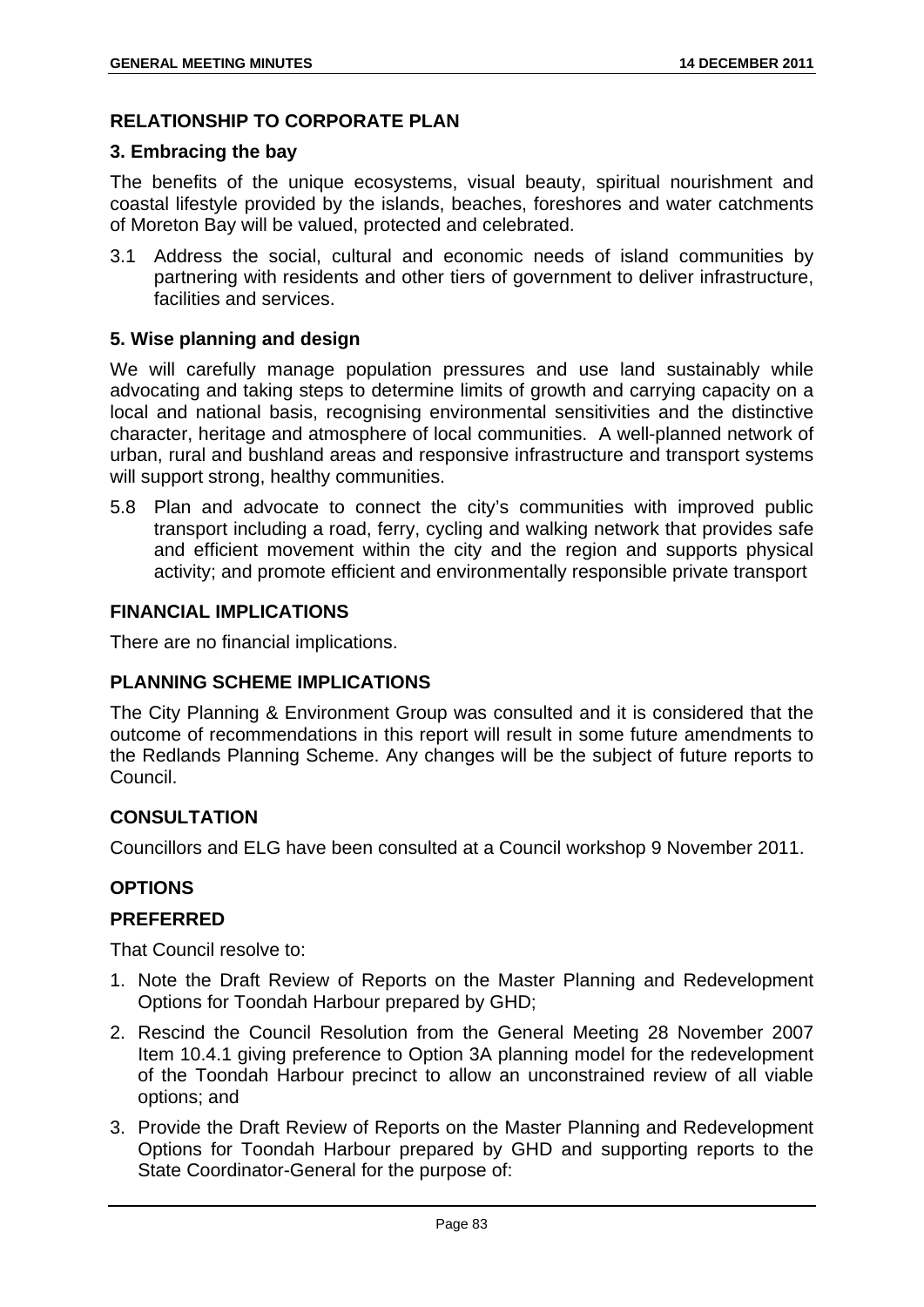- a. Undertaking further preliminary investigations to inform the harbour infrastructure concept design;
- b. Consulting with key stakeholders, Council, Community and in State Government over viability, delivery and the management structure;
- c. Completing a review of the harbour infrastructure concept design and viability; and
- d. Deciding on an approach to project delivery through a Project Plan Process.

# **ALTERNATIVE**

None considered

# **OFFICER'S RECOMMENDATION**

That Council resolve to:

- 1. Note the Draft Review of Reports on the Master Planning and Redevelopment Options for Toondah Harbour prepared by GHD;
- 2. Rescind the Council Resolution from the General Meeting 28 November 2007 Item 10.4.1 giving preference to Option 3A planning model for the redevelopment of the Toondah Harbour precinct to allow an unconstrained review of all viable options; and
- 3. Provide the Draft Review of Reports on the Master Planning and Redevelopment Options for Toondah Harbour prepared by GHD and supporting reports to the State Coordinator-General for the purpose of:
	- a. Undertaking further preliminary investigations to inform the harbour infrastructure concept design;
	- b. Consulting with key stakeholders, Council, Community and in State Government over viability, delivery and the management structure;
	- c. Completing a review of the harbour infrastructure concept design and viability; and
	- d. Deciding on an approach to project delivery through a Project Plan Process.

#### **COMMITTEE RECOMMENDATION/ COUNCIL RESOLUTION**

| Moved by:    | <b>Cr C Ogilvie</b> |
|--------------|---------------------|
| Seconded by: | <b>Cr W Boglary</b> |

**That Council resolve to:** 

- **1. Note the Draft Review of Reports on the Master Planning and Redevelopment Options for Toondah Harbour prepared by GHD;**
- **2. Rescind the Council Resolution from the General Meeting 28 November 2007 Item 10.4.1 giving preference to Option 3A planning model for the redevelopment of the Toondah Harbour precinct to allow an unconstrained review of all viable options;**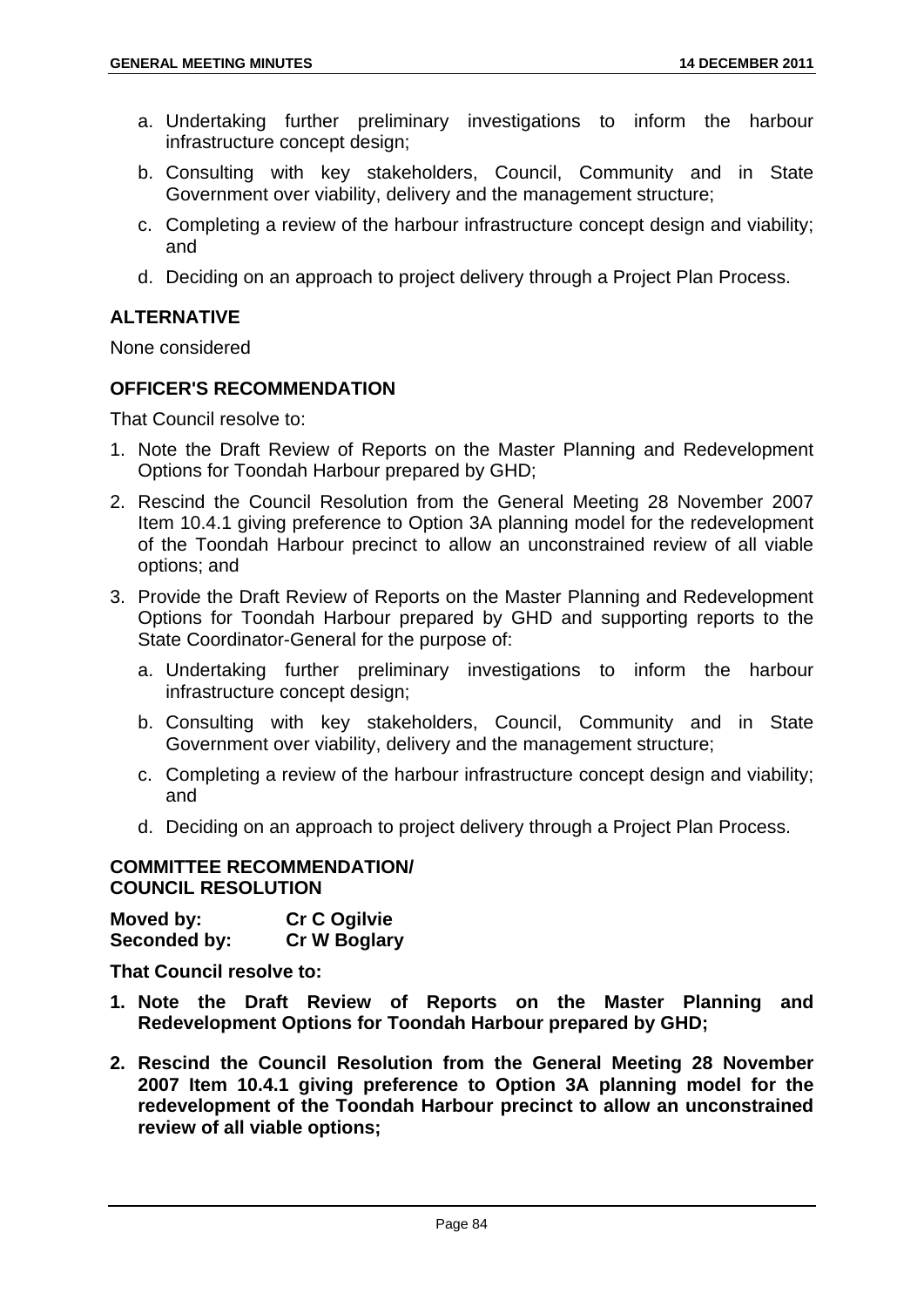- **3. Provide the Draft Review of Reports on the Master Planning and Redevelopment Options for Toondah Harbour prepared by GHD and supporting reports to the State Coordinator-General for the purpose of:** 
	- **a. Undertaking further preliminary investigations to inform the harbour infrastructure concept design;**
	- **b. Consulting with key stakeholders, Council, Community and in State Government over concepts, viability, delivery and the potential management structure;**
	- **c. Completing a review of the harbour infrastructure concept design and viability; and**
	- **d. Deciding on an approach to project delivery through a Project Plan Process;**
- **4. That the Coordinator-General be alerted to the need for community engagement in the development of the original concepts; and**
- **5. That follow-up with the current opposition parties regarding their support for state involvement be undertaken.**

# **CARRIED**

DIVISION

FOR: Crs Burns, Reimers, Murray, Elliott, Bowler, Williams, Townsend, Henry, Ogilvie, Boglary and Hobson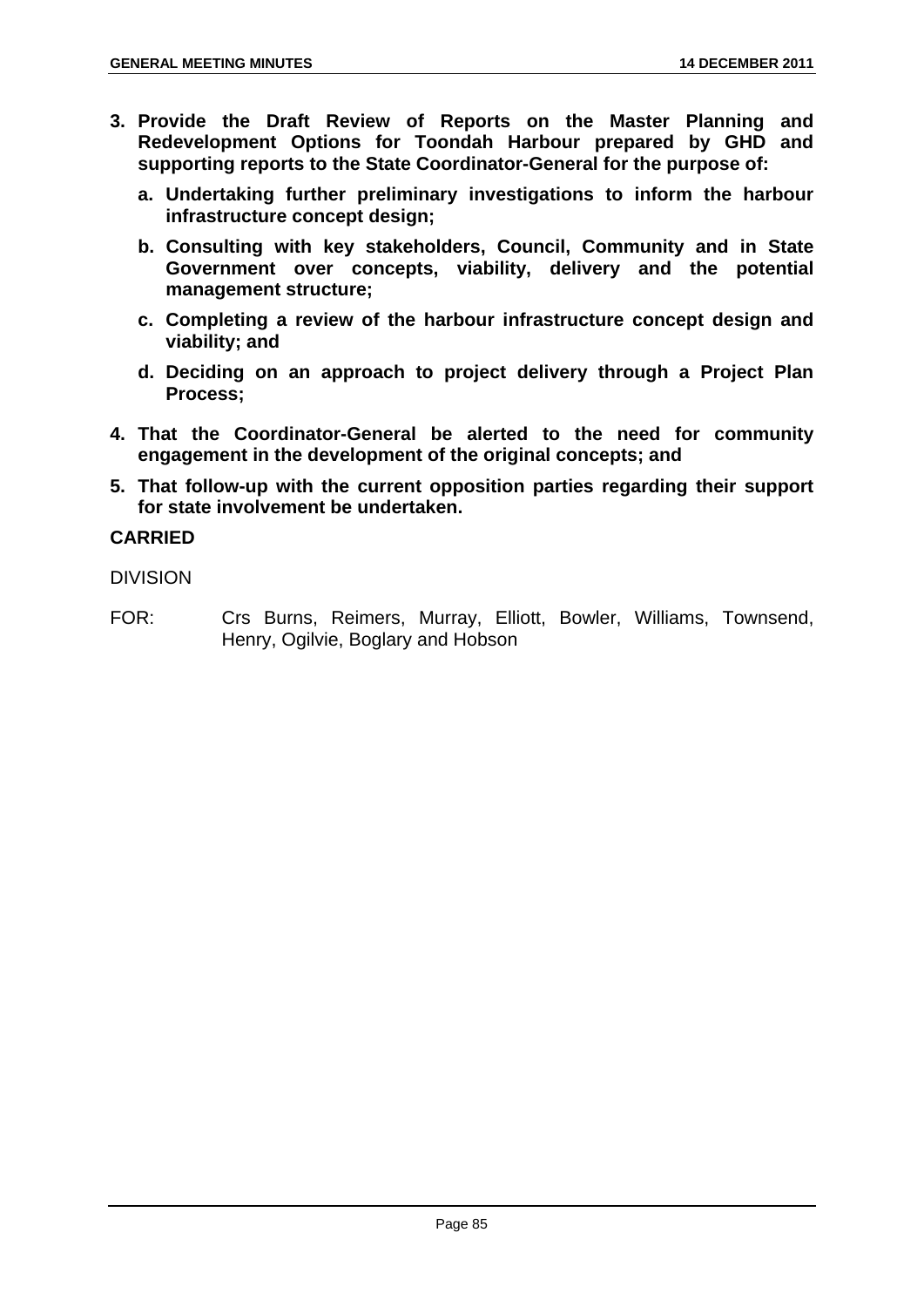#### **15.3.2 2011/12 DIVISIONAL PARKS AND INFRASTRUCTURE PROGRAM - DIVISIONS 1, 5, 6 AND 10**

| <b>Dataworks Filename:</b>  | <b>P &amp; R Divisional Park Infrastructure Development</b>                          |
|-----------------------------|--------------------------------------------------------------------------------------|
| <b>Attachment:</b>          | <b>AMENDED Projects and Estimates for DPIP</b><br>Divisions 1, 5, 6 and 10 2011 2012 |
| <b>Responsible Officer:</b> | <b>Lex Smith</b><br><b>Manager City Spaces</b>                                       |
| Author:                     | <b>Annette Henderson</b><br><b>Support Officer Public Place Projects Unit</b>        |

### **EXECUTIVE SUMMARY**

Annual funding of \$500,000 has been made available for Divisional parks and other infrastructure projects in Redland City Council Budget 2011/12. \$50,000 is allocated to each Division.

This report is to seek Council approval of the 2011/12 DPIP amended program of works for Divisions 5, 6 and 10.

### **PURPOSE FOR THE AMENDED LIST OF**

The purpose of this report is to seek Council approval for the amended list of projects for the 2011/12 Divisional Parks and Infrastructure Program for Divisions 5, 6 and 10. The approved funding will be used for the provision of new infrastructure in parks and open space and associated works as detailed for Divisions 5, 6 and 10. (Attachment A)

# **BACKGROUND**

- Council has approved in the 2011/12 budget for the provision of \$500,000 to be available under Governance and Planning Department for the benefit of supplying park and other infrastructure.
- At the General Meeting of  $27<sup>th</sup>$  July 2011, Council approved the program of projects prepared for the 2011/12 Divisional Parks and Infrastructure Program
- Please refer to the attached document for the table of the proposed amended list of projects to be implemented under 2011/12 DPIP for Divisions 5, 6 and 10.
- Some of the projects are still to be fully designed and costed and this may have implications in terms of delivery dates and location of the project within the park or open space.
- All of the projects will be fully costed under tendering processes. Again this may impact on delivery times and capacity if unforeseen issues arise.

#### **ISSUES**

 A 2011/12 Divisional Parks and Infrastructure Program (DPIP) has now been developed with the assistance of the Divisional Councillors and key stakeholders across Council.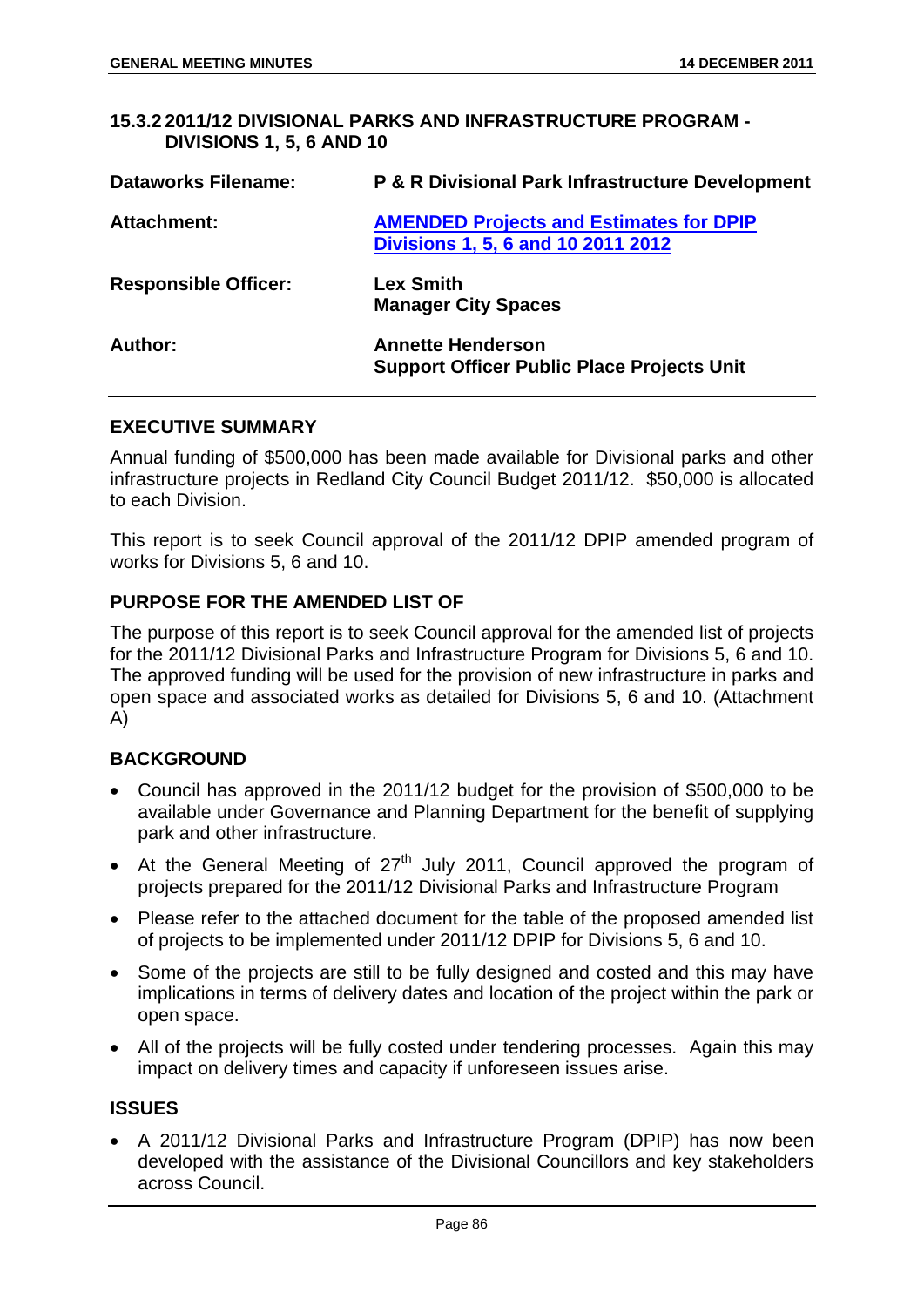- Some of the approved projects in each of Divisions 5 and 6 are no longer required for various reasons; therefore new projects have been included in the program, which require Council approval.
- Two of the projects in Division 10 have been amended and require Council approval.

# **RELATIONSHIP TO CORPORATE PLAN**

#### **7. Strong and connected communities**

Our health, wellbeing and strong community spirit will be supported by a full range of services, programs, organisations and facilities, and our values of caring and respect will extend to people of all ages, cultures, abilities and needs.

# **FINANCIAL IMPLICATIONS**

Within the current 2011/12 budget an amount of \$50,000 for each Division has been allocated from General Revenue to facilitate the fulfilment of the Divisions 5, 6 and 10 portion of 2011/12 DPIP.

Each project or group of projects still require further costing through the design and tendering phase of the projects. Delivery of some projects will be subject to these further investigations and availability of budget. The former Open Space Planning Unit will be able to contribute some limited funds to assist projects to be delivered. One of the projects was attracting State Government subsidy which has now been declined.

This report identifies projects to the value of \$150,000.

# **PLANNING SCHEME IMPLICATIONS**

The City Planning & Environment Group was consulted and it is considered that the outcome of recommendations in this report will not result in some future amendments to the Redlands Planning Scheme.

#### **CONSULTATION**

A series of internal workshops have been held between Parks and Conservation Services, the Environmental Management Group and Projects Delivery Group and developed the master list of projects for discussion purposes.

Councillors for Divisions 5, 6 and 10 having been sent a list of approved and possible Divisional projects have now made changes and additions to the list. Discussions with the Councillors from Divisions 5 and 6 assisted in determining what the priorities were for each of these Divisions over a 2 year period. The 2011/12 DPIP has been developed from these discussions and investigations by relevant officers. Some projects may require community engagement at a local level prior to construction.

# **OPTIONS**

# **PREFERRED**

That Council resolve to approve the program of projects prepared for the 2011/12 Divisional Parks and Infrastructure Program for Divisions 5, 6 and 10.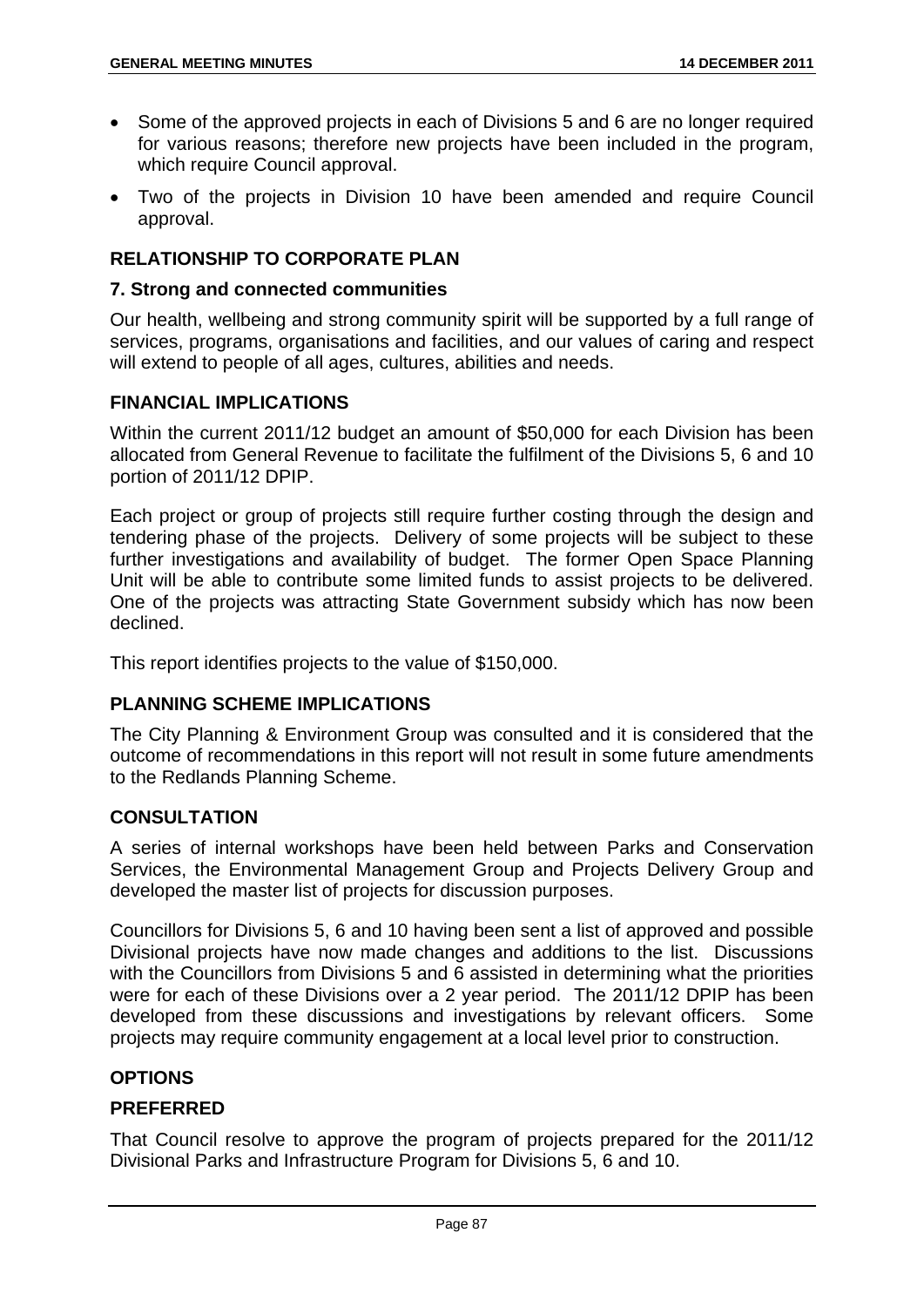# **ALTERNATIVE**

That Council not approve the program of projects prepared for the 2011/12 Divisional Parks and Infrastructure Program for Divisions 5, 6 and 10.

### **OFFICER'S RECOMMENDATION**

That Council resolve to approve the program of projects prepared for the 2011/12 Divisional Parks and Infrastructure Program for Divisions 5, 6 and 10 as attached.

### **OFFICER'S/COMMITTEE RECOMMENDATION/ COUNCIL RESOLUTION**

**Moved by: Cr T Bowler Seconded by: Cr M Elliott** 

**That Council resolve to approve the program of projects prepared for the 2011/12 Divisional Parks and Infrastructure Program for Divisions 1, 5, 6 and 10 as attached.** 

**CARRIED** (en-bloc)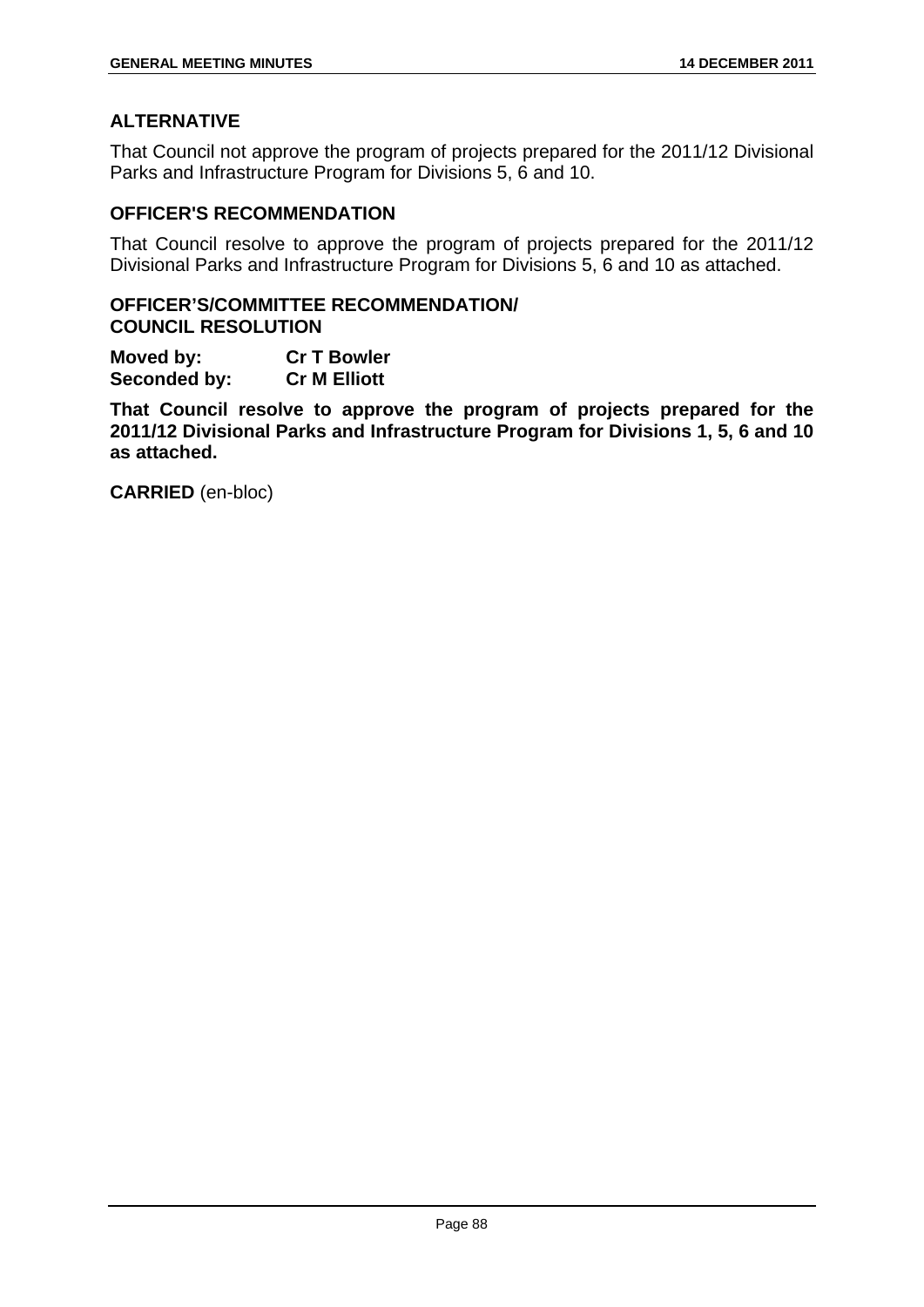# **15.3.3 EGW WOOD SPORTSFIELD, SEL OUTRIDGE PARK, JACKSON ROAD COMMUNITY PRECINCT AND REDLANDS BASEBALL PARK LANDSCAPE MASTER PLANS**

| <b>Dataworks Filenames:</b> | <b>P&amp;R Sports Parks - EGW Wood Sportsfield</b><br><b>Landscape Master Plan</b><br>P&R Sports Parks - Sel Outridge Park Landscape<br><b>Master Plan</b><br><b>P&amp;R Sports Parks – Jackson Road Community</b><br><b>Precinct Landscape Master Plan</b><br><b>P&amp;R Sports Parks - Redlands Baseball Park</b><br><b>Landscape Master Plan</b> |
|-----------------------------|-----------------------------------------------------------------------------------------------------------------------------------------------------------------------------------------------------------------------------------------------------------------------------------------------------------------------------------------------------|
| <b>Attachments:</b>         | <b>EGW Woods Draft Landscape Master Plan</b><br><b>Sel Outridge Draft Landscape Master Plan</b><br><b>Redlands Baseball Park Draft Landscape Master</b><br><b>Plan</b><br>Jackson Road Draft Landscape Master Plan                                                                                                                                  |
| <b>Responsible Officer:</b> | Louise Rusan<br><b>General Manager City Services</b>                                                                                                                                                                                                                                                                                                |
| Author:                     | <b>Kristina Dickman</b><br><b>Senior Adviser Sport &amp; Recreation</b>                                                                                                                                                                                                                                                                             |

# **EXECUTIVE SUMMARY**

Community and Social Planning (C&SP) and Environmental Management (EM) developed the draft Landscape Master Plans for EGW Wood Sportsfield, Sel Outridge Park, Jackson Road Community Precinct and Redlands Baseball Park. C&SP and EM sought Council approval for public engagement and consultation of the plans.

All mainland sites currently function as high use sporting grounds and recreational areas and are destination parks in the City. The Jackson Road site functions as a community precinct that caters for local community and sport and recreation groups.

In undertaking the planning of these sites there has been significant consideration of the multiple stakeholder interests and environmental issues at each of the sites. All stages of the consultation and master planning processes are now completed with the development of four refined draft landscape master plans.

These master plans will guide a ten year program of infrastructure development and capital works, funded where possible through external grants, internal revenue and community partnerships.

Under the new corporate structure the responsible officers for this project now sit with the Sport and Recreation and Public Places Units of the City Spaces Group under City Services Department.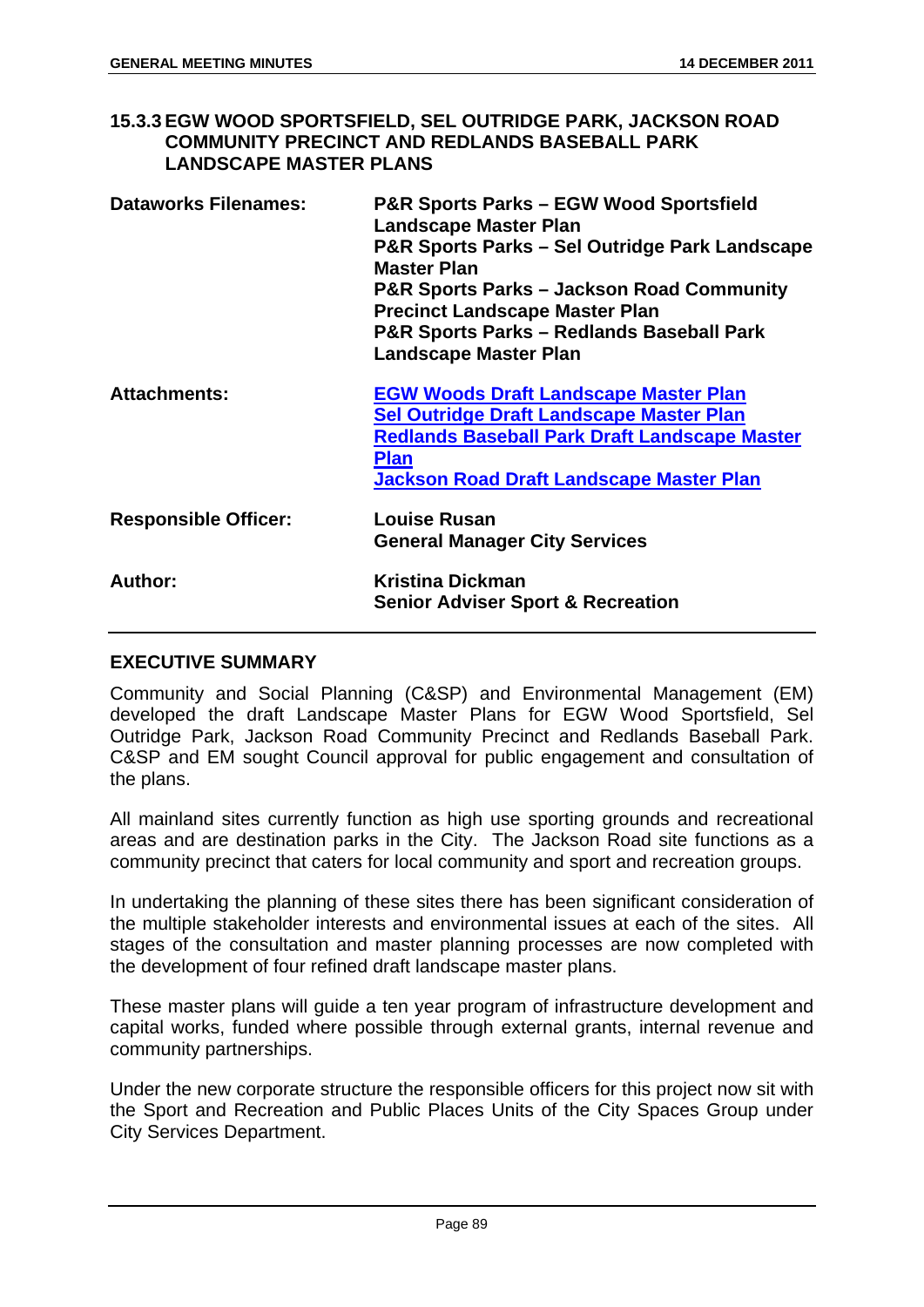### **PURPOSE**

To seek Council adoption of EGW Wood, Sel Outridge, Jackson Road Community Precinct and Redlands Baseball Park Landscape Master Plans for planning purposes.

### **BACKGROUND**

Council Policy and Planning Committee meeting on 3 August, 2011 approved the draft Landscape Master plans for EGW Wood Sportsfields and Sel Outridge Park to go to public consultation and engagement. The consultation period for the draft remained open to the public until 2 September, 2011. Further rounds of consultation and engagement were held with user groups, the divisional Councillor's and interested parties to clarify points of the master plan and to ensure that all concerns were addressed through the process.

Council Policy and Planning Committee meeting on 7 September, 2011 approved the draft Landscape Master plans for Jackson Road Community Precinct and Redlands Baseball Park to go to public consultation and engagement. The consultation period for the draft remained open to the public until 17 October, 2011.

All stages of the consultation and master planning processes are now completed with the development of four refined draft landscape master plans.

#### **ISSUES**

In delivering on the visions and goals of Redlands 2030 Community Plan and Council's Corporate Plan 2010-2015, Council endorsed the 2010/11 Operational Plan and accompanying budget for the EGW Wood Sports , Sel Outridge Park, Jackson Road Community Precinct and Redlands Baseball Park Landscape Master Plans.

Extensive background information, internal and external stakeholder engagement and technical studies compiled by Council officers over the last several months have been considered and consolidated into the draft EGW Wood Sportsfields, Sel Outridge Park, Jackson Road Community Precinct and Redlands Baseball Park Landscape Master Plans

The landscape master plans for the four parks are developed as planning guides for Council and the community for ten to twenty years and provide a vision to guide site development as well as design features and direction for the management of significant issues.

The major design influences for the planning include:

- Protection of the environmental values of the parks balanced with the needs of the community;
- Maximisation of access to the parks and opportunities for walking and cycling;
- Links and connections to other paths/open space areas/ community facilities;
- Minimisation of potential crime risks through design and lighting solutions;
- Maximising recreation opportunities and providing a mix of activities and infrastructure for people of all ages and abilities;
- Creation of natural and artificial shaded areas;
- Flood mitigation and site drainage issues;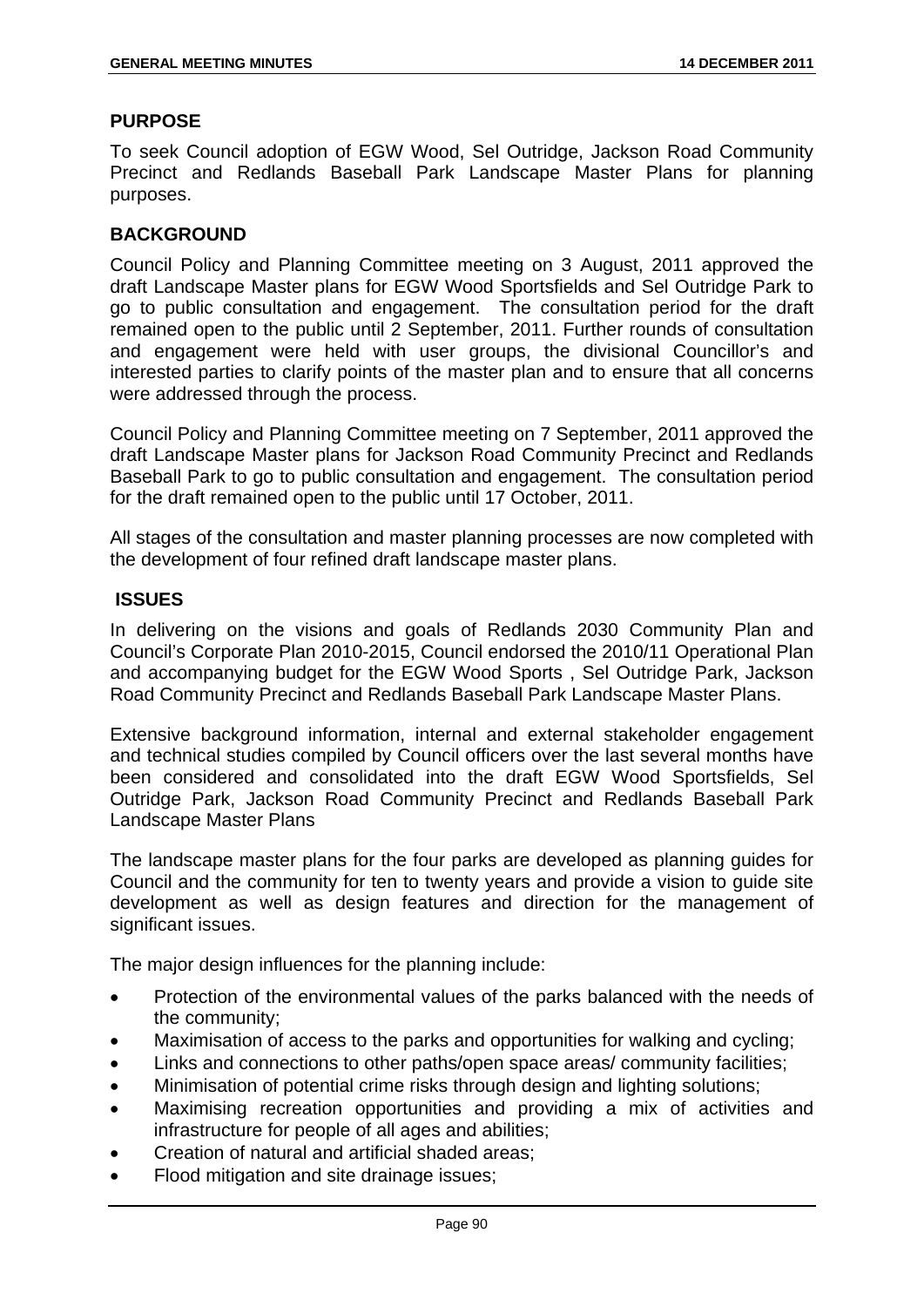- Site entry car parking and vehicle movement, pedestrian safety; and
- Placement of utilities.

Each draft landscape master plan contains an analysis of the site and its context and character, key findings of technical studies and community consultation, a vision and proposed landscape plan, indicative finishes and a planting palette.

Stage 2 of the master planning process involved further community consultation on the draft landscape master plans. The open public consultation process allowed for community wide review of the plans. This provided a mix of different ways for residents to be involved. The information gathered through this process provided Council with 'best-fit' options for the sites as well as highlight other unforeseen opportunities or limitations of the draft landscape master plans prior to their finalisation.

# **RELATIONSHIP TO CORPORATE PLAN**

EGW Wood Sportsfields, Sel Outridge Park, Jackson Road Community Precinct and Redlands Baseball Park Landscape Master Plans will drive three outcome areas from the Corporate Plan and Redlands 2030, and their implementation will contribute to the achievement of the eleven goals from the Corporate Plan.

# **5. Wise planning and design**

We will carefully manage population pressures and use land sustainably while advocating and taking steps to determine limits of growth and carrying capacity on a local and national basis, recognising environmental sensitivities and the distinctive character, heritage and atmosphere of local communities. A well-planned network of urban, rural and bushland areas and responsive infrastructure and transport systems will support strong, healthy communities.

- 5.6 Manage the built environment in a way that creates accessible and user friendly spaces and maintains our local character and identity, ensuring all new developments use high quality design that reflects our sub-tropical climate, promotes health, community harmony and wellbeing
- 5.8 Plan and advocate to connect the city's communities with improved public transport including a road, ferry, cycling and walking network that provides safe and efficient movement within the city and the region and supports physical activity; and promote efficient and environmentally responsible private transport
- 5.11 Provide for 'place making' throughout the city through creative and inclusive master planning, local area planning, public art and heritage planning and precinct character planning processes to manage development at a local level
- 5.12 Plan, provide and advocate for essential physical and social infrastructure that supports community well-being and manage Council's existing infrastructure assets to ensure current service standards are maintained or improved
- 5.13 Enhance the city's liveability and enable people to enjoy outdoor activities, social gatherings and community events through planning, providing and managing high quality parks and open spaces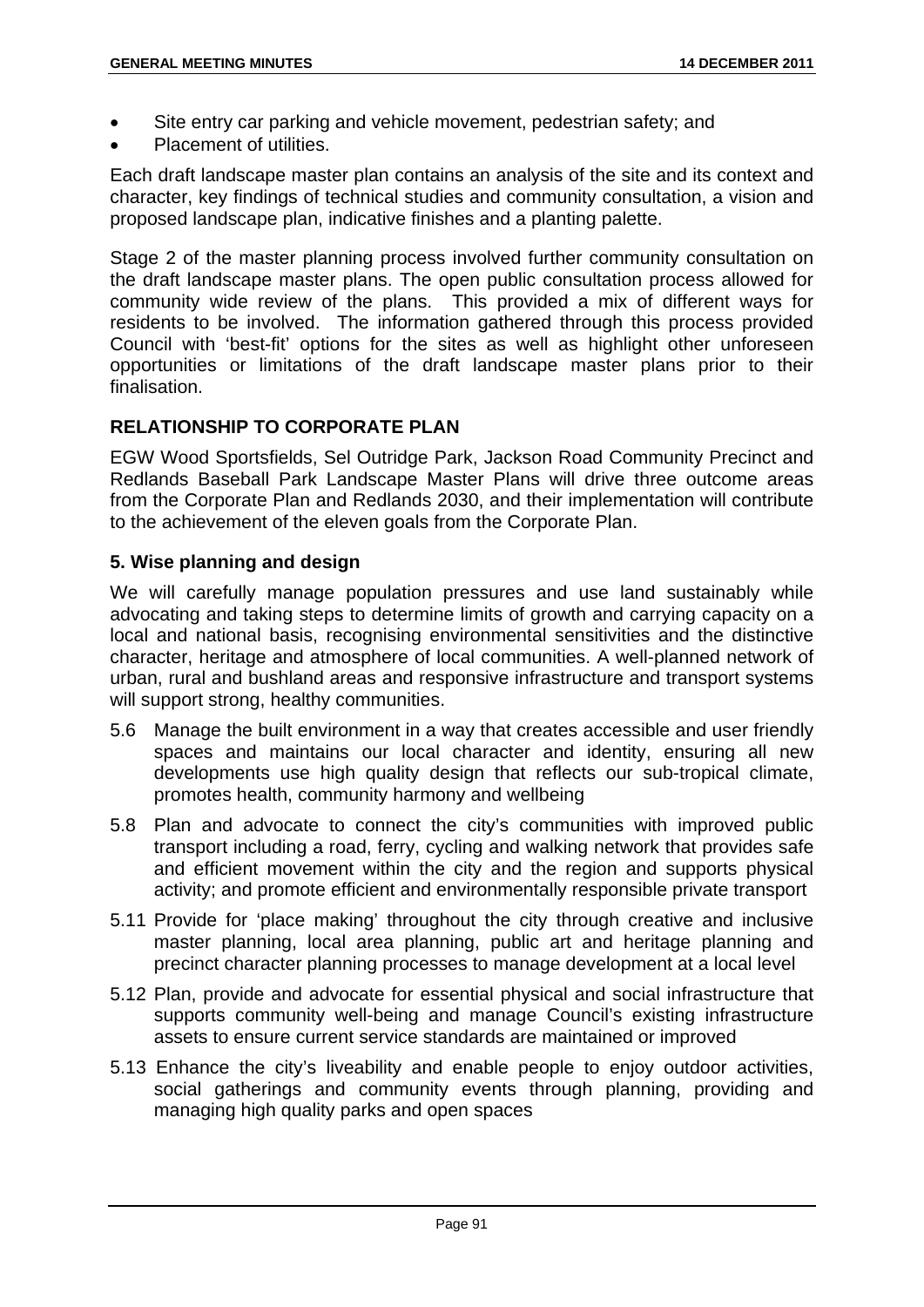# **7. Strong and connected communities**

Our health, wellbeing and strong community spirit will be supported by a full range of services, programs, organisations and facilities, and our values of caring and respect will extend to people of all ages, cultures, abilities and needs

- 7.2 Provide access to quality services, facilities and information that meet the needs of all age groups and communities, especially disadvantaged and vulnerable people
- 7.7 Increase children and young people's active participation in community life and support their social, cultural and physical development

7.8 Support "Ageing Well in the Redlands", to enable active participation in all aspects of community life

# **2. Green living**

Our green living choices will improve our quality of life and our children's lives, through our sustainable and energy efficient use of resources, transport and infrastructure, and our well informed responses to risks such as climate change.

- 2.1 Achieve sustainability through strong leadership and innovation, and by effective planning and managing our services, assets and resources
- 2.4 Provide and maintain safe and attractive routes for people to walk and cycle throughout the city and to connect to nearby regional centres
- 2.7 Keep Redlands clean and green through programs that increase community participation in practical and positive local action to build a sense of ownership and an increasing pride in our city
- 2.9 Protect our community and the natural environment by managing environmental harm and nuisance caused by industry, business, development from past and present activities

# **FINANCIAL IMPLICATIONS**

The finalised landscape master plans will be used as tools to schedule annual capital works projects through the 10 Year Capital Works Program. It must be noted however, that the endorsement of the Landscape Master Plans does not mean that the park will be upgraded in its entirety within the 10 year period. The implementation may be in stages and as funding is made available from both internal and external sources through revenue, grants, subsidies and partnerships.

Council will actively seek community partnerships and external funding to contribute to the delivery of the plan, for example funds to be sourced through grant applications to State Government for sport and recreation elements of the plan such as sportsfield lighting.

# **PLANNING SCHEME IMPLICATIONS**

The City Planning & Environment Group was consulted and it is considered that the outcome of recommendations in this report will not require any amendments to the Redlands Planning Scheme.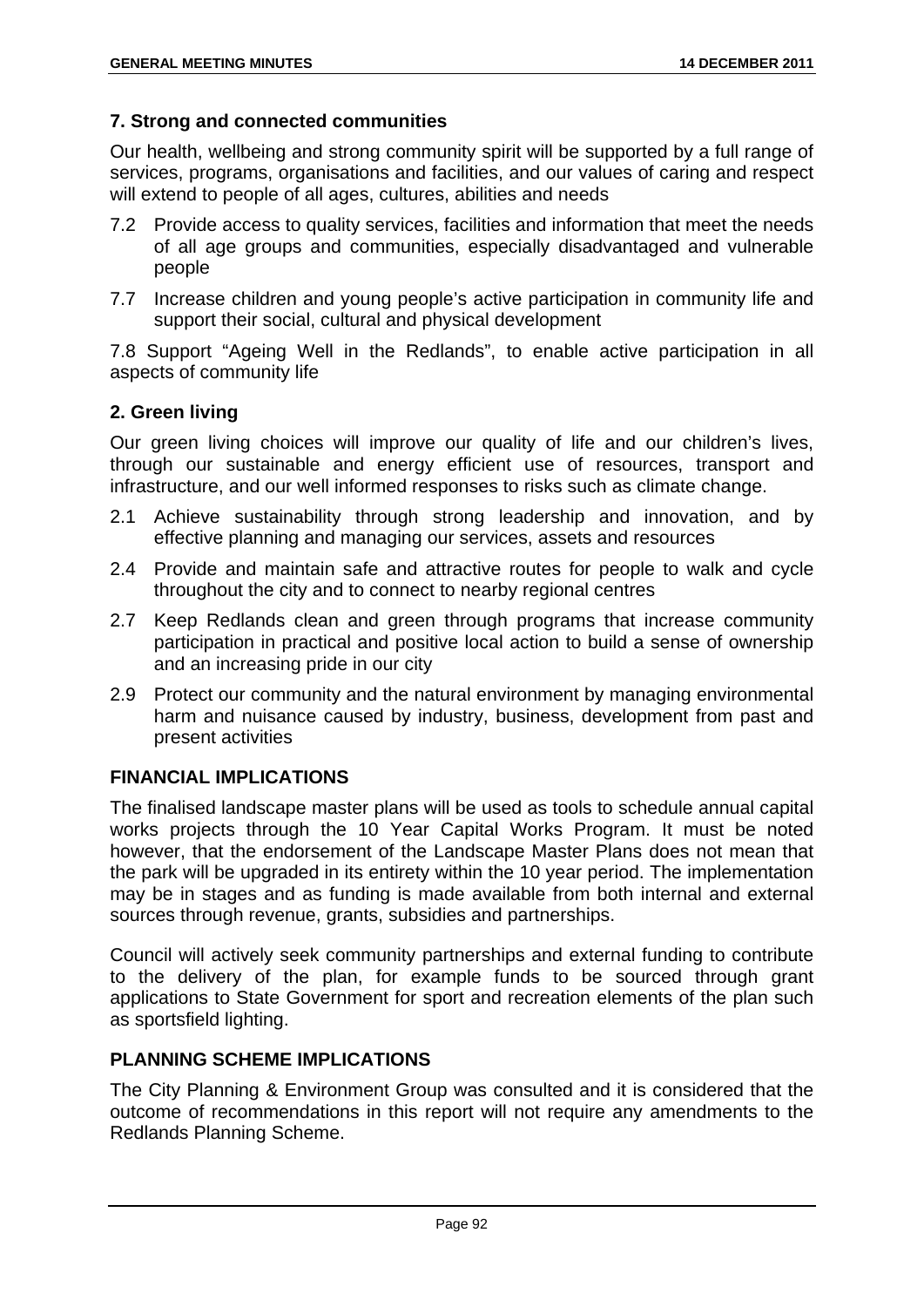# **CONSULTATION**

Consultation involved interviews, site analysis, intercept surveys, surveys with residents and onsite focus group meetings with both internal and external stakeholders.

This information was directly translated in the draft master plans and further rounds of public engagement and consultation with stakeholders, residents and user groups was undertaken. The information gathered throughout this process enabled the master plans to be refined, prior to presenting them to Council for final endorsement.

### **Further consultation was also been conducted with:**

- Elected Council Representatives
- Leisure & Recreation Services Manager
- Senior Sport and Recreation Officer Leisure & Recreation Services
- Service Manager Survey Services
- Principal Adviser Land Use Planning
- Principal Adviser Open Space Planning
- Senior Advisers Natural Environment Team
- Senior Adviser Waste Planning
- Senior Adviser Parks and Conservation

# **OPTIONS**

#### **PREFERRED**

That Council resolve to adopt the EGW Wood Sportsfield, Sel Outridge Park, Jackson Road Community Precinct and Redlands Baseball Park Landscape Master Plans for planning purposes.

#### **ALTERNATIVE**

Seek additional information in support of the adoption of the EGW Wood Sportsfield, Sel Outridge Park, Jackson Road Community Precinct and Redlands Baseball Park Landscape Master Plans at a later date.

# **OFFICER'S/COMMITTEE RECOMMENDATION/ COUNCIL RESOLUTION**

**Moved by: Cr T Bowler Seconded by: Cr M Elliott** 

**That Council resolve to adopt the EGW Wood Sportsfield, Sel Outridge Park, Jackson Road Community Precinct and Redlands Baseball Park Landscape Master Plans for planning purposes.**

**CARRIED** (en-bloc)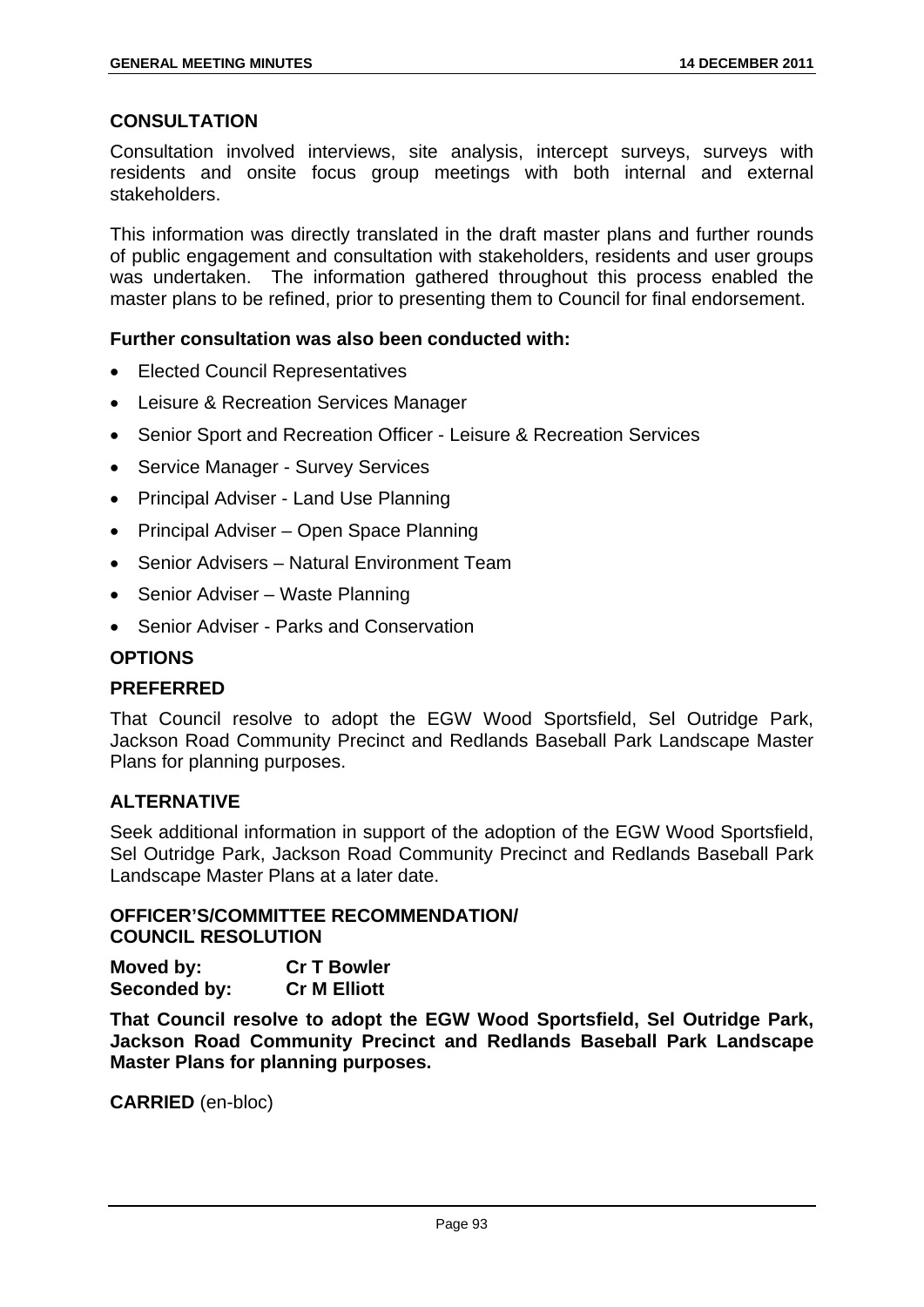#### **15.4 ENVIRONMENT PLANNING & DEVELOPMENT**

#### **15.4.1 WORKING WITH SEQ CATCHMENTS TO MEET NRM TARGETS UNDER THE SEQ REGIONAL PLAN**

| <b>Dataworks Filename:</b>  | <b>EM SEQ NRM Plan</b>                                                      |  |
|-----------------------------|-----------------------------------------------------------------------------|--|
| <b>Attachments:</b>         | <b>Attachment 1 SEQ Catchments Letter and</b>                               |  |
|                             | <b>Discussion Paper</b>                                                     |  |
|                             | <b>Attachment 2 SEQ NRM Plan Targets</b>                                    |  |
|                             | <b>Attachment 3 Adoption of SEQ NRM Plan Targets in</b>                     |  |
|                             | <b>Redland City</b>                                                         |  |
| <b>Responsible Officer:</b> | <b>Gary Photinos</b><br><b>Group Manager City Planning and Environment</b>  |  |
| Author:                     | <b>Warren Mortlock</b><br><b>Principal Advisor Environmental Protection</b> |  |

#### **EXECUTIVE SUMMARY**

The South East Queensland Natural Resource Management Plan 2009–2031 (SEQNRMP) is the main, environment and natural resource management plan for the region. This report describes the relevance of these targets in Redland City and Council's approach to their implementation under the SEQ NRM Plan to 2031. It describes and recommends that Council endorse a close working relationship with SEQ Catchments to implement priority targets.

#### **PURPOSE**

- Describe the relevance of the SEQ NRM Plan 2031 targets to Redland City.
- Describe and confirm Council's approach to the implementation of these targets.

#### **BACKGROUND**

The SEQNRMP released in late 2010 is a non statutory natural resource management plan for the region that contributes to the sustainability framework promoted within the South East Queensland Regional Plan (SEQRP). It articulates measurable targets for the condition and extent of environment and natural resources aligned to desired regional outcomes (DRO) and policies in the South East Queensland Regional Plan 2009–2031(SEQRP).

The Council of Mayors (SEQ) approved the list of priority programs of the South East Queensland Regional Plan for implementation on October 2<sup>nd</sup> 2009. This list included implementation of the SEQ NRM Targets.

A Discussion Paper "Achieving Better Alignment of NRM Activity between SEQ Catchments and the Councils of SEQ" (Attachment 1) was published by SEQ Catchments in September 2011.

The paper outlines two areas for enhancing existing arrangements with Councils: development of a memorandum of understanding (MOU) with each Council; and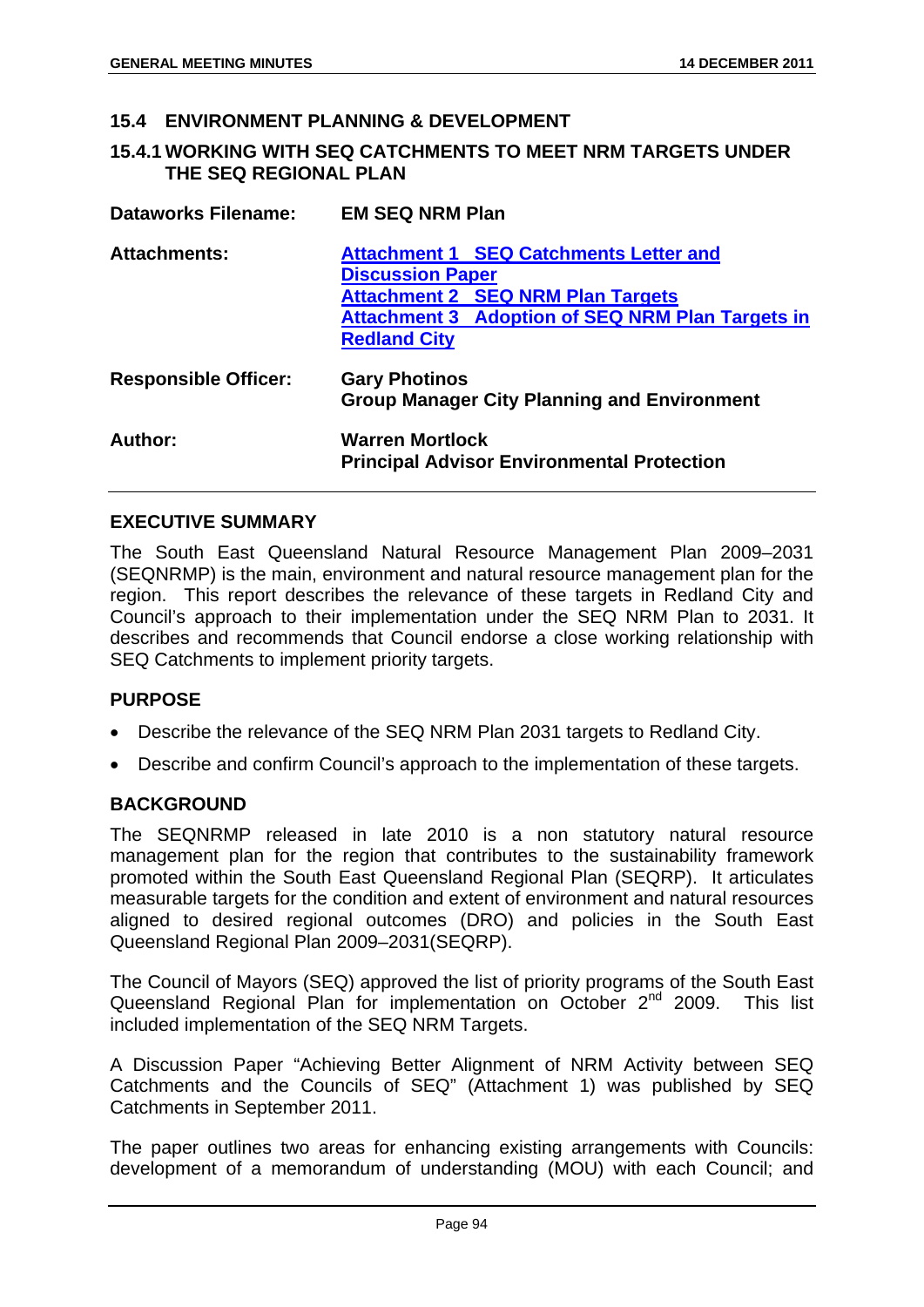facilitation of investment alignment. Currently, officers in City Environment Unit and Environmental Education are pursuing both avenues with SEQC in respect to the Extension Programs operating through Indigiscapes.

# **ISSUES**

# **Main issues**

The issues arising for Council at present are:

- a. what are the targets and the implementation arrangements for them;
- b. how are they measured, what is the status (current condition) and trend for each target;
- c. addressing Council's responsibilities (prioritizing) through policy, plans, investment, and on-ground implementation.

### **What are the NRM targets?**

The NRM targets establish an objective for management of 39 'key' areas of natural resource management. The targets are listed in the attachment "SEQ NRM Plan Targets" (Attachment 2).

These targets are medium term guidance to the wide range of existing plans, strategies and actions in place across levels of government, industry, academic and conservation sectors and the community. The plan helps to improve coordination and management so that everyone is moving in the one direction.

The SEQNRMP has been endorsed by State and local government, and the targets were negotiated in a partnership approach taken by State Government agencies, SEQ Councils, community organisations, industry groups, the conservation sector and academia in finalising the plan.

The SEQ NRM Plan does not belong to any one of these; rather we are all stakeholders, owners, and implementers of the Plan.

Council had a formative role in the development of the targets in 2008/9 on the back Council's own work in publishing the SOE 2008. The headings are the same as those used at the regional level in the *State of the Region Report 2008* and *State of the Region Technical Report 2011*. Redland City uses the same format and 15 targets are for indicators included in Council's own State of the Environment Report 2008 (SOE 2008) and Rating Report Summary (SOER 2009). There are no NRM targets related to natural hazards, such as: bushfire, landslip, or storm surge. Nor are any targets included for resource audit of water, waste or energy use.

# **Implementation arrangements**

Redland City Council is regarded as having taken a leading role in SEQ on natural resource management and consequently is making progress on implementing many but not all of the NRM targets. We are clearly one of the main agents for getting these targets met in Redland City. Through the Council of Mayors, Redland City broadly supported the targets as a package but this is evolving into a more detailed and prioritised approach to the most important targets for Council and little if any action on others, at least at this stage.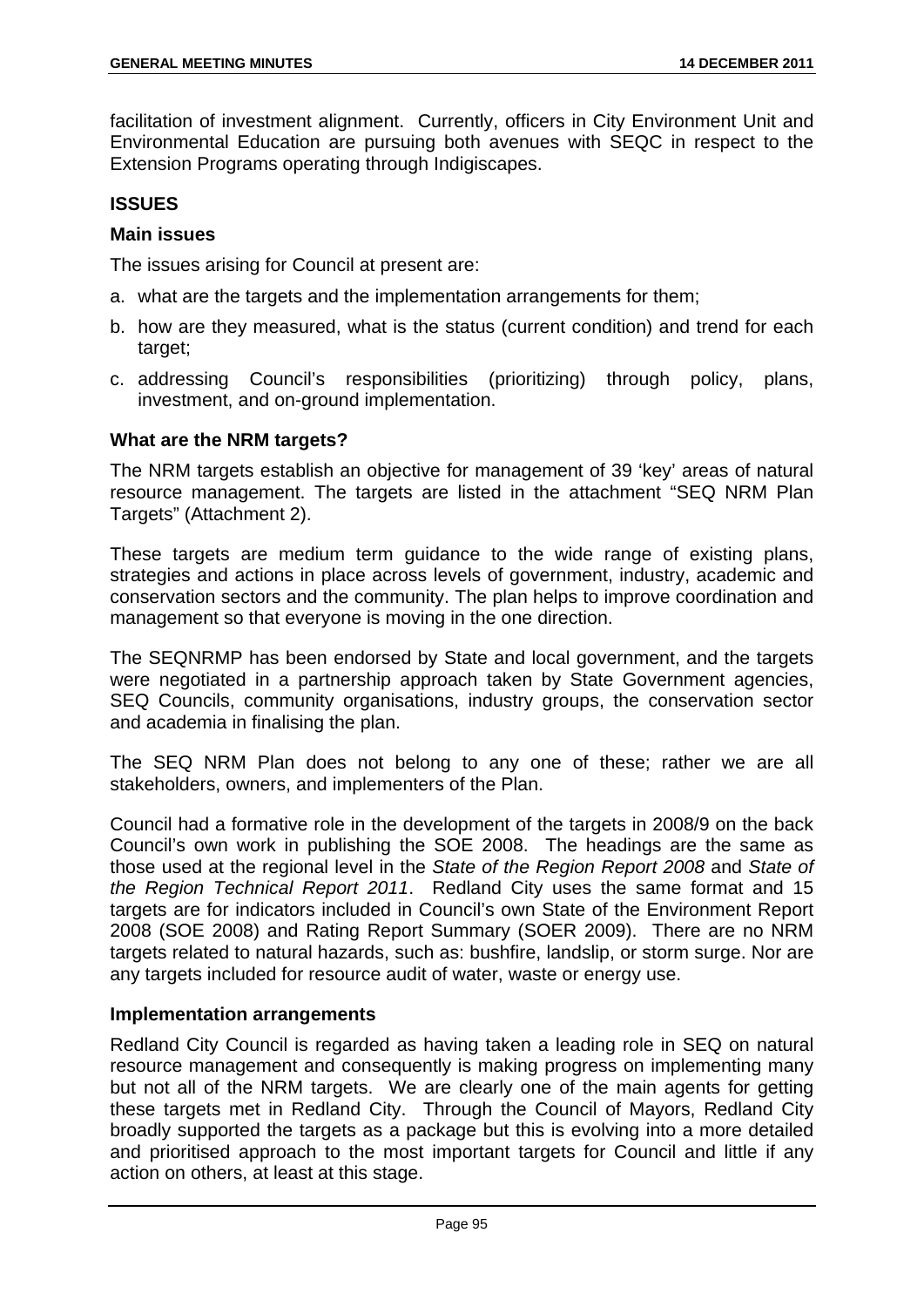At least ten (10) targets relate to areas and issues outside the direct jurisdiction or control of Council. Some also have little relevance in the Redlands, and for some there are no agreed data sets of benchmarks currently in place see attachment," Adoption of SEQ NRM Plan Targets in Redland City for a brief analysis.

A '*Benchmark Atlas – SEQ Natural Resource Management Plan*' was published in January 2010 by the Regional Coordination Mapping Group. The next step is the preparation of a 'Target Atlas' containing Target Implementation Maps to be developed in consultation with stakeholders to identify necessary actions and priorities.

There has not been a more recent report on the current condition or trend for the NRM targets. In most cases, it is too early to establish how well the Region or Redlands City is faring in regard to the individual targets (using science and mapping), let alone how Council is going. Such assessment is more objective for targets for which we have data (waterways, vegetation) and more subjective for targets where an agreed data set or benchmarks are not yet available.

Council is very aware that despite good management, the environment may not show recovery for some targets (eg. CM1 "Extent and condition of seagrass and mangrove salt marsh"; W6 "Water quality objectives for all SEQ waterways met or better"), and may never do so for others (CM6 "Extent and frequency of coastal algal blooms"; L2 "Agricultural land remains for agriculture > 90% of SEQ").

With the exception of waterways (W6 "Water quality objectives for all SEQ waterways met or better" & W7 'Ecosystem health and ecological process restored in disturbed waterways'), a routine monitoring and a reporting regime will be required at regional and local level before the trends in data become evident for the targets. We already have the SEQ Healthy Waterways/EHMP initiatives at regional level and Council's own annual Waterway Recovery Reporting covering the W6 and W7 targets.

We foresee a need for local monitoring and reporting on other priority targets – especially:

- NC1: Extent of remnant vegetation (35%) and non-remnant woody vegetation (22%)
- NC2: No net fragmentation of vegetation tracts (> 5000ha)
- NC3: Extent and condition of wetlands maintained or increased.
- NC4: Protect > 4% of pre-clearing extent vulnerable regional ecosystems.
- NC5: Conservation status native species maintained or improved.
- NC6: Extent and condition of habitat for priority taxa maintained or increased.

At present, the SOE 2008 and SOER 2009 are still the best publicly available presentation of relevant data and trends for the targets in Redlands.

# **Relationship with SEQ Catchments**

SEQ Catchments (SEQC) is one of the organisations implementing the targets. SEQC has a significant role in implementation and monitoring against the targets, and in engagement and coordination with councils to provide a consistent basis for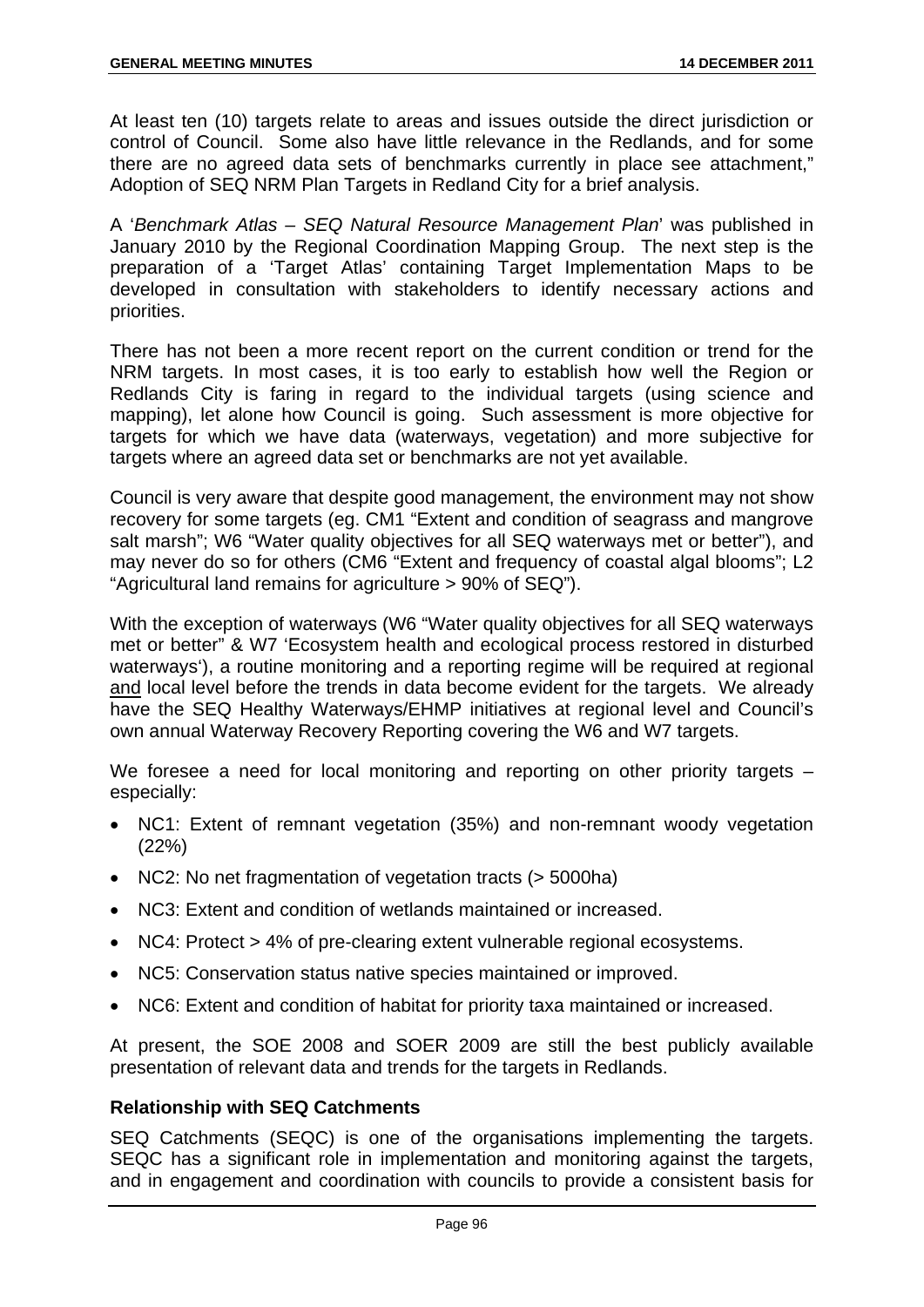this regional NRM action. SEQC has also developed a Strategic Investment Plan for SEQC to 2014 (SIP) in support of the NRM Plan. This Plan provides a starting point to discuss partnership arrangements.

The Council of Mayors (SEQ) has had significant input into the preparation of the SIP and continues its coordination role with a focus on implementation and liaison with other NRM stakeholders. Council of Mayors (SEQ) provides two representatives who act as Directors on the Board of SEQ Catchments.

SEQC has also developed guidelines for integrating ecosystem services into council documents, which provides direction on how to implement policy in the SEQ Regional Plan developed in association with SEQC, Redlands ecosystem function mapping to support our efforts to address this policy.

Redlands is further ahead than many because Council has already engaged in a number of formal and informal arrangements with SEQC, including, development of an MOU, Ecosystem Services Mapping, and collaboration on the development of 'Ecological Restoration Guidelines'.

# **Council's approach**

Council will need to focus on the priority targets and take a staged approach to implementation, which may differ between the targets:

- Stage 1 Supportive overarching policy
- Stage 2 Implementation through relevant plans and strategies and on-ground actions;
- Stage 3 Data collection, mapping and reporting at local scale.

#### Supportive overarching policy

A supportive overarching policy framework is already largely in place. Most targets in Redlands and are already covered by at least one the strategy in the Corporate Plan, the Environment Policy POL 2644 and one of Council's major strategies or plans (see Attachment 3).

The relationship to other Council policy initiatives such as Corporate Sustainability Reporting, the Sustainable Redlands Study, and State of the Environment Reporting also needs to be worked out as these are further developed in coming years.

#### Implementation through relevant plans and strategies and on-ground actions

The priority targets identified for the current Corporate Plan period to 2015 for Redlands are

- L6- The extent of erosion from hills slopes and gullies will be reduced by 50% from 2008 baseline;
- NC1- The 2001 extent of regional vegetation covers- including both remnant vegetation (35% and additional non-remnant woody vegetation (22%) – will be maintained or increased;
- NC3- The 2008 extent and condition of SEQ wetlands will be maintained or increased;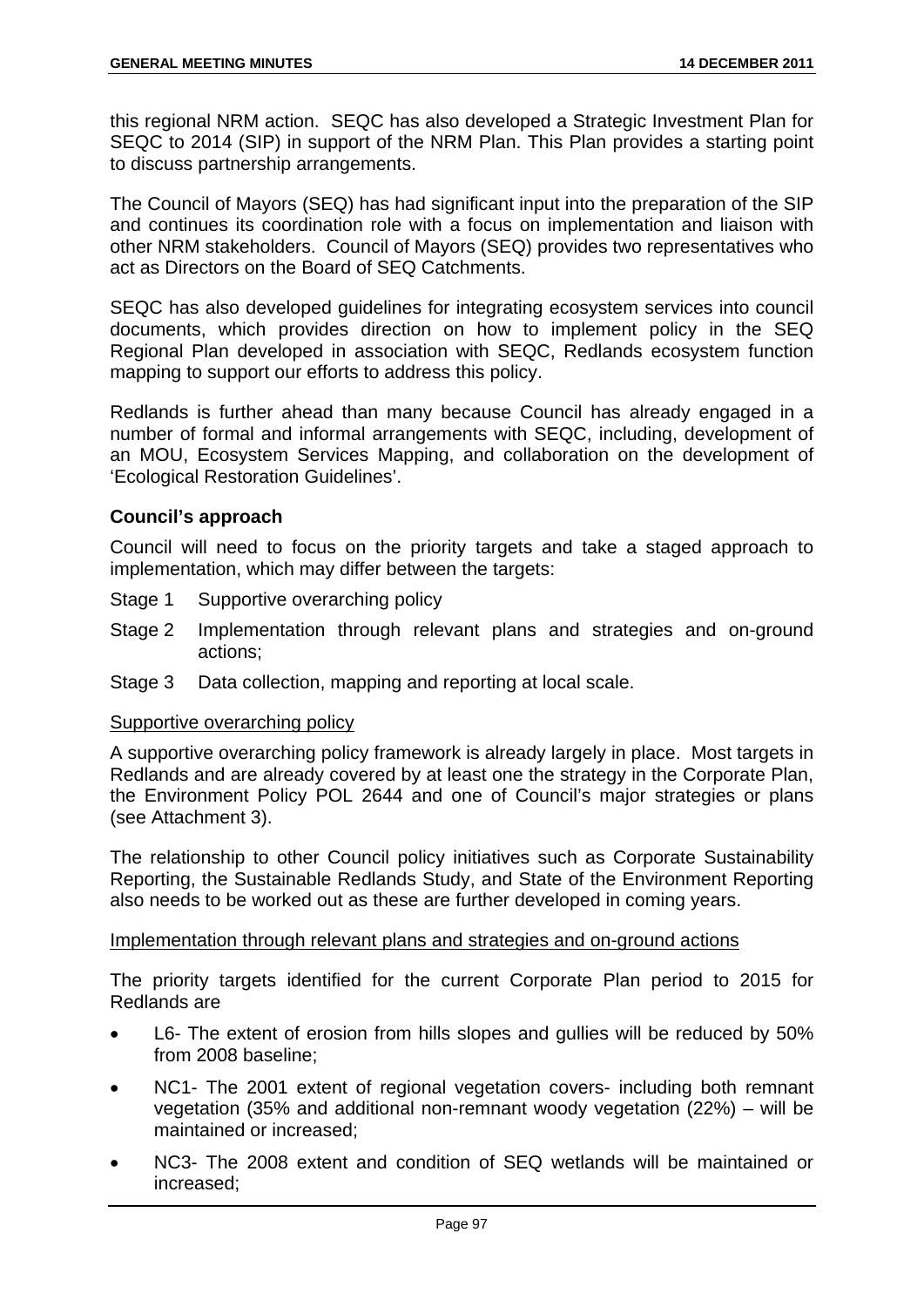- NC6- The 2001 extent and condition of habitat for priority taxa will be maintained or increased;
- W6- Scheduled water quality objectives for all SEQ waterways will be achieved or exceeded, and;
- W7- Waterways classified as ranging from slightly to moderately disturbed and/or highly disturbed will have ecosystem health and ecological process restored.

Put simply, we can achieve more if we work in partnership with others on the NRM target issues. Council (and their cost) with its partners (such as SEQC, Brisbane City and Logan City, and DERM) needs to identify the additional actions we can achieve – and included these in its plans and strategies. We already have, or are developing strategies covering the main targets to focus on at present – Biodiversity Strategy and Draft Waterway Recovery Strategy.

It should be noted that a close working relationship is emerging between Council and SEQ Catchments, including the development of a shared plan of extension activities.

# Data collection, mapping and reporting at local scale.

The final stage is monitoring and reporting to drive future management. For example, Council already manages and reports on:

- greenhouse gas emissions (target A1) though its own target exceeds the NRM Plan;
- waterway health and water quality for our creeks through the annual Waterway Recovery Report.

A similar annual approach is proposed for the natural environment (revegetation, koalas, glossy black cockatoos, etc) in a new but similar 'Healthy Natural Environment' report to be published by Council in 2012.

Progressively, monitoring and reporting will be developed at the local scale to allow for reporting to the regional scale in whatever format is finally settled on by SEQC.

# **RELATIONSHIP TO CORPORATE PLAN**

# **1. Healthy natural environment**

A diverse and healthy natural environment, with an abundance of native flora and fauna and rich ecosystems will thrive through our awareness, commitment and action in caring for the environment.

# **2. Green living**

Our green living choices will improve our quality of life and our children's lives, through our sustainable and energy efficient use of resources, transport and infrastructure, and our well informed responses to risks such as climate change.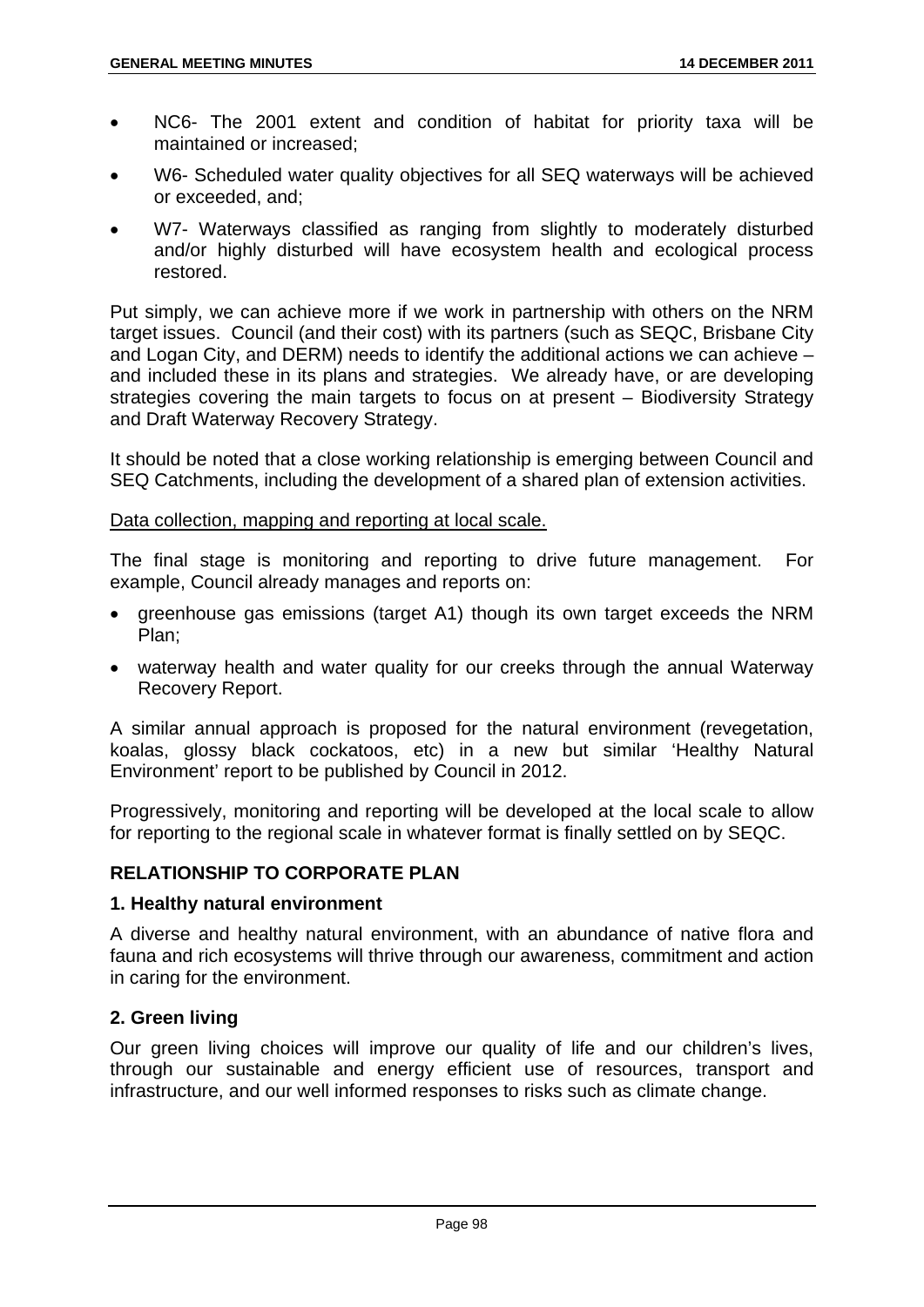### **3. Embracing the bay**

The benefits of the unique ecosystems, visual beauty, spiritual nourishment and coastal lifestyle provided by the islands, beaches, foreshores and water catchments of Moreton Bay will be valued, protected and celebrated.

### **4. Quandamooka Country**

The rich Aboriginal heritage of the Redlands (Quandamooka) and the Traditional Owners' ongoing custodianship of Quandamooka land and waters will be widely understood and respected, and we will work together for the future of Quandamooka **Country** 

### **5. Wise planning and design**

We will carefully manage population pressures and use land sustainably while advocating and taking steps to determine limits of growth and carrying capacity on a local and national basis, recognising environmental sensitivities and the distinctive character, heritage and atmosphere of local communities. A well-planned network of urban, rural and bushland areas and responsive infrastructure and transport systems will support strong, healthy communities.

### **FINANCIAL IMPLICATIONS**

This recommendation does not require any change to the current year's budget. Future budget allocations will be determined as the planning involved in meeting the targets is considered in future policy documents and implementation plans.

### **PLANNING SCHEME IMPLICATIONS**

The City Planning & Environment Group was consulted and it is considered unlikely that the outcome of recommendations in this report will result in some future amendments to the Redlands Planning Scheme.

# **CONSULTATION**

SEQ Catchments, and City Planning and Environment advisers were consulted.

# **OPTIONS**

#### **PREFERRED**

That Council resolve to:

- 1. Acknowledge the adoption of the SEQ Natural Resource Management Plan and targets by the Council of Mayors;
- 2. Focus on the following priority targets in the Redlands for planning purposes:
	- a) L6- The extent of erosion from hills slopes and gullies will be reduced by 50% from 2008 baseline;
	- b) NC1- The 2001 extent of regional vegetation covers- including both remnant vegetation (35% and additional non-remnant woody vegetation (22%) – will be maintained or increased;
	- c) NC3- The 2008 extent and condition of SEQ wetlands will be maintained or increased;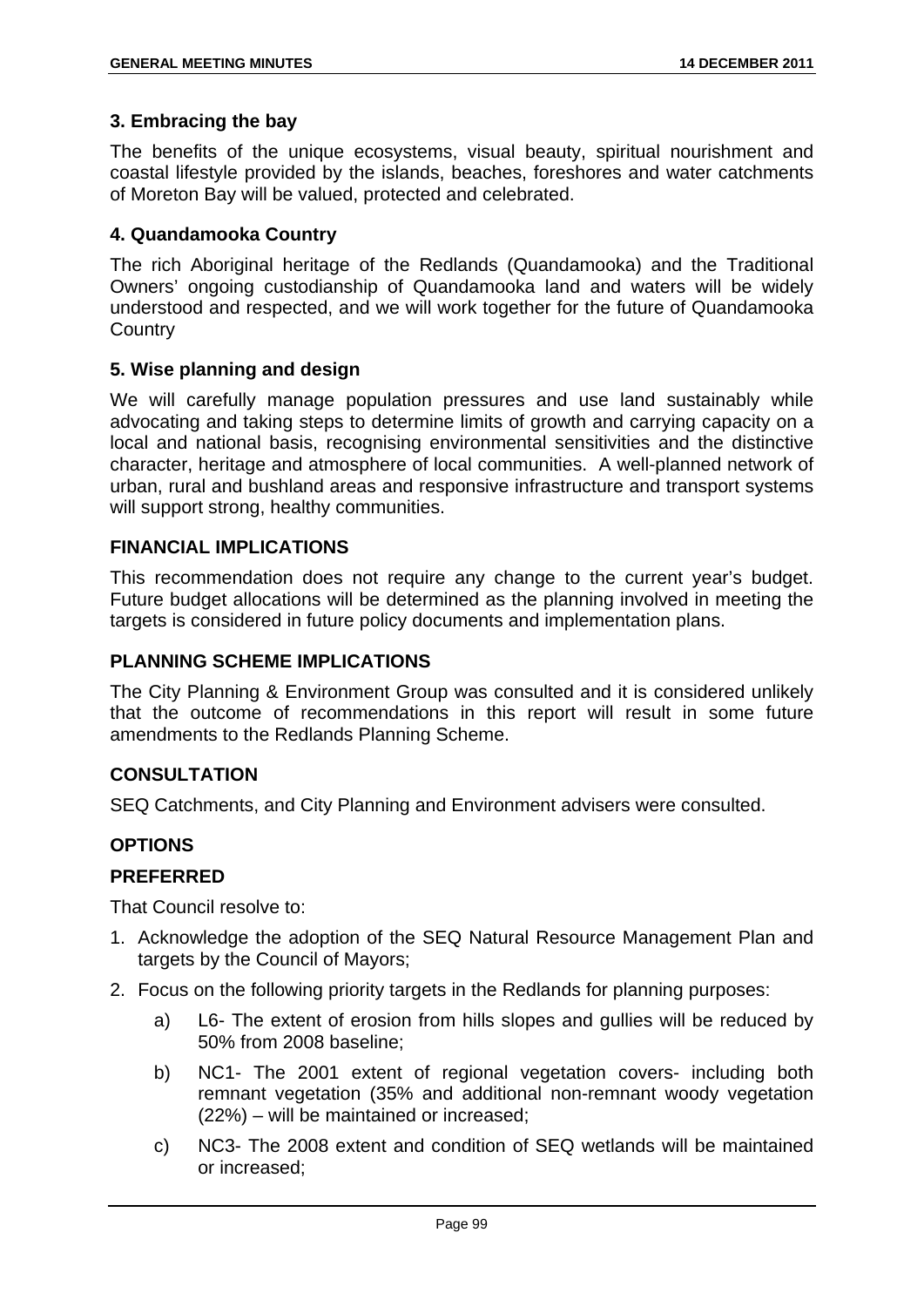- d) NC6- The 2001 extent and condition of habitat for priority taxa will be maintained or increased;
- e) W6- Scheduled water quality objectives for all SEQ waterways will be achieved or exceeded, and;
- f) W7- Waterways classified as ranging from slightly to moderately disturbed and/or highly disturbed will have ecosystem health and ecological process restored.

# **ALTERNATIVE**

That Council resolve to defer consideration of this report to another meeting pending the provisions of additional information regarding the SEQ Natural Resource Management Plan and targets.

### **OFFICER'S/COMMITTEE RECOMMENDATION/ COUNCIL RESOLUTION**

**Moved by: Cr T Bowler Seconded by: Cr D Henry** 

**That Council resolve to:** 

- **1. Acknowledge the adoption of the SEQ Natural Resource Management Plan and targets by the Council of Mayors; and**
- **2. Focus on the following priority targets in the Redlands for future planning purposes:** 
	- **a. L6- The extent of erosion from hills slopes and gullies will be reduced by 50% from 2008 baseline;**
	- **b. NC1- The 2001 extent of regional vegetation covers- including both remnant vegetation (35% and additional non-remnant woody vegetation (22%) – will be maintained or increased;**
	- **c. NC3- The 2008 extent and condition of SEQ wetlands will be maintained or increased;**
	- **d. NC6- The 2001 extent and condition of habitat for priority taxa will be maintained or increased;**
	- **e. W6- Scheduled water quality objectives for all SEQ waterways will be achieved or exceeded; and**
	- **f. W7- Waterways classified as ranging from slightly to moderately disturbed and/or highly disturbed will have ecosystem health and ecological process restored.**

**CARRIED**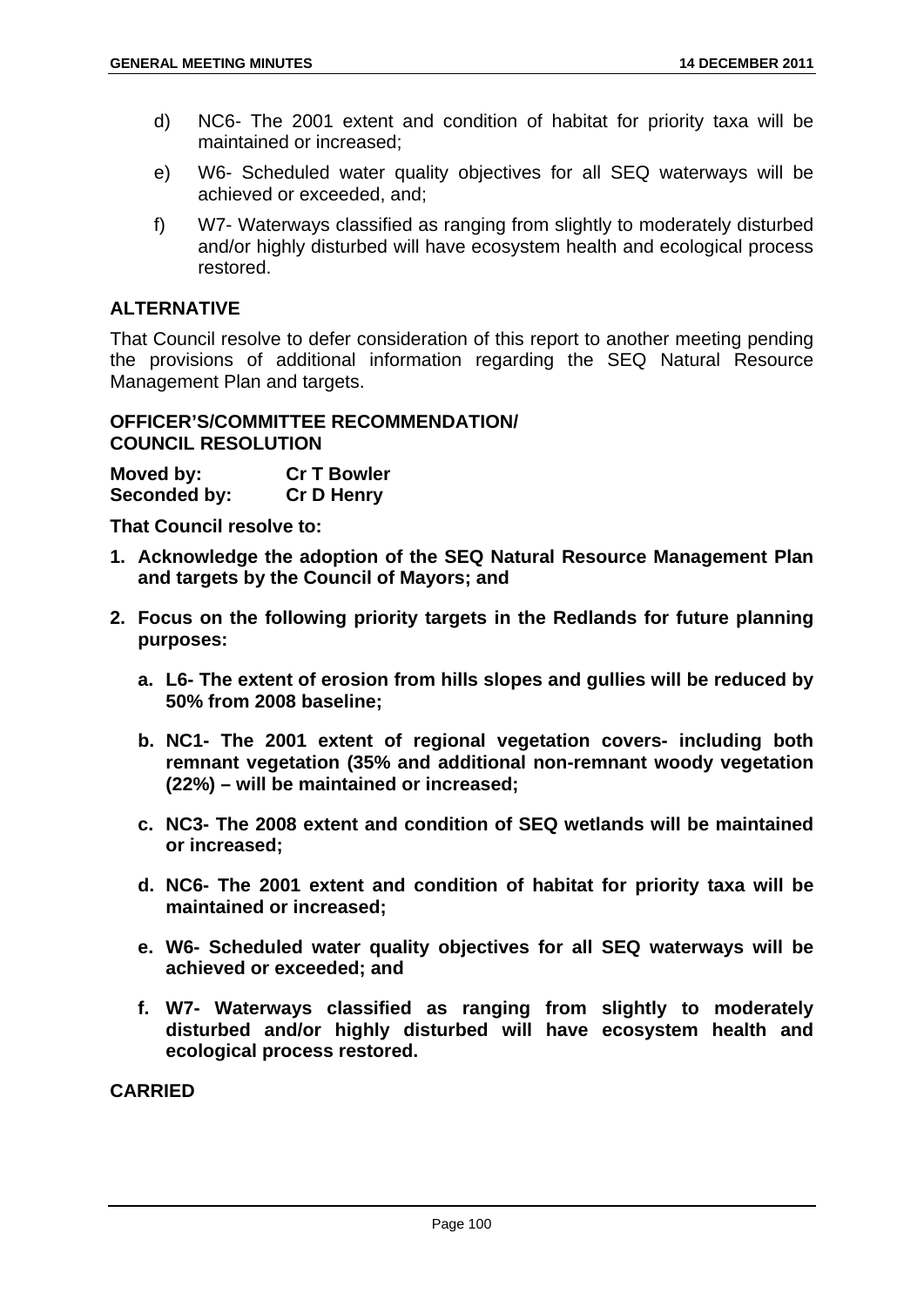#### **15.4.2 REDLANDS SUSTAINABILITY STUDY**

| <b>Dataworks Filename:</b>  | <b>LUP Sustainable Redlands Study</b>                                         |
|-----------------------------|-------------------------------------------------------------------------------|
| <b>Attachment:</b>          | <b>Attachment 1 - Redlands Sustainability Study</b><br><b>Final Report</b>    |
| <b>Responsible Officer:</b> | <b>Gary Photinos</b><br><b>Manager City Planning &amp; Environment</b>        |
| Author:                     | <b>Mark Grenfell</b><br><b>Senior Advisor Spatial Analysis &amp; Planning</b> |

### **EXECUTIVE SUMMARY**

The management of population growth and population pressures has recently emerged as a key issue for all levels of Government. At the local level, the *Redlands 2030 Community Plan* and *Corporate Plan 2010-2015* and the recently adopted *Corporate Policy - Sustainable Population Management,* identifies management of population growth and its impacts as a priority issue confronting the City.

The Redlands 2030 Community Plan identifies the undertaking of the Sustainable Redlands Study as a key breakthrough project which will inform future planning of the City, including the review of the Redlands Planning Scheme and associated strategies. Recognising there are no examples of such a project being completed successfully at the local level, significant work including peer reviews by academics and consultants has been undertaken to develop a robust methodology which can provide both a qualitative and quantitative assessment of key sustainability indicators within the City over the next twenty years.

The Redlands Sustainability Study represents a collaborative body of work, which seeks to identify key environmental, economic and social indicators which are most relevant to sustainability at the City level and which can be measured to assess the impacts of predicted population growth based on the key assumption that the existing planning framework and other Council policies and strategies will continue to apply. For example the future growth scenarios which have been assessed assume:

- No expansion of the current urban footprint with future population growth accommodated primarily with this footprint;
- Population growth rates align with current projections accommodating an additional 15389 dwelling increase by 2031.

This report outlines the findings of the Study and addresses the results for each of the identified local and state indicators both at a suburb and citywide level. (Note the Southern Moreton Bay Islands and North Stradbroke Island have been included in the current study where relevant data is available.)

Critically, the study indicates the majority of local indicators are expected to improve within the next twenty years. This position is based on the assumption that the current planning and policy framework and associated strategies will continue to apply effectively mitigating or offsetting any negative impacts associated with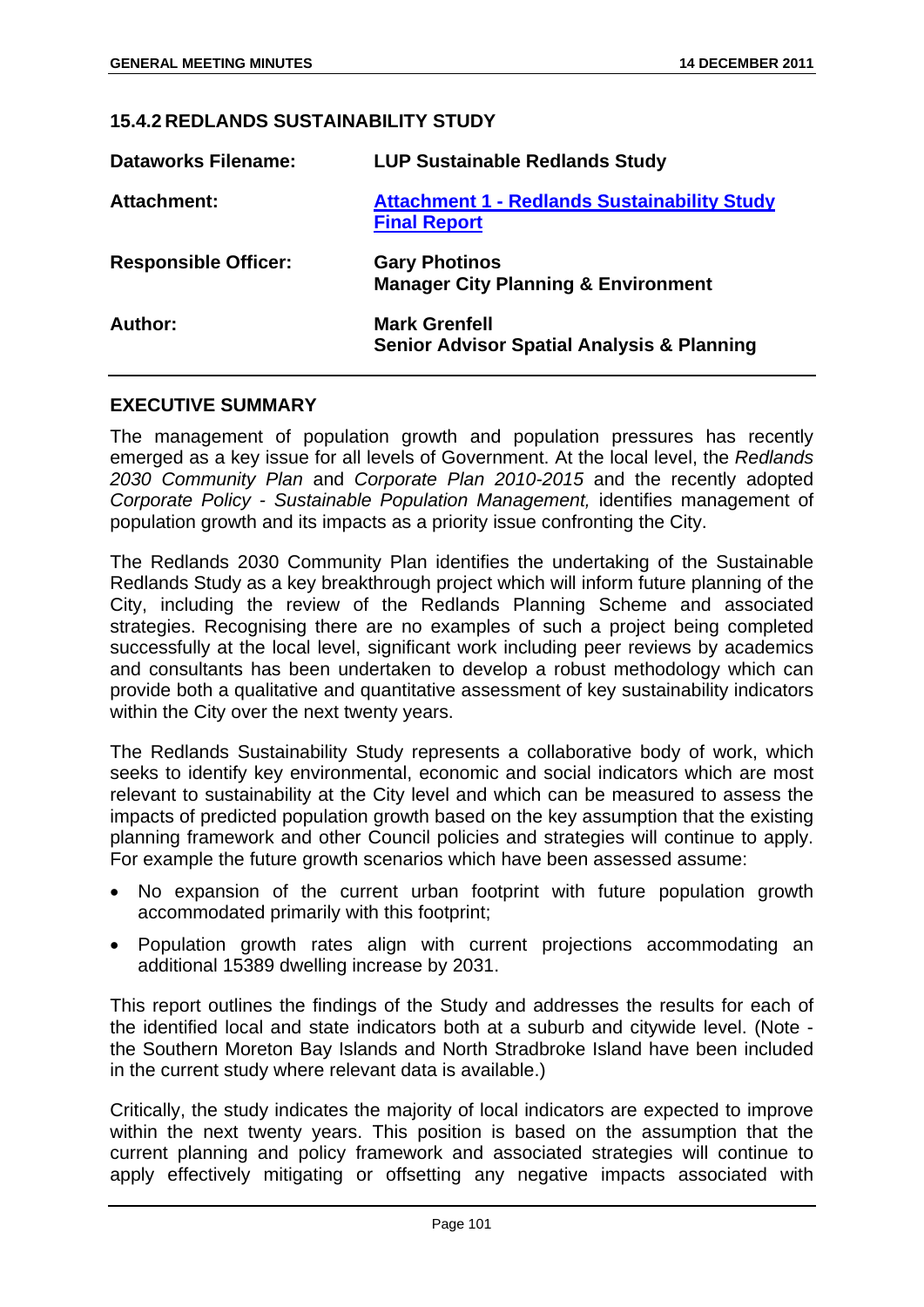population growth. The ongoing maintenance of the current planning and policy framework will need to be considered as part of Council's long term financial strategy and budgeting cycle.

The study also indicates significant deficiencies are expected to arise in regards to the identified state government indicators. This provides Council with an important tool to advocate for improved State infrastructure and services to address highlighted deficiencies

### **PURPOSE**

To present to Council the outcomes of the Redlands Sustainability Study

### **BACKGROUND**

- The "Wise Planning and Design Outcome Area" of the Community Plan details the Sustainable Redlands Study as a break through project that:
- "To achieve the goal of a sustainable carrying capacity for the Redlands, Council is commissioning a study that identifies sustainable population and dwelling numbers for the Redlands, bearing in mind the vision and values of Redlands 2030.
- This study will inform future planning, including the review of the Redlands Planning Scheme and associated strategies." (Redlands 2030 Community Plan)
- On the 29 September 2010, a Councillor workshop was held to discuss the Population Growth Management Policy and Sustainable Redlands Study (Study). At the workshop, Councillors provided suggestions and comments on a range of amendments to refine the policy. In addition, a methodology for the Sustainable Redlands Study was presented.
- Council's Planning and Policy Committee Meeting on the 24 November 2010, Council resolved to:
	- 1. Adopt the Corporate Sustainable Population Management Policy POL-3093; and
	- 2. That external peer review partners be engaged as part of the ongoing study work.
- Planning consultants Halcrow Pty Ltd were commissioned to assist with the identification of critical elements influencing population capacity of the City and to develop a robust methodology capable of measuring the impacts of the City's expected growth pattern on a number of key environmental, economic and social indicators and critical thresholds. Two alternative land use planning scenarios were also developed to determine what effects, if any, these alternative land use and population scenarios would have on the indicators.
- A Peer Review Group was established to advice on the design and effectiveness of the draft methodology. The Peer Review Group comprised of academics with expertise in the field of population planning and capacities, and included
	- o Prof. Neil Sipe (Head of School Environmental Planning QUT)
	- o Murray Lane (PHD Student QUT)
	- o Paul Summers (Planning/Sustainability Consultant)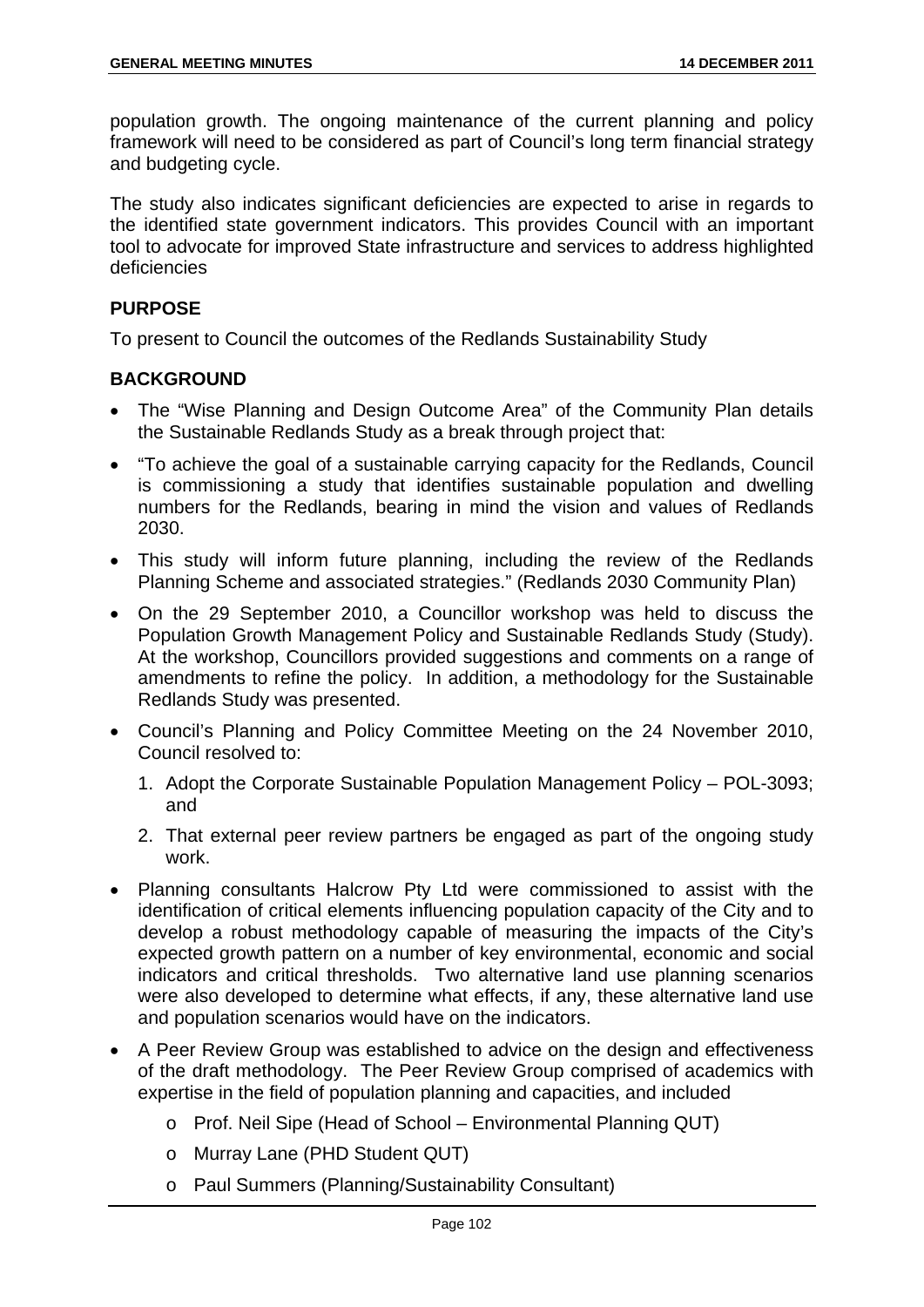The peer review proposed amendments to the initial Study methodology and refined the purpose of the Study. The refined Study purpose is to:

*Identify the critical environmental, economic and social elements that influence sustainable population management and livability to inform a sustainable population and settlement pattern for the City* 

 A detailed methodology was prepared based on the revised scope and methodology. The revised study has involved the following key phases:

Project inception and project management

Phase 1: Key areas and outcomes

Phase 2: Data sourcing and scenario assumptions

Phase 3: Scenario development

Phase 4: Analysis of scenario results

Phase 5: Mapping of scenario results, and

Phase 6: Reporting of results.

## **ISSUES**

#### **Local Government Sustainability Indicators**

Based on the peer review and ongoing discussions with Halcrow, the number of key indicators was reduced from 18 to 8 in order to focus more on matters that Council had direct control over, and to ensure the indicators have a direct link to growth and development and allow for the assessment of change over time as a result of growth. The 8 indicators are:

- 1. Housing Supply & Diversity
- 2. Vegetation & Biodiversity Change
- 3. Employment
- 4. Condition of Local Waterways
- 5. Access to Recreation
- 6. Access to Foreshore Areas and Moreton Bay
- 7. Connectivity
- 8. Productive Land

In addition to this, through internal consultation, it was also decided to include Community Facilities as an additional ninth indicator.

1. Community Facilities

#### **State Government Sustainability Indicators**

It was also recognised that it was essential for the Study to not only seek to measure key indicators of sustainability which Council directly influenced but also indicators that the State has direct control over. For these reasons an additional 4 State Government Indicators were defined. These include:

1. Health and Wellness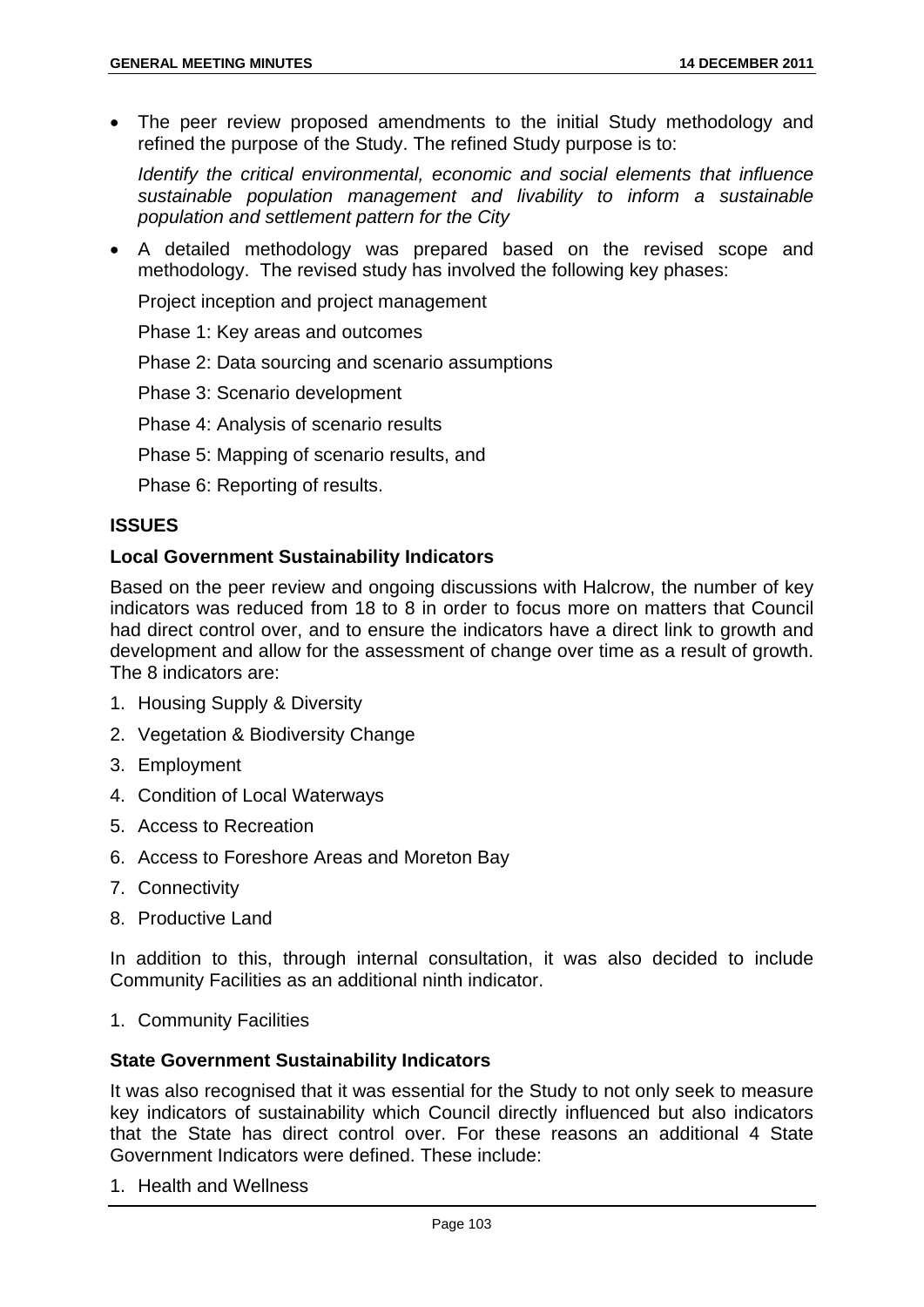- 2. Crime and Justice
- 3. Transport
- 4. Education

All indicators will be assessed based on current conditions and future growth scenarios. This will highlight any current or future deficits to the accepted benchmarks or current acceptable levels.

## **Determining Dwellings, Population and Indicators**

The Study involved the development of a 'baseline' scenario detailing the current situation in terms of dwellings and population numbers of the Redlands in 2010. In addition future growth scenarios for 2021 and 2031 based on estimated growth in accordance with the Redlands Planning Scheme and Local Growth Management Strategy have also been developed. These scenarios were then assessed against the 13 indicators with their associated measures generated for these years and historically back to 2006 for reference purposes.

## **Overview of Data Collection, Analysis and Future Growth Scenarios**

Data sourcing for the Study involved a detailed review of available information relating to each indicator while ensuring a correlation between population growth and urban development was included.

Analysis of the scenario results involved assessing the impacts on the indicators due to population and development growth over the two future 10 year periods and assessing the relative level of change from the current baseline scenarios. Analysis of scenario results also included:

- Altering the assumptions and parameters for selected indicators and associated measures within the one future growth scenario to assess the impact of potential Council policies and plans
- Comparison/assessment of forecast future condition of indicators against the baseline conditions determined for 2006 and 2010
- Assessment of forecasted future conditions of indicators for 2021 and 2031 against goals and targets as set out in Council and SEQ policies and plans.

#### **Key assumptions and parameters**

A critical part of the scenario model development was establishing the correlation between population growth and housing development for the key environmental, economic and social indicators, and determining key assumptions and parameters.

The scenario model was developed in line with existing Council and regional policies and planning strategies. For example, the Corporate Sustainable Population Management Policy details principles for how development and population growth is to be managed. Key statements from the Policy relating to growth management which assisted with developing the baseline and growth scenarios are:

 Maintaining a compact settlement pattern within the existing urban footprint in Redland City;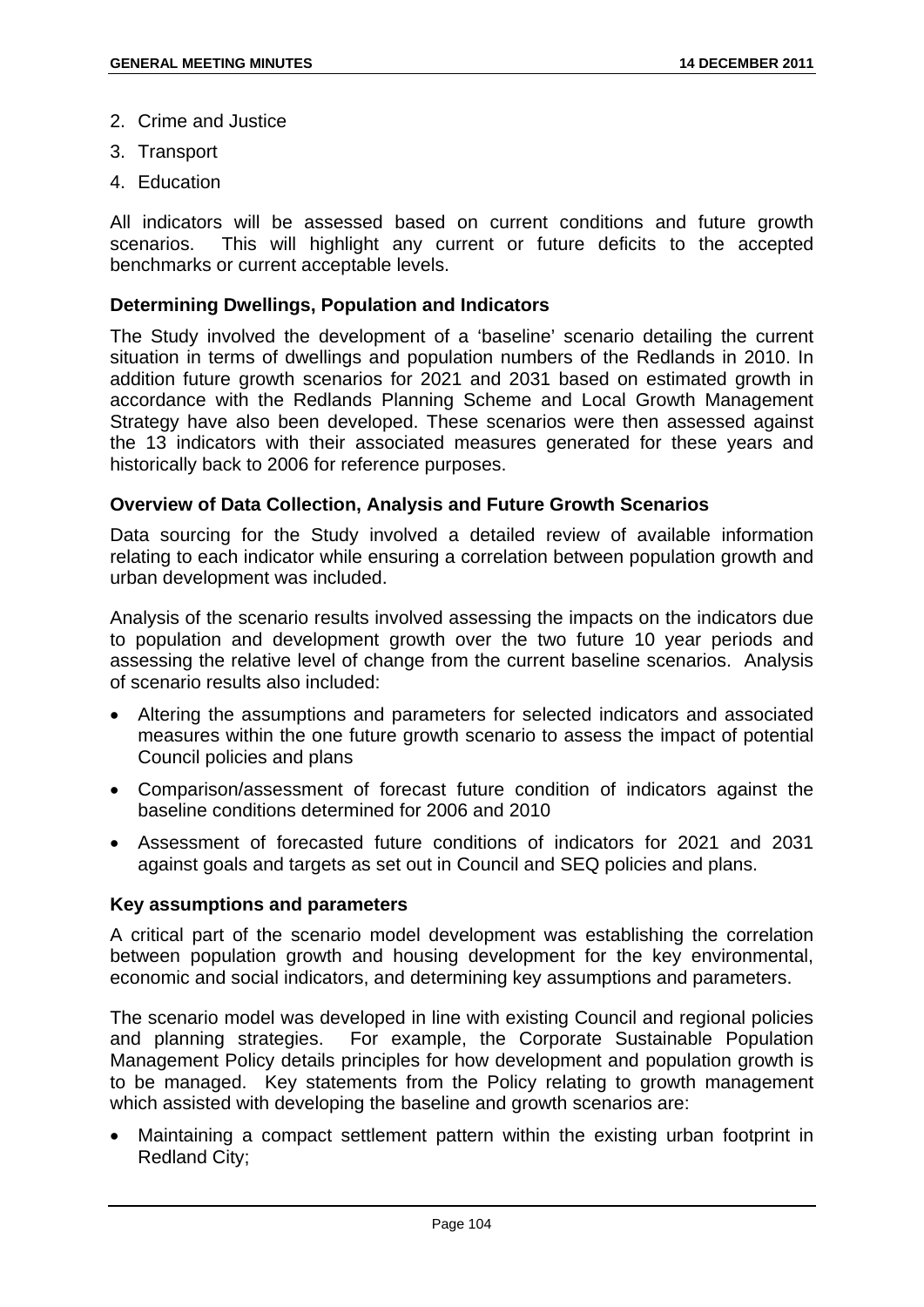- Revitalising the city's major centres to create well planned commercial centres incorporating employment, housing, cultural, recreational and entertainment opportunities supported by good quality public transport services and connections;
- Ensuring that the full range of infrastructure, including social infrastructure, required to support a strong and connected Redlands community is sequenced and provided to meet demand;
- Protecting and enhancing sensitive environmental areas:
- Supporting sustainable building design, enhanced resource use efficiency, increased use of renewable energy, minimisation of waste and increased use of public transport and pedestrian and cycle facilities;
- Enhancing amenity and liveability within the Redlands for all groups across the city;
- Supporting inclusive communities which respect and nurture the health, well being and cultural values of Redland residents and visitors;
- Complementing the achievement of economic strength, innovation, vitality, increased self sufficiency and stability in the local economy, and
- Promoting and supporting increased levels of local employment.

## **Rating System**

An indicator rating system was established to benchmark and present the performance of each indicator. The rating system, seen below, is based on the benchmark (or current level) being shown as 50 with half the benchmark level shown as 0, and one and a half times the benchmark level shown as 100.



## **Results for Sustainability Indicators**

#### Overall Indicator Results

The following table shows the baseline results for each of the thirteen indicators. The impact of population growth and development in the Redlands on environmental, economic and social indicators depends on the relationship of these indicators with housing supply and diversity.

Each indicator can also depend on the continuation of a range of local strategies, plans and initiatives adopted by Council (and other organisations) to manage and mitigate the impacts of population growth and housing development.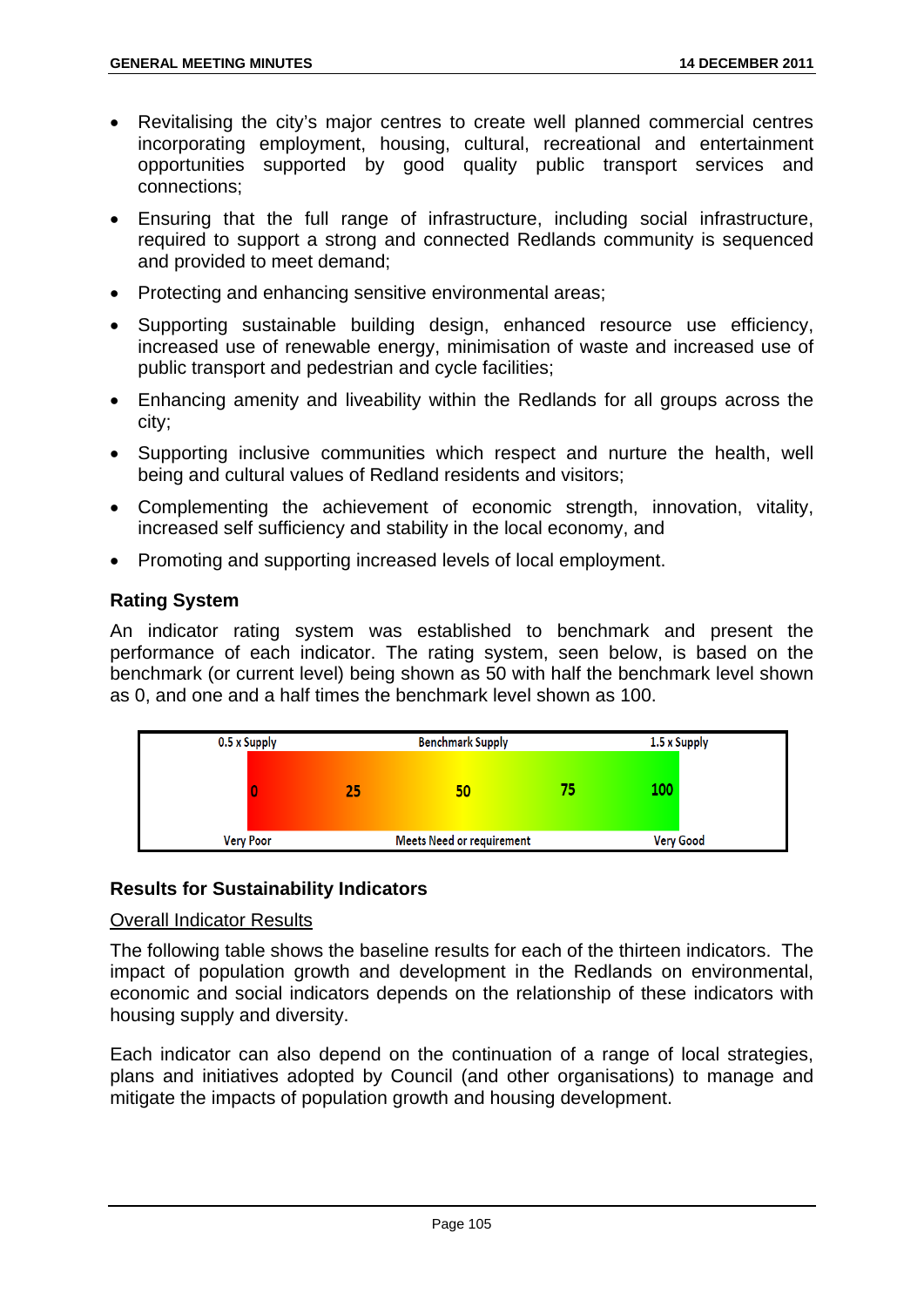| <b>Redlands</b>                                                                  | 2010<br><b>Result</b> | 2021<br><b>Result</b> | 2031<br><b>Result</b> | 2010<br><b>Index</b><br>Value | 2021<br><b>Index</b><br>Value | 2031<br><b>Index</b><br>Value |
|----------------------------------------------------------------------------------|-----------------------|-----------------------|-----------------------|-------------------------------|-------------------------------|-------------------------------|
| <b>Housing Supply and Diversity</b>                                              | 56564                 | 67328                 | 71953                 | 50                            | 69                            | 77                            |
| <b>Vegetation &amp; Biodiversity change</b><br>(ha)                              | 9412                  | 9504                  | 9589                  | 50                            | 51                            | 52                            |
| <b>Employment (% self-</b><br>containment)                                       | 39%                   | 42%                   | 46%                   | 16                            | 19                            | 26                            |
| <b>Condition of Local Waterways</b><br>(TN t/year)                               | 103                   | 99                    | 91                    | 52                            | 53                            | 57                            |
| Access to Open Space (ha/1000<br>persons)                                        | 93                    | 81                    | 76                    | 50                            | 37                            | 32                            |
| Access to Foreshore (m/1000<br>persons                                           | 329                   | 286                   | 280                   | 50                            | 37                            | 35                            |
| <b>Connectivity (no. of dwellings)</b>                                           | 47152                 | 55162                 | 58087                 | 50                            | 67                            | 73                            |
| <b>Productive Land (ha)</b>                                                      | 193                   | 97                    | 96                    | 50                            | $\overline{0}$                | $\overline{0}$                |
| <b>Community Facilities (no. of</b><br>facilities)                               | 65                    | 87                    | 87                    | 47                            | 69                            | 55                            |
| <b>Health &amp; Wellness (Hospital</b><br>facilities - no additional facilities) | 207                   | 207                   | 207                   | 50                            | $\overline{7}$                | $\overline{0}$                |
| Crime & Justice (Police levels -<br>no additional police)                        | 271                   | 271                   | 271                   | 50                            | 39                            | 37                            |
| <b>Transport (No State road or</b><br>public transport upgrades)                 | 69%                   | 58%                   | 56%                   | 50                            | 35                            | 32                            |
| <b>Education (No additional primary</b><br>of high schools)                      | 69%                   | 58%                   | 56%                   | 71                            | 70                            | 58                            |

#### Housing Supply and Diversity

This indicator measures housing supply and diversity by reporting on changes in housing type and location over time in Redlands between 2010 and 2031.

The table below shows the results of the scenario model for Redlands housing supply and diversity and, in particular, future levels of low, medium and high density development for 2010 to 2021, and 2021 to 2031.

| <b>Redlands</b>      | 2010    | 2021    | % change<br>$(2010 -$<br>2021) | 2031    | % change<br>(2021-<br>2031) | % change<br>$(2010 -$<br>2031) |
|----------------------|---------|---------|--------------------------------|---------|-----------------------------|--------------------------------|
| Total housing supply | 56,564  | 67,328  | 19%                            | 71,953  | 7%                          | 27%                            |
| Total population     | 142,822 | 170.518 | 19%                            | 181,276 | 6%                          | 27%                            |
| Low density          | 47,688  | 53,985  | 13%                            | 56.970  | 6%                          | 19%                            |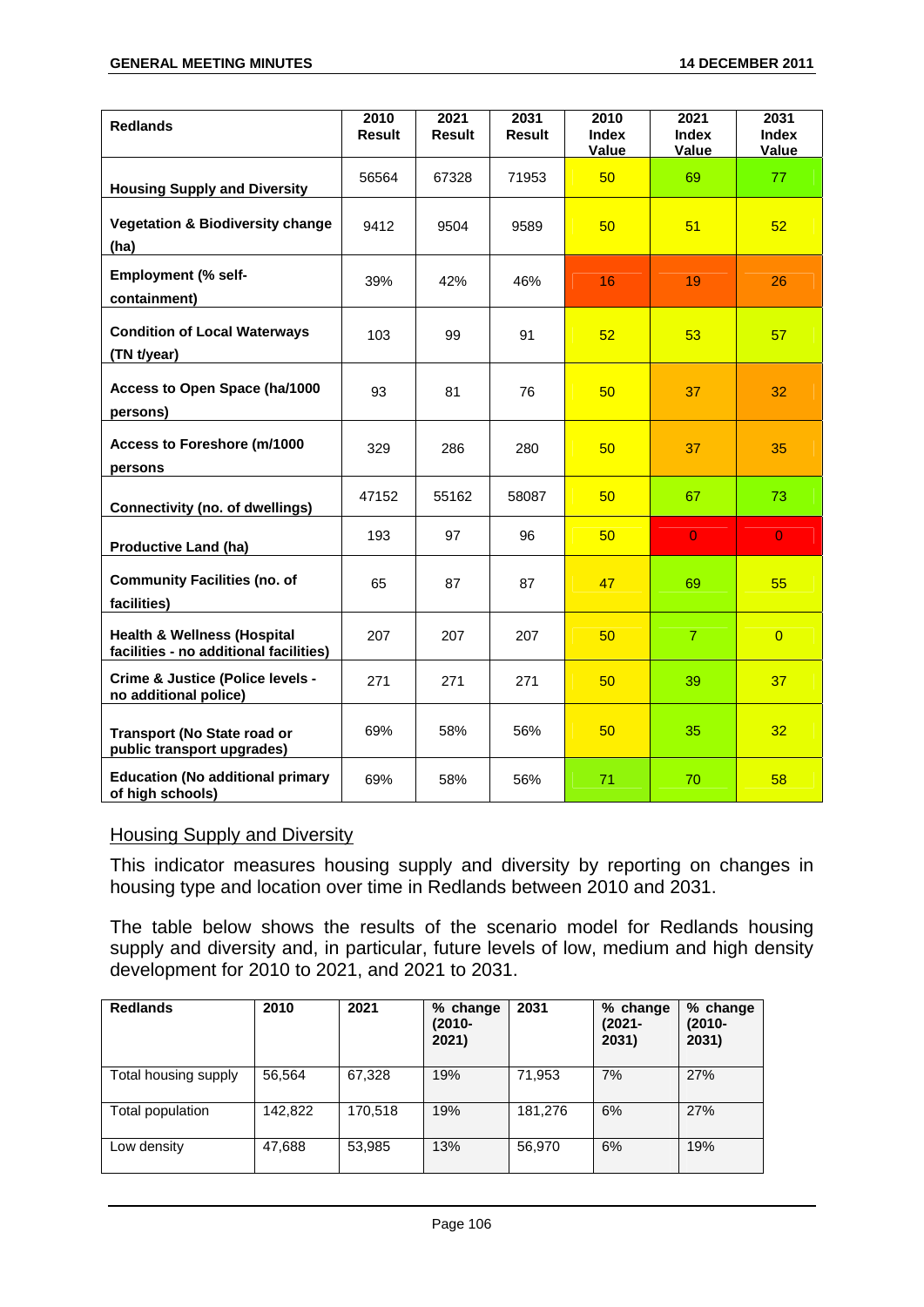| <b>Redlands</b> | 2010  | 2021   | % change<br>$(2010 -$<br>2021) | 2031   | % change<br>$(2021 -$<br>2031) | % change<br>$(2010 -$<br>2031) |
|-----------------|-------|--------|--------------------------------|--------|--------------------------------|--------------------------------|
| Medium density  | 8.549 | 12,516 | 46%                            | 13.526 | 8%                             | 58%                            |
| High density    | 327   | 828    | 153%                           | 1.457  | 76%                            | 345%                           |

- The principal and major activity centres of Capalaba, Cleveland and Victoria Point are likely to have high to moderate levels growth in housing supply and diversity.
- Sheldon-Mt Cotton and Thornlands are modelled to have the highest levels of housing supply growth for the period from 2010 to 2031.
- The emphasis on low density housing supply in the two fastest growing SLAs in Redlands will have significant implications for transport infrastructure, transport congestion, employment, connectivity, and native vegetation and biodiversity conservation.
- South Moreton Bay Islands (SMBI) and Coochiemudlo Island will also experience a relatively high level of residential development by 2031. The increase in housing supply and diversity is anticipated to be significantly low density in nature.

## Vegetation & Biodiversity Change

This indicator measures the change in the area of vegetation given different levels of housing development in Redlands. All Redlands SLAs have been modelled except for North Stradbroke Island. The results are based on the assumption that various planning provisions regarding development and vegetation protection will continue, and that vegetation enhancement continues on open space.

Using the Redlands Planning Scheme, it was determined which development areas currently have bushland habitat present and are zoned for development. These areas of bushland habitat identified for future development were assumed to be a future loss in vegetation as development occurs. In contrast, areas zoned Open Space with any form of bushland enhancement were assumed to be a vegetation gain. These respective areas were then calculated for each SLA which resulted in a net loss / gain of vegetation area for each.

| <b>Redlands</b>              | 2010   | 2021   | 2031   | 2010 Index | 2021 Index | 2031 Index |
|------------------------------|--------|--------|--------|------------|------------|------------|
|                              | Result | Result | Result | Value      | Value      | Value      |
| Net vegetation cover<br>(ha) | 9412   | 9504   | 9589   | 50         | 51         | 52         |

- Suburbs with the largest net gain in vegetation and associated improvement in the performance index are Thornlands (50 to 59), Wellington Point (50 to 55) and Ormiston (50 to 54).
- Thorneside is expected to have a small decrease in vegetation of 0.2 hectares with the index decreasing from 50 to 49.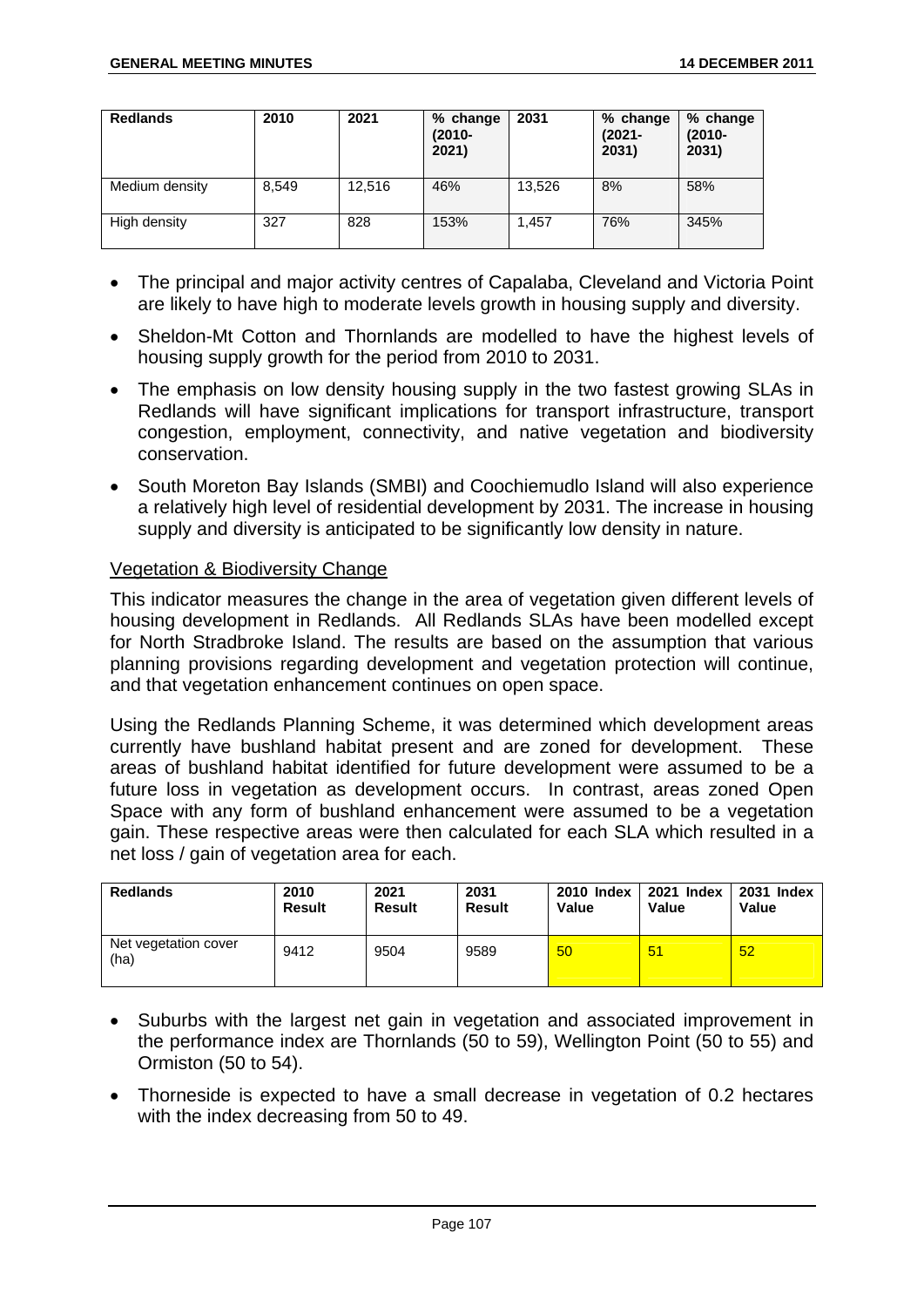## Employment

This indicator measures the proportion of total employed Redland residents who work in a local job (self containment), and the number of local jobs as a proportion of employed residents (self sufficiency), given changes in population and housing development. The table below shows Redlands employment self containment for 2010 to 2031.

| <b>Redlands</b>                                      | 2010   | 2021          | 2031          | <b>2010 Index</b> | 2021 Index | 2031 Index |
|------------------------------------------------------|--------|---------------|---------------|-------------------|------------|------------|
|                                                      | Result | <b>Result</b> | <b>Result</b> | Value             | Value      | Value      |
| $\frac{6}{6}$<br>self-<br>Employment<br>containment) | 39%    | 42%           | 46%           | 16                | 19         | 26         |

- While employment self containment has improved, the performance index shows that there is still a significant gap compared with the target of 60 percent
- Significant implications for transport infrastructure, transport congestion, community safety and greenhouse gas emissions as resident workers continue to journey to work outside of Redlands
- The number of jobs in the Redlands has grown significantly by 2031, and Redlands is modelled to almost achieve its target of 60 percent employment self sufficiency

## Condition of Local Waterways

This indicator measures the condition of local waterways in the Redlands mainland by reporting on estimated pollutant loads entering Moreton Bay considering total suspended solids (TSS), total nitrogen (TN) and total phosphorus (TP) (all in tonnes/year).

For Redlands as a whole, there is a small improvement in the condition of local waterways in terms of Total Nitrogen with the performance index improving from 52 to 57. This is based on the assumption that various mitigation actions to improve stormwater management and wastewater treatment will be implemented.

| <b>Redlands</b>                                                     | 2010          | 2021          | 2031          | <b>2010 Index</b> | 2021 Index | 2031 Index |
|---------------------------------------------------------------------|---------------|---------------|---------------|-------------------|------------|------------|
|                                                                     | <b>Result</b> | <b>Result</b> | <b>Result</b> | Value             | Value      | Value      |
| <b>Condition</b><br>οf<br>Local<br>ΊN.<br>Waterways<br>tonnes/year) | 103           | 99            | 91            | 52                | 53         | 57         |

*Note: A performance index value of 100 represents pre-development (bushland) loads of total nitrogen, a performance index of 50 represents nitrogen levels twice that of pre-development.* 

- Thornlands, Wellington Point and Alexandra Hills have the largest improvement in the performance index value in terms of Total Nitrogen.
- Sheldon-Mt Cotton and Redland Bay have a significantly higher performance index value than other suburbs in terms of the scenario model results.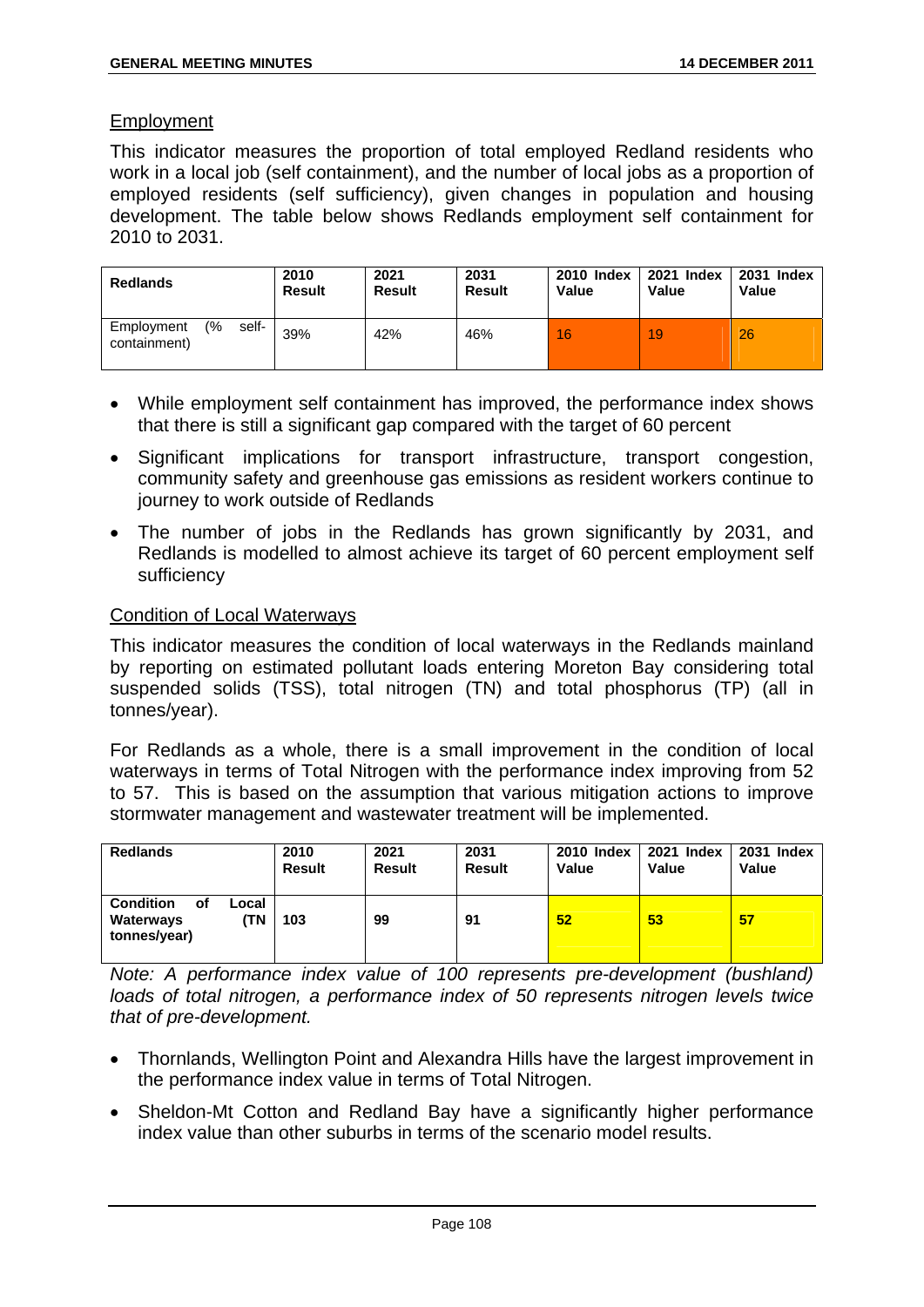- Other suburbs have much lower performance index values for the condition of local waterways.
- The Waterways Indicator recognises the current Healthy Waterways Report Card rating, however this Study reviews all catchments and waterways, and when combining and averaging all waterways, the overall result is above the report card rating.

## Access to Open Space

The parkland hierarchy network was analysed based on catchment distances, and the area of population served. This was then supplemented with future development areas, including additional growth areas, and future parkland provision.

The table below shows the results of the scenario model for Redlands parks and public open space for 2010 to 2031. While there is a small increase in the area of active parkland in the Redlands over the period to 764.3 hectares, this increase is more than offset by the expected population growth for the region. This will have implications for access to active parkland and recreational opportunities in 2031 if there is no additional parkland dedicated or future upgrades to existing informal parkland.

| <b>Redlands</b>                                  | 2010          | 2021   | 2031   | <b>2010 Index</b> | 2021 Index | 2031 Index |
|--------------------------------------------------|---------------|--------|--------|-------------------|------------|------------|
|                                                  | <b>Result</b> | Result | Result | Value             | Value      | Value      |
| <b>Access to Open Space</b><br>(ha/1000 persons) | 5.0           | 4.9    | 4.6    | 67                | 64         | 57         |

*Note: A benchmark value of 50 equates to 4.3 hectares per 1,000 local residents.* 

- Cleveland, Redland Bay and Thorneside are expected to have indicator values of 100 in 2031, while Sheldon-Mt Cotton is also high at 83 (although it is trending downward from 100 in 2010).
- This is in contrast to Alexandra Hills, Birkdale, Ormiston, Thornlands and Victoria Point which are likely to have index values of less than 50 by 2031, suggesting that these SLAs may not meet the benchmark requirement.

In addition to analysing open space from a hectare per thousand people perspective, the new Redland Open Space Strategy, which is due in February 2012 for public review, will be addressing open space supply from an activity perspective. The strategy will be proposing that Council will be able to assess open space shortfall based on what recreation and sporting activities are not provided within a given catchment. The city is being assessed on a neighbourhood and suburb based catchment model. This analysis gives the open space planners a better indication of the size and type of land that is still required particularly in the infill parts of the city. The standard hectares per thousand people will still be applied to Greenfield areas and new parks will be indicated and specified in the Redland Planning Scheme and Priority Infrastructure Plan.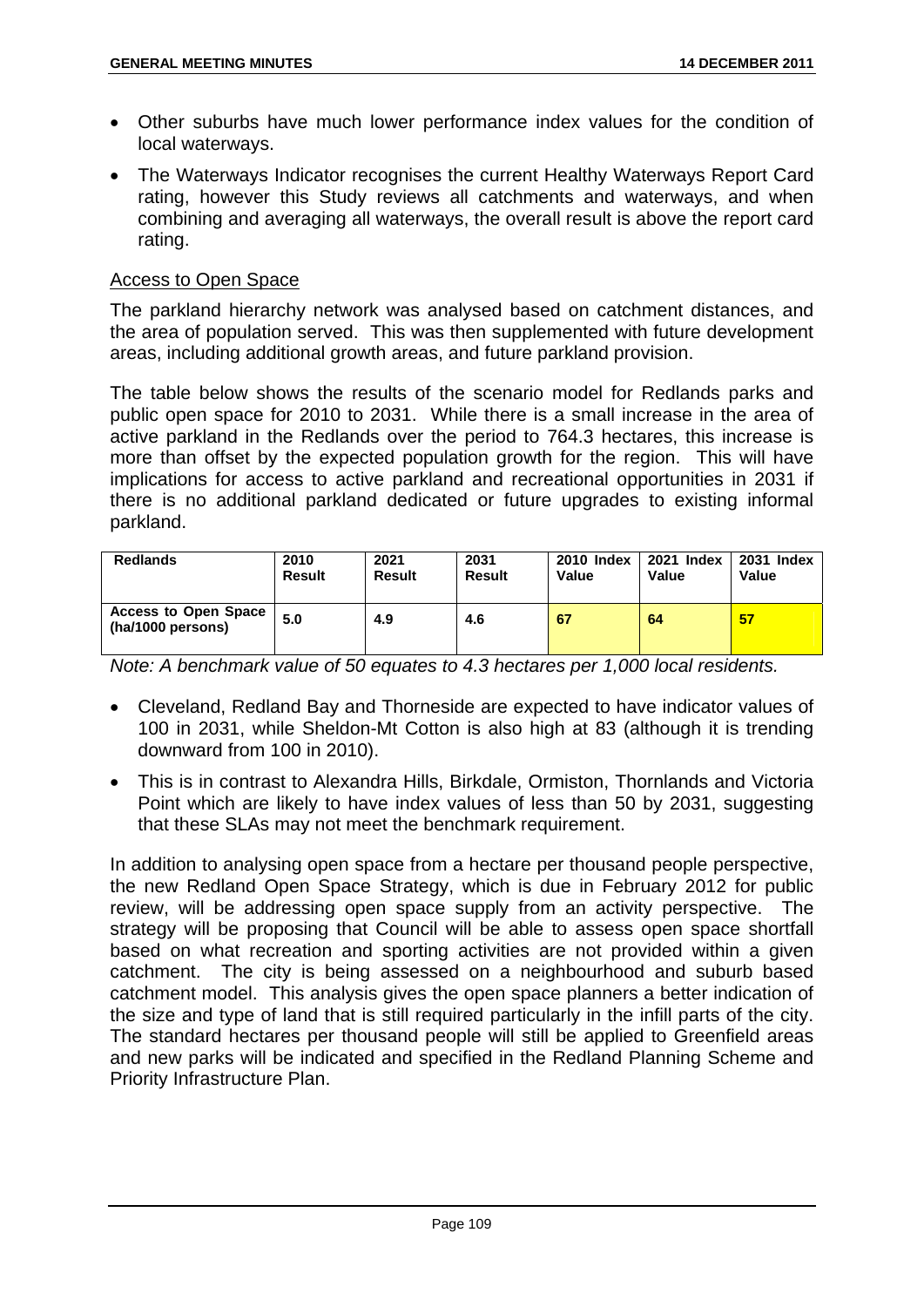## Access to Foreshore

This indicator measures public accessibility to foreshore areas and Moreton Bay by reporting on the length of accessible foreshore or coastline in Redland (mainland only) seen in the table below.

While there is a small increase in the total length of publicly accessible foreshore in the Redlands over the period to 46,232 metres (a 4 percent increase), this increase is offset by the expected population growth for the region. This result assumes that the Council is able to secure access to foreshore areas and establish new foreshore parklands through planning and development approval processes.

| <b>Redlands</b>                                      | 2010          | 2021   | 2031          | <b>2010 Index</b> | 2021 Index | <b>2031 Index</b> |
|------------------------------------------------------|---------------|--------|---------------|-------------------|------------|-------------------|
|                                                      | <b>Result</b> | Result | <b>Result</b> | Value             | Value      | <b>Value</b>      |
| Foreshore<br><b>Access</b><br>to<br>(m/1000 persons) | 329           | 286    | 280           | 50                | 37         | 35                |

 While Ormiston is expected to remain relatively unchanged with a performance index score of 51 in 2031, the index value for all other SLAs is expected to decrease over the period, in particular, Victoria Point and Redland Bay.

## **Connectivity**

This indicator shows changes in connectivity of the number of dwellings within close proximity to public transport and all major, district, neighbourhood and local centres across the City.

| <b>Redlands</b>                   |      |    | 2010<br><b>Result</b> | 2021<br><b>Result</b> | 2031<br><b>Result</b> | <b>2010 Index</b><br>Value | 2021 Index<br>Value | 2031 Index<br>Value |
|-----------------------------------|------|----|-----------------------|-----------------------|-----------------------|----------------------------|---------------------|---------------------|
| <b>Connectivity</b><br>dwellings) | (no. | of | 47.152                | 55.162                | 58.087                | 50                         | 67                  | 73                  |

- Overall, there is some distinct variation in connectivity between the established suburbs in the north and the suburbs in the south of the city
- With the exception of Redland Bay, there is general improvement in the performance index of each SLA across the Redlands mainland.
- The connectivity performance index of Sheldon-Mt Cotton and Thornlands is expected to increase to 100 by 2031. The performance index of Victoria Point is also likely to increase significantly, from 50 in 2031 to 85 by 2031.
- Connectivity in Redland Bay is expected to fall considerably, with the performance index decreasing to 29 by 2031.

## Productive Land

This indicator measures changes in the area of productive land by reporting on the area of land zoned rural non-urban within the Redlands urban footprint. Areas of active farmlands were identified based on 2006 and 2010 aerial photography. These farms were then analysed to see which areas were subject to future residential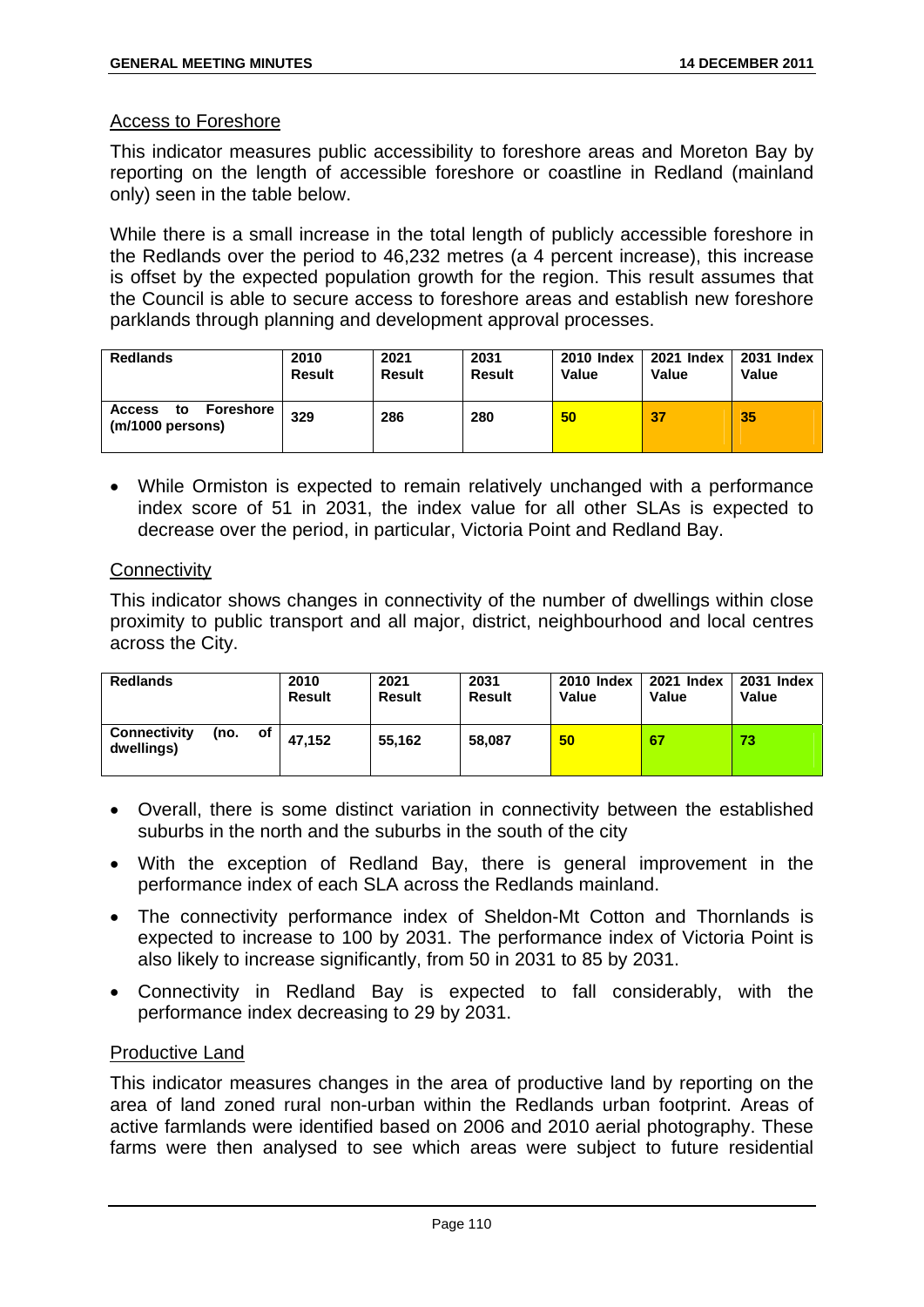development. Timings were then associated to estimate when the farms may cease operation.

By 2031, as expected and consistent with Council and state government planning frameworks the area of productive land in the urban footprint is expected to decrease to 96 hectares, resulting in the performance index for productive land to decrease from 50 to 0, where an index value of 0 indicates that the area of productive land is expected to half. There remains a significant level of productive rural land outside of the urban footprint.

| <b>Redlands</b>             | 2010          | 2021   | 2031   | 2010 Index | 2021 Index | 2031 Index |
|-----------------------------|---------------|--------|--------|------------|------------|------------|
|                             | <b>Result</b> | Result | Result | Value      | Value      | Value      |
| <b>Productive Land (ha)</b> | 193           | 97     | 96     | 50         |            | 0          |

- Thornlands is expected to experience the largest decrease in productive land at 85 percent, with Birkdale and Alexandra Hills also showing significant decreases. Redland Bay, Ormiston and Wellington Point reduce by between 30 and 51 percent. There is a 10 percent reduction modelled for Victoria Point.
- However, there remains a significant level of productive rural land outside of the urban footprint. On the mainland, there is approximately 2,788 hectares of productive rural land, with approximately half of this (1,324 hectares) found within the Sheldon-Mt Cotton SLA. The current Rural Futures Study will address long term planning outcomes for a range of agricultural, tourism and other opportunities within the Regional Landscape and Rural Production Area of the **City**

## Productive Land – Mainland Summary

| <b>Area of Mainland</b>    | <b>2010 Area</b><br>(ha) | To be<br>developed by<br>2031 (ha) | Not to be<br>developed by 2031<br>(ha) | % change |
|----------------------------|--------------------------|------------------------------------|----------------------------------------|----------|
| Urban Footprint            | 193                      | 97                                 | 96                                     | 50.3%    |
| Outside of Urban Footprint | 2595                     |                                    | 2595                                   | 0.0%     |
| <b>TOTAL</b>               | 2788                     | 97                                 | 2691                                   | 3.5%     |

## Community Facilities

This indicator measures changes in the number of community facilities for all of the Redlands SLAs seen in the following table. The current and future Community Facilities were tabled based on a suburb breakdown. These were then compared and rated against the Council benchmarks, with all results tallied for the Mainland and Islands areas of the City for 2021 and 2031 horizons.

| <b>Redlands</b>                                    | 2010          | 2021   | 2031          | 2010 Index | 2021 Index | 2031 Index |
|----------------------------------------------------|---------------|--------|---------------|------------|------------|------------|
|                                                    | <b>Result</b> | Result | <b>Result</b> | Value      | Value      | Value      |
| <b>Community Facilities</b><br>(no. of facilities) | 65            | 87     | 87            | 47         | 69         | 55         |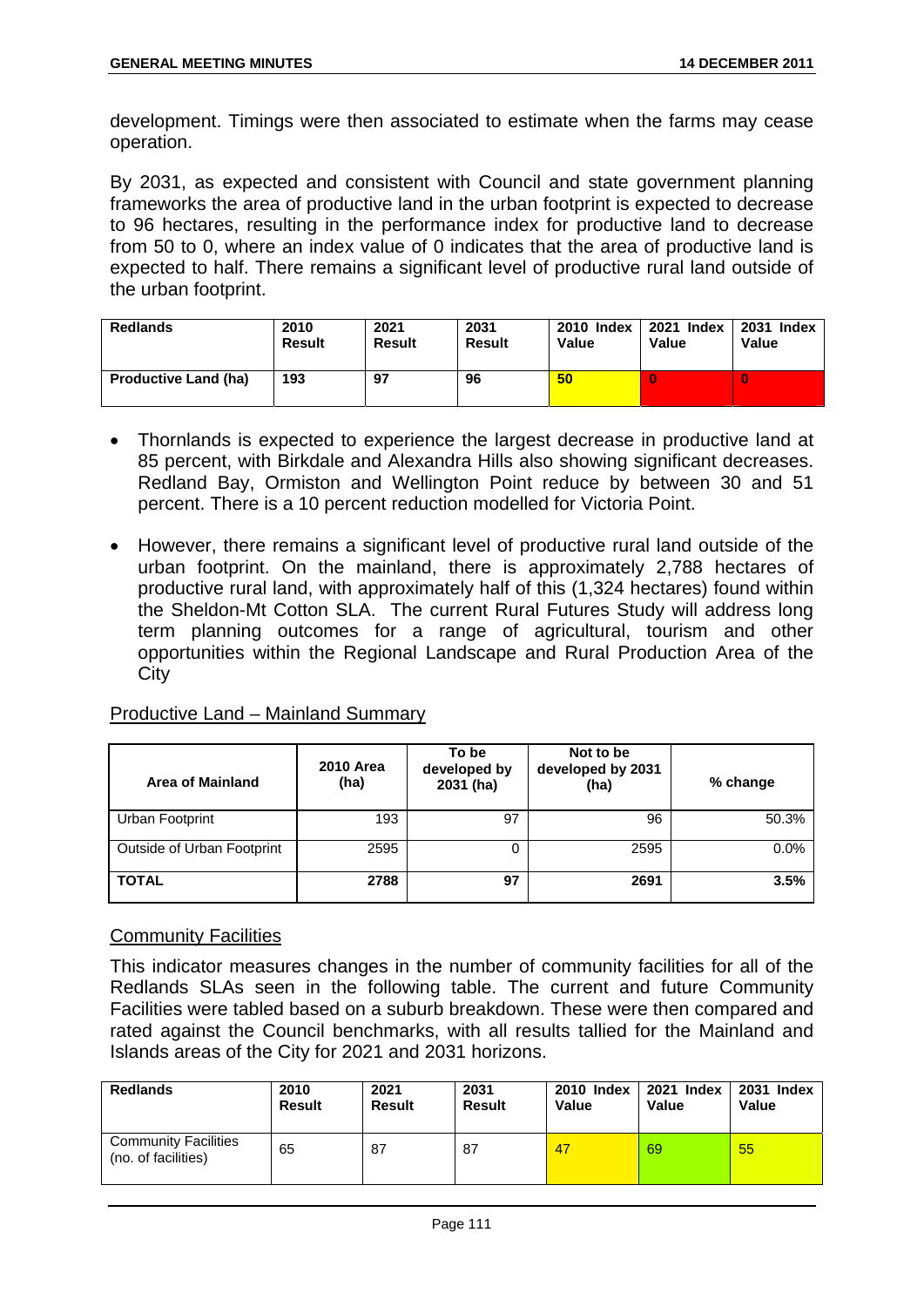- Overall, the results suggest that the Redlands is expected to meet its stated service standards for community facilities.
- The performance index for the Redlands mainland is expected to increase to 63 in 2031, reflecting that Redlands will be meeting its benchmark service standards.
- The performance index for the Redlands island communities is forecast to be 44 by 2031.

## **Results for State Sustainability Indicators**

#### Health & Wellness

This indicator analyses the local hospital facilities in terms of overnight and same day beds and the emergency department spaces. This utilises the Health Services Plan published in June 2011 by Queensland Health. The indicator analyses the effect of the future population growth (both inside and outside Redlands) on the current and the proposed future service provisions of the hospital facilities.

The table below shows the results of the scenario model for the number of hospital facilities (beds) for Redlands and Wynnum. An important role for Council will be to monitor and advocate for the planned provision of hospital and other health facilities (215 beds) to occur through the period to 2031. This will require appropriate levels of health funding and phasing of hospital development by relevant agencies. Related issues including having sufficient hospital land supply and appropriate transport corridors and buffer areas may also be required.

| <b>Redlands</b>                                      | 2010<br><b>Result</b> | 2021<br><b>Result</b> | 2031<br>Result | <b>2010 Index</b><br>Value | 2021 Index<br>Value | 2031 Index<br>Value |
|------------------------------------------------------|-----------------------|-----------------------|----------------|----------------------------|---------------------|---------------------|
| Hospital facilities - no<br>additional facilities    | 207                   | 207                   | 207            | 50                         |                     | $\overline{0}$      |
| facilities<br>Hospital<br>-<br>additional facilities | 207                   | 361                   | 422            | 50                         | 50                  | 50                  |

## Crime & Justice

The analysis for the Crime & Justice Indicator was based on police numbers and the current crime rates. The policing area of Wynnum District covers all of Redland City, as well as some of Brisbane City. The current and future population levels of this area were taken into account for this analysis.

A benchmark of police officer numbers has been set by both the Federal and State Governments at 230 police per 100,000 head of population. This level has been used to calculate current and future policing demand numbers to meet the benchmark levels. In combination with this the current crime rates have been included to determine the effect the current police officer numbers have on the crime level. An important role for Council will be to monitor and advocate for an additional 50 police officers to occur through the period to 2031 to maintain the current crime level.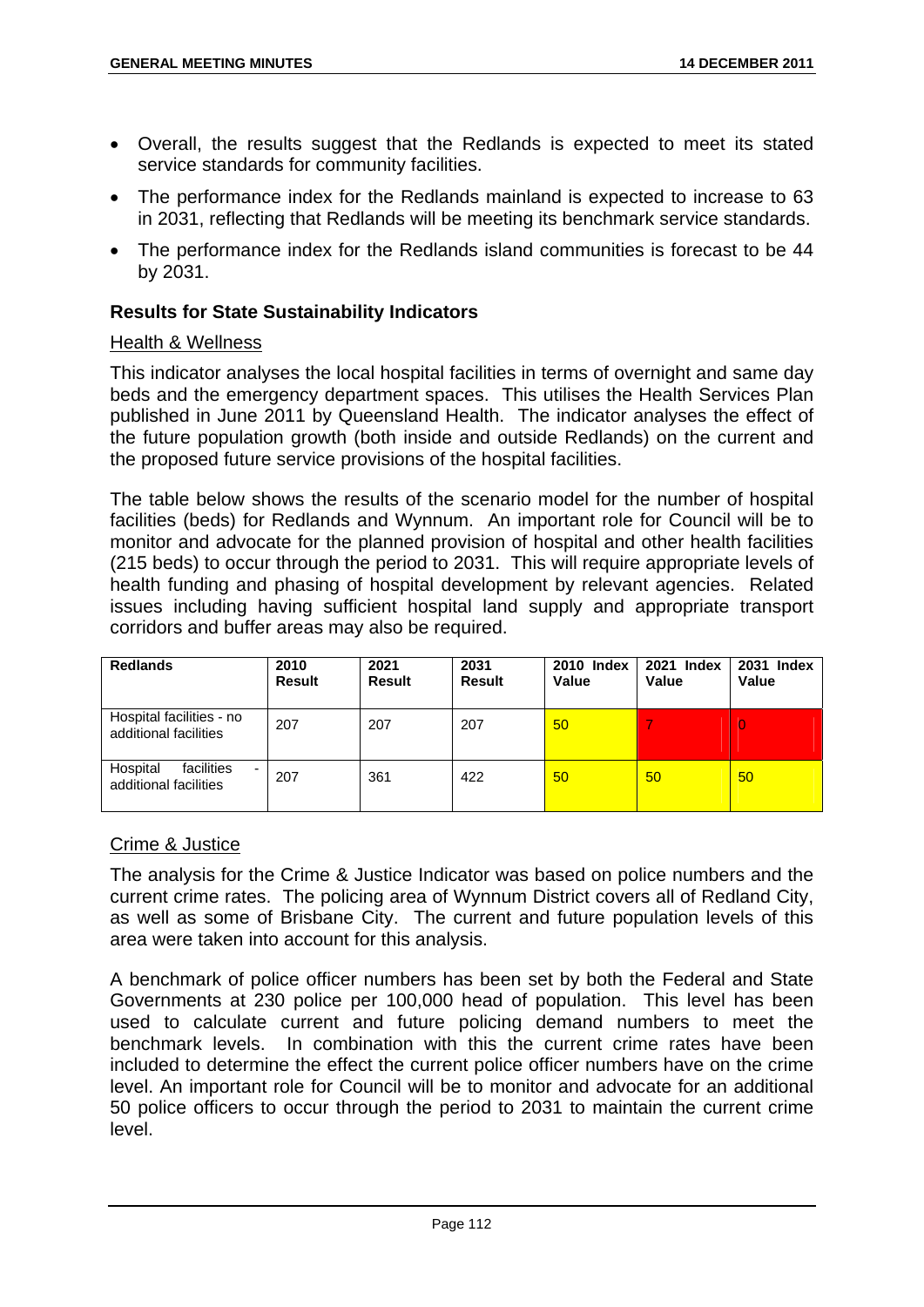The table below shows the results of the scenario model for policing levels for Wynnum of which Redlands is a part for 2010 to 2031. Assuming no change in the current level of policing, Redland's policing level falls over time to 2031 compared to the State and Federal benchmark level. Insufficient policing levels in the Wynnum District may compromise public safety and crime levels may increase.

| <b>Redlands</b>                                              | 2010<br><b>Result</b> | 2021<br>Result | 2031<br><b>Result</b> | 2010 Index<br>Value | 2021 Index<br>Value | 2031 Index<br>Value |
|--------------------------------------------------------------|-----------------------|----------------|-----------------------|---------------------|---------------------|---------------------|
| Police levels - no<br>additional police                      | 271                   | 271            | 271                   | 50                  | 39                  | 37                  |
| Police levels - maintain<br>current crime rate               | 271                   | 308            | 321                   | 50                  | 50                  | 50 <sup>°</sup>     |
| Police levels - meet<br>State and Federal<br>benchmark level | 502                   | 569            | 594                   | 100                 | 100                 | 100                 |

# **Transport**

This indicator reviewed the current State road network, and the travel times currently experienced on that network, based on the number of vehicles. This was projected to a 2031 horizon, based on increasing vehicle and dwelling numbers, and the corresponding impact on travel times. The scenarios were then developed to include the effect on travel times based on the proposed State Road network upgrades, and the increases to the public transport facilities (based on the SEQ Infrastructure Plan and Program 2010).

The table below shows the results of the scenario model for transport travel times for 2010 to 2031. Ongoing investment, planning and delivery of road and public transport upgrades by all levels of government will be required to 2031 given the important role of efficient and effective transport networks to the Redlands economy and community.

| <b>Redlands</b>                                           | 2010<br><b>Result</b> | 2021<br><b>Result</b> | 2031<br><b>Result</b> | 2010<br><b>Index</b><br>Value | 2021<br><b>Index</b><br>Value | 2031<br><b>Index</b><br>Value |
|-----------------------------------------------------------|-----------------------|-----------------------|-----------------------|-------------------------------|-------------------------------|-------------------------------|
| No State<br>public<br>road<br>or<br>transport<br>upgrades | 69%                   | 58%                   | 56%                   | 50                            | 35                            | 32                            |
| All road upgrades (no public transport<br>upgrades)       | 69%                   | 60%                   | 58%                   | 50                            | 37                            | 34                            |
| All road and public transport upgrades                    | 69%                   | 68%                   | 68%                   | 50 <sup>°</sup>               | 49                            | 49                            |

## **Education**

The Social Infrastructure Planning Guideline produced by the Queensland Government provides approximate rates of provision for Primary and Secondary schools based on dwellings. These benchmarks were analysed against the 2010, 2021 and 2031 planning horizons. This was done to a suburb level, and then combined to a city wide level, however the suburb level analysis did highlight some issues in the southern area of the City in respect of both primary and high school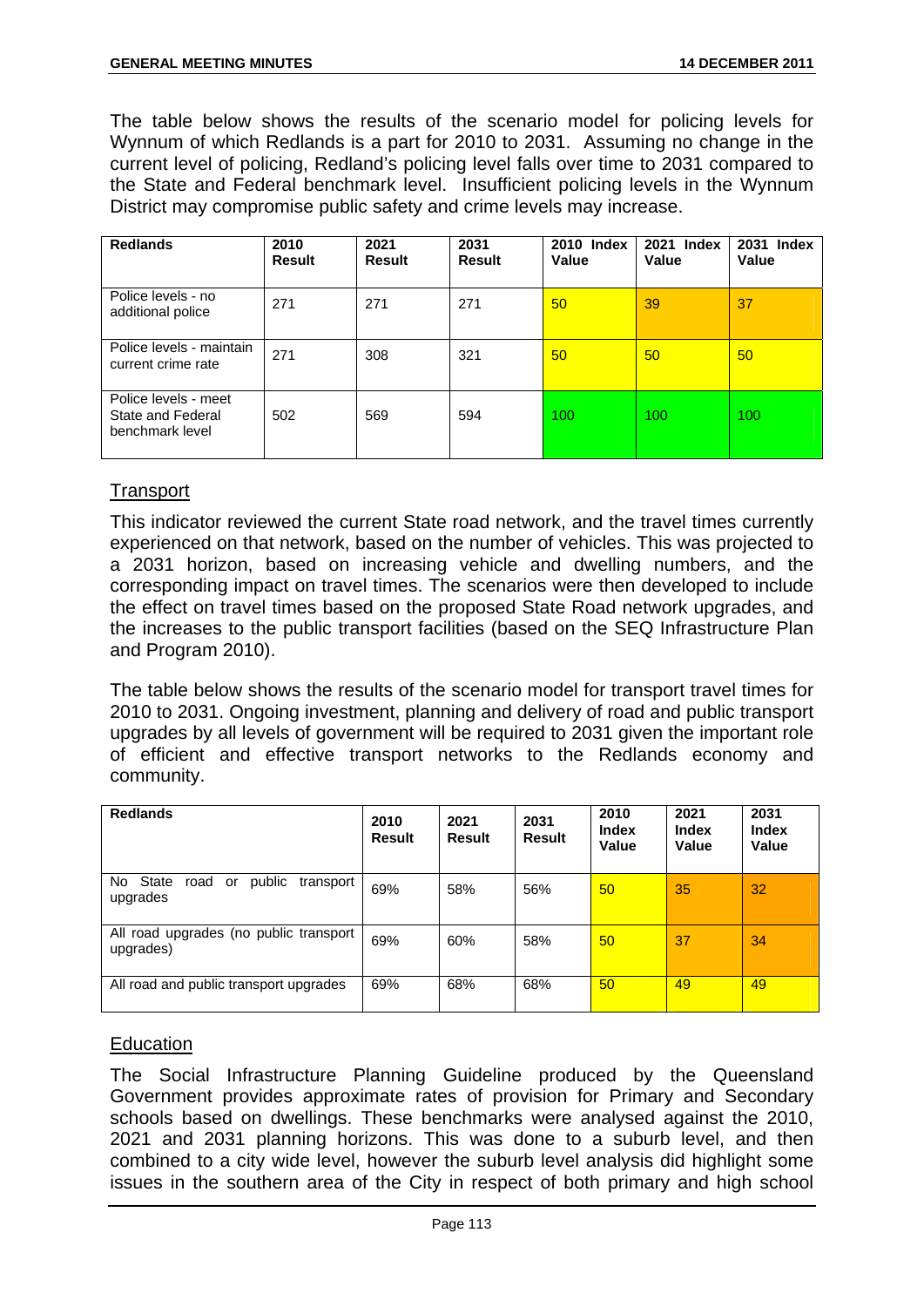requirements. Two scenarios were then developed to model the impact and need for an additional Primary School and an additional High School in southern Redlands.

The table below shows the results of the scenario model for accessibility to primary schools and high schools for Redlands for 2010 to 2031.

| <b>Redlands</b>                                             | 2010<br>Index<br><b>Value</b> | 2021<br>Index<br>Value | 2031<br><b>Index</b><br><b>Value</b> |
|-------------------------------------------------------------|-------------------------------|------------------------|--------------------------------------|
| No additional schools provided                              | 71                            | 57                     | 48                                   |
| Redland Bay gains additional high school                    | 71                            | 66                     | 56                                   |
| Redland Bay gains additional primary school                 | 71                            | 57                     | 48                                   |
| Redland bay gains additional high school and primary school | 71                            | 70                     | 58                                   |

*Note: A performance index value of 50 represents a benchmark target of 3,000 households per primary school and 8,000 households per high school.* 

- Without additional provision of primary schools and secondary schools, Redlands will not meet the State targets for primary and secondary schools. The lack of schools may have a flow on effect with an increase in transport congestion and the amount of travel time for students and families.
- In terms of secondary schools in Redlands:
- Victoria Point (15,717 households) and Redland Bay (20,551 households) are well over the target of 8,000 households per secondary school by 2031 (and Redland Bay is already well over the target in 2010).
- The level of change in the number of households for primary schools and secondary schools for individual SLAs varies considerably.

## **Alternative Development Scenarios**

The scenario model was also used to determine levels of change for two alternative growth scenarios. Importantly both scenarios assumed no expansion of the urban footprint but accommodated projected growth within this area in different housing densities and locations as follows:

- Consolidated Development Scenario:
	- o Focused growth and development around established activity centres with medium and high density development, and
- Dispersed Development Scenario:
	- o Dispersed growth and development across the Redlands SLAs with predominantly low and medium density development

# Consolidated Development Scenario Results

The scenario model has been used to generate a consolidated (activity centre) scenario for the two periods 2010 to 2021, and 2021 to 2031. The scenario model has been used to assess the level of change for each of the indicators given a higher proportion of medium and high density development across the three principal and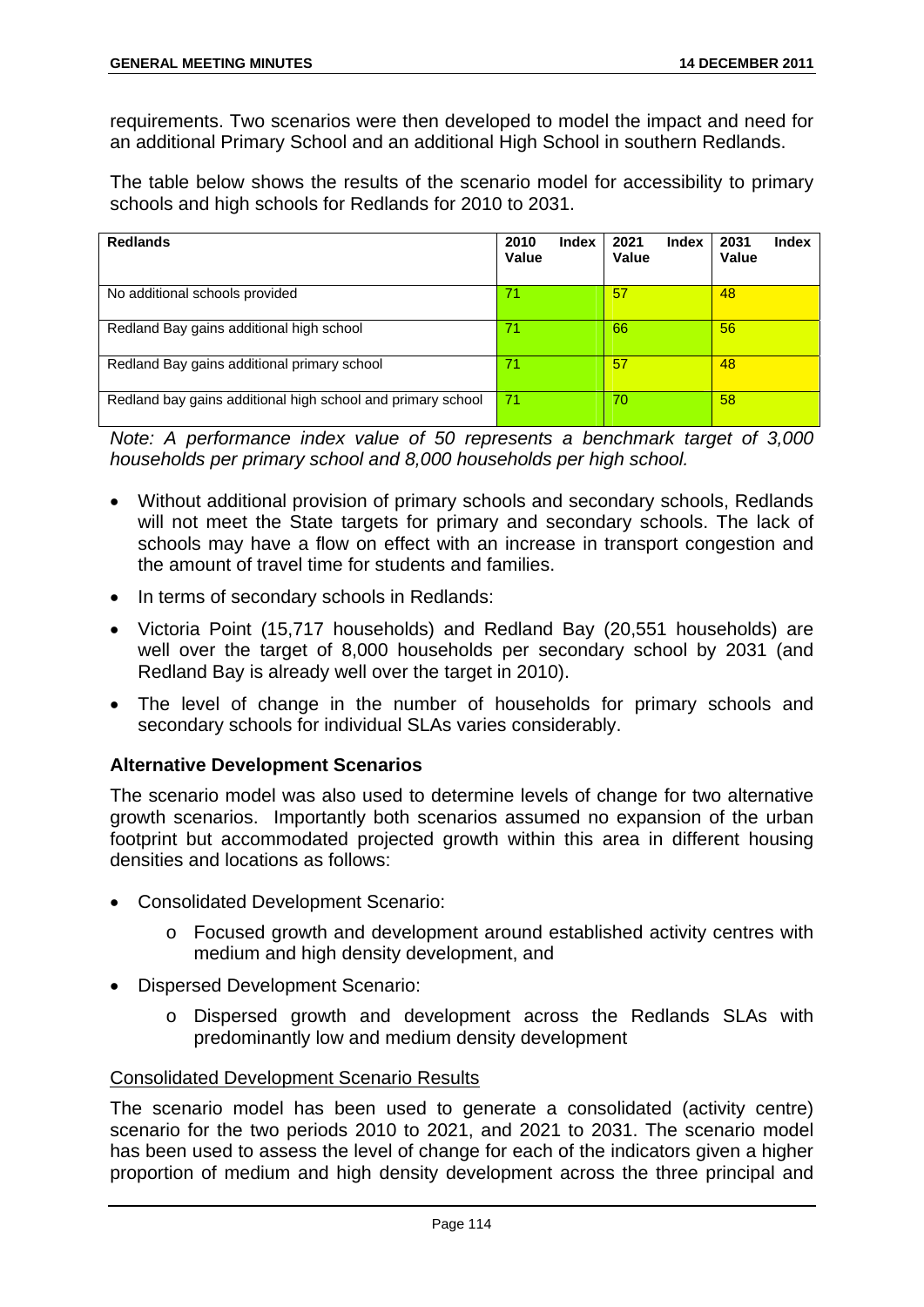| <b>Redlands</b>                                   | 2010<br><b>Result</b> | 2021<br><b>Result</b> | 2031<br><b>Result</b> | <b>2010 Index</b><br>Value | 2021 Index<br>Value | 2031 Index<br>Value |
|---------------------------------------------------|-----------------------|-----------------------|-----------------------|----------------------------|---------------------|---------------------|
| Supply<br>Housing<br>and<br>Diversity             | 56,564                | 67,328                | 71,953                | 50                         | 69                  | 77                  |
| Vegetation & Biodiversity<br>change (ha)          | 9,412                 | 9,491                 | 9,577                 | 50                         | 51                  | 52                  |
| (%<br>Employment<br>self-<br>containment)         | 39%                   | 42%                   | 47%                   | 16                         | 20                  | 28                  |
| Condition<br>of<br>Local<br>Waterways (TN t/year) | 103                   | 100                   | 92                    | 52                         | 53                  | 57                  |
| Access to Open<br>Space<br>(ha/1000 persons)      | 93                    | 82                    | 77                    | 50                         | 38                  | 33                  |
| Foreshore<br>Access<br>to<br>(m/1000 persons      | 329                   | 288                   | 282                   | 50                         | 37                  | 36                  |
| of<br>Connectivity<br>(no.<br>dwellings)          | 47,152                | 56,053                | 59,535                | 50                         | 69                  | 76                  |
| Productive Land (ha)                              | 193                   | 124                   | 99                    | 50                         | 14                  | 1                   |
| Community Facilities (no. of<br>facilities)       | 65                    | 87                    | 87                    | 47                         | 69                  | 64                  |

major activity centre SLAs in Redlands. A summary of the results are seen in the following table.

# Dispersed Development Scenario Results

The scenario model has been used to generate a dispersed development scenario for the two periods 2010 to 2021, and 2021 to 2031. The scenario model has been used to assess the level of change for each of the indicators given a higher proportion of low density development across each SLA, and a more even distribution of total development across the Redlands. A summary of the results are seen in the following table.

| <b>Redlands</b>                                    | 2010<br><b>Result</b> | 2021<br>Result | 2031 Result | <b>2010 Index</b><br>Value | <b>2021 Index</b><br>Value | <b>2031 Index</b><br>Value |
|----------------------------------------------------|-----------------------|----------------|-------------|----------------------------|----------------------------|----------------------------|
| Supply<br>and<br>Housing<br><b>Diversity</b>       | 56,564                | 67,328         | 71,953      | 50                         | 69                         | 77                         |
| Vegetation &<br>Biodiversity<br>change (ha)        | 9,412                 | 9,501          | 9,579       | 50                         | 51                         | 52                         |
| (%<br>self-<br>Employment<br>containment)          | 39%                   | 41%            | 45%         | 16                         | 18                         | 25                         |
| of<br>Condition<br>Local<br>Waterways (TN t/year)  | 103                   | 99             | 91          | 52                         | 54                         | 57                         |
| Open<br>Space<br>to<br>Access<br>(ha/1000 persons) | 5.0                   | 5              | 5           | 67                         | 63                         | 56                         |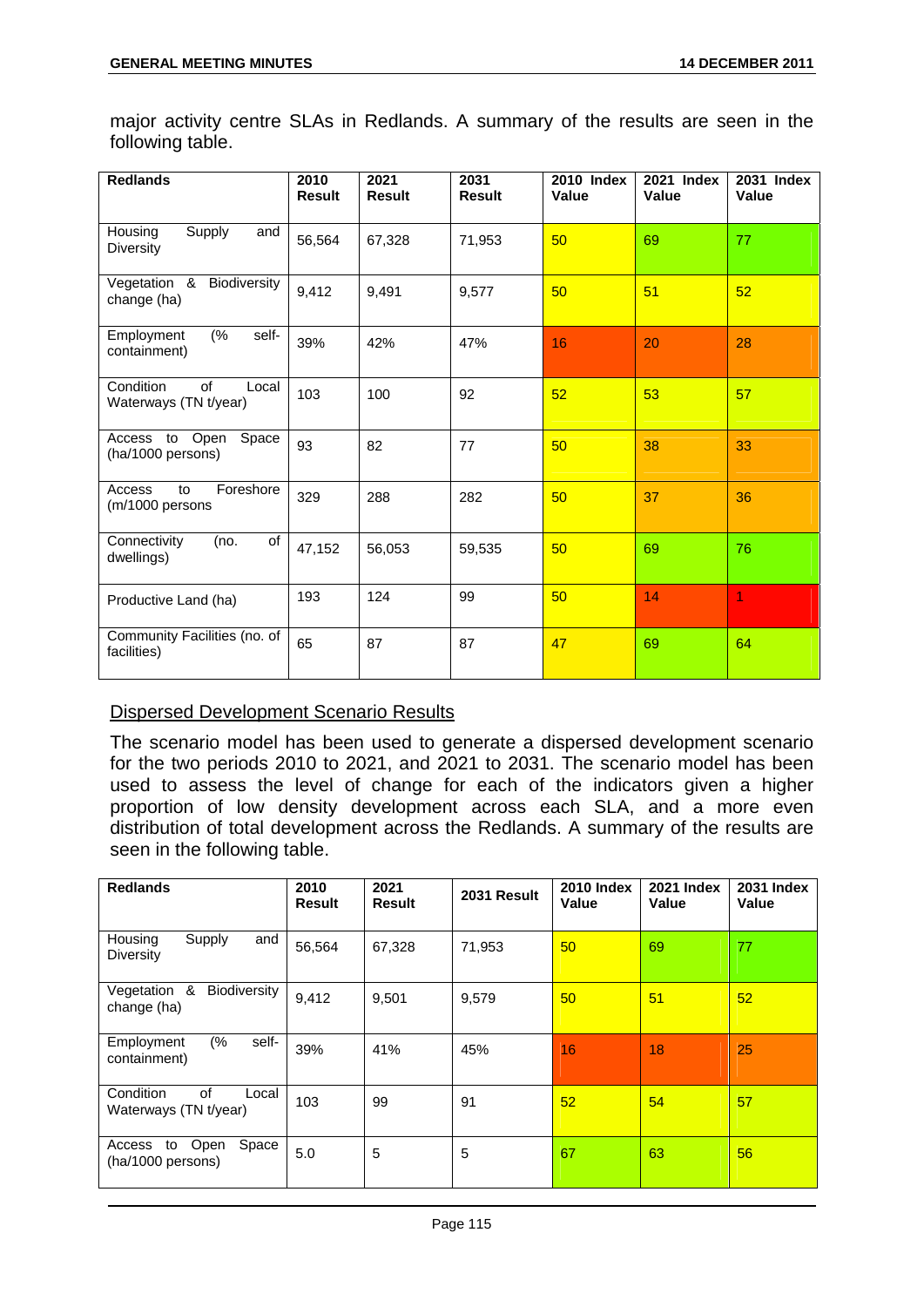| <b>Redlands</b>                                          | 2010<br><b>Result</b> | 2021<br><b>Result</b> | 2031 Result | <b>2010 Index</b><br>Value | <b>2021 Index</b><br>Value | <b>2031 Index</b><br>Value |
|----------------------------------------------------------|-----------------------|-----------------------|-------------|----------------------------|----------------------------|----------------------------|
| Foreshore<br>Access<br>to<br>(m/1000 persons             | 329                   | 283                   | 268         | 50                         | 36                         | 31                         |
| of<br>Connectivity<br>(no.<br>dwellings)                 | 47,152                | 54,934                | 58,493      | 50                         | 67                         | 74                         |
| Productive Land (ha)                                     | 193                   | 98                    | 96          | 50                         |                            | n                          |
| <b>Facilities</b><br>Community<br>(no.<br>of facilities) | 65                    | 87                    | 87          | 47                         | 59                         | 55                         |

# **Key Conclusions**

- The study indicates a determining factor in terms of the performance of many of the indicators will be the extent of any mitigation or offsetting of negative impacts
- Based on the assumption that the current planning and policy framework and associated strategies will continue to apply effectively mitigating or offsetting any negative impacts associated with population growth, the majority of local indicators are expected to improve within the next twenty years.
- Potentially, a major challenge for Council will be to ensure the costs of mitigation and offsetting of negative impacts, as required by the current planning and policy framework, are sustained in the long term.
- The impact of population growth and development will depend on the relationship of the indicators with housing supply and diversity, and the range of local strategies, plans and initiatives adopted to manage the impacts of population growth and housing development.
- Overall, the indicator results are relatively similar at a City wide level for all three modelled scenarios for 2031 (baseline, consolidated and dispersed). However the three modelled scenarios indicate at the SLA level significant differences, showing some suburbs far exceeding the benchmark level while others could be well below the standard required.
- Significant deficiencies are expected to arise in regards to the identified state government indicators if the effects are not mitigated as modelled in the Study.

# **RELATIONSHIP TO CORPORATE PLAN**

#### **1. Healthy natural environment**

A diverse and healthy natural environment, with an abundance of native flora and fauna and rich ecosystems will thrive through our awareness, commitment and action in caring for the environment.

- 1.1 Increase biodiversity by taking informed action to protect, enhance and manage our local ecosystems
- 1.6 Address the decline in the health of Redlands waterways and improve water quality, aquatic populations and their biodiversity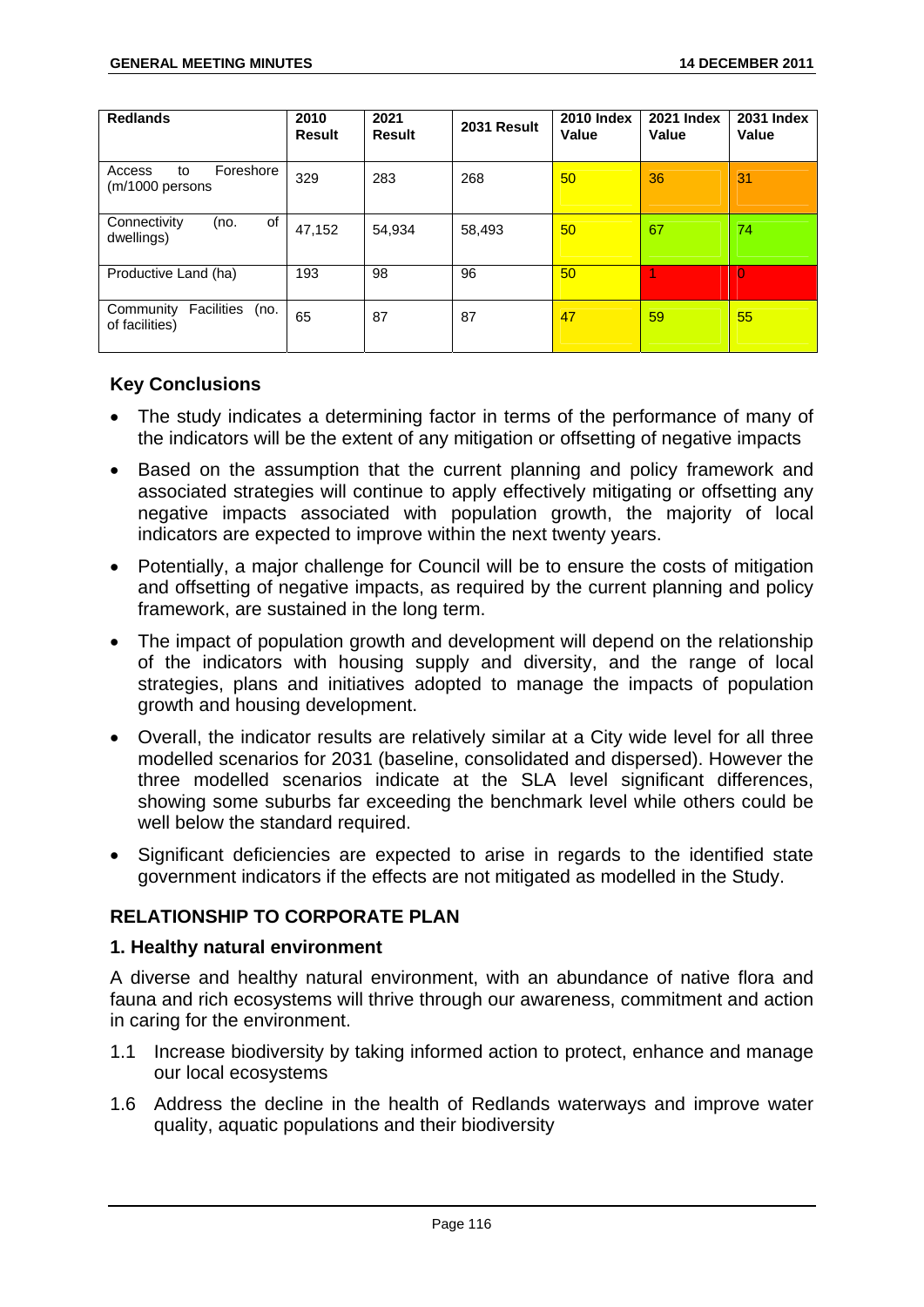# **2. Green living**

Our green living choices will improve our quality of life and our children's lives, through our sustainable and energy efficient use of resources, transport and infrastructure, and our well informed responses to risks such as climate change.

2.5 Achieve greater use of public transport by advocating for improved access to innovative and high quality services

# **5. Wise planning and design**

We will carefully manage population pressures and use land sustainably while advocating and taking steps to determine limits of growth and carrying capacity on a local and national basis, recognising environmental sensitivities and the distinctive character, heritage and atmosphere of local communities. A well-planned network of urban, rural and bushland areas and responsive infrastructure and transport systems will support strong, healthy communities.

- 5.2 Manage population growth in a compact settlement pattern, having defined the sustainable carrying capacity of the city and limits to population growth
- 5.5 Plan and develop a network of accessible centres that provide a wide range of retail, commercial and community services along with local employment opportunities
- 5.8 Plan and advocate to connect the city's communities with improved public transport including a road, ferry, cycling and walking network that provides safe and efficient movement within the city and the region and supports physical activity; and promote efficient and environmentally responsible private transport
- 5.9 Promote housing diversity, choice and affordability to address the city's current and future needs, incorporating medium density housing within and around the city's centres and transport nodes
- 5.10 Maintain the quality and liveability of residential areas and protect natural resources
- 5.12 Plan, provide and advocate for essential physical and social infrastructure that supports community well-being and manage Council's existing infrastructure assets to ensure current service standards are maintained or improved

# **FINANCIAL IMPLICATIONS**

There are no immediate financial implications. Recommendations for future study amendments will need to be considered as part of future budgets. The Redlands Sustainability Study's preparation and other associated costs are included in 2010/11 Budget.

# **PLANNING SCHEME IMPLICATIONS**

It is considered that the adoption of the Strategy and its actions will inform the future review of the Redlands Planning Scheme. The model will be able to test alternative settlement patterns and population scenarios proposed for or within the Redlands Planning Scheme.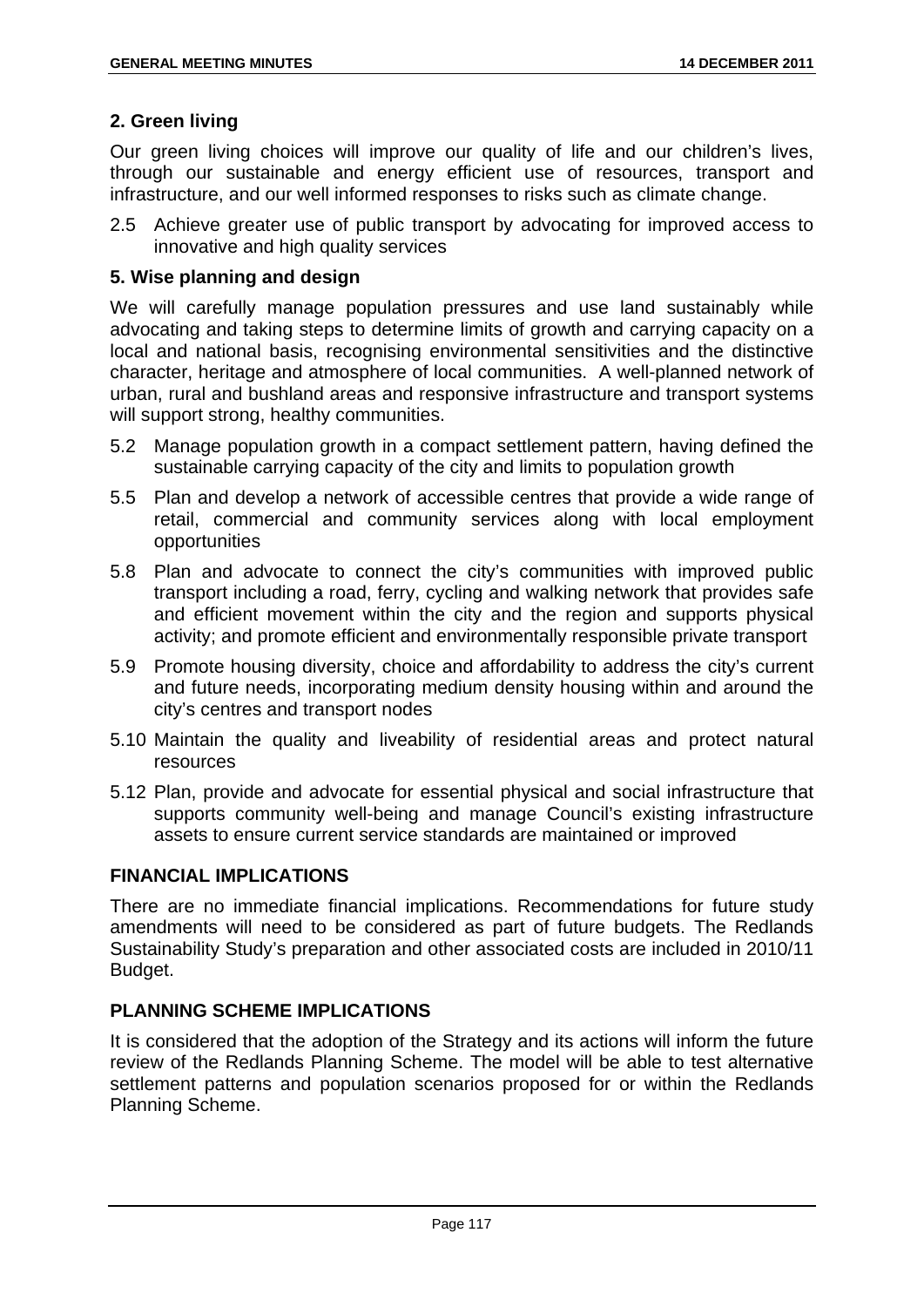## **CONSULTATION**

Consultation has been undertaken with internal officers from the City Planning and Environment Group, City Infrastructure Group and Community Futures Group. External consultation has been undertaken by peer review partners Paul Summers, Neil Snipe and Murray Lane and planning consultants Halcrow Pty Ltd.

# **OFFICER'S RECOMMENDATION**

That Council resolve to adopt the Redlands Sustainability Study as attached; (Attachment 1) to:

- 1. Inform the review of the Redlands Planning Scheme;
- 2. Assist future policy development to address and respond to indictors that are below the identified benchmark levels; and
- 3. Provide an advocacy tool for liaison with the State Government and private sector on key sustainability issues confronting the City.

## **COMMITTEE RECOMMENDATION/ COUNCIL RESOLUTION**

**Moved by: Cr D Henry Seconded by: Cr B Townsend** 

**That Council resolve to adopt the Redlands Sustainability Study as attached; (Attachment 1) to:** 

- **1. Inform the review of the Redlands Planning Scheme;**
- **2. Assist future policy development to address and respond to indictors that are below the identified benchmark levels;**
- **3. Provide an advocacy tool for liaison with the State Government and private sector on key sustainability issues confronting the City;**
- **4. Acknowledge the Redlands Sustainability Study as a critical study requiring ongoing enhancement, development and peer review; and**
- **5. Disseminate the Redlands Sustainability Study to State Government, Council of Mayors, LGAQ and ALGA.**

# **CARRIED**

DIVISION

FOR: Crs Burns, Reimers, Murray, Elliott, Bowler, Williams, Townsend, Henry, Ogilvie, Boglary and Hobson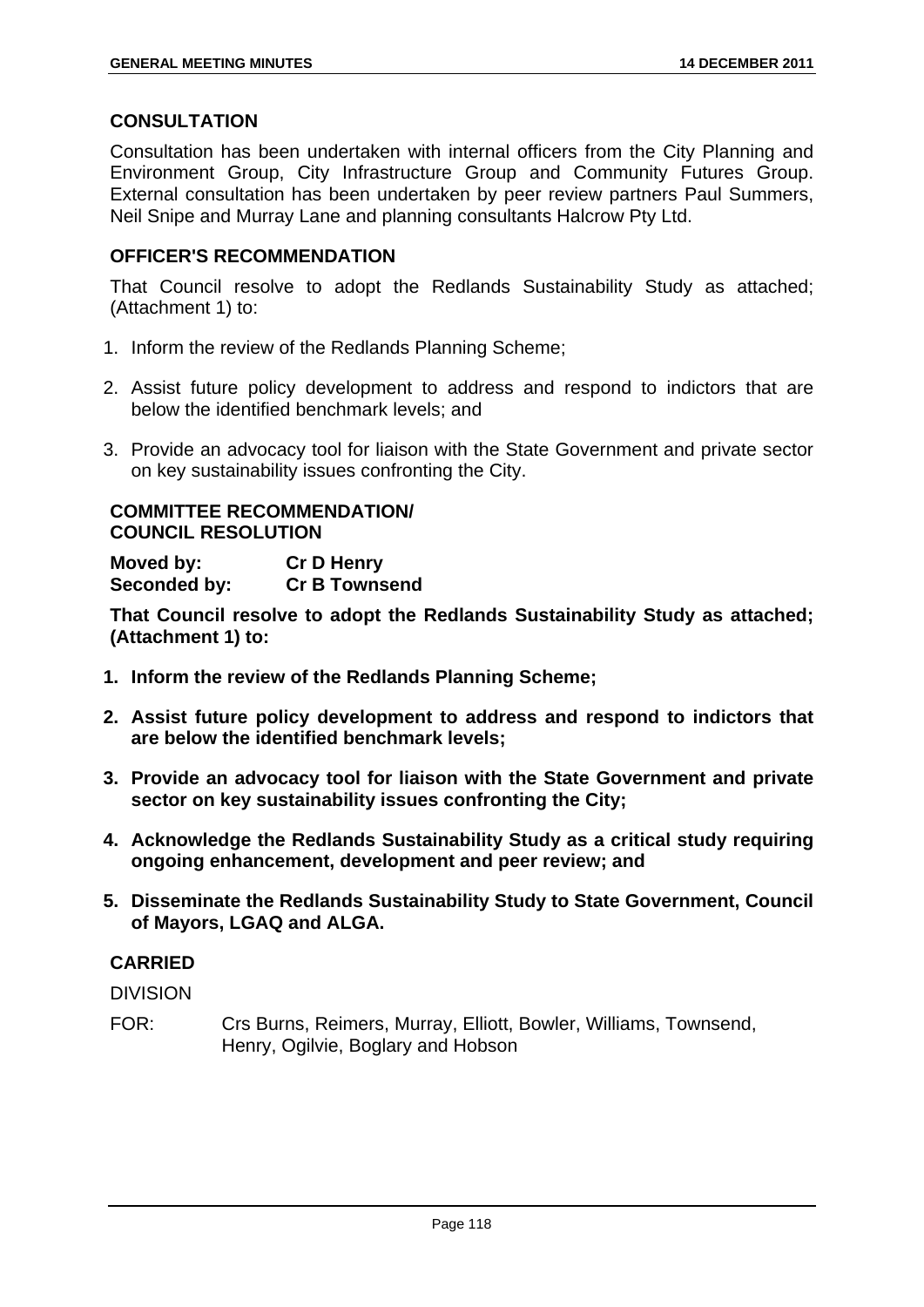# **15.4.3 PROPOSED COASTAL MANAGEMENT DISTRICTS FOR THE CITY**

| <b>Dataworks Filename:</b>  | LUP Planning – State Coastal Management Plan                           |
|-----------------------------|------------------------------------------------------------------------|
| <b>Attachment:</b>          | <b>Letter from DERM re Coastal Management</b><br><b>Districts</b>      |
| <b>Responsible Officer:</b> | <b>Gary Photinos</b><br><b>Manager City Planning &amp; Environment</b> |
| Author:                     | <b>Michael Beekhuyzen</b><br><b>Senior Strategic Planner</b>           |

## **EXECUTIVE SUMMARY**

The Department of Environment and Resource Management (DERM) have released proposed new Coastal Management Districts (CMD) for the City for public comment by 23 December 2011. The proposed new CMDs are part of a broader state wide process to replace the existing CMDs with new CMDs as part of the on-going introduction of the new Queensland Coastal Plan.

The release of proposed new CMDs follows previous public consultation on the draft Queensland Coastal Plan in 2009. The supporting material released with the draft Queensland Coastal Plan included draft CMDs for consultation purposes.

Council in 2009 provided comment on the draft Queensland Coastal Plan. This included comment on the draft CMDs. The previous comments made by Council and the effect of the new CMDs are currently being comprehensively reviewed by City Planning and Environment. This review with then form the basis for a further submission to the DERM on the proposed new CMDs.

To meet the timeframes of the public consultation, delegated authority is being sought for the CEO to submit a submission to the DERM on the proposed new CMDs by 23 December 2011.

#### **PURPOSE**

The purpose of this report is to inform Council on the proposed new CMDs and to seek delegated authority for the CEO to provide the DERM with a submission on the proposed new CMDs in the City.

#### **BACKGROUND**

The DERM has in place a coastal management framework across the state that principally includes:

- the Coastal Protection and Management Act 1995 (Coastal Act);
- the State Coastal Management Plan (2001): and
- regional coastal management plans.

The State Coastal Management Plan and regional coastal management plans operate with other instruments to deliver the intent of the Coastal Act.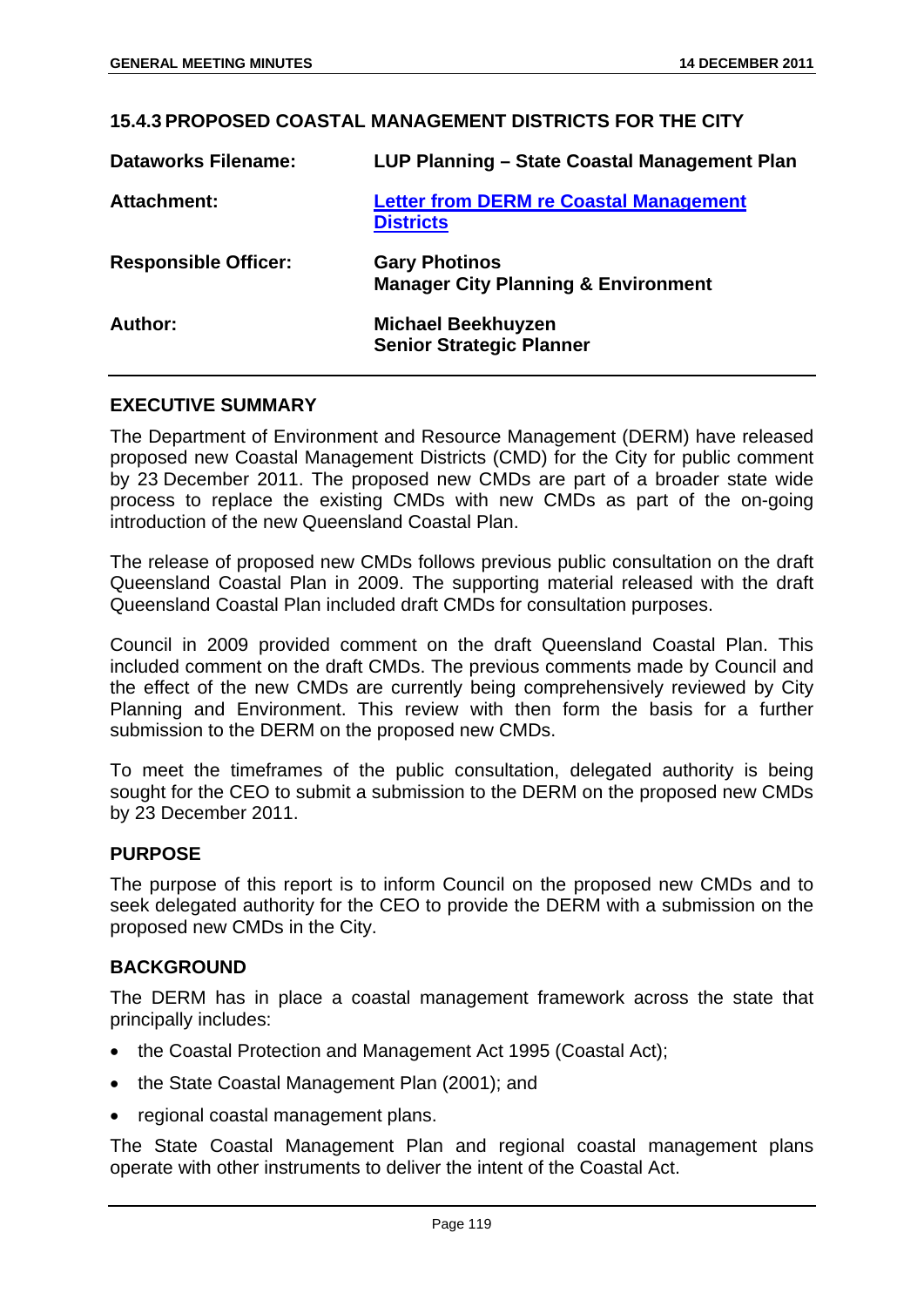In August 2009, the DERM released a draft Queensland Coastal Plan for public comment. The draft Queensland Coastal Plan will replace the existing State Coastal Management Plan and regional coastal plans once finalised. As part of the introduction of the Queensland Coastal Plan, amendments to the Coastal Act and associated Regulations are proposed. One such amendment to the Coastal Act Regulations is the introduction of new CMDs for the state.

At the General Meeting held on 28 October 2009 Council resolved to endorse detailed comments on the draft Queensland Coastal Plan. These comments included comments on the draft CMDs for the City.

On 4 November 2011, Council received correspondence from the DERM advising of the proposed new CMDs in the City and the opportunity to comment on the new CMDs by 23 December 2011 (see attached).

## **ISSUES**

## **Coastal Management Districts (CMDs)**

CMDs are declared under the Coastal Act and used to identify coastal areas requiring special development controls and management practices. The CMDs also identify areas where specified development activities under the Sustainable Planning Act 2009 require referral to the DERM as a concurrence agency. These include:

- Operational works (e.g. tidal works, disposing of dredge spoils, reclaiming land under tidal water or constructing an artificial waterway);
- Material change of use of premises;
- Reconfiguring a lot; and
- Buildings seaward of a coastal building line.

For the above development activities the DERM have a regulatory role in development assessment.

Since the 2009 consultation on the draft Queensland Coastal Plan, the boundaries of the draft CMDs have been revised in light of the Queensland Government coastal hazard area maps and submissions received on the draft CMDs. This has resulted in the preparation of the new CMDs that have been released for public comment to 23 December 2011.

The proposed new CMDs include:

- Queensland tidal water:
- areas subject to tidal inundation to the year 2100 (including an 0.8 metre rise in sea level);
- areas within an erosion prone area;
- areas where coastal building lines have been declared;
- generally the balance of lots where any of the above is on the lot (to align with property boundaries).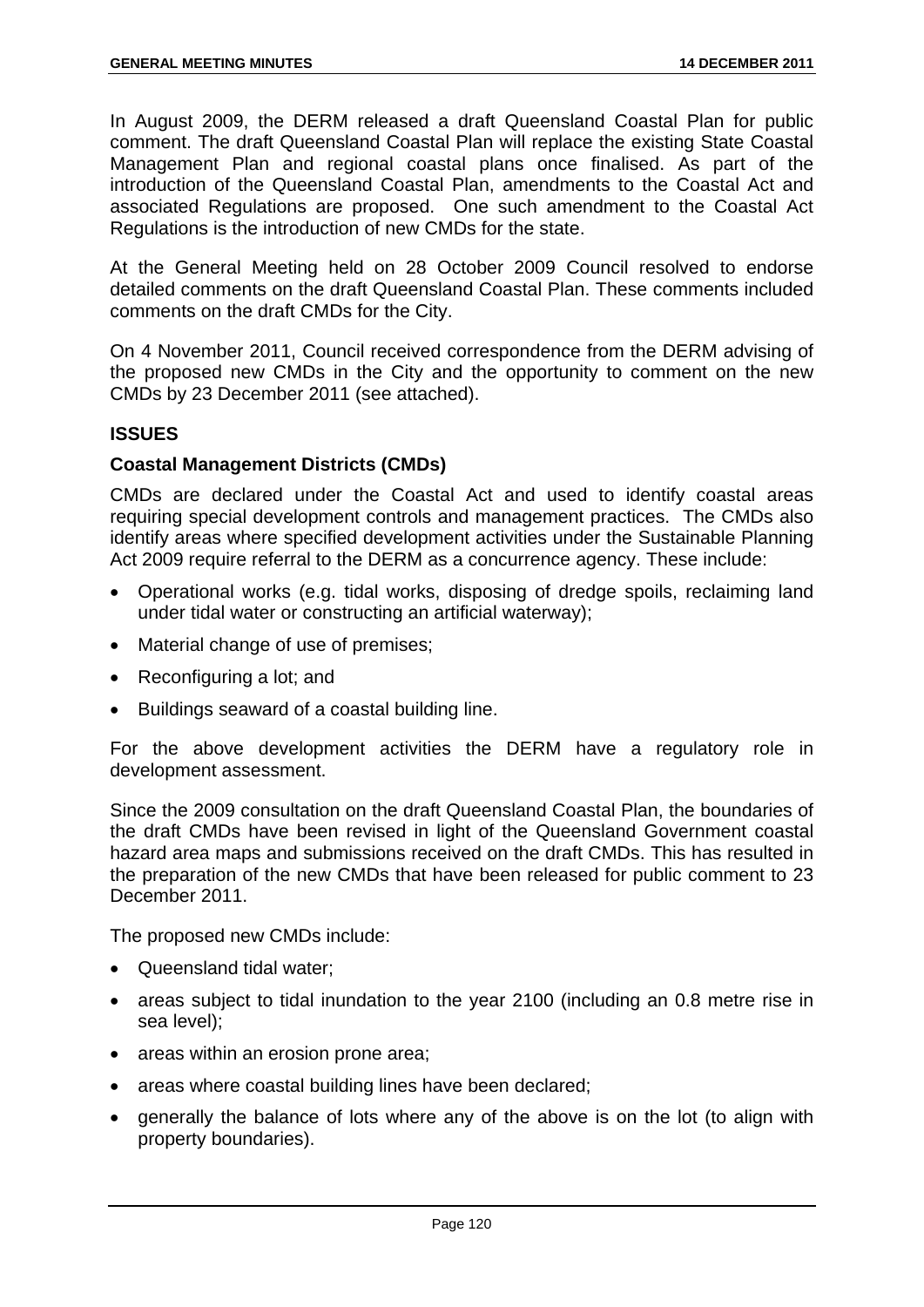The following are generally excluded from the proposed CMDs:

- freehold land with an area of less than 2000 square meters, except where the land is considered to have a very high vulnerability to sea erosion. However, small freehold lots in developed urban areas have generally been excluded;
- lots which are landward of substantial constructed assets such as roads or houses which could reasonably be expected to be protected from erosion;
- lots landward of certain approved coastal protection structures such as boulder walls;
- lots (except leasehold land) which have substantial development on the site and further intensification is unlikely or there is no coastal management benefit from including the lot;
- where inundation by sea level rise is the only threat, the CMD will only extend to the first landward freehold lot back from the coast;
- lots landward of canals; and
- mining leases.

The DERM have stated that number of lots across the state proposed within the new CMDs districts has generally decreased compared to the number in existing CMDs.

It should be highlighted that the new proposed CMDs are property based compared to the existing CMDs which are area based. Whilst this change has expanded CMDs inland across the state compared with existing CMDs, this change has no practical effect as development referral triggers under the Sustainable Planning Act 2009 currently apply to development irrespective of whether a lot is wholly or partly within a CMD.

## **Submission to DERM on proposed CMDs for the City**

The effect of the new CMDs is currently being comprehensively reviewed by City Planning and Environment Group. Key aspects of this review are as follows:

- analysing the extent of change of the proposed CMDs compared with the existing CMDs in terms of the number of properties and area of land affected;
- assessing whether Council's recently adopted storm tide modelling for the City that includes enhanced greenhouse conditions and sea level rise of 0.8 metres by 2100 (consistent with the State Coastal Plan) for planning purposes has been incorporated into the proposed CMDs; and
- reviewing Council's previous submission on the draft CMDs to determine whether these comments need to be restated through this further opportunity for comment.

This review will form the basis for a further submission to the DERM on the proposed CMDs.

It is however unlikely that this review will be completed in time to be provided for Council endorsement through its Planning and Policy Committee and General Meeting schedule and also meet the 23 December public consultation timeframe. In order to meet the timeframe for public consultation, delegated authority is being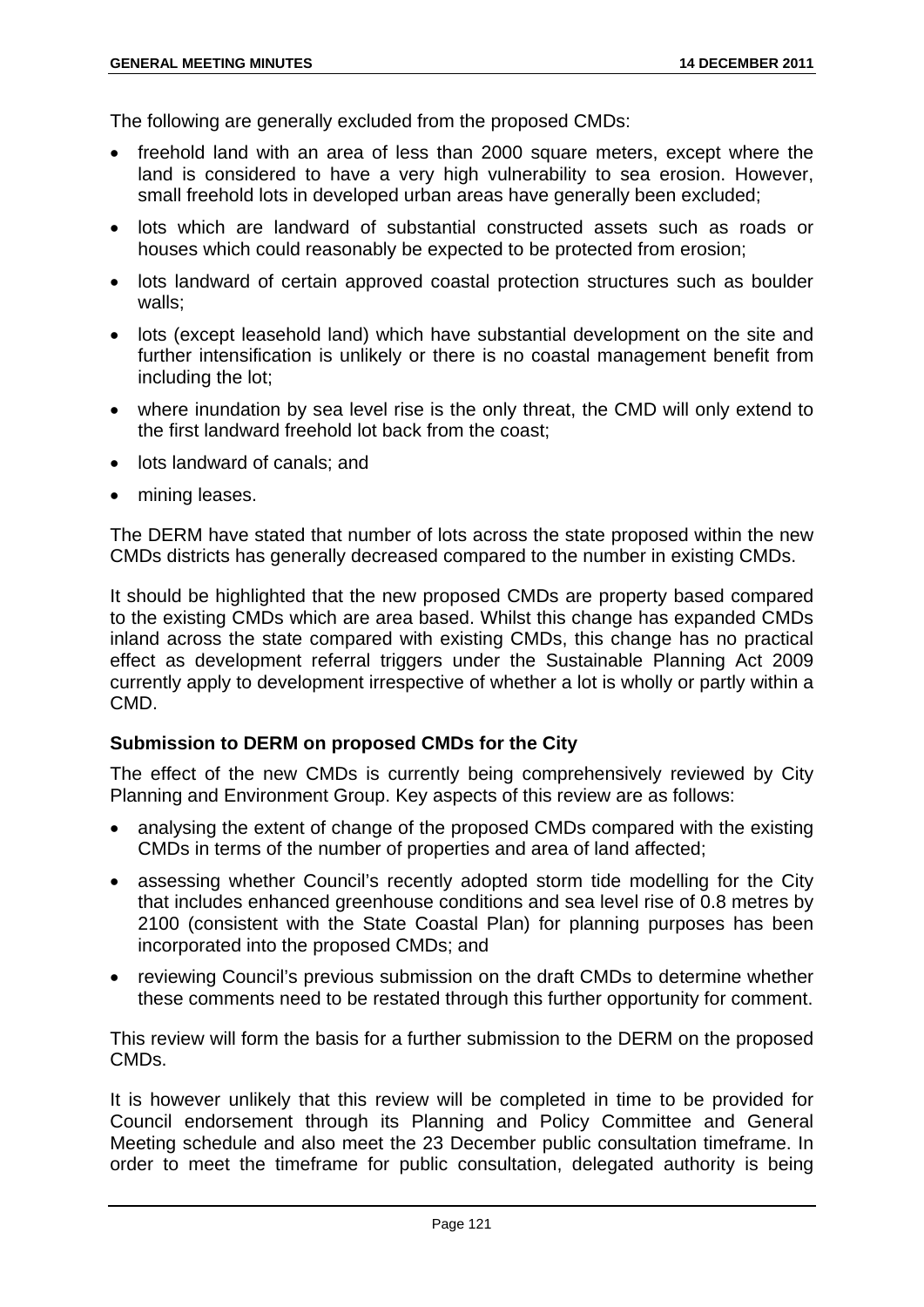sought for the CEO to submit a submission to the DERM on the proposed CMDs by 23 December 2011.

# **RELATIONSHIP TO CORPORATE PLAN**

## **5. Wise planning and design**

We will carefully manage population pressures and use land sustainably while advocating and taking steps to determine limits of growth and carrying capacity on a local and national basis, recognising environmental sensitivities and the distinctive character, heritage and atmosphere of local communities. A well-planned network of urban, rural and bushland areas and responsive infrastructure and transport systems will support strong, healthy communities.

5.4 Review Council's and the community's climate change preparedness, ensuring all risks are understood and plans are activated to deal with expected outcomes

## **FINANCIAL IMPLICATIONS**

There are no financial implications impacting Council as a result of this report.

## **PLANNING SCHEME IMPLICATIONS**

The City Planning and Environment Group prepared this report. The outcome of recommendations in this report will not result in amendments to the Redlands Planning Scheme.

## **CONSULTATION**

Consultation with other areas of Council or the DERM will be undertaken as part of the comprehensive review of the proposed CMDs if required.

## **OPTIONS**

#### **PREFERRED**

That Council resolve to delegate authority to the Chief Executive Officer, under s.257(1)(b) of the *Local Government Act 2009*, to submit a further submission on the proposed new CMDs for the City.

## **ALTERNATIVE**

That Council request for the submission to be considered at its General Meeting on 14 December 2011 via a direct to Council report.

## **OFFICER'S/COMMITTEE RECOMMENDATION/ COUNCIL RESOLUTION**

**Moved by:** Cr T Bowler<br> **Seconded by:** Cr M Elliott **Seconded by:** 

**That Council resolve to delegate authority to the Chief Executive Officer, under s.257(1)(b) of the** *Local Government Act 2009***, to submit a further submission on the proposed new Coastal Management Districts for the City.** 

**CARRIED** (en-bloc)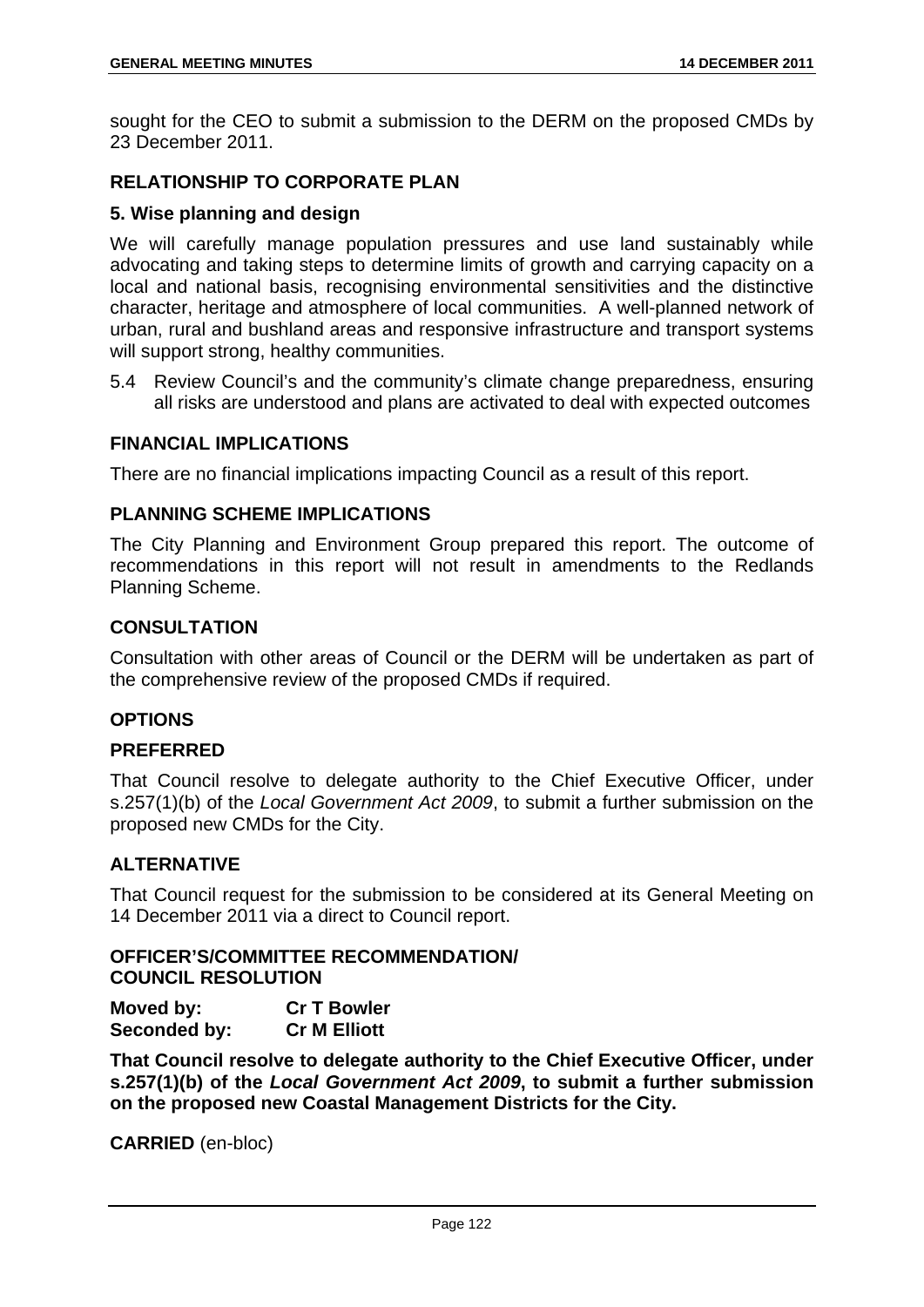#### **PROCEDURAL MOTION AT COMMITTEE**

| Moved by:    | Cr W Boglary |
|--------------|--------------|
| Seconded by: | Cr D Henry   |

That Item 4.4 *Redlands Housing Strategy 2011-2013* be discussed in open session and that the confidential documents be made "public documents".

### CARRIED

#### **15.4.4 REDLANDS HOUSING STRATEGY 2011-2013**

| <b>Dataworks Filename:</b>  | <b>LUP Redlands City Housing Strategy</b>                              |
|-----------------------------|------------------------------------------------------------------------|
| <b>Attachment:</b>          | <b>Redlands Housing Strategy 2011 - 2031</b>                           |
| <b>Responsible Officer:</b> | <b>Gary Photinos</b><br><b>Manager City Planning &amp; Environment</b> |
| Author:                     | <b>Martin Hunt</b><br><b>Principal Adviser City Wide Planning</b>      |

### **EXECUTIVE SUMMARY**

The *Redlands Housing Strategy 2011-2031* (the Strategy) is Council's first formal housing policy to address local housing challenges in the Redlands and represents a coordinated policy. It has been prepared response to meet specific objectives identified in the Community Plan 2030 and Corporate Plan 2010-2015.

The outcomes of the Strategy will inform a number of important changes to Council's overall housing policy framework including informing the new planning scheme preparation and changes to non-planning scheme related housing polices. The drafting of the housing strategy is a statutory requirement pursuant to the *Sustainable Planning Act 2009* (SPA) and the *Local Government Act 2009* (LGA).

The Strategy has been through a process of consultation with key stakeholders, both to identify the key housing challenges in the Redlands, and also to determine ways to manage these challenges. The Housing Strategy represents a collaborative body of work, responding to a wide range of views on how to meet the diverse and future needs of the community.

The Strategy was presented to Council at the Planning and Policy Committee Meeting on 7 September 2011. At this meeting it was decided that the item be deferred to the October Planning & Policy meeting with a Councillor workshop prior to the Committee meeting, with Councillors to send questions, issues etc to officers by Monday 12 September 2011.

A workshop was held with Councillors on the 28 September 2011. A number of issues were raised at this workshop, and changes have now been made to the Strategy in direct response to the matters raised by Councillors. These changes include: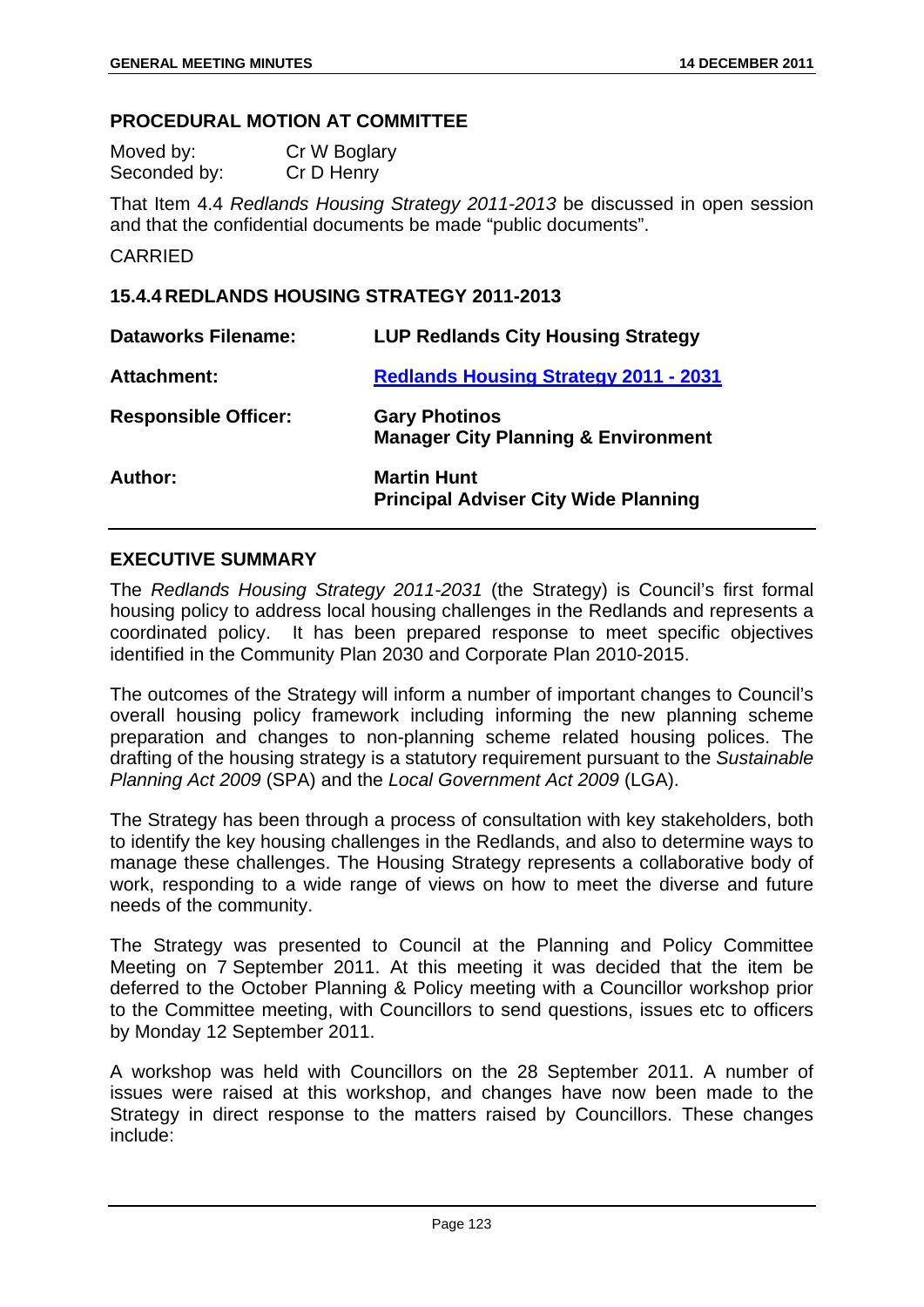- Objective 2.1, Action 5 p30 deletion of planning action (to designate substantial residential land close to the key employment hubs either existing or planned for the Redlands including [...])
- Objective 2.2, Action 11 p31 to ensure that intensification is directed to key employment hubs, but not in the corridors. This has also been reflected by changes to Figure 10 on page 29.
- Objective 3.1, Action 16 p39 deletion of planning action to review the Relatives Apartment Code – this code is unlikely to be carried over into the new planning scheme.
- Objective 3.1, Action 16 p39 include all housing codes in the review of development barriers (including site coverage, mix of dwelling sizes, car-parking and open space requirements etc.),
- Objective 3.1, Action 21 p40 reword to clarify that small lot houses are to be code assessable where the proposal cannot meet self assessable outcomes, but is able to demonstrate good urban design outcomes.
- Objective 3.2, Action 24 p40- reword to ensure that open space is provided appropriate to the level of care being provided.
- Objective 4.1, Action 33 p47 reword to clarify that reduced lot sizes and street frontages would only be considered in appropriate locations usually 'greenfield' development, and not in environmentally sensitive areas
- Objective 4.2, Action 38 p48 reword to indicate that potential incentives will be investigated, with Council to take an advocacy role in encouraging not-for-profit housing or registered housing organisations.
- Incorporation of 3 new graphs to replace original figure16 to clarify land sale prices.

Following this workshop the item was deferred to the December Policy and Planning Committee Meeting where the amended report was to be presented to Council.

It is now recommended that the amended Strategy be adopted, and then implemented under the leadership of the Redlands Housing Task Group. Following Council's formal adoption of the Strategy, the recommendations will need to be incorporated into Council's Operational Plan/s and future budget/s along with incorporation into the new Redlands Planning Scheme.

# **PURPOSE**

That Council resolve to endorse the Redlands Housing Strategy and supporting documents.

# **BACKGROUND**

Work on the Redlands Housing Strategy 2011-2031 commenced in mid 2010 in partnership with a project consortium comprising Council, 99 Consulting, SGS Economics and Planning, and John Gaskell Planning Consultants. The project consisted of 3 stages: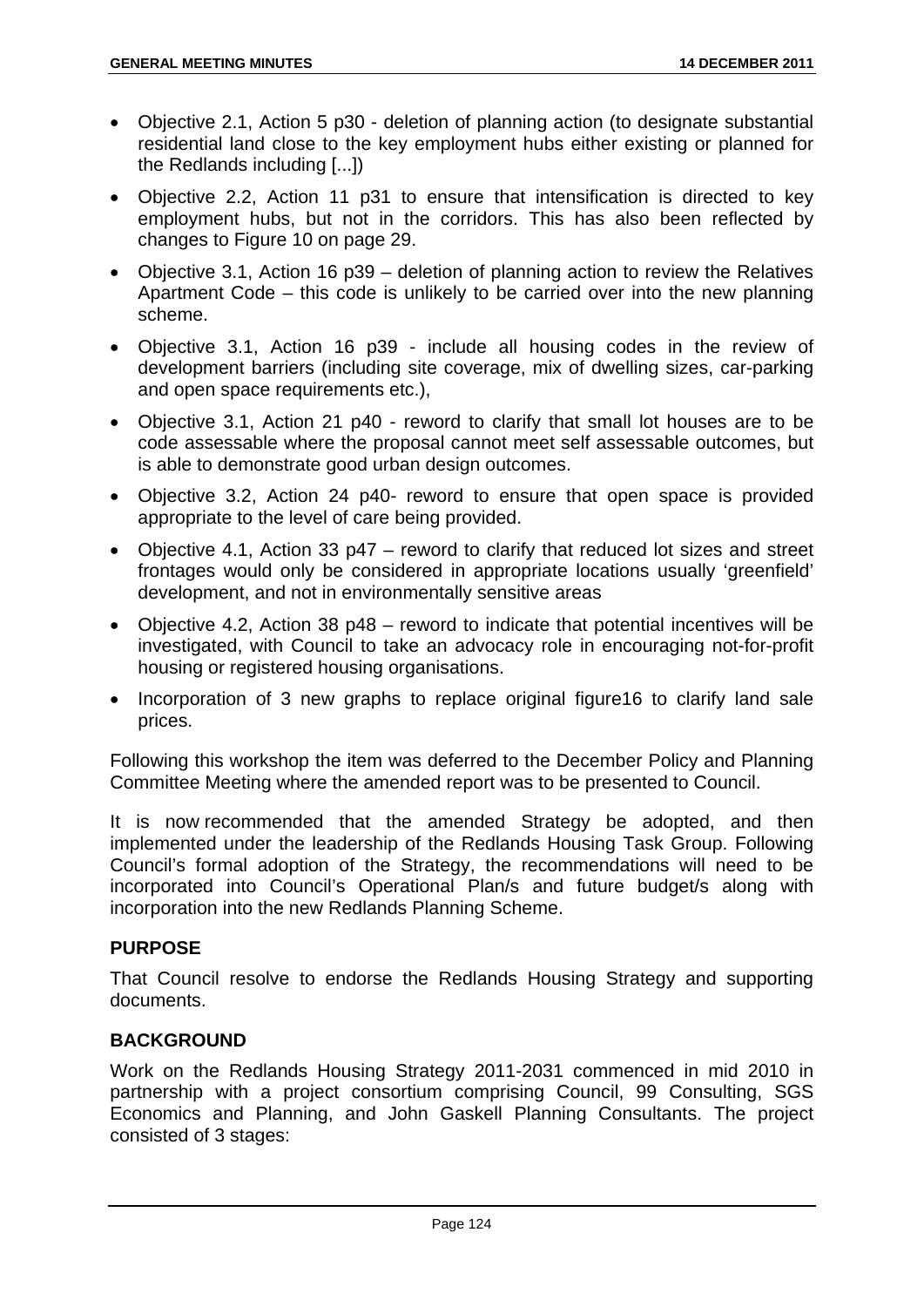- 1. **Stage 1 Scoping Study** to set out the scope and overall direction of the strategy
- 2. **Stage 2 Background Studies**  comprising**:** 
	- i. A Housing Needs Assessment analysing data about the current and future population and housing market in the Redlands
	- ii. A Planning Scheme Review barriers and opportunities in the current Planning Scheme which are likely to help or hinder the task of meeting future needs.
	- iii. A Non-Planning Scheme policy Review Council's current non-planning scheme interventions in the housing market.
- 3. **Stage 3 Redland Housing Strategy** this built on the previous four aspects of the project to answer the question "what can we do, as a local government, to address the Redland's housing challenges?"

# **ISSUES**

## **Council has a Statutory Obligation to Prepare a Housing Strategy**

The Redland Housing Strategy 2011 – 2031 has been developed in response to –

- a range of statutory obligations and policy drivers; and
- current and future housing issues.

Council has a statutory obligation to develop a housing strategy in accordance with the Sustainable Planning Act 2009 (SPA) and the Local Government Act 2009 (LGA). SPA gives legal effect to State Planning Policy 1/07 Housing and Residential Development (SPP 1/07), which requires Council to do a housing needs assessment and a planning scheme analysis when amending the planning scheme. It is also a requirement of SPP 1/07 to amend the planning scheme according to the findings of the needs assessment and analysis. In addition, the Local Government Act 2009 gives legal effect to Council's Corporate Plan.

A key strategic priority for land use in the Redland City Council Corporate Plan 2006 – 2010 was to develop a housing strategy to respond to a range of housing challenges in the Redlands.

## **Housing Issues Identified in Community Plan**

The Strategy sought to address a range of local housing issues, many of which were identified through community engagement for the Redlands 2030 Community Plan, in the research carried out for the Redlands Social Infrastructure Strategy 2009 and in the preparation of the Local Growth Management Strategy 2008 (LGMS). These included:

- The need for clear definitions and consistent use of terms such as housing affordability, affordable housing, housing stress and adaptability. These terms need to be defined and clarified in terms of their meaning in the Redlands context.
- Diversity of housing choices whether there is adequate and appropriate housing to meet community needs.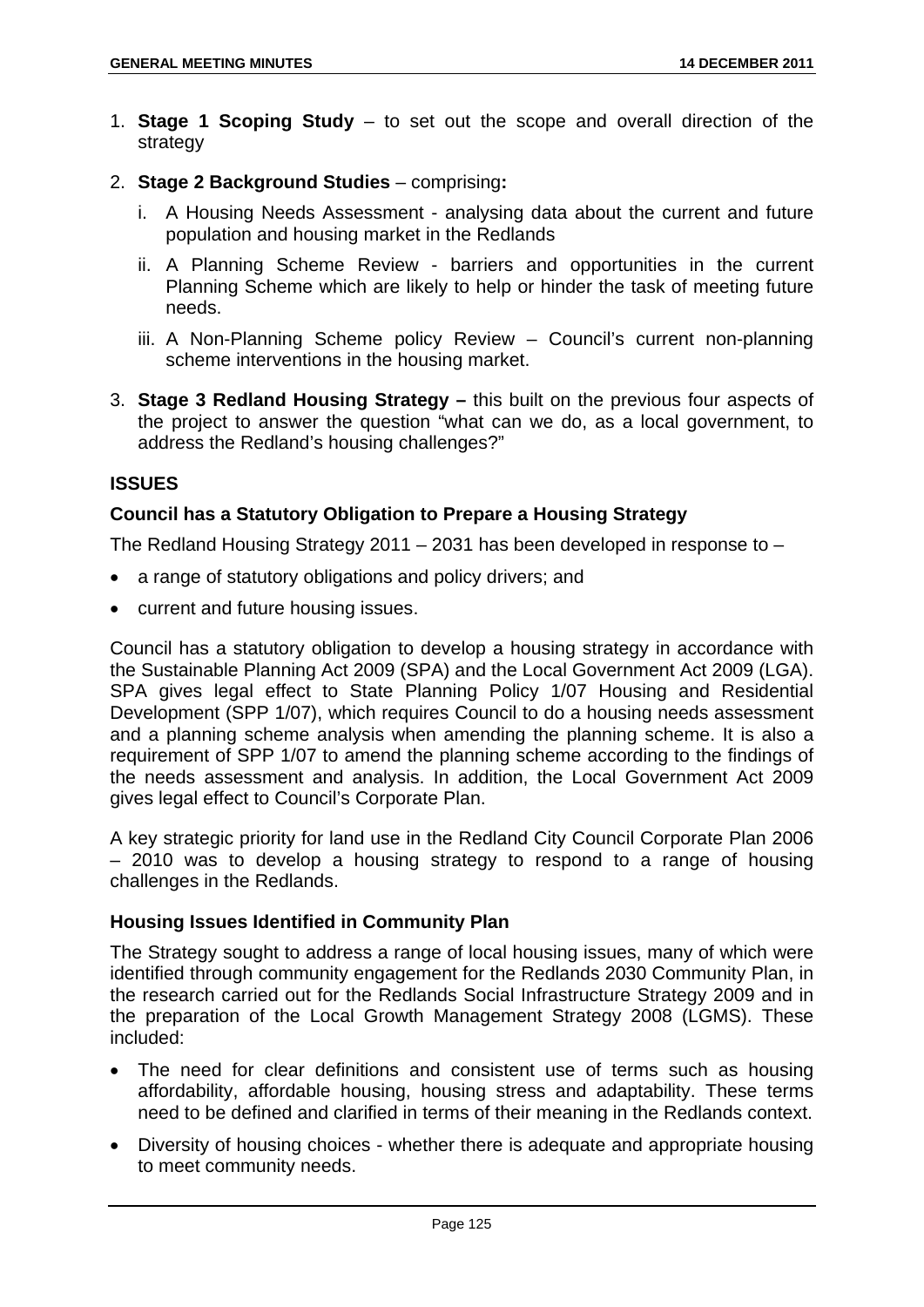- Declining housing affordability and increasing housing stress, and the impacts of this declining affordability on households.
- Tenure types the implications of tenure types on affordability and housing stress for those on low-medium incomes.
- The concept of "affordable living" in the context of transport and service costs, particularly in the Southern Moreton Bay and North Stradbroke Islands (SMB & NSI). The relationship between location, housing affordability and affordable living needs to be explored.
- The need for flexibility of accommodation, and the current adaptability of buildings to changing social and demographic trends.
- A shortage of affordable housing. There is a small social housing sector in Redlands and a shortage of crisis accommodation. Partnerships, policy and mechanisms to address this shortfall needed to be investigated.
- The implications of an ageing population for housing size, type, design and housing affordability.
- The housing needs of Indigenous people in our Redland communities.
- The challenges young people face in accessing affordable housing in the Redlands.
- The increase in the number of people at risk of homelessness and the provision of adequate accommodation and support services to address this.
- The question of cultural and behavioural change regarding diverse housing types and forms, particularly in terms of higher-density living.

## **Stakeholder Group Consultation Issues**

Some of the themes raised in the first round of consultation were as follows. It should be noted that these were general comments and did not necessarily reflect the views of all those present at the time.

## The difficulty of achieving higher densities in Redlands

Developers consulted in this process expressed the view that in the Redlands it is difficult to deliver financially viable medium density housing projects outside key central locations such as Cleveland and Capalaba. According to some of the developers consulted, this is largely due to local market conditions and a lack of demand, and not so much a matter of planning regulation. Members of the Bayside Housing Network reflected on the type of community opposition medium density housing developments have recently attracted.

## The challenge of land supply

Some of the developers consulted, and the participants in the Quandamooka Forum, commented on the challenge of land supply requirements over the next 20 years. The Forum commented particularly on the situation on North Stradbroke Island where there is very little developable land, but there is a likelihood of an influx of people following successful Native Title negotiations. Developers commented on a lack of serviced land in general.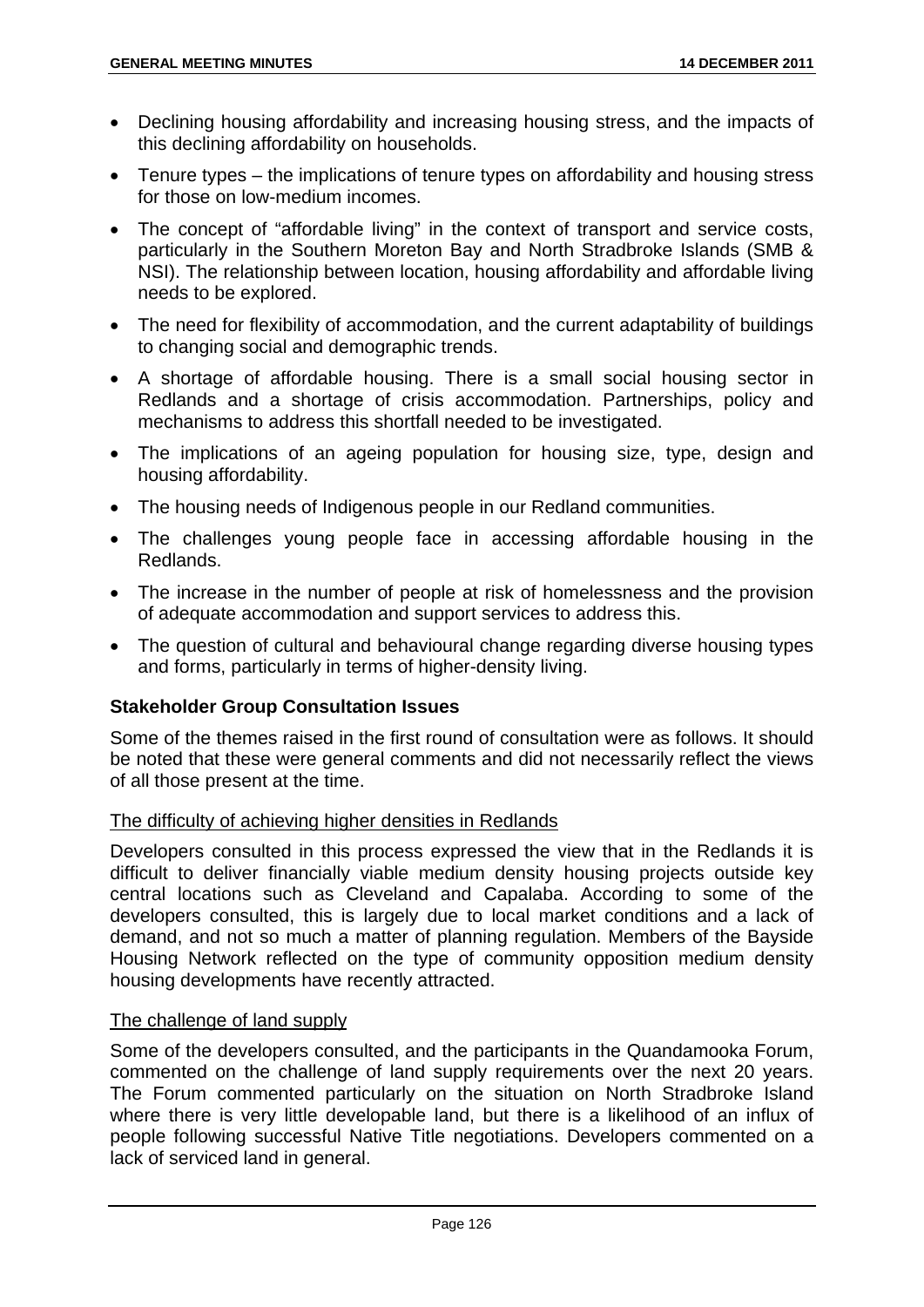# A perception of inflexibility and lack of timeliness in Council's development assessment process

Most of the developers consulted, and the participants in the Aged Care Providers Network, expressed a strong view that Council takes too long to process development applications and is not sufficiently flexible in the application of planning policy.

#### Balance between environmental and housing needs

There was a strong perception amongst developers, aged care providers and to some extent also social housing providers that at present environmental preservation maybe over-emphasised at the expense of housing development.

#### Aged Care Facilities

Aged Care providers expressed a strong view that the planning scheme does not sufficiently support the existing requirements of the aged care industry. In their view, retirement village projects are processed as simply "standard" housing developments, resulting in inappropriate assessment of project components such as car parking and infrastructure requirements.

#### Island Issues

The Quandamooka Forum focused on the specific situation on the Islands (especially North Stradbroke). They commented on a likely increase in demand for housing as a result of Native Title decisions, and on the difficulty of achieving this within current planning and infrastructure arrangements.

#### Housing Affordability

Social housing providers noted that there has recently been a rapid expansion of social housing in the Redlands and when this all comes into operation it should result in easing some of the pressure on the social housing system. However, long-term plans are unclear. Developers mainly commented on the difficulty of achieving affordability given land and development costs and spoke of the need for incentives to improve affordability.

#### Link between housing and economic development

A number of comments linked housing and economic development in various ways, including:

- the aged care and retirement living industries' role as major employers in the Redlands;
- housing development as an employment and economic development opportunity for Aboriginal and Torres Strait islander people; and
- the need to ensure that local employment opportunities grow along with housing.

#### **The Redlands Housing Strategy Workshop**

The Housing Strategy Workshop, held on 30 May 2011, built on these insights. This workshop involved a gathering of representatives from a number of sectors including:

• the development industry;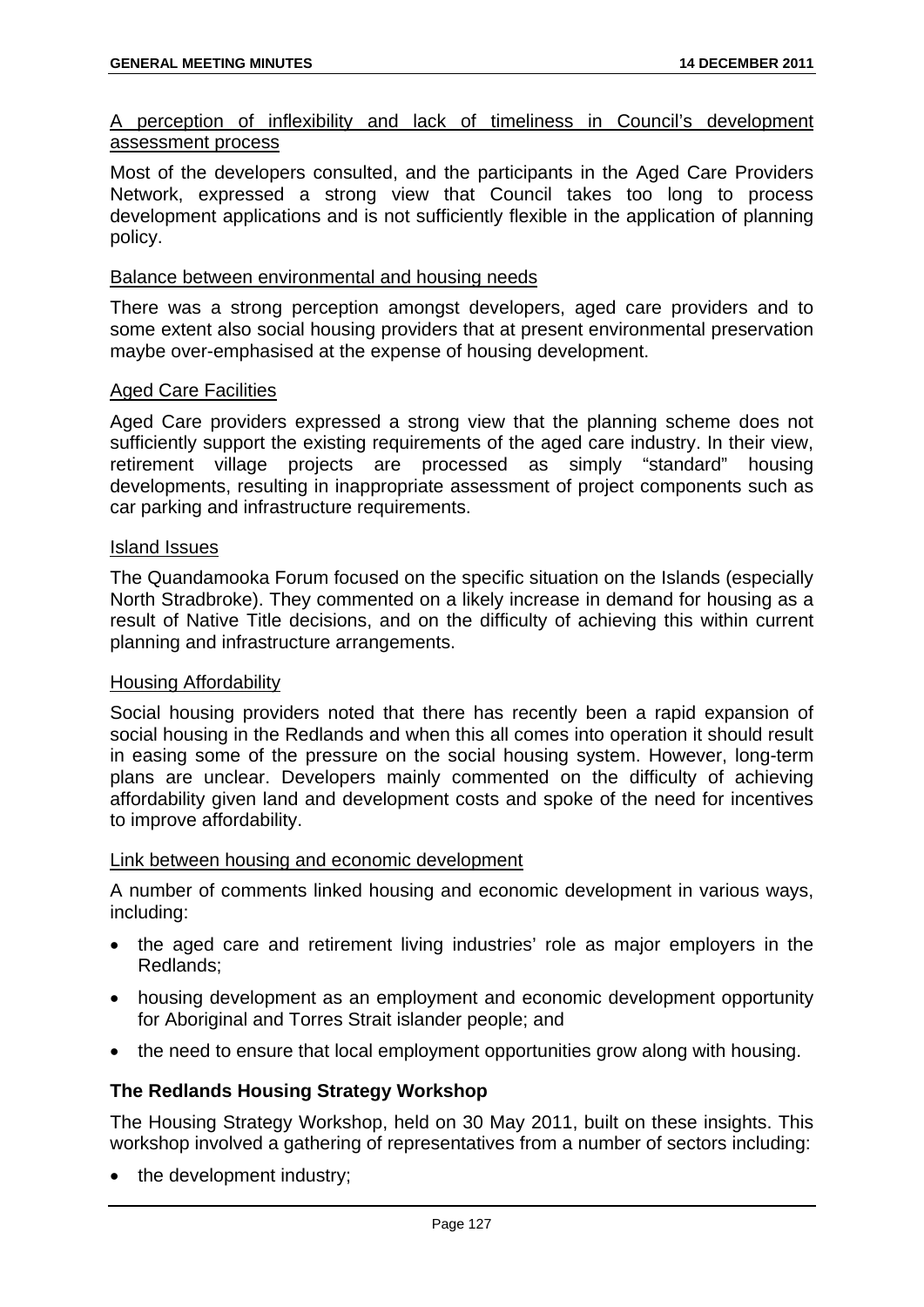- non-profit housing and homelessness organisations;
- aged care providers;

### **the Quandamooka traditional owners;**

- the Queensland Department of Communities; and
- Council staff from a number of different groups.

Participants intensively workshopped each of the five outcomes.

For Outcomes 1 and 2 participants were asked to respond spatially, working in groups to determine where the extra 21,000 dwellings would be best located. This resulted in a number of alternative solutions to this question, and a shared appreciation of the challenges of the task. For the other three outcomes, participants were asked to brainstorm actions which would help achieve the goal. As the workshop proceeded, the lists of suggestions were posted on the walls of the meeting room and participants were invited to vote on the ones they supported the most strongly.

Many of the actions and approaches suggested - especially those strongly supported by the group - are incorporated into the final housing strategy report.

## **RELATIONSHIP TO CORPORATE PLAN**

#### **1. Healthy natural environment**

A diverse and healthy natural environment, with an abundance of native flora and fauna and rich ecosystems will thrive through our awareness, commitment and action in caring for the environment.

1.1 Increase biodiversity by taking informed action to protect, enhance and manage our local ecosystems

## **2. Green living**

Our green living choices will improve our quality of life and our children's lives, through our sustainable and energy efficient use of resources, transport and infrastructure, and our well informed responses to risks such as climate change.

- 2.1 Achieve sustainability through strong leadership and innovation, and by effective planning and managing our services, assets and resources
- 2.2 Promote, support and encourage commitment to green living in our community by improving residents' understanding of climate change and achieving greater water, energy and waste conservation and efficiency
- 2.5 Achieve greater use of public transport by advocating for improved access to innovative and high quality services
- 2.6 Conserve energy and water, improve efficiency and reduce greenhouse gas emissions resulting from Council's energy consumption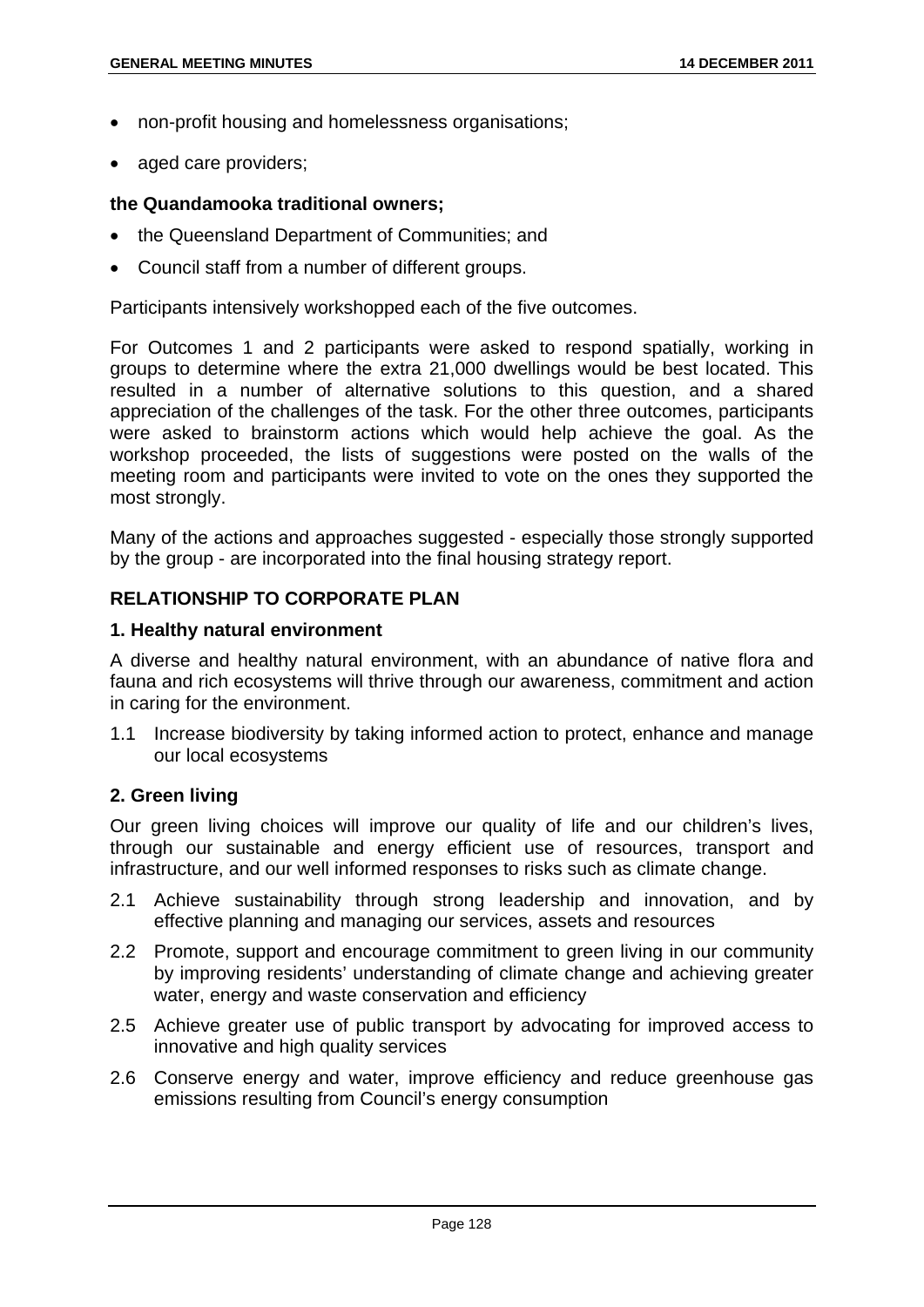# **4. Quandamooka Country**

The rich Aboriginal heritage of the Redlands (Quandamooka) and the Traditional Owners' ongoing custodianship of Quandamooka land and waters will be widely understood and respected, and we will work together for the future of Quandamooka **Country** 

4.6 Build on Council's partnership with local Aboriginal organisations to strengthen shared planning, service delivery, advocacy and decision-making, using the Quandamooka Aboriginal Community Plan to guide our management of assets and services

## **5. Wise planning and design**

We will carefully manage population pressures and use land sustainably while advocating and taking steps to determine limits of growth and carrying capacity on a local and national basis, recognising environmental sensitivities and the distinctive character, heritage and atmosphere of local communities. A well-planned network of urban, rural and bushland areas and responsive infrastructure and transport systems will support strong, healthy communities.

- 5.2 Manage population growth in a compact settlement pattern, having defined the sustainable carrying capacity of the city and limits to population growth
- 5.5 Plan and develop a network of accessible centres that provide a wide range of retail, commercial and community services along with local employment opportunities
- 5.6 Manage the built environment in a way that creates accessible and user friendly spaces and maintains our local character and identity, ensuring all new developments use high quality design that reflects our sub-tropical climate, promotes health, community harmony and wellbeing
- 5.8 Plan and advocate to connect the city's communities with improved public transport including a road, ferry, cycling and walking network that provides safe and efficient movement within the city and the region and supports physical activity; and promote efficient and environmentally responsible private transport
- 5.9 Promote housing diversity, choice and affordability to address the city's current and future needs, incorporating medium density housing within and around the city's centres and transport nodes
- 5.11 Provide for 'place making' throughout the city through creative and inclusive master planning, local area planning, public art and heritage planning and precinct character planning processes to manage development at a local level

## **6. Supportive and vibrant economy**

Businesses will thrive and jobs will grow from opportunities generated by low impact industries, cultural and outdoor lifestyle activities, ecotourism and quality educational experiences.

6.1 Bolster the local economy and local employment by providing business support to local companies, promoting social enterprise and providing opportunities for creativity, diversity and entrepreneurial activity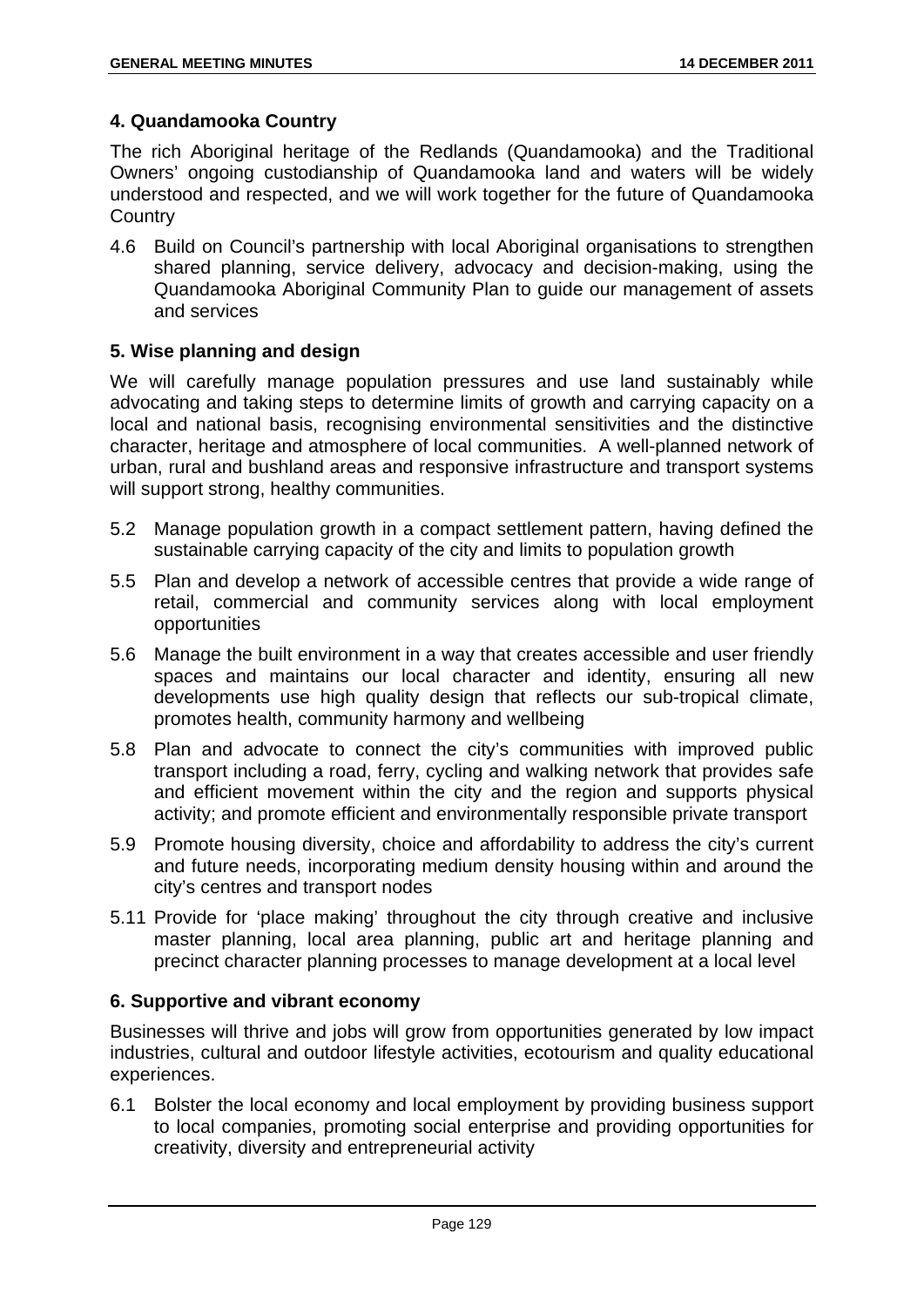# **7. Strong and connected communities**

Our health, wellbeing and strong community spirit will be supported by a full range of services, programs, organisations and facilities, and our values of caring and respect will extend to people of all ages, cultures, abilities and needs

- 7.3 Increase community safety, health and wellbeing by planning and delivering programs, services, partnerships, regulations and education
- 7.8 Support "Ageing Well in the Redlands", to enable active participation in all aspects of community life

## **FINANCIAL IMPLICATIONS**

There are no immediate financial implications other than initiating amendments to the Redlands Planning Scheme. Recommendations for future local area planning, modelling, joint venture projects and incentive schemes will need to be considered as part of future budgets. In the short to medium term, there are financial implications for the actions identified and as such detail planning and costing will be presented through budget preparation and adoption processes.

# **PLANNING SCHEME IMPLICATIONS**

It is considered that the adoption of the Strategy and its actions will translate directly into the new Redlands Planning Scheme. The drafting of the new planning scheme will commence in the first half of 2012.

## **CONSULTATION**

To complement the broad community consultation which informed the Community Plan we have undertaken consultation with stakeholders who have a direct role with housing in the Redland and have an intimate understanding of the housing issues relevant to their respective disciplines.

# **OFFICER'S RECOMMENDATION**

That Council resolve to:

- 1. Adopt the Redlands Housing Strategy 2011 2031 as attached; (Attachment 1) as the basis for:
	- a. The drafting of the new Redlands Planning Scheme;
	- b. Informing Council's budget, capital works and operational plans;
	- c. Providing Council with an advocacy tool for liaison with the State Government, private sector and not-for-profit companies on key planning issues;
	- d. Guiding and informing future detailed design and planning processes pertaining to housing in the Redlands; and
	- e. Establishment of the Redlands Housing Task Group to implement the actions recommended in the Strategy.
- 2. That Council release the report as a public document.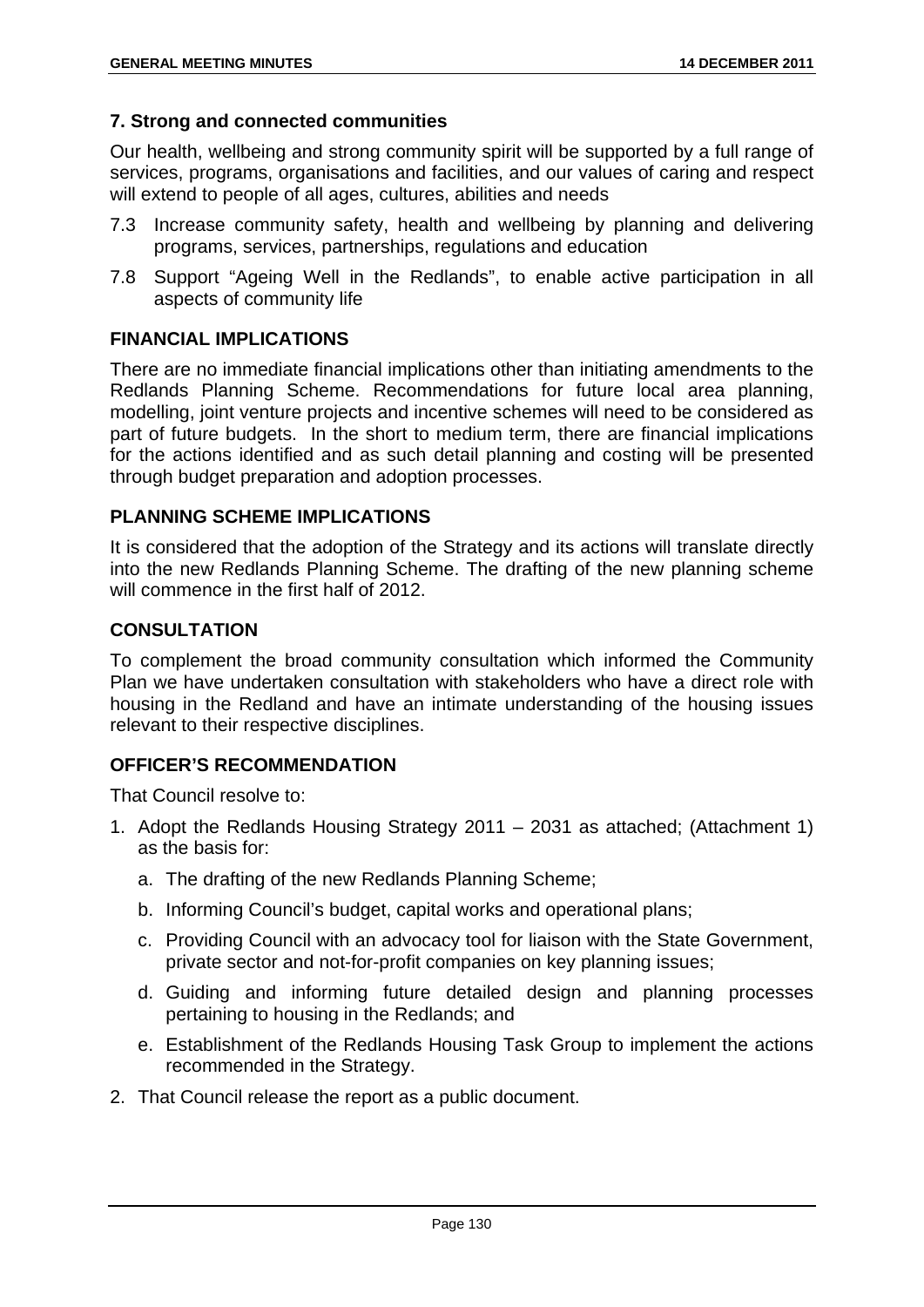# **COMMITTEE RECOMMENDATION**

That this item be deferred to the General Meeting scheduled for 14 December 2011 to allow further changes to be made to Attachment 1.

## **COUNCIL RESOLUTION**

**Moved by: Cr T Bowler Seconded by: Cr D Henry** 

**That Council resolve as follows:** 

- **1. To note the Redlands Housing Strategy 2011 2031 as attached; (Attachment 1) be considered as a draft;**
- **2. To seek Community and Councillor comments on the draft strategy until the 31st January 2012;**
- **3. That a submissions report and subsequent amendments to the strategy to be considered at the Planning and Policy Committee scheduled for the 8th February 2012; and**
- **4. That the proposal for the establishment of the Redlands Housing Task Group, to implement the actions recommended in the Strategy, be deleted.**

**CARRIED**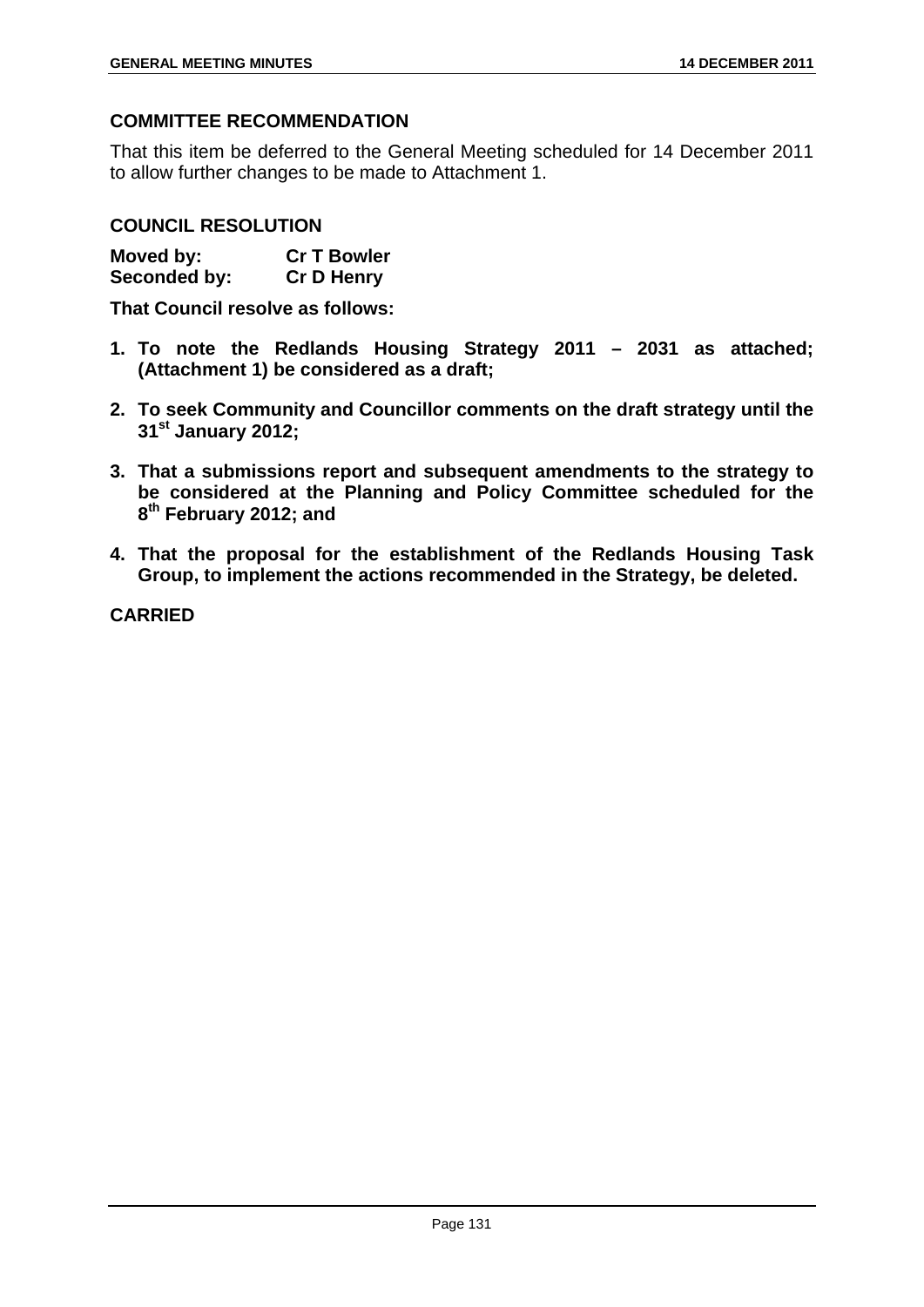# **15.5 CLOSED SESSION AT COMMITTEE**

The Committee meeting was closed to the public under section 72(1) of the *Local Government (Operations) Regulation 2010* to discuss the following item, and following deliberation on this matter, the Committee meeting was again opened to the public.

## **15.5.1 DRAFT BUNKER ROAD STRUCTURE PLAN**

| <b>Dataworks Filename:</b>  | <b>Bunker Road Precinct Plan</b>                                                              |
|-----------------------------|-----------------------------------------------------------------------------------------------|
| <b>Responsible Officer:</b> | <b>Toni Averay</b><br><b>General Manager Environment Planning &amp;</b><br><b>Development</b> |
| Author:                     | <b>Martin Hunt</b><br><b>Principal Adviser City Wide Planning</b>                             |

## **EXECUTIVE SUMMARY**

A confidential report from General Manager Environment Planning & Development was discussed in closed session.

## **COMMITTEE RECOMMENDATION/ COUNCIL RESOLUTION**

| Moved by:    | <b>Cr T Bowler</b>  |
|--------------|---------------------|
| Seconded by: | <b>Cr M Elliott</b> |

**That Council resolve as follows:** 

- **1. To adopt the draft Bunker Road Structure Plan and required Redland Planning Scheme amendments as detailed in Attachment 2 for the purposes of first State interest review;**
- **2. That the draft Bunker Road Structure Plan and associated proposed amendments Attachment 1 – Statutory Components to the RPS remain confidential pending written agreement from the Minister confirming that Redland City Council may proceed to public notification;**
- **3. That the public notification period be undertaken for a period of 30 business days; and**
- **4. That the public notification period be supported by a range of measures including, but not limited to a newsletter, a meet the planner day and static displays in Redland City Council libraries and the Cleveland administration centre.**

**CARRIED** (en-bloc)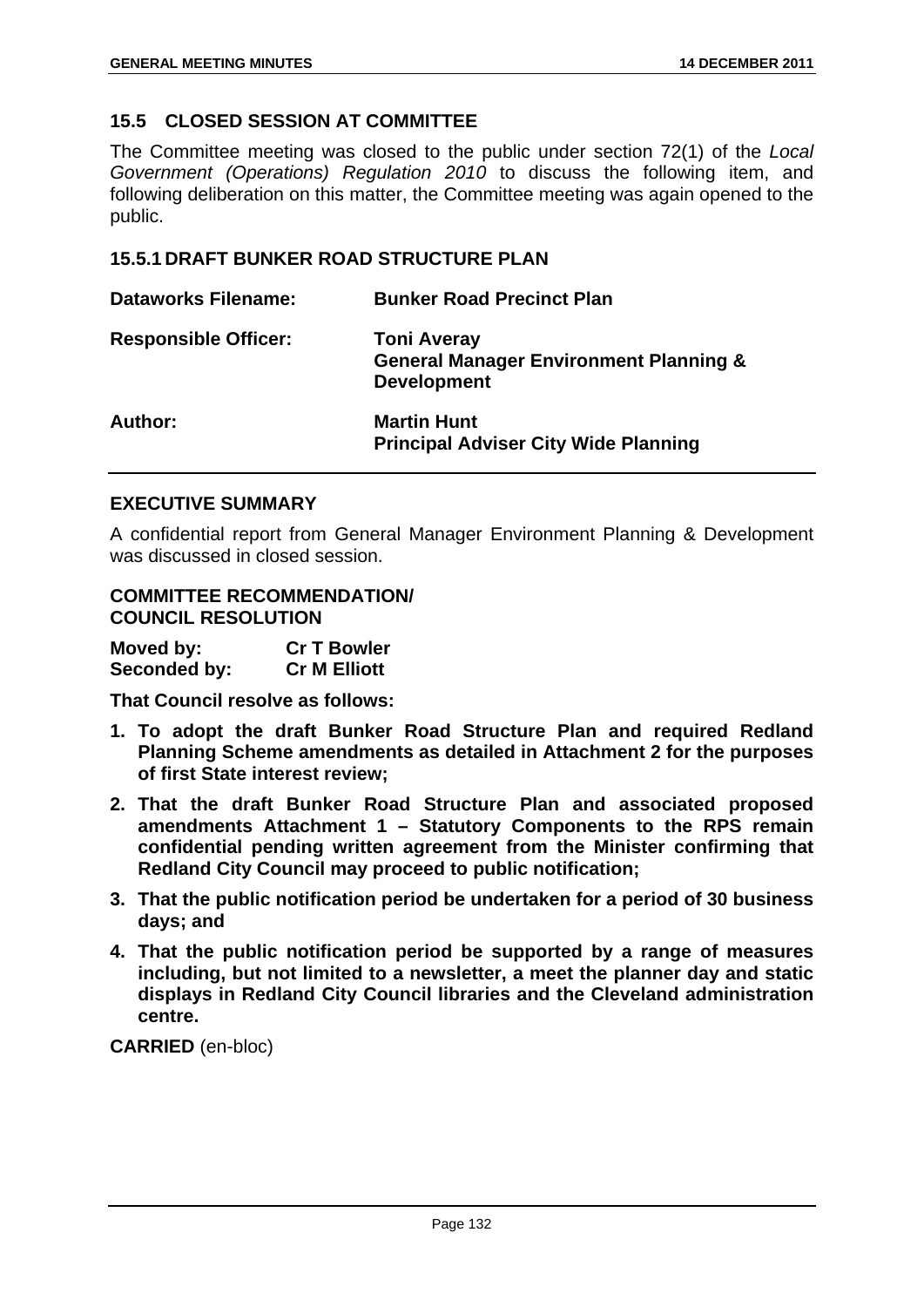### **16 CORPORATE SERVICES & GOVERNANCE COMMITTEE 7 DECEMBER 2011**

| Moved by:    | Cr C Ogilvie  |
|--------------|---------------|
| Seconded by: | Cr B Townsend |

That the Corporate Services & Governance Committee Minutes of 7 December 2011 be received.

#### CARRIED

Corporate Services & Governance Minutes 7 December 2011

| 16.1 OFFICE OF CEO          |                                                            |
|-----------------------------|------------------------------------------------------------|
|                             | <b>16.1.1 APPOINTING AN ACTING CHIEF EXECUTIVE OFFICER</b> |
| <b>Dataworks Filename:</b>  | <b>GOV</b> – Delegations, HRM Senior Management            |
| <b>Responsible Officer:</b> | <b>Gary Stevenson</b><br><b>Chief Executive Officer</b>    |
| Author:                     | <b>Gary Stevenson</b><br><b>Chief Executive Officer</b>    |

## **EXECUTIVE SUMMARY**

This report updates the list of General Managers to a panel of senior employees, each of whom is authorised to act in the role of Chief Executive Officer during periods of absence.

# **PURPOSE**

The purpose of this report is to obtain Council's approval (in accordance with section 195, *Local Government Act*)*,* to appoint suitably qualified persons to act as Chief Executive Officer when the Chief Executive Officer is absent from duty or cannot, for another reason, perform the Chief Executive Officer's responsibilities.

#### **BACKGROUND**

At the General Meeting on 28 July 2010 (item 13.2.1 refers) Council resolved to appoint the following General Managers to a panel from which any one of them may be selected to act as Chief Executive Officer: Toni Averay, Nick Clarke, Martin Drydale, Mike Hyde, Greg Underwood.

The Panel requires updating due to change of personnel.

#### **ISSUES**

The proposal is consistent with the resolution passed on 28 July 2010, and with section 257 of the *Local Government Act 2009* which permits a local government to delegate this power to the Chief Executive Officer or Mayor:

#### *"195 Appointing an acting chief executive officer*

*A local government may appoint a qualified person to act as the chief executive officer during-*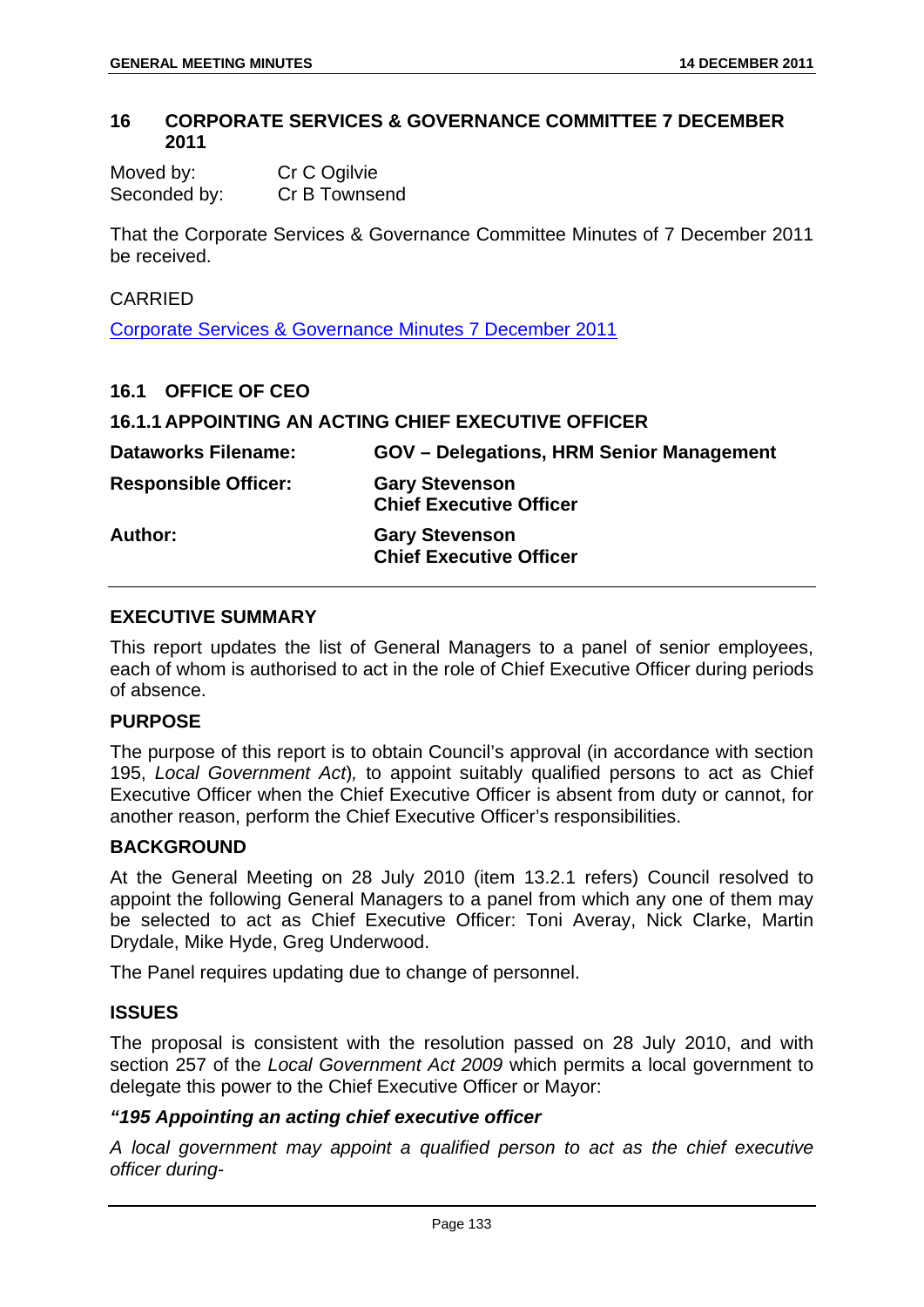- *(a) any vacancy, or all vacancies, in the position; or*
- *(b) any period, or all periods, when the chief executive officer is absent from duty or cannot, for another reason, perform the chief executive officer's responsibilities."*

### **RELATIONSHIP TO CORPORATE PLAN**

#### **9. An efficient and effective organisation**

Council is well respected and seen as an excellent organisation which manages resources in an efficient and effective way

9.1 Deliver excellent leadership throughout the organisation for the benefit of the community

#### **FINANCIAL IMPLICATIONS**

There are no financial implications other than the increased salary costs for the acting Chief Executive Officer which have been accommodated within the Council's budget.

#### **PLANNING SCHEME IMPLICATIONS**

There are no planning scheme implications.

#### **CONSULTATION**

Executive Leadership Group.

#### **OPTIONS**

#### **PREFERRED**

That Council resolve to appoint the following General Managers of Council to a panel from which any one of them may be selected to act as Chief Executive Officer when the Chief Executive Officer is absent from duty, or cannot, for another reason, perform the Chief Executive Officer's responsibilities:

- Toni Averay
- Nick Clarke
- Martin Drydale
- Louise Rusan

# **OFFICER'S/COMMITTEE RECOMMENDATION/ COUNCIL RESOLUTION**

**Moved by: Cr C Ogilvie Seconded by: Cr B Townsend** 

**That Council resolve to appoint the following General Managers of Council to a panel from which any one of them may be selected to act as Chief Executive Officer when the Chief Executive Officer is absent from duty, or cannot, for another reason, perform the Chief Executive Officer's responsibilities:**

- **Toni Averay**
- **Nick Clarke**
- **Martin Drydale**
- **Louise Rusan**

**CARRIED** (en-bloc)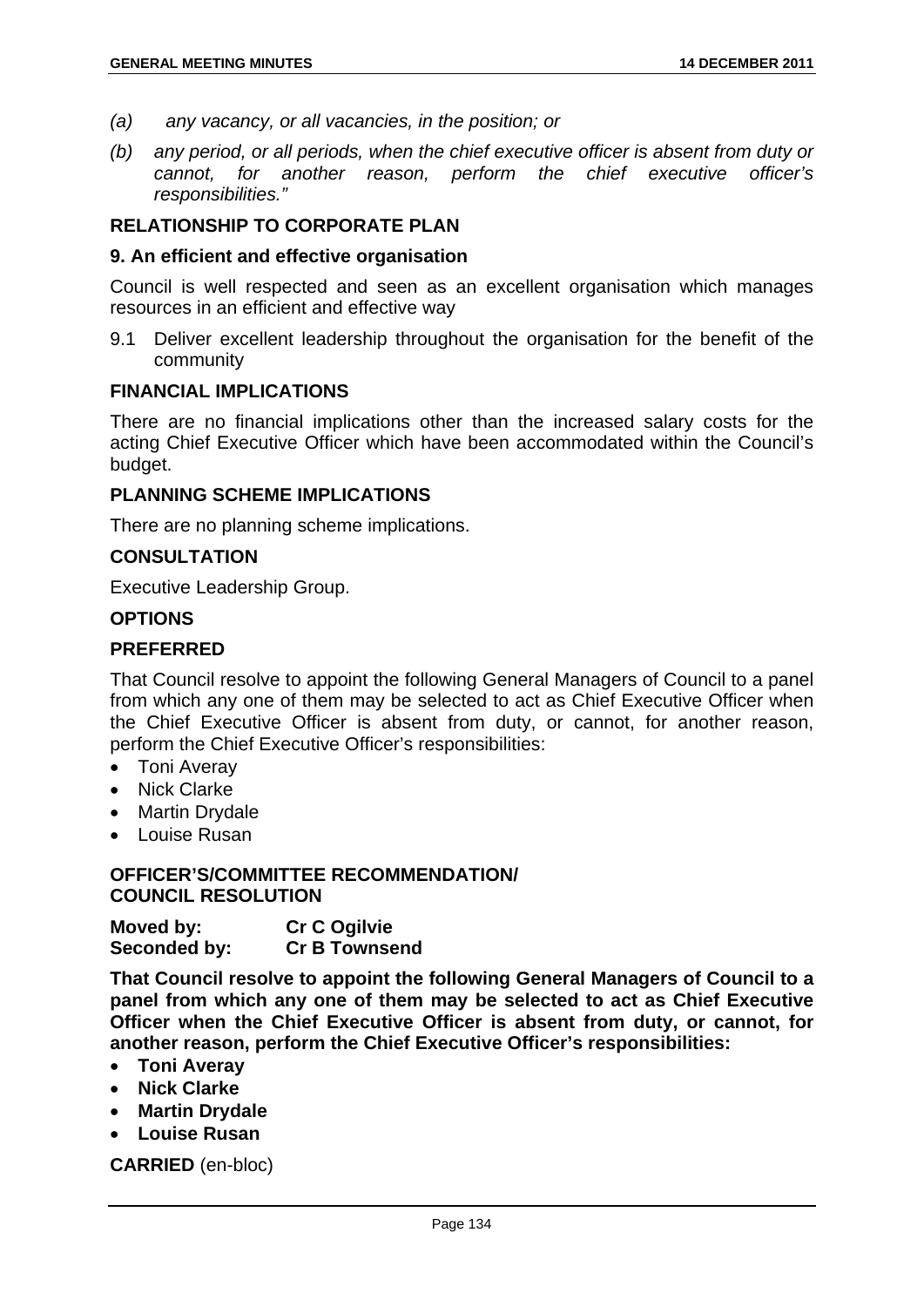#### **16.2 CORPORATE SERVICES**

#### **16.2.1 CLEVELAND DISTRICT MEALS ON WHEELS LEASE OF COUNCIL LAND**

| <b>Dataworks Filename:</b>  | L.119216                                                                                    |
|-----------------------------|---------------------------------------------------------------------------------------------|
| Attachment:                 | <b>Site Plan</b>                                                                            |
| <b>Responsible Officer:</b> | <b>Brian Lewis</b><br><b>Manager Contracts Acquisitions, Fleet and</b><br><b>Facilities</b> |
| Author:                     | <b>Mery Elliott</b><br><b>Property Services Manager</b>                                     |

#### **EXECUTIVE SUMMARY**

The Cleveland District Meals On Wheels Assoc Inc have held a lease for the past 30 years over Council land situated at 66 Queen Street, Cleveland described as Lot 1 on RP216866 for the purpose of providing community support by way of meal assistance.

The original lease expires on 31 December 2011 and the Association has requested a new lease. The Association has over the years maintained the premises to Council's satisfaction in accordance with the requirements of the lease, and made various improvements.

#### **PURPOSE**

The purpose of this report is to recommend to Council that the lease be renewed for a further term of 10 years.

#### **BACKGROUND**

In 1977, Council granted a lease to the Cleveland District Meals On Wheels Assoc Inc which expired in 2007. A further lease was granted in 2007 expiring on 31 December 2011.

The Association has now sought a further lease for a term of 10 years which is consistent with Council's policy on leasing to sporting and community groups.

The Association has in the past maintained the premises to a satisfactory standard consistent with its purpose. Council has not received any complaints regarding the activity nor have there been any competitive interests for the premises from other organisations.

#### **ISSUES**

In accordance with the provisions of the *Local Government Act 2009*, Council needs to resolve to agree to the leasing of Council land. Because the lease is to be given to an Incorporated association, the requirements for tendering or auctioning the site in accordance with the above legislation is not required.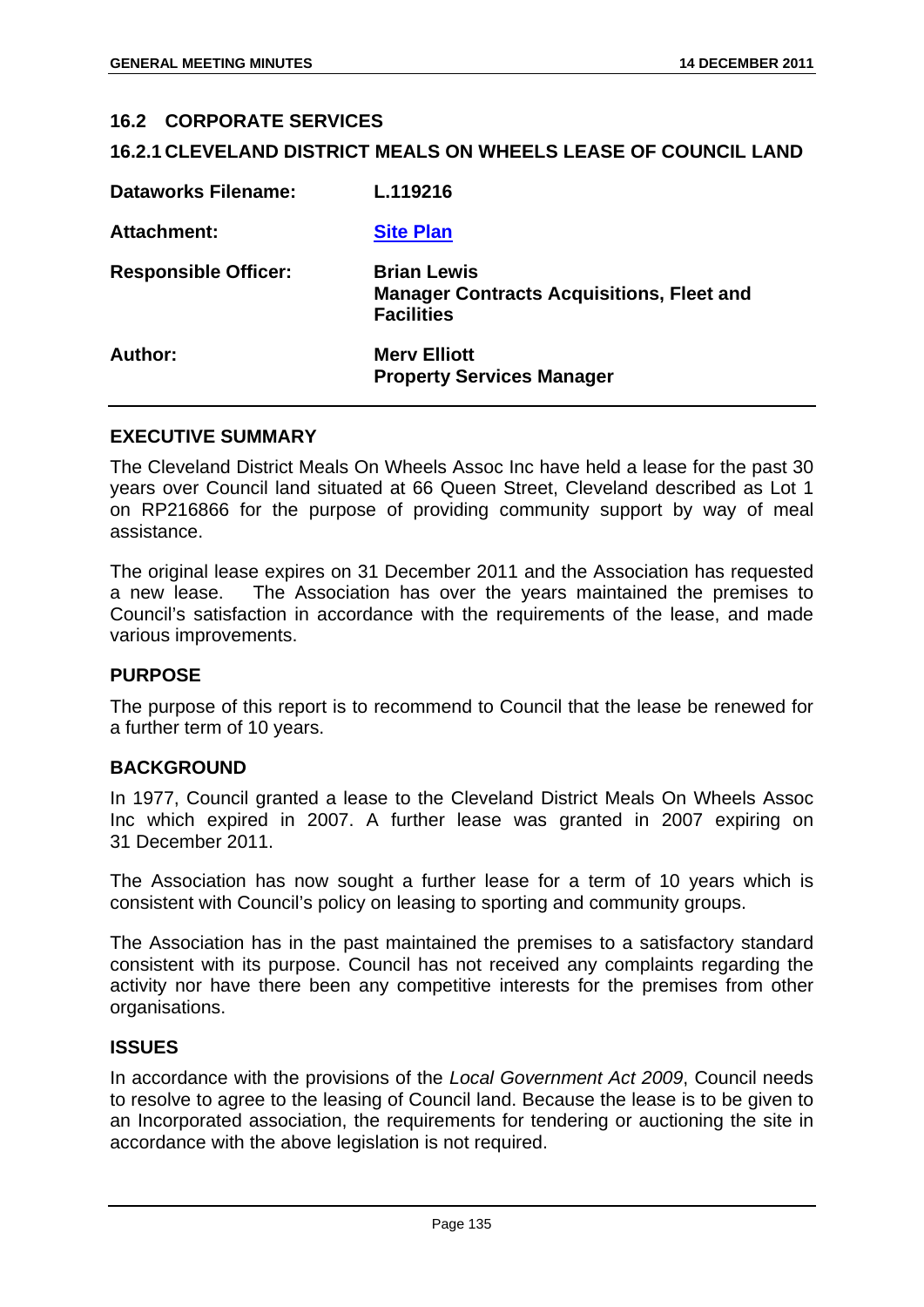# **RELATIONSHIP TO CORPORATE PLAN**

## **7. Strong and connected communities**

Our health, wellbeing and strong community spirit will be supported by a full range of services, programs, organisations and facilities, and our values of caring and respect will extend to people of all ages, cultures, abilities and needs

- 7.2 Provide access to quality services, facilities and information that meet the needs of all age groups and communities, especially disadvantaged and vulnerable people;
- 7.8 Support "Ageing Well in the Redlands", to enable active participation in all aspects of community life.

## **FINANCIAL IMPLICATIONS**

There are no financial implications impacting Council as a result of this report. All costs for lease preparation will be met by the Cleveland District Meals On Wheels Assoc Inc.

In accordance with Council's policy on leasing to sporting and community groups, lease rental is to be nominal for the duration of the lease i.e. \$1 per annum.

## **PLANNING SCHEME IMPLICATIONS**

No planning implications involved.

## **CONSULTATION**

Property Services Manager has consulted with the Senior Advisor Community Development and Local Councillor.

## **OPTIONS**

## **PREFERRED**

That Council resolve to:

- 1. Agree to the lease of premises situated at 66 Queen Street, Cleveland described as Lot 1 on RP216866 for a period of 10 years from 1 January 2011 to 31 December 2021; and
- 2. Delegate authority to the Chief Executive Officer under s.257(1)(b) of the *Local Government Act 2009* to make, vary or discharge a lease in accordance with Council's current leasing policy.

# **ALTERNATIVE**

That Council resolve to refuse the application from Cleveland District Meals On Wheels Assoc Inc for the lease of the subject premises.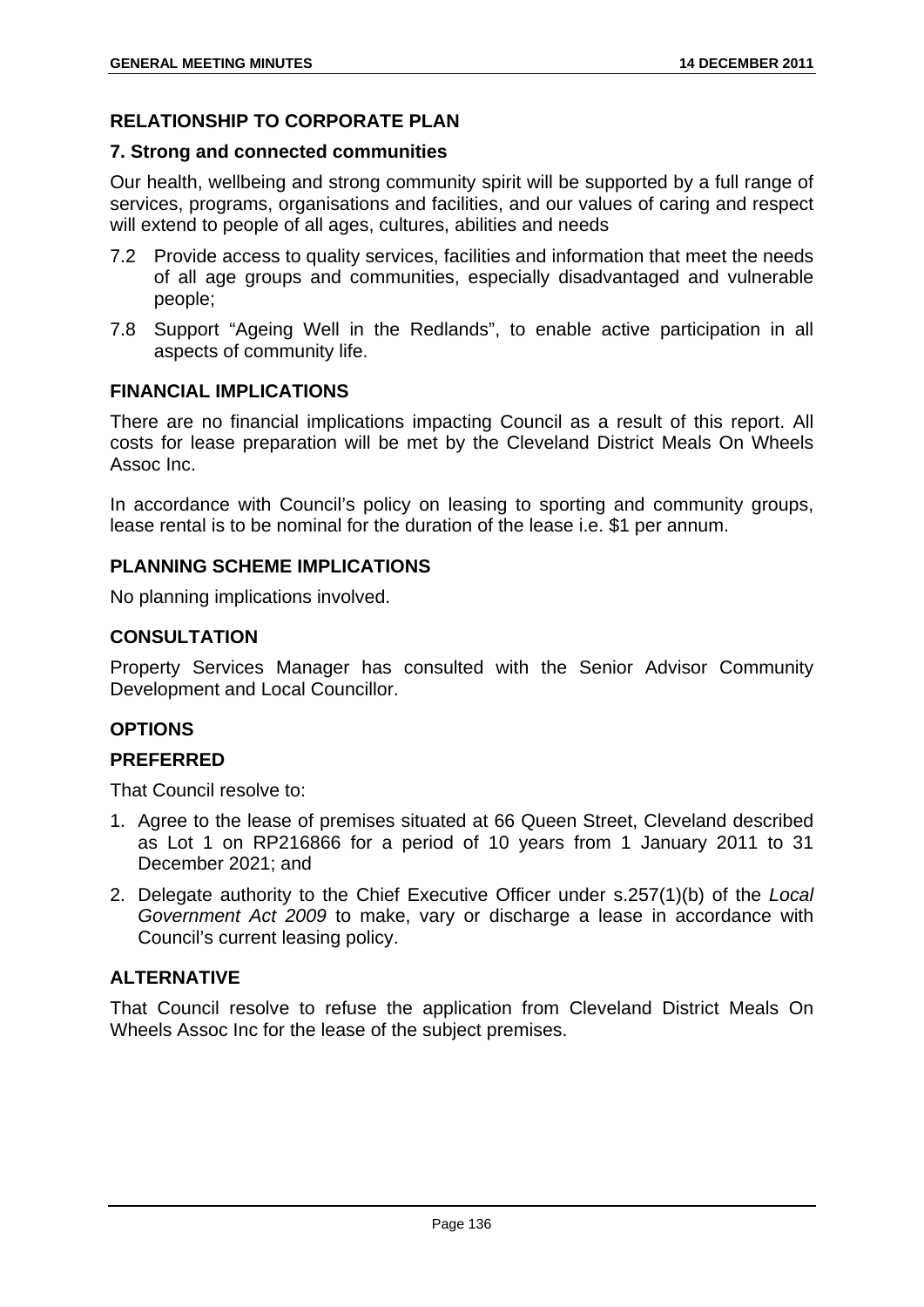**OFFICER'S/COMMITTEE RECOMMENDATION/ COUNCIL RESOLUTION** 

| Moved by:    | <b>Cr C Ogilvie</b> |
|--------------|---------------------|
| Seconded by: | <b>Cr W Boglary</b> |

**That Council resolve to:** 

- **1. Agree to the lease of premises situated at 66 Queen Street, Cleveland described as Lot 1 on RP216866 for a period of 10 years from 1 January 2012 to 31 December 2021; and**
- **2. Delegate authority to the Chief Executive Officer under s.257(1)(b) of the**  *Local Government Act 2009* **to make, vary or discharge a lease in accordance with Council's current leasing policy.**

**CARRIED**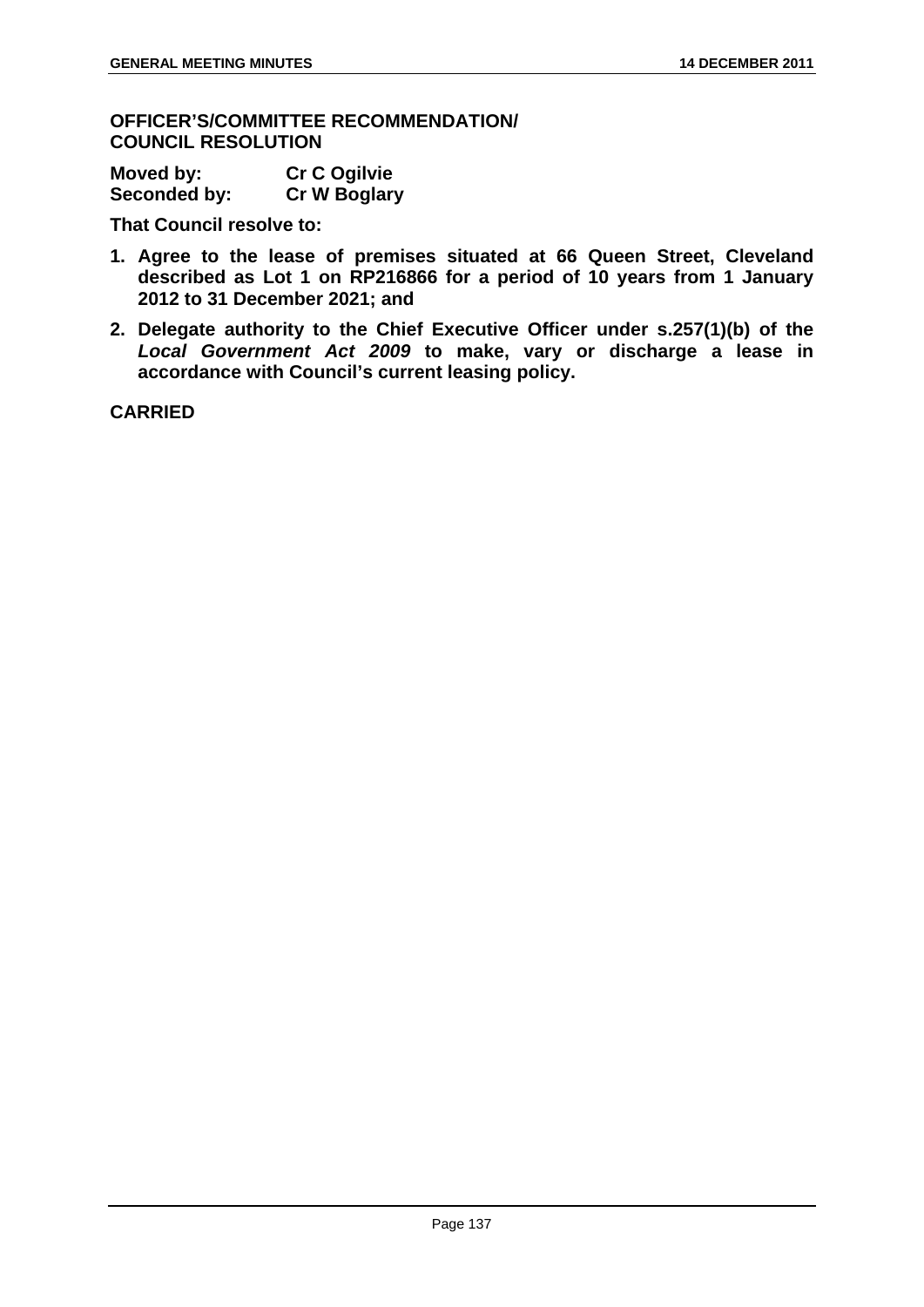#### **16.2.2 PROPOSED PARK & RIDE FACILITY AT CAPALABA**

| <b>Dataworks Filename:</b>  | 117877                                                                                       |
|-----------------------------|----------------------------------------------------------------------------------------------|
| Attachment:                 | <b>Park &amp; Ride Development Proposal</b>                                                  |
| <b>Responsible Officer:</b> | <b>Brian Lewis</b><br><b>Manager Contracts, Acquisitions, Fleet and</b><br><b>Facilities</b> |
| Author:                     | <b>Mery Elliott</b><br><b>Property Services Manager</b>                                      |

#### **EXECUTIVE SUMMARY**

At its meeting held on 22 October 2010, Council adopted a recommendation to lease Council owned land described as Lot 1 RP861500 to Translink Transit Authority for an initial period of 10 years in order to facilitate the construction of the Capalaba Park & Ride Station. The subject land is to be used for access purposes and has been used for this purpose for the last 10 years.

A proposal has now been put forward by Translink Transit Authority to purchase the Lot rather than enter into a lease.

### **PURPOSE**

The purpose of this report is to recommend to Council that the subject property be sold rather than leased to Translink Transit Authority (Translink) or Department of Transport and Main Roads.

#### **BACKGROUND**

Translink is proposing to develop a Park & Ride facility at the intersection of Moreton Bay Road and Redland Bay Road, Capalaba as the plan attached.

Council owns Lot 1 RP861500. This lot is shown on the attached plan as providing access to the Park & Ride facility and has been used for at least the last 10 years as access for various commercial premises at the rear.

Council's site is landlocked and has no functional purpose other than for providing access.

#### **ISSUES**

Whilst the original Council resolution supported a lease to Translink, further discussions were held with this Authority who considered that a nominal rental would be appropriate for the use of the site as a partnership arrangement between Council and the Authority. Further negotiations were undertaken and as a result Translink have offered to purchase the freehold title of the Council land for \$20,000.

It is considered that this proposal is far more acceptable to Council rather than a 10 year lease at nominal rental. Because of the fact that this property is landlocked and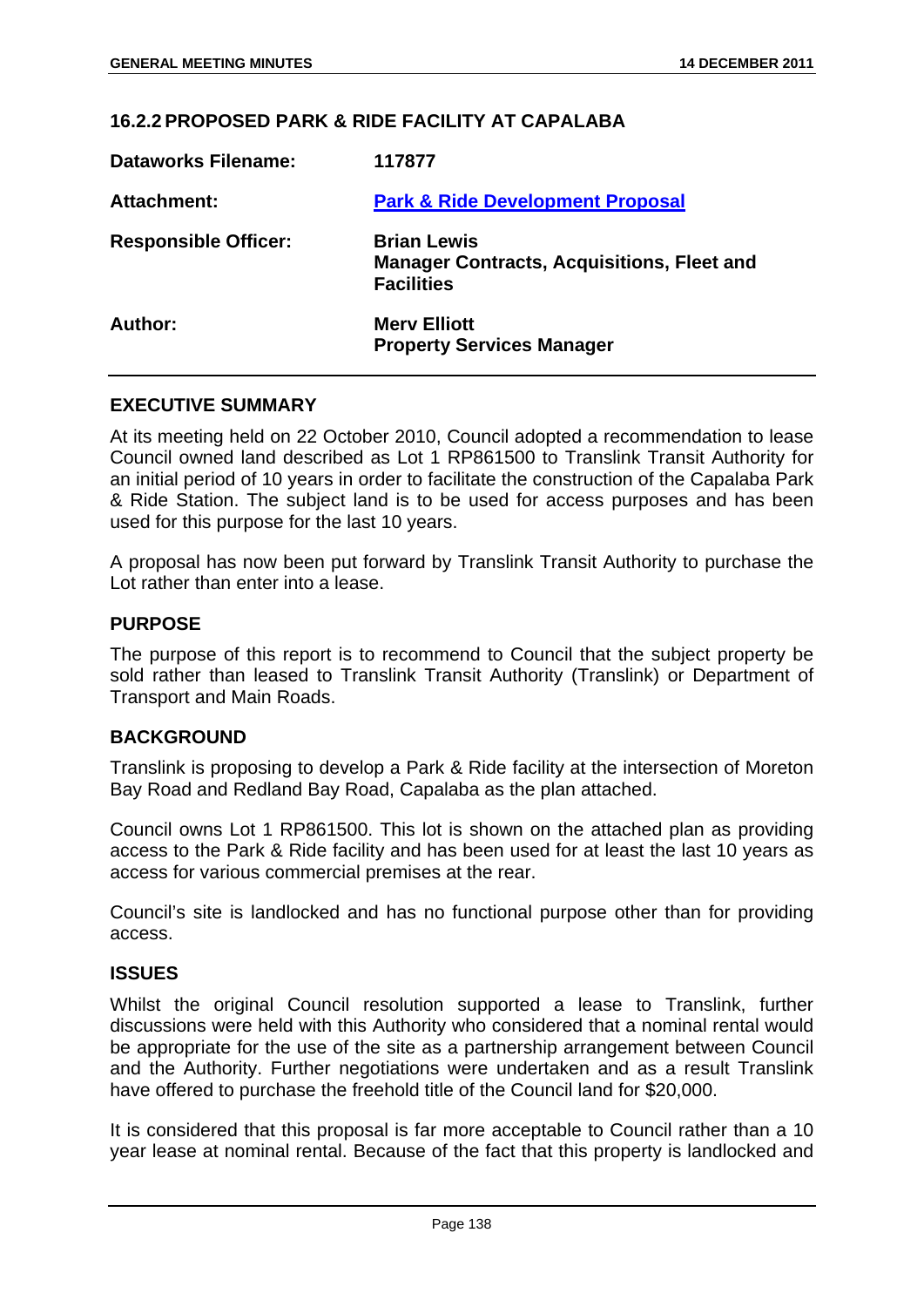has been used for access purposes for the last 10 years, the offer of purchase for \$20,000 is considered to be reasonable under the circumstances.

# **RELATIONSHIP TO CORPORATE PLAN**

### **5. Wise planning and design**

We will carefully manage population pressures and use land sustainably while advocating and taking steps to determine limits of growth and carrying capacity on a local and national basis, recognising environmental sensitivities and the distinctive character, heritage and atmosphere of local communities. A well-planned network of urban, rural and bushland areas and responsive infrastructure and transport systems will support strong, healthy communities.

5.12 Plan, provide and advocate for essential physical and social infrastructure that supports community well-being and manage Council's existing infrastructure assets to ensure current service standards are maintained or improved.

### **FINANCIAL IMPLICATIONS**

Council will receive \$20,000 revenue from the sale of Lot 1 RP861500 which will require an adjustment to the 2011/12 budget. All other costs associated with this transaction will be met by Translink.

### **PLANNING SCHEME IMPLICATIONS**

None identified.

# **CONSULTATION**

Property Services Manager has consulted with Principal Engineer Roads & Drainage and Translink Transit Authority representatives.

## **OPTIONS**

## **PREFERRED**

That Council resolve to:

- 1. Agree to the sale of Lot 1 RP861500 to Translink Transit Authority or nominated Qld Government Department for the amount of \$20,000; and
- 2. Delegate authority to the Chief Executive Officer under s.257(1)(b) of the *Local Government Act 2009* to make, vary or discharge a contract of sale and sign all relevant documents.

## **ALTERNATIVE**

That Council resolve to:

- 1. Lease Lot 1 RP861500 to Translink Transit Authority for a term of 10 years; and
- 2. Delegate authority to the Chief Executive Officer under s.257(1)(b) of the *Local Government Act 2009* to make, vary or discharge a lease and sign all relevant documents.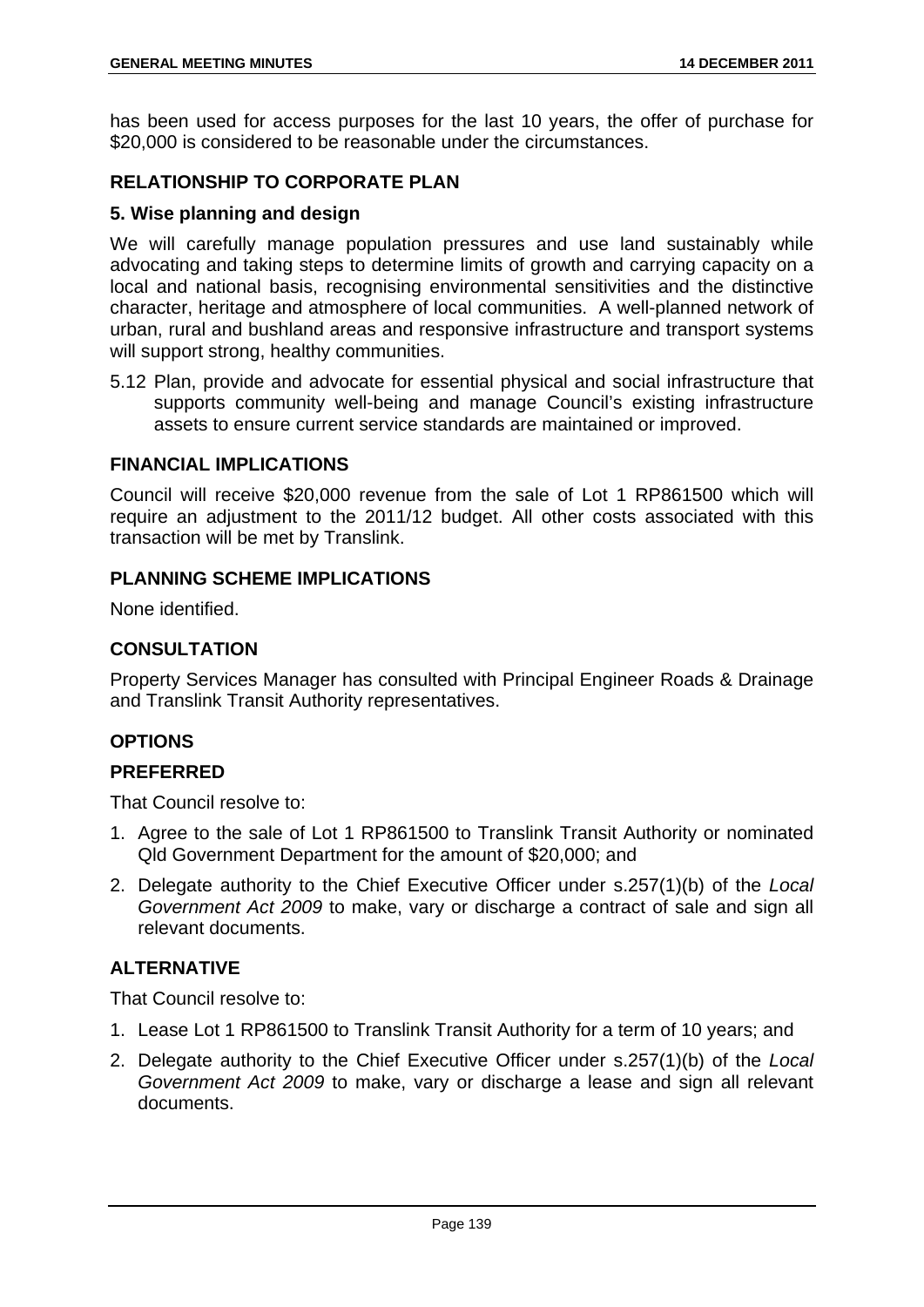**OFFICER'S/COMMITTEE RECOMMENDATION/ COUNCIL RESOLUTION** 

| Moved by:    | <b>Cr C Ogilvie</b>  |
|--------------|----------------------|
| Seconded by: | <b>Cr B Townsend</b> |

**That Council resolve to:** 

- **1. Agree to the sale of Lot 1 RP861500 to Translink Transit Authority or nominated Qld Government Department for the amount of \$20,000; and**
- **2. Delegate authority to the Chief Executive Officer under s.257(1)(b) of the**  *Local Government Act 2009* **to make, vary or discharge a contract of sale and sign all relevant documents.**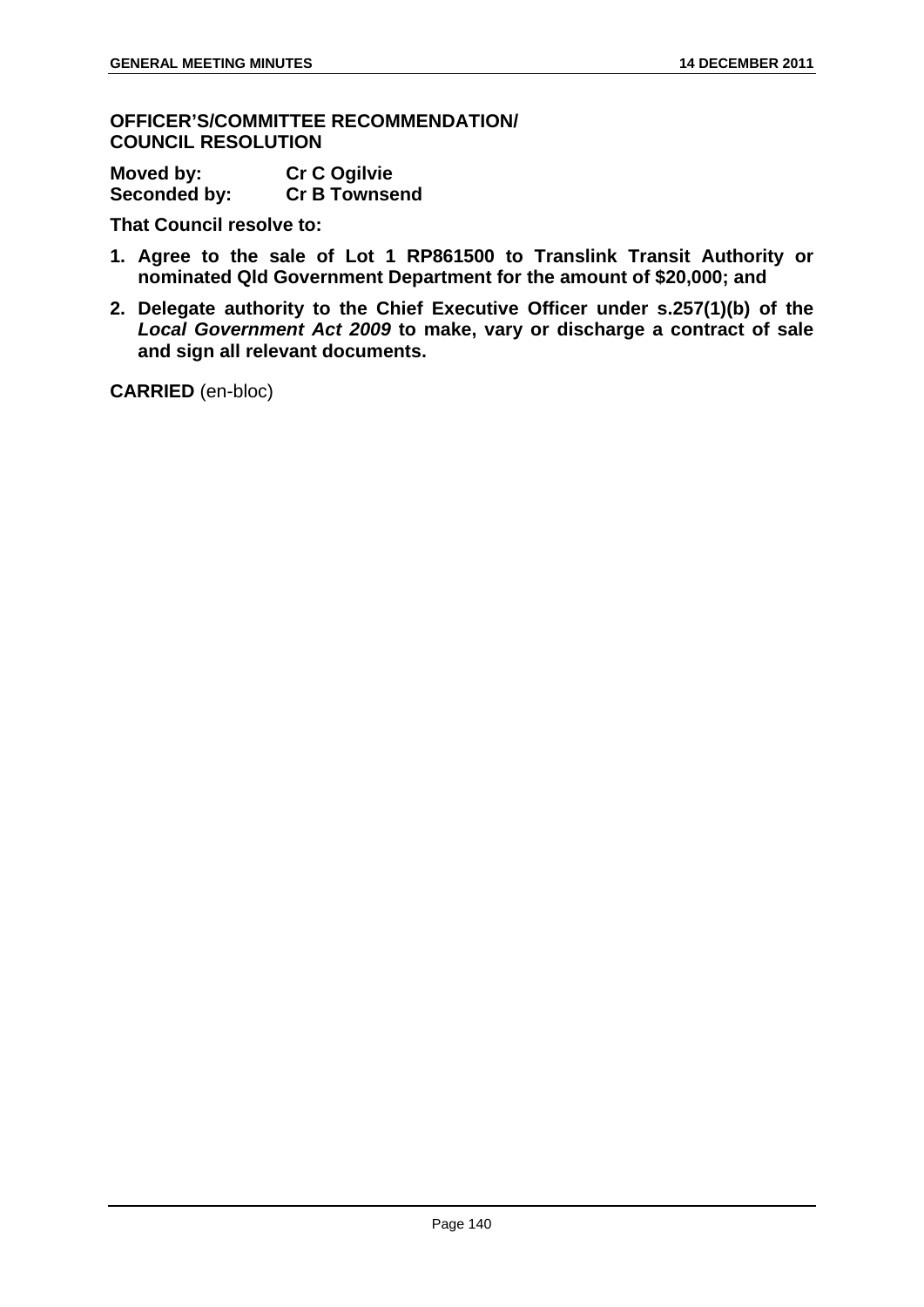#### **16.2.3 WATER REINTEGRATION - IMPLEMENTATION UPDATE**

| <b>Dataworks Filename:</b>  | <b>GOV WRAD – RCC Administration/Resources</b>                     |
|-----------------------------|--------------------------------------------------------------------|
| <b>Responsible Officer:</b> | <b>Martin Drydale</b><br><b>General Manager Corporate Services</b> |
| Author:                     | <b>Kate Giese</b><br><b>Water Programme Manager</b>                |

### **EXECUTIVE SUMMARY**

Under the South-East Queensland Water (Distribution and Retail Restructuring) and Other Legislation Amendment Bill 2011 (the 'Bill'), Council is required to re-establish a water business by 1 July 2012.

This report provides a summary of re-establishment activities to date and outlines future activities for Councils information.

#### **PURPOSE**

To advise Council on a number of activities and developments impacting upon the reintegration for Redland Water to date and to outline a forward view of planned activities over the next three months.

### **BACKGROUND**

On 8 August 2011, Council resolved to withdraw from Allconnex Water and to restore the Redland Water business. The Water Reintegration and Disestablishment (WRAD) project was formed to manage and coordinate the activities required to support Allconnex Water disestablishment activities and to reintegrate Redland Water within Redland City Council.

The project team is working with officers within Council, and in communication with Gold Coast and Logan City Councils as well as Allconnex Water to determine and plan required activities and to engage subject matter experts in the development and delivery of the reintegration project plan.

## **DISCUSSION**

## Staff Transition

Recruitment for the General Manager Redland Water has commenced and is expected to be finalised by early December in accordance with the Staff Support Framework. A discussion paper with regard to a more detailed Redland Water functional and management structure will be presented to Council for consideration on the 14<sup>th</sup> December 2011. A further discussion paper will be provided early in the New Year with regard to the complete structure, which is expected to be finalised by the end of January 2012. The project team is currently working with the programme managers from Allconnex Water and the other participating councils to develop a consistent and agreed process to assist in determining which council an employee will transition to.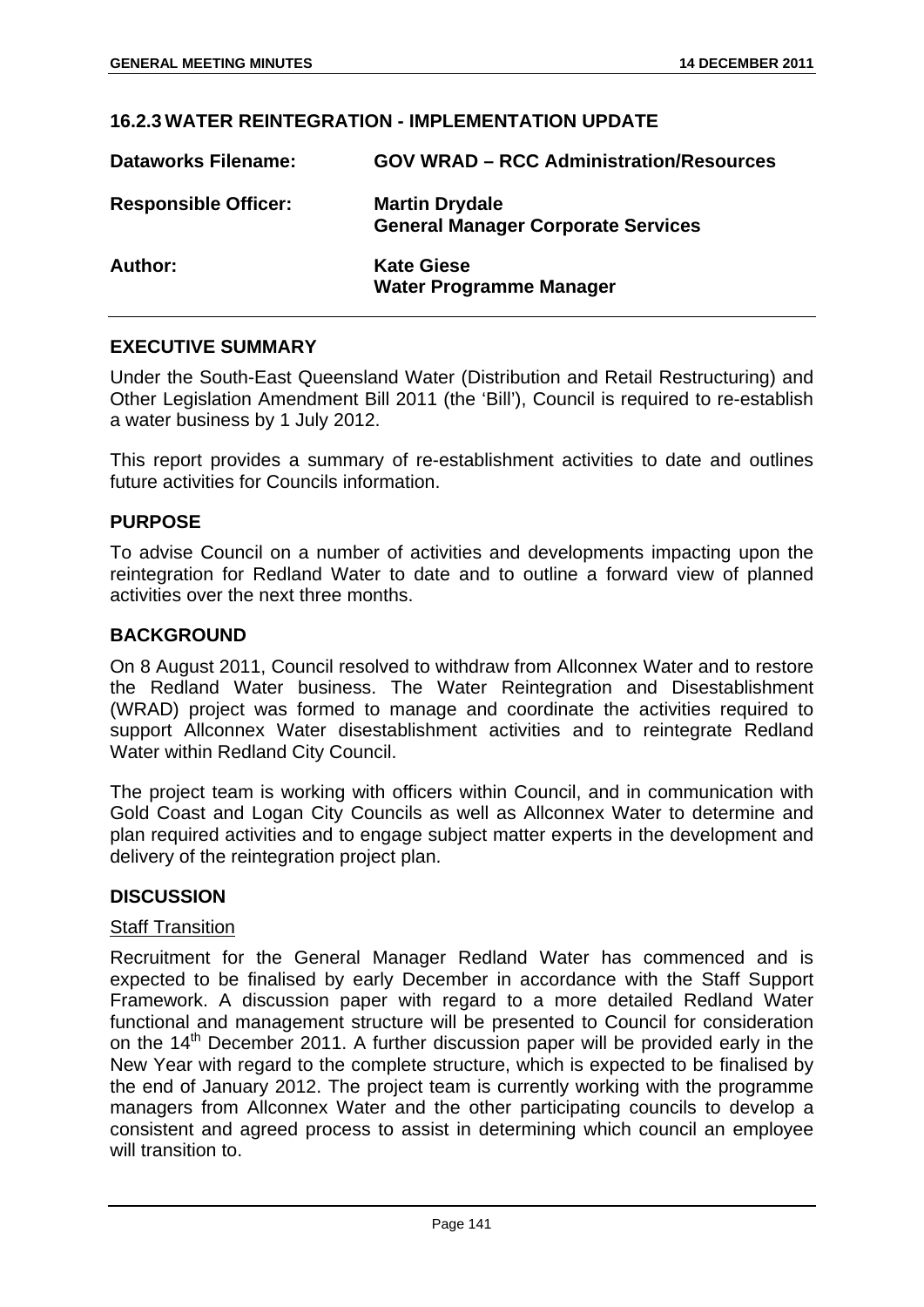A Staff Support Framework will replace the existing Workforce Framework, offering protection to employees identified as currently providing services to Allconnex Water including through SLA's . The new framework will be in effect for three years from the 1<sup>st</sup> July 2012 and provides for the preservation of employee entitlements and conditions following transfer. It is expected that the framework will be approved through parliament on or before December 16 2011. Allconnex Water has scheduled communication sessions for their employees to provide information regarding the framework once the framework receives State approval. Council representatives will also be in attendance at these sessions.

### Financial transition

The development of a long term financial and regulatory pricing model for Redland Water is currently underway and activities are being planned for the development of the 2012-2013 budget for the returning water business. Activities relating to the wind up and formal closure of Allconnex Water after 1 July 2011 are progressing, although these are in the early stages at this time, with the greater part of this work scheduled from March next year.

The State Government imposed price capping will continue through to 30 June 2013. RCC will provide an initial price path for water and waste water pricing by 1 March 2013, for the period 1 July 2013 to 30 June 2018.

For the 2012 - 2013 financial year, the Bill does not remove the obligation that a Distributor-Retailer (Allconnex Water) is required to publish their proposed pricing for the next financial year by 31 March. This means that currently Allconnex Water will be responsible for declaring prices for the 2012/2013 that will be subsequently inherited by Councils. Council officers are liaising with officers within Allconnex Water, the other participating councils and the Queensland Water Commission to determine if pricing is required to be based on projected Council water costs, or whether it would be acceptable to base these on Allconnex Water costs with subsequent pricing adjustments the following year if required.

#### Re-transfer schedules

The Re-transfer schedules will nominate the assets, liabilities and employees which will retransfer to each successor council. As the current asset owners, the bulk of this activity is the responsibility of Allconnex Water who are currently performing due diligence to ensure all of the assets and liabilities have been identified and accounted for and discussions have commenced with council officers in relation to a number of transfer schedule items. Consultation and discussion is expected to continue into the first quarter of next year, in order to finalise the transfer schedules for certification and Ministerial approval in April.

#### Withdrawal Costs

The State government have confirmed that withdrawal costs will be claimable from Gold Coast City Council once the SEQ Amendment Bill receives Royal Assent. Discussions and workshops have been taking place with Allconnex Water, other participating councils and the Queensland Water Commission to classify withdrawal costs and to determine whether any prescription of costs needs to be dealt with via a regulation.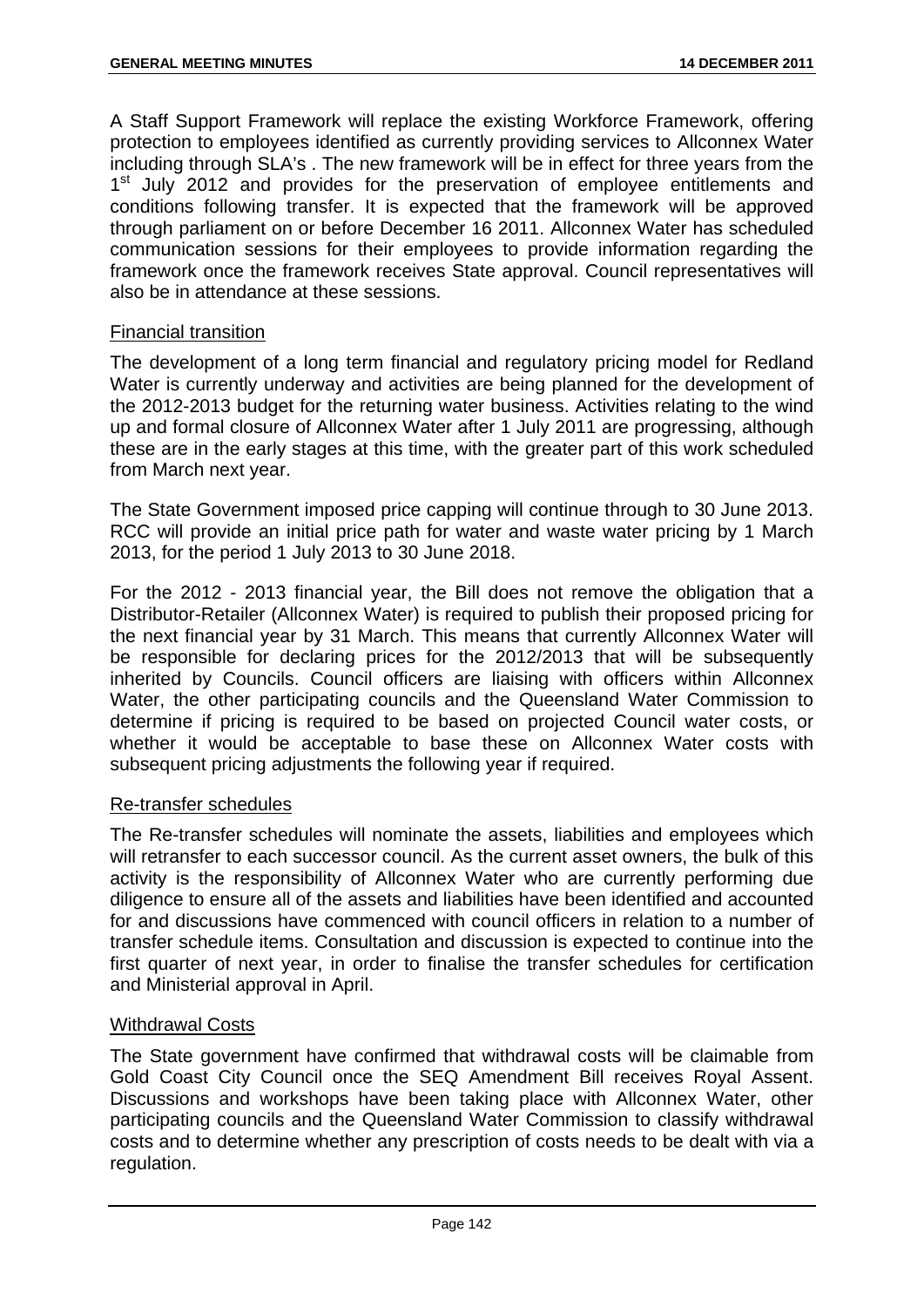In the interim, the WRAD project team is capturing all potential withdrawal costs to facilitate swift invoicing of these to Gold Coast City Council once it has been more specifically clarified what may be claimable and the enabling legislation is in place.

### Further Transition Activities

- Planning has commenced for the water bill design and format and a review of billing options is currently underway.
- Redland Water website and the re-use of Redland Water branding activities have commenced.
- A detailed review of accommodation options has been undertaken and will be presented for consideration in a separate report.
- Workplace Health and Safety reintegration activities have been planned and are scheduled to commence in the New Year.
- Consultation has taken place with the State Archivist in relation to access to Allconnex Water records following the disestablishment.
- A Change and Communication Transition Working Group has been established comprising of key representatives from Allconnex Water and its participating councils, to discuss and coordinate communication and change management activities to transitioning Allconnex employees.
- Allconnex Water are developing customer messaging as part of the final billing cycle for each district regarding the transfer to new Council water businesses in addition to call centre scripting in order to respond to customer queries. Council officers are investigating options for customer messaging to be included in the April rates notice.
- Council officers have attended a number of business briefings with Allconnex Water providing an overview of the current business environment to facilitate transition planning.
- Joint discussions with the Energy and Water Ombudsman Queensland to clarify compliance obligations will be scheduled in collaboration with Gold Coast and Logan City Councils. A number of submissions have been made to the State Government, the opposition and the Parliamentary Committee on behalf of Council in relation to QCA and EWOQ requirements and expediting the approval of the enabling legislation.

# **ISSUES**

The key risks which have already been escalated to Councils attention include:

- The enabling legislation may not receive royal assent until April. This may be further compounded in the instance there is a State election caretaker period or a change in State government.
- QCA price monitoring requirements and compliance obligations are expected to be onerous.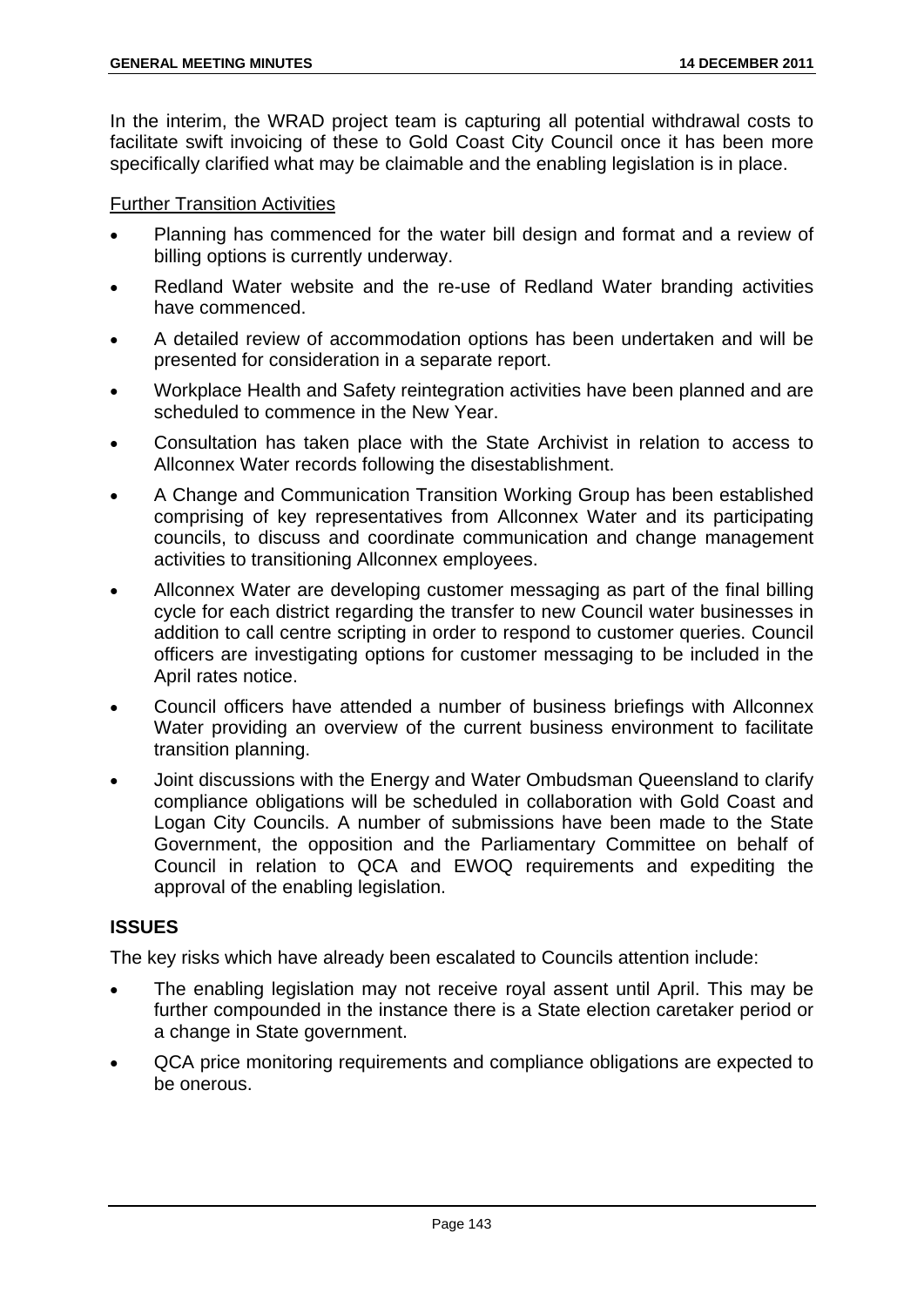### **RELATIONSHIP TO CORPORATE PLAN**

#### **9. An efficient and effective organisation**

Council is well respected and seen as an excellent organisation which manages resources in an efficient and effective way

This report relates directly and indirectly to a number of objectives in the "Efficient and Effective Organisation "section of the Corporate Plan.

#### **FINANCIAL IMPLICATIONS**

This recommendation does not require any change to the current year's budget.

#### **PLANNING SCHEME IMPLICATIONS**

There are no implications to the planning scheme within this report

### **CONSULTATION**

Consultation has occurred with the General Manager Corporate Services, WRAD Project team members, the Group Manager Financial Services, senior officers and subject matter experts within Council, the Allconnex Water Disestablishment Project Director and the Project Directors for Logan and Gold Coast City Council water reintegration project teams.

### **OFFICER'S/COMMITTEE RECOMMENDATION/ COUNCIL RESOLUTION**

**Moved by: Cr C Ogilvie Seconded by: Cr B Townsend** 

**That Council resolve to note the report and instruct officers to continue progressing transition activities to ensure the successful reintegration of Redland Water by 1 July 2012.**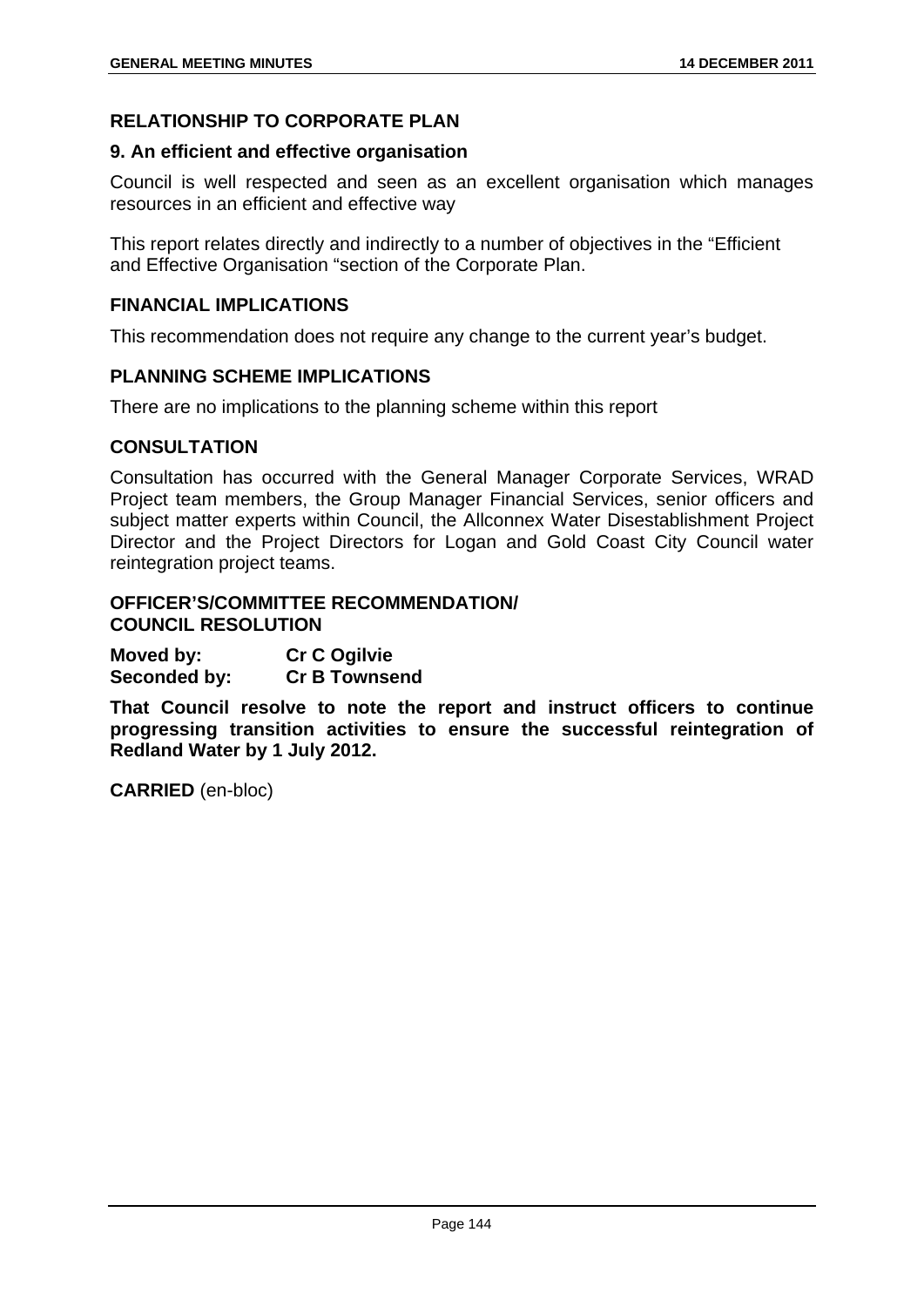| <b>16.3.1 CHRISTMAS DELEGATIONS 2011</b>                          |
|-------------------------------------------------------------------|
| <b>GOV Council Meeting Dates &amp; Information</b>                |
| <b>Nick Clarke</b><br><b>General Manager Governance</b>           |
| <b>Trevor Green</b><br><b>Senior Advisor Environmental Health</b> |
|                                                                   |

#### **EXECUTIVE SUMMARY**

Council development application decisions under the *Sustainable Planning Act 2009*  and the *Integrated Planning Act 1997* are delegated to the Development and Community Standards Committee. Between the last Council meeting of 2011 and the first Council meeting of 2012, there is a gap of 6 weeks.

To comply with the Integrated Development Assessment System (IDAS) timeframes and ensure continuity within this decision-making process, it is proposed that Council conditionally delegates, the powers conferred to the Development and Community Standards Committee, to the Mayor, for the period 15 December 2011 to 24 January 2012 (inclusive).

### **PURPOSE**

The purpose of this report is to recommend that Council conditionally delegates the existing powers of the Development and Community Standards Committee from 15 December 2011 to 24 January 2012 (inclusive), to comply with the Integrated Development Assessment System (IDAS) timeframes and ensure continuity within this decision-making process.

#### **BACKGROUND**

At the General Meeting 26 October 2011 (Item 14.2.2) Council resolved to adopt the schedule of dates and times for ordinary meetings and standing committee meetings, from January 2012 to March 2012. With the last meeting of 2011 to be held on 14 December 2011 and the first meeting of 2012 to be held on 25 January 2012, there is a gap of 6 weeks for any potential development application decisions under the *Sustainable Planning Act 2009* and the *Integrated Planning Act 1997*, which may need to be made to meet Integrated Development Assessment System (IDAS) timeframes.

The existing powers conferred to the Development and Community Standards Committee are to:

- 1. Decide development applications under the *Sustainable Planning Act 2009* and the *Integrated Planning Act 1997*; and
- 2. Provide instructions to legal counsel for appeal matters actioned under Chapter 6 of the *Sustainable Planning Act 2009* and Chapter 4 of the *Integrated Planning Act 1997*, subject to the condition that where the Committee Chairperson is required to use his/her casting vote, the Mayor (and Deputy Mayor in his/her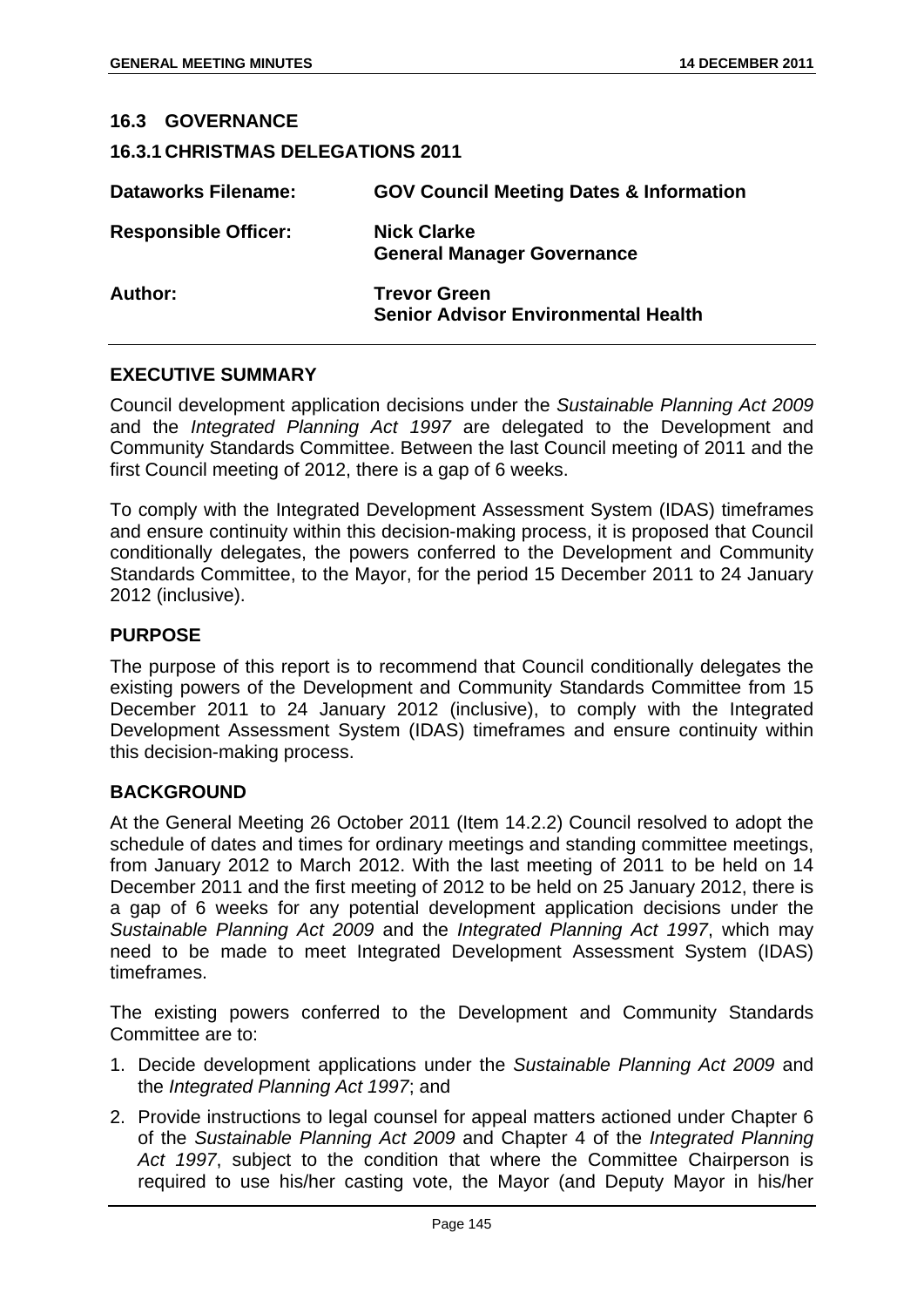absence), preside over the meeting and be permitted to use his/her casting vote as Chairperson to determine the matter.

### **ISSUES**

To comply with the Integrated Development Assessment System timeframes and ensure continuity within this decision-making process, it is proposed that Council delegates, under section 257 of the *Local Government Act 2009*, the powers conferred to the Development and Community Standards Committee, to the Mayor, for the period 15 December 2011 to 24 January 2012 (inclusive), subject to the condition that this delegation can only be exercised where the Chair of the Development and Community Standards Committee, the relevant Divisional Councillor and the Chief Executive Officer have been:

- 1. Personally provided with a copy of each development report that would normally be determined by the Committee; and
- 2. Granted a period of three (3) business days from the receipt of the report in which to comment, prior to that application being determined. A report will be presented to the Development and Community Standards Committee 7 February 2012, detailing all matters determined under delegated authority during the subject period.

# **RELATIONSHIP TO CORPORATE PLAN**

### **8. Inclusive and ethical governance**

Deep engagement, quality leadership at all levels, transparent and accountable democratic processes and a spirit of partnership between the community and Council will enrich residents' participation in local decision making to achieve the community's Redlands 2030 vision and goals

8.5 Be transparent and consistent in the way we manage the organisation, its risks and obligations and ensure we are delivering against our priorities

## **FINANCIAL IMPLICATIONS**

There are no financial implications impacting Council as a result of this report.

## **PLANNING SCHEME IMPLICATIONS**

There are no planning scheme implications associated with this report.

### **CONSULTATION**

The Sustainable Assessment and City Planning and Environment groups have been consulted in the preparation of this report.

## **OPTIONS**

#### **PREFERRED**

That Council resolve:

1. That for the period 15 December 2011 to 24 January 2012 (inclusive), the Mayor be delegated, under *s.257(1)(a) of the Local Government Act 2009,* the existing powers of the Development and Community Standards Committee to: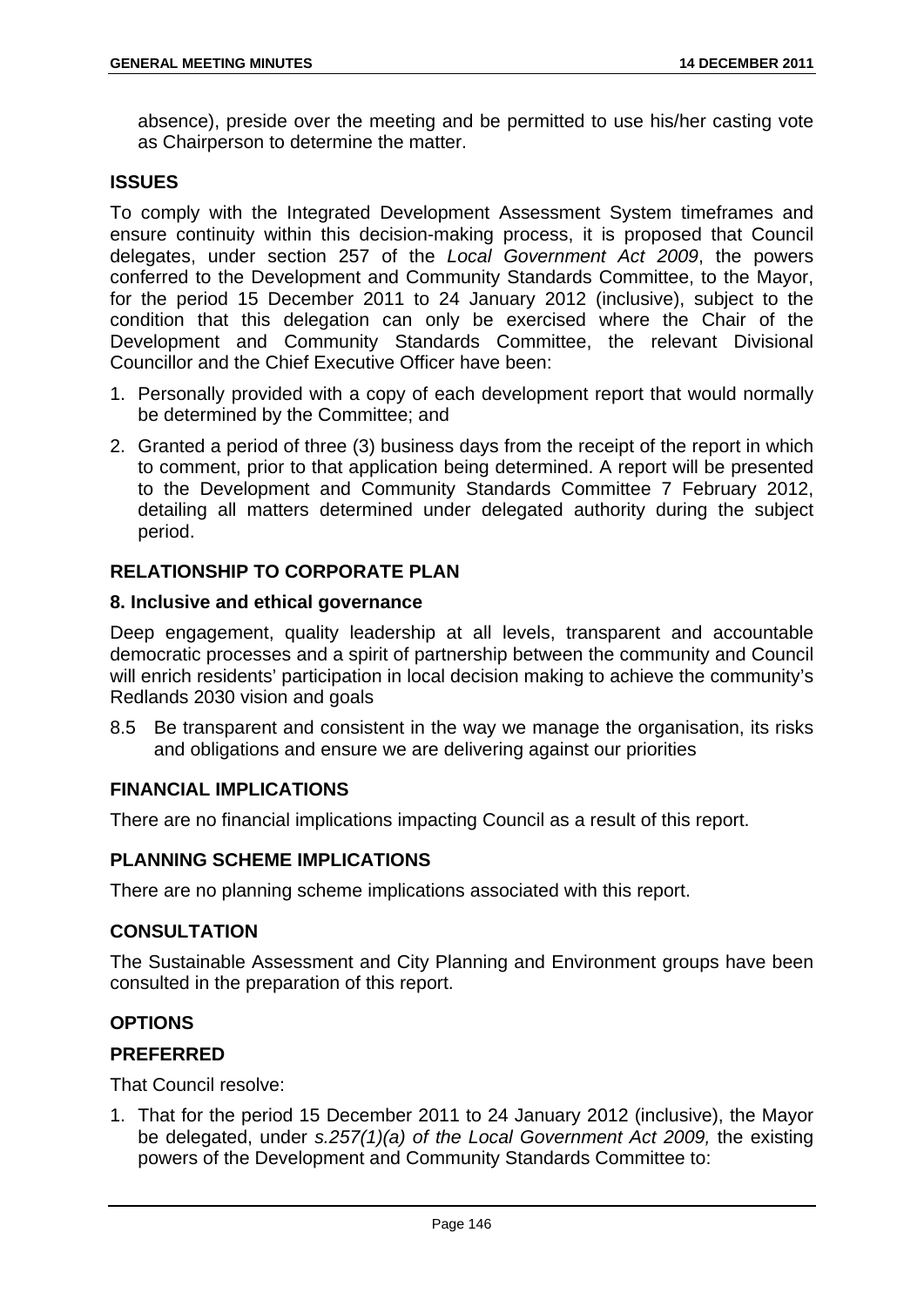- a. Decide development applications under the *Sustainable Planning Act 2009*  and the *Integrated Planning Act 1997*; and
- b. Provide instructions to legal counsel for appeal matters actioned under Chapter 6 of the *Sustainable Planning Act 2009* and Chapter 4 of the *Integrated Planning Act 1997*.
- 2. That the powers conferred in resolution 1 above be subject to the condition that this delegation can only be exercised where the Chair of the Development and Community Standards Committee, the relevant Divisional Councillor and the Chief Executive Officer have been:
	- a. Personally provided with a copy of each development report subject to approval by the delegate, which would normally have been determined by the Committee; and
	- b. Granted a period of three (3) business days from the receipt of the report in which to comment, prior to the application being determined.

## **ALTERNATIVE**

That Council resolve to amend, or not adopt, the Officer's Recommendation and provide alternative resolution in this matter.

### **OFFICER'S/COMMITTEE RECOMMENDATION/ COUNCIL RESOLUTION**

| Moved by:           | <b>Cr C Ogilvie</b>  |
|---------------------|----------------------|
| <b>Seconded by:</b> | <b>Cr B Townsend</b> |

**That Council resolve as follows:** 

- **1. That for the period 15 December 2011 to 24 January 2012 (inclusive), the Mayor be delegated, under** *s.257(1)(a) of the Local Government Act 2009,*  **the existing powers of the Development and Community Standards Committee to:** 
	- **a) Decide development applications under the** *Sustainable Planning Act 2009* **and the** *Integrated Planning Act 1997***; and**
	- **b) Provide instructions to legal counsel for appeal matters actioned under Chapter 6 of the** *Sustainable Planning Act 2009* **and Chapter 4 of the** *Integrated Planning Act 1997***.**
- **2. That the powers conferred in resolution 1 above, be subject to the condition that this delegation can only be exercised where the Chair of the Development and Community Standards Committee, the relevant Divisional Councillor and the Chief Executive Officer have been:** 
	- **a) Personally provided with a copy of each development report subject to approval by the delegate, which would normally have been determined by the Committee; and**
	- **b) Granted a period of three (3) business days from the receipt of the report in which to comment, prior to the application being determined.**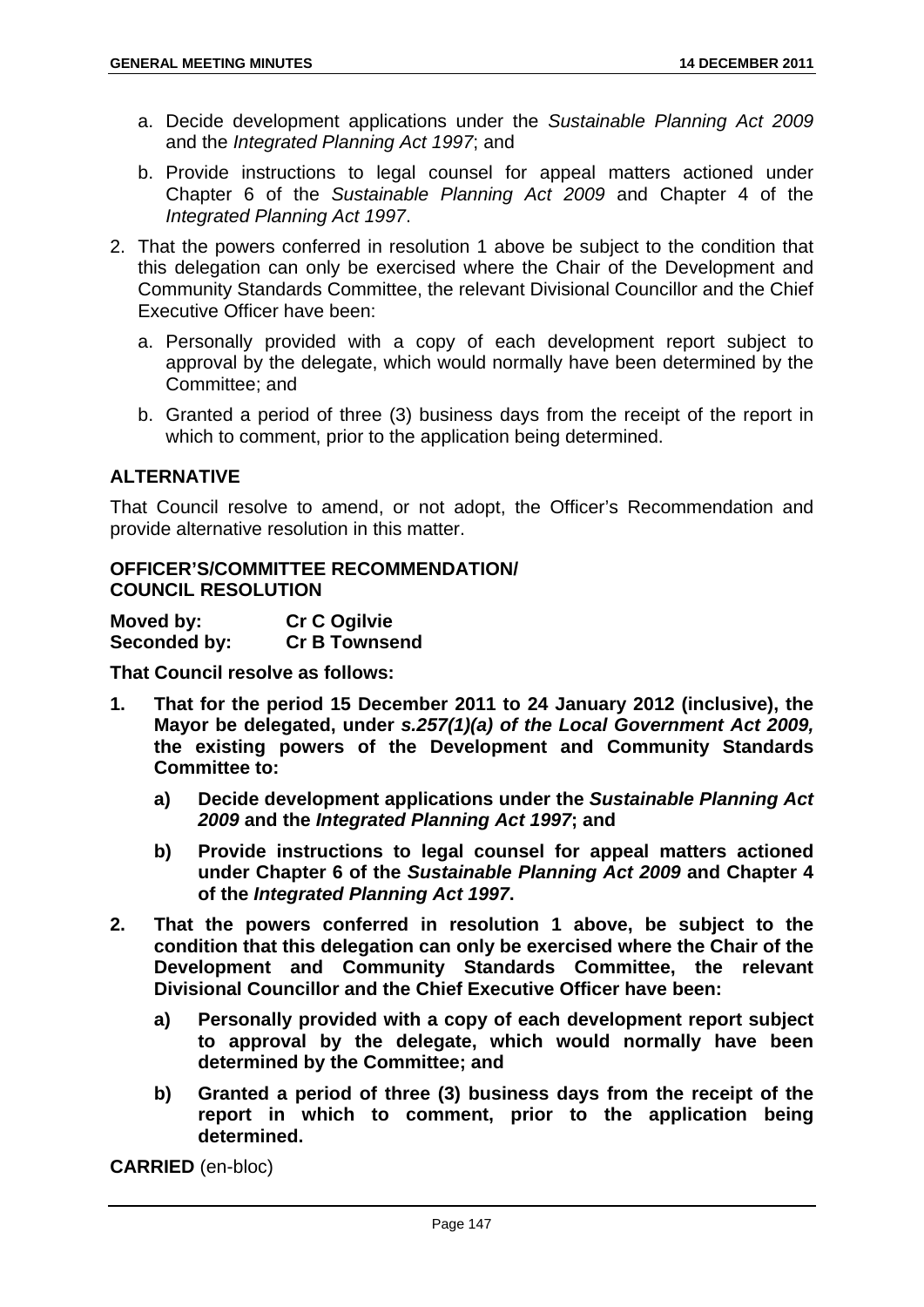### **16.3.2 E-PETITIONS**

| <b>Dataworks Filename:</b>  | <b>GOV Petitions</b>                                              |
|-----------------------------|-------------------------------------------------------------------|
| <b>Responsible Officer:</b> | <b>Luke Wallace</b><br><b>Manager Corporate Governance</b>        |
| Author:                     | <b>Trevor Green</b><br><b>Senior Advisor Environmental Health</b> |

### **EXECUTIVE SUMMARY**

At the General meeting 26 October 2011 (Item 17.7.1) a Notice of Motion was given by Cr Murray (Division 10) that Council investigate the introduction of e-petitions. Council resolved:

*That Council investigate the introduction of the ability to accept and conduct epetitions, for the benefit of our community.* 

In developing a government e-petition service, there are a number of matters which should be considered and/or developed into the system:

- 1. Resourcing
- 2. Redland City Council Local Law Provisions
- 3. Endorsement or Approval
- 4. Counter-petitions or voting to support or oppose a petition
- 5. Verification
- 6. Petitioner Restrictions
- 7. Contact Details

This report recommends that Council resolve to conduct a demonstration of an epetition system at a Councillor Workshop.

#### **PURPOSE**

To report on an investigation on the introduction of an e-petitions system for Redland City Council.

## **BACKGROUND**

At the General meeting 26 October 2011 (Item 17.7.1) a Notice of Motion was given by Cr Murray (Division 10) that Council investigate the introduction of e-petitions. Council resolved:

*That Council investigate the introduction of the ability to accept and conduct epetitions, for the benefit of our community.*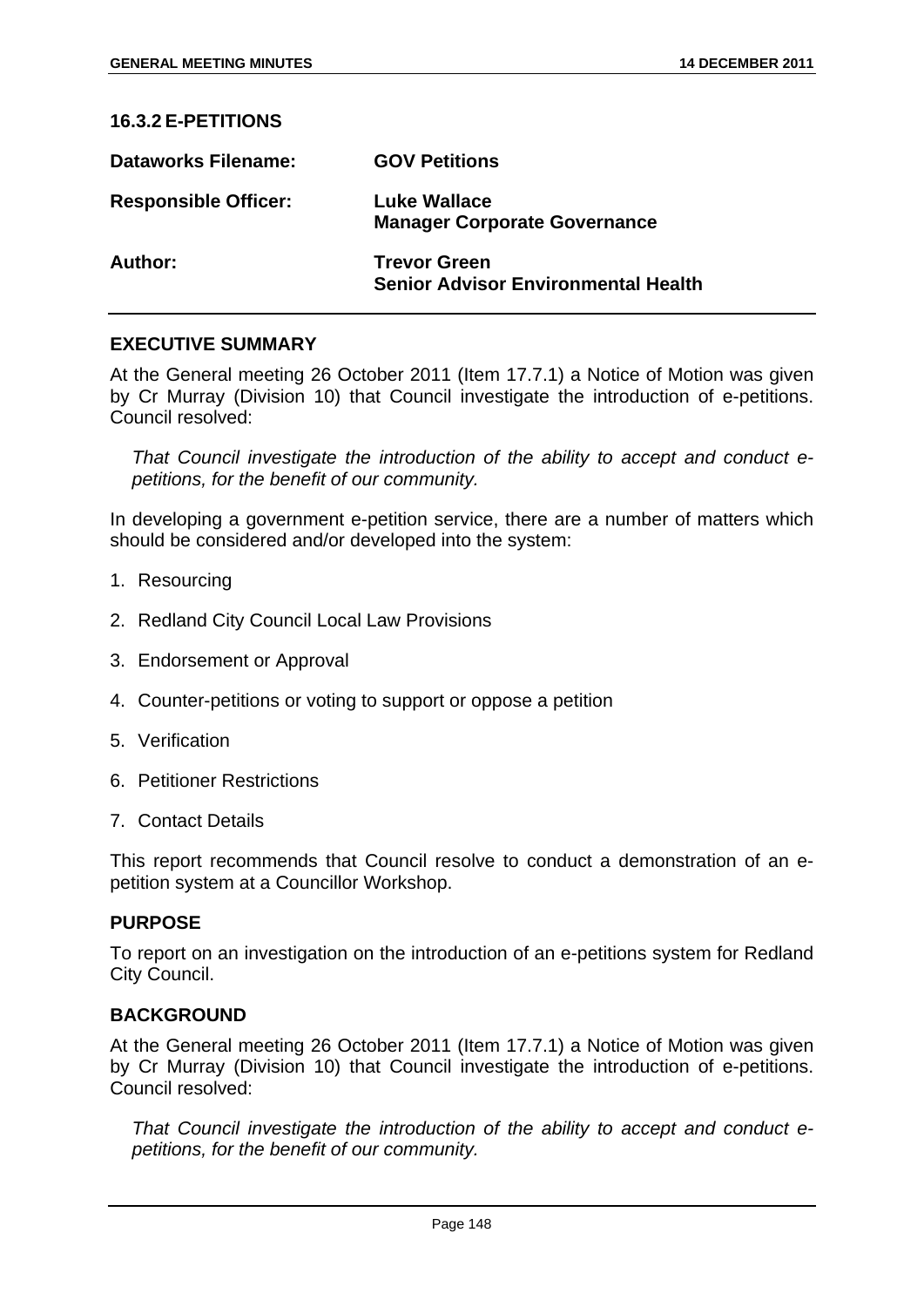A petition is a formally drawn up-request addressed to a person or organisation. The collection of support by other persons through obtaining their signature to the petition provides an indication of the importance of an issue to the community. The petition to free Nelson Mandela collected millions of signatures throughout the world.

An internet petition is called an e-petition.

*An internet petition is a form of petition posted on a website. Visitors to the website in question can add their email addresses or names, and after enough "signatures" have been collected, the resulting letter may be delivered to the subject of the petition, usually via e-mail (Wikipedia).* 

Through technology advancement, e-petitions provide another opportunity for persons to raise matters of concern to authorities, make requests and look for the support of others to their cause, via the internet. It makes sense in a changing world that government processes adopt to embrace technology advances (e.g. financial exchanges, e-mail as another form of written correspondence, web-pages etc). For all systems, there must be adequate checks and balances built in to ensure the security and integrity of the system, it is sufficiently used to meet the associated costs and that it meets its intended purpose. It is here that "the jury is still out" on epetitions.

An internet search regarding e-petitions was undertaken. This search found 3 main government authorities who run e-petition sites: United States, United Kingdom and Queensland. Each site has its own individual rules, processes for making and signing a petition, conditions, checks and balances and potential outcomes. The Local Government Association of Queensland (LGAQ) has advised that it is not aware of any other Queensland local government introducing an e-petition system. One council has had a system developed, which has not been implemented.

Up until the development of this report, the Local Government Association of Queensland (LGAQ) ran (via contract) an e-petition site for all Queensland local governments. Developed in partnership with The National Forum, the original intention was to provide a service that was comparable to the State Government epetition service. The Petitions Queensland website was an initiative of the LGAQ in 2006, but was not well supported by Queensland Councils or the Queensland community and is no longer a current service offered by the LGAQ.

There are a number of free e-petition sites available on the internet which will accept petitions.

## **ISSUES**

In developing a government e-petition service, there are a number of matters which should be considered and/or developed into the system.

### 1. Resourcing

Initial discussions indicate that a system could be developed for Redland City Council at an estimated cost of \$3,000, through the modification of a previously prepared system. Annual operational costs are estimated at \$300/year. This has not been tested in the market.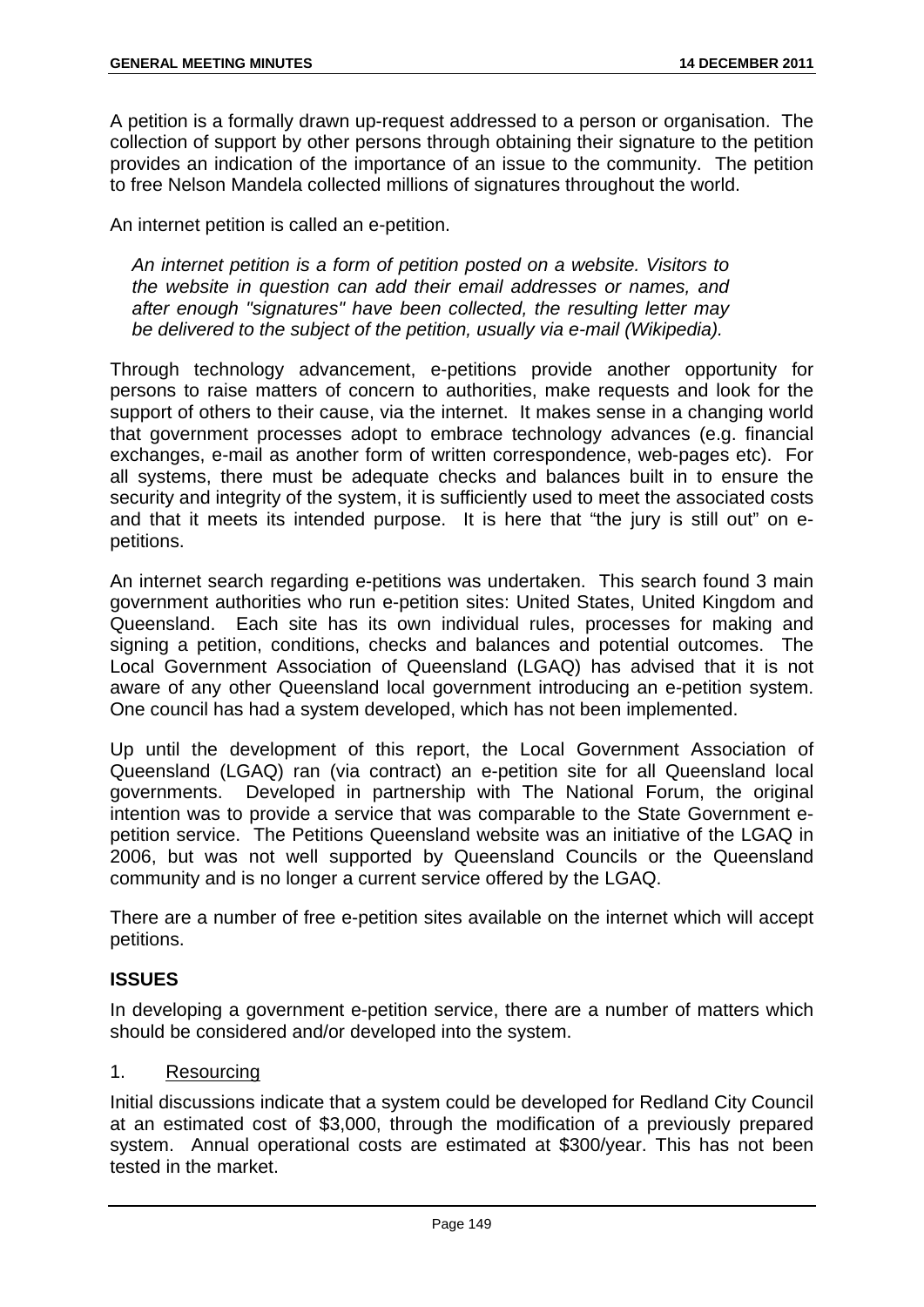## 2. Redland City Council Local Law Provisions

Section 9 (1) of *Redland City Council Subordinate Local Law No. 5 (Meetings)* requires that - any petition presented to a local government meeting will be in legible writing or typewritten and contain a minimum of 10 signatures. As such the requirement for a minimum of 10 signatures would apply for the receipt of an epetition to Council. For an e-petition, an e-mail address is taken as the petitioner's signature (see below).

As it is regarded that the collection of a large number of signatures on an e-petition via the internet is easier than tradition collection methods (e.g. standing on streets), government organisations usually require higher petitioner numbers before a petition may be received (the British system requires a minimum of 100,000 signatures). Council may therefore wish to review its Local Law 5, though as the law currently stands, e-petitions could be introduced immediately.

### 3. Endorsement or Approval

The LGAQ service required that all petitions needed a sitting councillor to endorse the petition. This was similar to the state government service. The intention was to limit the likelihood of frivolous petitions being launched.

The British e-petition system requires a petition to be initially approved through a government agency. Approval is based on two issues, (1) that as a petition it requests a particular action and is not just a statement and (2) that the matter is not a repeat of a similar petition.

It may be that Council would need to introduce a policy and guideline to regulate such matters. This could be easily auctioned.

### 4. Counter-petitions or voting to support or oppose a petition

Often, on sensitive issues, a counter petition is created to a petition. The concept and processes of e-petitions places the subject matter in an open forum. As such, those opposing the request can follow the same process to set up a counter argument on the site.

The LGAQ service included a feature that allowed both support and opposition to a petition to be recorded. It was believed that opposition to a petition was just as relevant as support. This was to prevent counter-petitions being created, while allowing those against to vote on the matter.

It may be that Council would need to introduce a policy and guideline to regulate such matters.

#### 5. Verification

Verification of an e-mail address is integral to the e-petition process. The system is designed to include a verification process. This could include sending out an automated e-mail to the petitioner on the e-mail address given, which must be responded to before the signature is recorded.

It may be that Council would need to introduce a policy and guideline to regulate such matters.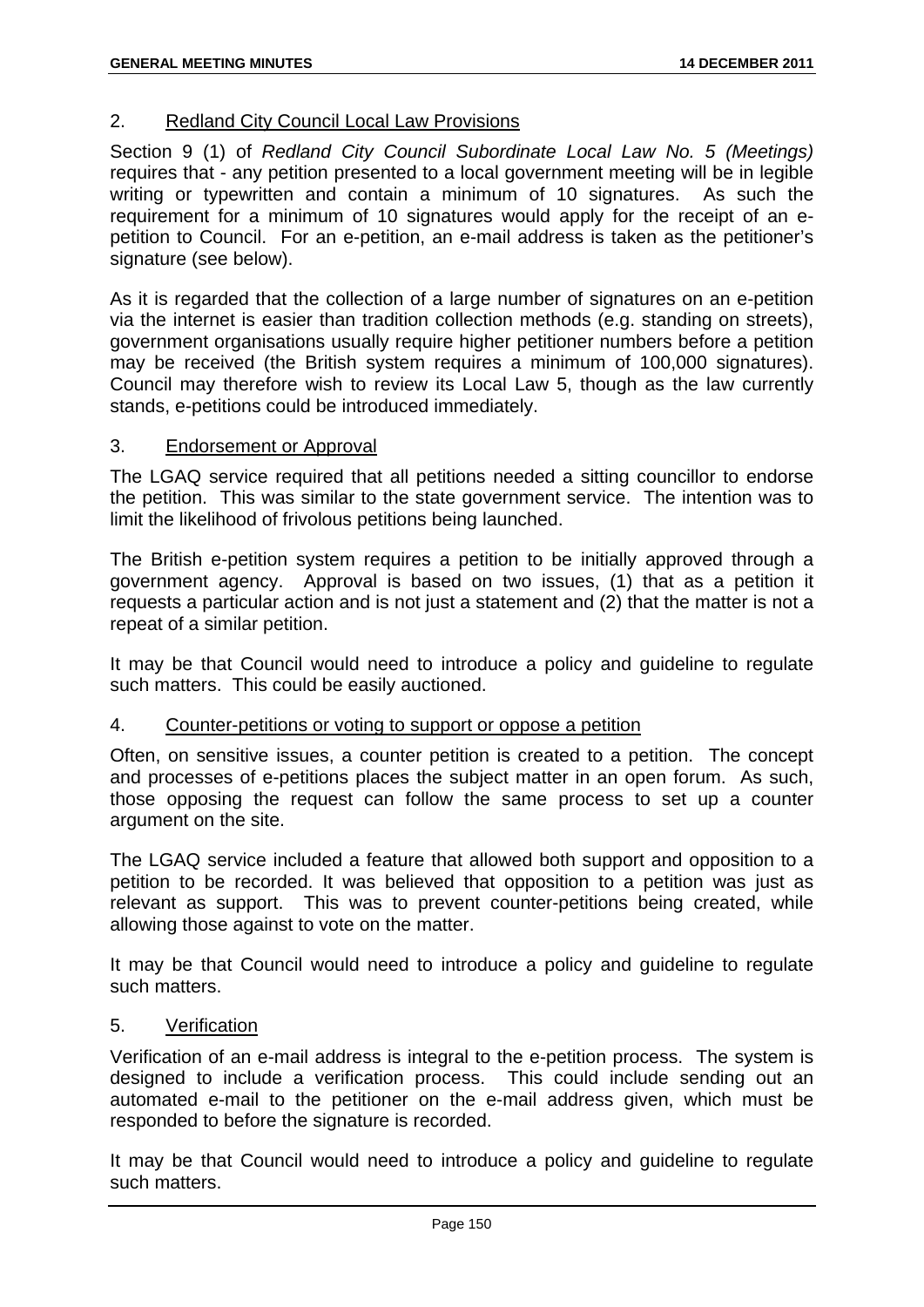### 6. Petitioner Restrictions

Most government e-petition sites place restrictions on who may sign a petition e.g. a citizen of the area/country. This requirement can be viewed through two opposing arguments. Firstly it ensures that the petition represents those of the country/area who are actually "directly" affected and that the government body represents. The petition "should not" be biased by a flooding of signatures from other areas or even countries.

Conversely hard copy petitions are often signed by persons from outside of the directly affected area, so perhaps such a restriction should not be placed on an epetition which has potential access to persons from across the world? Some sites also limit the number of petitioners from an e-mail address to one person.

Council would need to consider these matters and what, if any, restrictions it might want to place on locality (Redlands only, Queensland only, Australia only, unlimited?). It may be that Council would need to introduce a policy and guideline to regulate such matters.

### 7. Contact Details

Most government e-petition systems require full contact details of the petitioners. Usually only summary details are displayed on the website (e.g. TG Cleveland). Epetition sites should contain the legalities associated with the supply of the petitioner's details in terms of privacy.

A related issue would be the handling of matters such as "spam" type petitions, vexatious petitions, or nonsensical petitions. It may be that Council would need to introduce a policy and guideline to regulate such matters.

## **Options**

## **1. Not progress the provision of an e-petition system for Council**

Those wishing to make an e-petition for presentation to Council can use an e-petition site available on the internet for the development of their petition and collection of signatures. Upon receipt of such a petition, Council would need to verify the checks and balances of the system used.

## **2. Not progress the provision of an e-petition system for Council, but review in three years**

While not implementing an e-petition system at present, the matter would be reviewed in three years, to look at advances in e-petition systems available and changes in the use of e-petitions by other government organisations and the community.

## **3. Implement a three year trial e-petition system for Council**

The comparatively minimal costs associated with the development and operation of an e-petition system for Council makes this a realistic option. The success or otherwise of the system would be reviewed in three years.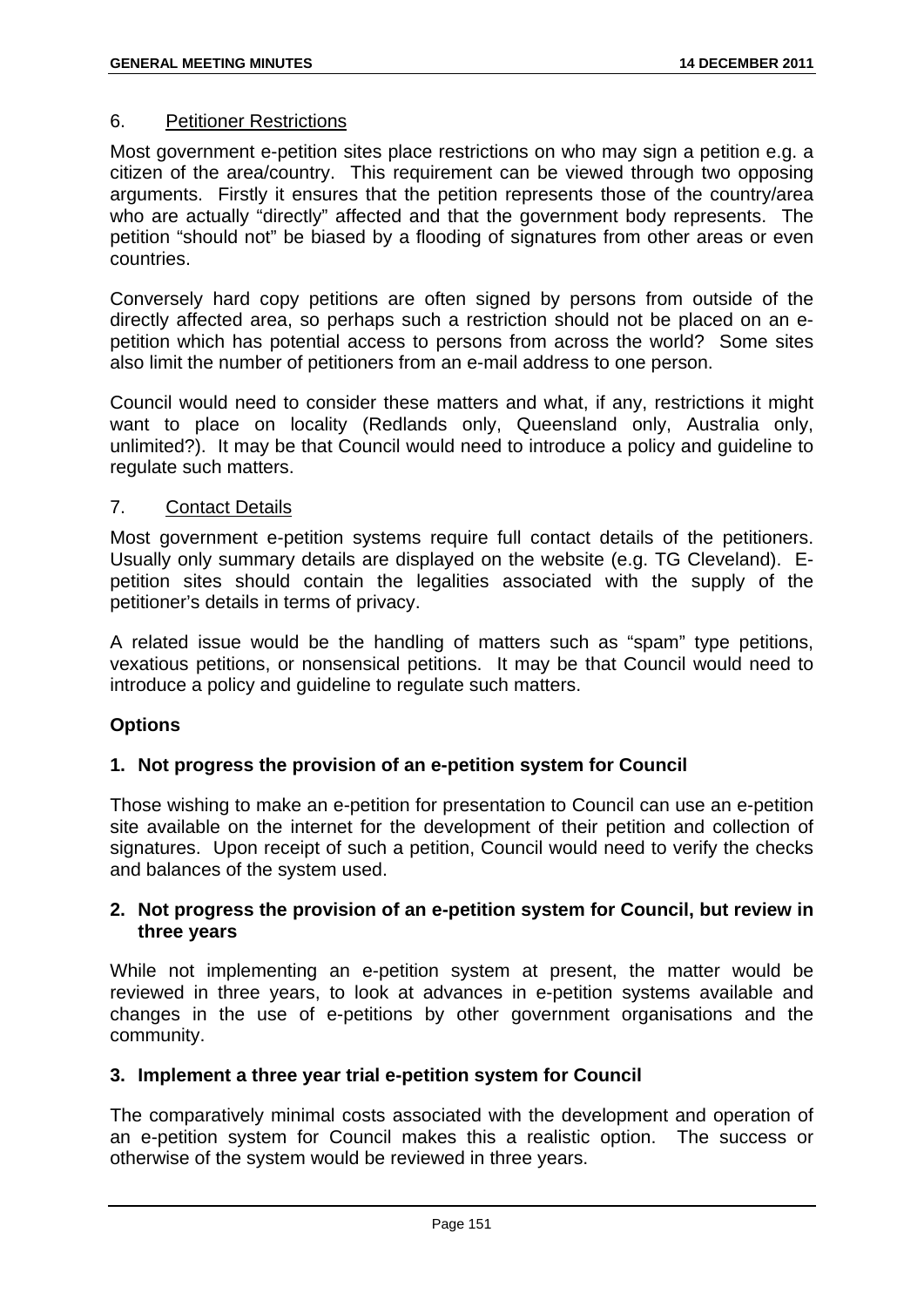### **4. Implement an e-petition system for Council**

The comparatively minimal costs associated with the development and operation of an e-petition system for Council, in association with the potential benefits to the Redland community and impending increased proportion of the community using the internet, support this option.

### **5. Conduct a demonstration of an e-petition system at a Councillor Workshop**

An e-petition service provider would demonstrate how e-petitions are conducted and explain the checks and balances associated with the system. A decision on whether to progress a system for adoption could be made by Council after the workshop.

## **RELATIONSHIP TO CORPORATE PLAN**

#### **8. Inclusive and ethical governance**

Deep engagement, quality leadership at all levels, transparent and accountable democratic processes and a spirit of partnership between the community and Council will enrich residents' participation in local decision making to achieve the community's Redlands 2030 vision and goals

8.5 Be transparent and consistent in the way we manage the organisation, its risks and obligations and ensure we are delivering against our priorities

## **FINANCIAL IMPLICATIONS**

Should Council resolve to develop an e-petition system, the estimated costs are \$3000 for the development of the system and \$300 per year to operate.

#### **PLANNING SCHEME IMPLICATIONS**

There are no planning scheme implications associated with this report.

#### **CONSULTATION**

The Local Government Association of Queensland, On Line Opinion (e-petition service provider) and the Information Management Group were consulted in the preparation of this report.

#### **OPTIONS**

#### **PREFERRED**

That Council resolve to conduct a demonstration of an e-petition system at a Councillor Workshop.

#### **ALTERNATIVES**

- 1. Not progress the provision of an e-petition system for Council.
- 2. Not progress the provision of an e-petition system for Council, but review in three years.
- 3. Implement a three year trial e-petition system for Council.
- 4. Implement an e-petition system for Council.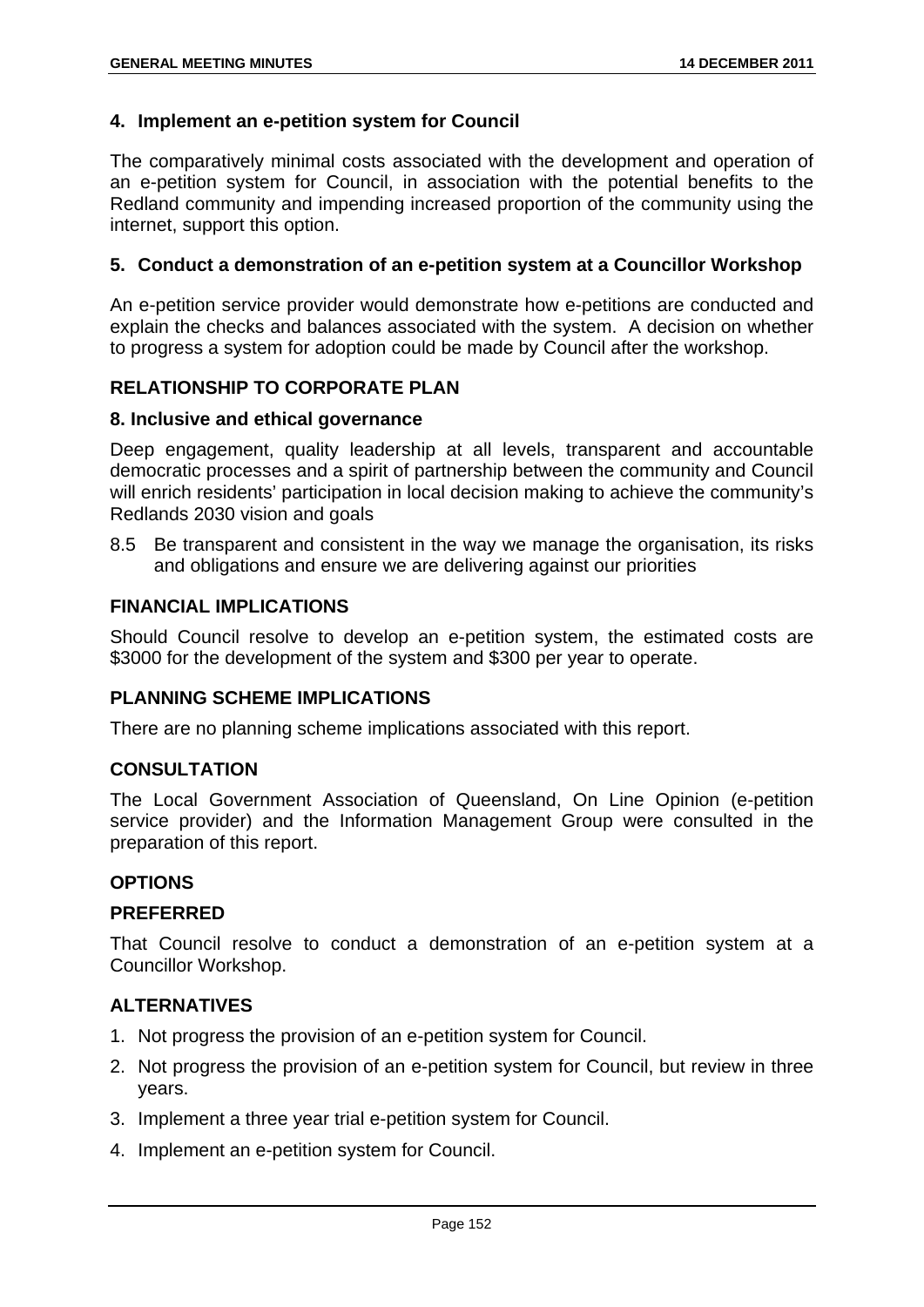**OFFICER'S/COMMITTEE RECOMMENDATION/ COUNCIL RESOLUTION** 

Moved by: Cr C Ogilvie<br>
Seconded by: Cr B Townse **Cr B Townsend** 

**That Council resolve to conduct a demonstration of an e-petition system at a Councillor Workshop.**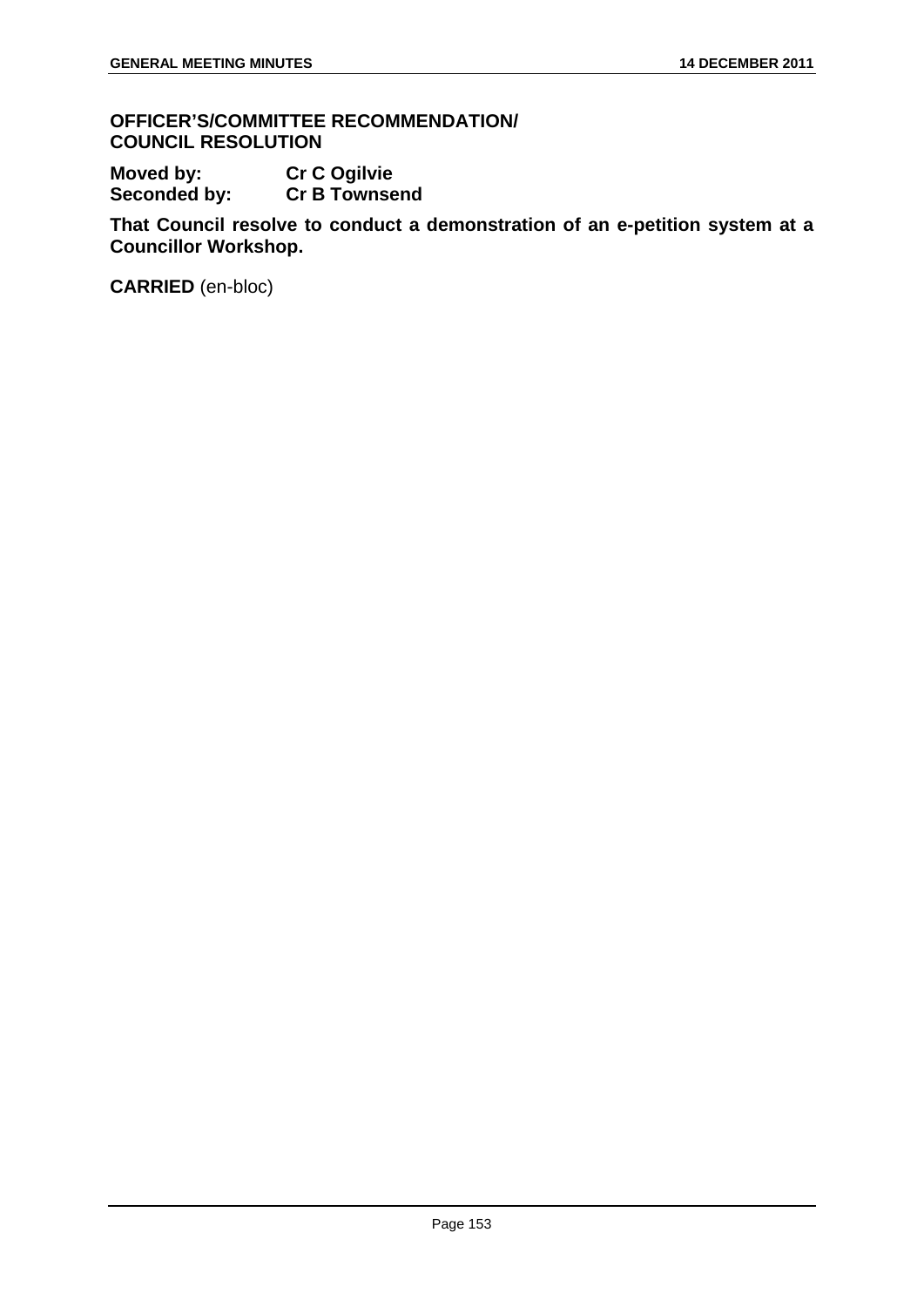# **DECLARATION OF CONFLICT OF INTEREST**

**Cr Williams** declared a conflict of interest or perceived conflict of interest in the following item stating that she is a volunteer at the Redlands Easter Family Festival. Cr Williams elected to remain in the room and vote in the best interests of the community. Cr Williams voted in the affirmative.

**Cr Boglary** declared a conflict of interest or perceived conflict of interest in the following item stating that she is on the organising committee of the Redlands Easter Family Festival. Cr Boglary elected to remain in the room and vote in the best interests of the community. Cr Boglary voted in the affirmative.

### **16.3.3 SPONSORSHIP APPLICATION - REDLANDS EASTER FAMILY FESTIVAL 2012**

| <b>Dataworks Filename:</b>  | <b>CR Sponsorship - Outgoing</b>                                   |
|-----------------------------|--------------------------------------------------------------------|
| <b>Responsible Officer:</b> | <b>Nick Clarke</b><br><b>General Manager Governance</b>            |
| <b>Author:</b>              | <b>Kathy Petrik</b><br><b>Manager Marketing and Communications</b> |

### **EXECUTIVE SUMMARY**

Council's Corporate Sponsorship policy was adopted in October 2009, with the policy objective of "*seeking to support and promote a strong and involved community through the sponsorship of events, projects, services or other activities in an equitable and accountable way.* This policy came into force on 1 January 2010.

The definition of sponsorship is defined as "*a business transaction in which a sponsor provides a financial contribution or value in kind to support an event, project, service or activity in return for negotiated commercial and other benefits. It is a business transaction because it involves an exchange that has measurable value to each party in commercial, communication or philanthropic terms".* 

In accordance with the policy and guidelines, all sponsorship requests over \$10,000 are to be determined by Council. This report provides recommendations from the internal assessment panel about sponsorship of the 2012 Redlands Easter Family Festival, which has requested \$25,000. This is \$15,000 above last year's sponsorship.

The internal assessment panel is recommending a payment of \$10,000, the same amount provided in 2011.

## **PURPOSE**

To provide background and recommendations to Council for sponsorship funding for Redlands Easter Family Festival in accordance with its policy and guidelines.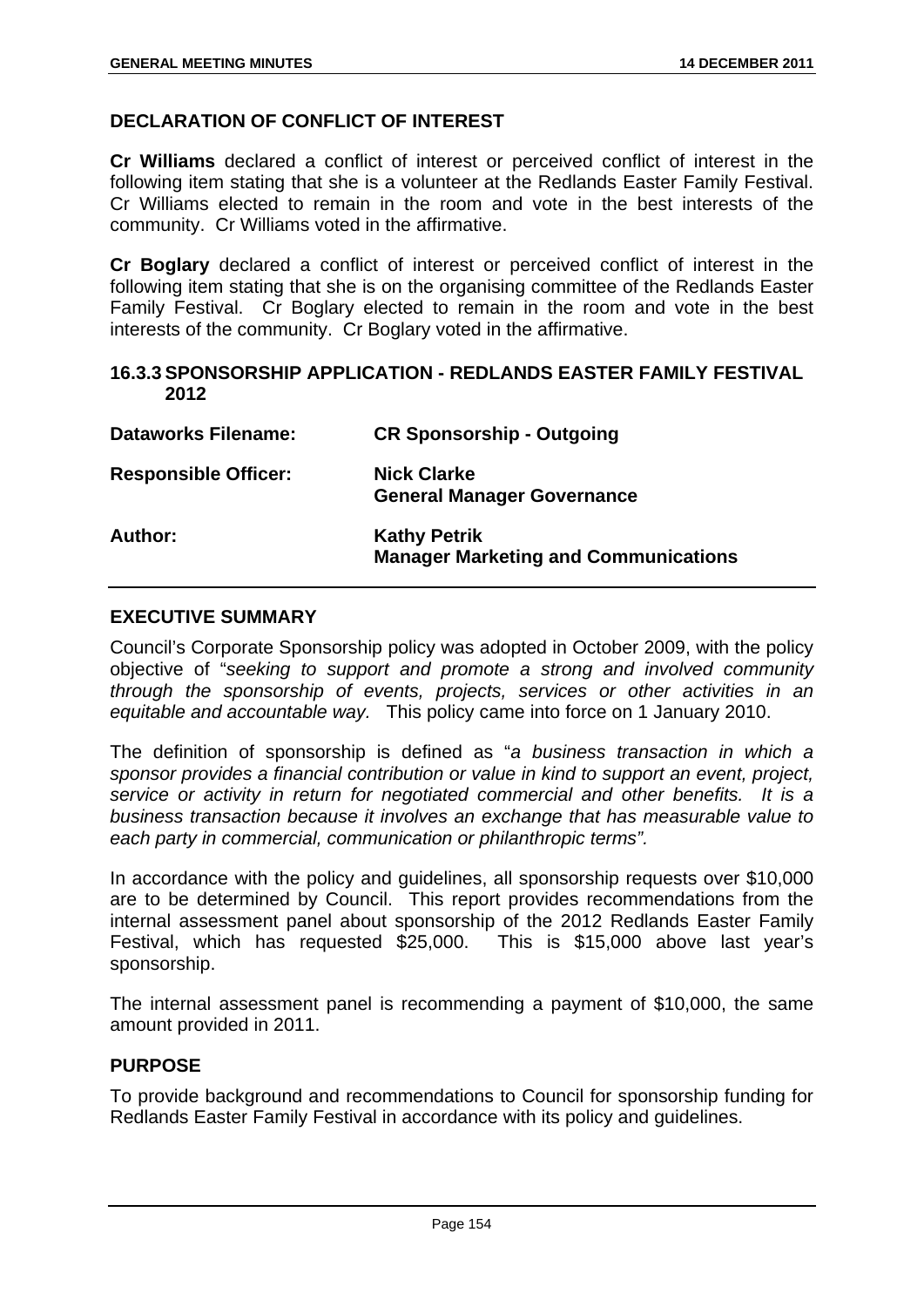### **BACKGROUND**

### **Redlands Easter Family Festival - Sunday 7 April 2012**

This event is scheduled for Sunday 7 April 2012 at Norm Price Park - Redlands Showgrounds. It has been organised annually by local churches since 2000 and the organisers state it attracts about 15,000 people. The festival provides a full day program of free rides, food and entertainment for the community.

 It has received annual funding from Council in past years and in 2011 Council awarded a \$10,000 sponsorship. It also enjoys reduced charges for venue rental as a community event. This year the organisers are seeking the significantly larger amount of \$25,000 in sponsorship.

The free community event aligns with the strategic priority of Council relating to "strong and connected communities". The organisers state it "promotes healthy lifestyles for youth and building stronger families, local service infrastructure, building community and community support services, building links between local care service providers, acknowledging local care services."

The benefits being offered to Council in return for sponsorship funding are the provision of a speaker, media exposure, branding opportunities on all print and signage, networking opportunities and a sponsor display.

In reviewing this application, it is noted that the organisers intend to expand the event from previous years "to showcase our local schools, clubs, associations, churches, care services, disability services, aged care services, health services, playgroups, vacation care, safety house and neighbourhood watch programs, child protection services, choirs, crisis support services, counselling services, support and social groups. ...All of the wonderful (and usually free) social services that are available in our community to our local public, many of whom may be unaware of the breadth of services that are available."

The application shows extra sponsorship funds would be used for rides, additional tent/display booth and event infrastructure hire including transport and labour for 'Local Services Showcase' area, fireworks and advertising.

The internal assessment panel is recommending that Council provide sponsorship to the Redlands Easter Family Festival in the amount of \$10,000.

## **ISSUES**

Redland City Council's Communications group will liaise with the organisers of the Easter Family Festival to ensure that all benefits agreed to in the sponsorship agreement are delivered satisfactorily.

# **RELATIONSHIP TO CORPORATE PLAN**

## **7. Strong and connected communities**

Our health, wellbeing and strong community spirit will be supported by a full range of services, programs, organisations and facilities, and our values of caring and respect will extend to people of all ages, cultures, abilities and needs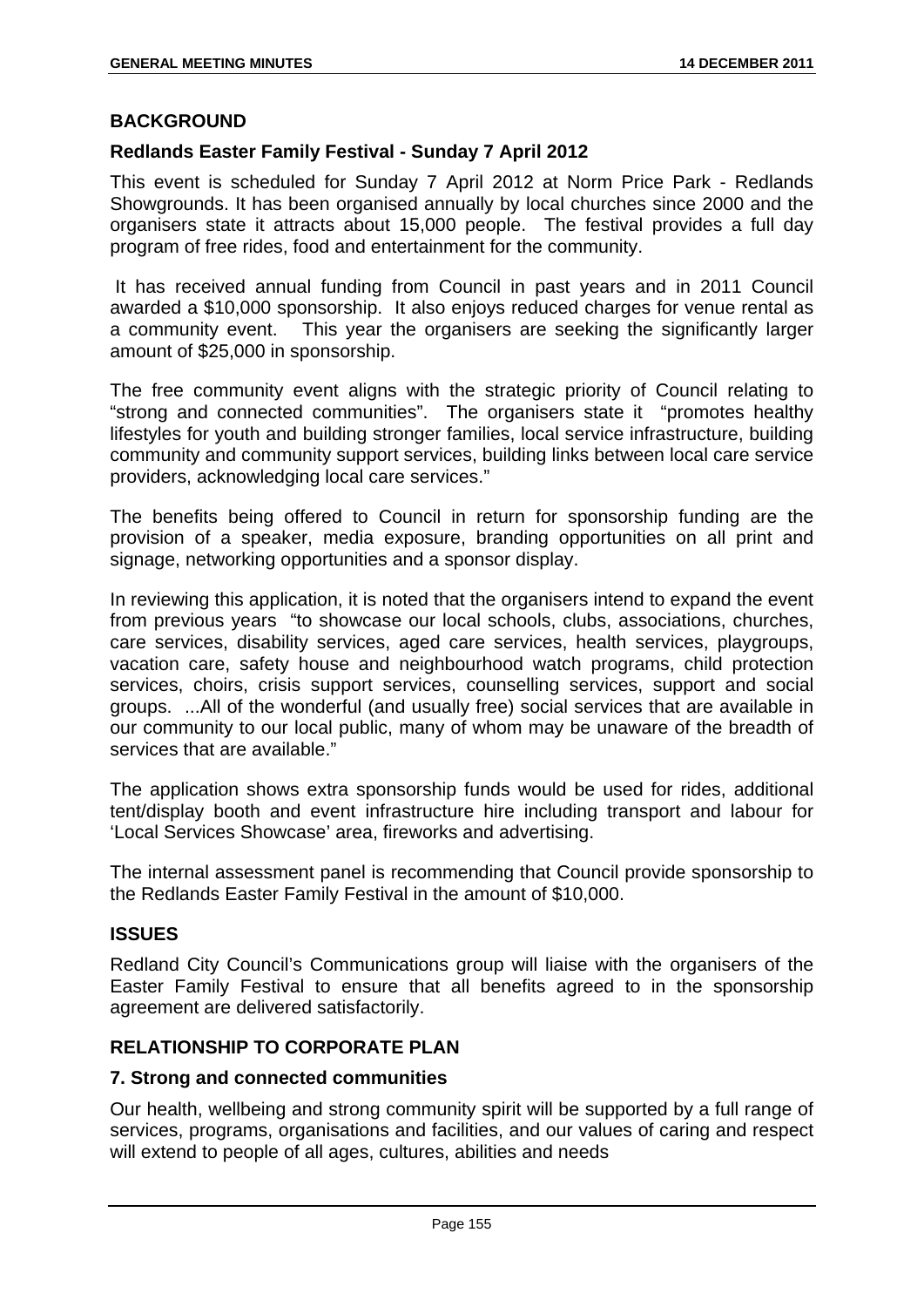- 7.1 Promote festivals, events and activities for people to come together, developing connections and networks to improve community spirit and enhance 'sense of place'
- 7.4 Increase the participation of people from all age groups and backgrounds in local heritage, the arts and cultural expression

### **FINANCIAL IMPLICATIONS**

There is sufficient funding available in the sponsorship budget for 2011-12 to fund this event. The budget for corporate sponsorship for 2011-12 has been reduced by 10% and this was taken into account by the assessment panel in making this recommendation.

## **CONSULTATION**

Mayor Melva Hobson; the internal assessment committee made up of managers of Community and Cultural Services, Economic Development, Community Futures and Communications Groups.

### **OPTIONS**

- 1. Accept the assessment panel's recommendations to allocate \$10,000 in sponsorship funding to the 2012 Redlands Easter Family Festival.
- 2. Decline approval of this sponsorship request.
- 3. Vary the amount of sponsorship funding to the 2012 Redlands Easter Family Festival

#### **PREFERRED**

Accept the assessment panel's recommendation to pay \$10,000 in sponsorship funding to the 2012 Redlands Easter Family Festival.

## **ALTERNATIVE**

Amend the amount of sponsorship funding to the 2012 Redlands Easter Family Festival.

#### **OFFICER'S/COMMITTEE RECOMMENDATION/ COUNCIL RESOLUTION**

| Moved by:    | <b>Cr K Reimers</b> |
|--------------|---------------------|
| Seconded by: | <b>Cr W Boglary</b> |

**That Council resolve to approve the payment of \$10,000 in sponsorship funding to the 2012 Redlands Easter Family Festival.** 

#### **CARRIED**

#### DIVISION

FOR: Crs Burns, Reimers, Murray, Elliott, Bowler, Williams, Townsend, Henry, Ogilvie, Boglary and Hobson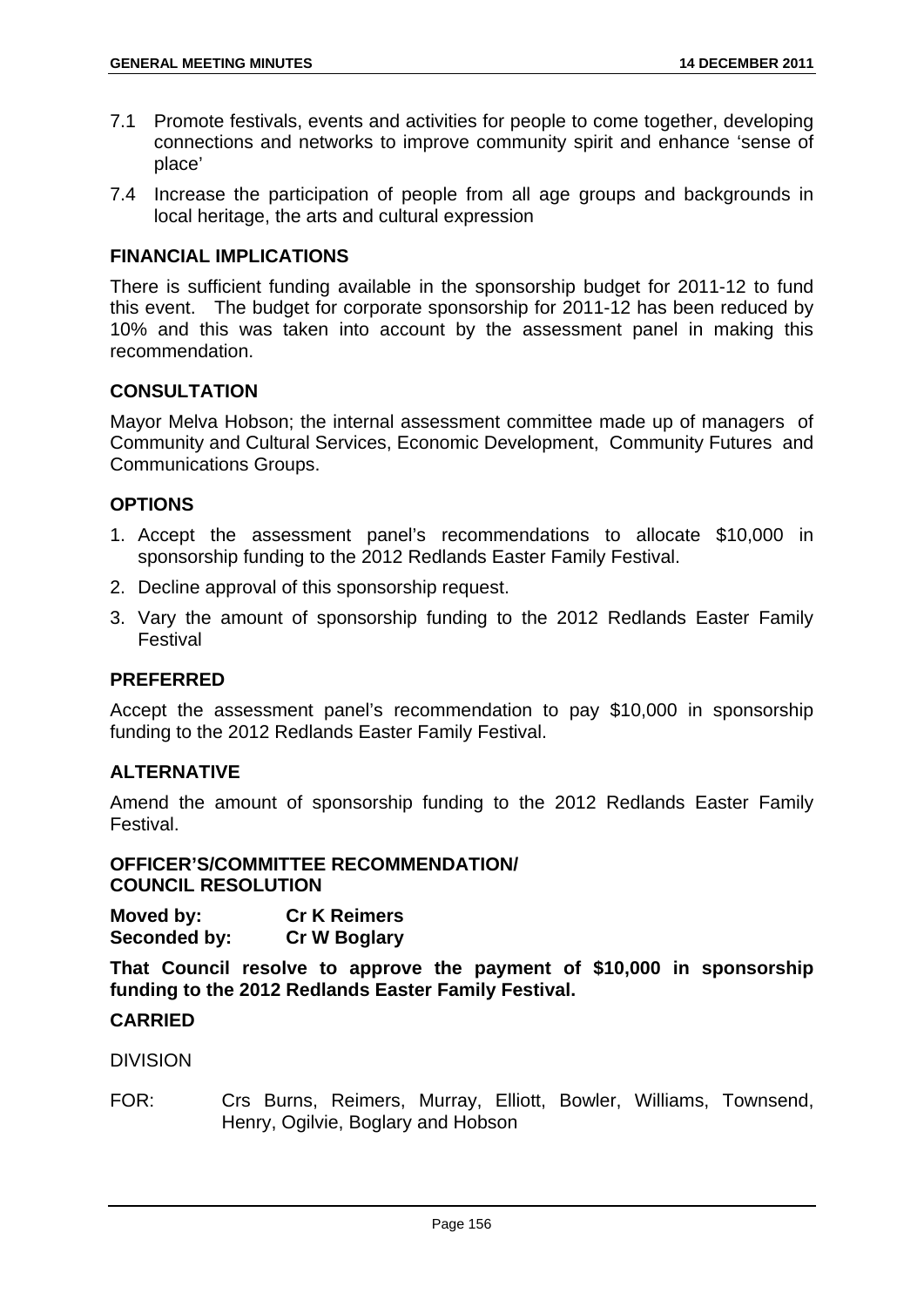| 16.3.4 CONTRACT EXTENSION -1210-2009-FLT PANEL OF PROVIDERS FOR<br><b>PLANT HIRE</b> |                                                                                    |
|--------------------------------------------------------------------------------------|------------------------------------------------------------------------------------|
| <b>Dataworks Filename:</b>                                                           | <b>FM Tendering</b>                                                                |
| <b>Attachment:</b>                                                                   | <b>Delegated Authority Report</b>                                                  |
| <b>Responsible Officer:</b>                                                          | <b>Brian Lewis</b><br><b>Manager Contracts Acquisitions Fleet &amp; Facilities</b> |
| Author:                                                                              | <b>Gail Widrose</b><br><b>Manager Procurement Operations</b>                       |

### **EXECUTIVE SUMMARY**

On 29 November 2009, the General Manager Corporate Services approved the Officer's recommendation to accept the companies listed in the attached signed Delegated Authority Report and establish a Panel of Providers for Plant Hire, for a period of two (2) years from 1 December 2009 to 30 November 2011 with no option to extend.

A tender evaluation process is currently being undertaken to establish a new Approved Contractor List for Plant Hire. Due to resource issues, WH&S legislation changes and the number of responses received to give the evaluation team sufficient time to finalise the evaluation process Procurement Services is seeking the approval of Council to delegate to the Chief Executive Officer the authority to approve the extension to the existing contract for a period of approximately two (2) months from 1 December 2011 to 1 February 2012.

Due to the nature of the services involved, high risk activity and the frequent use of these services, it is important that an arrangement is in place to mitigate risk to Council.

#### **BACKGROUND**

Council sought tenders from suitably qualified operators to establish an approved contractor list to assist relevant areas of Council with plant hire services within the boundaries of Redland City Council including North Stradbroke Island, Southern Moreton Bay Islands of Russell Island, Karragarra Island, Lamb Island, Macleay Island, and Coochiemudlo Island.

The tender allowed the suppliers to submit tender responses for one or more of the required three categories of services, which are:

- Dry Hire;
- Wet Hire; and
- Operator Only.

Tenders closed on 27 October 2011. Sixty six (66) submissions were received for this service. In addition to the number of submissions received, many clarifications were required in order to proceed with the evaluation process. Due to resource issues, the number of responses received and to give the evaluation team sufficient time to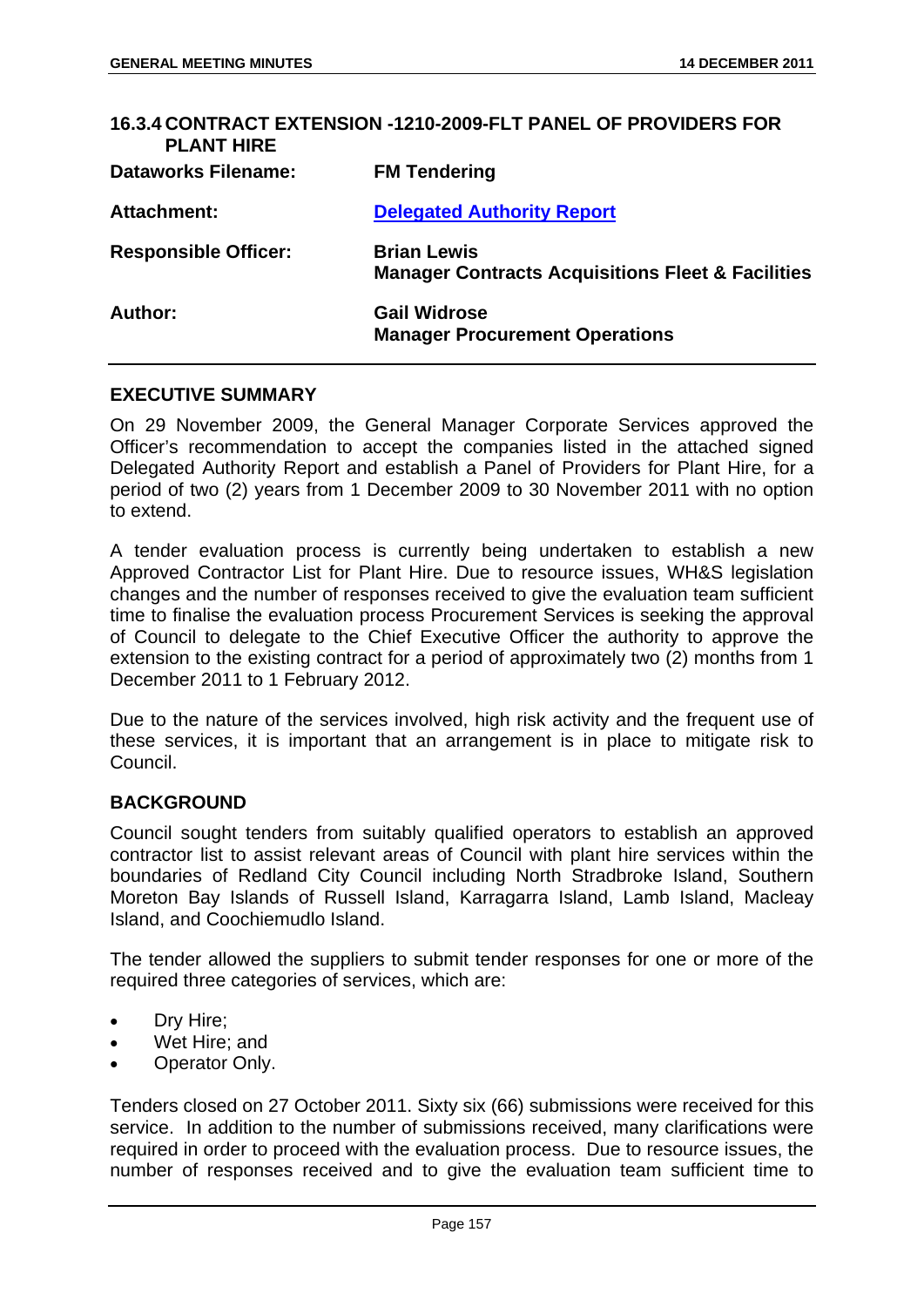finalise the evaluation process, Procurement Services is seeking the approval of Council to delegate to the Chief Executive Officer the authority to extend the existing contract for a period of approximately two (2) months from 1 December 2011 to 1 February 2012.

### **ISSUES**

- Procurement Services requires this contract to be extended to give the evaluation team sufficient time to finalise the evaluation process
- The Procurement Services Manager was consulted in the preparation of this report and concurs with the recommendations provided
- Works are to be undertaken in line with current contract scheduling within Contract 1210-2009-FLT
- Due to the nature of the services involved, high risk activity and the frequent use of these services, it is important that an arrangement is in place to mitigate risk to Council

## **RELATIONSHIP TO CORPORATE PLAN**

### **9. An efficient and effective organisation**

Council is well respected and seen as an excellent organisation which manages resources in an efficient and effective way

9.7 Develop our procurement practices to increase value for money within an effective governance framework

#### **FINANCIAL IMPLICATIONS**

There are no financial implications impacting Council as a result of this report.

## **BENEFITS**

- Value for money for establishing a new Approved Contractor List for Plant Hire by undertaking an effective procurement process; and
- Continuity of services required across Council whilst undertaking the evaluation process for the new Approved Contractor List.

## **OFFICER'S/COMMITTEE RECOMMENDATION/ COUNCIL RESOLUTION**

| Moved by:    | <b>Cr C Ogilvie</b>  |
|--------------|----------------------|
| Seconded by: | <b>Cr B Townsend</b> |

**That Council resolve to delegate to the Chief Executive Officer, under Section 257 (1) (b) of the Local Government Act 2009 the authority to approve the extension to Contract 1210-2009-FLT Panel of Providers for Plant Hire from 1 December 2011 to 01 February 2012.**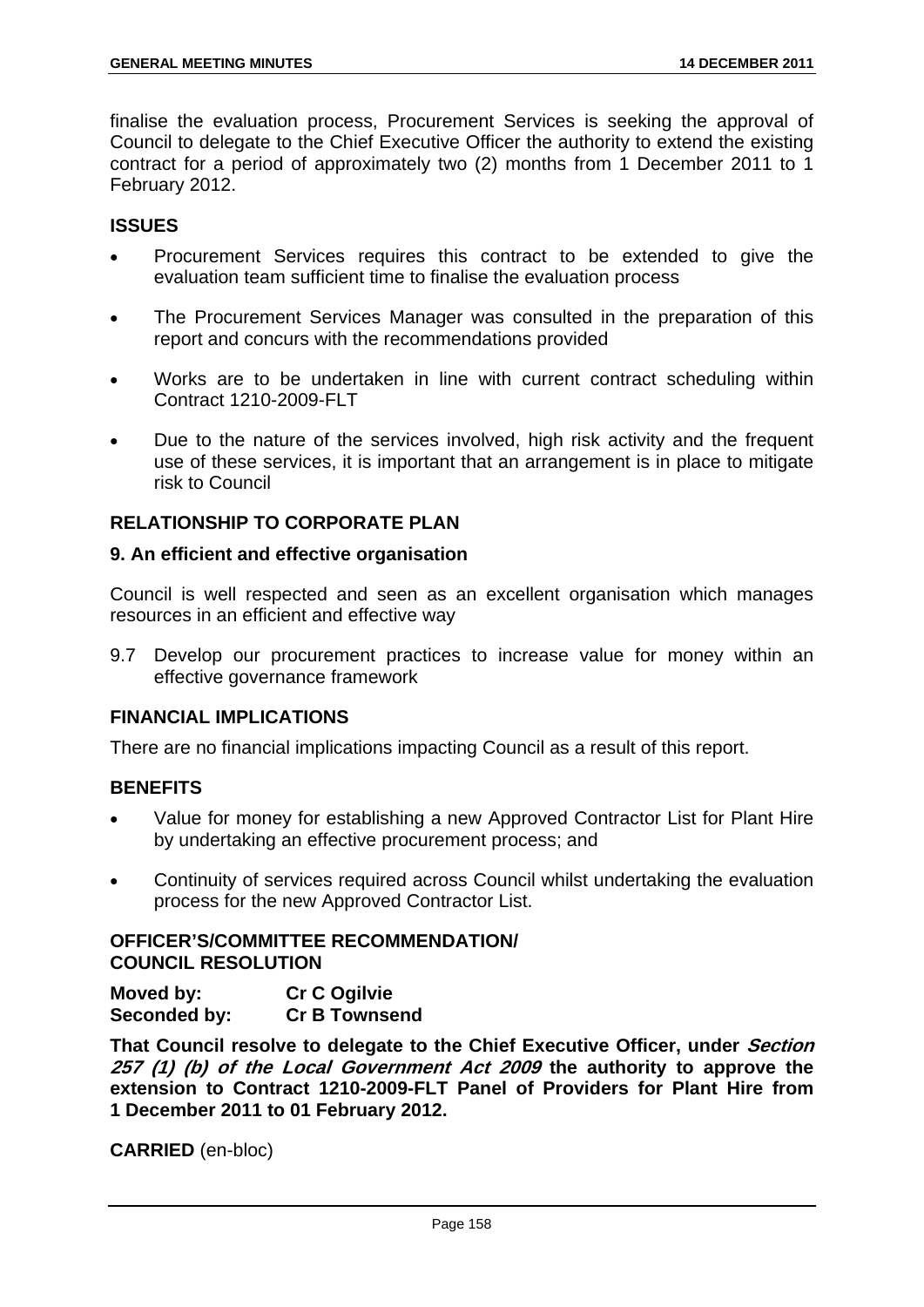# **16.4 CLOSED SESSION AT COMMITTEE**

The Committee meeting was closed to the public under section 72(1) of the *Local Government (Operations) Regulation 2010* to discuss the following item, and following deliberation on this matter, the Committee meeting was again opened to the public.

# **16.4.1 REDLAND CITY COUNCIL CERTIFIED AGREEMENTS**

| <b>Dataworks Filename:</b>  | <b>HRM Industrial Agreements - RCC Enterprise</b><br><b>Bargaining Agreement</b> |
|-----------------------------|----------------------------------------------------------------------------------|
| <b>Responsible Officer:</b> | <b>Martin Drydale</b><br><b>General Manager Corporate Services</b>               |
| Author:                     | Amanda Daly<br><b>Manager People &amp; Change</b>                                |

### **EXECUTIVE SUMMARY**

A confidential report from General Manager Corporate Services was discussed in closed session.

### **COMMITTEE RECOMMENDATION/ COUNCIL RESOLUTION**

| Moved by:    | <b>Cr C Ogilvie</b>  |
|--------------|----------------------|
| Seconded by: | <b>Cr B Townsend</b> |

**That Council resolve to:** 

- **1. A rollover of the two certified agreements for a period of 5 months;**
- **2. Enter into correspondence with the relevant unions regarding this roll over;**
- **3. Agree to a 1.66 (for 5 months) percentage wage increase for the financial year 2012-13;**
- **4. Approve paid union meetings to allow unions to discuss this matter with their members; and**
- **5. Authorise the Chief Executive Officer to implement an organisational wide communication programme regarding this rollover to begin as soon as practicable.**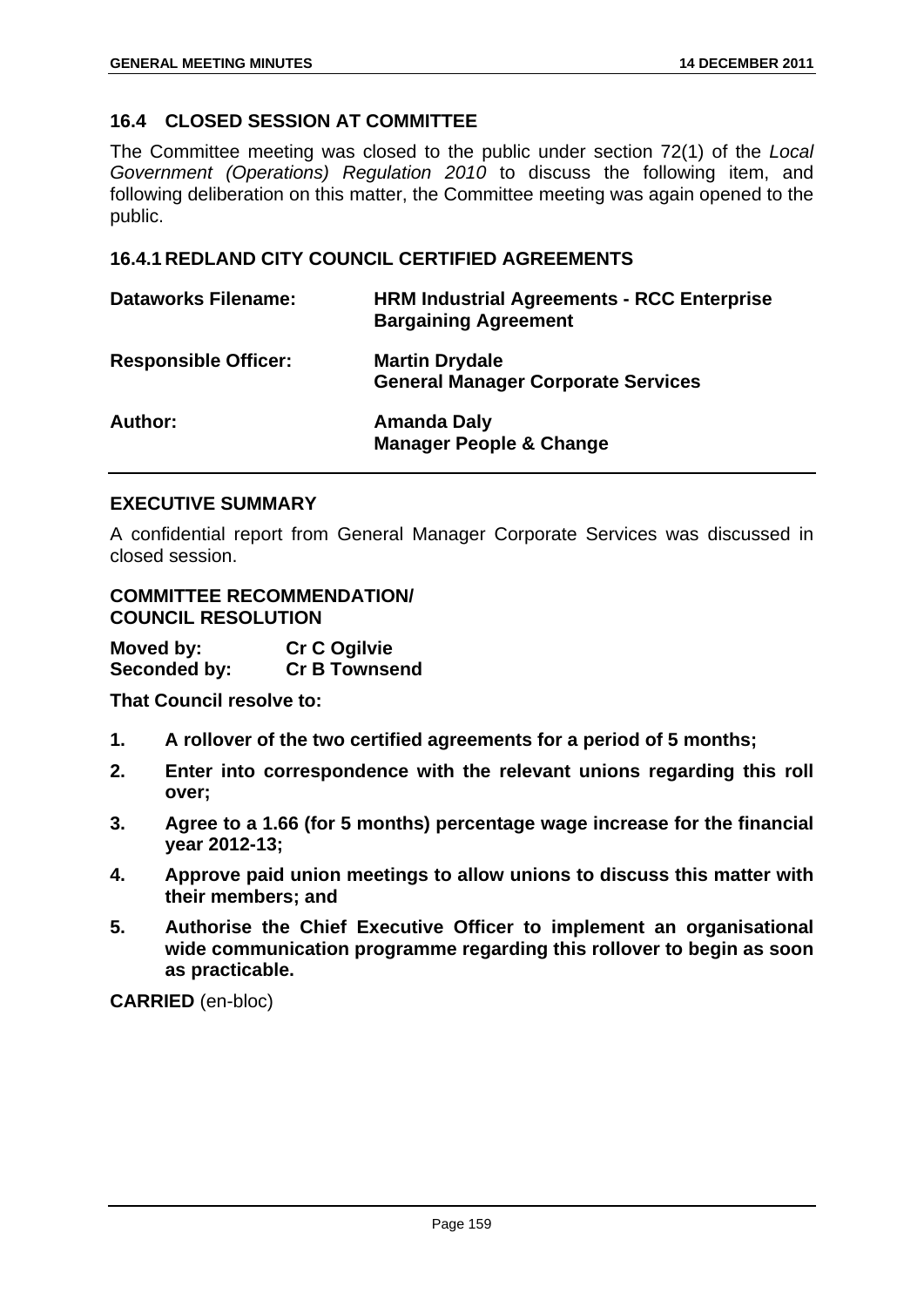## **16.4.2 AMENDMENTS TO ALLCONNEX WATER PARTICIPATION AGREEMENT**

| <b>Dataworks Filename:</b>  | <b>GOV WRAD - Allconnex Water</b><br><b>Administration/Resources</b> |
|-----------------------------|----------------------------------------------------------------------|
| <b>Responsible Officer:</b> | <b>Martin Drydale</b><br><b>General Manager Corporate Services</b>   |
| Author:                     | <b>Kate Giese</b><br><b>Water Programme Manager</b>                  |

# **EXECUTIVE SUMMARY**

A confidential report from General Manager Corporate Services was discussed in closed session.

### **COMMITTEE RECOMMENDATION/ COUNCIL RESOLUTION**

**Moved by: Cr C Ogilvie Seconded by: Cr W Boglary** 

**That Council resolve to amend the Participation Agreement, in line with the Deed of Amendment No.1 of the Southern SEQ Distributor – Retailer Authority Participation Agreement.**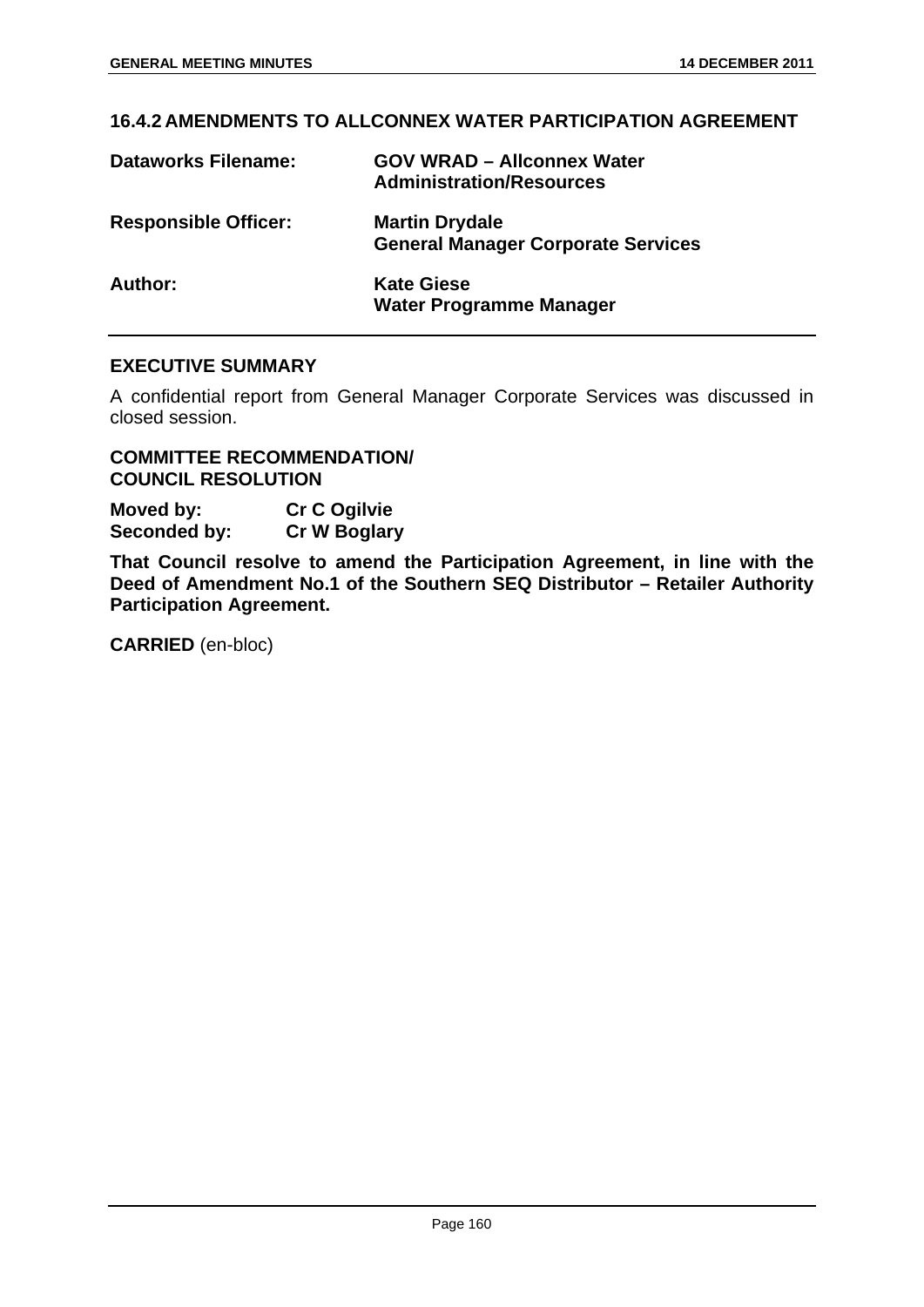## **17 MAYORAL MINUTE**

### **17.1 APPEAL TO RAISE FUNDS TO PURCHASE A PIANO FOR RPAC**

#### **Background**

An opportunity may have arisen where a Steinway concert piano may be available to purchase at an exceptionally reduced cost. So as not to have to rely on Council subsidising this much needed exercise, it is desirable that a report be prepared to outline the method by which Council may acquire this piano.

The Mayor has given notice that at the General Meeting scheduled for 14 December 2011 she intends to move as follows:

### **COUNCIL RESOLUTION**

**Moved by: Cr M Hobson** 

**That Council resolve as follows:** 

- **1. That Council support an appeal to raise funds to purchase a piano for RPAC; and**
- **2. That a report be prepared and presented to Council on how to establish such an appeal.**

**CARRIED**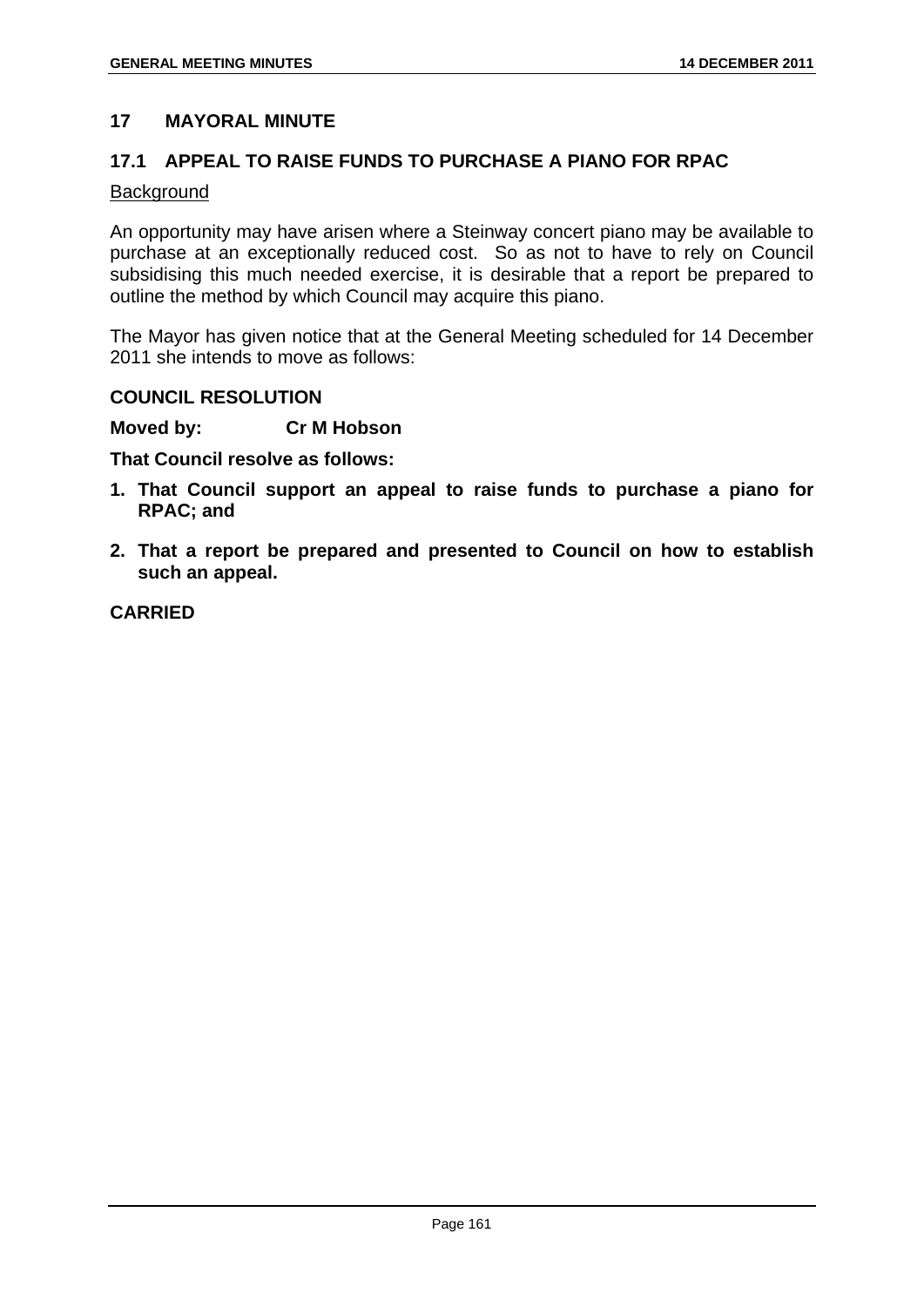### **18 REPORTS DIRECT TO COUNCIL**

### **18.1 CORPORATE SERVICES**

### **18.1.1 NOVEMBER 2011 MONTHLY FINANCIAL REPORTS**

| <b>Dataworks Filename:</b>  | <b>FM Monthly Financial Reports to Committee</b>                               |
|-----------------------------|--------------------------------------------------------------------------------|
| Attachement:                | <b>RCC Monthly Financial Report November 2011</b>                              |
| <b>Responsible Officer:</b> | <b>Martin Drydale</b><br><b>General Manager Corporate Services</b>             |
| Author:                     | <b>Kevin Lamb</b><br><b>Service Manager Financial &amp; Capital Management</b> |

#### **EXECUTIVE SUMMARY**

Section 152(2) of the *Local Government (Finance Plans & Reporting) Regulation 2010* requires the Chief Executive Officer to present the financial report to a monthly meeting.

The financial statements for November 2011 demonstrate that Council exceeded targets set in the 2011-2012 budget for six of the seven Financial Stability Key Financial Performance Indicators.

These are:

- ability to pay our bills current ratio;
- ability to repay our debt debt servicing ratio;
- cash balance:
- cash balances cash capacity in months;
- long term financial stability debt to assets ratio; and
- operating performance

The following Financial Stability Ratio Key Financial Performance Indicator is outside of Council's target range:

level of dependence on general rate revenue

With respect to the five measures of sustainability adopted as part of the 2011-2012 budget, Council is currently meeting three of the five targets. These are:

- net financial liabilities ratio;
- interest cover ratio; and
- asset consumption ratio

Council's operating surplus ratio is outside of Council's target range and Council's system is currently being structured to measure its' asset sustainability ratio.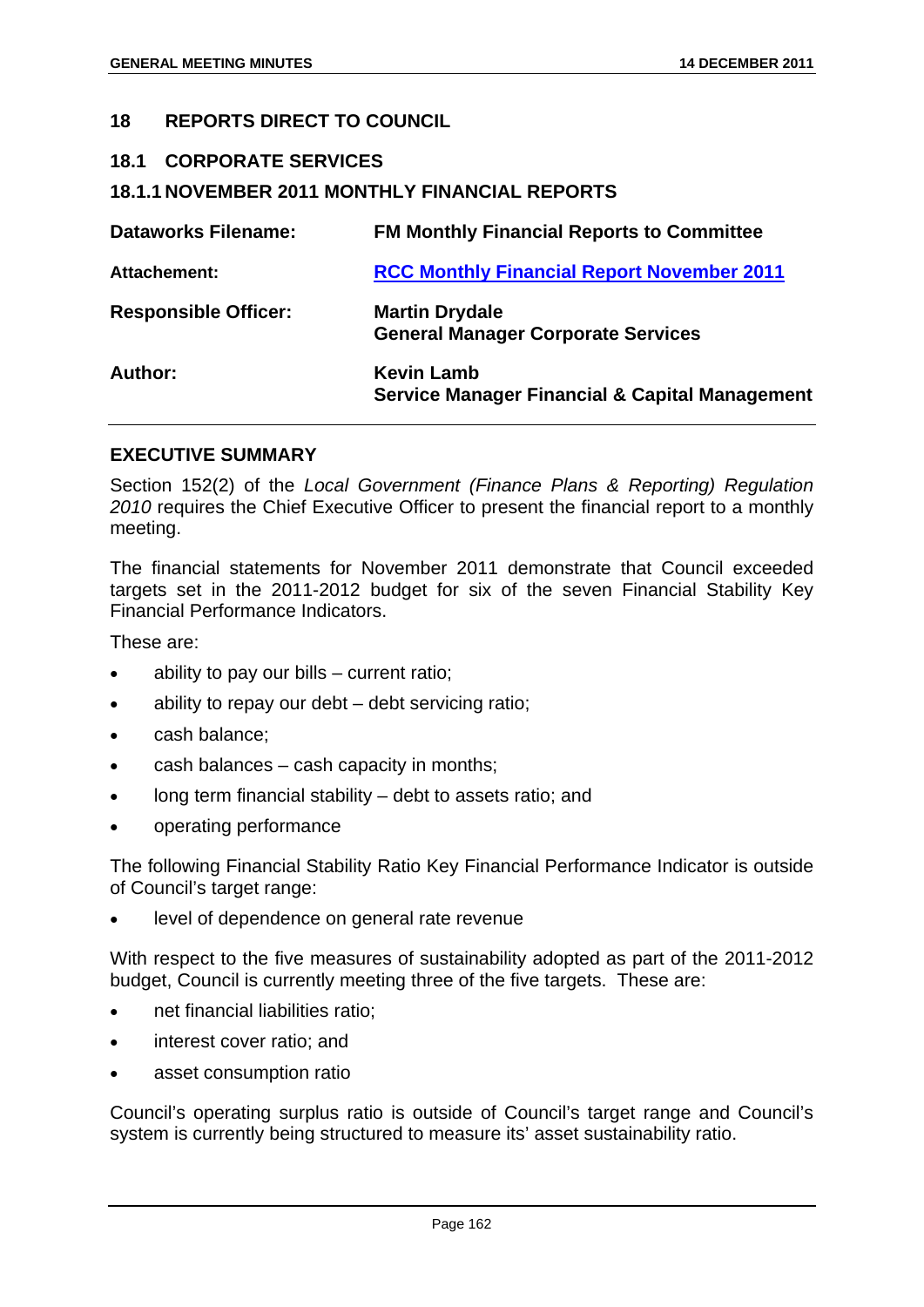## **PURPOSE**

The purpose is to present the November 2011 financial report to Council and explain the content and analysis of the report. Section 152(2) of the *Local Government (Finance, Plans & Reporting) Regulation 2010* requires the Chief Executive Officer of a local government to present statements of its accounts to the local government.

## **BACKGROUND**

The Corporate Plan contains a strategic priority to support the organisation's capacity to deliver services to the community by building a skilled, motivated and continually learning workforce, ensuring assets and finances are well managed, corporate knowledge is captured and used to best advantage, and that services are marketed and communicated effectively.

## **ISSUES**

Please refer to the attached Monthly Financial Performance Report.

# **RELATIONSHIP TO CORPORATE PLAN**

### **8. Inclusive and ethical governance**

Deep engagement, quality leadership at all levels, transparent and accountable democratic processes and a spirit of partnership between the community and Council will enrich residents' participation in local decision making to achieve the community's Redlands 2030 vision and goals

- 8.7 Ensure Council resource allocation is sustainable and delivers on Council and community priorities
- 8.8 Provide clear information to citizens about how rates, fees and charges are set and how Council intends to finance the delivery of the Community Plan and Corporate Plan

## **FINANCIAL IMPLICATIONS**

Please refer to the attached Monthly Financial Performance Report.

## **PLANNING SCHEME IMPLICATIONS**

The City Planning & Environment Group was consulted and it is considered that the outcome of recommendations in this report will not require any amendments to the Redlands Planning Scheme.

## **CONSULTATION**

Consultation has taken place amongst the Executive Leadership Group.

## **OPTIONS**

## **PREFERRED**

That Council resolve to note the End of Month Financial Reports for November 2011 and explanations as presented in the Monthly Financial Performance Report.

## **ALTERNATIVE**

That Council requests additional information.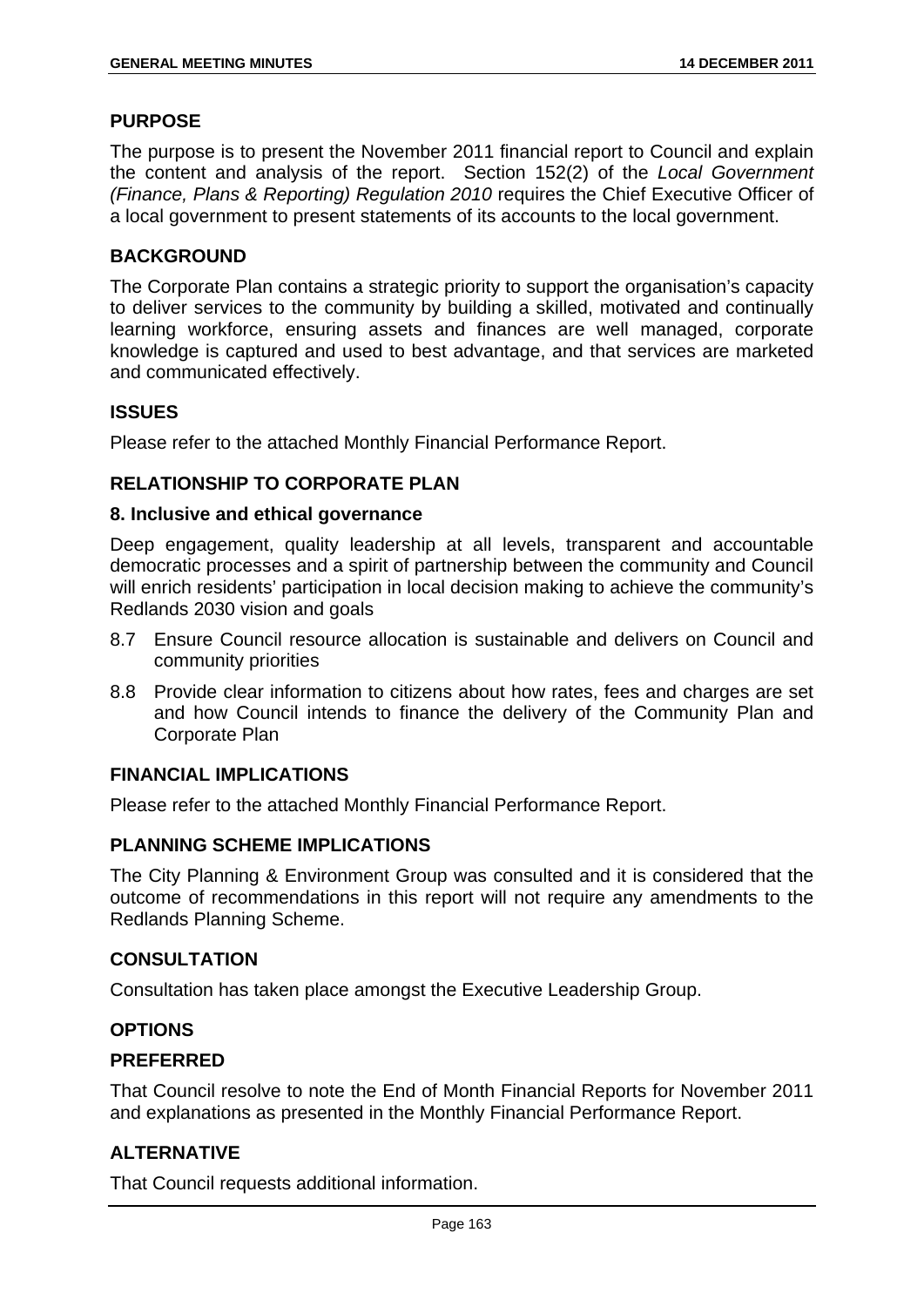**OFFICER'S RECOMMENDATION/ COUNCIL RESOLUTION** 

| Moved by:    | <b>Cr C Ogilvie</b> |
|--------------|---------------------|
| Seconded by: | <b>Cr M Elliott</b> |

**That Council resolve to note the End of Month Financial Reports for November 2011 and explanations as presented in the attached Monthly Financial Performance Report.** 

# **CARRIED**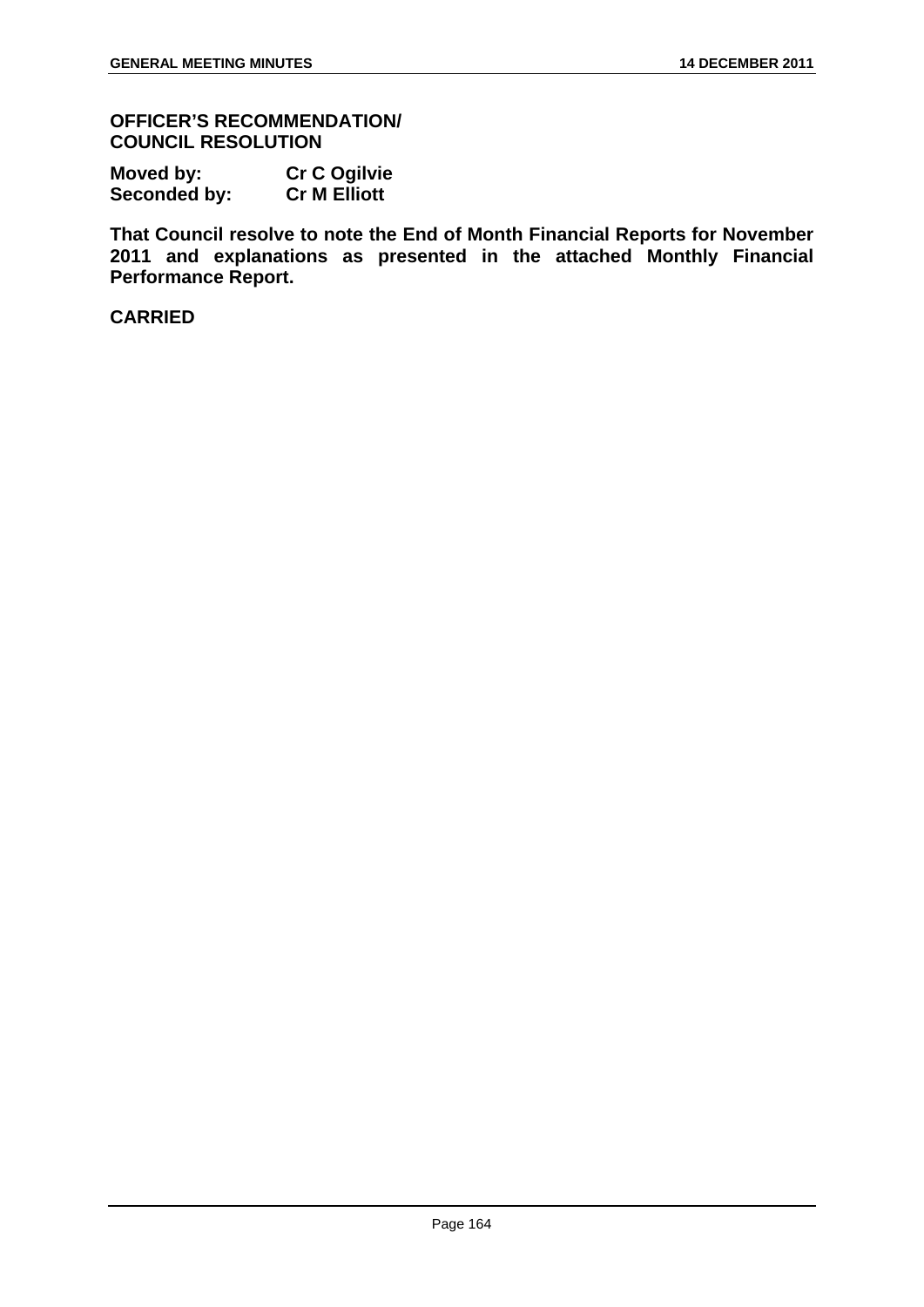**18.1.2 ADOPTION OF KEY POLICIES FOR THE FINANCIAL YEAR 2012 - 2013** 

| <b>Dataworks Filename:</b>  | <b>FM Corporate Budget</b>                   |
|-----------------------------|----------------------------------------------|
| <b>Attachments:</b>         | <b>POL-1837 Revenue Policy</b>               |
|                             | <b>POL-1838 Debt Policy</b>                  |
|                             | <b>POL-3013 Investment Policy</b>            |
|                             | <b>POL-3043 Corporate Procurement Policy</b> |
|                             | <b>POL-3118 Enterprise Asset and Service</b> |
|                             | <b>Management Policy</b>                     |
| <b>Responsible Officer:</b> | <b>Martin Drydale</b>                        |
|                             | <b>General Manager Corporate Services</b>    |
| Author:                     | <b>Grant Tanham-Kelly</b>                    |
|                             | <b>Service Manager Strategic Finance</b>     |

#### **EXECUTIVE SUMMARY**

Sections 132-134 of the *Local Government (Finance, Plans and Reporting) Regulation 2010* require a local government to annually prepare Investment, Debt and Revenue Policies respectively. Section 143 of the *Local Government (Finance, Plans and Reporting) Regulation 2010* provides a requirement for a local government to prepare and adopt a Procurement Policy each financial year.

Sections 135-136 of the *Local Government (Finance, Plans and Reporting) Regulation 2010* require a local government to prepare a long term asset management plan and that plan must provide for strategies to ensure the sustainable management of assets the first of these strategies being the adoption of a Enterprise Asset and Services Management Policy.

During the annual review of the *Financial Strategy (the Strategy)* between October and December 2011, Redland City Council considered the necessary revisions of the aforementioned policies and the Corporate Procurement Policy. The policies have been revised in line with the discussions held during these workshops as well as the more recent budget implications.

The policy objectives of the five documents are outlined below:

- **Financial Investment Policy** To maximise earnings from authorised financial investments of surplus funds after assessing counter party, market and minimising risks.
- **Debt Policy** The objective of this policy is to ensure the sound management of Council's existing and future debt.
- **Revenue Policy** The generation of an appropriate level of revenue to support the delivery of Community Plan goals is an essential element of Council's 10 Year Financial Strategy.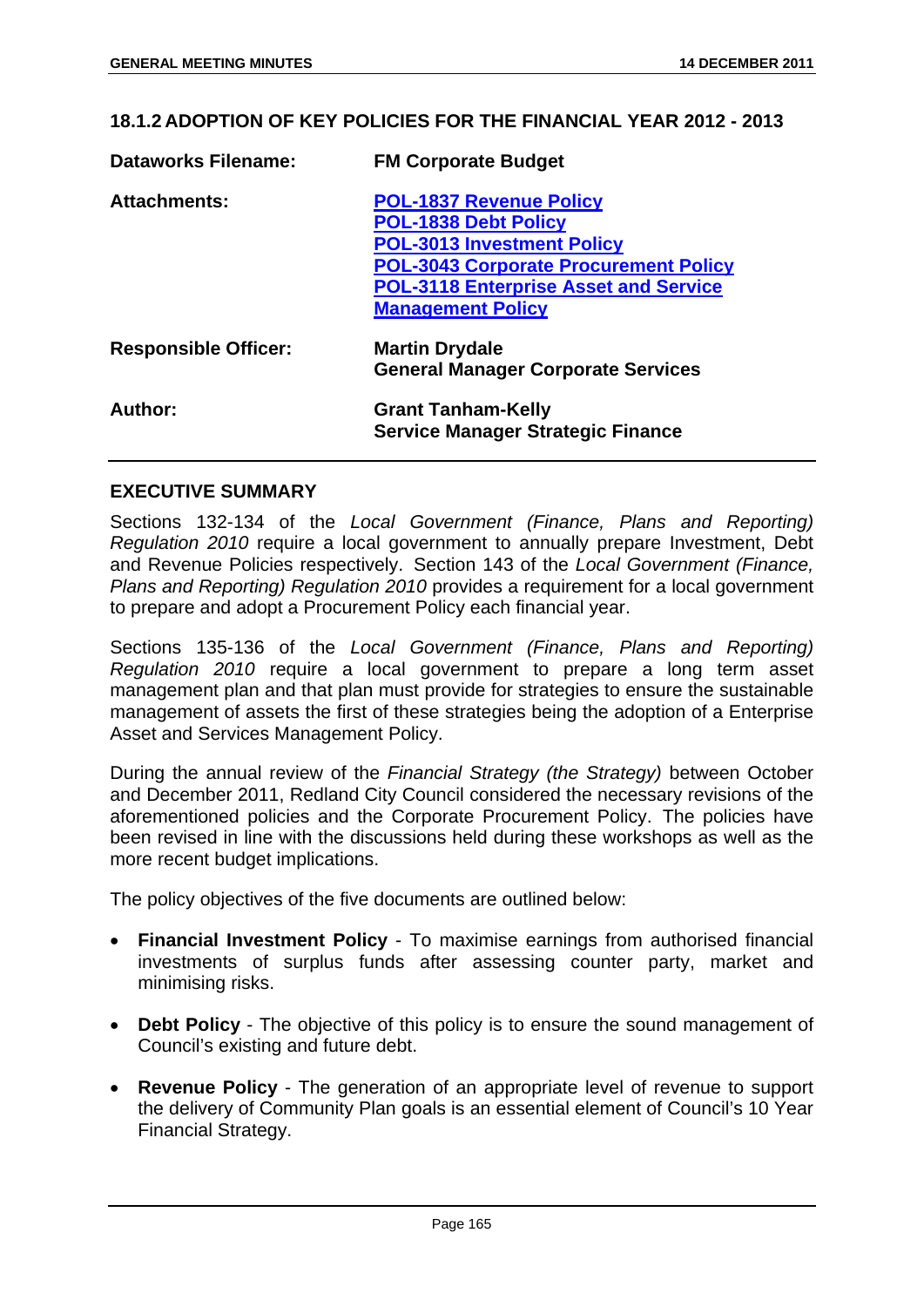- **Procurement Policy** When Council enters into a contract it must have regard to the Sound Contracting Principles which are contained in s106 of the *Local Government Act 2009* and are as follows:
	- o Value for money;
	- o Open and effective competition;
	- o The development of competitive local business and industry;
	- o Environmental protection; and
	- o Ethical behaviour and fair dealing.
- **Enterprise Asset and Services Management Policy** to manage the assets of the Redland City Council on behalf of the community to deliver services in the most effective and sustainable way.

## **PURPOSE**

The purpose of this report is for Council to adopt investment, borrowing, revenue, enterprise asset and service management and procurement policies for 2012-2013.

Section 104 of the *Local Government Act 2009* requires the local government's long term financial plan (Financial Strategy) to outline the investment, debt and revenue policies.

Section 134 of the *Local Government (Finance, Plans and Reporting) Regulation 2010* stipulates the Revenue Policy must be adopted in sufficient time before the start of the financial year to allow an annual budget that is consistent with the revenue policy to be adopted for the financial year.

Sections 135-136 of the *Local Government (Finance, Plans and Reporting) Regulation 2010* require a local government to prepare a long term asset management plan and that plan must provide for strategies to ensure the sustainable management of assets the first of these strategies being the adoption of an Enterprise Asset and Services Management Policy.

Section 143 of the *Local Government (Finance, Plans and Reporting) Regulation 2010* provides a requirement for a local government to prepare and adopt a Procurement Policy each financial year.

## **BACKGROUND**

The annual review of the Financial Strategy was conducted between October and December 2011 and the five policies were discussed during this review. The decisions made both during the review and in subsequent workshops with Councillors have been captured in the revisions of the four policies.

## **ISSUES**

In adopting the Financial **Investment Policy** for 2012-2013, Council will demonstrate its policy stance on dealing with surplus funds. Council will follow a more active investments management strategy over the next 10 financial years to maximise the returns generated from investing cash balances.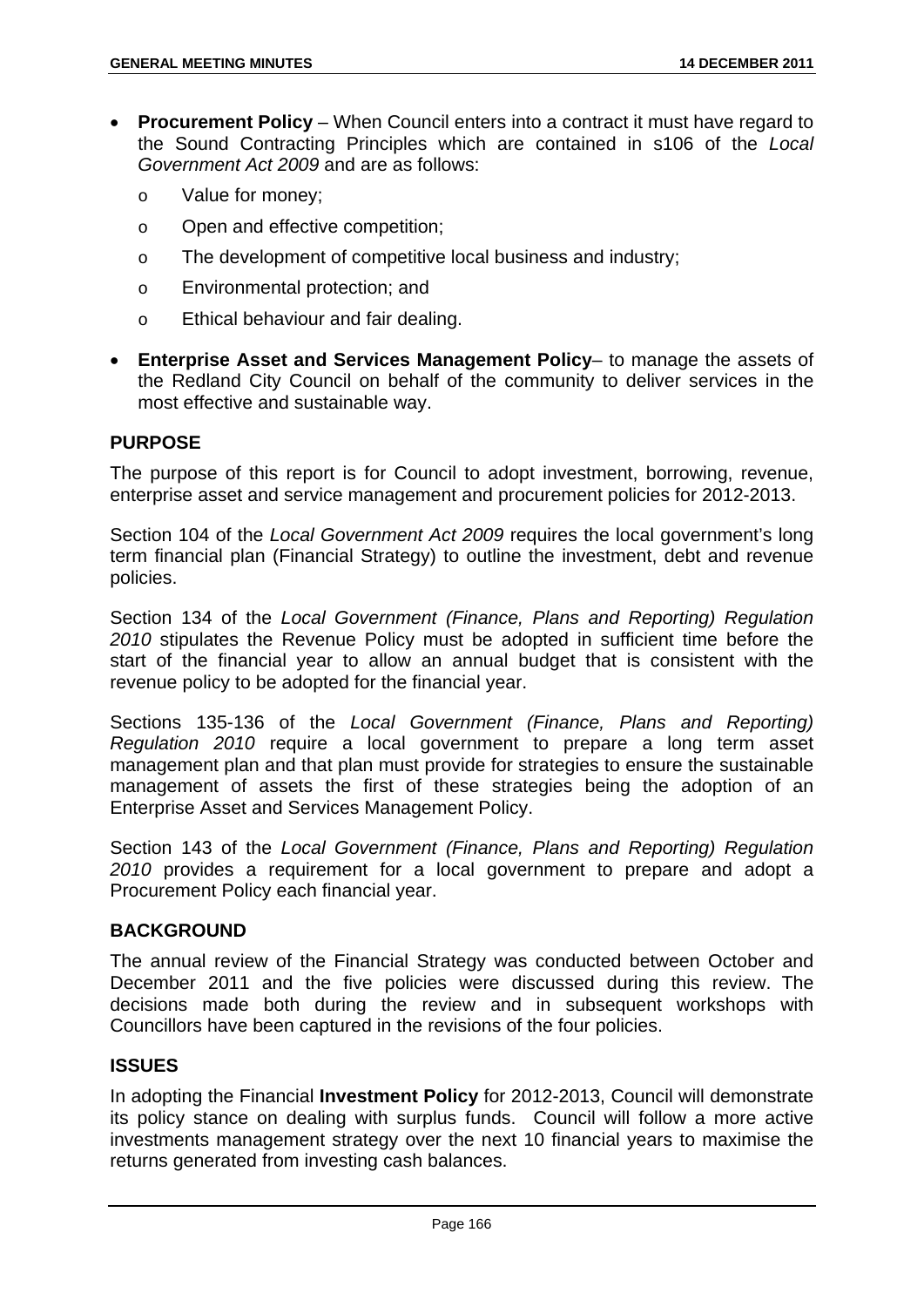The adoption of the **Debt Policy** for 2012-2013 will outline for the following ten years the anticipated new loans, interest and principal repayments.

In adopting the **Revenue Policy** for 2012-2013, Council will provide the community with a clear statement of intention in relation to revenue raising for the new financial year. The adoption of the Policy will also include the noting of the planned dates to levy the rates in 2012-2013. In levying rates, Council will schedule the issue of rate notices quarterly.

For 2012/2013 the rate notice schedule is:

|                   |                | О2             | O3                                         | O4           |
|-------------------|----------------|----------------|--------------------------------------------|--------------|
| <b>Issue Date</b> | 13 July 2012   | 5 October 2012 | 11 January 2013                            | 8 April 2013 |
| Due Date          | 14 August 2012 |                | 5 November 201 11 February 2013 8 May 2013 |              |

In adopting the **Procurement Policy** for 2012-2013 Council will meet or exceed both Local and State Government legislative requirements for the sustainable supply of goods and services; or the carrying out of work; or the disposal of assets in consideration of whole-of-life cost.

In adopting the **Enterprise Asset and Services Management Policy** for 2012-2013, Council recognises that the use of sound asset and services management practices will significantly assist in achieving its corporate mission *"to be a sustainable and effective organisation with clever and caring people".* 

## **RELATIONSHIP TO CORPORATE PLAN**

## **9. An efficient and effective organisation**

Council is well respected and seen as an excellent organisation which manages resources in an efficient and effective way

- 9.5 Ensure robust long term financial planning is in place to protect the financial sustainability of Council
- 9.6 Implement long term asset management planning that supports innovation and sustainability of service delivery, taking into account the community's aspirations and capacity to pay for desired service levels
- 9.7 Develop our procurement practices to increase value for money within an effective governance framework

## **FINANCIAL IMPLICATIONS**

The five attached policies for 2012-2013 provide the policy framework for debt, financial investment, asset management, procurement and revenue in the financial year.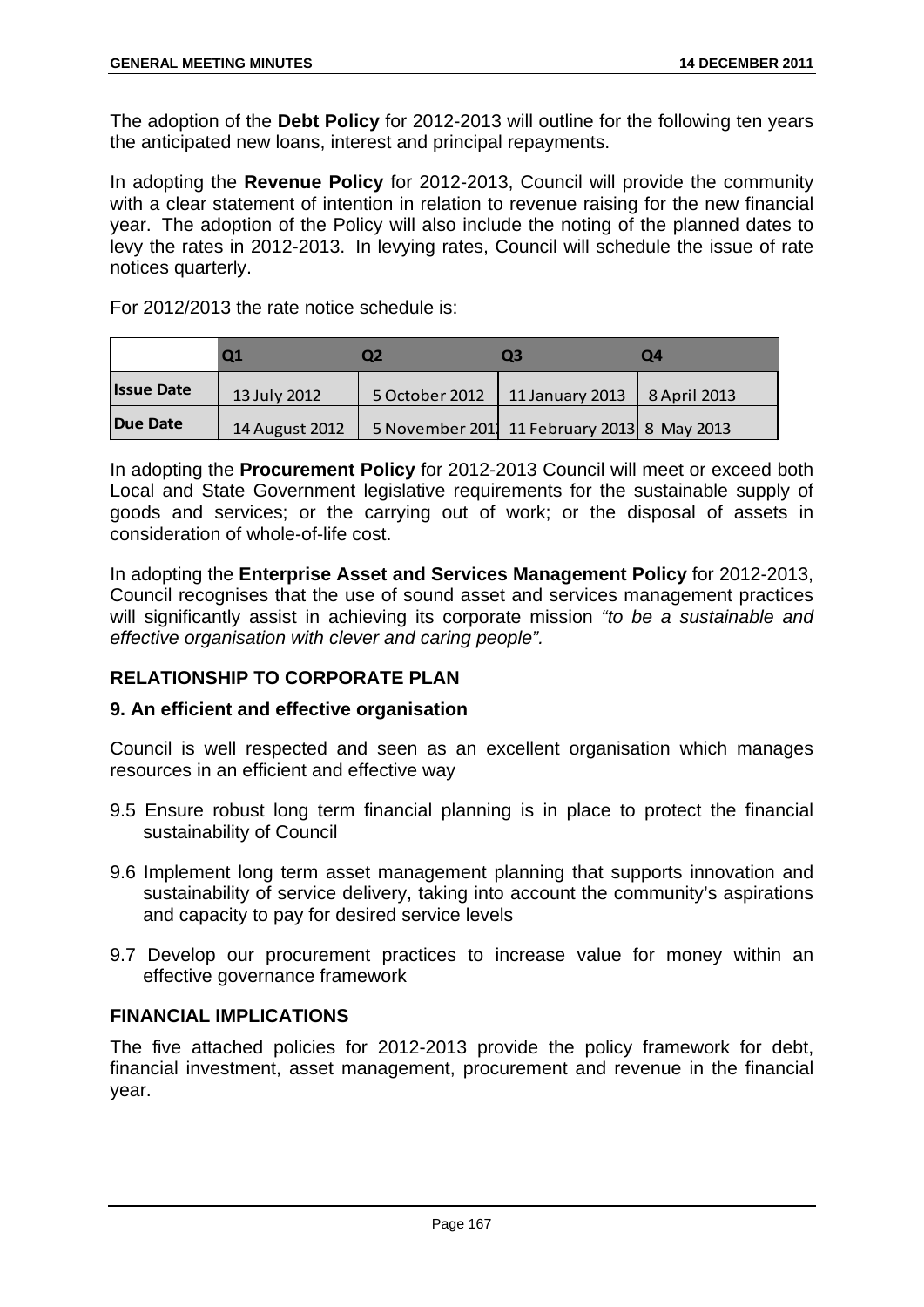# **PLANNING SCHEME IMPLICATIONS**

The City Planning & Environment Group was consulted and it is considered that the outcome of recommendations in this report will not require any amendments to the Redlands Planning Scheme.

**OFFICER'S RECOMMENDATION/ COUNCIL RESOLUTION** 

| Moved by:    | <b>Cr C Ogilvie</b> |
|--------------|---------------------|
| Seconded by: | <b>Cr T Bowler</b>  |

**That Council resolve to adopt:** 

- **1. The aforementioned rate notice schedule;**
- **2. Financial Investment Policy (POL-3013);**
- **3. Debt Policy (POL-1838);**
- **4. Revenue Policy (POL-1837);**
- **5. Enterprise Asset and Service Management Policy (POL-3118); and**
- **6. Corporate Procurement Policy (POL-3043).**

## **CARRIED**

## DIVISION

- FOR: Crs Burns, Reimers, Murray, Elliott, Bowler, Townsend, Henry, Ogilvie, Boglary and Hobson
- AGAINST: Cr Williams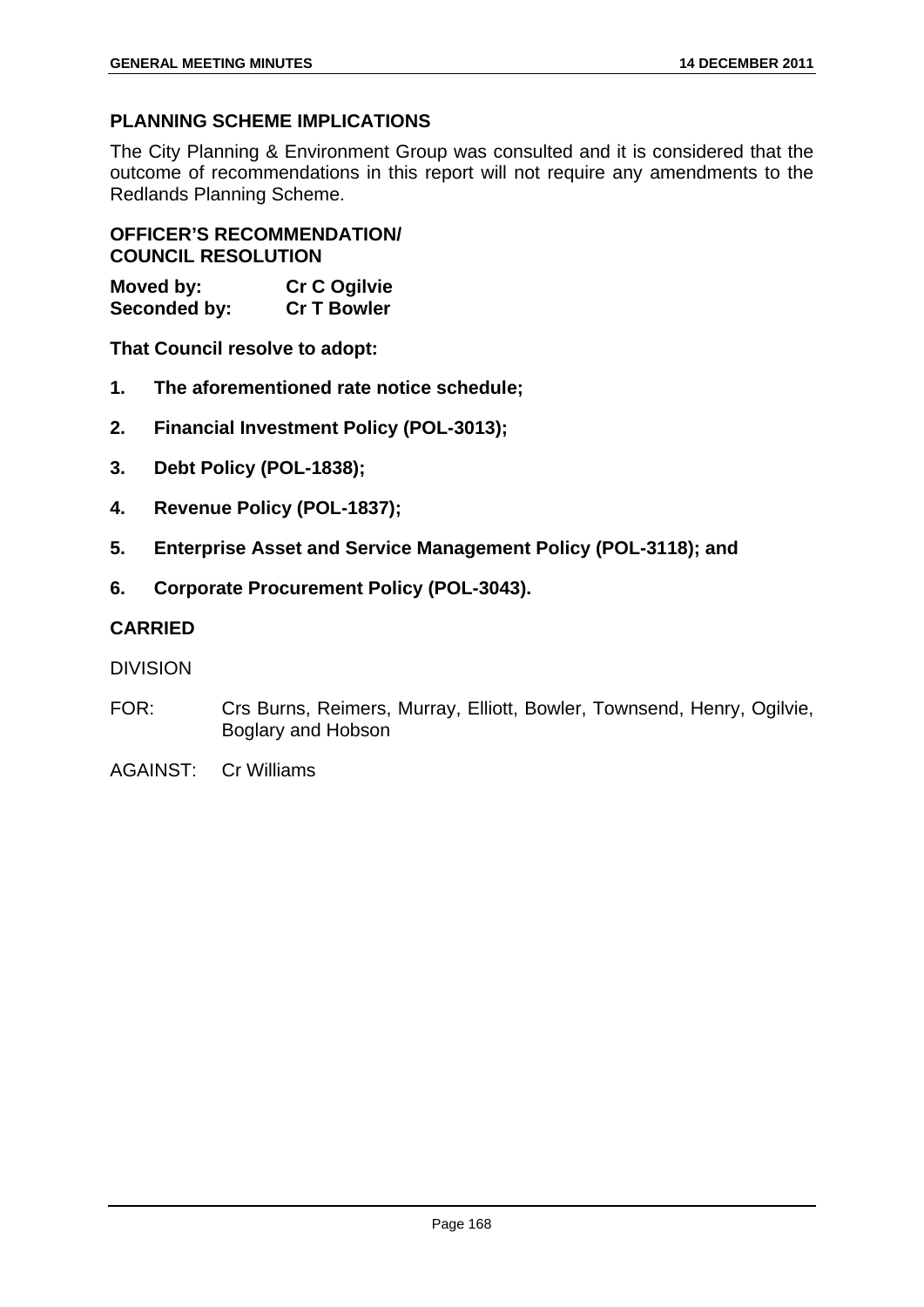#### **MOTION TO MOVE INTO OPEN FORUM AT 7.44pm**

| Moved by:    | Cr C Ogilvie |
|--------------|--------------|
| Seconded by: | Cr W Boglary |

That the meeting move into Open Forum to discuss the following item.

CARRIED

### **MOTION TO MOVE OUT OF OPEN FORUM AT 7.58PM**

| Moved by:    | Cr C Ogilvie  |
|--------------|---------------|
| Seconded by: | Cr B Townsend |

That the meeting move out of Open Forum.

CARRIED

### **18.1.3 FINANCIAL STRATEGY 2012 - 2022**

| <b>Dataworks Filename:</b>  | <b>FM Financial Reporting</b>                                         |
|-----------------------------|-----------------------------------------------------------------------|
| <b>Attachments:</b>         | Financial Strategy 2012 - 2022<br><b>RCC 2011 Credit Review</b>       |
| <b>Responsible Officer:</b> | <b>Martin Drydale</b><br><b>General Manager Corporate Services</b>    |
| Author:                     | <b>Grant Tanham-Kelly</b><br><b>Service Manager Strategic Finance</b> |

## **EXECUTIVE SUMMARY**

The preparation and adoption of a long-term financial strategy is a key step in setting clear financial objectives and targets in order to demonstrate long term financial sustainability and stewardship. Council's 10 year Financial Strategy provides this policy framework to guide all future decision making on financial resource allocation.

The adoption of a Financial Strategy is good business practice but is also supported through the following State legislation:

- *The Local Government Act 2009*; and
- *The Local Government (Finance, Plans and Reporting) Regulation 2010*.

The detailed strategies and financial performance targets in the Financial Strategy set out financial priorities and boundaries that encourage efficient management of resources, revenue raising limits and measurable milestones.

# **PURPOSE**

To seek adoption of Council's Financial Strategy 2012 to 2022.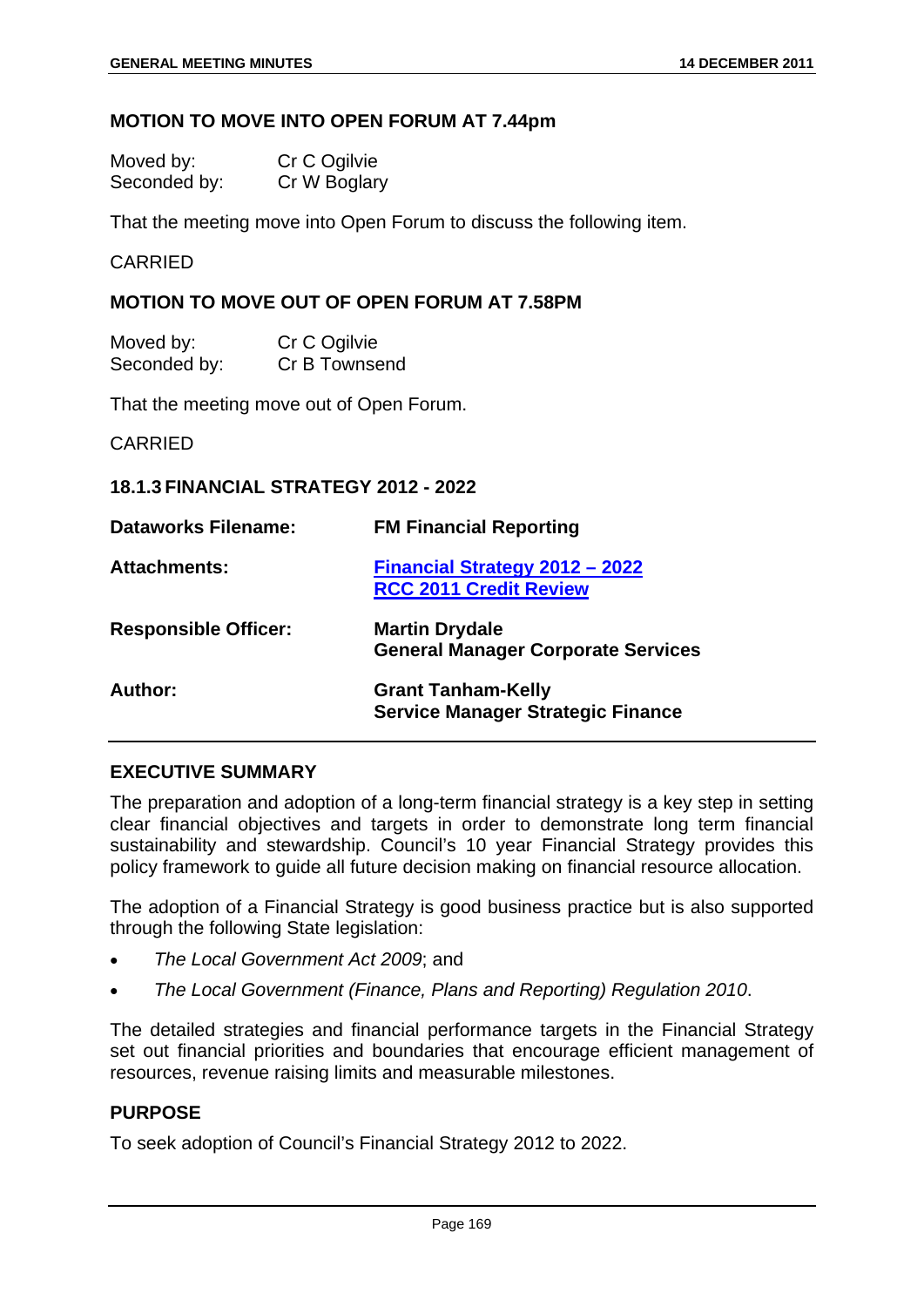### **BACKGROUND**

Council considers its longer term strategic financial management policies with a view to refining its 10 year financial policy framework in order to guide the achievement of the objective of financial sustainability for the City.

The Financial Strategy provides Council with an agreed roadmap for managing its financial resources and processes and is aligned with the objectives and priorities of its Community, Corporate and Operational Plans. Within the framework of the Financial Strategy, guidance is provided to support decision-making with respect to capital and operating revenue and expenditure, asset and service management levels and strategic procurement.

The Financial Strategy represents a key step in establishing clear financial objectives and targets in order to demonstrate long term financial sustainability and stewardship. These are expressed in the Financial Strategy by the inclusion of forecasts for operating statements, balance sheets, cash flows and KPI's for each of the 10 years covered by the Strategy.

In May 2011, Council adopted the Financial Strategy 2011 – 2021 which was revised in response to the following issues:

- State government announcement in April 2011 regarding the capping of water prices (but not State bulk water prices) and the impact of this on projected financial returns from Allconnex Water;
- State government announcement in April 2011 regarding the capping of infrastructure charges and the impact of this on the projected 10 year capital programme;
- Meeting Council's targets for financial sustainability including a return to surplus by 2013 – 2014;
- Routine annual review of CPI and growth parameters to be used in financial forecasting; and
- Routine annual review of key financial policies.

In September 2011, Council was advised by the Department of Local Government and Planning (DLGP) that it had been selected for a financial Credit Review to be undertaken by the Queensland Treasury Corporation (QTC). The Credit Review included an assessment of Council's Financial Strategy 2011 – 2021 (adopted in May 2011) and associated long term financial plans in order to independently determine the long term financial sustainability of Redland City Council. The Credit Review was concluded in November 2011 and is attached at Appendix 1.

Between September and December 2011 Council undertook its annual review of the Financial Strategy taking into account:

- The impact of a return of the water business into Council operations and the disestablishment of Allconnex Water with effect from 1 July 2012;
- Review of proposed revenue increases;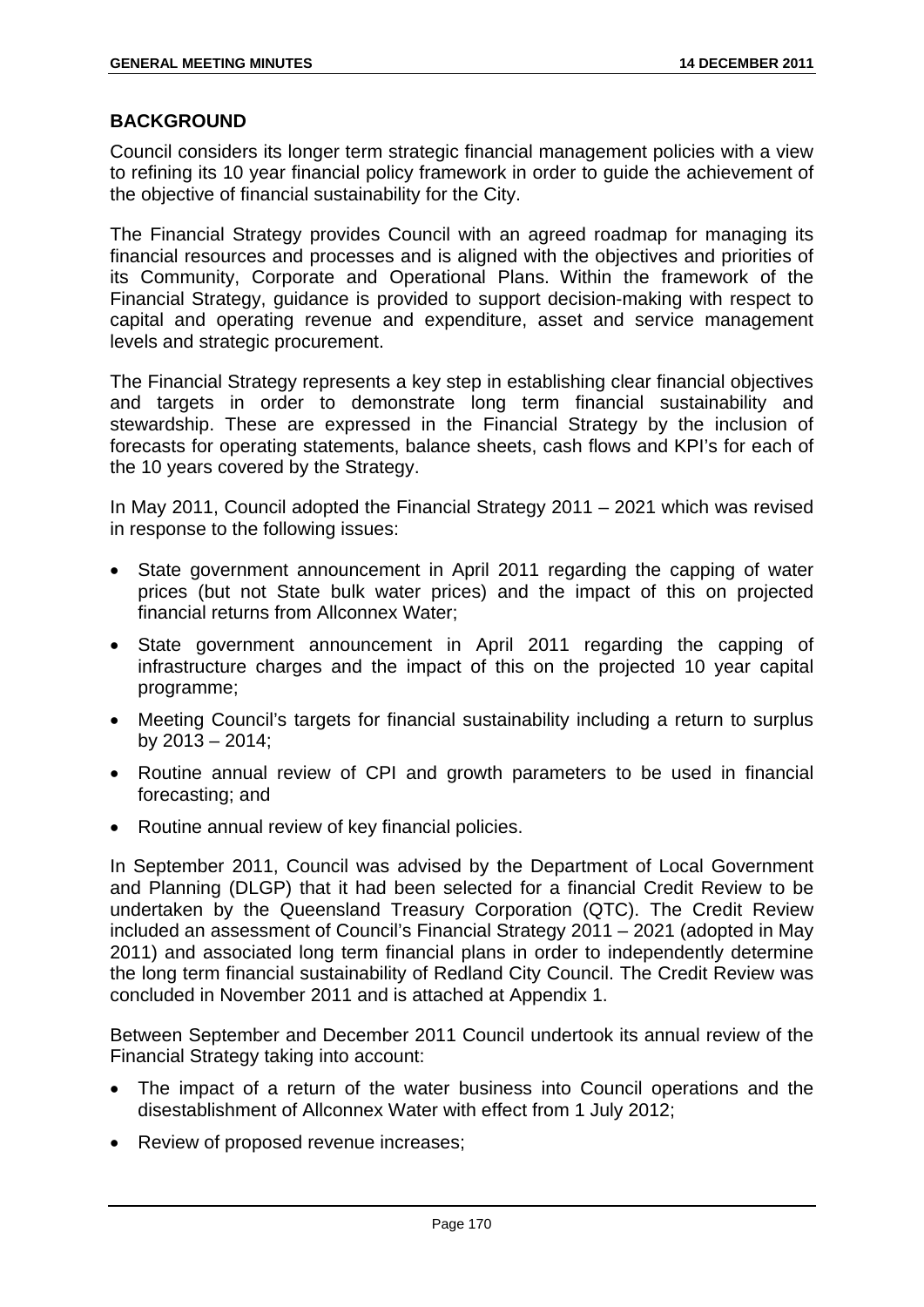- Meeting Council's targets for financial sustainability including a return to surplus by  $2013 - 2014$ ;
- Routine annual review of CPI and growth parameters to be used in financial forecasting; and
- Routine annual review of key financial policies.

The revised Financial Strategy 2012 – 2022 is now presented for adoption by Council in response to the outcomes of the QTC Credit Review and Council's annual review process.

## **ISSUES**

As previously stated, Council were subject to a comprehensive Credit Review prepared by QTC based on both the 2011/12 year end accounts and the Financial Strategy 2011 – 2021 adopted in May 2011, which was adopted prior to the decision to reintegrate water and wastewater services into Council business.

In November 2011 the QTC Board assessed Council's credit rating on this historical data, as **Sound** with **Neutral** outlook defined as:

*Sound: A local government with an adequate capacity to meet its financial commitments in the short, medium and long-term. While it is likely that it may have a record of minor of moderate operating deficits, the local government is expected to regularly report operating surpluses. It is likely able to address its operating deficits, manage major unforeseen financial shocks and any adverse changes in its business, with minor or moderate revenue and/or expense adjustments. The expense*  adjustments are likely to result in some changes to the range of and/or quality of *services offered. Its capacity to manage core business risk is sound.* 

*Neutral Outlook: There are no known foreseeable events that would have a direct impact on the local government's capacity to meet its financial commitments. It may be possible for a rating upgrade or downgrade to occur from a neutral outlook, if such an event or circumstance warranted as such.* 

As part of the Credit Review, QTC undertook some financial sensitivity testing which highlighted two areas for consideration and action by Council in formulating decisions on revenue raising and operational and capital resourcing over the life of the Financial Strategy. These can be summarised as:

- Concerns regarding the community capacity to bear the projected higher general rate increases in the first year of the Strategy; and
- Concerns regarding the ability of Council to deliver the required reductions in employee and goods and services spending in order to achieve financial sustainability targets.
- In parallel to the QTC Credit Review, and without knowledge of the recommendations mentioned above, Council reviewed the Financial Strategy 2011 – 2021 and determined that it would:
- Forecast lower general rate increases of 4.5% over the life of the Financial Strategy;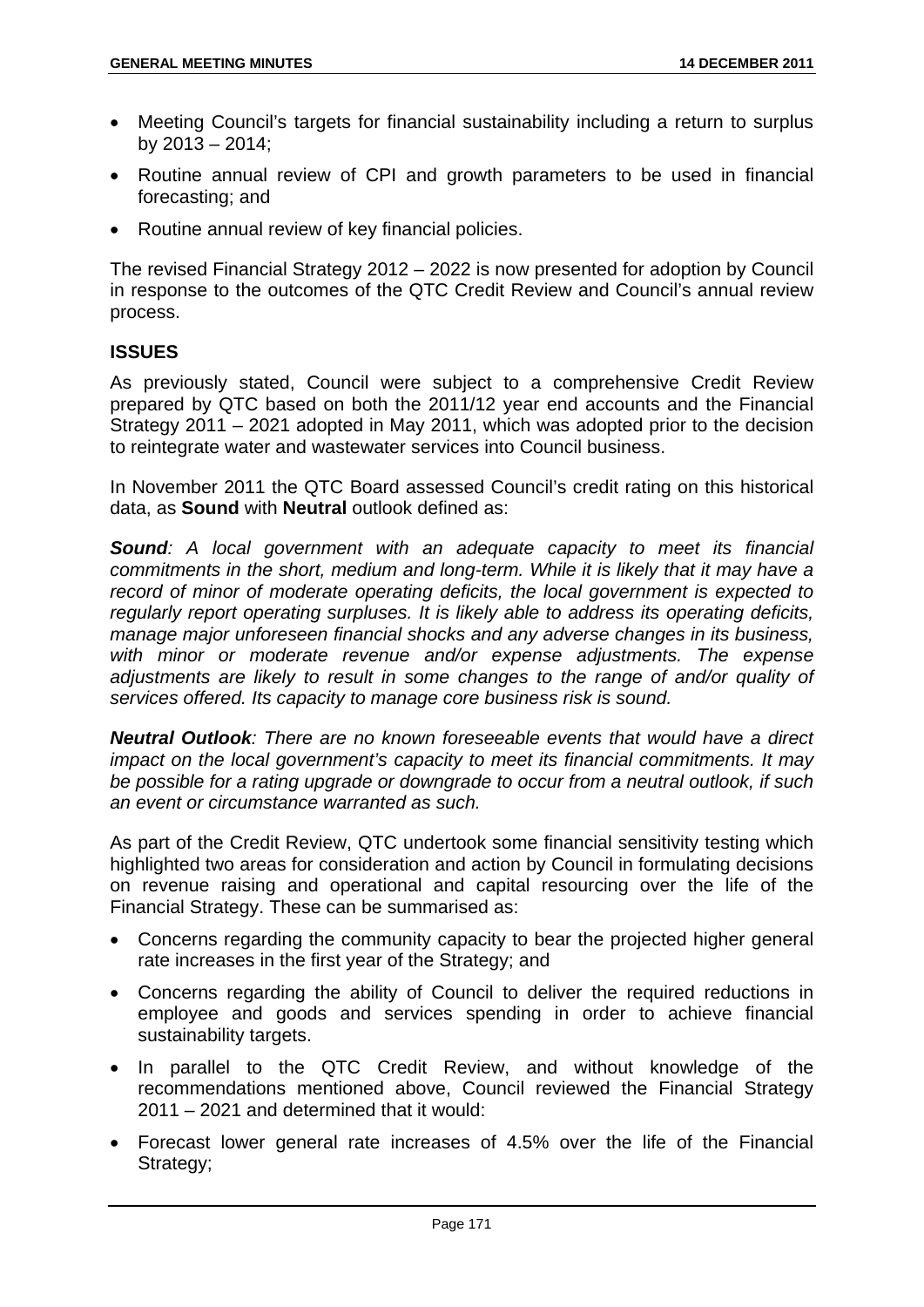- Forecast a conservative improvement in financial returns from the return of the water business into Council operations from 1 July 2012; and
- Forecast lower reductions in operational spending than had previously been forecast but still require savings of 1% in employee costs and 10% in goods and services costs for Year 1 of the Strategy.

These amendments to the Financial Strategy have resulted in the achievement of all financial sustainability targets within the same timescale. Some key points include:

- Revised forecasts are dependent on a lower level rate increase than previously modelled, predominately achievable due to the return of the water and wastewater business. A reduced general rate increase is in line with QTC recommendations;
- Revised forecasts predict a return to acceptable levels of operating performance from year 2;
- Revised forecasts in operational expenditure are manageable in line with QTC recommendations; and
- Revised forecasts in capital expenditure levels have been reduced to compensate for the reduction in developer cash contributions, resulting from the State Government's decision to cap infrastructure charges.

The Financial Strategy is provided at Attachment 2 and provides a clear indication of an improving financial position for Council over the life of Strategy and ensures that plans are in place for the achievement of financial sustainability targets, with more work required to ensure that asset sustainability targets are achieved and that the financial implications resulting from the reintegration of water are as seamless as possible.

I would like to acknowledge and thank all Councillors and staff in the development of the Financial Strategy for their support, input and feedback.

# **RELATIONSHIP TO CORPORATE PLAN**

## **9. An efficient and effective organisation**

Council is well respected and seen as an excellent organisation which manages resources in an efficient and effective way

- 9.5 Ensure robust long term financial planning is in place to protect the financial sustainability of Council
- 9.6 Implement long term asset management planning that supports innovation and sustainability of service delivery, taking into account the community's aspirations and capacity to pay for desired service levels
- 9.7 Develop our procurement practices to increase value for money within an effective governance framework

# **FINANCIAL IMPLICATIONS**

The Financial Strategy provides a financial policy framework to guide decision making on financial resource allocation over the longer term in order to demonstrate and achieve financial sustainability.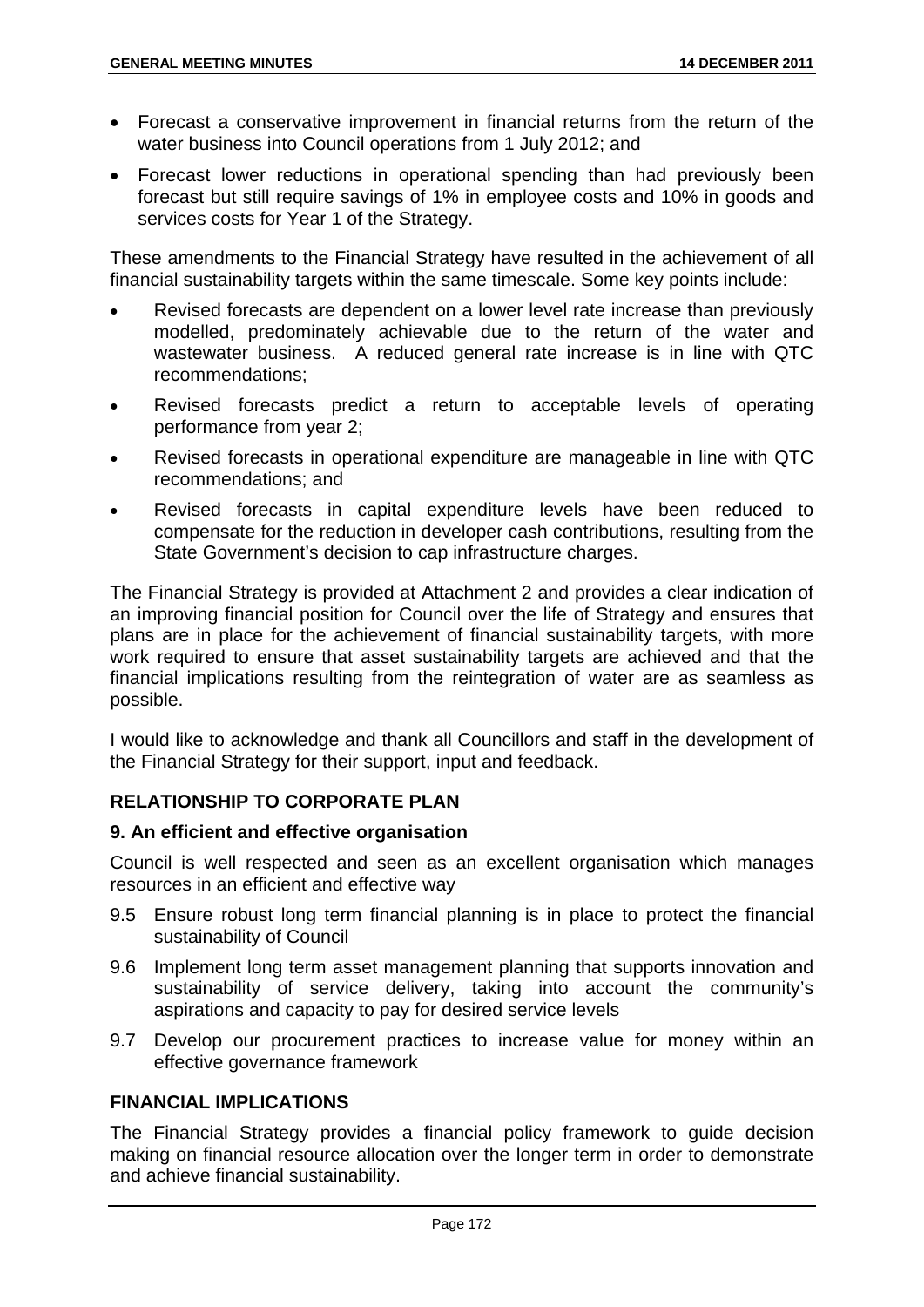As such, the Strategy is the first reference point for such decisions and will be reviewed annually to ensure that alignment with community and corporate objectives is maintained.

# **PLANNING SCHEME IMPLICATIONS**

The City Planning & Environment Group was consulted and it is considered that the outcome of recommendations in this report will not require any amendments to the Redlands Planning Scheme.

### **CONSULTATION**

Consultation has been carried out with all Councillors, Executive Leadership Group, Senior Financial Advisors and Financial Staff in the development of the Strategy.

### **OFFICER'S RECOMMENDATION/ COUNCIL RESOLUTION**

| Moved by:    | <b>Cr C Ogilvie</b> |
|--------------|---------------------|
| Seconded by: | <b>Cr W Boglary</b> |

**That Council resolve to:** 

- **1. Note the Queensland Treasury Corporation Redland City Council 2011 Credit Review and the rating of Sound with a Neutral Outlook;**
- **2. Acknowledge the key recommendations made in the Credit Review and note that these have been positively responded to in the development of the 2012 – 2022 Financial Strategy; and**
- **3. Adopt the Redland City Council Financial Strategy 2012 2022, as amended and attached.**

## **CARRIED**

DIVISION

- FOR: Crs Burns, Reimers, Murray, Elliott, Bowler, Townsend, Henry, Ogilvie, Boglary and Hobson
- AGAINST: Cr Williams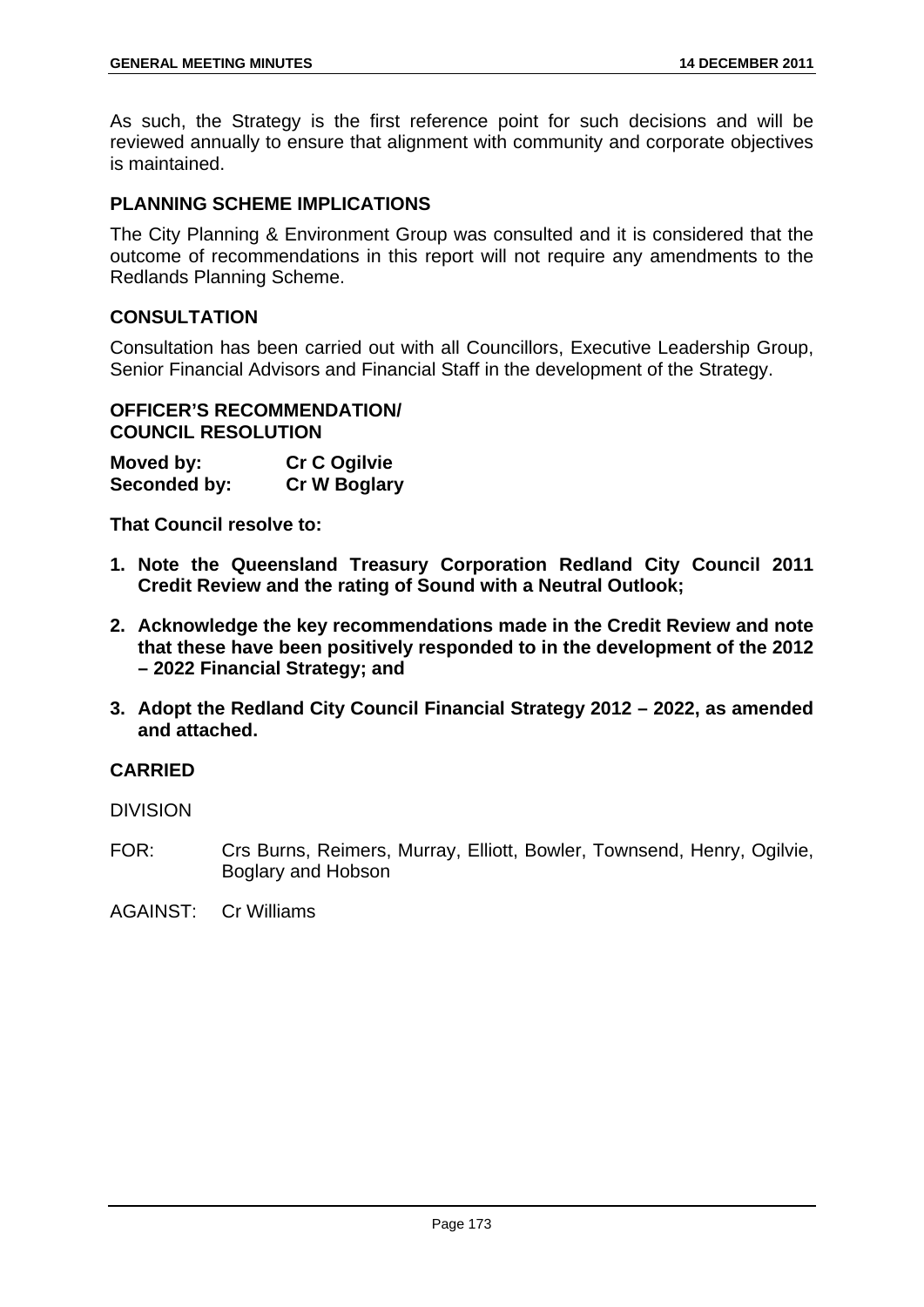#### **MOTION TO MOVE INTO OPEN FORUM AT 8.12PM**

| Moved by:    | Cr W Boglary |
|--------------|--------------|
| Seconded by: | Cr K Reimers |

That the meeting move into Open Forum to discuss the following item.

CARRIED

### **MOTION TO MOVE OUT OF OPEN FORUM AT 8.23PM**

| Moved by:    | Cr H Murray  |
|--------------|--------------|
| Seconded by: | Cr W Boglary |

That the meeting move out of Open Forum.

CARRIED

**18.2 GOVERNANCE** 

**18.2.1 COUNCILLOR REMUNERATION 2012** 

| <b>Dataworks Filename:</b>  | <b>GOV Councillors' - Remuneration</b>                            |
|-----------------------------|-------------------------------------------------------------------|
| <b>Responsible Officer:</b> | <b>Nick Clarke</b><br><b>General Manager Governance</b>           |
| Author:                     | <b>Trevor Green</b><br><b>Senior Advisor Environmental Health</b> |

### **EXECUTIVE SUMMARY**

All Queensland local governments must adopt the 2012 remuneration schedule for elected representatives, as determined by the Local Government Remuneration and Discipline Tribunal Report 2011.

Previously the Tribunal established 10 categories of local governments and set minimum and maximum remuneration ranges within each category for Mayor, Deputy Mayor and Councillor, respectively. Redland City Council is in category 6.

Councillors were required to vote on what remuneration within their category range they were to be paid. Since the concept of the maximum and minimum levels of remuneration in each category of local government was established, there have been regular requests to the Tribunal to set a single rate of remuneration in each category - especially in the larger Councils. Redland City Council was a strong contributor to this campaign.

This year the Tribunal has decided to discontinue the practice of setting a remuneration range in each category and, instead, to set a single rate for Mayors, Deputy Mayors and Councillors in each category of local government.

As Council must adopt the full 2012 calendar year remuneration schedule within 90 days of the schedule being gazetted (9 December 2011), this means that Council will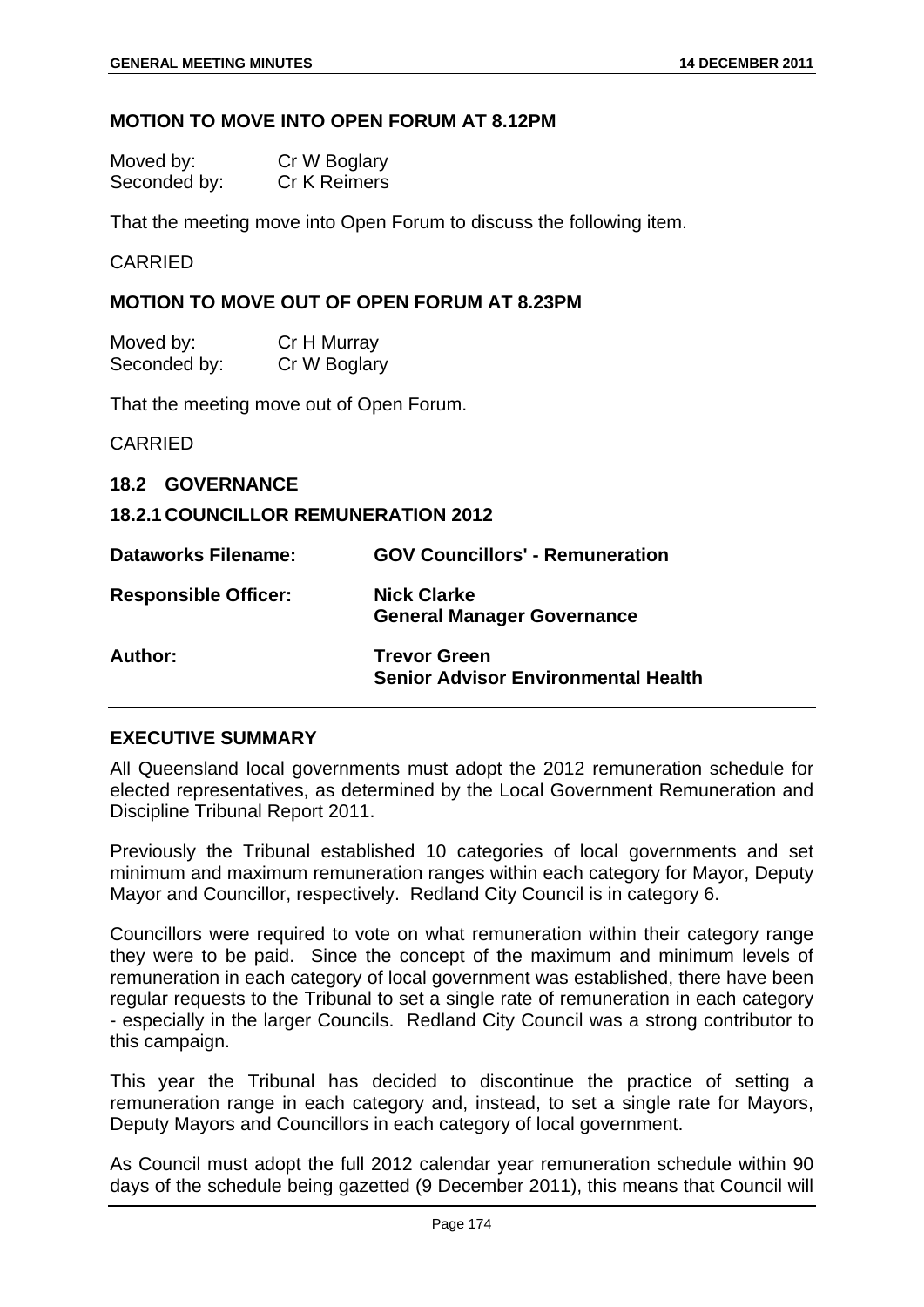be adopting the schedule before the proposed 2012 local government elections. As such, the incumbent Council will be adopting remuneration levels for the incoming Council.

## **PURPOSE**

The purpose of this report is for Council to adopt the 2012 remuneration schedule as determined by the Local Government Remuneration and Discipline Tribunal Report 2011.

#### **BACKGROUND**

#### Requirement for Council to Make a Resolution on Remuneration

Pursuant to Chapter 5, Part 1, Division 1 of the *Local Government (Operations) Regulation 2010 (the Regulation)*, the *Local Government Remuneration and Discipline Tribunal* determines the remuneration schedule for Mayors, Deputy Mayors and Councillors, in each Queensland local government category. There are ten categories (Special and 1-9). Redland City Council is in category 6.

Within 90 days of the schedule being gazetted, a local government must by resolution, adopt the remuneration schedule. The remuneration schedule is determined as a percentage of the rate payable to a member of the Queensland Legislative Assembly (MLA).

#### Prior to 2008

Prior to 2008 (current electoral term), there were no legislative criteria for the determination of the remuneration provided to Councillors, other than the generic requirement under section 237 of the *Local Government Act 1993*, that a local government may by resolution authorise remuneration to a Councillor and record the principles on which the remuneration system was based.

In the previous electoral term the Councillors' remuneration included a base salary and additional benefits (including a Council vehicle and an electoral allowance).

#### 2008

Amendments to the *Local Government Act 1993* introduced in the second half of 2007 led to the current system for determining Councillors' remuneration and removed the inclusion of any additional benefits as part of a remuneration package.

At the 2008 Post-Election Meeting, Council resolved for the Mayor, Deputy Mayor and Councillors to be remunerated at the maximum in each category to seek parity with the previous remuneration packages which included the additional benefits.

#### 2009

As there was no increase in the base salary rate applicable to a MLA, the Tribunal did not increase the rate for elected representatives for 2009, apart from an increase to the remuneration range for Mayors.

Council resolved for remuneration to remain unchanged in each category, with the exception of the Mayor.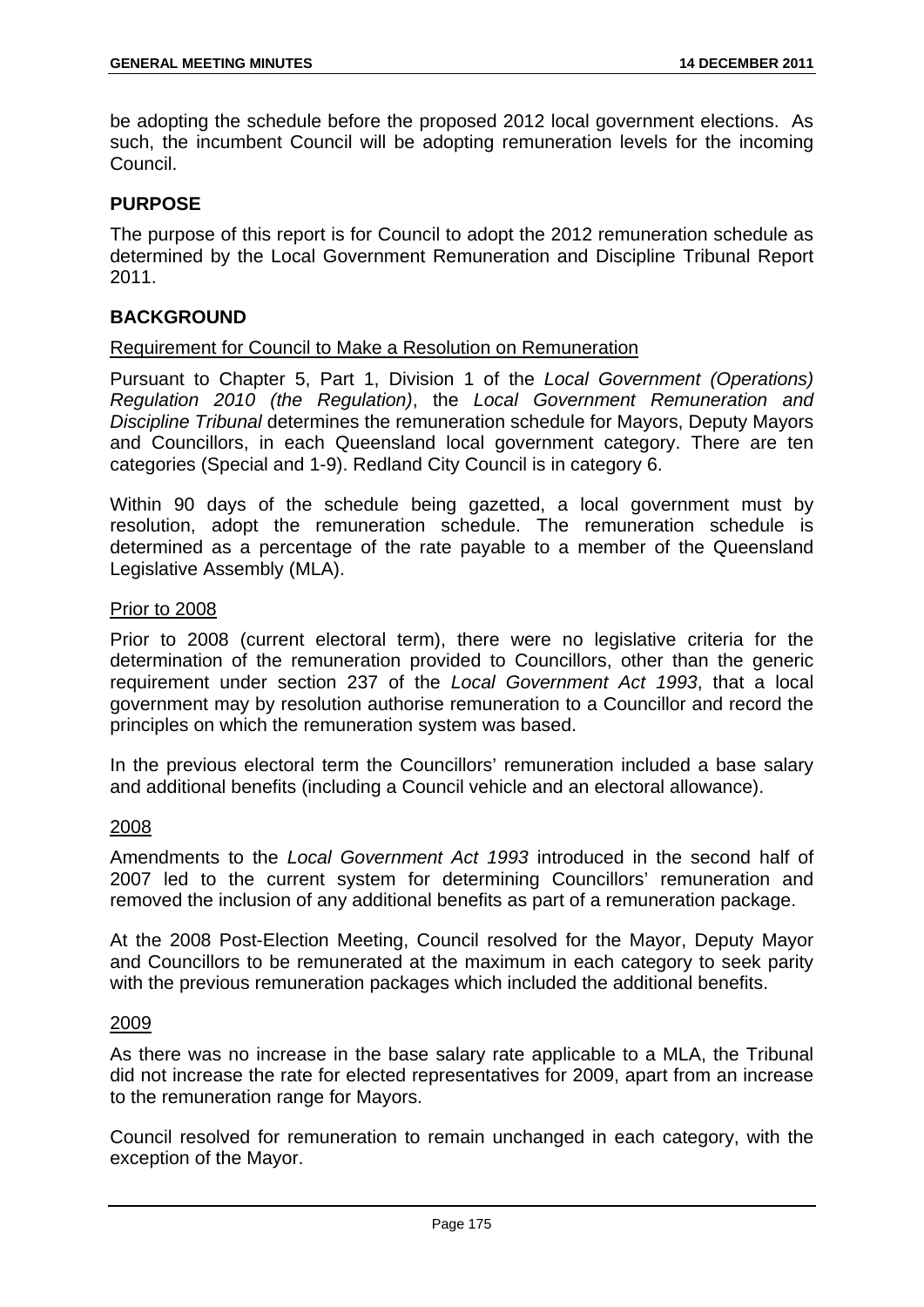## 2010

The Tribunal increased the remuneration levels which may be paid to elected representatives by 3.15%.

Council resolved that the remuneration for the Mayor, Deputy Mayor and Councillors were to remain unchanged. To do this, the elected representatives resolved to accept reduced percentages of the rate payable to a MLA.

## 2011

The Tribunal increased the remuneration levels which may be paid to elected representatives by 2.5%.

Council resolved that the remuneration for the Mayor, Deputy Mayor and Councillors were to remain unchanged. To do this, the elected representatives resolved to accept reduced percentages of the rate payable to a MLA.

In September 2011, Council made a submission to the Tribunal's 2011 review to amend its process to provide a single level of remuneration for each local government category. It was also organised for those Councillors attending the Local Government Association of Queensland's Conference, to attend a deputation with the Tribunal to discuss this issue. A similar deputation had taken place in 2010.

At the Local Government Association of Queensland's 115th Annual Conference in early October, the Association resolved to support a Redland City Council motion that it make requests to the Local Government Remuneration and Discipline Tribunal to set Councillors' salary levels, rather than providing a remuneration range.

## **ISSUES**

## Remuneration schedule

This year the Tribunal has decided to discontinue the practice of setting a remuneration range in each category and, instead, to set a single rate for Mayors, Deputy Mayors and Councillors in each category of Local Government. In doing this, the Tribunal has considered a range of issues, including:

- 1. the significantly different levels of remuneration currently being paid in different Councils within the same category;
- 2. the cost of moving to a "single rate" for each level of Councillor in each category;
- 3. the decision of the Commonwealth Remuneration Tribunal to award a 3.1% increase to Federal MPs from 1 July 2011; and
- 4. the increase of 2.5% in the base salaries of State MPs which took effect from 1 August 2011.

After allowing for the 2.5% general increase, the aim of the Tribunal was not to involve a net increase in the total amount payable to Mayors, Deputy Mayors and Councillors across the 72 Councils within the Tribunal's jurisdiction. The Tribunal acknowledged that in moving to the new system some individual Councils will pay Councillors more in 2012 than in 2011, while others will pay less. As detailed above, as Redland City Councillors remuneration had not been increased for a number of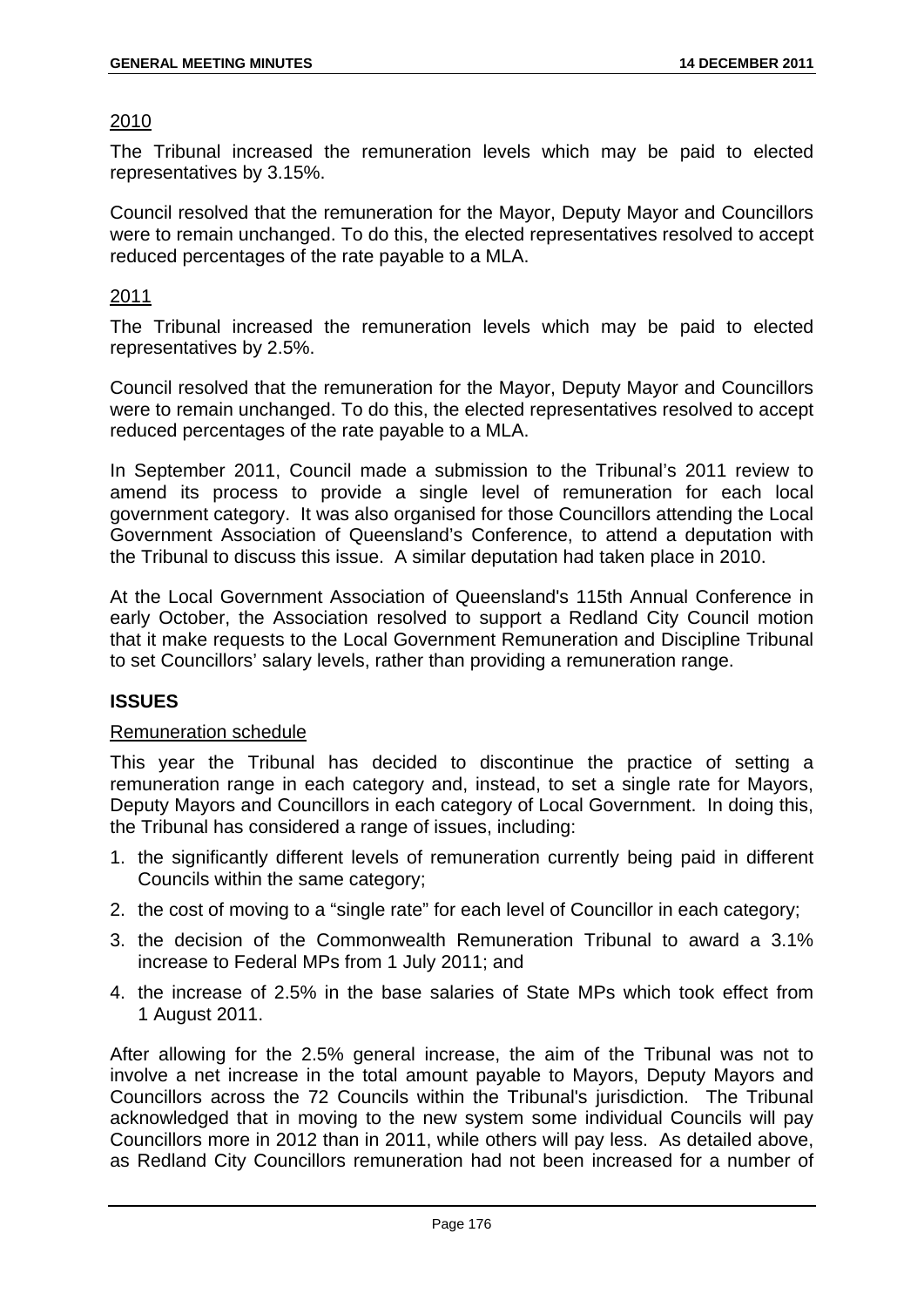years, the Tribunal's Category 6 remuneration schedule for 2012 will result in an increase in remuneration for Redland City Councillors.

| Remuneration determined by the Tribunal for 2012<br>(Reference rate of \$137,149) |      |           |
|-----------------------------------------------------------------------------------|------|-----------|
|                                                                                   | (%)  | (\$ pa)   |
| <b>Mayor</b>                                                                      | 110% | \$150,864 |
| <b>Deputy Mayor</b>                                                               | 75%  | \$102,862 |
| <b>Councillor</b>                                                                 | 65%  | \$89,147  |

The Tribunal notes that section 43 of the Regulation provides an opportunity for Councils to make a submission to the Tribunal to increase or decrease the remuneration levels in exceptional circumstances. It is not considered that there would be any mitigating situations that the Tribunal would consider which would justify increasing or decreasing the remuneration levels relating to Redland City Council.

## Adoption by resolution of the remuneration schedule

As per the provisions of the *Local Government (Operations) Regulation 2010*, Council is still required by resolution, to adopt the remuneration schedule within 90 days of the schedule being gazetted (9 December 2011).

## Adoption of the 2012 remuneration schedule before 2012 election

The requirement to adopt the schedule within 90 days of the schedule being gazetted (9 December 2011), means that Council must adopt the schedule before the proposed 31 March 2012 local government elections. As the schedule will be adopted for the full 2012 calendar year, the incumbent Council will be adopting remuneration levels for the incoming Local Government.

## **RELATIONSHIP TO CORPORATE PLAN**

## **8. Inclusive and ethical governance**

Deep engagement, quality leadership at all levels, transparent and accountable democratic processes and a spirit of partnership between the community and Council will enrich residents' participation in local decision making to achieve the community's Redlands 2030 vision and goals

8.5 Be transparent and consistent in the way we manage the organisation, its risks and obligations and ensure we are delivering against our priorities

## **FINANCIAL IMPLICATIONS**

That the Mayor, Deputy Mayor and Councillors be remunerated in accordance with the recommendations of this report.

## **PLANNING SCHEME IMPLICATIONS**

There are no planning scheme implications associated with this report.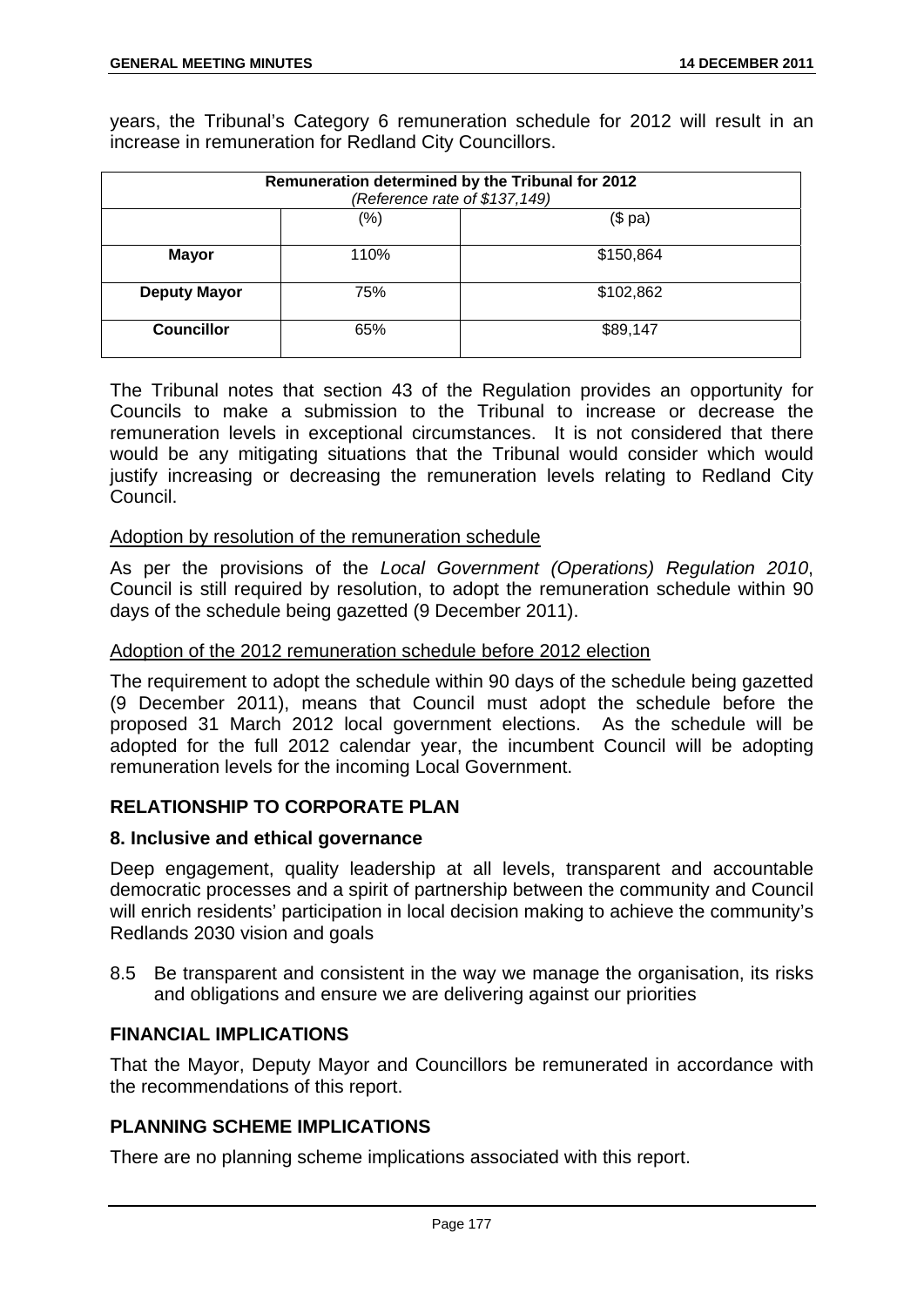#### **CONSULTATION**

The Local Government Remuneration and Discipline Tribunal and Local Government Association of Queensland were consulted in the preparation of this report.

#### **OPTIONS**

## **PREFERRED**

That Council resolve to:

- 1. Adopt the 2012 remuneration schedule as determined by the Local Government Remuneration and Discipline Tribunal Report 2011.
- 2. That the 2012 remuneration levels for the Mayor, Deputy Mayor and Councillors, be set at:

| a. Mayor - 110% of "Reference Rate" of \$137,149       | (\$150,864) |
|--------------------------------------------------------|-------------|
| b. Deputy Mayor - 75% of "Reference Rate" of \$137,149 | (\$102,862) |
| c. Councillors - 65% of "Reference Rate" of \$137,149  | (\$89,147)  |

## **ALTERNATIVE**

That Council resolve not to adopt the remuneration schedule as determined by the Local Government Remuneration and Discipline Tribunal Report 2011 and seek consideration by the Tribunal for higher or lower levels of remuneration under the exceptional circumstances provision.

## **OFFICER'S RECOMMENDATION**

That Council resolve to:

- 1. Adopt the 2012 remuneration schedule as determined by the Local Government Remuneration and Discipline Tribunal Report 2011;
- 2. That the 2012 remuneration levels for the Mayor, Deputy Mayor and Councillors, be set at:

| a. Mayor - 110% of "Reference Rate" of \$137,149       | (\$150,864) |
|--------------------------------------------------------|-------------|
| b. Deputy Mayor - 75% of "Reference Rate" of \$137,149 | (\$102,862) |
| c. Councillors - 65% of "Reference Rate" of \$137,149  | (\$89,147)  |

#### **COUNCIL RESOLUTION**

| Moved by:    | <b>Cr H Murray</b> |
|--------------|--------------------|
| Seconded by: | <b>Cr T Bowler</b> |

**That Council resolve to:** 

- **1. Adopt the 2012 remuneration schedule as determined by the Local Government Remuneration and Discipline Tribunal Report 2011;**
- **2. That the 2012 remuneration levels for the Mayor, Deputy Mayor and Councillors, be set at:**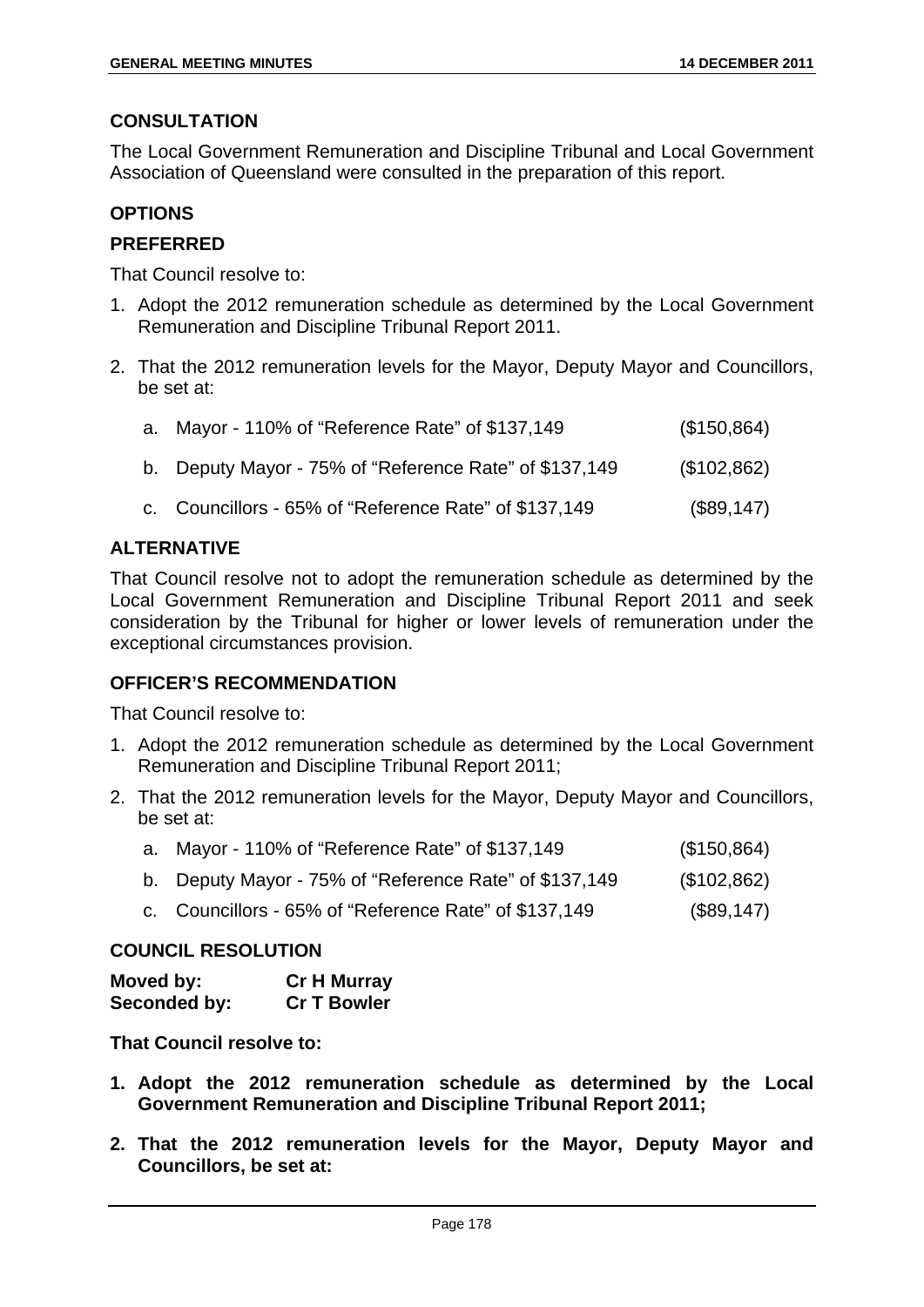- **a. Mayor 110% of "Reference Rate" of \$137,149 (\$150,864) b. Deputy Mayor - 75% of "Reference Rate" of \$137,149 (\$102,862) c. Councillors - 65% of "Reference Rate" of \$137,149 (\$89,147)**
- **3. Council notes that the "Reference Rate" relates to a Queensland Parliament Backbencher.**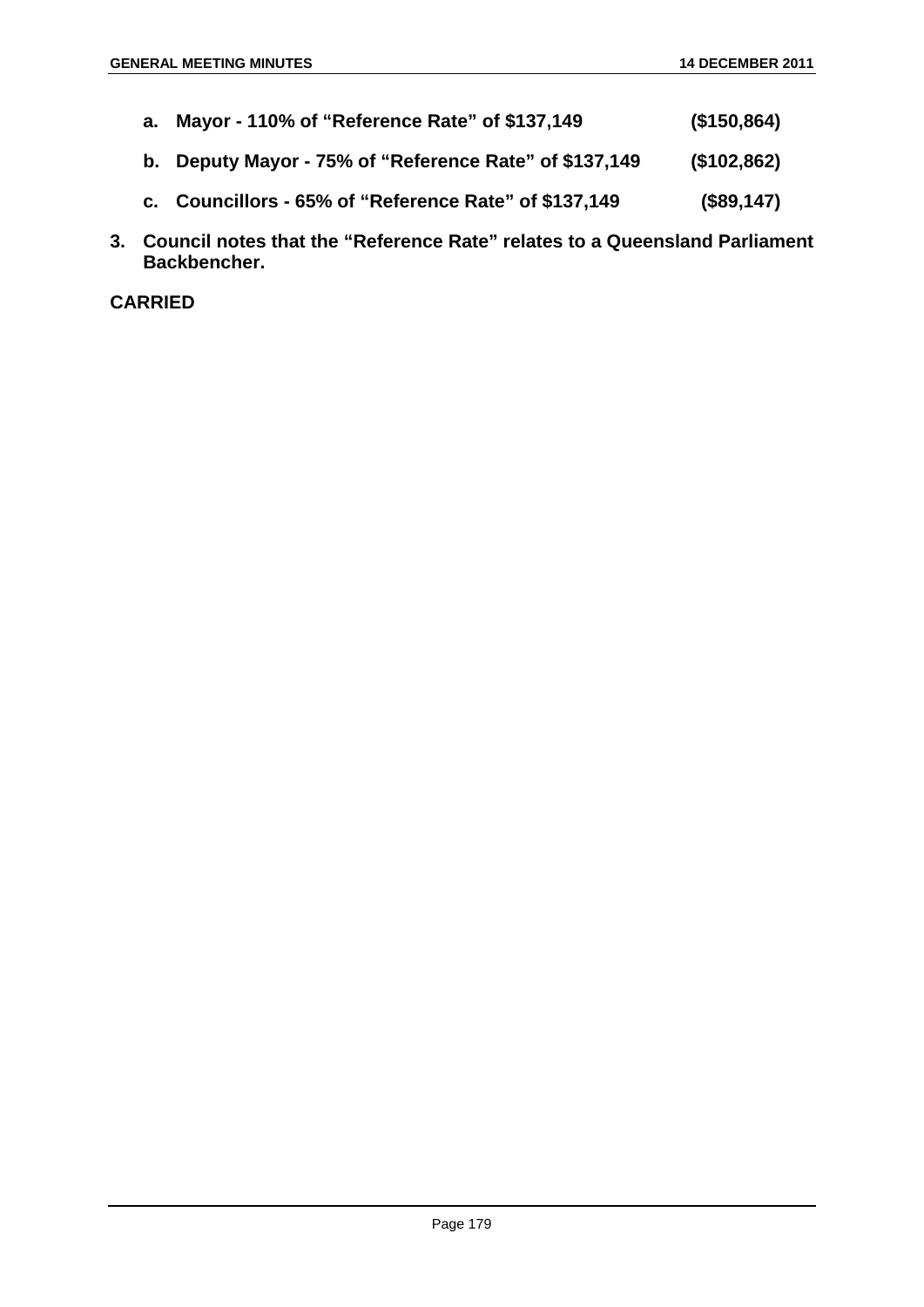| <b>18.3 CITY SERVICES</b>   |                                                                                            |
|-----------------------------|--------------------------------------------------------------------------------------------|
|                             | <b>18.3.1 PARK NAMING – BOB &amp; DELPHINE DOUGLAS RESERVE</b>                             |
| Dataworks Filename:         | <b>P&amp;R Parkland</b>                                                                    |
| <b>Responsible Officer:</b> | <b>Lex Smith</b><br><b>Manager City Spaces</b>                                             |
| Author:                     | <b>Jeanette Adams</b><br><b>Centre-Coordinator, Redlands IndigiScapes</b><br><b>Centre</b> |

#### **EXECUTIVE SUMMARY**

A request has been made to name a park in honour of Bob and Delphine Douglas for their contribution to protecting and enhancing the environment within our local community. The report provides recommendations on naming requests received by Council based on the Park Naming, Memorials, and Tributes Policy Document – POL-3068 adopted by Council on 26 September 2007 and Local Law No.15 Parks and Reserves. The policy acknowledged that any Council decision, by resolution, will take precedence over any aspect of the policy where exceptional circumstances have been demonstrated.

Local recreation parks tribute naming will only be considered in exceptional circumstances to recognise individuals for their eminence and exceptional endeavours associated with the community. The Recommendation within this report is consistent POL – 3068.

#### **PURPOSE**

To recommend that Council tribute name the park at 12-24 Liriope Place and 169 Bunker Road, Victoria Point and described as Lot 900 SP 235943 Lot 901 SP 215304 as "Bob & Delphine Douglas Reserve" being for their contribution to the local community of the Redlands in many areas of conservation.

## **BACKGROUND**

A request for park naming was submitted by Ms Lyn Roberts on behalf of the Koala Action Group and the Eprapah Creek Land Catchment Association in support of a number of proposals from Councillors Henry, Bowler and Murray as well as members of the public. Following consultation with Bob Douglas, the parkland area adjacent Mr Douglas' property was agreed upon. It is requested that the area Lot 900 SP 235943 at 12-24 Liriope Place, Victoria Point and Lot 901 SP 215304 at 169 Bunker Road, Victoria Point, be named the Bob & Delphine Douglas Reserve. An official application was then requested to be submitted.

Division 6 Councillor was informed of this request and subsequently provided support for the naming of the park as "Bob & Delphine Douglas Reserve".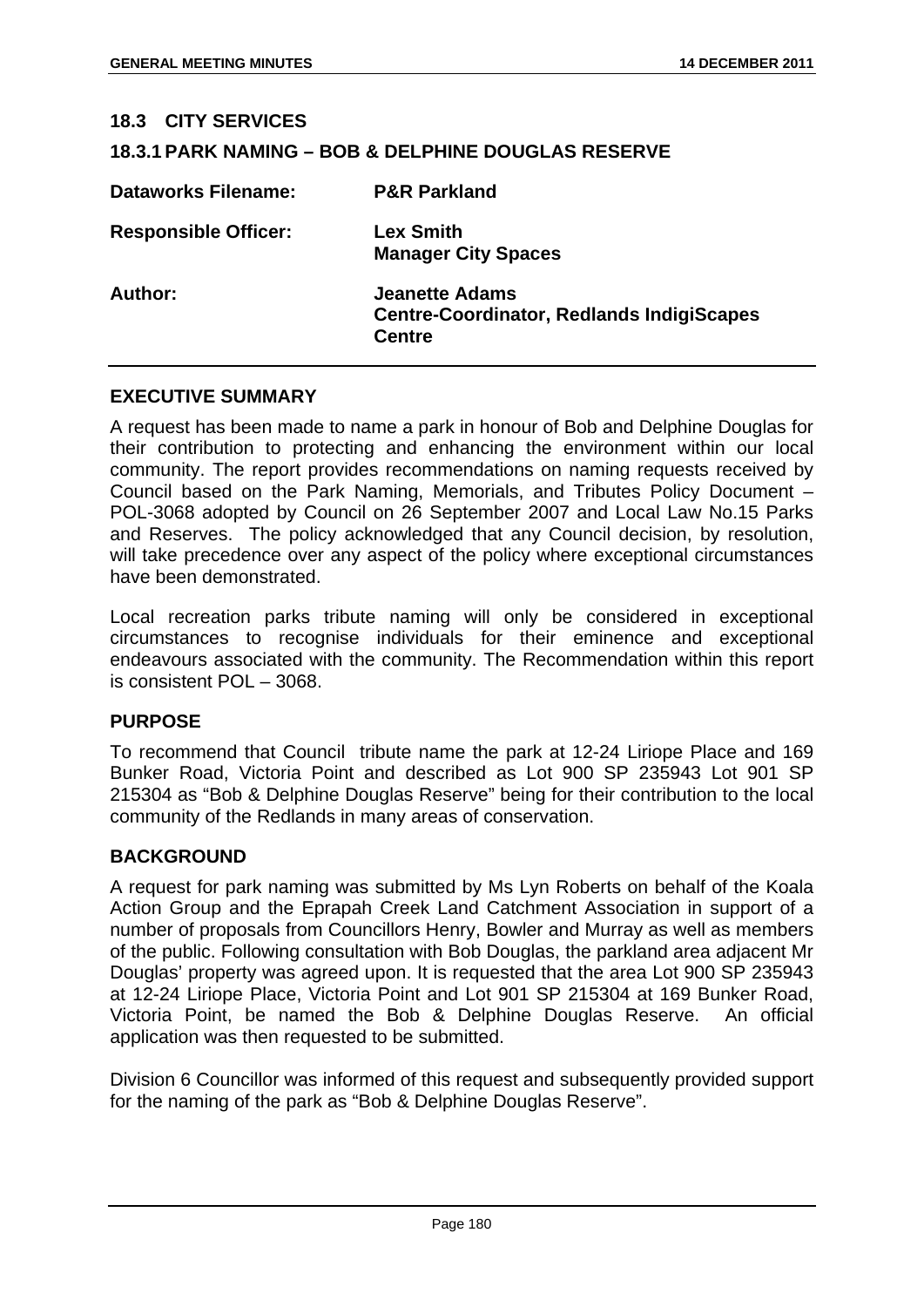The application was submitted and Council also received three other letters of support all of which mentions the activities of Bob & Delphine Douglas.

*Bob & Delphine had many voluntary commitments including Meals on Wheels, ECCLA and KAG.* 

*Their property was one of the first Land for Wildlife properties in the Redlands and the control of weeds and replanting on their property was a dedicated work.* 

*They were keen water testers, volunteering on a number of sites and discovering that the water flowing out of Eprapah Creek on their property was of a higher quality to that flowing in.* 

*All the work on their property was for unselfish reasons to benefit wildlife. The wider community knew it was a haven for native animals and it was used as a release site for carers with rehabilitated wildlife.* 

*Bob and Delphine volunteered at IndigiScapes before it opened 13 years ago. They removed many weeds from the area and spent hours replanting. They were individually responsible for the building and maintenance of the Maze for many years, pruning and hedging by hand.* 

*Bob and Delphine were the driving force behind the Community Nursery at IndigiScapes for many years, volunteering at least 2 days per week. Following the loss of Delphine, Bob has continued his work in the Nursery heading up the Tuesday morning propagation group with up to 12 volunteers.* 

*Bob used his teaching skills to educate others on propagation methods and inspire others in his love of native plants.* 

*Bob and Delphine used their property for workshops and events to encourage others to participate in good environmental practices.* 

*Bob and Delphine were executive members of ECCLA since 2004, working tirelessly at working bees. Bob has been vice president of the group from December 2006.* 

*Bob and Delphine were also members of KAG for many years planting hundreds of trees in the local parks.* 

*Delphine passed away in 2006. Bob has recently been diagnosed with Motor Neurone Disease which is progressing rapidly.*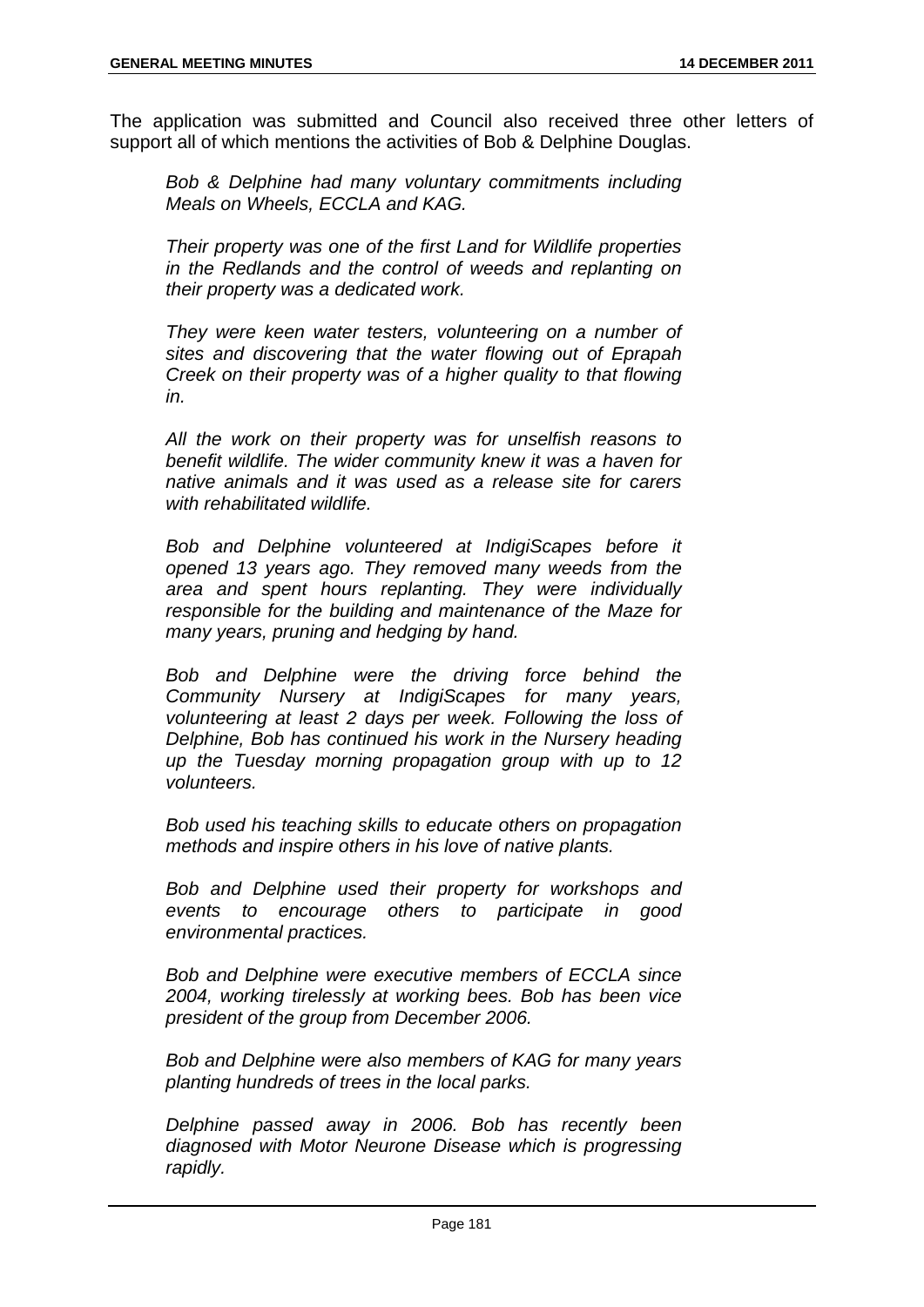The following information is added in addition to the above.

*In 2007 Bob was awarded the Australia Day award for Outstanding Contribution to the Environment.* 

*In 2011 Bob was named as one of the Queensland Conservation Council's Champions of Conservation.* 

*Bob and Delphine were both members of a number of Bushcare groups volunteering hundreds of hours over a 13 year period.*

#### **ISSUES**

#### Naming of park or reserves

The Council may by resolution under the provisions of Local Law 15 assign a name to a park or reserve; or change the name of a park or reserve. In addition, Council adopted the Park Naming, Memorials and Tributes Policy nominates that Local Recreational Parks can be considered for tribute naming or renaming in exceptional circumstances to recognise individuals for their eminence and outstanding endeavour associated with the Redlands community such as:

- Provided extensive community service;
- Worked to foster equality and reduce discrimination;
- Risked his/her life to save others;
- Prior ownership for a significant period of time;
- Made a significant financial or non financial contribution to the park.

This application is for the naming of a local conservation park.

The above application information is considered for support and approval by Council on the basis that Bob and Delphine Douglas provided extensive community service, in many areas of conservation throughout the Redlands and on their property which adjoins the parkland.

## **RELATIONSHIP TO CORPORATE PLAN**

#### **7. Strong and connected communities**

Our health, wellbeing and strong community spirit will be supported by a full range of services, programs, organisations and facilities, and our values of caring and respect will extend to people of all ages, cultures, abilities and needs

#### **FINANCIAL IMPLICATIONS**

The naming of the parks would involve a financial implication of approximately \$1,500 for the timber sign and metal plaque.

The acceptance of the recommendations provided would need to be funded from the Parks and Conservation Unit's normal operating budget.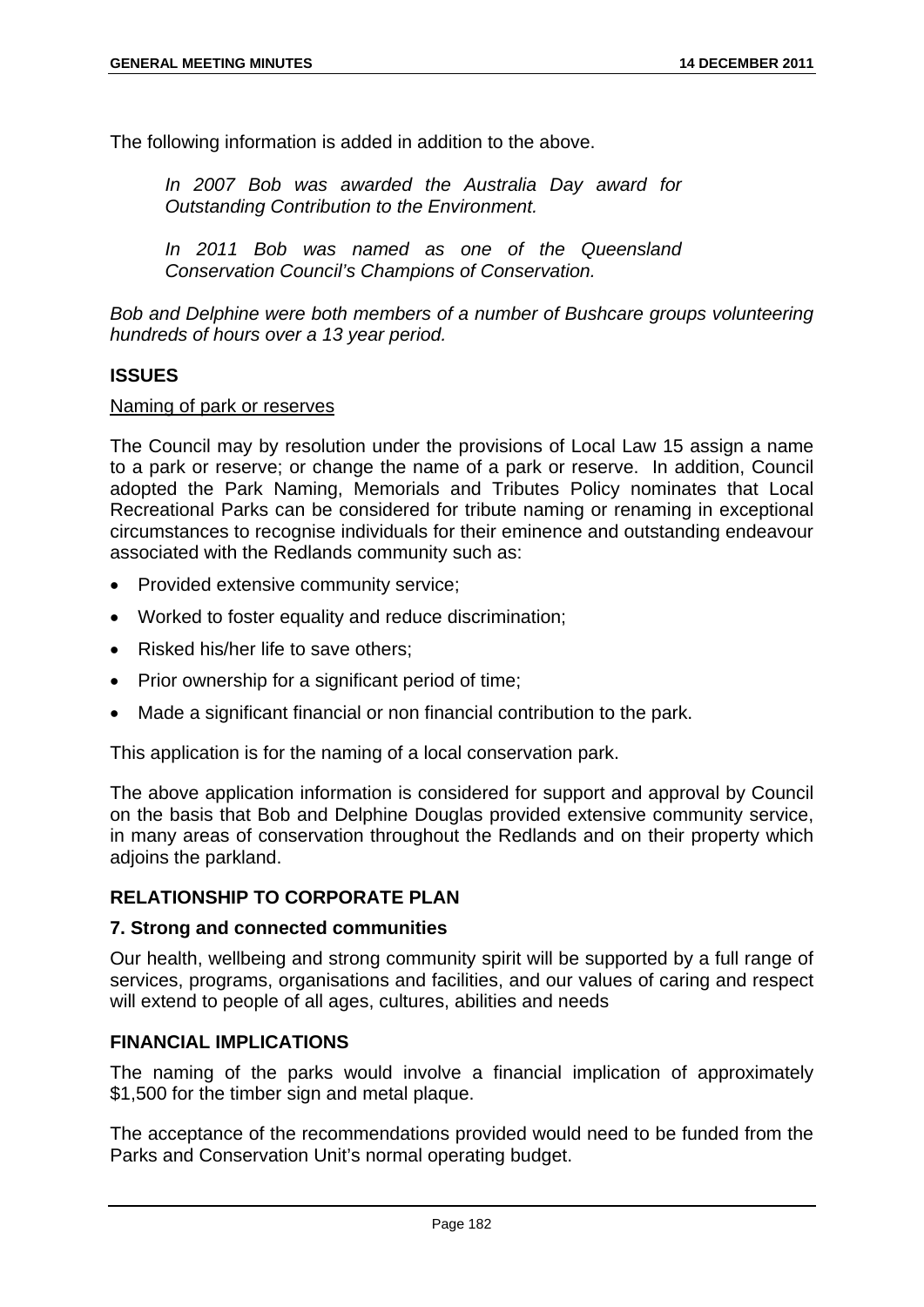## **PLANNING SCHEME IMPLICATIONS**

The City Planning & Environment Group was consulted and it is considered that the outcome of recommendations in this report will not require any amendments to the Redlands Planning Scheme.

## **CONSULTATION**

The Divisional Councillor, Cr Toni Bowler, and City Planning & Environment were consulted concerning the naming of this park. Cr Bowler also provided written support to the applicant.

Ongoing consultation has been maintained with Bob Douglas (Delphine is deceased) regarding the proposed naming and the area concerned.

## **OPTIONS**

## **PREFERRED**

That Council resolve to tribute name the parkland at Lot 900 SP 235943 at 12-24 Liriope Place, Victoria Point and Lot 901 SP 215304 at 169 Bunker Road, Victoria Point, as "Bob & Delphine Douglas Reserve".

## **ALTERNATIVE**

That Council resolve not to approve the tribute naming of the parkland Lot 900 SP 235943 at 12-24 Liriope Place, Victoria Point and Lot 901 SP 215304 at 169 Bunker Road, Victoria Point, as "Bob & Delphine Douglas Reserve"

## **OFFICER'S RECOMMENDATION/ COUNCIL RESOLUTION**

**Moved by: Cr T Bowler Seconded by: Cr D Henry** 

**That Council resolve to tribute name the parkland at Lot 900 SP 235943 at 12-24 Liriope Place, Victoria Point and Lot 901 SP 215304 at 169 Bunker Road, Victoria Point, as "Bob & Delphine Douglas Reserve".**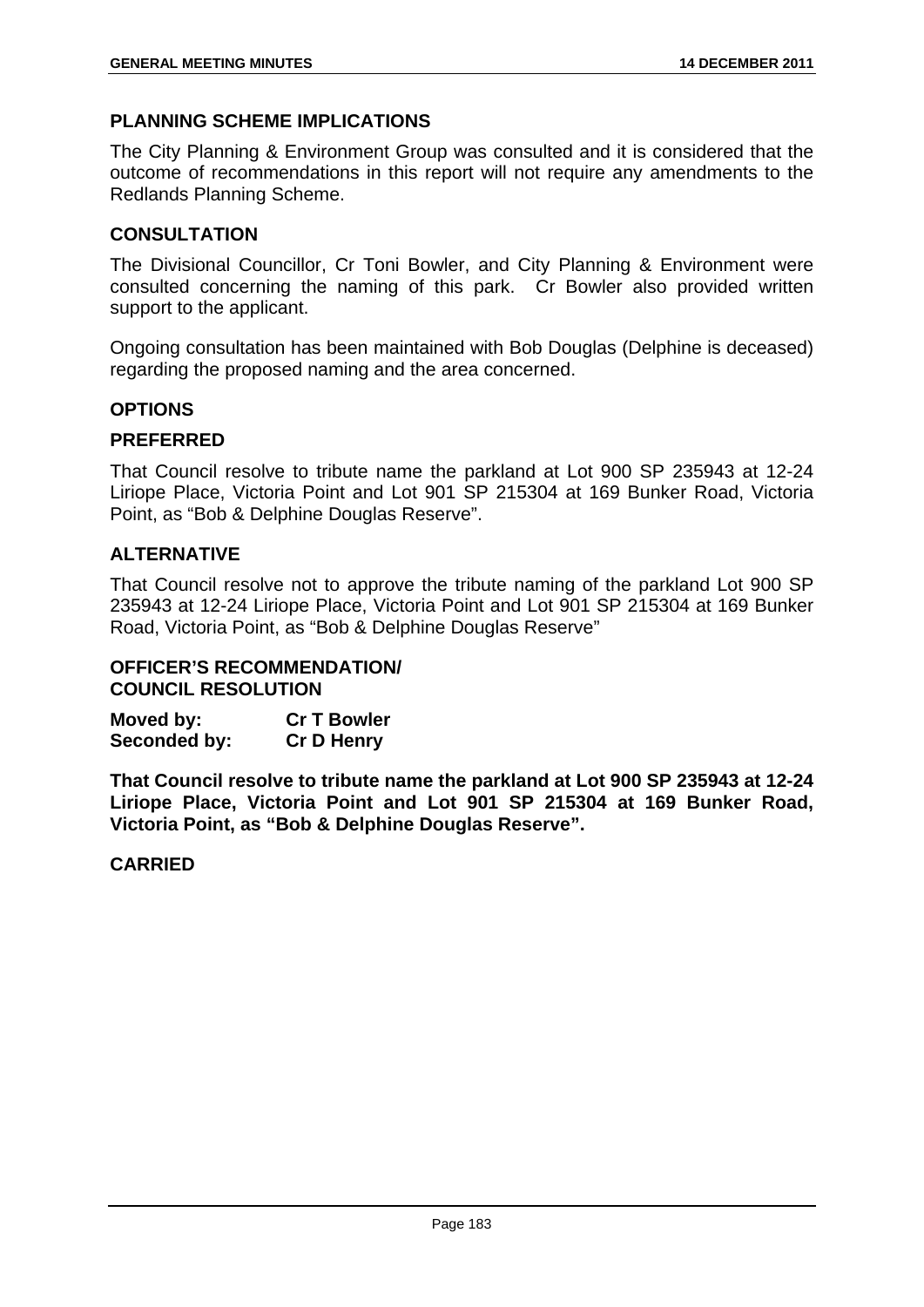#### **19 NOTICE OF MOTION**

#### **19.1 NOTICE OF MOTION – CR ELLIOTT (DIVISION 7)**

## **19.1.1 INCREASED FUNDING FOR ADDITIONAL BUS SERVICES THROUGHOUT REDLAND CITY**

In accordance with notice given on 6 December 2011, Cr Elliott moved as follows:

#### **COUNCIL RESOLUTION**

**Moved by: Cr M Elliott Seconded by: Cr T Bowler** 

**That Council lobby both the state government and opposition for increased funding for additional bus services throughout Redland City, particularly on the main commuter routes.**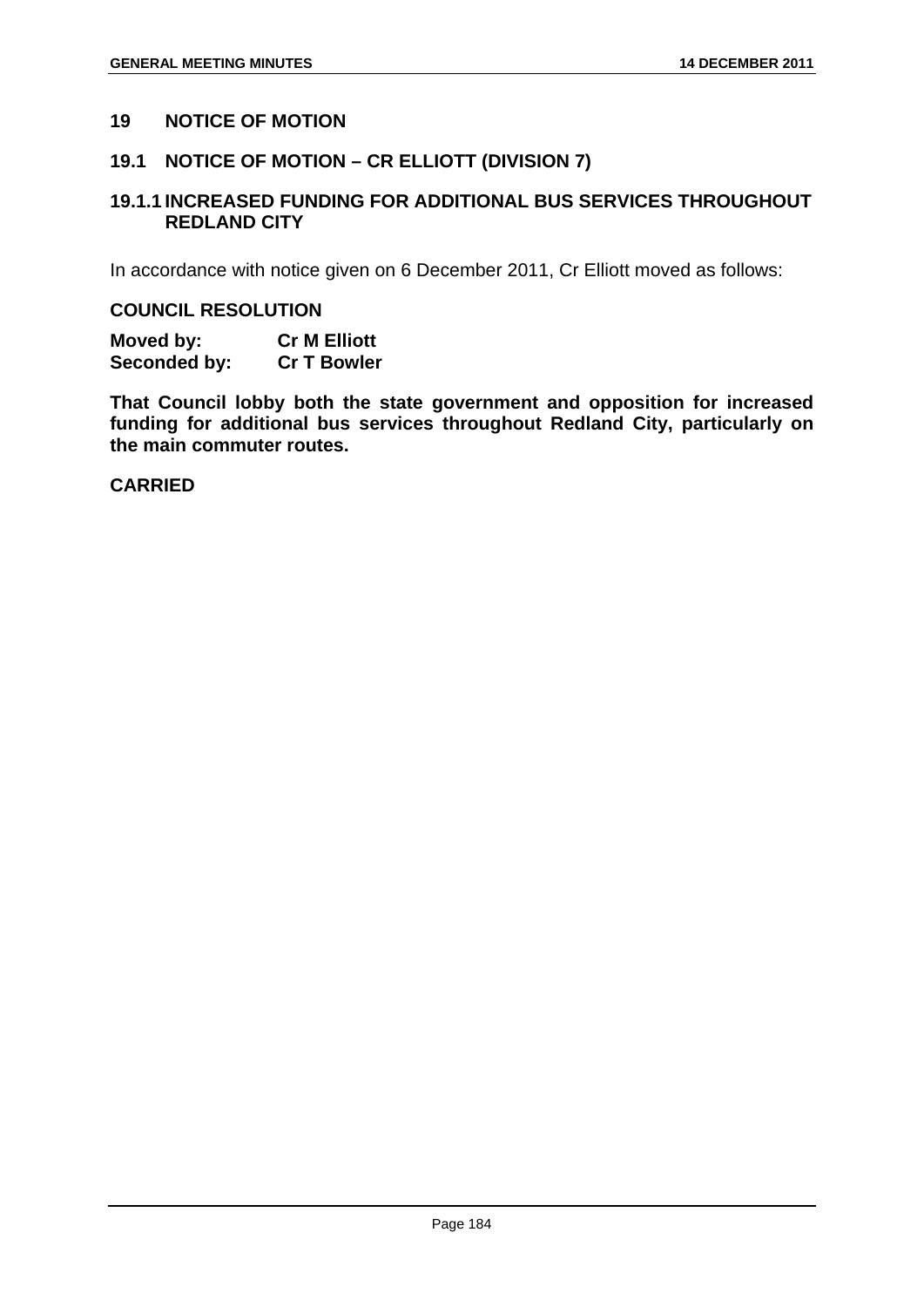#### **19.2 NOTICE OF MOTION – CR WILLIAMS (DIVISION 9)**

#### **19.2.1 PARKING OPTIONS – WEINAM CREEK**

#### Background

#### Weinam Creek Parking Update

There has been a great deal of concern raised as to the lack of detail provided on the car parking options available eg. Shuttle bus hours of operation to secure parking; disability access on shuttle buses; options available when permit area parking is full; does a permit apply to a vehicle or to a user.

In order for residents to understand the implications of their choice, it is important that these details are clarified and the residents offered the opportunity of sufficient time to make an informed choice.

In accordance with notice given on 6 December 2011, Cr Williams moved as follows:

#### **PROPOSED MOTION**

| Moved by:    | Cr K Williams |
|--------------|---------------|
| Seconded by: | Cr J Burns    |

That Council resolve to:

- 1. Provide further detail on each of the parking options available to residents of Redland Bay and the Southern Moreton Bay Islands as proposed in Council's resolution 28th October 2011 Item 16.2.1 Weinam Creek Car Park Charges And Associated Initiatives; and
- 2. Extend the Expressions of Interest Period to 15 February 2012 to allow residents to make an informed choice.

On being put to the vote the motion was **LOST**

DIVISION

- FOR: Crs Burns and Williams
- AGAINST: Crs Reimers, Murray, Elliott, Bowler, Townsend, Henry, Ogilvie, Boglary and Hobson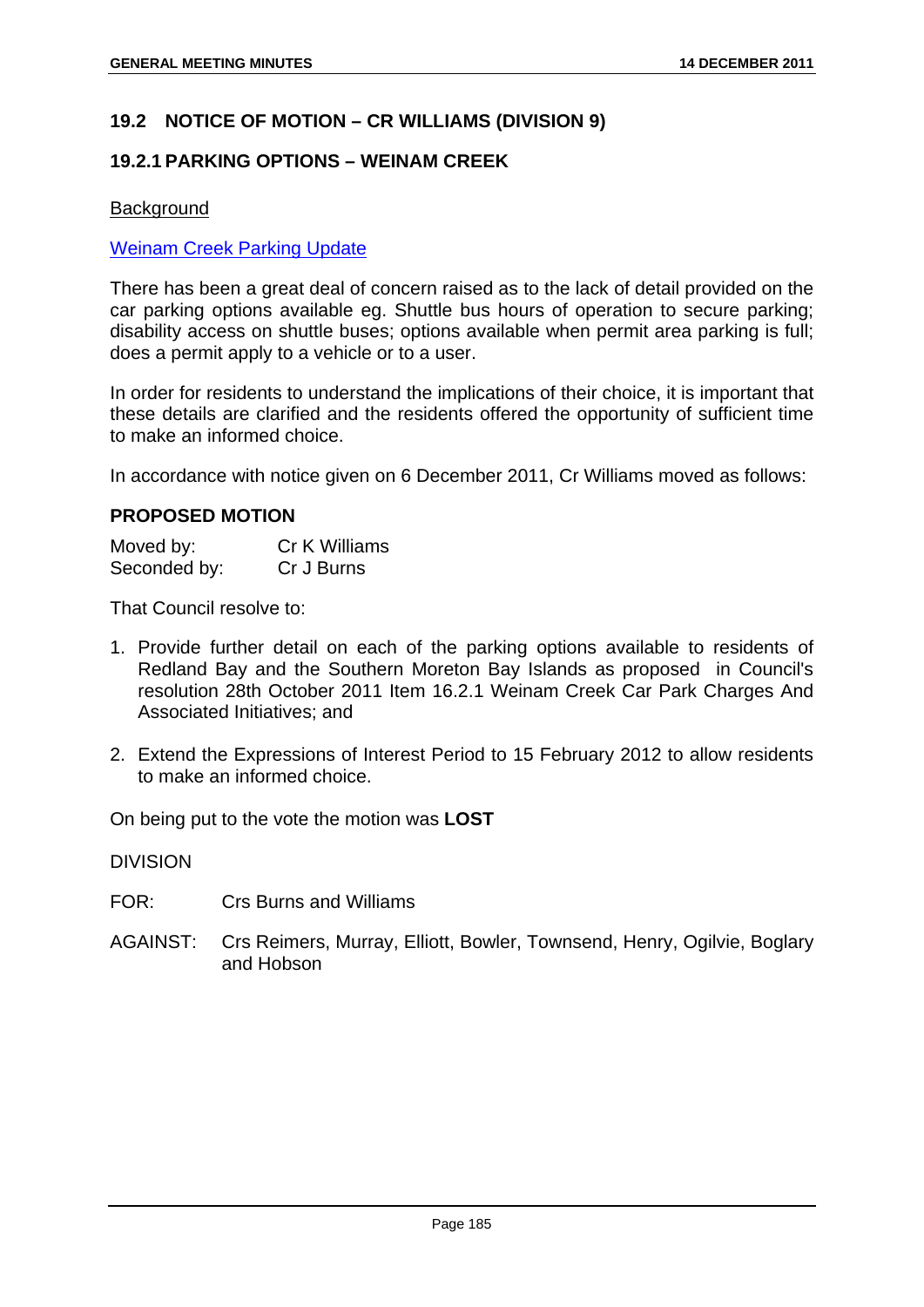## **19.3 NOTICE OF MOTION – CR BURNS (DIVISION 4)**

## **19.3.1 AMENDMENT TO LOCAL LAW 11 – SIGNS**

In accordance with notice given on 6 December 2011, Cr Burns moved as follows:

#### **PROPOSED MOTION**

| Moved by:    | Cr J Burns    |
|--------------|---------------|
| Seconded by: | Cr K Williams |

That Council amend its Local Law 11 regarding the erection of election signage to reflect the *Local Government Act 2009*.

Motion as follows;

"36 Election advertising

- 1. A local government must not make a local law that
	- a. Prohibits or regulates the distribution of how-to-vote cards; or
	- b. Prohibits the placement of election signs or posters.
- 2. A how- to- vote card includes a how- to- vote under the *Electoral Act.*
- 3. An election sign or poster is a sign or poster that is able, or intended, to  $$ 
	- a. influence a person about voting at any government election; or
	- b. affect the result of any government election.
- 4. A government election is an election for a local, State or Commonwealth government.
- 5. A local law, to the extent that it is contrary to this section, has no effect".

On being put to the vote the motion was **LOST**

#### DIVISION

- FOR: Crs Burns, Murray and Williams
- AGAINST: Crs Reimers, Elliott, Bowler, Townsend, Henry, Ogilvie, Boglary and Hobson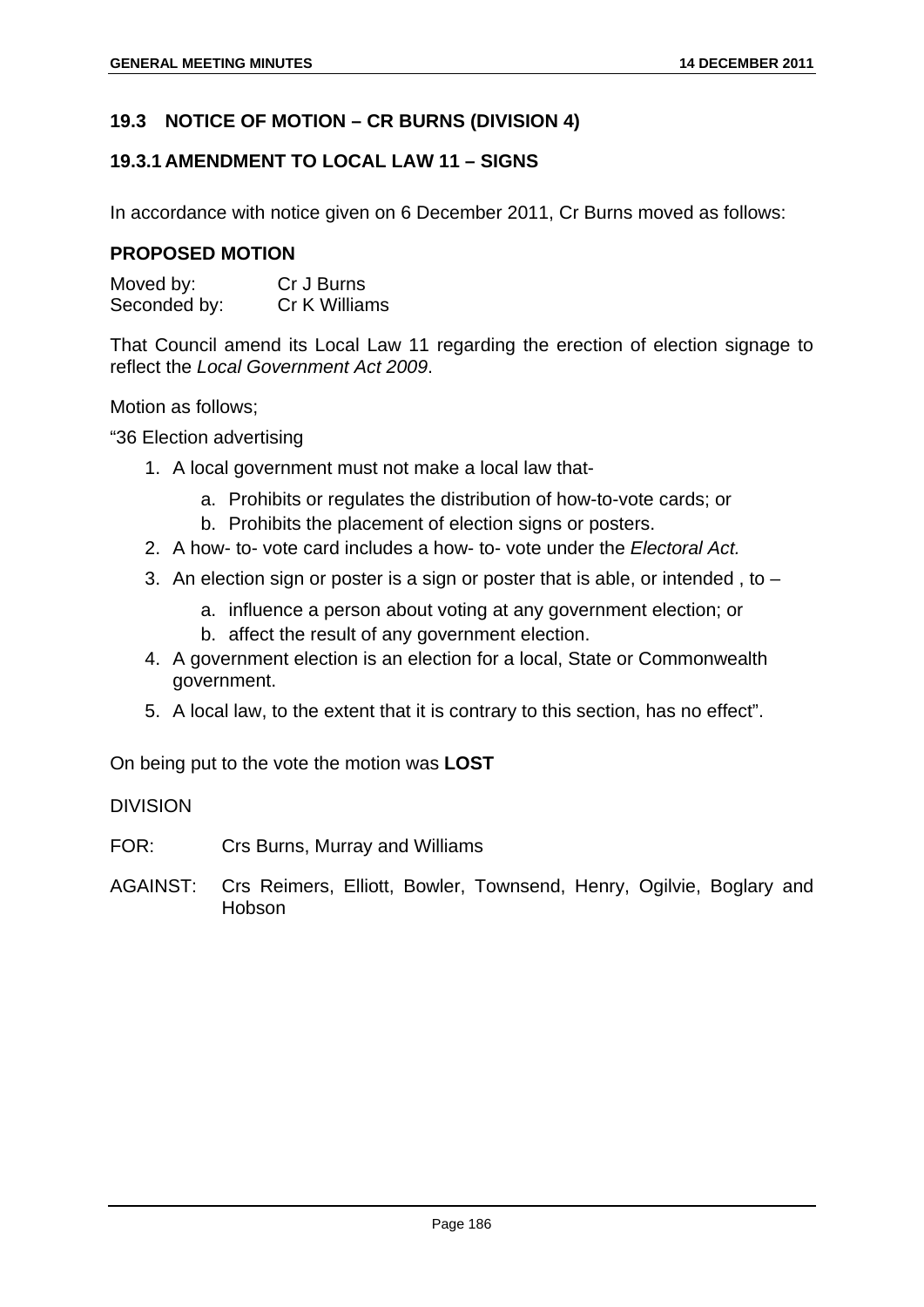## **20 CLOSED SESSION**

## **PROCEDURAL MOTION**

That a non-member, Mr Gary Soutar, stay in the room and participate in Item 20.2.1 (as per Local Law No. 5 s.10(1)).

## **MOTION TO CLOSE THE MEETING AT 9.03PM**

Moved by: Cr T Bowler Seconded by: Cr M Elliott

That the meeting be closed to the public pursuant to Section 72 (1) of the *Local Government (Operations) Regulation 2010*, to discuss the following items:

## **20.1.1 Future Accommodation & Strategic Investment Opportunity**

*The reason that this is applicable in this instance is as follows: (e) contracts proposed to be made by it;* 

## **20.2.1 Redland Water Organisational Structure**

*The reason that this is applicable in this instance is as follows: (a) the appointment, dismissal or discipline of employees;* 

## **20.3.1 Coochiemudlo Barge Services**

*The reason that this is applicable in this instance is as follows:* 

*(h) other business for which a public discussion would be likely to prejudice the interests of the local government or someone else, or enable a person to gain a financial advantage;* 

CARRIED

## **MOTION TO REOPEN MEETING AT 9.44PM**

Moved by: Cr K Reimers Seconded by: Cr H Murray

That the meeting be again opened to the public.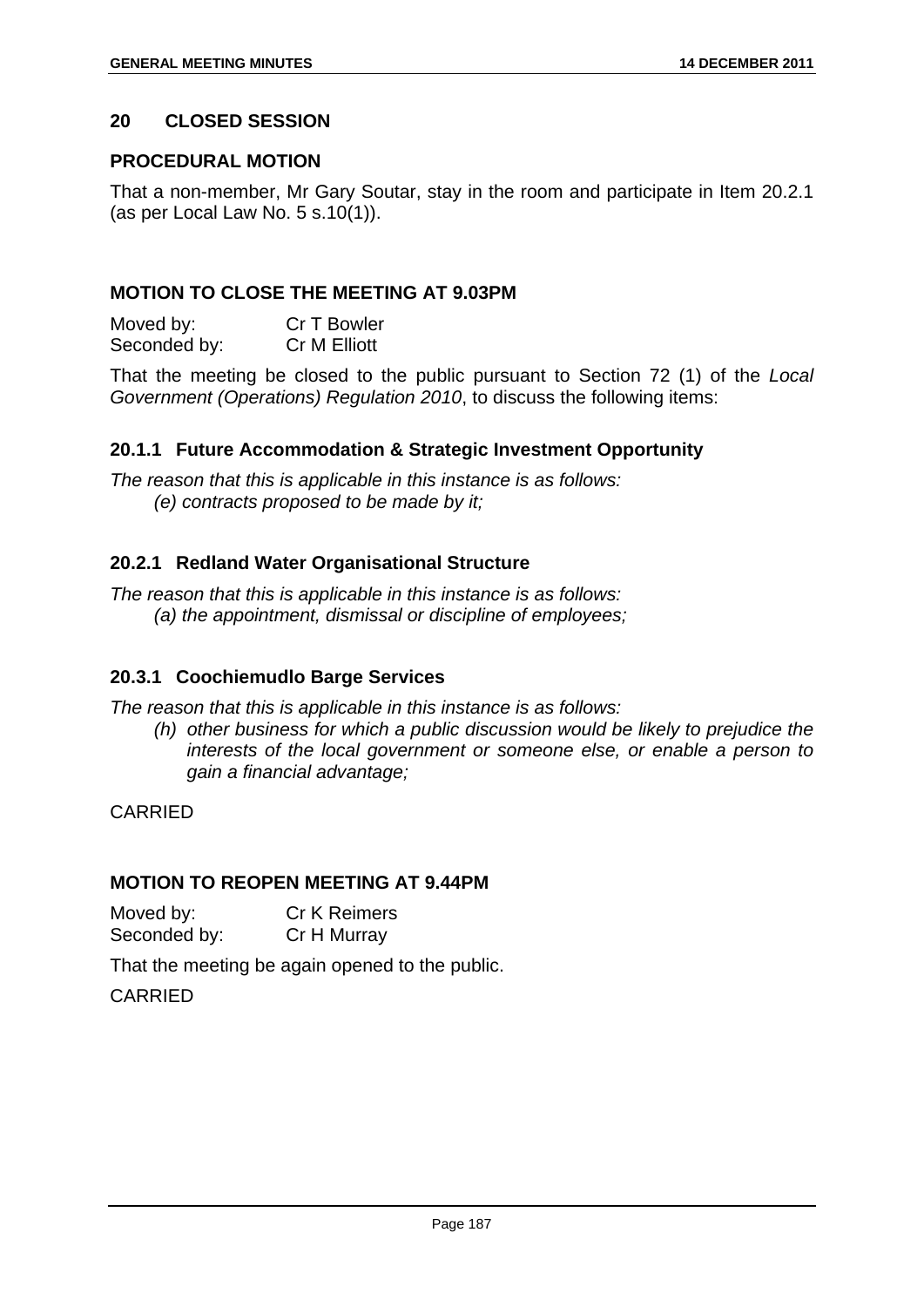# **20.1 CORPORATE SERVICES 20.1.1 FUTURE ACCOMMODATION & STRATEGIC INVESTMENT OPPORTUNITY Dataworks Filename: L.118490/L.118607/L.118487/L.118703/L.118846 L.301332 Responsible Officer: Martin Drydale General Manager Corporate Services Author: Brian Lewis Manager Contracts Acquisitions, Fleet and Facilities**

## **EXECUTIVE SUMMARY**

A confidential report from General Manager Corporate Services was discussed in closed session.

#### **COUNCIL RESOLUTION**

| Moved by:    | <b>Cr C Ogilvie</b> |
|--------------|---------------------|
| Seconded by: | <b>Cr K Reimers</b> |

- **1. That Council authorise the Chief Executive Officer, under s.257(1)(b) of the**  *Local Government Act 2009***, to commence negotiation to acquire the subject site and carry out due diligence investigations and to report to Council at its General Meeting in January 2012; and**
- **2. That this report remains confidential.**

## **CARRIED**

DIVISION

FOR: Crs Burns, Reimers, Murray, Bowler, Williams, Townsend, Henry, Ogilvie, Boglary and Hobson

AGAINST: Cr Elliott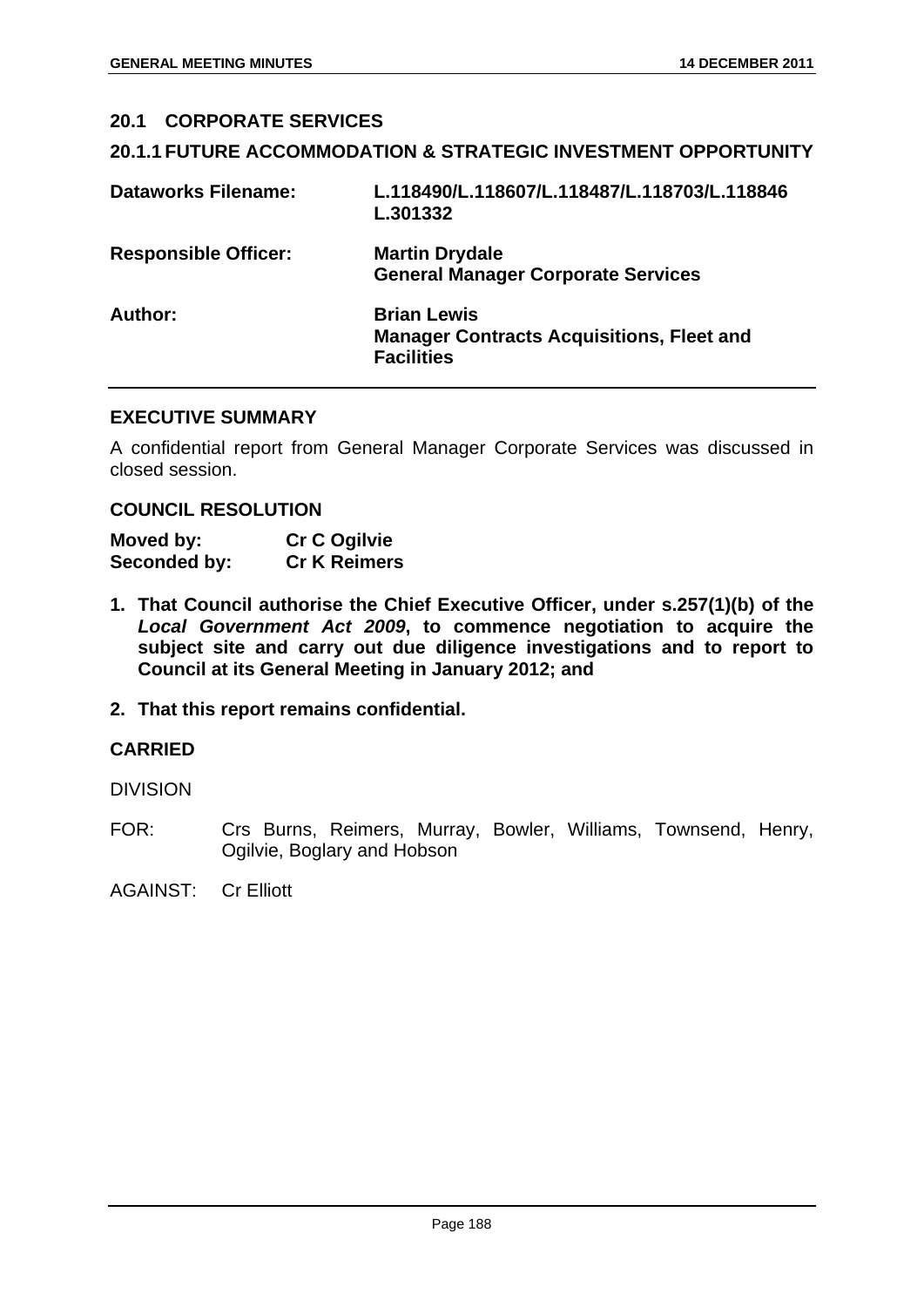| 20.2 OFFICE OF CEO          |                                                            |
|-----------------------------|------------------------------------------------------------|
|                             | <b>20.2.1 REDLAND WATER ORGANISATIONAL STRUCTURE</b>       |
| <b>Dataworks Filename:</b>  | <b>GOV Business Units - Redland Water</b>                  |
| <b>Responsible Officer:</b> | <b>Gary Stevenson</b><br><b>Chief Executive Officer</b>    |
| Author:                     | <b>Gary Soutar</b><br><b>General Manager Redland Water</b> |

#### **EXECUTIVE SUMMARY**

A confidential report from Chief Executive Officer was discussed in closed session.

#### **OFFICER'S RECOMMENDATION/ COUNCIL RESOLUTION**

| Moved by:    | <b>Cr M Elliott</b> |
|--------------|---------------------|
| Seconded by: | <b>Cr H Murray</b>  |

**It is recommended that Council resolve to adopt the proposed Organisational Structure to include the following Redland Water Group Manager positions, (in accordance with Section 196(1) of the** *Local Government Act 2009***) to be effective 1 July 2012;** 

- **Redland Water Distribution and Treatment Services**
- **Redland Water Infrastructure and Planning**
- **Redland Water Retail and Customer Services**

## **CARRIED**

DIVISION

FOR: Crs Burns, Reimers, Murray, Elliott, Bowler, Williams, Townsend, Henry, Ogilvie, Boglary and Hobson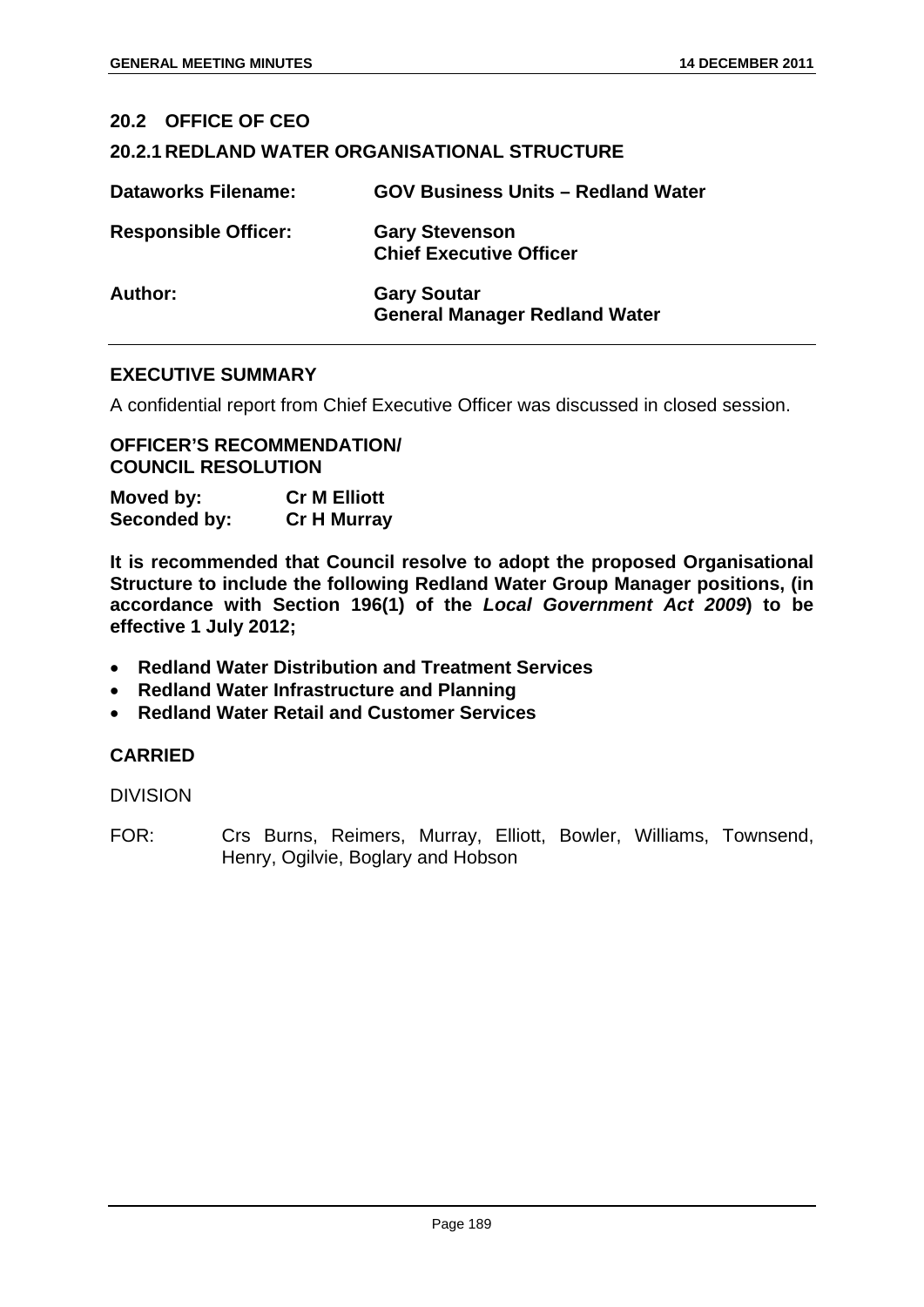## **20.3 ENVIRONMENT PLANNING & DEVELOPMENT**

## **20.3.1 COOCHIEMUDLO BARGE SERVICES**

| <b>Dataworks Filename:</b>  | <b>GOV Development and Community Standards</b><br><b>Committee Reports for Noting</b>         |
|-----------------------------|-----------------------------------------------------------------------------------------------|
| <b>Responsible Officer:</b> | <b>Toni Averay</b><br><b>General Manager Environment Planning &amp;</b><br><b>Development</b> |
| Author:                     | Donna Wilson<br><b>Service Manager Compliance</b>                                             |

#### **EXECUTIVE SUMMARY**

A confidential report from General Manager Environment Planning & Development was discussed in closed session.

#### **OFFICER'S RECOMMENDATION/ COUNCIL RESOLUTION**

| Moved by:    | <b>Cr M Elliott</b> |
|--------------|---------------------|
| Seconded by: | <b>Cr K Reimers</b> |

**That Council resolve to note:** 

- **1. The information in this report regarding the provision of an emergency vehicle barge service to ensure the continuation of essential transport services to residents and visitors of Coochiemudlo Island;**
- **2. That \$10,000 net cost will be referred to the Q2 budget review to fund the services of Stradbroke Ferries for the period 3 December 2011 and 5 December 2011, and Amity Trader for the period 5 December 2011 to 19 December 2011; and**
- **3. That an additional \$15,000 net cost may be referred to the Q2 budget review to fund an extension of four weeks (if required), up to and including 16 January 2012 to Amity Trader in the event Megamia Pty Ltd is no longer operational.**

## **CARRIED**

DIVISION

FOR: Crs Burns, Reimers, Murray, Elliott, Williams, Townsend, Henry, Ogilvie, Boglary and Hobson

AGAINST: Cr Bowler